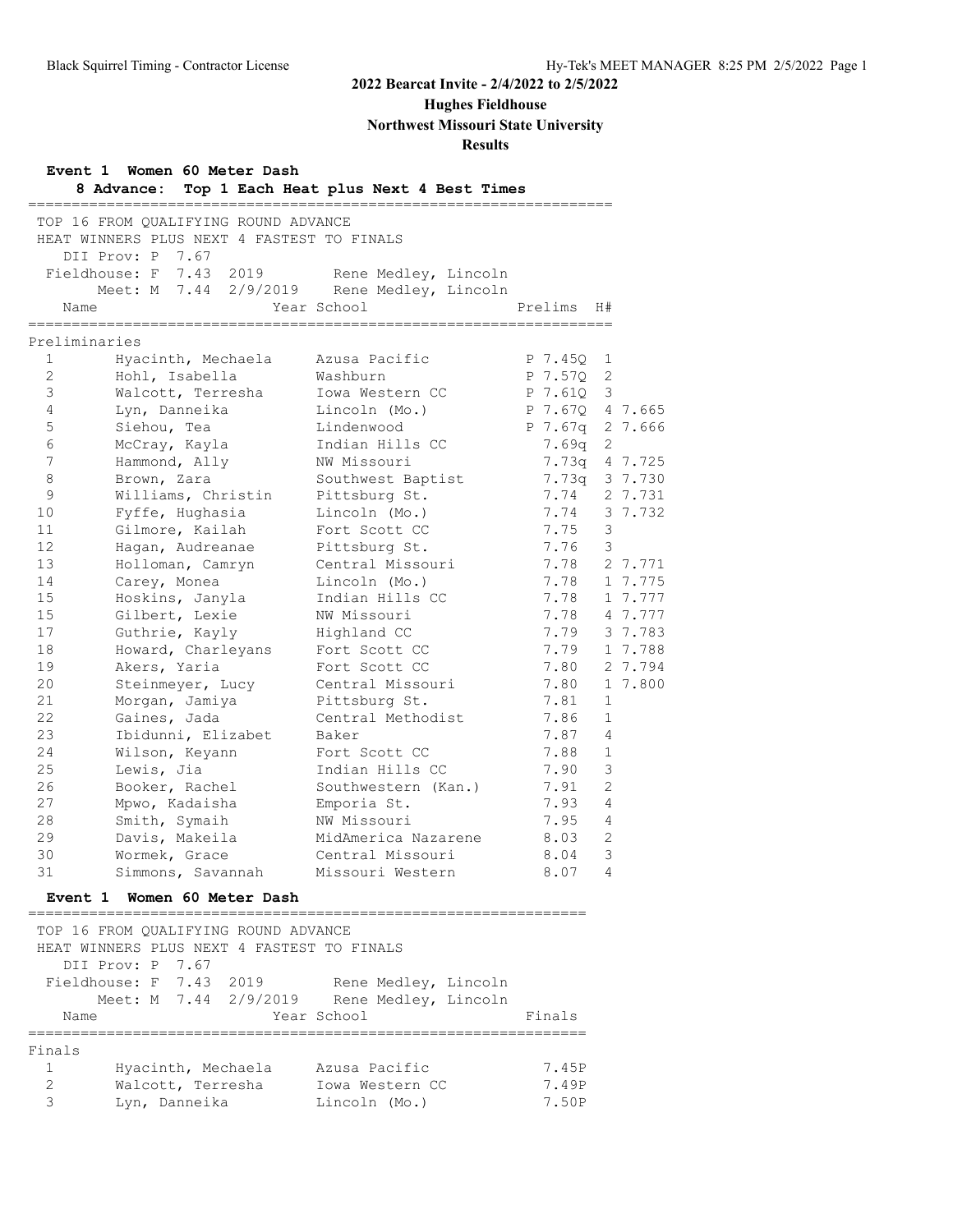# **Hughes Fieldhouse**

**Northwest Missouri State University**

# **Results**

#### **....Event 1 Women 60 Meter Dash**

| 4               | McCray, Kayla      | Indian Hills CC     | 7.55P |
|-----------------|--------------------|---------------------|-------|
| 5               | Hohl, Isabella     | Washburn            | 7.56P |
| 6               | Hammond, Ally      | NW Missouri         | 7.65P |
| 7               | Siehou, Tea        | Lindenwood          | 7.68  |
| 8               | Brown, Zara        | Southwest Baptist   | 7.72  |
|                 | Preliminaries      |                     |       |
| 9               | Williams, Christin | Pittsburg St.       |       |
| 10 <sup>°</sup> | Fyffe, Hughasia    | Lincoln (Mo.)       |       |
| 11              | Gilmore, Kailah    | Fort Scott CC       |       |
| 12 <sup>7</sup> | Haqan, Audreanae   | Pittsburg St.       |       |
| 13 <sup>°</sup> | Holloman, Camryn   | Central Missouri    |       |
| 14              | Carey, Monea       | Lincoln (Mo.)       |       |
| 15 <sub>1</sub> | Gilbert, Lexie     | NW Missouri         |       |
| 15 <sub>1</sub> | Hoskins, Janyla    | Indian Hills CC     |       |
| 17              | Guthrie, Kayly     | Highland CC         |       |
| 18              | Howard, Charleyans | Fort Scott CC       |       |
| 19              | Akers, Yaria       | Fort Scott CC       |       |
| 20              | Steinmeyer, Lucy   | Central Missouri    |       |
| 21              | Morgan, Jamiya     | Pittsburg St.       |       |
| 22              | Gaines, Jada       | Central Methodist   |       |
| 23              | Ibidunni, Elizabet | Baker               |       |
| 24              | Wilson, Keyann     | Fort Scott CC       |       |
| 25              | Lewis, Jia         | Indian Hills CC     |       |
| 26              | Booker, Rachel     | Southwestern (Kan.) |       |
| 27              | Mpwo, Kadaisha     | Emporia St.         |       |
| 28              | Smith, Symaih      | NW Missouri         |       |
| 29              | Davis, Makeila     | MidAmerica Nazarene |       |
| 30              | Wormek, Grace      | Central Missouri    |       |
| 31              | Simmons, Savannah  | Missouri Western    |       |
|                 |                    |                     |       |

#### **Event 2 Men 60 Meter Dash**

#### **8 Advance: Top 1 Each Heat plus Next 4 Best Times**

|                | TOP 15 FROM QUALIFYING ROUND ADVANCE                 |                           |                 |   |         |
|----------------|------------------------------------------------------|---------------------------|-----------------|---|---------|
|                | HEAT WINNERS PLUS NEXT 4 FASTEST TO FINALS           |                           |                 |   |         |
|                | DII Prov: P 6.87                                     |                           |                 |   |         |
|                | Fieldhouse: F 6.72 2018 Joshua Raphael, Indian Hills |                           |                 |   |         |
|                | Meet: M 6.85 2/6/2021 Duane McCurkin, Unattached     |                           |                 |   |         |
| Name           |                                                      | Year School States School | Prelims H#      |   |         |
|                |                                                      |                           |                 |   |         |
| $\mathbf{1}$   | Lay, Antonio                                         | Central Missouri          | F 6.710 3       |   |         |
| $\mathbf{2}$   | Walden, Justin Maldan Hills CC                       |                           | M 6.82Q 1       |   |         |
| $\mathfrak{Z}$ | Williams, Davion Iowa Western CC                     |                           | M 6.850 4       |   |         |
| 4              | Manning, Micah Iowa Western CC 6.88Q 2 6.873         |                           |                 |   |         |
| 5              | Talbert, Ray Hawkeye CC                              |                           | M 6.83q 3       |   |         |
| 6              | Thomas, Isiah       Indian Hills CC                  |                           | M 6.84q 1       |   |         |
| 7              | Allen, Damoy         Indian Hills CC                 |                           | $6.88q$ 4 6.875 |   |         |
| $\,8\,$        | Wright-Rose, Tevin Pittsburg St.                     |                           | 6.90q           | 2 |         |
| 9              | Johnson, Showalter William Penn                      |                           | $6.91$ 1        |   |         |
| 10             | Lanham, Zanoah Fort Scott CC                         |                           | 6.92 2 6.913    |   |         |
| 11             | Leda, Dorian Lindenwood                              |                           | 6.92 3 6.916    |   |         |
| 12             | Dos Santos, Joel NW Missouri                         |                           | $6.92$ 4 6.917  |   |         |
| 13             | Hornsby, Khalid Indian Hills CC                      |                           | 6.93 1 6.921    |   |         |
| 14             | Palmer, Trey Bethel (Kan.)                           |                           | 6.93            |   | 4 6.928 |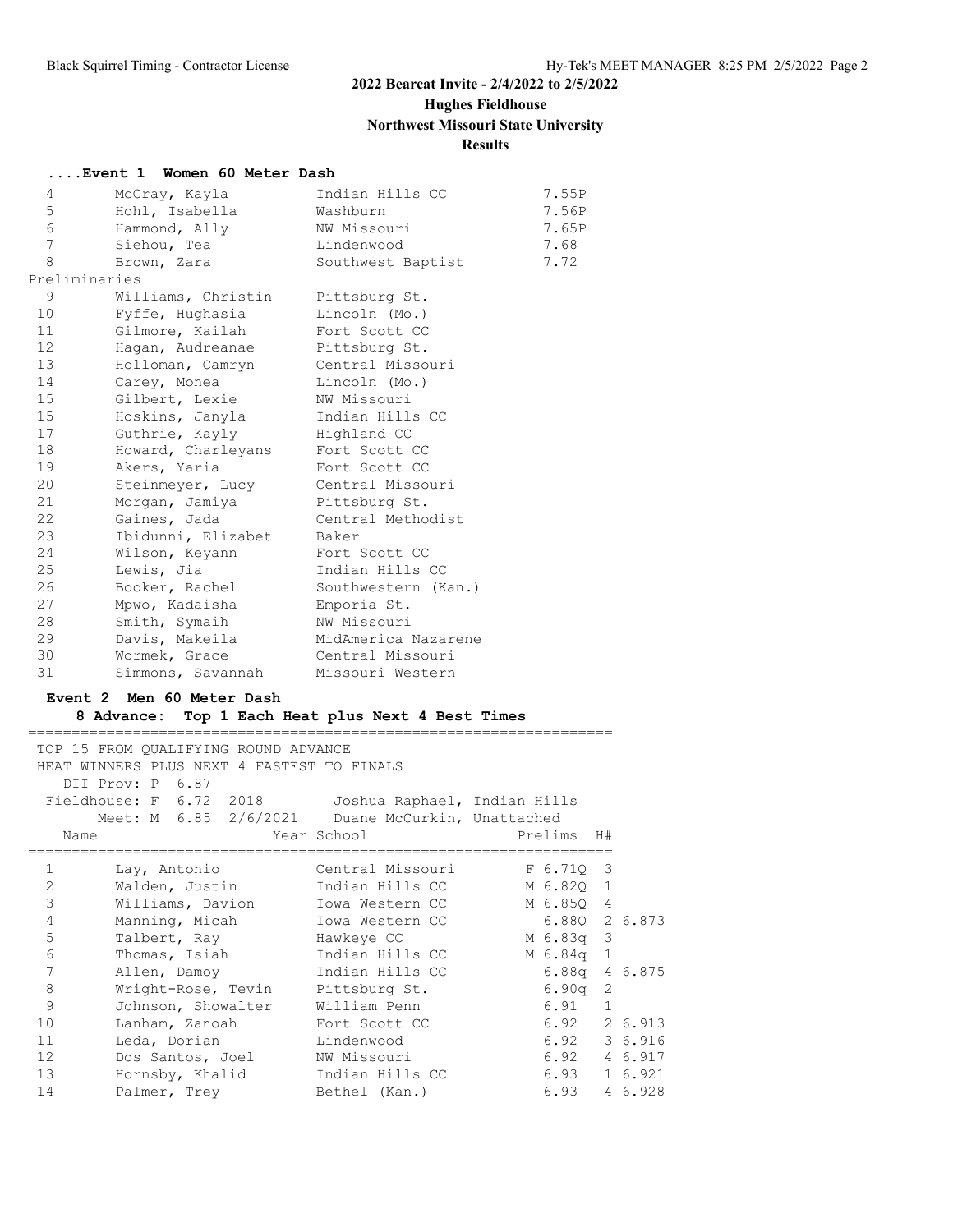**Hughes Fieldhouse**

# **Northwest Missouri State University**

## **Results**

#### **....Event 2 Men 60 Meter Dash**

| 15 | Stubbs, Ethnie            | Fort Scott CC      | 6.94 |                |  |  |
|----|---------------------------|--------------------|------|----------------|--|--|
| 16 | Washington, Jaylan        | Ottawa             | 6.96 | 2 6.959        |  |  |
| 16 | Monday, Gavyn             | NW Missouri        | 6.96 | 1 6.959        |  |  |
| 18 | Hesker, Cameron           | Central Missouri   | 6.97 | 3              |  |  |
| 19 | Smith, D'Eric             | Indian Hills CC    | 7.01 | 2 7.002        |  |  |
| 20 | Marchand, Paul            | Graceland          | 7.01 | 4 7,010        |  |  |
| 21 | Grant, Cody               | Fort Scott CC      | 7.03 | $\mathbf{1}$   |  |  |
| 22 | Jarmon, Donyea            | Fort Scott CC      | 7.06 | 2              |  |  |
| 23 | Pearce, Zatrick           | Southwest Baptist  | 7.08 | 4              |  |  |
| 24 | Fletcher, Shemar          | Lincoln (Mo.)      | 7.09 | 3              |  |  |
| 25 | Jean, Hudson              | Concordia-St. Paul | 7.10 | 3              |  |  |
| 26 | Ogoun, Ebiye              | Iowa Western CC    | 7.27 | $\overline{2}$ |  |  |
|    | Stewart, Chadwick         | Ouincy             | DNF  | 4              |  |  |
|    | Event 2 Men 60 Meter Dash |                    |      |                |  |  |

#### ================================================================

|                 | TOP 15 FROM QUALIFYING ROUND ADVANCE<br>HEAT WINNERS PLUS NEXT 4 FASTEST TO FINALS |                                                            |             |  |
|-----------------|------------------------------------------------------------------------------------|------------------------------------------------------------|-------------|--|
|                 | DII Prov: P 6.87                                                                   |                                                            |             |  |
|                 | Fieldhouse: F 6.72 2018<br>Meet: M 6.85 2/6/2021                                   | Joshua Raphael, Indian Hills<br>Duane McCurkin, Unattached |             |  |
|                 | Name                                                                               | Year School                                                | Finals      |  |
| Finals          |                                                                                    |                                                            |             |  |
| $\mathbf{1}$    | Lay, Antonio                                                                       | Central Missouri                                           | 6.65F       |  |
| 2               | Allen, Damoy                                                                       | Indian Hills CC                                            | 6.71F       |  |
| 3               | Thomas, Isiah                                                                      | Indian Hills CC                                            | 6.77M       |  |
| 4               | Talbert, Ray                                                                       | Hawkeye CC                                                 | 6.79M       |  |
| 5               | Williams, Davion                                                                   | Iowa Western CC                                            | 6.80M       |  |
| $\epsilon$      | Walden, Justin                                                                     | Indian Hills CC                                            | 6.83M 6.823 |  |
| 7               | Manning, Micah                                                                     | Iowa Western CC                                            | 6.83M 6.829 |  |
| 8               | Wright-Rose, Tevin                                                                 | Pittsburg St.                                              | 6.85M       |  |
|                 | Preliminaries                                                                      |                                                            |             |  |
| 9               | Johnson, Showalter                                                                 | William Penn                                               |             |  |
| 10              | Lanham, Zanoah                                                                     | Fort Scott CC                                              |             |  |
| 11              | Leda, Dorian                                                                       | Lindenwood                                                 |             |  |
| 12 <sup>7</sup> | Dos Santos, Joel                                                                   | NW Missouri                                                |             |  |
| 13 <sup>°</sup> | Hornsby, Khalid                                                                    | Indian Hills CC                                            |             |  |
| 14              | Palmer, Trey                                                                       | Bethel (Kan.)                                              |             |  |
| 15              | Stubbs, Ethnie                                                                     | Fort Scott CC                                              |             |  |
| 16              | Monday, Gavyn                                                                      | NW Missouri                                                |             |  |
| 16              | Washington, Jaylan                                                                 | Ottawa                                                     |             |  |
| 18              | Hesker, Cameron                                                                    | Central Missouri                                           |             |  |
| 19              | Smith, D'Eric                                                                      | Indian Hills CC                                            |             |  |
| 20              | Marchand, Paul                                                                     | Graceland                                                  |             |  |
| 21              | Grant, Cody                                                                        | Fort Scott CC                                              |             |  |
| 22              | Jarmon, Donyea                                                                     | Fort Scott CC                                              |             |  |
| 23              | Pearce, Zatrick                                                                    | Southwest Baptist                                          |             |  |
| 24              | Fletcher, Shemar                                                                   | Lincoln (Mo.)                                              |             |  |
| 25              | Jean, Hudson                                                                       | Concordia-St. Paul                                         |             |  |
| 26              | Oqoun, Ebiye                                                                       | Iowa Western CC                                            |             |  |
| $- -$           | Stewart, Chadwick                                                                  | Ouincy                                                     |             |  |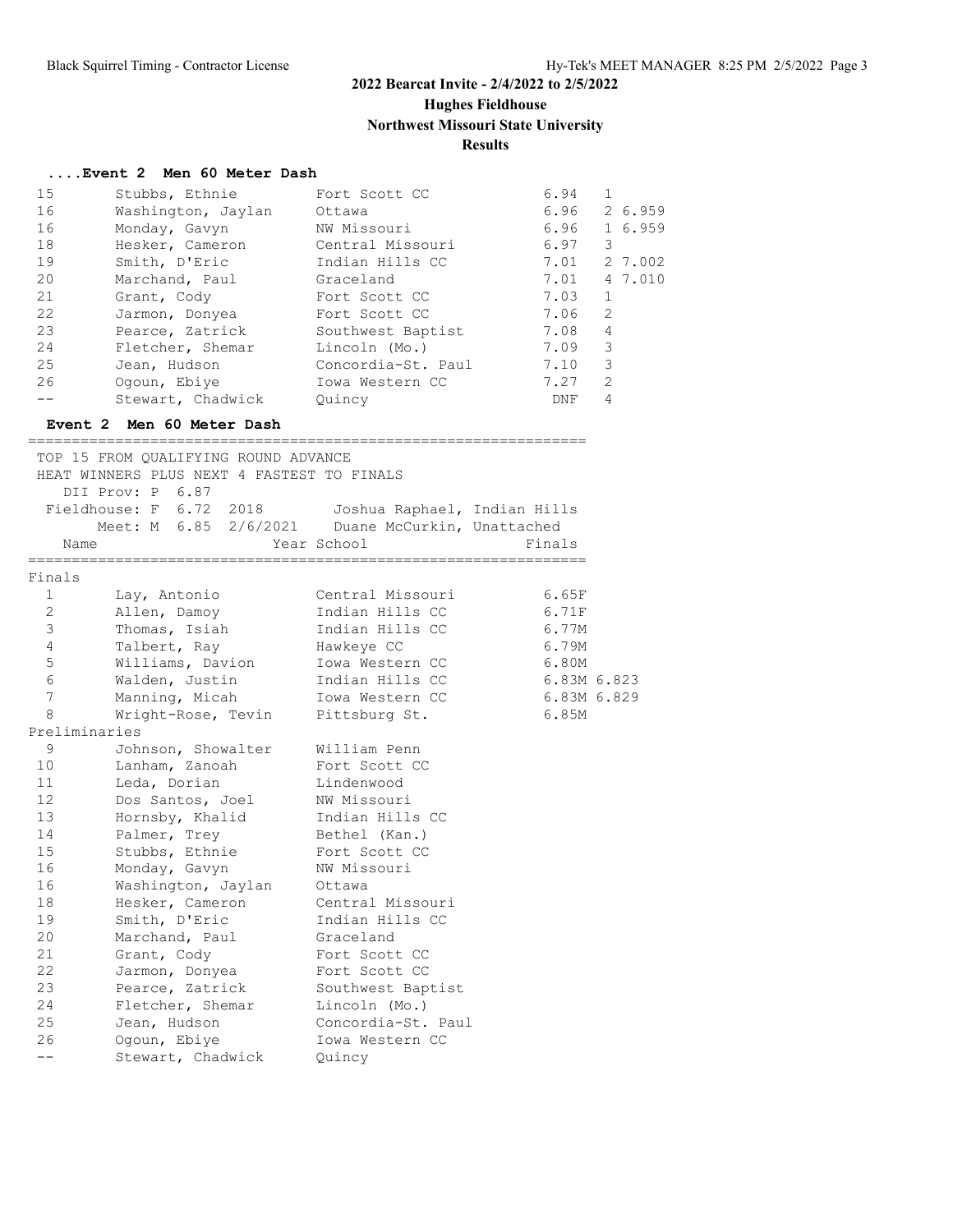**Hughes Fieldhouse**

**Northwest Missouri State University**

## **Results**

## **Event 3 Women 200 Meter Dash**

|                         | Declarations Due after Mens400<br>DII Prov: P 24.85<br>Fieldhouse: F 23.85 2019 | Rene Medley, Lincoln                      |                            |                      |           |
|-------------------------|---------------------------------------------------------------------------------|-------------------------------------------|----------------------------|----------------------|-----------|
|                         | Meet: M 23.86 2/6/2021 Hiba Mahgoub, NW Missouri                                |                                           |                            |                      |           |
| Name<br>=============== |                                                                                 | Year School<br>__________________________ | Finals<br>================ | H#                   |           |
| Finals                  |                                                                                 |                                           |                            |                      |           |
| $\mathbf{1}$            | Williams, Christin                                                              | Pittsburg St.                             | 24.13P 14                  |                      |           |
| $\overline{2}$          | Anderson, Kahliyah                                                              | Indian Hills CC                           | 24.65P 14                  |                      |           |
| 3                       | Toledo, Luisarys                                                                | NW Missouri                               | 24.83P 12                  |                      |           |
| 4                       | Hohl, Isabella                                                                  | Washburn                                  | 24.91                      | 13                   |           |
| 5                       | Schyvinck, Brookly                                                              | Winona State                              | 25.01                      | 13                   |           |
| 6                       | McCray, Kayla                                                                   | Indian Hills CC                           | 25.08 9                    |                      |           |
| $7\phantom{.0}$         | Farrington, Collin                                                              | Southwest Baptist                         | 25.11 9 25.105             |                      |           |
| 8                       | Steinmeyer, Lucy                                                                | Central Missouri                          | 25.11 14 25.108            |                      |           |
| 9                       | Brown, Zara                                                                     | Southwest Baptist                         | 25.16                      | 14                   |           |
| 10                      | Williams, Hanna                                                                 | Missouri Western                          | 25.40                      | 11<br>$\overline{9}$ |           |
| 11<br>12                | Morgan, Jamiya<br>Saenz, Chloe                                                  | Pittsburg St.<br>NW Missouri              | 25.43<br>25.46             | 10                   |           |
| 13                      | Lewis, Jia                                                                      | Indian Hills CC                           | 25.49 9                    |                      |           |
| 14                      | Okoro, Chia                                                                     | Washburn                                  | 25.59 7                    |                      |           |
| 15                      | Hughey, Tiffany                                                                 | NW Missouri                               | 25.67                      | 11                   |           |
| 16                      | Johnson, Kailey                                                                 | Central Methodist                         | 25.71                      | 10                   |           |
| 17                      | Lee, Lenetta                                                                    | Central Missouri                          | 25.72                      | 11                   |           |
| 18                      | George, Shantae                                                                 | Lincoln (Mo.)                             | 25.73                      | 5                    |           |
| 19                      | Catic, Edina                                                                    | Maryville (Mo.)                           | 25.74 9                    |                      |           |
| 20                      | Hoskins, Janyla                                                                 | Indian Hills CC                           | 25.79                      | $7\phantom{.0}$      |           |
| 21                      | Gilbert, Lexie                                                                  | NW Missouri                               | 25.81                      | 8                    |           |
| 22                      | Carey, Monea                                                                    | Lincoln (Mo.)                             | 25.85 4                    |                      |           |
| 23                      | Hillebert, Darian                                                               | Washburn                                  | 25.95 8                    |                      |           |
| 24                      | Kollore, Aniya                                                                  | Missouri Western                          | 25.98                      | 13                   |           |
| 25                      | Wilson, Keyann                                                                  | Fort Scott CC                             | 25.99                      | - 8                  |           |
| 26                      | Davis, Makeila                                                                  | MidAmerica Nazarene                       | 26.02 8 26.014             |                      |           |
| 27                      | Akers, Yaria                                                                    | Fort Scott CC                             | 26.02 6 26.017             |                      |           |
| 28                      | Goods, Temira                                                                   | Indian Hills CC                           | 26.10                      |                      | 10 26.095 |
| 29                      | Fyffe, Hughasia                                                                 | Lincoln (Mo.)                             | 26.10 2 26.097             |                      |           |
| 30                      | Pietz, Maddy                                                                    | Winona State                              | 26.14                      | 12                   |           |
| 31                      | Wormek, Grace                                                                   | Central Missouri                          | 26.16                      | $\overline{7}$       |           |
| 32                      | Childers, Ashley                                                                | Drury                                     | 26.18                      | 13                   |           |
| 33                      | George, Aliyah                                                                  | Lincoln (Mo.)                             | 26.19                      |                      | 13 26.182 |
| 34                      | Foote, Alex                                                                     | Central Missouri                          | 26.19                      |                      | 6 26.183  |
| 35                      | Nichols, Clarice                                                                | Emporia St.                               | 26.26                      | 12                   |           |
| 36                      | Birmingham, Shelby                                                              | Park U.                                   | 26.27                      | 6                    |           |
| 37                      | Flaws, Haley                                                                    | Grand View                                | 26.34                      | 5                    |           |
| 38                      | Cooper, Jayda                                                                   | St. Mary (Kan.)                           | 26.37                      | 1                    |           |
| 39                      | Solir, Daizy                                                                    | MidAmerica Nazarene                       | 26.38                      | $\overline{4}$       |           |
| 40                      | Carlson, Lauren                                                                 | Emporia St.                               | 26.39                      | 5                    |           |
| 41                      | Siehou, Tea                                                                     | Lindenwood                                | 26.45                      | 11                   |           |
| 42                      | Thomure, Reagan                                                                 | Southwest Baptist                         | 26.48                      | 4                    |           |
| 43                      | Terry, Lauryn                                                                   | Southwestern (Kan.)                       | 26.53                      | 2                    |           |
| 44                      | Massey, Kaitlynn                                                                | Friends                                   | 26.54                      | 3                    |           |
| 45                      | Catlin, Ja'Dashia                                                               | Indian Hills CC                           | 26.57                      | $\mathbf{1}$         |           |
| 46                      | Wulfekotter, Madi                                                               | Central Missouri                          | 26.59                      | 3                    |           |
| 47                      | Brown, Liberty                                                                  | Central Missouri                          | 26.69                      | 8                    |           |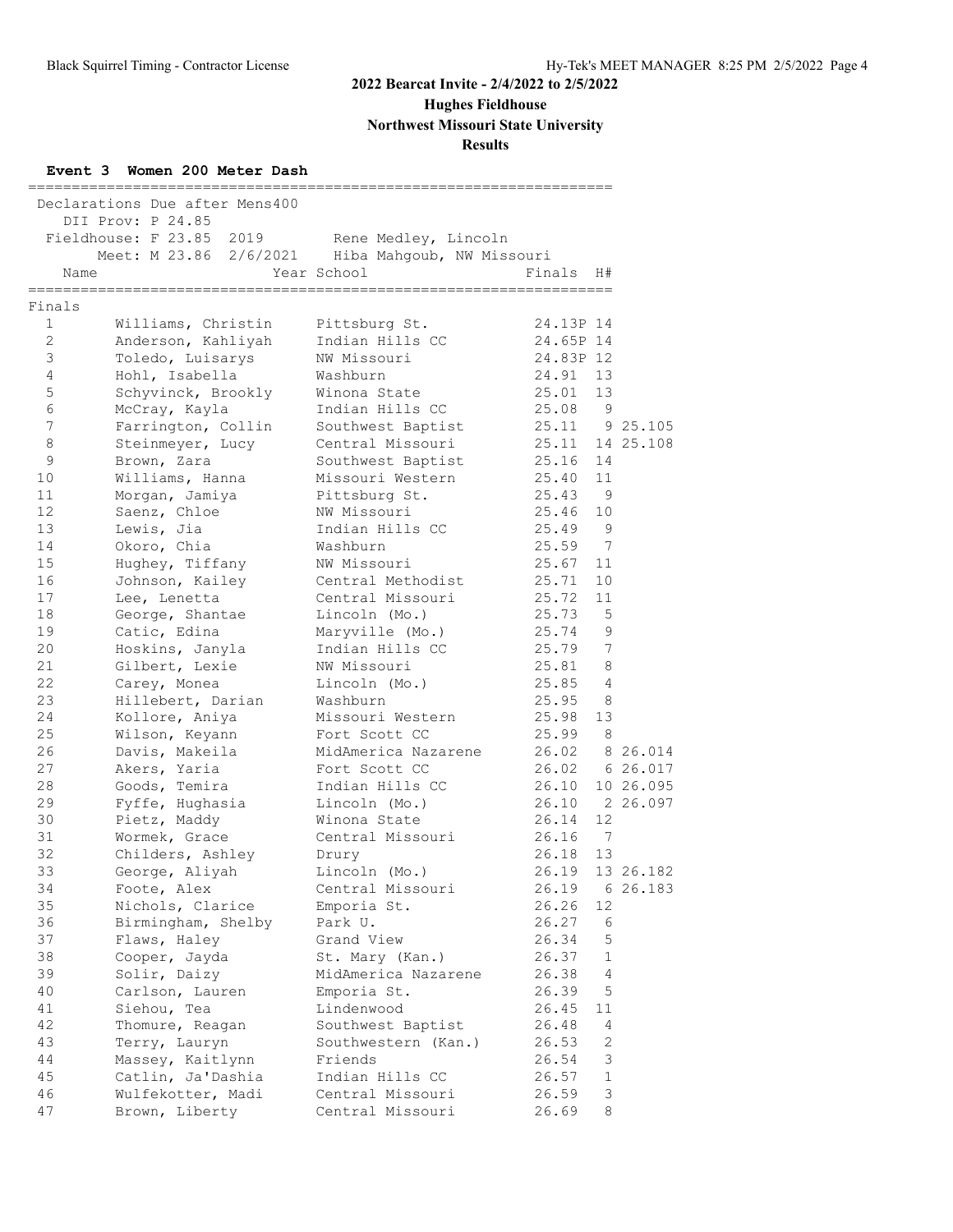## **Hughes Fieldhouse**

## **Northwest Missouri State University**

## **Results**

#### **....Event 3 Women 200 Meter Dash**

| 48 | Gaines, Dekayla                  | Tabor               | 26.71 | $\overline{4}$ |                |
|----|----------------------------------|---------------------|-------|----------------|----------------|
| 49 | Botella Manich, Ma               | Friends             | 26.80 |                | 4 26.795       |
| 50 | Adderley, DeAvae                 | William Penn        | 26.80 |                | 3 26.798       |
| 51 | Knight, Jaylen                   | Friends             | 26.84 | $\overline{2}$ |                |
| 52 | Shirley, Emma                    | Maryville (Mo.)     | 26.88 | 3              |                |
| 53 | Marquez, Madelyn                 | Pittsburg St.       |       |                | 26.93 3 26.928 |
| 54 | Wildeman, Ashley                 | Emporia St.         | 26.93 |                | 11 26.929      |
| 55 | Barton, Brianna                  | Truman              | 27.00 | 7              |                |
| 56 | Bennett, Jadyn                   | Winona State        | 27.02 | $\mathbf{1}$   |                |
| 57 | Rule, Jacy                       | Drury               | 27.18 | 6              |                |
| 58 | Cornwall, De'Andre               | Quincy              | 27.19 |                | 6 27.186       |
| 59 | Star, Kimeisha                   | Indian Hills CC     | 27.19 |                | 5 27.188       |
| 60 | Mpwo, Kadaisha                   | Emporia St.         | 27.22 | 5              |                |
| 61 | Sargent, Taryn                   | Quincy              | 27.31 | $\overline{2}$ |                |
| 62 | Nicholson, Janiah                | MidAmerica Nazarene | 27.46 | $\overline{2}$ |                |
| 63 | Pryor, Kaylen                    | Indian Hills CC     | 27.48 | 3              |                |
| 64 | Fitzgerald, Mason                | Central Methodist   | 27.97 | $\overline{4}$ |                |
| 65 | Colson, Samantha St. Mary (Kan.) |                     | 28.03 | $\mathbf{1}$   |                |
| 66 | Okoronkwo, Amaka Fort Scott CC   |                     | 29.12 | $\mathbf{1}$   |                |
|    |                                  |                     |       |                |                |

#### **Event 4 Men 200 Meter Dash**

|                 | Declarations Due after Mens400<br>DII Prov: P 21.69 |                             |                 |                |           |
|-----------------|-----------------------------------------------------|-----------------------------|-----------------|----------------|-----------|
|                 | Fieldhouse: F 21.11 2020 Jason Crow, Unattached     |                             |                 |                |           |
|                 | Meet: M 21.06 2/8/2020 Jason Crow, Unattached       |                             |                 |                |           |
| Name            |                                                     | Year School                 | Finals          | H#             |           |
| 1               | Tchanbi, Aurel Margaret Indian Hills CC             |                             | 21.34P 12       |                |           |
| 2               | Allen, Damoy                                        | Indian Hills CC             | 21.38P 12       |                |           |
| 3               | Brewer, Braylen                                     | Pittsburg St.               | 21.57P 11       |                |           |
| 4               | Winfield, Kendrick                                  | Indian Hills CC             | 21.65P 12       |                |           |
| $\mathsf S$     | Thomas, Isiah                                       | Indian Hills CC             | 21.73 12        |                |           |
| $\epsilon$      | Walden, Justin                                      | Indian Hills CC             | 21.80 10        |                |           |
| $7\phantom{.0}$ | Dos Santos, Joel                                    | NW Missouri                 | 21.88 9 21.873  |                |           |
| 8               | Nichols, Reuben                                     | Lincoln (Mo.)               | 21.88 11 21.878 |                |           |
| $\mathsf 9$     | Lanham, Zanoah                                      | Fort Scott CC               | 21.92 2         |                |           |
| 10              | Hornsby, Khalid                                     | Indian Hills CC             | 21.95 7         |                |           |
| 11              | Wright-Rose, Tevin                                  | Pittsburg St.               | 22.00           | 11             |           |
| 12              | Osborn, Blake                                       | Hawkeye CC                  | 22.03 11        |                |           |
| 13              | Kiner, Henry                                        | Pittsburg St.               | 22.06 5         |                |           |
| 14              | Johnson, Juwan                                      | Emporia St.                 | 22.07           |                | 12 22.070 |
| 14              | Talbert, Ray                                        | Hawkeye CC                  | 22.07 4 22.070  |                |           |
| 16              | Whyte, Troy                                         | Lincoln (Mo.)               | 22.08           | $\overline{4}$ |           |
| 17              | Barnes, Isiah                                       | Fort Scott CC               | 22.09 2         |                |           |
| 18              | Cavagna, Enrico                                     | NW Missouri                 | 22.13 6 22.126  |                |           |
| 18              | Oqoun, Ebiye                                        | Iowa Western CC             | 22.13 7 22.126  |                |           |
| 20              | Stewart, Chadwick                                   | Quincy                      | 22.18           | 10             |           |
| 21              | Heiman, Wyatt                                       | Washburn                    | 22.19           | 11             |           |
| 22              | Leda, Dorian                                        | Lindenwood                  | $22.21$ 4       |                |           |
| 23              | Perry, William                                      | Fort Scott CC               | $22.26$ 6       |                |           |
| 24              | Noel, Mark                                          | St. Mary (Kan.)             | 22.31           | 10             |           |
| 25              | Bussey, Tyler                                       | MidAmerica Nazarene 22.32 2 |                 |                |           |
| 26              | Stone, Bailey                                       | Pittsburg St.               | 22.42           | 8              |           |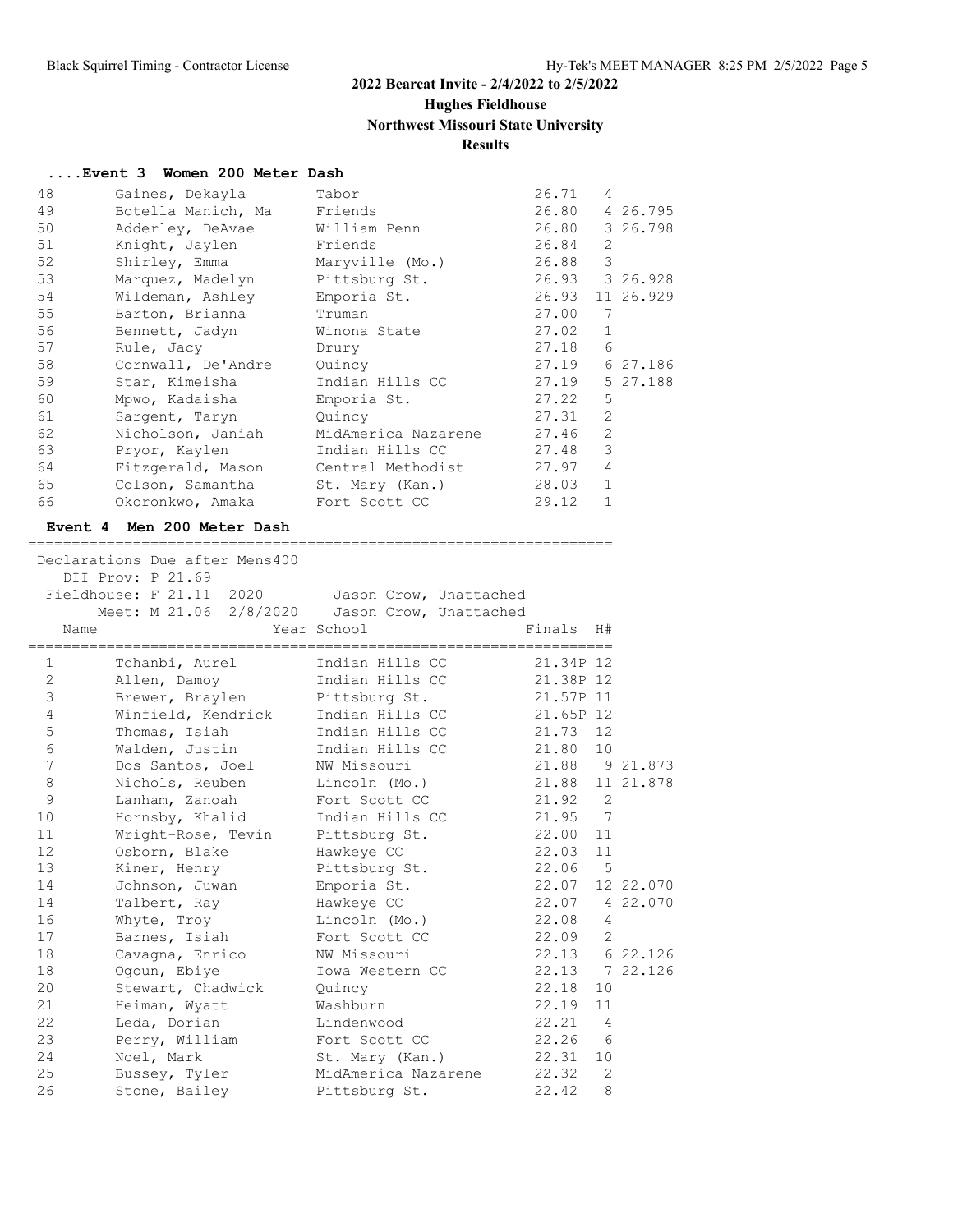# **Hughes Fieldhouse**

## **Northwest Missouri State University**

## **Results**

#### **....Event 4 Men 200 Meter Dash**

| 27               | Beckett, Trystan                                                       | Indian Hills CC                                         | 22.45          | 8              |           |
|------------------|------------------------------------------------------------------------|---------------------------------------------------------|----------------|----------------|-----------|
| 28               | Hesker, Cameron                                                        | Central Missouri                                        | 22.46          | $\mathsf S$    |           |
| 29               | Torbert, Dalen                                                         | Fort Scott CC                                           | 22.48          | $\mathcal{E}$  |           |
| 30               | Peal, Sydney                                                           | Indian Hills CC                                         | 22.50          | $\mathsf 3$    |           |
| 31               | Hess, Hunter                                                           | Washburn                                                | 22.51          | 2              |           |
| 32               | Patterson Jr., Eri                                                     | Washburn                                                | 22.54          | $\mathcal{G}$  |           |
| 33               | Cox, Carter                                                            | Emporia St.                                             | 22.56          | 5              |           |
| 34               | Reemtsma, Will                                                         | St. Ambrose                                             | 22.57          | 6              |           |
| 35               | Watson, Jack                                                           | Emporia St.                                             | 22.60 9 22.595 |                |           |
| 36               |                                                                        | Indian Hills CC                                         | 22.60 5 22.598 |                |           |
| 37               | Craven, Dorian                                                         |                                                         |                |                |           |
|                  | Tarango, Isaac                                                         | Bethel (Kan.)                                           | 22.61          | 4              |           |
| 38               | Johns, Curtis                                                          | Central Methodist                                       | 22.62          | 10             |           |
| 39               | Washington, Jaylan<br>Williams, Deanthon Fort Scott CC                 | Ottawa                                                  | 22.70          | $\overline{7}$ |           |
| 40               |                                                                        |                                                         | 22.75          | $\mathbf{3}$   |           |
| 41               | Goodwin, Christoph                                                     | Central Missouri                                        | 22.79 4 22.783 |                |           |
| 41               | Love, Jaelen                                                           | William Penn                                            | 22.79 2 22.783 |                |           |
| 43               | Smith, D'Eric                                                          | Indian Hills CC                                         | 22.81          | 3              |           |
| 44               | Kyser, Eryk                                                            | Kansas Wesleyan<br>Kansas wesic,.<br>Concordia-St. Paul | 22.85          | $\mathbf{1}$   |           |
| 45               | Johnson, Andrew                                                        |                                                         | 22.89          | $\mathbf{1}$   |           |
| 46               | Reynolds, Blake                                                        |                                                         | 22.95          | $\overline{4}$ |           |
| 47               | Brewster, Aaron                                                        | NW Missouri                                             | 22.96          | 8              |           |
| 48               | Albert, Trey                                                           | Grand View                                              | 22.99          | $\mathbf{1}$   |           |
| 49               | Worthy, Kiare                                                          | Southwestern (Kan.)                                     | 23.00          | 9              |           |
| 50               | Azor, Max                                                              | Iowa Western CC                                         | 23.03          | $\mathbf{1}$   |           |
| 51               | John, Armani                                                           | Allen CC                                                | 23.06          | $\mathfrak{Z}$ |           |
| 52               | Chongwain, Herman Quincy                                               |                                                         | 23.07          | $\epsilon$     |           |
| 53               | Webber, DeMarius Southwestern (Kan.)                                   |                                                         | 23.11          | $\mathsf 9$    |           |
| 54               | Jones, Ontario                                                         | Tabor                                                   | 23.39          | $\mathbf 5$    |           |
| 55               | Saunders, Kevin Quincy                                                 |                                                         | 23.43          | $\mathcal{S}$  |           |
| 56               | Ross Jr., Billy Emporia St.                                            |                                                         | 23.56          | 2              |           |
| 57               | Pierre-Louis, Yard Lincoln (Mo.)                                       |                                                         | 23.77          | $\mathbf{1}$   |           |
| $- -$            | Griffin, Prince NW Missouri                                            |                                                         | FS             | 6              |           |
|                  | Event 5 Women 400 Meter Dash                                           |                                                         |                |                |           |
|                  | =========================                                              |                                                         |                |                |           |
|                  | DII Prov: P 56.80<br>Fieldhouse: F 53.27 2019 Renea Ambersley, Lincoln |                                                         |                |                |           |
|                  | Meet: M 53.75 2/9/2019 Renea Ambersley, Lincoln                        |                                                         |                |                |           |
|                  |                                                                        |                                                         |                |                |           |
| Name             |                                                                        | Year School                                             | Finals H#      |                |           |
| $\mathbf{1}$     | Walker, Jaylah Mazusa Pacific                                          |                                                         | 54.63P 12      |                |           |
| $2^{\circ}$      | Verner, Alayna                                                         | Azusa Pacific                                           | 55.37P 12      |                |           |
| $\mathsf 3$      | Vallabouy, Shereen                                                     | Winona State                                            | 55.53P 12      |                |           |
| $\overline{4}$   | Mannings, Jameaka                                                      | Lincoln (Mo.)                                           | 55.76P 12      |                |           |
| $\mathbb S$      | Schyvinck, Brookly                                                     | Winona State                                            | 55.91P 12      |                |           |
| $\epsilon$       | Holmes, Kiayra                                                         | Azusa Pacific                                           | 56.39P 10      |                |           |
| $\boldsymbol{7}$ | Williams, Hanna                                                        | Missouri Western                                        | 56.42P 12      |                |           |
| $\,8\,$          | Anderson, Kahliyah                                                     | Indian Hills CC                                         | 56.45P 11      |                |           |
| $\mathsf 9$      | Saenz, Chloe                                                           | NW Missouri                                             | 56.81          |                | 11 56.801 |
| 10               | Diamond, Maria                                                         | Lincoln (Mo.)                                           | 56.81          |                | 11 56.806 |
| 11               | Hughey, Tiffany                                                        | NW Missouri                                             | 56.97          | 11             |           |
| 12               | Alexandre, Olivia                                                      | Lindenwood                                              | 57.14          | 9              |           |
|                  |                                                                        |                                                         |                |                |           |
| 13               | Okoro, Chia                                                            | Washburn                                                | 57.44          | 11             |           |

14 Farrington, Collin Southwest Baptist 57.47 9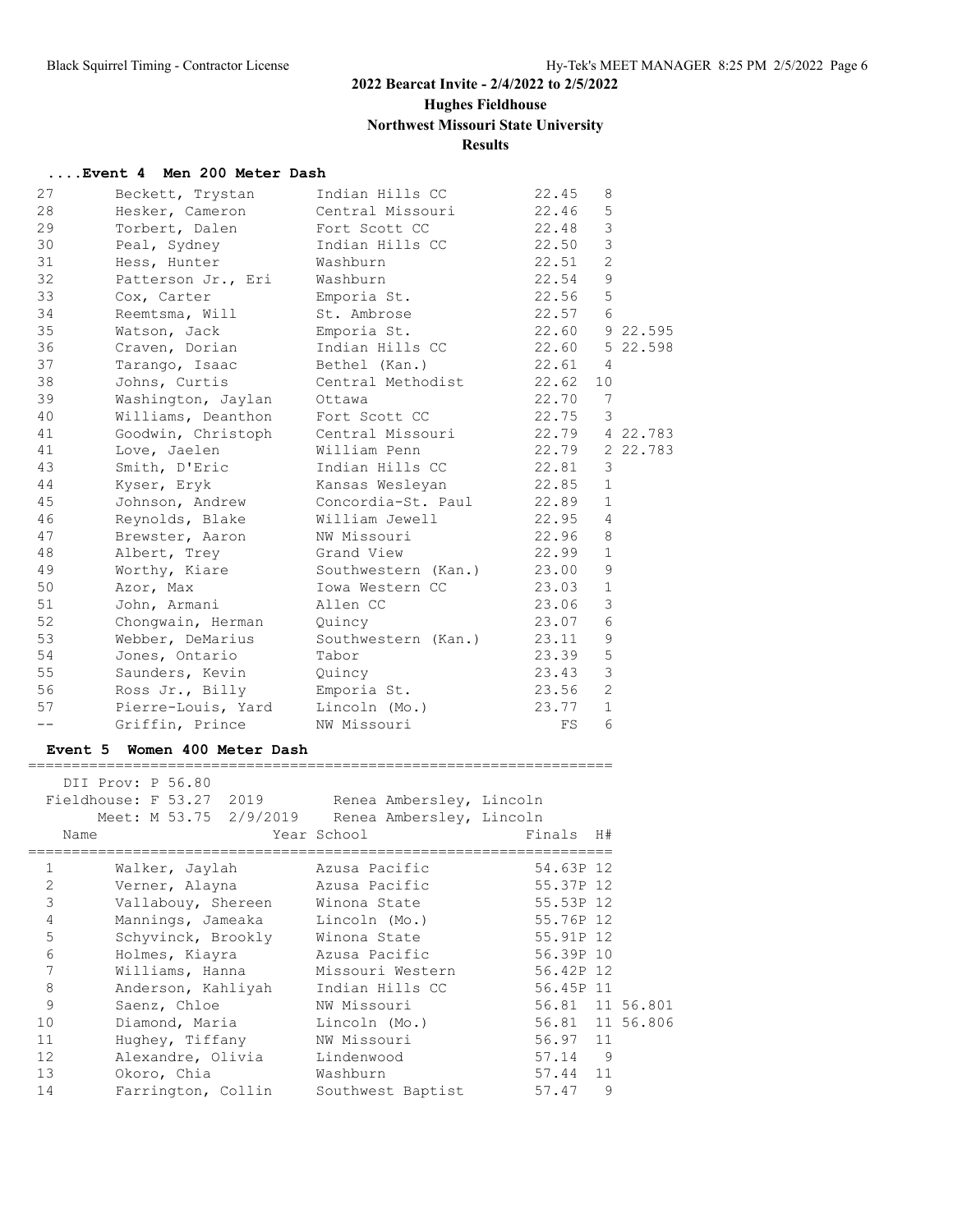**Hughes Fieldhouse**

**Northwest Missouri State University**

## **Results**

#### **....Event 5 Women 400 Meter Dash**

| 15 | Price, Matti       | Pittsburg St.       | 57.75   | 10             |
|----|--------------------|---------------------|---------|----------------|
| 16 | Thomas, Shevanae   | Lincoln (Mo.)       | 57.92   | 10             |
| 17 | Russina, Gabby     | Lindenwood          | 58.13   | 9              |
| 18 | Drummond, Aimaya   | Indian Hills CC     | 58.25   | 9              |
| 19 | Catic, Edina       | Maryville (Mo.)     | 58.46   | 10             |
| 20 | Lowrey, Olivia     | Pittsburg St.       | 58.55   | 9              |
| 21 | Ambuul, Alison     | Benedictine (Kan.)  | 58.78   | 8              |
| 22 | Goods, Temira      | Indian Hills CC     | 59.34   | 10             |
| 23 | George, Shantae    | Lincoln (Mo.)       | 59.46   | 7              |
| 24 | George, Aliyah     | Lincoln (Mo.)       | 59.65   | 11             |
| 25 | Stinson, Lyndsay   | Washburn            | 59.72   | 8              |
| 26 | Luna, Haley        | NW Missouri         | 59.73   | 8              |
| 27 | Catlin, Ja'Dashia  | Indian Hills CC     | 59.75   | 6              |
| 28 | Watkins, Felicity  | Allen CC            | 59.77   | 9              |
| 29 | Zeman, Kendall     | Winona State        | 59.80   | 7              |
| 30 |                    | Lindenwood          | 59.95   | 10             |
| 31 | Hoyte, Rosette     |                     |         | 7              |
|    | Jones, Jayda       | Fort Scott CC       | 1:00.00 |                |
| 32 | Oxandale, Sophie   | Truman              | 1:00.03 | 7              |
| 33 | Adams, Alexis      | Missouri Western    | 1:00.06 | 7              |
| 34 | Howard, Charleyans | Fort Scott CC       | 1:00.39 | 6              |
| 35 | Jansett, Megan     | St. Ambrose         | 1:00.47 | 8              |
| 36 | Jones, Katelyn     | Washburn            | 1:00.63 | 6              |
| 37 | Carlson, Lauren    | Emporia St.         | 1:00.75 | 3              |
| 38 | Massey, Kaitlynn   | Friends             | 1:00.86 | 6              |
| 39 | Rule, Jacy         | Drury               | 1:00.94 | 8              |
| 40 | Lewis, Ivyanna     | Fort Scott CC       | 1:01.33 | $\overline{4}$ |
| 41 | Birmingham, Shelby | Park U.             | 1:01.35 | $\mathfrak{Z}$ |
| 42 | Heath, Patience    | Fort Scott CC       | 1:01.37 | 5              |
| 43 | Knight, Jaylen     | Friends             | 1:01.57 | $\mathfrak{Z}$ |
| 44 | Bailey, Jessica    | Central Methodist   | 1:01.72 | $\mathbf{2}$   |
| 45 | Butts, Shelby      | Baker               | 1:01.79 | 5              |
| 46 | Hill, Kyah         | Southwestern (Kan.) | 1:01.94 | 5              |
| 47 | Blaylock, Kendra   | Friends             | 1:02.06 | 5              |
| 48 | Bennett, Jadyn     | Winona State        | 1:02.08 | 4              |
| 49 | Hanna, Meliah      | Southwestern (Kan.) | 1:02.21 | 3              |
| 50 | Freund, Maci       | Hawkeye CC          | 1:02.31 | 5              |
| 51 | Lipschultz, Lainey | Winona State        | 1:02.34 | $\mathbf{2}$   |
| 52 | Martin, Nijah      | Fort Scott CC       | 1:02.77 | $\mathbf{2}$   |
| 53 | Meyer, Stephany    | Bethel (Kan.)       | 1:02.81 | 5              |
| 54 | Boyce, Yoland      | Southwest Baptist   | 1:02.88 | $\mathbf{2}$   |
| 55 | Smith, Kennedy     | Emporia St.         | 1:02.95 | 1              |
| 56 | Adderley, DeAvae   | William Penn        | 1:03.01 | 6              |
| 57 | Nicholson, Janiah  | MidAmerica Nazarene | 1:03.11 | 3              |
| 58 | Sargent, Taryn     | Quincy              | 1:03.63 | $\overline{4}$ |
| 59 | Fitzgerald, Mason  | Central Methodist   | 1:03.64 | $\overline{4}$ |
| 60 | Blackmon, Rhakala  | Central Methodist   | 1:03.70 | $\mathbf{1}$   |
| 61 | Rogers, Cecelia    | William Jewell      | 1:03.85 | 2              |
| 62 | Wagner, Marketa    | Lindenwood          | 1:04.24 | 6              |
| 63 | Petty, Kaylah      | Friends             | 1:04.44 | $\mathbf{2}$   |
| 64 | Knecht, Jadie      | St. Ambrose         | 1:04.47 | $\overline{4}$ |
|    | Reid, Briana       |                     |         |                |
| 65 |                    | Colby CC            | 1:05.45 | 8              |
| 66 | Blackwell, Hally   | Truman              | 1:05.79 | 1              |
| 67 | Cooper, Destiny    | Tabor               | 1:06.07 | 3              |
| 68 | Bagley, Briley     | St. Mary (Kan.)     | 1:06.20 | 4              |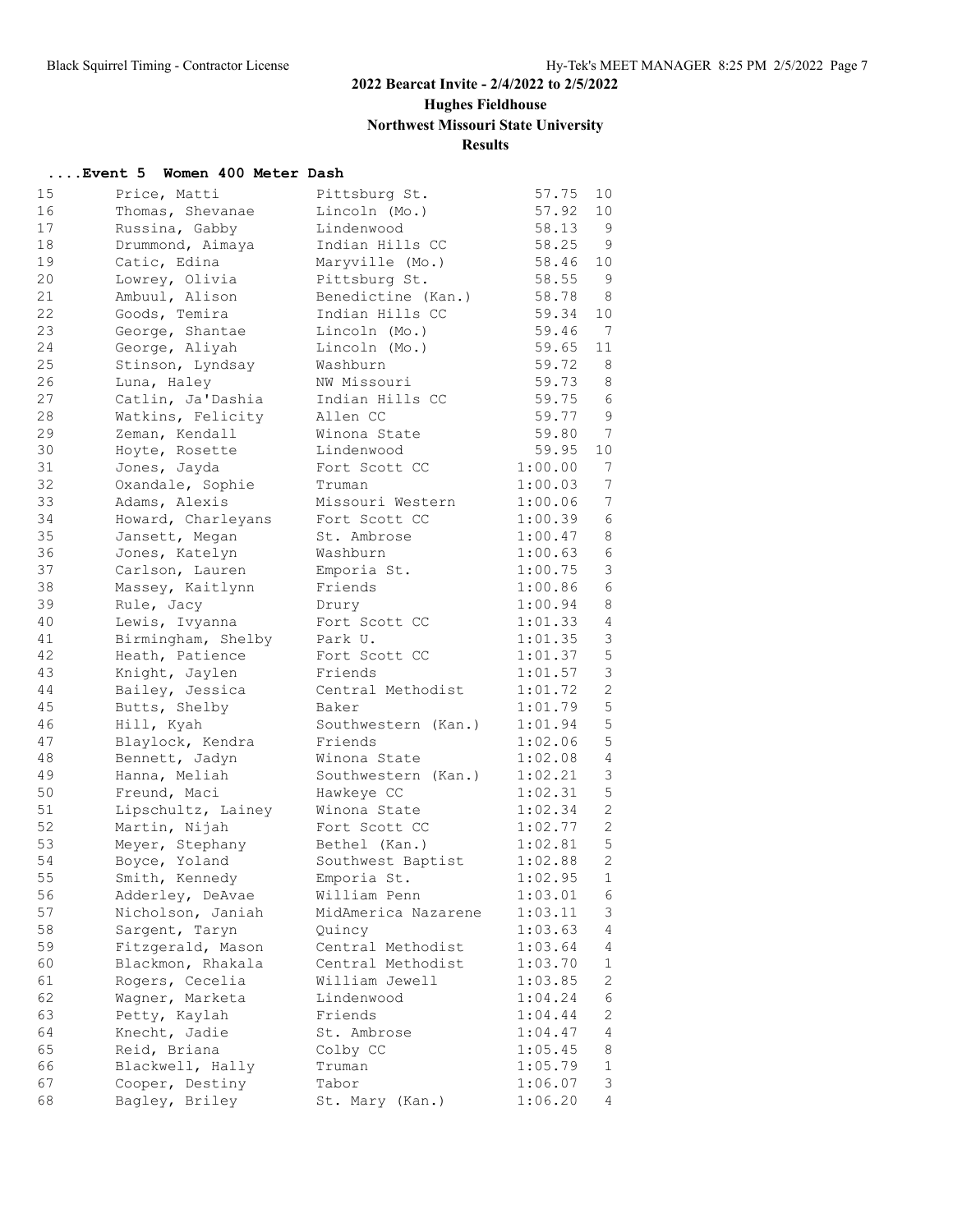## **Hughes Fieldhouse**

**Northwest Missouri State University**

## **Results**

| 69 — 10       | Event 5 Women 400 Meter Dash<br>Dascher, Kendall      | Truman              | 1:06.37        | $\mathbf{1}$ |                |
|---------------|-------------------------------------------------------|---------------------|----------------|--------------|----------------|
| $- -$         | Markel, Jessica Lindenwood                            |                     | DNF            | 7            |                |
|               | Event 6 Men 400 Meter Dash                            |                     |                |              |                |
|               | DII Prov: P 48.52                                     |                     |                |              |                |
|               | Fieldhouse: F 45.93 2018 Kenny Bednarek, Indian Hills |                     |                |              |                |
|               | Meet: M 47.21 2/6/2021 Corey Lyons, St. Mary          |                     |                |              |                |
| Name          |                                                       | Year School         | Finals H#      |              |                |
| $\mathbf{1}$  | Yaro, Samuel                                          | Lindenwood          | 47.63P 12      |              |                |
| $\mathcal{L}$ | Nichols, Reuben Lincoln (Mo.)                         |                     | 48.05P 11      |              |                |
| 3             | Alarahshun, Nizar Pittsburg St.                       |                     | 48.10P 11      |              |                |
| 4             | Chatman, Woyn                                         | Indian Hills CC     | 48.38P 12      |              |                |
| 5             | Bessolo, Daniel                                       | Azusa Pacific       | 48.40P 12      |              |                |
| 6             | Tudor, Sam                                            | Pittsburg St.       | 48.47P 12      |              |                |
| 7             | Moffett, Chris                                        | Southwestern (Kan.) | 48.61 9        |              |                |
| 8             | Winfield, Kendrick                                    | Indian Hills CC     | 48.63 12       |              |                |
| 9             | Brown, Andrew                                         | Iowa Western CC     | 48.72          | 9            |                |
| 10            | Whyte, Troy                                           | Lincoln (Mo.)       | 48.92 7        |              |                |
| 11            | Kingston, Torian                                      | William Penn        | 49.44 6        |              |                |
| 12            | Brown, Shanthamoi                                     | Lincoln (Mo.)       | 49.45 6        |              |                |
| 13            | Craven, Dorian                                        | Indian Hills CC     | 49.47          | 10           |                |
| 14            | Sisk, Logan                                           | Fort Scott CC       | 49.49 6        |              |                |
| 15            | Buchanan, Tre                                         | Fort Scott CC       | 49.56 7        |              |                |
| 16            | Reemtsma, Will                                        | St. Ambrose         | 49.60          | 10           |                |
| 17            | Turner, Keldrick                                      | Fort Scott CC       | 49.64 8 49.632 |              |                |
| 18            | Peal, Sydney                                          | Indian Hills CC     | 49.64 8 49.637 |              |                |
| 19            | Ramos, Guy                                            | Emporia St.         | 49.67          | 10           |                |
| 20            | O'Brien, Justen                                       | William Jewell      | 49.71          | - 9          |                |
| 21            | Morris, Matthew                                       | Pittsburg St.       | 49.79          | 10           |                |
| 22            | Osborn, Blake                                         | Hawkeye CC          | 49.81          | 12           |                |
| 23            | Hudelson, Graham                                      | Pittsburg St.       | 49.82          | 7            |                |
| 24            | Smith, Michael                                        | Missouri Western    | 49.89          | - 9          |                |
| 25            | Dixon, Damaine                                        | Lindenwood          | 49.94          | 10           |                |
| 26            | Murray, DauJaughn                                     | Lincoln (Mo.)       | 50.00 4        |              |                |
| 27            | Beckles, Davon                                        | Missouri Western    | 50.01          | 10           |                |
| 28            | Barnes, Isiah                                         | Fort Scott CC       | $50.05$ 2      |              |                |
| 29            | Henry, Romain                                         | Washburn            | 50.09          | 11           |                |
| 30            | Herr, Jacob                                           | Washburn            |                |              | 50.12 7 50.115 |
| 31            | Smith, Jobey                                          | Maryville (Mo.)     | 50.12          |              | 8 50.116       |
| 32            | Pesante, Sebastian                                    | Fort Scott CC       | 50.20          | 4            |                |
| 33            | Forbes, Makaylin                                      | Southwest Baptist   | 50.21          | 7            |                |
| 34            | Charles, Boris                                        | Lindenwood          | 50.27          | 9            |                |
| 35            | Rasche, Isaak                                         | Central Missouri    | 50.33          | 2            |                |
| 36            | Flahn, Gbarwho                                        | Allen CC            | 50.34          |              | 6 50.331       |
| 37            | Rouse, Avon                                           | Allen CC            | 50.34          |              | 4 50.335       |
| 38            | Williams, Deanthon                                    | Fort Scott CC       | 50.50          | 5            |                |
| 39            | Dixon, Eugene                                         | Kansas Wesleyan     | 50.58          | 5            |                |
| 40            | Keys, Adreoin                                         | Maryville (Mo.)     | 50.71          | 9            |                |
| 41            | Crosby, Kylen                                         | Indian Hills CC     | 50.73          | 3            |                |
| 42            | Desequeira, Leo                                       | Grand View          | 50.81          | 7            |                |
| 43            |                                                       |                     |                | 4            |                |
| 44            | Pearce, Zatrick<br>Werner, Dylan                      | Southwest Baptist   | 50.86          | 4            |                |
|               |                                                       | MidAmerica Nazarene | 50.88          |              |                |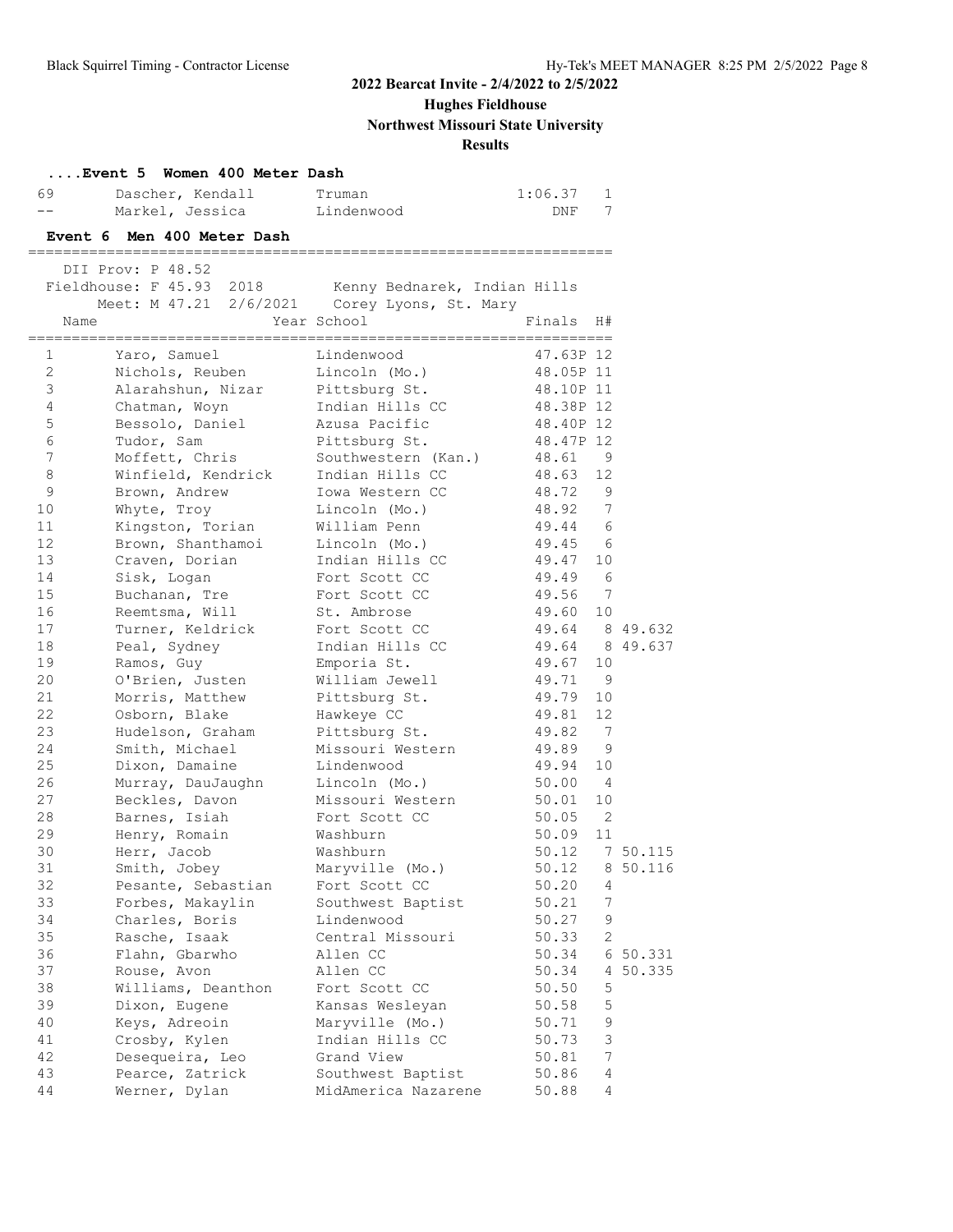## **Hughes Fieldhouse**

## **Northwest Missouri State University**

## **Results**

#### **....Event 6 Men 400 Meter Dash**

| 45 | Brown, Brian                     | Fort Scott CC                 | 50.89          | 4            |          |
|----|----------------------------------|-------------------------------|----------------|--------------|----------|
| 46 | Boen-Gutierrez, Mo Pittsburg St. |                               | 50.94          | 3            |          |
| 47 | Davis, Nigel                     | Kansas Wesleyan               | 51.01          |              | 5 51.002 |
| 48 | Ivry, Cetris                     | Maryville (Mo.)               | 51.01 2 51.007 |              |          |
| 49 | Bell, Javion                     | Ottawa                        | 51.11          | 2            |          |
| 50 | Dixon, Trey                      | Fort Scott CC                 | 51.15          | 3            |          |
| 51 | Gant, Elijah                     | Allen CC                      | 51.22          | 5            |          |
| 52 | McCauley, Adam                   | Central Missouri              | 51.24          | 5            |          |
| 53 | Wilson, Ben                      | St. Ambrose                   | 51.33          | $\mathbf{1}$ |          |
| 54 | Logan, Romon                     | Lindenwood                    | 51.38          | 3            |          |
| 55 | Heath, Carlo                     | Quincy                        | 51.51 11       |              |          |
| 56 | Saunders, Kevin                  | Quincy                        | 51.58          | 3            |          |
| 57 | Torbert, Dalen                   | Fort Scott CC                 | 51.67          | $\mathbf{1}$ |          |
| 58 | Jensen, Jacob                    | Hawkeye CC                    | 51.84          | 3            |          |
| 59 | Mayo, Noah                       | William Jewell                | 52.34          | $\mathbf{1}$ |          |
| 60 |                                  | Reed II, Paul Maryville (Mo.) | 54.03          | $\mathbf{1}$ |          |
|    | Taylor, Romario                  | Highland CC                   | DNF            | 8            |          |
|    |                                  |                               |                |              |          |

#### **Event 7 Women 600 Yard Run**

|    | Fieldhouse: F 1:24.03 2022 Nickisha Pryce, Iowa Western<br>Meet: M 1:24.89 2/8/2020 Hanna Williams, Missouri Weste |                           |
|----|--------------------------------------------------------------------------------------------------------------------|---------------------------|
|    | Year School<br>Name                                                                                                | Finals<br>H#              |
|    | Central Missouri<br>Shawver, Jana<br>1<br>35.187 (35.187)<br>$1:23.219$ $(48.032)$                                 | $1:23.22F$ 6              |
|    | Simmons, Aliyah<br>2<br>Indian Hills CC<br>35.105 (35.105)<br>1:24.096(48.991)                                     | 6<br>1:24.10M             |
|    | 3<br>Gonzalez, Laia<br>Central Missouri<br>35.363 (35.363)<br>$1:24.893$ (49.530)                                  | 6<br>1:24.90              |
|    | Commins, Jaedy<br>NW Missouri<br>4<br>35.645(35.645)<br>$1:25.647$ (50.002)                                        | 6<br>1:25.65              |
|    | 5<br>Deer, Daniella<br>Iowa Western CC<br>35.861 (35.861)<br>$1:25.912$ (50.051)                                   | 1:25.92<br>$\overline{4}$ |
|    | Central Missouri<br>Bean, Katie<br>6<br>36.001 (36.001)<br>1:26.151(50.150)                                        | 6<br>1:26.16              |
|    | 7<br>Sporleder, Emily<br>Central Missouri<br>36.864 (36.864)<br>$1:26.167$ (49.303)                                | 5<br>1:26.17              |
|    | 8<br>Burt, Madison<br>Pittsburg St.<br>36.061 (36.061)<br>1:26.231(50.170)                                         | $\overline{4}$<br>1:26.24 |
|    | 9<br>Hurla, Jasmine<br>Emporia St.<br>37.269 (37.269)<br>$1:26.574$ (49.305)                                       | $\overline{5}$<br>1:26.58 |
| 10 | Reid, Abigael<br>Emporia St.<br>$1:26.686$ (49.121)<br>37.565 (37.565)                                             | 5<br>1:26.69              |
| 11 | Abdul-Hameed, Anee<br>Missouri Western<br>37.237 (37.237)<br>$1:27.006$ (49.769)                                   | 5<br>1:27.01              |
| 12 | MidAmerica Nazarene<br>Burdova, Magdalena<br>37.110 (37.110)<br>$1:27.211$ (50.101)                                | 1:27.22<br>5              |
| 13 | Tice, Emerson<br>Pittsburg St.<br>35.380 (35.380)<br>$1:27.356$ (51.976)                                           | 6<br>1:27.36              |
| 14 | Deines, Tabetha<br>Kansas Wesleyan<br>38.164 (38.164)<br>$1:27.667$ (49.503)                                       | 5<br>1:27.67              |
| 15 | Marlow, Hollie<br>Emporia St.<br>37.269 (37.269)<br>1:28.400(51.131)                                               | 1:28.40<br>$\overline{4}$ |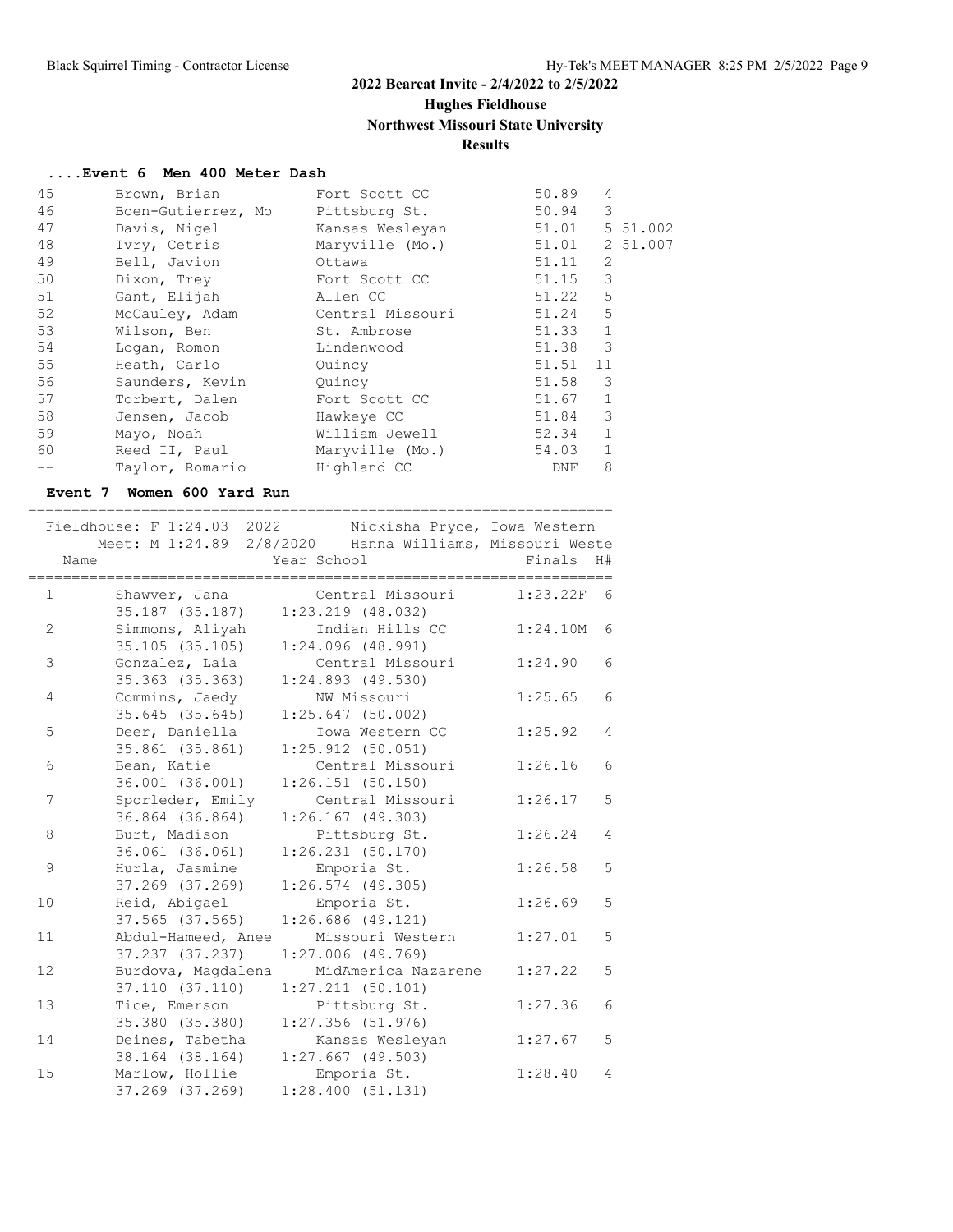# **Hughes Fieldhouse**

# **Northwest Missouri State University**

# **Results**

| Event 7 Women 600 Yard Run |  |  |  |
|----------------------------|--|--|--|
|                            |  |  |  |

| 16 | Sneed, Jada<br>Fort Scott CC               | 1:28.86 | 3              |
|----|--------------------------------------------|---------|----------------|
|    | 36.393 (36.393)<br>$1:28.854$ (52.461)     |         |                |
| 17 | Wilmes, Halley<br>Missouri Western         | 1:29.98 | $\mathcal{E}$  |
|    | 36.866 (36.866)<br>1:29.976(53.110)        |         |                |
| 18 | Sattlefield, Olivi<br>NW Missouri          | 1:30.22 | $\overline{4}$ |
|    | 37.428 (37.428)<br>$1:30.218$ $(52.790)$   |         |                |
| 19 | Doris, Alisha<br>Fort Scott CC             | 1:30.36 | $\overline{4}$ |
|    | 37.573 (37.573)<br>1:30.355(52.782)        |         |                |
| 20 | Kvale, Paige<br>Missouri Western           | 1:30.50 | 3              |
|    | 37.340 (37.340)<br>$1:30.498$ (53.158)     |         |                |
| 21 | Owings, Makenzie<br>Emporia St.            | 1:30.52 | $\mathfrak{Z}$ |
|    | 36.496 (36.496)<br>1:30.517(54.021)        |         |                |
| 22 | Breitsprecher, Emm Winona State            | 1:31.33 | 3              |
|    | 37.528 (37.528)<br>1:31.325(53.797)        |         |                |
| 23 | Cunningham, Keiara Central Methodist       | 1:33.61 | 3              |
|    | 37.200 (37.200)<br>$1:33.608$ (56.408)     |         |                |
| 24 | Gallentine, Jordan<br>Hawkeye CC           | 1:33.65 | $\overline{4}$ |
|    | 38.453 (38.453)<br>$1:33.644$ (55.191)     |         |                |
| 25 | Escobar, Destiny<br>Ottawa                 | 1:34.92 | 2              |
|    | 41.248 (41.248)<br>$1:34.914$ (53.666)     |         |                |
| 26 | Pierson, Svea<br>William Jewell            | 1:36.18 | $\mathbf{1}$   |
|    | 39.349 (39.349)<br>$1:36.172$ (56.823)     |         |                |
| 27 | McCue, Miah<br>Emporia St.                 | 1:39.18 | $\overline{2}$ |
|    | 43.261 (43.261)<br>1:39.175(55.914)        |         |                |
| 28 | Gilmore, Audrey<br>Truman                  | 1:39.57 | $\mathbf{1}$   |
|    | 39.593 (39.593)<br>$1:39.568$ (59.975)     |         |                |
| 29 | Ramirez, Jennae<br>Ottawa                  | 1:40.17 | $\mathbf{1}$   |
|    | $1:40.166$ $(1:00.210)$<br>39.956 (39.956) |         |                |
| 30 | Southwest Baptist<br>Bradley, Paige        | 1:40.19 | $\overline{2}$ |
|    | 42.321 (42.321)<br>1:40.183(57.862)        |         |                |
| 31 | Fisher, Emma<br>Benedictine (Kan.)         | 1:41.34 | 2              |
|    | 42.266 (42.266)<br>$1:41.334$ (59.068)     |         |                |

#### **Event 8 Men 600 Yard Run**

|               | Fieldhouse: F 1:09.54 2021        | Tyrell Maddox, Unattached      |               |
|---------------|-----------------------------------|--------------------------------|---------------|
|               | Meet: M 1:11.36 2/8/2020          | Taysean Goodwin, Emporia State |               |
| Name          |                                   | Year School                    | Finals<br>H#  |
| $\mathbf{1}$  | Marshall, Rivaldo                 | Indian Hills CC                | 1:10.64M<br>9 |
|               | 30.802 (30.802) 1:10.632 (39.830) |                                |               |
| $\mathcal{L}$ | Skotnicki, Tanner                 | Central Missouri               | 1:11.56<br>9  |
|               | 31.059 (31.059)                   | $1:11.554$ (40.495)            |               |
| 3             | Brown, Chaz                       | Iowa Western CC                | 1:11.71       |
|               | 30.134 (30.134)                   | $1:11.707$ $(41.573)$          |               |
| 4             | James, Michael                    | Central Missouri               | 1:11.83<br>8  |
|               | 30.697 (30.697)                   | $1:11.821$ $(41.124)$          |               |
| 5             | Brickman, Ethan                   | Central Missouri               | 1:12.19       |
|               | $30.595$ $(30.595)$               | $1:12.189$ $(41.594)$          |               |
| 6             | Harper, Jerry                     | Indian Hills CC                | 1:12.26       |
|               | 29.597 (29.597)                   | $1:12.258$ (42.661)            |               |
|               | Nugent, Derek                     | Central Missouri               | 1:12.41<br>9  |
|               | 31.186 (31.186)                   | $1:12.408$ $(41.222)$          |               |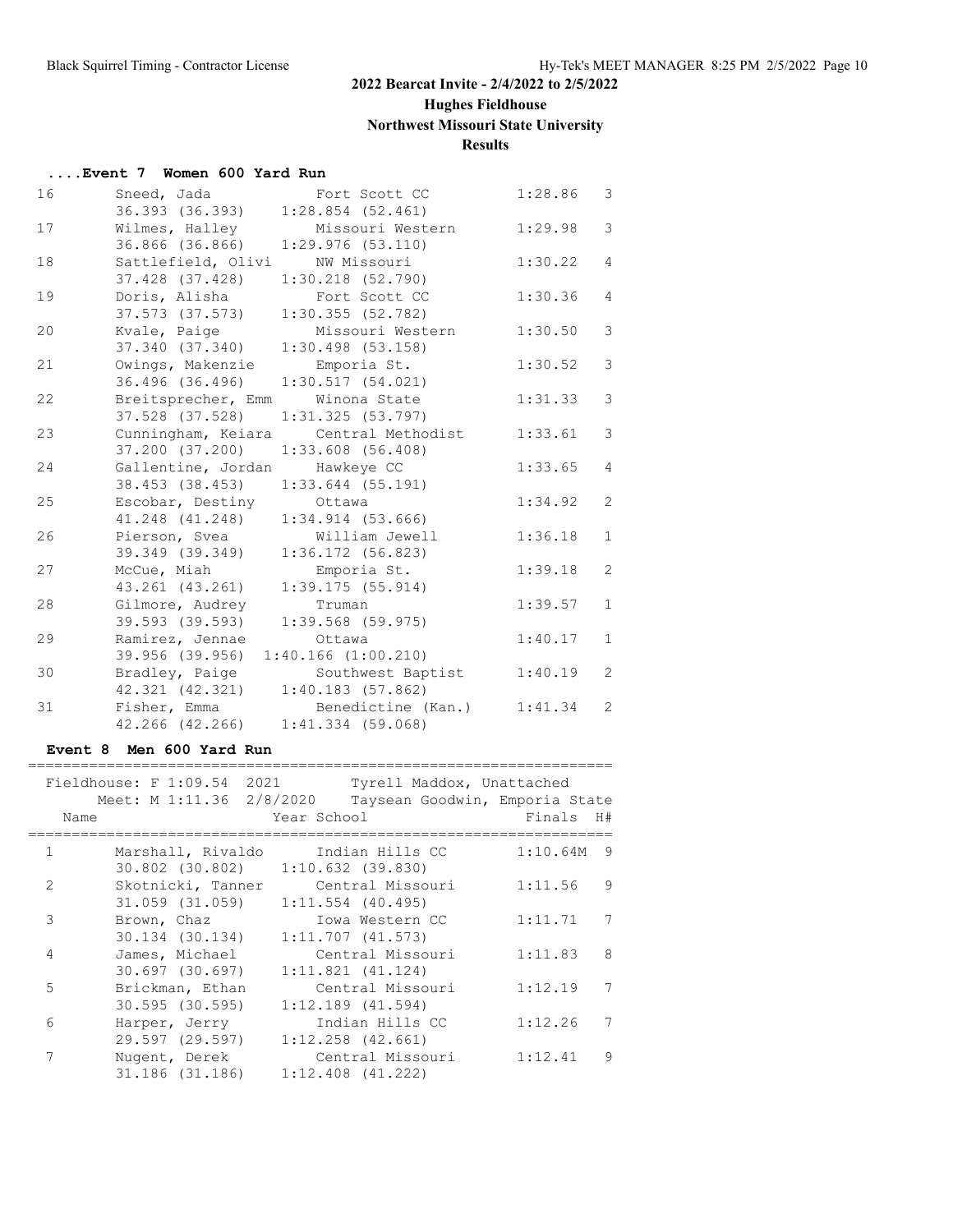# **Hughes Fieldhouse**

# **Northwest Missouri State University**

## **Results**

| Event 8 Men 600 Yard Run |  |  |  |  |  |
|--------------------------|--|--|--|--|--|
|--------------------------|--|--|--|--|--|

| 8  | Northover, Romario  | Iowa Western CC       | 1:12.43 | 8               |
|----|---------------------|-----------------------|---------|-----------------|
|    | 30.109 (30.109)     | $1:12.422$ $(42.313)$ |         |                 |
| 9  | Wright, Slavoski    | Southwestern (Kan.)   | 1:12.58 | 8               |
|    | 30.343 (30.343)     | $1:12.572$ (42.229)   |         |                 |
| 10 | Williams, Raheem    | NW Missouri           | 1:12.92 | $\mathsf 9$     |
|    | 29.994 (29.994)     | 1:12.920(42.926)      |         |                 |
| 11 | Goodpaster, Hayden  | Emporia St.           | 1:13.64 | 9               |
|    | 30.830 (30.830)     | $1:13.632$ $(42.802)$ |         |                 |
| 12 | Allen, Jerald       | Central Missouri      | 1:13.78 | 8               |
|    | 30.947 (30.947)     | $1:13.777$ (42.830)   |         |                 |
| 13 | Phillips, Jamill    | Emporia St.           | 1:13.86 | 7               |
|    | $30.163$ $(30.163)$ | $1:13.859$ (43.696)   |         |                 |
| 14 | Johnson, Lonnell    | Fort Scott CC         | 1:14.18 | 9               |
|    | 31.456 (31.456)     | 1:14.175(42.719)      |         |                 |
| 15 | Tapia, Edgar        | Hawkeye CC            | 1:14.33 | 8               |
|    | 31.157 (31.157)     | 1:14.330(43.173)      |         |                 |
| 16 | Dixon, Derek        | Missouri Western      | 1:14.89 | 8               |
|    | 30.631(30.631)      | 1:14.890(44.259)      |         |                 |
|    |                     | MidAmerica Nazarene   |         | $7\phantom{.0}$ |
| 17 | Sedillo Jr, Robert  |                       | 1:14.93 |                 |
|    | 31.880 (31.880)     | 1:14.926(43.046)      |         |                 |
| 18 | Sims, Josh          | Concordia-St. Paul    | 1:15.28 | $\mathbf{1}$    |
|    | 32.647 (32.647)     | 1:15.275(42.628)      |         |                 |
| 19 | Scott, Davion       | Emporia St.           | 1:15.50 | 7               |
|    | 32.330 (32.330)     | 1:15.495(43.165)      |         |                 |
| 20 | Rooney, Chase       | Emporia St.           | 1:15.67 | 6               |
|    | 31.784 (31.784)     | $1:15.665$ (43.881)   |         |                 |
| 21 | Smith, Corbin       | NW Missouri           | 1:16.11 | 6               |
|    | 32.810 (32.810)     | 1:16.103(43.293)      |         |                 |
| 22 | Bolton, Kenneth     | William Penn          | 1:16.36 | 2               |
|    | 33.051 (33.051)     | 1:16.360(43.309)      |         |                 |
| 23 | Allen, Brandon      | State Fair CC         | 1:16.72 | 2               |
|    | 32.775 (32.775)     | 1:16.720(43.945)      |         |                 |
| 24 | Telsaint, Rotchild  | Allen CC              | 1:16.78 | 5               |
|    | 32.376 (32.376)     | 1:16.774(44.398)      |         |                 |
| 25 | Hernandez, David    | St. Mary (Kan.)       | 1:16.79 | 5               |
|    | $32.665$ $(32.665)$ | $1:16.782$ $(44.117)$ |         |                 |
| 26 | Parker, Nathan      | MidAmerica Nazarene   | 1:16.82 | 5               |
|    | 32.879 (32.879)     | 1:16.820(43.941)      |         |                 |
| 27 | Mooney, Trey        | Pittsburg St.         | 1:17.16 | 6               |
|    | $32.653$ $(32.653)$ | 1:17.155(44.502)      |         |                 |
| 28 | Cutler, Logan       | Missouri Western      | 1:17.25 | 5               |
|    | 33.032 (33.032)     | $1:17.241$ $(44.209)$ |         |                 |
| 29 | Lehman, Dawson      | Pittsburg St.         | 1:17.32 | 5               |
|    | 33.020 (33.020)     | 1:17.320(44.300)      |         |                 |
| 30 | Reuting, Joshua     | Emporia St.           | 1:17.59 | 4               |
|    | 33.165 (33.165)     | $1:17.588$ $(44.423)$ |         |                 |
| 31 | Swarm, Jonny        | St. Ambrose           | 1:17.65 | 4               |
|    | 32.853 (32.853)     | 1:17.643(44.790)      |         |                 |
| 32 | Burrell, Javin      | Fort Scott CC         | 1:17.68 | 3               |
|    | 31.626 (31.626)     | $1:17.672$ (46.046)   |         |                 |
|    |                     |                       |         |                 |
| 33 | Portillo, Braulio   | Missouri Western      | 1:18.01 | 4               |
|    | 31.811 (31.811)     | $1:18.008$ $(46.197)$ |         |                 |
| 34 | Atianjoh, Lawson    | MidAmerica Nazarene   | 1:18.08 | 4               |
|    | 32.498 (32.498)     | $1:18.076$ (45.578)   |         |                 |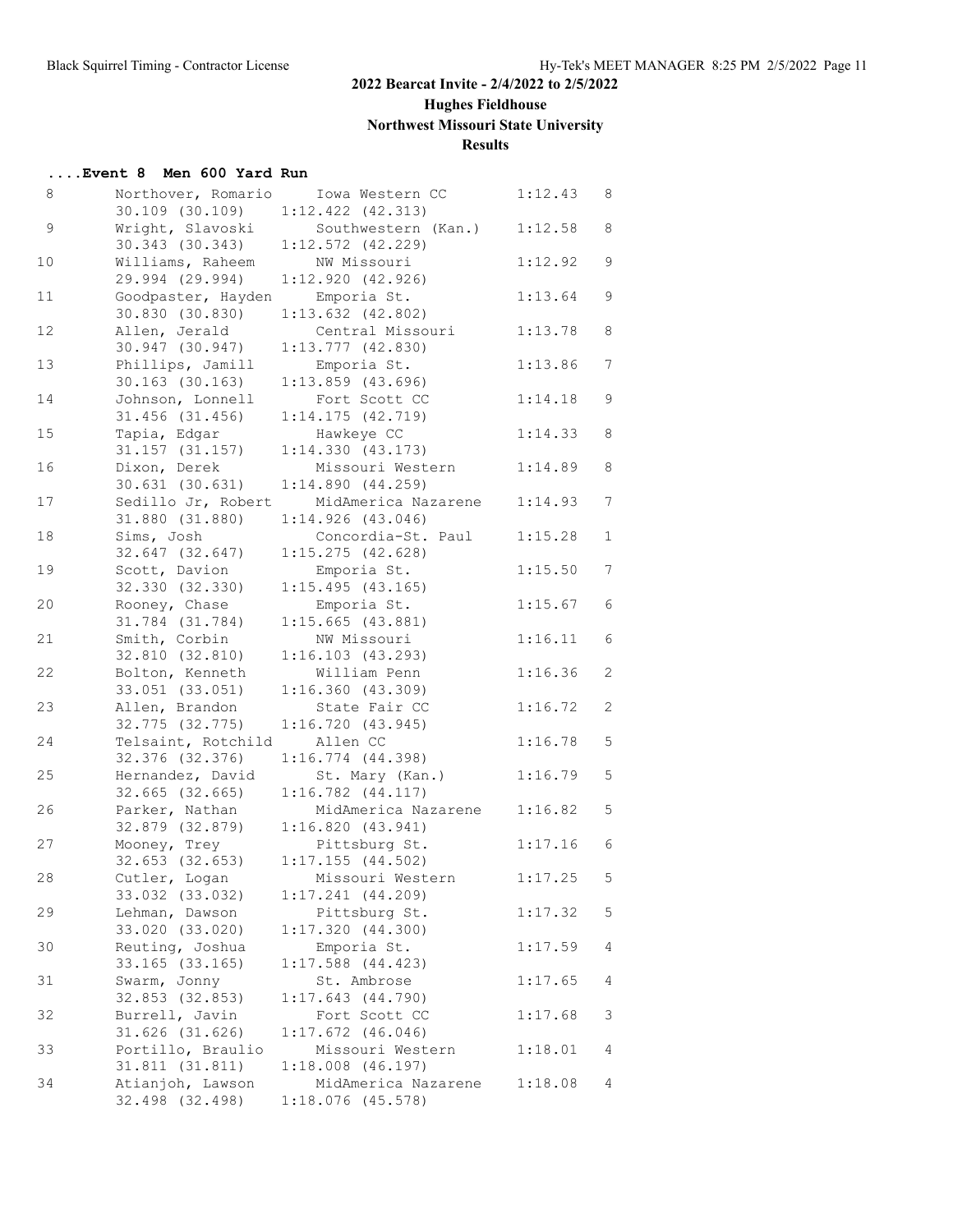# **Hughes Fieldhouse**

# **Northwest Missouri State University**

## **Results**

| Event 8 Men 600 Yard Run |  |  |  |
|--------------------------|--|--|--|
|--------------------------|--|--|--|

| 35 |                          | Rittenbacher, Nate Central Missouri | 1:18.32 4 |                |
|----|--------------------------|-------------------------------------|-----------|----------------|
|    | 33.362 (33.362)          | 1:18.313(44.951)                    |           |                |
| 36 | Rizzo, Diamenn Mallen CC |                                     | 1:18.82   | $\mathbf{1}$   |
|    | 32.790 (32.790)          | 1:18.814(46.024)                    |           |                |
| 37 | Buckley, Jaraylon        | Southwestern (Kan.)                 | 1:18.85   | $\overline{2}$ |
|    | 33.438 (33.438)          | $1:18.846$ (45.408)                 |           |                |
| 38 | Joerger, Gabriel         | Benedictine (Kan.)                  | 1:19.10   | 3              |
|    | 33.566 (33.566)          | $1:19.096$ (45.530)                 |           |                |
| 39 | Ambuul, Adam             | Missouri Western                    | 1:19.24   | 6              |
|    | 31.260 (31.260)          | $1:19.236$ (47.976)                 |           |                |
| 40 | Jinanwa, Brian           | Southwestern (Kan.)                 | 1:19.84   | 3              |
|    | 32.897 (32.897)          | $1:19.832$ (46.935)                 |           |                |
| 41 | Archuleta, Darius        | Kansas Wesleyan                     | 1:20.33   | 3              |
|    | 33.853 (33.853)          | 1:20.327(46.474)                    |           |                |
| 42 | Reeves, Jace             | Emporia St.                         | 1:20.65   | 3              |
|    | 34.303 (34.303)          | 1:20.645(46.342)                    |           |                |
| 43 | Griesbaum, Brett         | Truman                              | 1:20.84   | $\overline{2}$ |
|    | 34.422 (34.422)          | 1:20.835(46.413)                    |           |                |
| 44 | Mitchell, Jacob          | Allen CC                            | 1:21.16   | $\mathbf{1}$   |
|    | 33.085 (33.085)          | $1:21.153$ (48.068)                 |           |                |
| 45 | Campbell, Micaleb        | Fort Scott CC                       | 1:21.42   | 3              |
|    | 33.242 (33.242)          | $1:21.416$ (48.174)                 |           |                |
| 46 | Brownfield, Tyshaw       | Southwestern (Kan.)                 | 1:21.60   | 2              |
|    | 33.516 (33.516)          | $1:21.594$ (48.078)                 |           |                |
| 47 | Lindstron, Aidan         | Missouri Western                    | 1:22.98   | 5              |
|    | 33.695 (33.695)          | $1:22.972$ (49.277)                 |           |                |
| 48 | Housh, Brayden           | Southwest Baptist                   | 1:29.83   | $\overline{4}$ |
|    | 34.556 (34.556)          | $1:29.822$ (55.266)                 |           |                |

## **Event 9 Women 800 Meter Run**

|                | DII Prov: P 2:14.51                                       |       |                       |                                                                 |
|----------------|-----------------------------------------------------------|-------|-----------------------|-----------------------------------------------------------------|
|                | Fieldhouse: F 2:10.50 2019 Elysia Burgos, Southwest Bapti |       |                       |                                                                 |
|                | Meet: M 2:12.27 2/6/2021 Chrissani May, Lincoln           |       |                       |                                                                 |
| Name           |                                                           |       | Year School Theory    | Finals H#                                                       |
| $\mathbf{1}$   | McCune, Katie brury                                       |       |                       | $2:10.53M$ 6                                                    |
|                |                                                           |       |                       | $31.510$ $(31.510)$ $1:21.797$ $(50.287)$ $2:10.530$ $(48.733)$ |
| $\overline{2}$ | Beckford, Kelly-An Lincoln (Mo.)                          |       |                       | $2:10.60M$ 6                                                    |
|                | 31.769 (31.769)                                           |       | $1:21.776$ (50.007)   | $2:10.592$ (48.816)                                             |
| 3              | Ledesma, Marian                                           |       | Azusa Pacific         | $2:12.16M$ 6                                                    |
|                | 31.129 (31.129)                                           |       | $1:21.321$ (50.192)   | 2:12.155(50.834)                                                |
| 4              | Blake, Bailey                                             |       | NW Missouri           | $2:13.24P$ 6                                                    |
|                | 31,971 (31,971)                                           |       | $1:22.027$ (50.056)   | $2:13.234$ $(51.207)$                                           |
| 5              | Burgos, Elysia                                            |       |                       | Southwest Baptist 2:13.37P 6                                    |
|                | 31.998 (31.998)                                           |       | $1:21.467$ (49.469)   | 2:13.361(51.894)                                                |
| 6              | May, Chrissani                                            |       | Lincoln (Mo.)         | 2:14.97 6                                                       |
|                | 31.923 (31.923)                                           |       | $1:21.969$ (50.046)   | 2:14.967(52.998)                                                |
| 7              | Richardson, Sharid                                        |       | Iowa Western CC       | $2:16.73$ 6                                                     |
|                | 31.277 (31.277)                                           |       | $1:21.542$ (50.265)   | 2:16.723(55.181)                                                |
| 8              | O'Meara, Cassidy                                          |       | Sioux Falls           | $2:18.83$ 6                                                     |
|                | 33.334 (33.334)                                           |       | $1:24.448$ $(51.114)$ | 2:18.821(54.373)                                                |
| 9              | Douglas, Jasmyn                                           | Drury |                       | $2:20.46$ 6                                                     |
|                | 33.517 (33.517)                                           |       |                       | $1:26.271$ (52.754) $2:20.457$ (54.186)                         |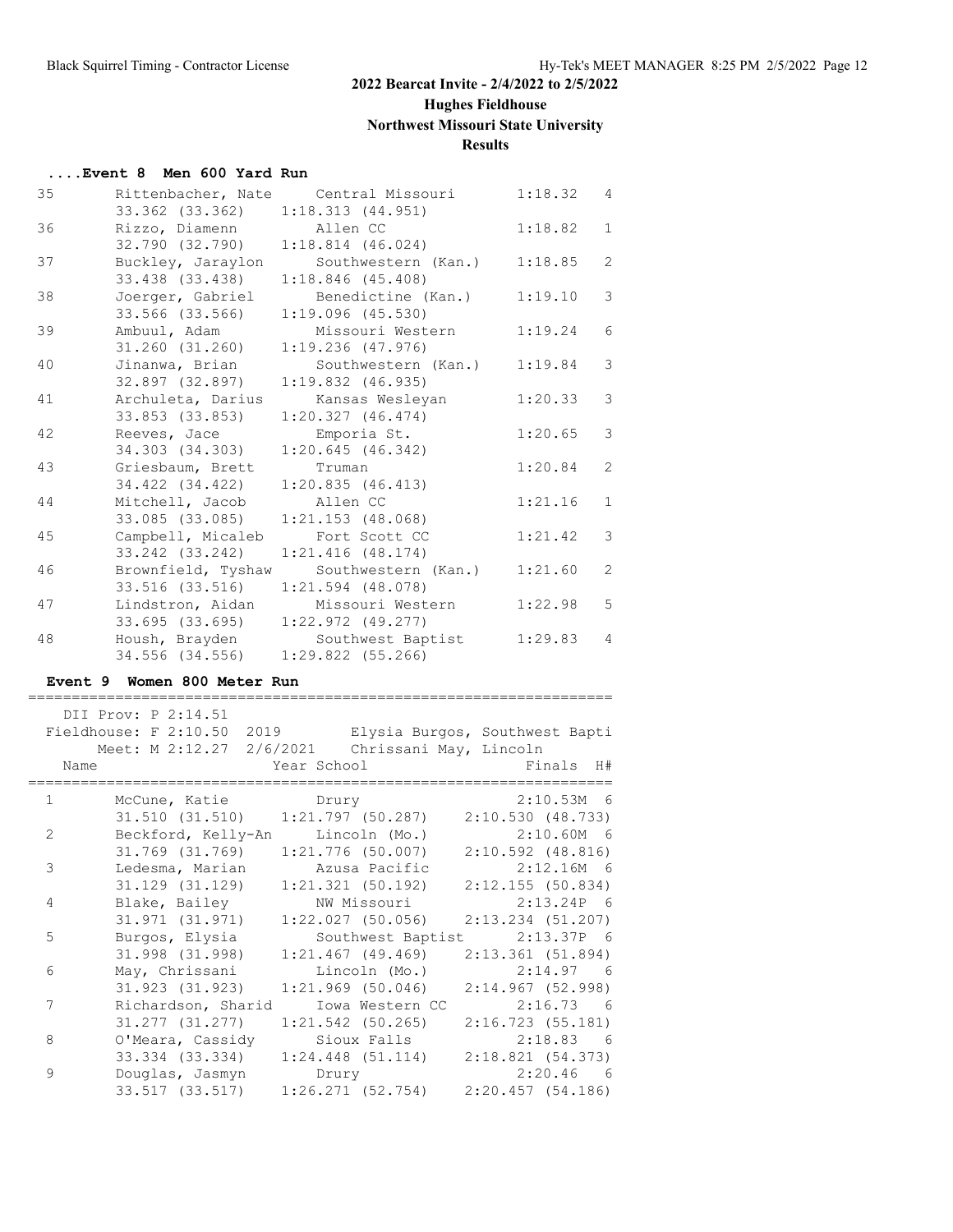# **Hughes Fieldhouse**

**Northwest Missouri State University**

## **Results**

| 10 | Cobo, Caroline    | Benedictine (Kan.) 2:20.82                   | $-5$                               |
|----|-------------------|----------------------------------------------|------------------------------------|
|    | 34.496 (34.496)   | $1:28.283$ (53.787) $2:20.816$ (52.533)      |                                    |
| 11 | Walter-Sherretts, | St. Mary (Kan.)                              | 2:21.27<br>$5^{\circ}$             |
|    | 34.604 (34.604)   | $1:28.092$ (53.488)                          | $2:21.265$ (53.173)                |
| 12 | Aho, Annika       | Sioux Falls                                  | 2:21.59<br>6                       |
|    | 33.890 (33.890)   | 1:26.226(52.336)                             | $2:21.588$ (55.362)                |
| 13 | Voigt, Tianna     | Sioux Falls                                  | 2:22.67 5                          |
|    | $35.456$ (35.456) | $1:30.676$ (55.220)                          | $2:22.669$ (51.993)                |
| 14 | Hahlbeck, Jena    | Park U.                                      | 2:23.05<br>6                       |
|    | 33.995 (33.995)   | 1:29.043(55.048)                             | 2:23.043(54.000)                   |
| 15 | Hoins, Emma       | Hawkeye CC                                   | 2:23.55<br>$5^{\circ}$             |
|    | 35.302 (35.302)   | 1:29.327(54.025)                             | 2:23.547(54.220)                   |
| 16 | Eidman, Maya      |                                              | MidAmerica Nazarene 2:23.97 5      |
|    | 35.182 (35.182)   | 1:30.461(55.279)                             | 2:23.963(53.502)                   |
| 17 | Hawman, Jordan    | Baker                                        | 2:24.11<br>$-5$                    |
|    |                   |                                              | $2:24.101$ (52.551)                |
|    | 35.096 (35.096)   | 1:31.550(56.454)                             |                                    |
| 18 | Wilhoit, Mia      | Baker                                        | $2:25.27$ 6                        |
|    | 33.955 (33.955)   | 1:28.707(54.752)                             | 2:25.270(56.563)                   |
| 19 | Hansen, Sylvia    | Winona State                                 | 2:25.40 4                          |
|    | 34.719 (34.719)   | 1:29.192(54.473)                             | 2:25.396(56.204)                   |
| 20 | Zimmerman, Sonya  | Tabor                                        | 2:25.64<br>$\overline{4}$          |
|    | 36.036 (36.036)   | $1:32.828$ (56.792)                          | 2:25.634(52.806)                   |
| 21 | Gregg, Carlie     | St. Mary (Kan.)                              | $2:25.74$ 5                        |
|    | 35.688 (35.688)   | $1:31.648$ (55.960)                          | $2:25.734$ (54.086)                |
| 22 | Campbell, Emma    | St. Mary (Kan.)                              | 2:26.20<br>$5^{\circ}$             |
|    | 35.776 (35.776)   | $1:31.969$ (56.193)                          | 2:26.200(54.231)                   |
| 23 |                   | Wieseman, Madeline Central Methodist 2:26.84 | $5^{\circ}$                        |
|    | 35.984 (35.984)   | $1:32.389$ (56.405)                          | 2:26.838(54.449)                   |
| 24 | Pipkin, Alayna    | Truman                                       | $2:27.69$ 4                        |
|    | 34.988 (34.988)   | $1:31.368$ (56.380)                          | $2:27.686$ (56.318)                |
| 25 | Smith, Tatiana    | Benedictine (Kan.) 2:27.84 5                 |                                    |
|    | 35.813 (35.813)   | $1:31.244$ (55.431) $2:27.838$ (56.594)      |                                    |
| 26 | Smith, Natalie    | Truman                                       | 2:28.01<br>$\overline{4}$          |
|    | 35.012 (35.012)   | 1:30.880(55.868)                             | $2:28.001$ (57.121)                |
| 27 | Mesecher, Cameron | Grand View                                   | 2:28.28<br>$\overline{4}$          |
|    | 34.863 (34.863)   | 1:30.503(55.640)                             | $2:28.280$ (57.777)                |
| 28 | Aguilar, Veronica | St. Mary (Kan.)                              | 2:29.25<br>$\overline{\mathbf{3}}$ |
|    | 34.808 (34.808)   | 1:31.890(57.082)                             | $2:29.244$ (57.354)                |
| 29 | Loecke, Abby      | Simpson (Iowa)                               | 2:30.18<br>$\overline{4}$          |
|    | 35.279 (35.279)   | 1:31.893(56.614)                             | $2:30.174$ (58.281)                |
| 30 | Bina, Mason       | Emporia St.                                  | 2:30.37<br>$5^{\circ}$             |
|    |                   |                                              |                                    |
|    | 35.582 (35.582)   | 1:33.173(57.591)                             | 2:30.363(57.190)                   |
| 31 | Stone, Abby       | Maryville (Mo.)                              | 2:31.00<br>$\overline{4}$          |
|    | 35.427 (35.427)   | $1:32.253$ (56.826)                          | 2:30.996(58.743)                   |
| 32 | Wiebe, Brooke     | Tabor                                        | 2:31.35<br>- 4                     |
|    | 36.081 (36.081)   | 1:34.831(58.750)                             | $2:31.346$ (56.515)                |
| 33 | Ware, Brooke      | William Jewell                               | 2:31.54<br>$\overline{\mathbf{3}}$ |
|    | 34.538 (34.538)   | $1:31.009$ $(56.471)$                        | $2:31.534$ $(1:00.525)$            |
| 34 | Mohammed, Maytane | Grand View                                   | 2:31.74<br>$\overline{2}$          |
|    | 35.933 (35.933)   | $1:36.023$ $(1:00.090)$                      | 2:31.731(55.708)                   |
| 35 | Goldring, Katie   | Grand View                                   | 2:32.21<br>$\overline{\mathbf{3}}$ |
|    | 35.594 (35.594)   | 1:31.643(56.049)                             | 2:32.206 (1:00.563)                |
| 36 | Sannan, Peyton    | Baker                                        | 2:32.75<br>4                       |
|    | 36.476 (36.476)   | 1:35.020(58.544)                             | 2:32.745(57.725)                   |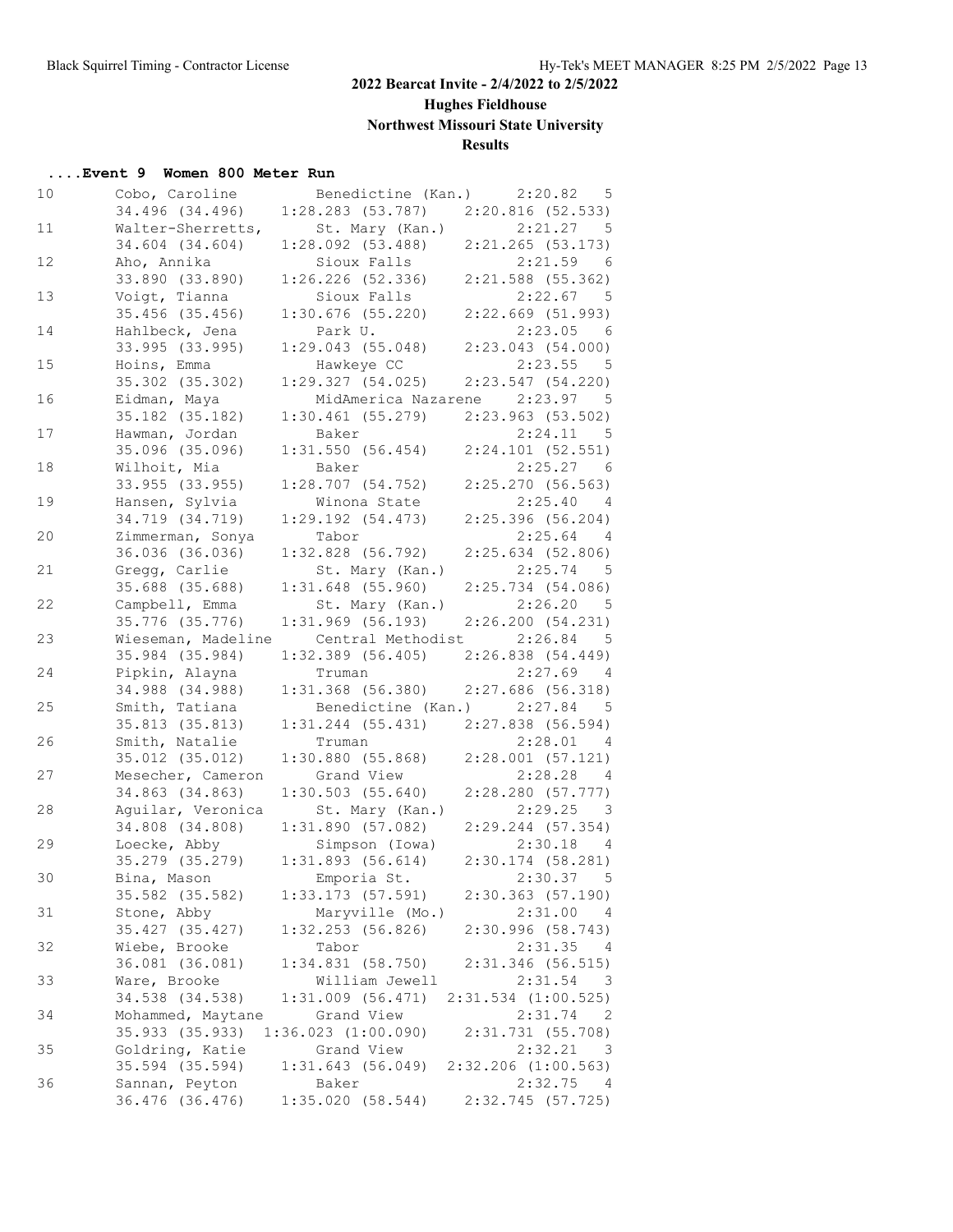## **Hughes Fieldhouse**

# **Northwest Missouri State University**

# **Results**

| 37 | Sterner, Rachel     | Baker                   | 2:32.88<br>3                                          |
|----|---------------------|-------------------------|-------------------------------------------------------|
|    |                     |                         | 34.821 (34.821) 1:31.452 (56.631) 2:32.880 (1:01.428) |
| 38 | Leis, Liberty       | Grand View              | 2:33.34<br>$\overline{\mathbf{3}}$                    |
|    | 35.057 (35.057)     |                         | $1:31.830$ (56.773) $2:33.332$ (1:01.502)             |
| 39 | Allison, Danielle   | Tabor                   | 2:33.37 4                                             |
|    | 36.144 (36.144)     | $1:34.384$ $(58.240)$   | $2:33.367$ (58.983)                                   |
| 40 | Lesiotis, Athena    | Quincy                  | $2:34.64$ 5                                           |
|    | 35.368 (35.368)     |                         | $1:32.604$ (57.236) 2:34.637 (1:02.033)               |
| 41 | Hasan, Ikilas       | Grand View              | $2:34.68$ 2                                           |
|    | 36.936 (36.936)     |                         | $1:36.247$ (59.311) $2:34.677$ (58.430)               |
| 42 | Schewe, Angel       | Simpson (Iowa)          | $2:35.15$ 2                                           |
|    | $35.557$ $(35.557)$ |                         | $1:35.075$ (59.518) $2:35.148$ (1:00.073)             |
| 43 | Pecka, Mikayla      | Iowa Western CC         | 2:35.38<br>$\overline{\mathbf{3}}$                    |
|    | 34.050 (34.050)     |                         | $1:33.589$ (59.539) $2:35.371$ (1:01.782)             |
| 44 | Garay, Lillian      | Iowa Western CC 2:36.01 | - 2                                                   |
|    | 35.823 (35.823)     |                         | $1:35.283$ (59.460) $2:36.007$ (1:00.724)             |
| 45 | Mouser, Kylie       |                         | Kansas Wesleyan 2:37.52 3                             |
|    | 35.152 (35.152)     |                         |                                                       |
|    |                     |                         | $1:33.302$ (58.150) $2:37.514$ (1:04.212)             |
| 46 | Hussey, Elizabeth   | Iowa Western CC         | 2:37.85 2                                             |
|    | 35.032 (35.032)     |                         | $1:35.101$ $(1:00.069)$ $2:37.843$ $(1:02.742)$       |
| 47 | Gaona, Daniella     |                         | Kansas Wesleyan 2:38.01<br>$\mathbf{1}$               |
|    | 35.834 (35.834)     |                         | $1:36.035$ $(1:00.201)$ $2:38.006$ $(1:01.971)$       |
| 48 | Fisher, Riley       |                         | St. Mary (Kan.) 2:38.33 2                             |
|    | 36.805(36.805)      |                         | $1:37.499$ $(1:00.694)$ $2:38.322$ $(1:00.823)$       |
| 49 | Wilber, Tobi        | Colby CC                | 2:38.66<br>$\overline{\mathbf{3}}$                    |
|    | 36.105 (36.105)     |                         | $1:35.682$ (59.577) $2:38.653$ (1:02.971)             |
| 50 | Fulton, Mckenna     |                         | William Jewell 2:39.53 3                              |
|    | 35.894 (35.894)     |                         | $1:37.375$ $(1:01.481)$ $2:39.526$ $(1:02.151)$       |
| 51 | Bies, Molly         | Truman                  | 2:39.61 3                                             |
|    | 36.036 (36.036)     | 1:36.847(1:00.811)      | 2:39.607(1:02.760)                                    |
| 52 | Erhardt, Emily      | Simpson (Iowa)          | 2:39.90 2                                             |
|    | 36.511 (36.511)     | $1:37.308$ $(1:00.797)$ | $2:39.900$ $(1:02.592)$                               |
| 53 | Sherwood, Laura     | Maryville (Mo.)         | 2:43.04<br>$\overline{1}$                             |
|    | 37.449 (37.449)     |                         | $1:41.023$ $(1:03.574)$ $2:43.032$ $(1:02.009)$       |
| 54 | French, Josey       |                         | Iowa Western CC 2:43.05 2                             |
|    | 36.542 (36.542)     |                         | $1:37.612$ $(1:01.070)$ $2:43.046$ $(1:05.434)$       |
| 55 | Kowalik, Kara       | Unattached              | 2:43.95<br>$\mathbf{1}$                               |
|    | 36.918 (36.918)     |                         | $1:39.714$ $(1:02.796)$ $2:43.950$ $(1:04.236)$       |
| 56 | Matos, Adajilsa     | Quincy                  | 2:44.78<br>$\overline{4}$                             |
|    | 35.809 (35.809)     |                         | $1:36.844$ $(1:01.035)$ $2:44.777$ $(1:07.933)$       |
| 57 | Sullivan, Reagan    | Baker                   | $2:45.29$ 2                                           |
|    |                     | $1:37.929$ $(1:01.764)$ | $2:45.282$ $(1:07.353)$                               |
|    | 36.165 (36.165)     | Iowa Western CC         |                                                       |
| 58 | Williams, Asia      |                         | 2:46.33<br>$\mathbf{1}$                               |
|    | 36.537 (36.537)     | $1:39.939$ $(1:03.402)$ | $2:46.322$ $(1:06.383)$                               |
| 59 | Readnour, Elaina    | Maryville (Mo.)         | 2:49.46<br>1                                          |
|    | 39.182 (39.182)     | 1:45.773(1:06.591)      | $2:49.457$ $(1:03.684)$                               |
| 60 | Dark, Sarah         | Tabor                   | 2:52.38<br>$\mathbf{1}$                               |
|    | 39.676 (39.676)     | 1:46.172(1:06.496)      | $2:52.375$ $(1:06.203)$                               |
| 61 | Ross, Isabella      | Central Methodist       | 2:53.46<br>$\overline{\mathbf{3}}$                    |
|    | 35.840 (35.840)     | 1:41.310(1:05.470)      | $2:53.460$ $(1:12.150)$                               |
| 62 | Baker, Daylynn      | State Fair CC           | 2:53.60<br>-1                                         |
|    | 37.167 (37.167)     | 1:40.925(1:03.758)      | $2:53.591$ $(1:12.666)$                               |
| 63 | Tabb, Aniyaha       | Fort Scott CC           | 2:57.36<br>$\frac{1}{2}$                              |
|    | 39.949 (39.949)     | 1:48.367(1:08.418)      | $2:57.352$ $(1:08.985)$                               |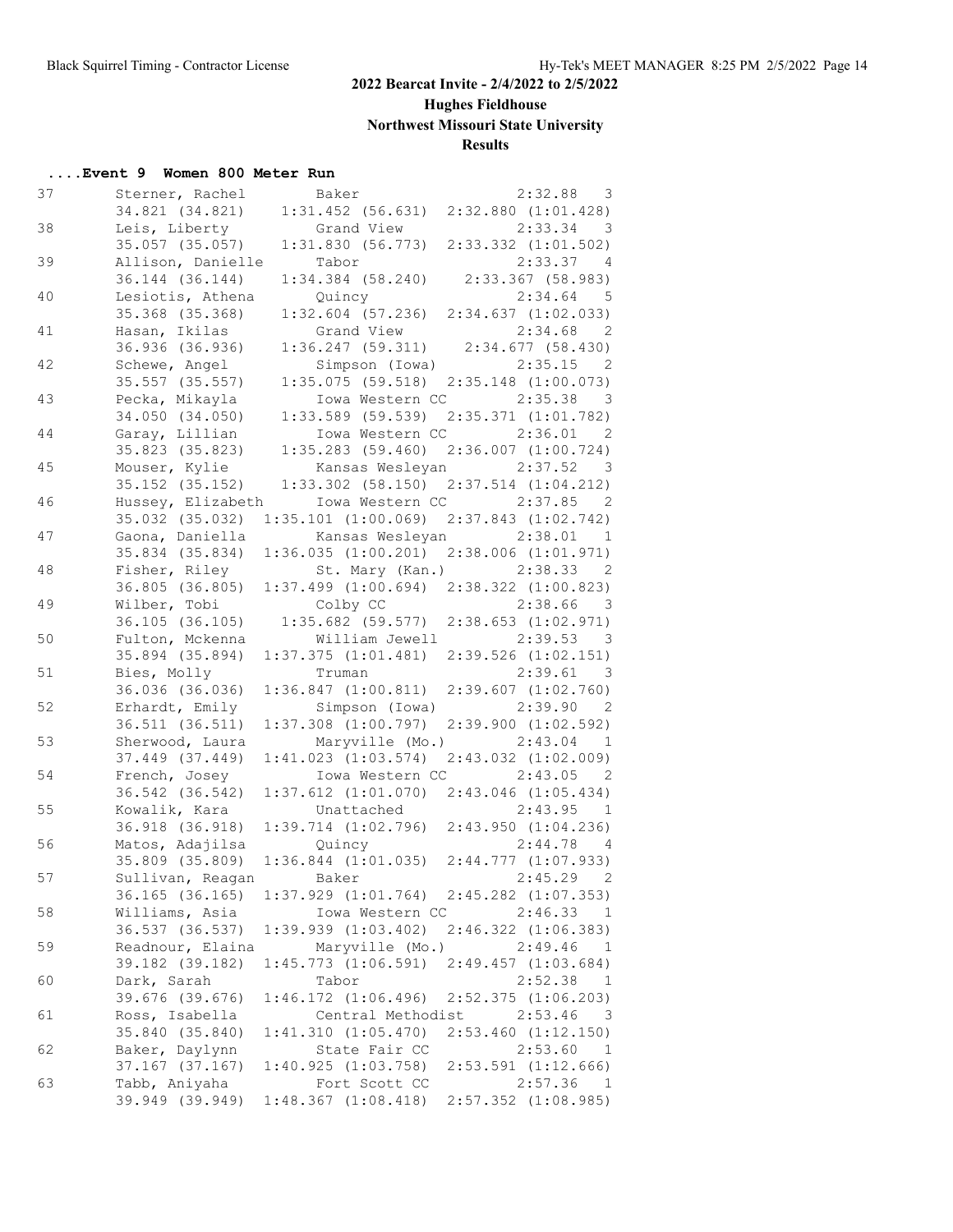**Hughes Fieldhouse**

**Northwest Missouri State University**

## **Results**

#### **....Event 9 Women 800 Meter Run**

| 64 | Carr, Ryleigh   | Colby CC                                                            | 3:03.14 1 |
|----|-----------------|---------------------------------------------------------------------|-----------|
|    | 42.543 (42.543) | $1:53.360$ $(1:10.817)$ $3:03.138$ $(1:09.778)$                     |           |
| 65 | Reim, Alexis    | Ottawa                                                              | 3:08.23 1 |
|    |                 | $37.994$ $(37.994)$ $1:49.422$ $(1:11.428)$ $3:08.230$ $(1:18.808)$ |           |

#### **Event 10 Men 800 Meter Run**

=================================================================== DII Prov: P 1:52.85

|              | Fieldhouse: F 1:50.00<br>2022<br>Meet: M 1:51.27 |             |                       | Wes Ferguson, Nebraska Kearney          |
|--------------|--------------------------------------------------|-------------|-----------------------|-----------------------------------------|
|              |                                                  |             |                       | 2/6/2021 Abdelrahim Mahqoub, NW Missour |
| Name         |                                                  | Year School |                       | Finals<br>H#                            |
| $\mathbf{1}$ | Skinner, Luke                                    |             | St. Mary (Kan.)       | 1:51.93P 6                              |
|              | 28.241 (28.241)                                  |             | $1:11.116$ (42.875)   | 1:51.930(40.814)                        |
| 2            | Touron, Maxime                                   |             | Lindenwood            | 1:52.53P 6                              |
|              | 27.629 (27.629)                                  |             | $1:10.776$ (43.147)   | $1:52.528$ $(41.752)$                   |
| 3            | Huftalin, Ben                                    |             | Grand View            | 1:54.34<br>- 6                          |
|              | 27.777 (27.777)                                  |             | $1:11.354$ (43.577)   | 1:54.340(42.986)                        |
| 4            | Crisci, Federico                                 |             | NW Missouri           | 1:54.70<br>- 6                          |
|              | 27.689 (27.689)                                  |             | $1:11.176$ (43.487)   | $1:54.697$ $(43.521)$                   |
| 5            | Maldonado, Samuel                                |             | NW Missouri           | 1:54.78<br>- 6                          |
|              | 27.552 (27.552)                                  |             | $1:11.003$ $(43.451)$ | $1:54.778$ $(43.775)$                   |
| 6            | Sundberg, Luke                                   | Colby CC    |                       | $1:55.04$ 5                             |
|              | 28.803 (28.803)                                  |             | $1:13.122$ $(44.319)$ | 1:55.035(41.913)                        |
| 7            |                                                  |             | Hawkeye CC            | - 6                                     |
|              | Brackemeyer, Koby                                |             |                       | 1:55.14                                 |
|              | 27.877 (27.877)                                  |             | $1:11.414$ $(43.537)$ | $1:55.132$ $(43.718)$                   |
| 8            | Hines, Steve                                     |             | Highland CC           | 1:55.37<br>4                            |
|              | 27.299 (27.299)                                  |             | 1:11.770(44.471)      | $1:55.365$ (43.595)                     |
| 9            | Campbell, Kewani                                 |             | Lincoln (Mo.)         | 1:55.40<br>$-5$                         |
|              | 28.351 (28.351)                                  |             | $1:13.408$ (45.057)   | 1:55.397 (41.989)                       |
| 10           | Perez, Luis                                      |             | St. Mary (Kan.)       | 1:55.43<br>$\overline{4}$               |
|              | 27.511 (27.511)                                  |             | $1:10.934$ $(43.423)$ | 1:55.427(44.493)                        |
| 11           | Deboest, Lucorien                                |             | Fort Scott CC         | 1:55.45<br>- 6                          |
|              | 28.041 (28.041)                                  |             | $1:11.922$ $(43.881)$ | $1:55.444$ (43.522)                     |
| 12           | Huyser, Carter                                   |             | Grand View            | 1:55.66<br>- 6                          |
|              | 27.995 (27.995)                                  |             | $1:11.870$ (43.875)   | $1:55.658$ (43.788)                     |
| 13           | O'Keefe, Will                                    |             | Southwest Baptist     | 1:55.69<br>- 6                          |
|              | 27.932 (27.932)                                  |             | $1:11.382$ $(43.450)$ | $1:55.681$ $(44.299)$                   |
| 14           | Legemet, Timothy                                 | Quincy      |                       | $1:56.09$ 5                             |
|              | 28.579 (28.579)                                  |             | 1:13.543(44.964)      | 1:56.086(42.543)                        |
| 15           | Davidson, Troy                                   |             | Southwest Baptist     | 1:56.32<br>- 5                          |
|              | 28.939 (28.939)                                  |             | $1:14.018$ $(45.079)$ | 1:56.312(42.294)                        |
| 16           | Penner, Toby                                     | Tabor       |                       | 1:56.39<br>$-5$                         |
|              | 28.668 (28.668)                                  |             | $1:13.365$ $(44.697)$ | 1:56.390(43.025)                        |
| 17           | Vazquez, Eric                                    |             | St. Mary (Kan.)       | 1:56.46<br>5                            |
|              | 29.085 (29.085)                                  |             | $1:13.054$ (43.969)   | $1:56.451$ (43.397)                     |
| 18           | Finger, Evan                                     |             | Central Missouri      | 1:56.56<br>$\overline{4}$               |
|              | 27.173 (27.173)                                  |             | $1:11.236$ $(44.063)$ | 1:56.553(45.317)                        |
| 19           | Williams, Deiondre                               |             | Iowa Western CC       | 1:56.80<br>$\overline{4}$               |
|              | 27.770 (27.770)                                  |             | $1:11.491$ $(43.721)$ | $1:56.798$ (45.307)                     |
| 20           | Hydro, Samuel                                    |             | Unattached            | 1:56.97<br>- 6                          |
|              | 28.355 (28.355)                                  |             | 1:11.630(43.275)      | $1:56.964$ $(45.334)$                   |
| 21           | Hudson, Brody                                    |             | Lindenwood            | 1:57.01<br>$\overline{4}$               |
|              | 27.653 (27.653)                                  |             | 1:12.470(44.817)      | $1:57.009$ $(44.539)$                   |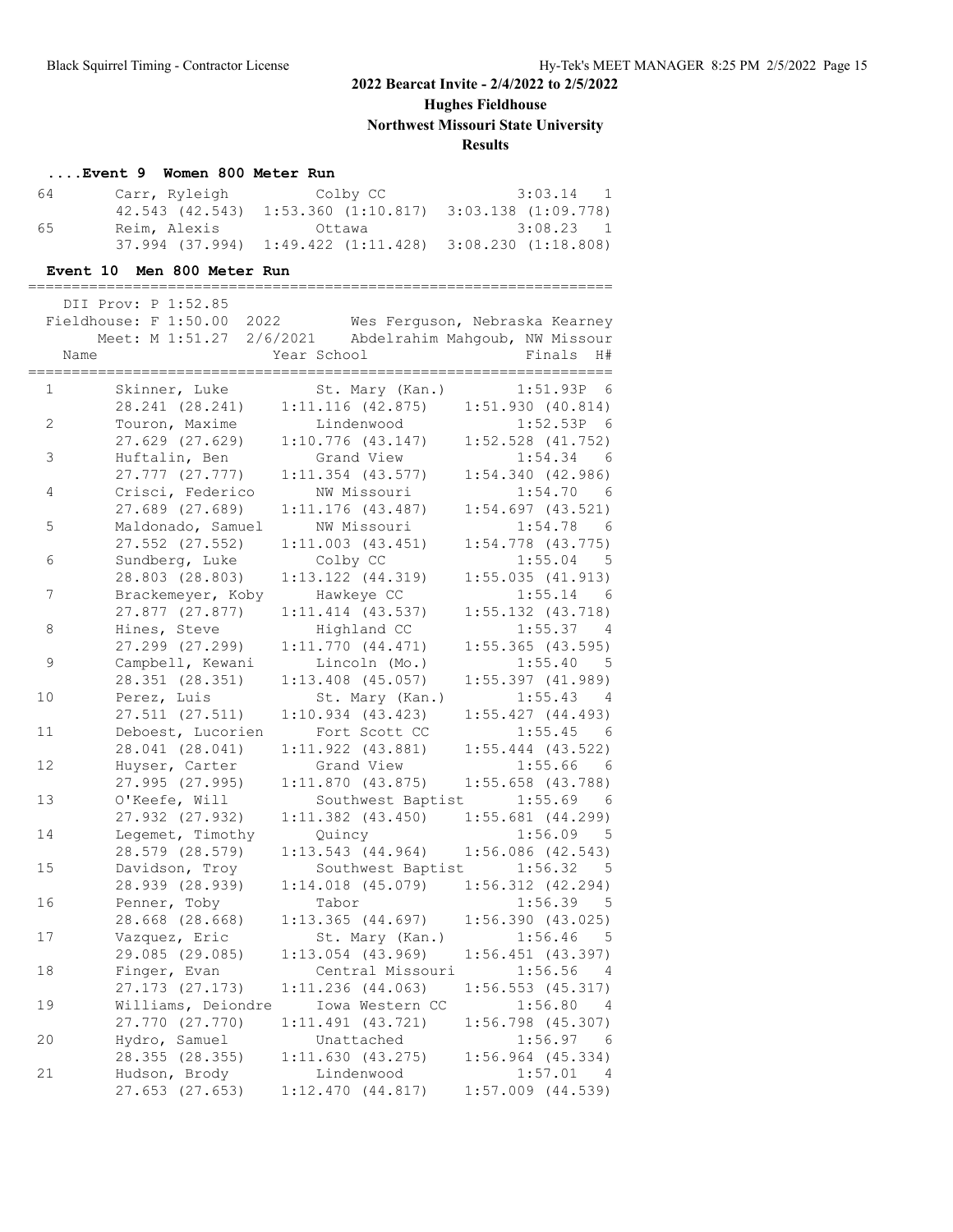**Hughes Fieldhouse**

# **Northwest Missouri State University**

# **Results**

## **....Event 10 Men 800 Meter Run**

| 22 | Huebert, Robert                      | Baker                                          | 1:57.03 3                          |
|----|--------------------------------------|------------------------------------------------|------------------------------------|
|    | 27.497 (27.497)                      | 1:12.985(45.488)                               | 1:57.025(44.040)                   |
| 23 |                                      | Schauerman, Thomas Concordia-St. Paul 1:57.31  | $\overline{4}$                     |
|    | 26.847 (26.847)                      | $1:11.970$ (45.123) $1:57.307$ (45.337)        |                                    |
| 24 | Lynch, Liam                          | Drury                                          | 1:57.54<br>$\overline{4}$          |
|    | $27.553$ $(27.553)$                  | $1:12.878$ (45.325)                            | $1:57.531$ $(44.653)$              |
| 25 | Baghati, Mohammed                    | Colby CC                                       | $1:57.76$ 5                        |
|    | 28.907 (28.907)                      | $1:14.006$ (45.099)                            | $1:57.751$ (43.745)                |
| 26 | Gebreselase, Ablel                   |                                                | Southwestern (Kan.) 1:57.92 5      |
|    | 28.765 (28.765)                      | 1:14.197(45.432)                               | 1:57.920(43.723)                   |
| 27 | Webber, Colin                        | Pittsburg St.                                  | $1:58.03$ 6                        |
|    | 28.176 (28.176)                      | $1:11.726$ (43.550)                            | $1:58.026$ (46.300)                |
| 28 | Bartel, Isaiah                       | Bethel (Kan.)                                  | $1:58.46$ 4                        |
|    | 28.087 (28.087)                      | 1:13.945(45.858)                               | $1:58.452$ (44.507)                |
| 29 |                                      | Fleuriot, Stephens MidAmerica Nazarene 1:58.56 | $-5$                               |
|    | 28.128 (28.128)                      | $1:13.134$ (45.006)                            | $1:58.551$ (45.417)                |
| 30 | Mullenix, Chase                      | Hawkeye CC                                     | $1:58.91$ 6                        |
|    | $27.608$ $(27.608)$                  | $1:13.235$ (45.627)                            | $1:58.902$ (45.667)                |
| 31 | Asmerom, Jotham                      | Fort Scott CC                                  | $1:58.99$ 3                        |
|    | 28.068 (28.068)                      | $1:13.594$ (45.526)                            | 1:58.983(45.389)                   |
| 32 | Rojas-King, Elvis<br>28.098 (28.098) | St. Mary (Kan.)<br>1:12.855(44.757)            | 1:59.20 4                          |
| 33 | Jackson, Doriye                      | Fort Scott CC                                  | $1:59.194$ (46.339)<br>$1:59.23$ 3 |
|    | 28.306 (28.306)                      | $1:13.824$ (45.518)                            | $1:59.221$ $(45.397)$              |
| 34 | Weimer, Jordan                       | Baker                                          | $1:59.44$ 3                        |
|    | 27.200 (27.200)                      | $1:13.364$ (46.164)                            | $1:59.432$ $(46.068)$              |
| 35 | Carranza, Anthony                    | MidAmerica Nazarene 1:59.46                    | $-5$                               |
|    | 28.495 (28.495)                      | $1:13.778$ (45.283)                            | $1:59.452$ $(45.674)$              |
| 36 | Distler, Caleb                       | Central Missouri                               | $1:59.54$ 3                        |
|    | 27.856 (27.856)                      | $1:13.146$ (45.290)                            | $1:59.532$ (46.386)                |
| 37 | Helton, Brice                        | Emporia St.                                    | 2:00.52 2                          |
|    | 29.119 (29.119)                      | 1:16.233(47.114)                               | 2:00.520(44.287)                   |
| 38 | Chipman, Mason                       | Hawkeye CC                                     | 2:00.72 3                          |
|    | $27.696$ $(27.696)$                  | 1:13.728 (46.032)                              | 2:00.715(46.987)                   |
| 39 | Costigan, Ty                         | Iowa Western CC                                | $2:00.96$ 2                        |
|    | 29.286 (29.286)                      | 1:15.720(46.434)                               | 2:00.959(45.239)                   |
| 40 | Ruiz, Sais                           | Baker                                          | 2:00.98<br>$\overline{\mathbf{3}}$ |
|    | 28.121 (28.121)                      | $1:15.486$ (47.365)                            | 2:00.971(45.485)                   |
| 41 | Feist, Cullen                        | Concordia-St. Paul 2:01.00                     | $\overline{2}$                     |
|    | 29.081 (29.081)                      | $1:15.496$ (46.415)                            | 2:00.995 (45.499)                  |
| 42 | Jackson, Bernrjay                    | Highland CC                                    | 2:01.27 2                          |
|    | 29.245 (29.245)                      | $1:16.467$ $(47.222)$                          | $2:01.267$ (44.800)                |
| 43 | Thierry, Tom                         | Colby CC                                       | 2:01.29<br>- 2                     |
|    | 29.562 (29.562)                      | $1:16.561$ (46.999)                            | 2:01.282 (44.721)                  |
| 44 | Bar-Shimon, Aytonn                   | Central Methodist                              | 2:01.54<br>-4                      |
|    | 27.894 (27.894)                      | $1:12.203$ $(44.309)$                          | 2:01.533(49.330)                   |
| 45 | Williams, Brandon                    | William Penn                                   | 2:01.78<br>1                       |
|    | $1:15.743$ $(1:15.743)$              | 2:01.775 (46.032)                              |                                    |
| 46 | Cooper, Clayon                       | Highland CC                                    | 2:01.81<br>2                       |
|    | 28.457 (28.457)                      | 1:16.185(47.728)                               | 2:01.810(45.625)                   |
| 47 | Goeckel, Matt                        | Unattached                                     | 2:02.07<br>$\overline{\mathbf{3}}$ |
|    | 28.760 (28.760)                      | $1:15.132$ $(46.372)$                          | $2:02.066$ (46.934)                |
| 48 | Warrick, Ean                         | Simpson (Iowa)                                 | 2:02.39<br>$\overline{\mathbf{3}}$ |
|    | 29.053 (29.053)                      | $1:15.362$ (46.309)                            | $2:02.384$ (47.022)                |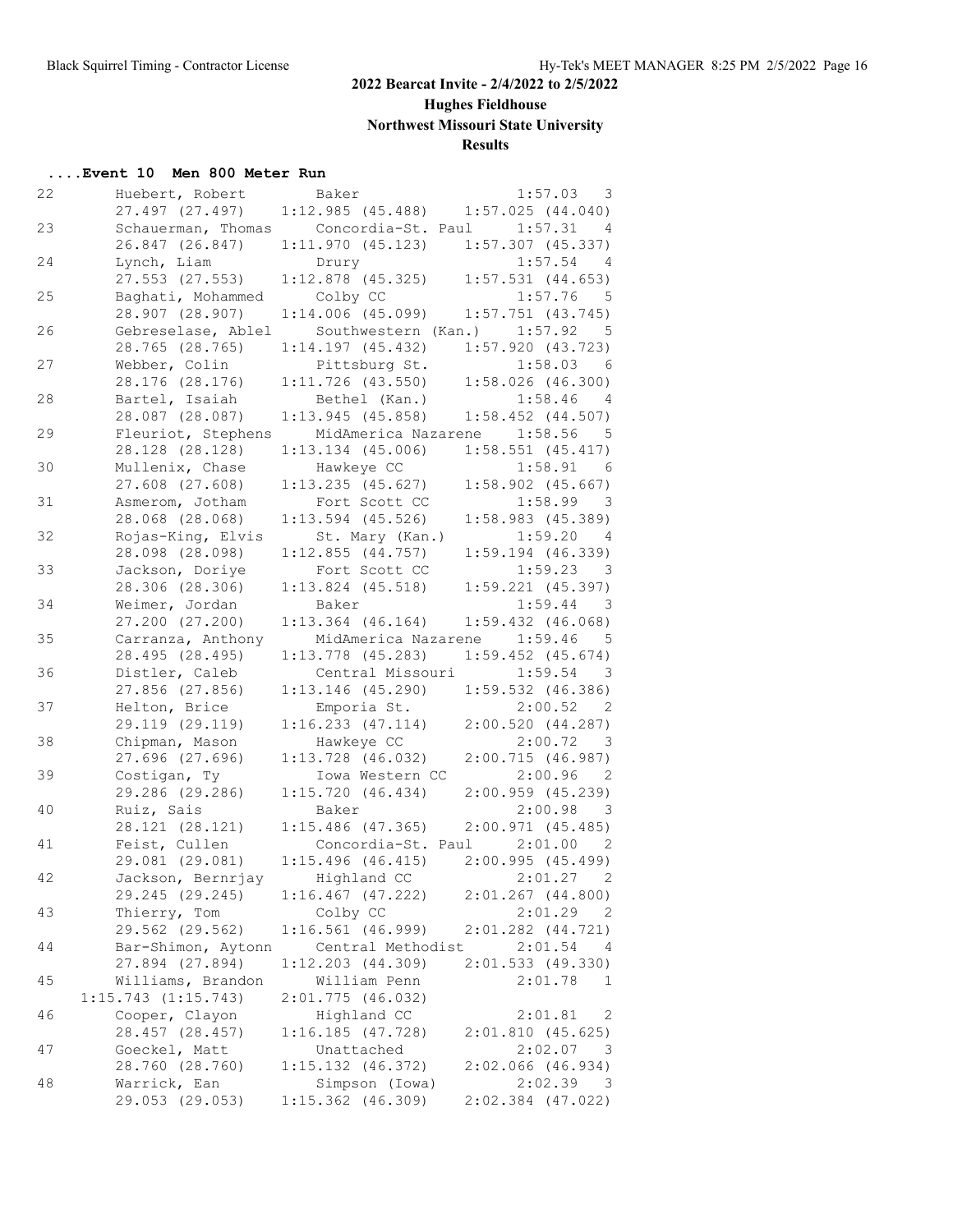# **Hughes Fieldhouse**

**Northwest Missouri State University**

## **Results**

## **....Event 10 Men 800 Meter Run**

| 49 | Pelzer, Trent           | Simpson (Iowa)                                   | $2:02.46$ 4                        |
|----|-------------------------|--------------------------------------------------|------------------------------------|
|    | 28.009 (28.009)         | $1:13.422$ (45.413) $2:02.453$ (49.031)          |                                    |
| 50 | Becerra, Jorge          | Indian Hills CC                                  | $2:02.47$ 3                        |
|    | 28.470 (28.470)         | $1:13.751$ (45.281) $2:02.465$ (48.714)          |                                    |
| 51 | Knudsen, Thomas         |                                                  | MidAmerica Nazarene 2:02.54 2      |
|    | 29.792 (29.792)         | $1:17.208$ (47.416) $2:02.540$ (45.332)          |                                    |
| 52 | Colyer, Andrew          | Graceland                                        | $2:02.75$ 1                        |
|    | 1:17.111(1:17.111)      | $2:02.744$ (45.633)                              |                                    |
| 53 | Mickelson, Sam          | Grand View                                       | 2:03.07 2                          |
|    | 29.806 (29.806)         | 1:17.750(47.944)                                 | $2:03.064$ (45.314)                |
| 54 | Gonzalez, Bryan         | Fort Scott CC                                    | $2:03.14$ 2                        |
|    | 29.562 (29.562)         | $1:17.509$ (47.947)                              | 2:03.140(45.631)                   |
| 55 | Bita, Merci             | Iowa Western CC                                  | 2:03.23<br>1                       |
|    | 29.572 (29.572)         | $1:16.678$ (47.106)                              | $2:03.222$ $(46.544)$              |
| 56 | Gruhn, Adam             | Simpson (Iowa)                                   | $2:03.38$ 1                        |
|    |                         | $1:16.286$ (47.081)                              |                                    |
|    | 29.205 (29.205)         |                                                  | $2:03.372$ (47.086)                |
| 57 | Klaassen, Pierce        | Tabor<br>$1:17.451$ (47.743) $2:03.592$ (46.141) | 2:03.60 1                          |
|    | 29.708 (29.708)         |                                                  |                                    |
| 58 | Kinsey, Garrett         | Tabor                                            | 2:03.70 1                          |
|    | 1:17.310(1:17.310)      | 2:03.698 (46.388)                                |                                    |
| 59 | Sowell, Oliver          | Hawkeye CC                                       | $2:03.88$ 1                        |
|    | 29.105 (29.105)         | 1:16.550(47.445)                                 | $2:03.874$ (47.324)                |
| 60 | Jaje, Alex              | Fort Scott CC                                    | $2:03.91$ 2                        |
|    | 28.704 (28.704)         | $1:16.008$ $(47.304)$                            | $2:03.901$ (47.893)                |
| 61 | Mash, Cade              | Simpson (Iowa)                                   | 2:04.11<br>$\overline{\mathbf{3}}$ |
|    | 27.444 (27.444)         | $1:14.634$ $(47.190)$                            | $2:04.107$ (49.473)                |
| 62 | Henry, William          | Unattached                                       | 2:04.25<br>$\overline{4}$          |
|    | 27.069 (27.069)         | 1:13.720(46.651)                                 | $2:04.241$ (50.521)                |
| 63 | Truitt, Corbin          | Simpson (Iowa)                                   | $2:04.57$ 1                        |
|    | $1:16.457$ $(1:16.457)$ | $2:04.569$ (48.112)                              |                                    |
| 64 | Ibrahim, Adam           | Iowa Western CC                                  | 2:04.68<br>$\mathbf{1}$            |
|    | $1:16.724$ $(1:16.724)$ | $2:04.674$ (47.950)                              |                                    |
| 65 | Shaw, Jalen             | Drury                                            | 2:04.90 1                          |
|    | 29.425 (29.425)         | $1:17.778$ (48.353)                              | $2:04.894$ (47.116)                |
| 66 | Eden, Jaxson            | Grand View                                       | 2:05.10 2                          |
|    | 29.532 (29.532)         | $1:17.128$ (47.596)                              | 2:05.100(47.972)                   |
| 67 | Gerard, Nick            | Indian Hills CC                                  | 2:06.10<br>1                       |
|    | 29.313 (29.313)         | $1:16.594$ (47.281)                              | $2:06.096$ (49.502)                |
| 68 | Wise, Tobin             | Bethel (Kan.)                                    | $2:06.67$ 1                        |
|    | 29.301 (29.301)         | $1:17.678$ (48.377)                              | 2:06.666 (48.988)                  |
| 69 | Willmann, Ethan         | Park U.                                          | $2:07.29$ 2                        |
|    | 30.206 (30.206)         | 1:18.585(48.379)                                 | $2:07.283$ (48.698)                |
| 70 | Mack, Brendan           | Southwestern (Kan.)                              | 2:07.97<br>- 2                     |
|    | 29.896 (29.896)         | 1:18.140(48.244)                                 | $2:07.961$ (49.821)                |
| 71 | Mendez, Luis            | Benedictine (Kan.)                               | 2:11.87<br>- 1                     |
|    | 29.917 (29.917)         | 1:18.985(49.068)                                 | 2:11.863 (52.878)                  |
| 72 | Cardoza, Seaver         | Baker                                            | 2:21.20<br>- 1                     |
|    | 29.505 (29.505)         | 1:18.739(49.234)                                 | $2:21.192$ $(1:02.453)$            |
|    |                         |                                                  |                                    |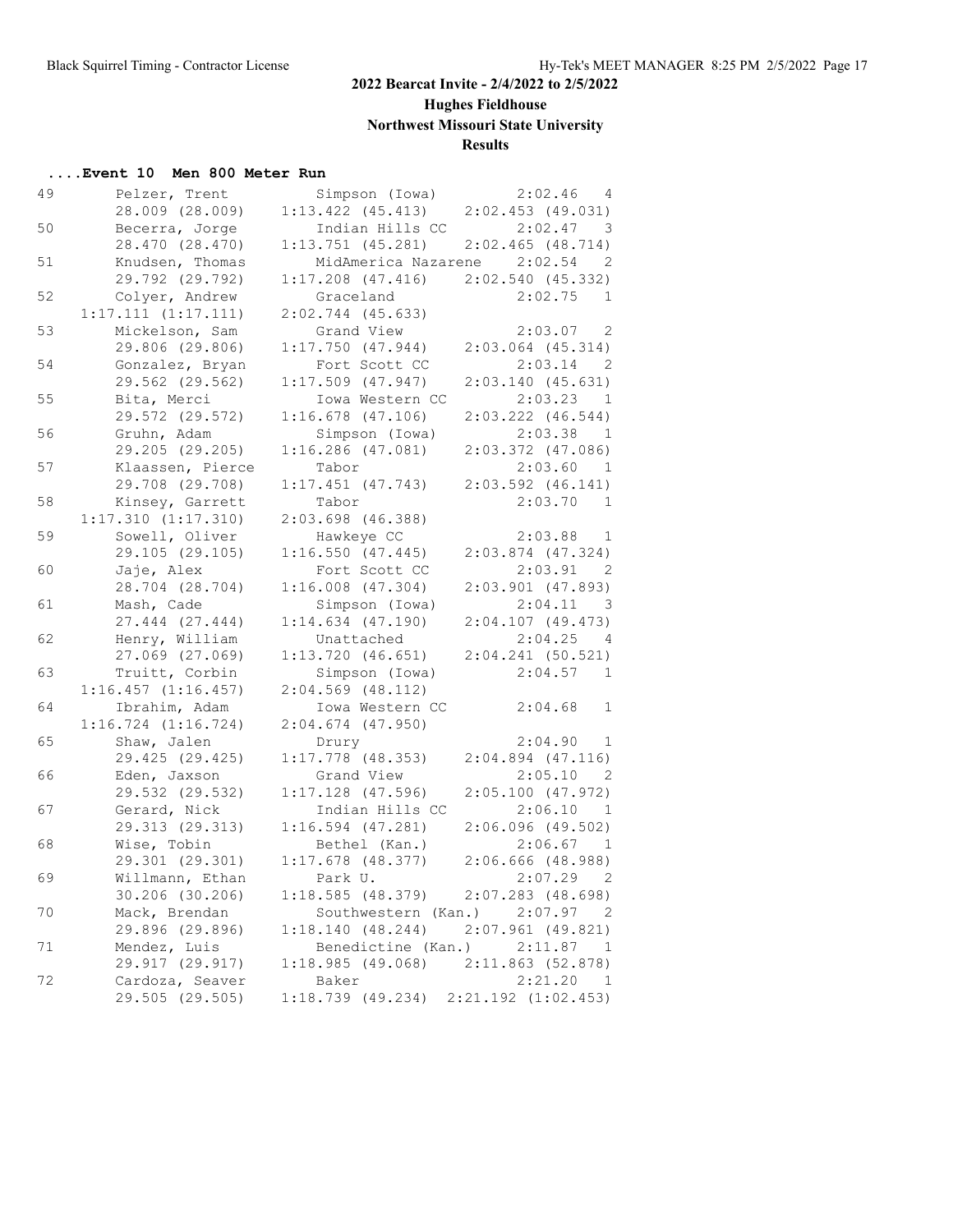# **Hughes Fieldhouse**

**Northwest Missouri State University**

## **Results**

## **Event 11 Women 1 Mile Run**

|                 | DII Prov: P 4:58.15<br>Fieldhouse: F 4:55.35 2019 Kelly-Anne Beckford, Lincoln<br>Name | Year School                   | Meet: M 4:55.64 2/8/2020 Elysia Burgos, Southwest Bapti<br>Finals H#                                                                                               |                         |
|-----------------|----------------------------------------------------------------------------------------|-------------------------------|--------------------------------------------------------------------------------------------------------------------------------------------------------------------|-------------------------|
|                 |                                                                                        |                               |                                                                                                                                                                    |                         |
| $2^{\circ}$     | 4:57.136(53.107)                                                                       |                               | 4:56.954 (52.702)<br>Chebet, Hilda Iowa Western CC 4:57.14P 4<br>1:13.636 (1:13.636) 2:12.713 (59.077) 3:07.749 (55.036)                                           | 4:04.030(56.282)        |
| $\mathcal{S}$   | $1:13.488$ $(1:13.488)$                                                                |                               | Elmore, Mariah Central Missouri 5:07.09 4<br>2:13.459 (59.972) 3:12.980 (59.522) 4:12.891 (59.912)                                                                 |                         |
| $4\overline{ }$ | 5:07.083(54.193)                                                                       |                               | Gehl, Morgan Sioux Falls 5:09.31 4<br>1:16.188 (1:16.188) 2:15.752 (59.565) 3:16.369 (1:00.617)<br>2:15.752 (59.565) 3:16.369 (1:00.617) 4:15.365 (58.997)         |                         |
| 5               | 5:09.305(53.940)<br>$1:14.098$ $(1:14.098)$                                            |                               | Garcia Meza, Brise     Azusa Pacific             5:09.57     4<br>$2:13.418$ (59.320) $3:12.651$ (59.234) $4:12.800$ (1:00.149)                                    |                         |
| 6               | $5:09.565$ (56.766)<br>$1:15.376$ $(1:15.376)$                                         |                               | Barber, Brocklyn Southwest Baptist 5:09.86 4<br>$2:14.011$ (58.635) 3:13.014 (59.004) 4:12.439 (59.425)                                                            |                         |
| $7\phantom{.0}$ | 5:09.856(57.418)<br>$1:14.472$ $(1:14.472)$                                            |                               | Thibault, Alyna MW Missouri 5:10.14 4<br>$2:13.718$ (59.246) 3:13.219 (59.502) 4:13.842 (1:00.624)                                                                 |                         |
| 8               | 5:10.133 (56.292)                                                                      |                               | Goos, Allison Missouri Western 5:10.68 4<br>1:14.283 (1:14.283) 2:13.980 (59.697) 3:13.362 (59.383)<br>$2:13.980$ (59.697) $3:13.362$ (59.383) $4:12.962$ (59.600) |                         |
| 9               | 5:10.679(57.717)<br>$1:15.162$ $(1:15.162)$<br>5:11.550(59.386)                        |                               | Barber, Alexis Southwest Baptist 5:11.55 4<br>$2:13.866$ (58.705) $3:12.553$ (58.687) $4:12.164$ (59.612)                                                          |                         |
| 10 <sub>1</sub> | Guerra, Isabella<br>$1:15.139$ $(1:15.139)$<br>5:13.151(59.609)                        |                               | Benedictine (Kan.) 5:13.16 4<br>2:14.336 (59.198) 3:13.790 (59.454) 4:13.542 (59.753)                                                                              |                         |
| 11              | Deines, Tabetha<br>5:13.745 (58.460)                                                   |                               | Kansas Wesleyan 5:13.75 4<br>$1:14.904$ $(1:14.904)$ $2:13.181$ $(58.277)$ $3:13.305$ $(1:00.125)$ $4:15.285$ $(1:01.980)$                                         |                         |
| 12 <sup>°</sup> | $5:17.654$ (55.123)                                                                    |                               | Hiebert, Riley St. Mary (Kan.) 5:17.66 3<br>$1:18.118$ (1:18.118) 2:20.931 (1:02.813) 3:23.346 (1:02.416) 4:22.532 (59.186)                                        |                         |
| 13              | $1:17.511$ $(1:17.511)$<br>$5:20.822$ (57.795)                                         | Boldt, Tabby Central Missouri | $5:20.83$ 3<br>$2:20.514$ $(1:03.004)$ $3:23.183$ $(1:02.669)$                                                                                                     | $4:23.027$ (59.845)     |
| 14              | Simmons, Karlee<br>$1:17.748$ $(1:17.748)$<br>$5:24.471$ (59.652)                      | Sioux Falls                   | $5:24.48$ 3<br>$2:20.557$ $(1:02.809)$ $3:23.081$ $(1:02.524)$ $4:24.819$ $(1:01.739)$                                                                             |                         |
| 15              | Hiebert, Reagan<br>$1:18.509$ $(1:18.509)$<br>5:25.577(57.772)                         | St. Mary (Kan.)               | 5:25.58<br>$\overline{\phantom{a}}$<br>$2:21.945$ $(1:03.436)$ $3:25.313$ $(1:03.368)$                                                                             | $4:27.806$ $(1:02.494)$ |
| 16              | Hoffman, Rachel<br>1:18.475(1:18.475)<br>$5:26.645$ $(1:00.443)$                       | Winona State                  | 5:26.65<br>$\overline{\phantom{a}}$<br>2:20.729 (1:02.255) 3:23.605 (1:02.876) 4:26.203 (1:02.598)                                                                 |                         |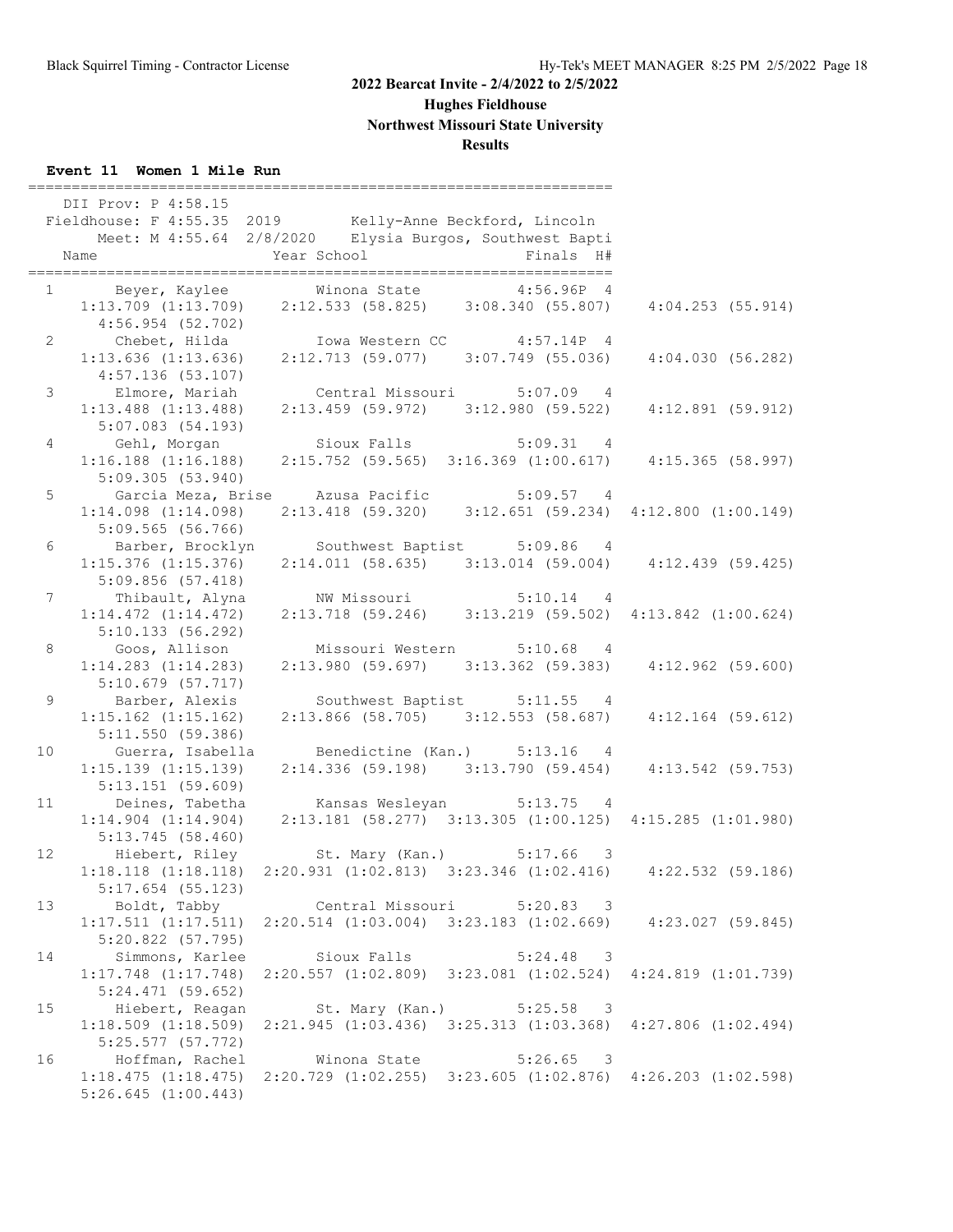## **Hughes Fieldhouse**

# **Northwest Missouri State University**

## **Results**

#### **....Event 11 Women 1 Mile Run**

| 17 |                                                                                                 |               |                                                                         |                          |                         |
|----|-------------------------------------------------------------------------------------------------|---------------|-------------------------------------------------------------------------|--------------------------|-------------------------|
|    | 1:18.244 (1:18.244) 2:20.796 (1:02.553) 3:23.849 (1:03.054) 4:26.907 (1:03.058)                 |               |                                                                         |                          |                         |
|    | $5:28.567$ $(1:01.660)$                                                                         |               |                                                                         |                          |                         |
| 18 | Gogel, Brylee                                                                                   | Drury         | $5:30.77$ 3                                                             |                          |                         |
|    | 1:19.259 (1:19.259) 2:22.853 (1:03.594) 3:27.626 (1:04.774) 4:33.798 (1:06.173)                 |               |                                                                         |                          |                         |
|    | $5:30.763$ (56.965)                                                                             |               |                                                                         |                          |                         |
| 19 | Geelan, Lilly                                                                                   |               | Central Missouri 5:31.07 3                                              |                          |                         |
|    |                                                                                                 |               |                                                                         |                          |                         |
|    | 1:18.056(1:18.056)                                                                              |               | 2:21.742 (1:03.686) 3:25.898 (1:04.157) 4:30.572 (1:04.674)             |                          |                         |
|    | $5:31.069$ $(1:00.498)$                                                                         |               |                                                                         |                          |                         |
| 20 | Rolwes, Mary Benedictine (Kan.) 5:33.06 3                                                       |               |                                                                         |                          |                         |
|    | $1:18.978$ $(1:18.978)$                                                                         |               | $2:22.625$ $(1:03.647)$ $3:26.227$ $(1:03.603)$ $4:30.284$ $(1:04.057)$ |                          |                         |
|    | $5:33.053$ $(1:02.769)$                                                                         |               |                                                                         |                          |                         |
| 21 | Lutmer, Jessica Sioux Falls 5:35.04 4                                                           |               |                                                                         |                          |                         |
|    | 1:16.290(1:16.290)                                                                              |               | 2:15.649 (59.359) 3:20.294 (1:04.646) 4:28.082 (1:07.788)               |                          |                         |
|    | $5:35.035$ $(1:06.954)$                                                                         |               |                                                                         |                          |                         |
| 22 | O'Connor, Mary Benedictine (Kan.) 5:36.54 3                                                     |               |                                                                         |                          |                         |
|    | 1:19.228 (1:19.228) 2:22.125 (1:02.897) 3:26.525 (1:04.400) 4:31.747 (1:05.223)                 |               |                                                                         |                          |                         |
|    | $5:36.534$ $(1:04.787)$                                                                         |               |                                                                         |                          |                         |
| 23 | Slack, Valorie Central Missouri 5:37.06 3                                                       |               |                                                                         |                          |                         |
|    |                                                                                                 |               |                                                                         |                          |                         |
|    | 1:18.598 (1:18.598) 2:22.358 (1:03.760) 3:26.933 (1:04.575) 4:32.654 (1:05.722)                 |               |                                                                         |                          |                         |
|    | $5:37.059$ $(1:04.406)$                                                                         |               |                                                                         |                          |                         |
| 24 | McLaughlin, Julia Benedictine (Kan.) 5:37.34 4                                                  |               |                                                                         |                          |                         |
|    | 1:16.959 (1:16.959) 2:19.589 (1:02.630) 3:25.078 (1:05.489) 4:32.560 (1:07.483)                 |               |                                                                         |                          |                         |
|    | $5:37.331$ $(1:04.772)$                                                                         |               |                                                                         |                          |                         |
| 25 | Vandenhouten, Carl Winona State 5:39.08 2                                                       |               |                                                                         |                          |                         |
|    | $1:24.177$ $(1:24.177)$ $2:28.195$ $(1:04.018)$ $3:33.198$ $(1:05.004)$ $4:38.040$ $(1:04.843)$ |               |                                                                         |                          |                         |
|    | 5:39.075(1:01.035)                                                                              |               |                                                                         |                          |                         |
| 26 | Golden, Mary Cate Benedictine (Kan.) 5:41.52 2                                                  |               |                                                                         |                          |                         |
|    | 1:25.264 (1:25.264) 2:29.713 (1:04.449) 3:34.820 (1:05.108) 4:39.826 (1:05.006)                 |               |                                                                         |                          |                         |
|    | $5:41.518$ $(1:01.693)$                                                                         |               |                                                                         |                          |                         |
| 27 | Corbitt, Cheyenne Fort Scott CC 5:41.76 2                                                       |               |                                                                         |                          |                         |
|    | 1:22.597 (1:22.597) 2:26.996 (1:04.399) 3:33.385 (1:06.389) 4:39.377 (1:05.993)                 |               |                                                                         |                          |                         |
|    |                                                                                                 |               |                                                                         |                          |                         |
|    | 5:41.754 (1:02.377)                                                                             |               |                                                                         |                          |                         |
| 28 | Erhardt, Emily Simpson (Iowa) 5:43.16 2                                                         |               |                                                                         |                          |                         |
|    | 1:23.095 (1:23.095) 2:27.350 (1:04.256) 3:32.415 (1:05.065) 4:39.129 (1:06.715)                 |               |                                                                         |                          |                         |
|    | 5:43.157(1:04.028)                                                                              |               |                                                                         |                          |                         |
| 29 | Tucker, Makenzie b Emporia St.                                                                  |               | $5:43.81$ 2                                                             |                          |                         |
|    | $1:22.547$ $(1:22.547)$ $2:26.747$ $(1:04.200)$ $3:32.170$ $(1:05.424)$ $4:38.705$ $(1:06.535)$ |               |                                                                         |                          |                         |
|    | $5:43.806$ $(1:05.102)$                                                                         |               |                                                                         |                          |                         |
| 30 | Howard, Reese Truman                                                                            |               | $5:48.09$ 3                                                             |                          |                         |
|    | 1:20.942 (1:20.942) 2:27.731 (1:06.789) 3:36.016 (1:08.286) 4:45.147 (1:09.132)                 |               |                                                                         |                          |                         |
|    | $5:48.081$ $(1:02.934)$                                                                         |               |                                                                         |                          |                         |
| 31 | Hasan, Ikilas                                                                                   | Grand View    | 5:48.38 3                                                               |                          |                         |
|    | $1:19.458$ $(1:19.458)$                                                                         |               | $2:25.103$ $(1:05.645)$ $3:32.928$ $(1:07.826)$                         |                          | $4:43.224$ $(1:10.296)$ |
|    |                                                                                                 |               |                                                                         |                          |                         |
|    | $5:48.372$ $(1:05.148)$                                                                         |               |                                                                         |                          |                         |
| 32 | Pantoja, Nevaeh                                                                                 | Allen CC      | 5:48.53 3                                                               |                          |                         |
|    | $1:18.703$ $(1:18.703)$ $2:22.432$ $(1:03.729)$ $3:29.972$ $(1:07.540)$ $4:40.194$ $(1:10.223)$ |               |                                                                         |                          |                         |
|    | 5:48.525(1:08.332)                                                                              |               |                                                                         |                          |                         |
| 33 | Bernal, Angelica                                                                                | Fort Scott CC | 5:49.50                                                                 | $\overline{2}$           |                         |
|    | $1:24.978$ $(1:24.978)$                                                                         |               | $2:30.543$ (1:05.565) $3:37.224$ (1:06.682)                             |                          | $4:45.953$ $(1:08.729)$ |
|    | $5:49.497$ $(1:03.545)$                                                                         |               |                                                                         |                          |                         |
| 34 | Fromelt, Andrea                                                                                 | Winona State  | 5:49.61                                                                 | $\overline{\phantom{a}}$ |                         |
|    | 1:18.914(1:18.914)                                                                              |               | 2:22.818 (1:03.905) 3:31.247 (1:08.429) 4:42.479 (1:11.233)             |                          |                         |
|    | $5:49.602$ $(1:07.123)$                                                                         |               |                                                                         |                          |                         |
|    |                                                                                                 |               |                                                                         |                          |                         |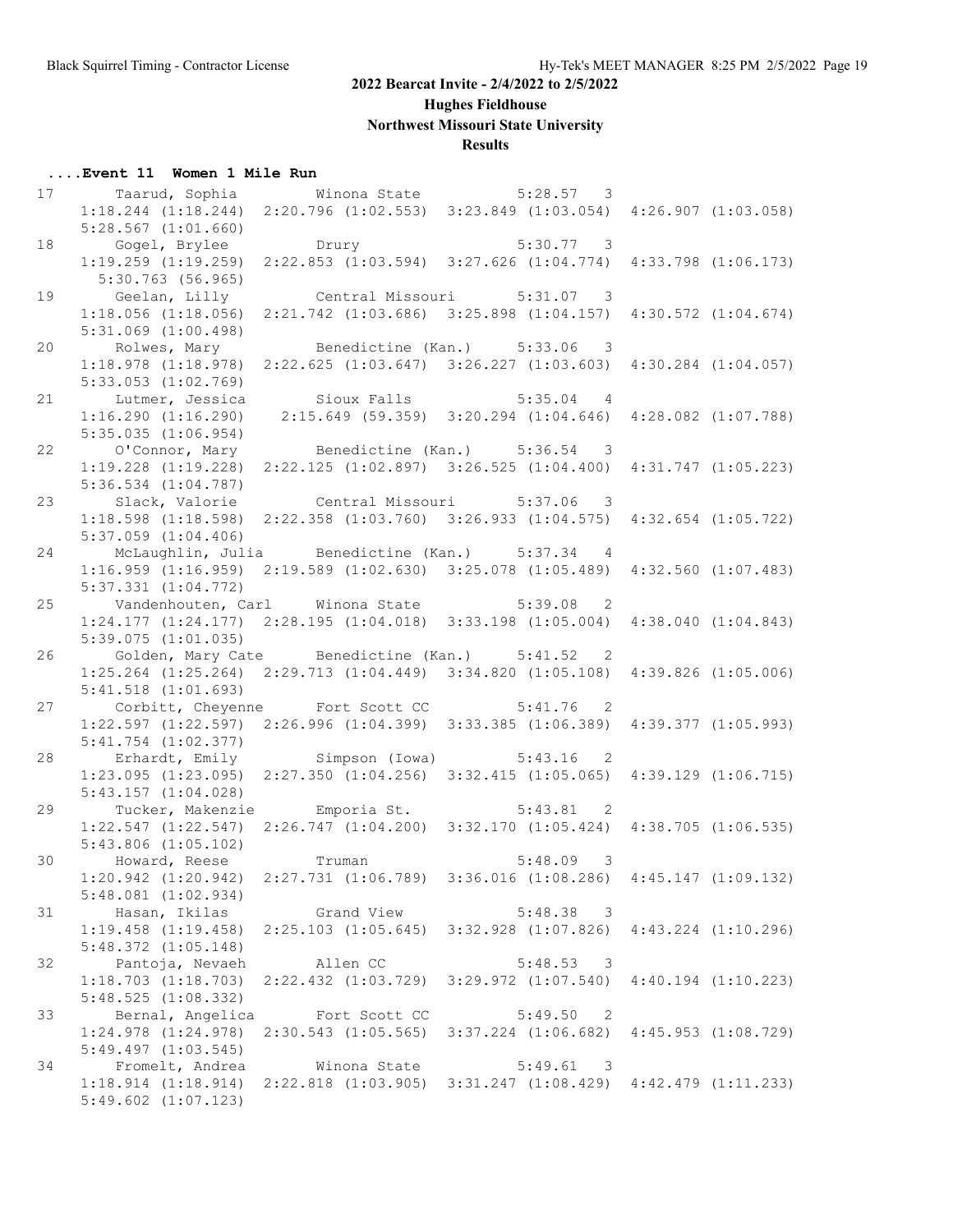## **Hughes Fieldhouse**

# **Northwest Missouri State University**

## **Results**

#### **....Event 11 Women 1 Mile Run**

| 35 | Bangert, Katherine Central Methodist 5:51.55 2                                                  |       |  |                                                             |  |
|----|-------------------------------------------------------------------------------------------------|-------|--|-------------------------------------------------------------|--|
|    | 1:22.914 (1:22.914) 2:27.231 (1:04.318) 3:32.934 (1:05.703) 4:40.893 (1:07.959)                 |       |  |                                                             |  |
|    | $5:51.547$ $(1:10.655)$                                                                         |       |  |                                                             |  |
| 36 | Showalter, Hannah Emporia St. 5:52.89 3                                                         |       |  |                                                             |  |
|    | $1:20.295$ $(1:20.295)$ $2:24.708$ $(1:04.414)$ $3:32.711$ $(1:08.003)$ $4:43.891$ $(1:11.180)$ |       |  |                                                             |  |
|    | $5:52.881$ $(1:08.990)$                                                                         |       |  |                                                             |  |
| 37 | Mohammed, Maytane Grand View 5:53.41 2                                                          |       |  |                                                             |  |
|    | 1:23.874 (1:23.874) 2:28.075 (1:04.202) 3:35.438 (1:07.364) 4:47.274 (1:11.836)                 |       |  |                                                             |  |
|    | $5:53.409$ $(1:06.136)$                                                                         |       |  |                                                             |  |
| 38 | Rhodes, Regan Kansas Wesleyan 5:54.24 1                                                         |       |  |                                                             |  |
|    | 1:27.663 (1:27.663) 2:32.985 (1:05.323) 3:41.581 (1:08.596) 4:51.395 (1:09.815)                 |       |  |                                                             |  |
|    | $5:54.231$ $(1:02.836)$                                                                         |       |  |                                                             |  |
| 39 | Jensen, Kierra   Southwestern (Kan.) 5:54.26 1                                                  |       |  |                                                             |  |
|    | 1:27.342 (1:27.342) 2:34.211 (1:06.869) 3:43.784 (1:09.574) 4:53.689 (1:09.905)                 |       |  |                                                             |  |
|    | $5:54.256$ $(1:00.568)$                                                                         |       |  |                                                             |  |
| 40 | Flores, Lizeth Indian Hills CC 5:56.80 1                                                        |       |  |                                                             |  |
|    | 1:27.346 (1:27.346) 2:33.621 (1:06.275) 3:42.920 (1:09.299) 4:52.689 (1:09.769)                 |       |  |                                                             |  |
|    | $5:56.798$ $(1:04.109)$                                                                         |       |  |                                                             |  |
|    | Sechrist, Abby Tabor                                                                            |       |  |                                                             |  |
| 41 |                                                                                                 |       |  | 5:57.62 1                                                   |  |
|    | 1:28.501 (1:28.501) 2:37.413 (1:08.913) 3:48.223 (1:10.810) 4:58.596 (1:10.374)                 |       |  |                                                             |  |
|    | 5:57.615(59.019)                                                                                |       |  |                                                             |  |
| 42 | Mellin, Isabelle      Indian Hills CC         5:59.95   2                                       |       |  |                                                             |  |
|    | 1:24.773 (1:24.773) 2:33.927 (1:09.155) 3:45.630 (1:11.704) 4:57.613 (1:11.983)                 |       |  |                                                             |  |
|    | 5:59.947(1:02.335)                                                                              |       |  |                                                             |  |
| 43 | Miller, Katie Minona State 6:00.88 2                                                            |       |  |                                                             |  |
|    | $1:25.023$ $(1:25.023)$ $2:31.603$ $(1:06.580)$ $3:41.303$ $(1:09.700)$ $4:52.565$ $(1:11.263)$ |       |  |                                                             |  |
|    | $6:00.874$ $(1:08.309)$                                                                         |       |  |                                                             |  |
| 44 | Bahner, Aubrey Tabor 6:01.31 1                                                                  |       |  |                                                             |  |
|    | 1:28.035 (1:28.035) 2:35.112 (1:07.077) 3:44.958 (1:09.846) 4:57.061 (1:12.104)                 |       |  |                                                             |  |
|    | 6:01.310(1:04.249)                                                                              |       |  |                                                             |  |
| 45 | Laing, McKenna Maryville (Mo.) 6:04.43 1                                                        |       |  |                                                             |  |
|    | $1:27.471$ $(1:27.471)$ $2:34.450$ $(1:06.979)$ $3:44.500$ $(1:10.050)$ $4:56.415$ $(1:11.916)$ |       |  |                                                             |  |
|    | $6:04.423$ $(1:08.008)$                                                                         |       |  |                                                             |  |
| 46 | Sherwood, Laura                                                                                 |       |  | Maryville (Mo.) 6:04.76 1                                   |  |
|    | $1:27.946$ $(1:27.946)$                                                                         |       |  | 2:34.568 (1:06.622) 3:44.633 (1:10.066) 4:56.700 (1:12.067) |  |
|    | $6:04.752$ $(1:08.053)$                                                                         |       |  |                                                             |  |
| 47 | Punches, Emily Highland CC 6:06.62 1                                                            |       |  |                                                             |  |
|    | 1:26.811 (1:26.811) 2:33.373 (1:06.563) 3:42.908 (1:09.535) 4:56.465 (1:13.558)                 |       |  |                                                             |  |
|    | $6:06.619$ $(1:10.154)$                                                                         |       |  |                                                             |  |
| 48 | Polczynski, Michel Benedictine (Kan.) 6:09.09 1                                                 |       |  |                                                             |  |
|    | 1:27.078 (1:27.078) 2:34.370 (1:07.293) 3:46.404 (1:12.035) 4:59.929 (1:13.525)                 |       |  |                                                             |  |
|    | $6:09.086$ $(1:09.158)$                                                                         |       |  |                                                             |  |
| 49 | McKeown, Rosanna Benedictine (Kan.) 6:11.12 2                                                   |       |  |                                                             |  |
|    | 1:26.507 (1:26.507) 2:36.524 (1:10.017) 3:49.651 (1:13.128) 5:02.790 (1:13.139)                 |       |  |                                                             |  |
|    | $6:11.111$ $(1:08.322)$                                                                         |       |  |                                                             |  |
| 50 | Downey, Gemma                                                                                   |       |  | Benedictine (Kan.) 6:12.58 2                                |  |
|    | 1:26.203 (1:26.203) 2:34.355 (1:08.153) 3:47.496 (1:13.142) 5:03.053 (1:15.557)                 |       |  |                                                             |  |
|    | $6:12.575$ $(1:09.523)$                                                                         |       |  |                                                             |  |
| 51 | Roesner, Evelyn                                                                                 | Baker |  | 6:19.27 1                                                   |  |
|    | 1:26.790 (1:26.790) 2:33.300 (1:06.510) 3:43.678 (1:10.378) 4:59.073 (1:15.396)                 |       |  |                                                             |  |
|    | $6:19.263$ $(1:20.190)$                                                                         |       |  |                                                             |  |
| 52 | Havner, Kate                                                                                    |       |  | St. Mary (Kan.) 6:25.48 1                                   |  |
|    | 1:37.239 (1:37.239) 2:55.076 (1:17.838) 4:07.879 (1:12.803) 5:19.053 (1:11.175)                 |       |  |                                                             |  |
|    | $6:25.471$ $(1:06.418)$                                                                         |       |  |                                                             |  |
|    |                                                                                                 |       |  |                                                             |  |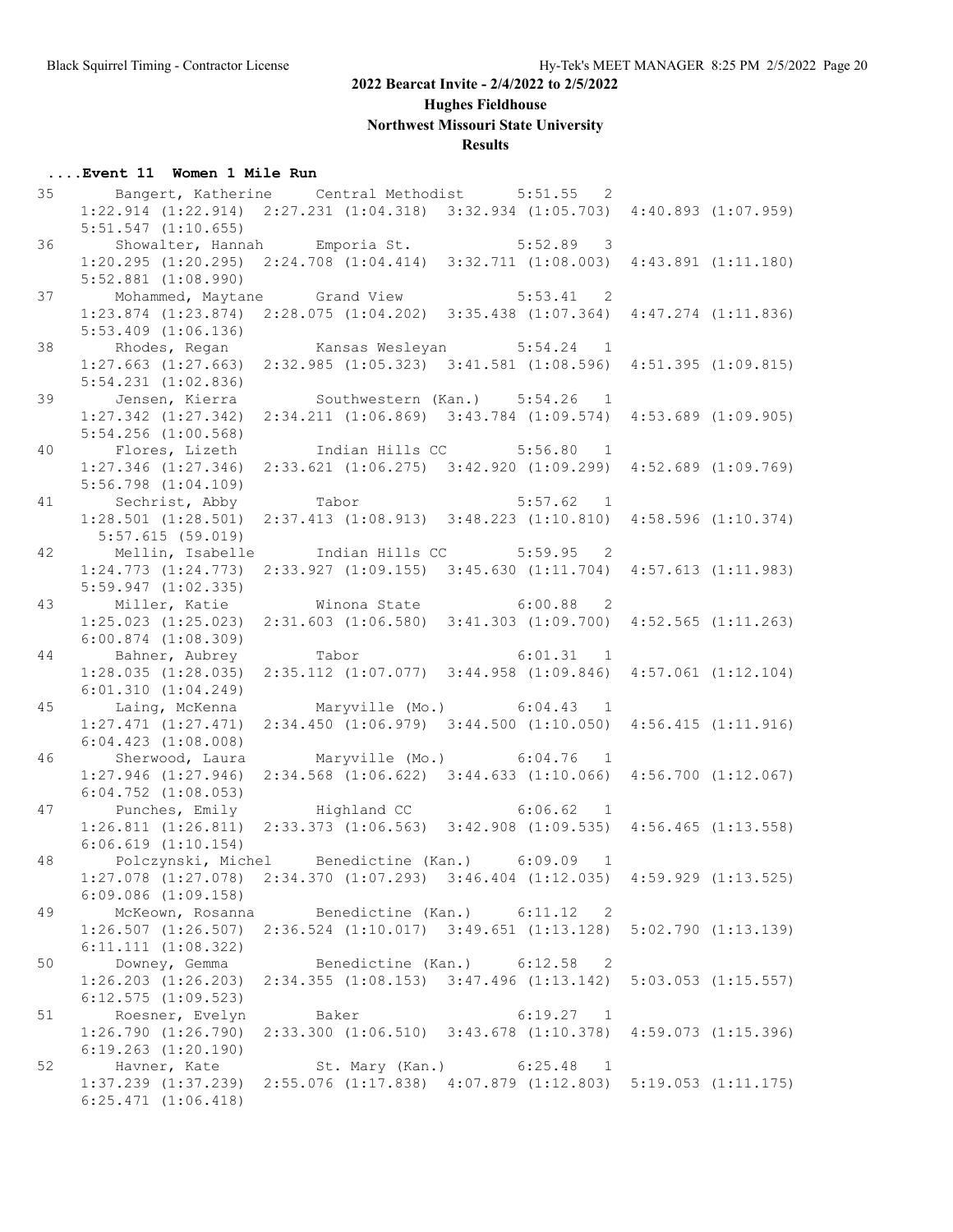#### **Hughes Fieldhouse**

**Northwest Missouri State University**

#### **Results**

#### **....Event 11 Women 1 Mile Run**

 53 Cohuo, Zena William Penn 6:30.11 2 1:25.834 (1:25.834) 2:37.317 (1:11.484) 3:55.515 (1:18.198) 5:17.399 (1:21.885) 6:30.110 (1:12.712) 54 Graves, Morgan Southwestern (Kan.) 6:33.29 1 1:34.026 (1:34.026) 2:46.970 (1:12.944) 4:03.141 (1:16.172) 5:20.598 (1:17.457) 6:33.289 (1:12.692) 55 Frerker, Anna Benedictine (Kan.) 6:42.81 1 1:33.146 (1:33.146) 2:45.425 (1:12.279) 4:02.856 (1:17.432) 5:22.876 (1:20.020) 6:42.802 (1:19.926) 56 Pilsner, Savannah Kansas Wesleyan 6:54.03 1 1:32.048 (1:32.048) 2:46.183 (1:14.136) 4:06.318 (1:20.135) 5:32.033 (1:25.716) 6:54.021 (1:21.988) 57 Fritz, Jordan Ottawa 6:56.60 1 1:34.325 (1:34.325) 2:50.402 (1:16.077) 4:10.929 (1:20.527) 5:34.835 (1:23.907) 6:56.592 (1:21.757) 58 Tabb, Aniyaha Fort Scott CC 7:15.14 1 1:34.843 (1:34.843) 2:50.661 (1:15.818) 4:15.099 (1:24.438) 5:47.392 (1:32.294) 7:15.134 (1:27.743)

===================================================================

**Event 12 Men 1 Mile Run**

|                | DII Prov: P 4:10.99                                                                                                          |                               |  |
|----------------|------------------------------------------------------------------------------------------------------------------------------|-------------------------------|--|
|                | Fieldhouse: F 4:02.86 2021 Ryan Riddle, Missouri Southern<br>Meet: M 4:02.86 2/6/2021 Ryan Riddle, Missouri Southern<br>Name | Year School <a> Finals H#</a> |  |
|                |                                                                                                                              |                               |  |
|                | 1 Barbosa, Ricardo Colby CC 4:08.67P 5<br>1:02.928 (1:02.928) 1:49.696 (46.768) 2:36.377 (46.682) 3:24.208 (47.832)          |                               |  |
|                | $4:08.662$ $(44.454)$                                                                                                        |                               |  |
| $\overline{2}$ |                                                                                                                              |                               |  |
|                | Mogos, Yonas Iowa Western CC 4:10.03P 5<br>1:02.394 (1:02.394) 1:49.080 (46.687) 2:36.126 (47.046) 3:23.627 (47.502)         |                               |  |
|                | $4:10.029$ (46.403)                                                                                                          |                               |  |
|                | 3 Moreau, Louis Lindenwood 4:12.44 5<br>1:02.572 (1:02.572) 1:49.277 (46.706) 2:35.905 (46.628) 3:23.393 (47.488)            |                               |  |
|                |                                                                                                                              |                               |  |
|                | $4:12.440$ (49.048)                                                                                                          |                               |  |
| $4^{\circ}$    | Velasco, Joshua     Azusa Pacific       4:14.66 5                                                                            |                               |  |
|                | $1:02.796$ (1:02.796) $1:50.545$ (47.749) $2:39.278$ (48.734) $3:28.142$ (48.864)                                            |                               |  |
|                | $4:14.654$ $(46.513)$                                                                                                        |                               |  |
|                | 5 Ecker, David Sioux Falls 4:15.68 5<br>1:03.665 (1:03.665) 1:52.039 (48.375) 2:40.739 (48.700) 3:28.359 (47.620)            |                               |  |
|                | $4:15.674$ (47.315)                                                                                                          |                               |  |
| 6              | Helser, Matthew Concordia-St. Paul 4:16.04 4                                                                                 |                               |  |
|                | $1:04.258$ (1:04.258) $1:52.223$ (47.966) $2:41.501$ (49.278) $3:30.845$ (49.345)                                            |                               |  |
|                | 4:16.039(45.194)                                                                                                             |                               |  |
|                | 7 Korir, Nixon Mzusa Pacific 4:17.32 5                                                                                       |                               |  |
|                | $1:02.776$ $(1:02.776)$ $1:49.924$ $(47.148)$ $2:38.685$ $(48.762)$ $3:28.497$ $(49.813)$                                    |                               |  |
|                | 4:17.318 (48.822)                                                                                                            |                               |  |
| 8              | Kiprotich, Nichola Iowa Western CC 4:17.97 5                                                                                 |                               |  |
|                | $1:02.530$ (1:02.530) 1:49.405 (46.875) 2:37.025 (47.620) 3:27.665 (50.640)                                                  |                               |  |
|                | 4:17.966(50.302)                                                                                                             |                               |  |
| 9              | Henry, William Unattached 4:18.00 4                                                                                          |                               |  |
|                | $1:04.018$ (1:04.018) $1:51.911$ (47.894) $2:42.148$ (50.237) $3:32.242$ (50.095)                                            |                               |  |
|                | $4:17.993$ $(45.752)$                                                                                                        |                               |  |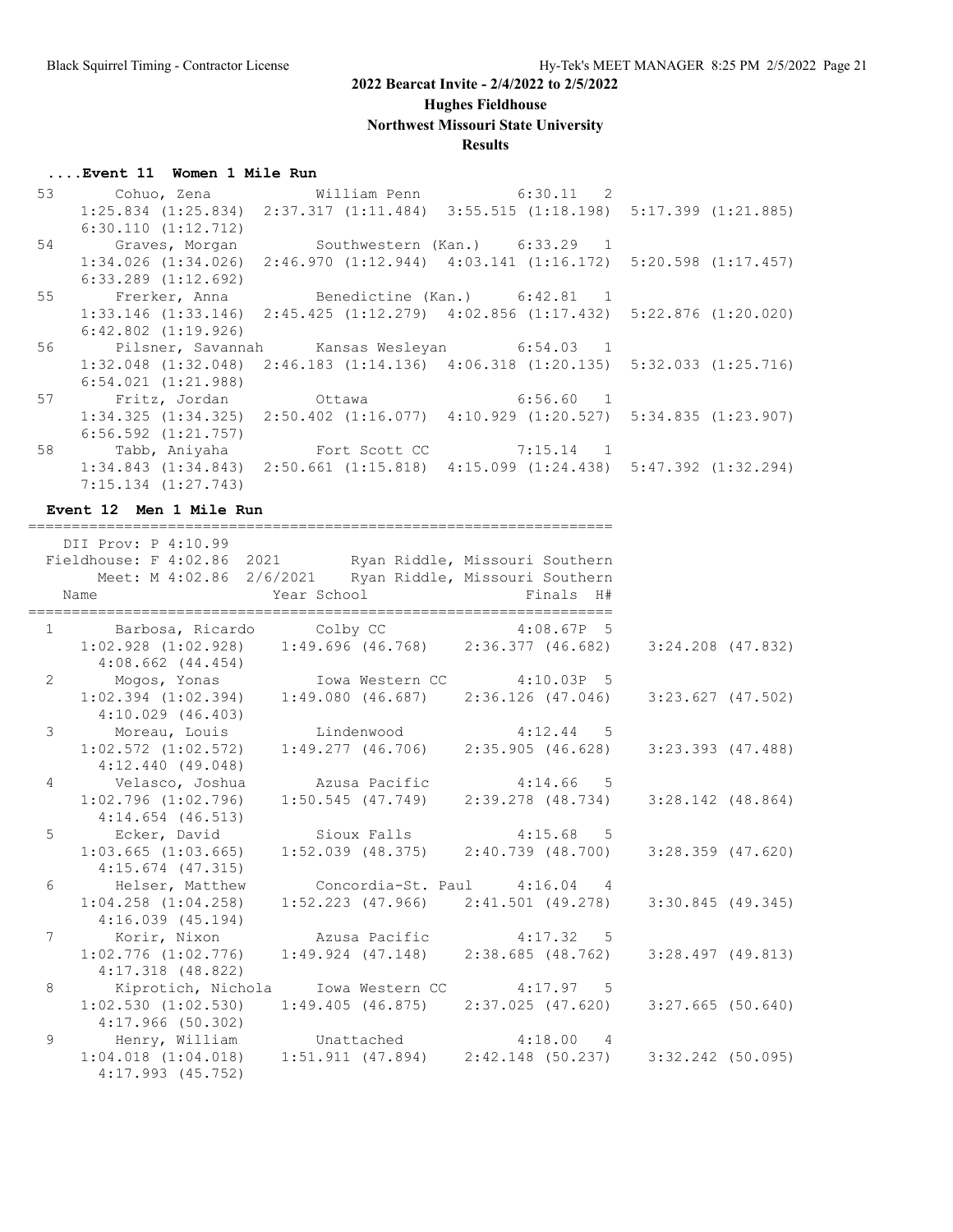**Hughes Fieldhouse**

**Northwest Missouri State University**

## **Results**

| Event 12 Men 1 Mile Run |  |  |  |  |  |
|-------------------------|--|--|--|--|--|
|-------------------------|--|--|--|--|--|

| 10 | Voigt, Aaron            |                       | Sioux Falls 4:18.46                     |                     | 4                                   |                       |  |
|----|-------------------------|-----------------------|-----------------------------------------|---------------------|-------------------------------------|-----------------------|--|
|    | $1:04.469$ $(1:04.469)$ |                       | $1:52.668$ (48.199) $2:41.275$ (48.608) |                     |                                     | $3:30.528$ (49.253)   |  |
|    | $4:18.453$ (47.926)     |                       |                                         |                     |                                     |                       |  |
|    |                         |                       |                                         |                     |                                     |                       |  |
| 11 | France, Justyn          | Emporia St.           |                                         | 4:18.50             | 4                                   |                       |  |
|    | $1:04.180$ $(1:04.180)$ | $1:51.461$ (47.282)   |                                         | 2:40.153(48.693)    |                                     | $3:29.067$ $(48.914)$ |  |
|    | $4:18.493$ (49.427)     |                       |                                         |                     |                                     |                       |  |
| 12 | Webber, Colin           |                       | Pittsburg St.                           | 4:18.51             | $5^{\circ}$                         |                       |  |
|    | $1:03.455$ $(1:03.455)$ | $1:51.802$ (48.347)   |                                         | 2:40.963(49.162)    |                                     | $3:28.968$ (48.006)   |  |
|    | $4:18.504$ (49.536)     |                       |                                         |                     |                                     |                       |  |
| 13 | Sundberg, Luke          | Colby CC              |                                         |                     | 4:19.10 4                           |                       |  |
|    |                         |                       |                                         |                     |                                     |                       |  |
|    | $1:04.688$ $(1:04.688)$ | $1:53.074$ (48.387)   |                                         | $2:41.809$ (48.735) |                                     | $3:31.490$ (49.682)   |  |
|    | 4:19.095(47.606)        |                       |                                         |                     |                                     |                       |  |
| 14 | Garner, Colby           | Drury                 |                                         | $4:19.34$ 4         |                                     |                       |  |
|    | $1:05.480$ $(1:05.480)$ | $1:52.938$ (47.458)   |                                         | $2:41.488$ (48.550) |                                     | $3:31.392$ (49.905)   |  |
|    | $4:19.332$ $(47.940)$   |                       |                                         |                     |                                     |                       |  |
| 15 | Rudd, Nolan             | St. Ambrose           |                                         | 4:19.69             | 4                                   |                       |  |
|    | $1:05.199$ $(1:05.199)$ | 1:54.050(48.852)      |                                         | 2:42.837(48.787)    |                                     | $3:32.411$ (49.575)   |  |
|    |                         |                       |                                         |                     |                                     |                       |  |
|    | $4:19.683$ $(47.273)$   |                       |                                         |                     |                                     |                       |  |
| 16 | Baghati, Mohammed       | Colby CC              |                                         | 4:20.00             | $\overline{4}$                      |                       |  |
|    | $1:05.163$ $(1:05.163)$ | $1:53.393$ $(48.230)$ |                                         | $2:42.587$ (49.194) |                                     | $3:32.051$ (49.465)   |  |
|    | $4:19.998$ $(47.947)$   |                       |                                         |                     |                                     |                       |  |
| 17 | Norris, Jake            |                       | NW Missouri                             | $4:20.01$ 5         |                                     |                       |  |
|    | $1:01.865$ $(1:01.865)$ | $1:49.246$ (47.382)   |                                         | $2:37.812$ (48.566) |                                     | $3:28.844$ (51.033)   |  |
|    | 4:20.005(51.162)        |                       |                                         |                     |                                     |                       |  |
|    |                         |                       |                                         |                     |                                     |                       |  |
| 18 | Mickelson, Sam          | Grand View            |                                         | 4:20.16             | -5                                  |                       |  |
|    | $1:04.494$ $(1:04.494)$ | 1:52.937(48.444)      |                                         | $2:42.949$ (50.013) |                                     | $3:33.077$ (50.128)   |  |
|    | $4:20.153$ $(47.076)$   |                       |                                         |                     |                                     |                       |  |
| 19 | Bouwers, Jaysen         |                       | Iowa Western CC                         | $4:21.10$ 3         |                                     |                       |  |
|    | $1:06.024$ $(1:06.024)$ |                       | $1:55.294$ (49.270)                     | $2:45.404$ (50.110) |                                     | $3:35.871$ (50.467)   |  |
|    | $4:21.094$ $(45.224)$   |                       |                                         |                     |                                     |                       |  |
| 20 | Morrison, Benjamin      |                       | Sioux Falls                             | 4:21.57             | 4                                   |                       |  |
|    | $1:04.591$ $(1:04.591)$ |                       | 1:53.725(49.135)                        | $2:44.298$ (50.573) |                                     | $3:34.514$ (50.217)   |  |
|    |                         |                       |                                         |                     |                                     |                       |  |
|    | $4:21.570$ $(47.056)$   |                       |                                         |                     |                                     |                       |  |
| 21 | Chavenaud, Remi         | Colby CC              |                                         |                     | 4:21.80 3                           |                       |  |
|    | $1:05.035$ $(1:05.035)$ | $1:54.611$ (49.576)   |                                         | $2:45.068$ (50.458) |                                     | $3:34.641$ (49.573)   |  |
|    | $4:21.796$ (47.156)     |                       |                                         |                     |                                     |                       |  |
| 22 | Ramirez, Humberto       |                       | Fort Scott CC                           | 4:21.89             | 5                                   |                       |  |
|    | $1:03.618$ $(1:03.618)$ | $1:51.505$ (47.887)   |                                         | $2:40.914$ (49.409) |                                     | $3:31.057$ (50.144)   |  |
|    | $4:21.887$ (50.830)     |                       |                                         |                     |                                     |                       |  |
| 23 |                         | Simpson (Iowa)        |                                         |                     |                                     |                       |  |
|    | Courtney, Ryan          |                       |                                         | $4:22.35$ 4         |                                     |                       |  |
|    | $1:05.908$ $(1:05.908)$ | $1:54.462$ (48.555)   |                                         | $2:44.008$ (49.546) |                                     | $3:33.674$ (49.667)   |  |
|    | 4:22.345(48.672)        |                       |                                         |                     |                                     |                       |  |
| 24 | Smith, Evan             |                       | Southwest Baptist 4:22.62 3             |                     |                                     |                       |  |
|    | $1:06.011$ $(1:06.011)$ |                       | $1:54.928$ (48.918) $2:45.627$ (50.699) |                     |                                     | $3:34.463$ (48.836)   |  |
|    | $4:22.611$ $(48.148)$   |                       |                                         |                     |                                     |                       |  |
| 25 | Murray, James           |                       | Simpson (Iowa)                          |                     | $4:23.64$ 3                         |                       |  |
|    | $1:05.549$ $(1:05.549)$ |                       | $1:55.089$ (49.540)                     | 2:45.433(50.344)    |                                     | $3:35.067$ (49.635)   |  |
|    |                         |                       |                                         |                     |                                     |                       |  |
|    | $4:23.637$ $(48.570)$   |                       |                                         |                     |                                     |                       |  |
| 26 | Gebreselase, Ablel      |                       | Southwestern (Kan.) 4:24.15             |                     | 3                                   |                       |  |
|    | $1:05.274$ $(1:05.274)$ |                       | $1:54.801$ (49.527) $2:45.241$ (50.440) |                     |                                     | $3:34.382$ (49.142)   |  |
|    | $4:24.147$ (49.766)     |                       |                                         |                     |                                     |                       |  |
| 27 | Rivera, Caleb           |                       | Sioux Falls                             |                     | 4:24.16<br>$\overline{\phantom{a}}$ |                       |  |
|    | $1:05.796$ $(1:05.796)$ |                       | $1:55.966$ (50.170) $2:47.162$ (51.196) |                     |                                     | $3:38.396$ (51.235)   |  |
|    | $4:24.151$ (45.755)     |                       |                                         |                     |                                     |                       |  |
|    |                         |                       |                                         |                     |                                     |                       |  |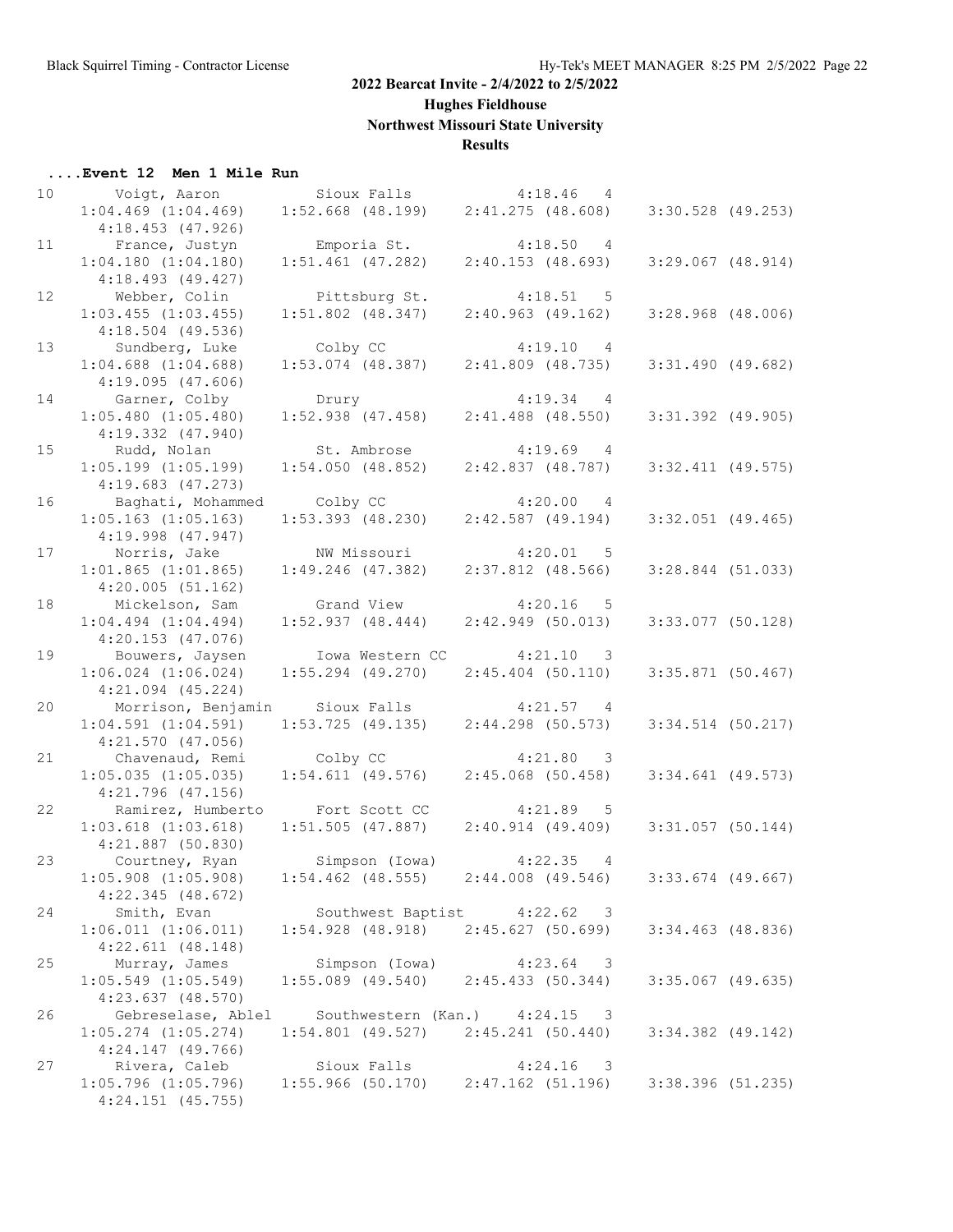**Hughes Fieldhouse**

**Northwest Missouri State University**

## **Results**

## **....Event 12 Men 1 Mile Run**

| 28 |                         |                                         |                                       |                     |  |
|----|-------------------------|-----------------------------------------|---------------------------------------|---------------------|--|
|    | $1:06.218$ $(1:06.218)$ | $1:56.256$ (50.038) $2:47.849$ (51.594) |                                       | 3:38.835 (50.986)   |  |
|    | $4:25.008$ $(46.174)$   |                                         |                                       |                     |  |
| 29 | Shumway, Micade         | Sioux Falls                             | $4:25.73$ 2                           |                     |  |
|    | $1:08.094$ $(1:08.094)$ | $1:58.996$ (50.903) $2:49.452$ (50.456) |                                       | $3:39.462$ (50.010) |  |
|    |                         |                                         |                                       |                     |  |
|    | $4:25.724$ $(46.263)$   |                                         |                                       |                     |  |
| 30 | Callaway, Dillon        | Tabor                                   | $4:25.78$ 3                           |                     |  |
|    | 1:06.711(1:06.711)      | 1:56.922(50.212)                        | 2:48.437(51.516)                      | $3:40.087$ (51.650) |  |
|    | $4:25.772$ $(45.685)$   |                                         |                                       |                     |  |
| 31 | Thierry, Tom            | Colby CC                                | $4:25.93$ 3                           |                     |  |
|    | $1:05.829$ $(1:05.829)$ | $1:55.357$ (49.528)                     | $2:45.884$ (50.527)                   | 3:36.873 (50.989)   |  |
|    | 4:25.927(49.055)        |                                         |                                       |                     |  |
| 32 | Lynch, Liam             | Drury                                   | $4:26.01$ 5                           |                     |  |
|    | $1:03.356$ $(1:03.356)$ | 1:52.775(49.419)                        | 2:46.489(53.715)                      | $3:39.095$ (52.606) |  |
|    | $4:26.003$ $(46.908)$   |                                         |                                       |                     |  |
| 33 |                         |                                         |                                       |                     |  |
|    | Davis, Ahren            | Grand View                              | $4:27.01$ 3                           |                     |  |
|    | 1:06.437(1:06.437)      | $1:55.964$ (49.527)                     | 2:46.605(50.642)                      | $3:37.712$ (51.107) |  |
|    | $4:27.001$ (49.289)     |                                         |                                       |                     |  |
| 34 | Navarro, Samuel         | Fort Scott CC                           | $4:27.06$ 4                           |                     |  |
|    | $1:04.941$ $(1:04.941)$ | $1:53.361$ $(48.420)$                   | $2:43.241$ (49.880)                   | 3:34.915(51.675)    |  |
|    | $4:27.058$ $(52.143)$   |                                         |                                       |                     |  |
| 35 | Stoltzfus, Dylan        | St. Mary (Kan.)                         | $4:27.15$ 3                           |                     |  |
|    | $1:06.263$ $(1:06.263)$ | $1:57.059$ (50.797)                     | 2:48.664(51.605)                      | $3:39.616$ (50.953) |  |
|    | $4:27.144$ $(47.528)$   |                                         |                                       |                     |  |
| 36 | Gilo, Wimachmorr        |                                         | Iowa Western CC 4:27.31 2             |                     |  |
|    |                         | 1:58.772(50.392)                        | 2:48.805(50.034)                      |                     |  |
|    | $1:08.381$ $(1:08.381)$ |                                         |                                       | $3:38.755$ (49.950) |  |
|    | $4:27.304$ $(48.549)$   |                                         |                                       |                     |  |
| 37 | Achilles, Cody          | Emporia St.                             | $4:27.48$ 2                           |                     |  |
|    | $1:08.363$ $(1:08.363)$ | 1:58.816(50.454)                        | 2:48.974(50.158)                      | $3:39.204$ (50.230) |  |
|    | $4:27.476$ (48.273)     |                                         |                                       |                     |  |
| 38 | Stark, Jared            | St. Mary (Kan.)                         | $4:27.49$ 4                           |                     |  |
|    | $1:05.728$ $(1:05.728)$ | $1:54.138$ (48.410) $2:43.623$ (49.486) |                                       | 3:34.559 (50.936)   |  |
|    | $4:27.489$ (52.930)     |                                         |                                       |                     |  |
| 39 | Goeckel, Matt           | Unattached                              | $4:27.53$ 2                           |                     |  |
|    | $1:09.005$ $(1:09.005)$ | 1:59.939(50.934)                        | 2:50.759(50.820)                      | $3:41.149$ (50.390) |  |
|    | 4:27.525(46.377)        |                                         |                                       |                     |  |
| 40 |                         |                                         |                                       |                     |  |
|    | Andrews, Travis         |                                         | Concordia-St. Paul 4:27.89 2          |                     |  |
|    | $1:07.980$ $(1:07.980)$ | $1:58.518$ (50.538) $2:48.708$ (50.190) |                                       | 3:39.034 (50.327)   |  |
|    | $4:27.886$ (48.853)     |                                         |                                       |                     |  |
| 41 | Jackson, Dominic        | Emporia St. 4:28.42 2                   |                                       |                     |  |
|    | $1:08.202$ $(1:08.202)$ | $1:59.072$ (50.870) 2:50.300 (51.228)   |                                       | 3:41.872(51.573)    |  |
|    | $4:28.418$ $(46.546)$   |                                         |                                       |                     |  |
| 42 | Thomas, Stephen         | Hawkeye CC                              | 4:28.50<br>4                          |                     |  |
|    | $1:05.612$ $(1:05.612)$ | 1:54.370(48.758)                        | $2:44.901$ (50.532)                   | $3:37.385$ (52.485) |  |
|    | $4:28.494$ (51.109)     |                                         |                                       |                     |  |
| 43 | Millikin, Brady         | Indian Hills CC                         | 4:28.56<br>$\overline{\phantom{a}}$   |                     |  |
|    | $1:05.988$ $(1:05.988)$ | $1:56.642$ (50.654)                     | 2:49.104(52.463)                      | $3:39.501$ (50.397) |  |
|    |                         |                                         |                                       |                     |  |
|    | $4:28.559$ (49.059)     |                                         |                                       |                     |  |
| 44 | Dahle, Tucker           | NW Missouri                             | 4:28.64<br>$-5$                       |                     |  |
|    | $1:02.146$ $(1:02.146)$ | 1:51.085(48.939)                        | 2:43.727(52.643)                      | $3:37.224$ (53.497) |  |
|    | 4:28.635(51.412)        |                                         |                                       |                     |  |
| 45 | Gleason, Luke           | Emporia St.                             | 4:30.17<br>$\overline{\phantom{0}}^2$ |                     |  |
|    | $1:09.055$ $(1:09.055)$ | $1:59.768$ (50.713)                     | $2:50.445$ (50.678)                   | $3:40.464$ (50.019) |  |
|    |                         |                                         |                                       |                     |  |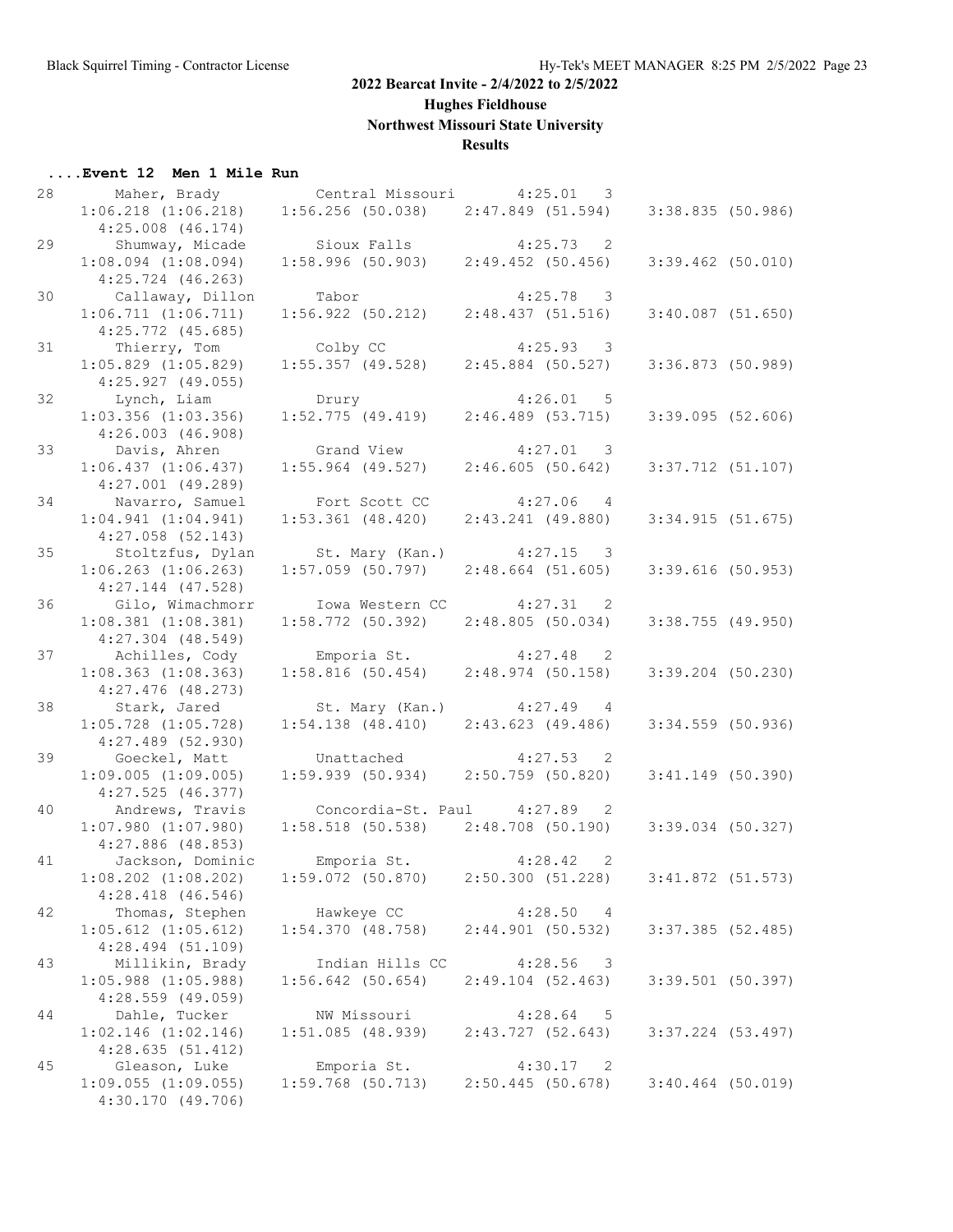**Hughes Fieldhouse**

**Northwest Missouri State University**

## **Results**

## **....Event 12 Men 1 Mile Run**

| 46 | Asmerom, Jotham                              | Fort Scott CC 4:30.31 4                               |                           |                       |  |
|----|----------------------------------------------|-------------------------------------------------------|---------------------------|-----------------------|--|
|    | $1:05.445$ $(1:05.445)$                      | 1:54.304 (48.859) 2:45.032 (50.728) 3:37.700 (52.668) |                           |                       |  |
|    | $4:30.309$ $(52.609)$                        |                                                       |                           |                       |  |
| 47 | Baker, Tommy                                 | St. Mary (Kan.) 4:30.89 2                             |                           |                       |  |
|    | 1:08.619(1:08.619)                           | $1:59.246$ (50.628) $2:50.772$ (51.526)               |                           | $3:40.684$ (49.913)   |  |
|    |                                              |                                                       |                           |                       |  |
|    | $4:30.884$ (50.200)                          |                                                       |                           |                       |  |
| 48 | Faltesek, Emmett                             | Concordia-St. Paul 4:31.17 2                          |                           |                       |  |
|    | $1:09.759$ $(1:09.759)$                      | $2:00.422$ (50.664) $2:51.831$ (51.409)               |                           | $3:42.083$ (50.253)   |  |
|    | $4:31.161$ (49.078)                          |                                                       |                           |                       |  |
| 49 | Campbell, Thomas                             | Benedictine (Kan.) 4:31.20 1                          |                           |                       |  |
|    | $1:06.077$ $(1:06.077)$                      | $1:58.124$ (52.048) $2:51.432$ (53.308)               |                           | $3:43.460$ (52.028)   |  |
|    | $4:31.196$ (47.736)                          |                                                       |                           |                       |  |
| 50 | Mesenbrink, Ethan Missouri Western 4:31.42 2 |                                                       |                           |                       |  |
|    | $1:08.814$ $(1:08.814)$                      | $1:59.513$ (50.699) 2:50.068 (50.555)                 |                           | 3:41.190(51.123)      |  |
|    | 4:31.415(50.226)                             |                                                       |                           |                       |  |
| 51 | Klein, Drew Simpson (Iowa) 4:31.67 4         |                                                       |                           |                       |  |
|    | $1:05.564$ $(1:05.564)$                      | $1:54.622$ (49.058) $2:45.500$ (50.878)               |                           | 3:38.320 (52.820)     |  |
|    | 4:31.661(53.342)                             |                                                       |                           |                       |  |
| 52 |                                              | Maryville (Mo.) 4:31.92 1                             |                           |                       |  |
|    | Gray, Mason                                  |                                                       |                           |                       |  |
|    | $1:05.779$ $(1:05.779)$                      | $1:58.299$ (52.520) $2:51.332$ (53.034)               |                           | $3:43.814$ (52.483)   |  |
|    | 4:31.917(48.103)                             |                                                       |                           |                       |  |
| 53 | Colvin, Tyler                                | Hawkeye CC 4:32.32 1                                  |                           |                       |  |
|    | $1:05.844$ $(1:05.844)$                      | $1:58.324$ (52.480) 2:51.530 (53.206)                 |                           | $3:44.266$ (52.736)   |  |
|    | $4:32.314$ $(48.049)$                        |                                                       |                           |                       |  |
| 54 | Ramsdell, Trevor                             | NW Missouri                                           | $4:32.45$ 3               |                       |  |
|    | $1:05.405$ $(1:05.405)$                      | $1:55.169$ (49.765)                                   | $2:47.284$ (52.115)       | $3:41.132$ (53.848)   |  |
|    | 4:32.445(51.314)                             |                                                       |                           |                       |  |
| 55 | Beine, Dominic St. Mary (Kan.) 4:32.52 1     |                                                       |                           |                       |  |
|    | $1:05.889$ $(1:05.889)$                      | $1:57.976$ (52.087) $2:51.190$ (53.215)               |                           | $3:43.599$ (52.409)   |  |
|    | $4:32.518$ $(48.919)$                        |                                                       |                           |                       |  |
| 56 | Gonzalez, Raymon                             | Allen CC                                              | $4:33.99$ 5               |                       |  |
|    | $1:03.936$ $(1:03.936)$                      | $1:52.629$ $(48.694)$                                 | 2:44.616(51.987)          | 3:39.385 (54.769)     |  |
|    | $4:33.984$ (54.599)                          |                                                       |                           |                       |  |
|    |                                              |                                                       |                           |                       |  |
| 57 | Ingle, Matthew                               | William Jewell                                        | $4:34.20$ 1               |                       |  |
|    | $1:07.044$ $(1:07.044)$                      | $1:58.584$ (51.540)                                   | 2:51.821 (53.237)         | 3:45.220 (53.399)     |  |
|    | $4:34.192$ (48.973)                          |                                                       |                           |                       |  |
| 58 | Heckenberg, Jonah William Penn 4:34.57 1     |                                                       |                           |                       |  |
|    | $1:07.476$ $(1:07.476)$                      | $1:59.410$ (51.935) $2:52.216$ (52.806)               |                           | $3:45.066$ (52.850)   |  |
|    | 4:34.561 (49.496)                            |                                                       |                           |                       |  |
| 59 | Wright, Andrew                               | Missouri Western 4:34.84 3                            |                           |                       |  |
|    | $1:05.682$ $(1:05.682)$                      | $1:56.467$ (50.786) $2:48.783$ (52.316)               |                           | $3:41.405$ (52.623)   |  |
|    | 4:34.833 (53.428)                            |                                                       |                           |                       |  |
| 60 | Mack, Brendan                                | Southwestern (Kan.) 4:35.63                           | - 2                       |                       |  |
|    | $1:08.499$ $(1:08.499)$                      | $1:59.343$ (50.845) $2:51.315$ (51.973)               |                           | $3:43.048$ (51.733)   |  |
|    | 4:35.623(52.576)                             |                                                       |                           |                       |  |
| 61 | Adams, Dawson                                | St. Mary (Kan.)                                       | 4:35.80<br>$\overline{1}$ |                       |  |
|    | $1:05.342$ $(1:05.342)$                      | $1:57.532$ (52.190)                                   | $2:51.066$ (53.534)       | $3:44.314$ $(53.249)$ |  |
|    |                                              |                                                       |                           |                       |  |
|    | $4:35.798$ (51.484)                          |                                                       |                           |                       |  |
| 62 | Warrick, Ean                                 | Simpson (Iowa)                                        | 4:36.35<br>$\overline{1}$ |                       |  |
|    | $1:07.731$ $(1:07.731)$                      | 2:00.013(52.283)                                      | 2:52.817(52.804)          | 3:45.490(52.674)      |  |
|    | 4:36.346(50.856)                             |                                                       |                           |                       |  |
| 63 | Willis, Kylan                                | Iowa Western CC                                       | 4:37.69<br>-2             |                       |  |
|    | $1:08.664$ $(1:08.664)$                      | $1:59.568$ (50.904)                                   | 2:51.043(51.476)          | $3:43.998$ (52.955)   |  |
|    | 4:37.686 (53.689)                            |                                                       |                           |                       |  |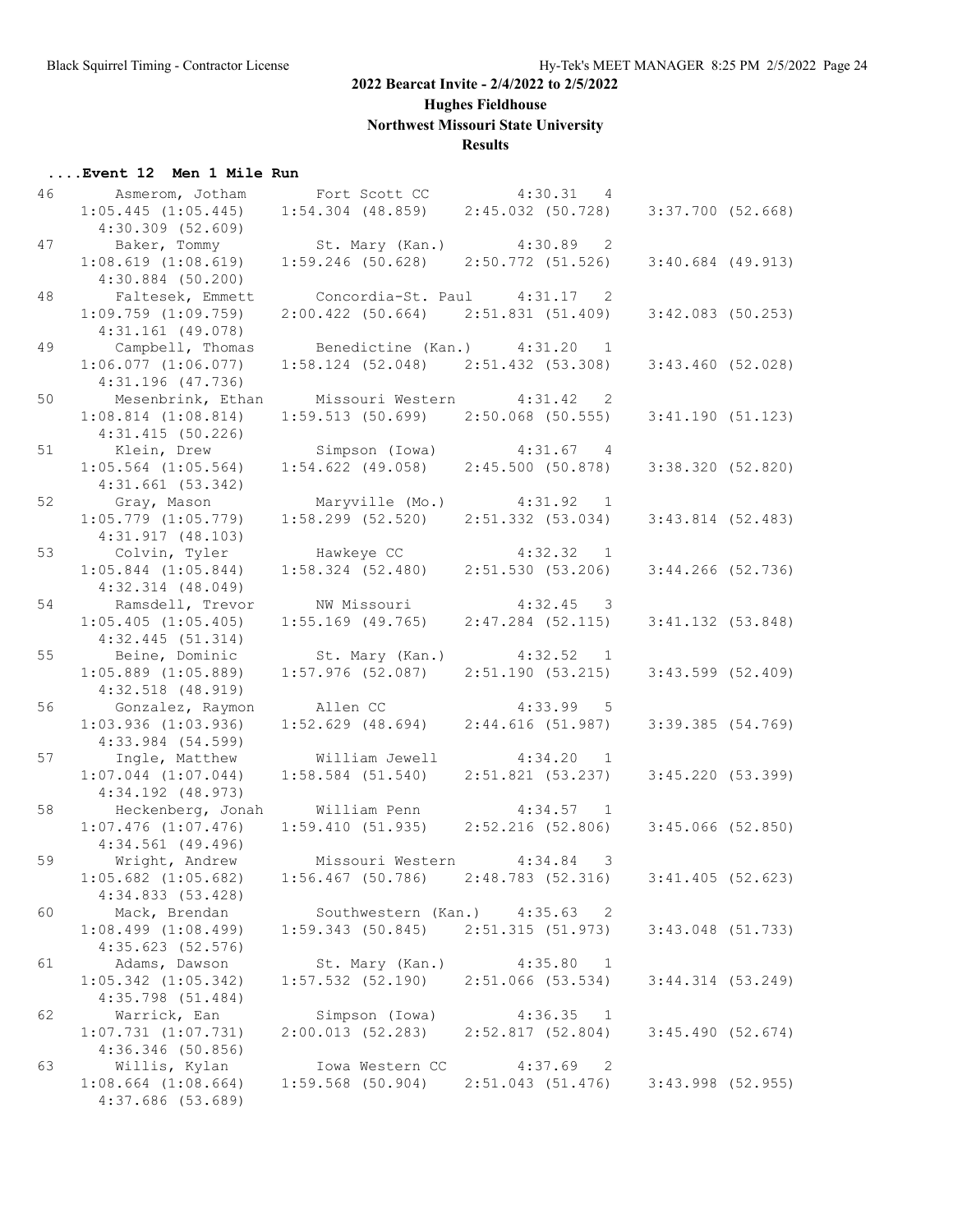**Hughes Fieldhouse**

**Northwest Missouri State University**

#### **Results**

|                | Event 12 Men 1 Mile Run                                                                         |                                                             |                              |                     |  |
|----------------|-------------------------------------------------------------------------------------------------|-------------------------------------------------------------|------------------------------|---------------------|--|
| 64 64 64 64 65 | Misoi, Brian                                                                                    |                                                             | Maryville (Mo.) 4:37.79 1    |                     |  |
|                | $1:05.511$ $(1:05.511)$ $1:57.740$ $(52.229)$ $2:51.264$ $(53.525)$                             |                                                             |                              | $3:44.939$ (53.675) |  |
|                | 4:37.790(52.852)                                                                                |                                                             |                              |                     |  |
| 65             | Eden, Jaxson                                                                                    |                                                             |                              |                     |  |
|                | $1:07.051$ $(1:07.051)$                                                                         | Grand View 4:38.10 1<br>1:59.303 (52.253) 2:53.108 (53.805) |                              | 3:46.541(53.434)    |  |
|                | $4:38.094$ (51.554)                                                                             |                                                             |                              |                     |  |
| 66             | Benes, Luke                                                                                     | St. Ambrose 4:38.41 1                                       |                              |                     |  |
|                | $1:07.691$ $(1:07.691)$                                                                         | $1:59.653$ (51.963) $2:52.468$ (52.815)                     |                              | 3:44.932(52.465)    |  |
|                | $4:38.407$ (53.475)                                                                             |                                                             |                              |                     |  |
| 67             | Burnett, Jazton                                                                                 | St. Mary (Kan.) 4:40.50 1                                   |                              |                     |  |
|                | $1:06.716$ $(1:06.716)$                                                                         | $1:59.582$ (52.867)                                         | 2:53.632(54.050)             | $3:48.884$ (55.253) |  |
|                | 4:40.492(51.608)                                                                                |                                                             |                              |                     |  |
| 68             | Bryant, Isaac                                                                                   | Indian Hills CC 4:40.68 1                                   |                              |                     |  |
|                | 1:05.430(1:05.430)                                                                              | $1:57.889$ (52.459) $2:52.228$ (54.339)                     |                              | 3:46.983(54.756)    |  |
|                | 4:40.676(53.693)                                                                                |                                                             |                              |                     |  |
| 69             | Palomino-Alonso, B Iowa Western CC 4:42.45 1                                                    |                                                             |                              |                     |  |
|                | $1:08.343$ $(1:08.343)$                                                                         | $2:00.322$ (51.979) $2:54.307$ (53.985)                     |                              | 3:48.431(54.125)    |  |
|                | 4:42.444(54.014)                                                                                |                                                             |                              |                     |  |
| 70             | Smith, Ryan                                                                                     | State Fair CC 4:42.71 1                                     |                              |                     |  |
|                | $1:08.583$ $(1:08.583)$                                                                         | $2:00.768$ (52.185) $2:56.036$ (55.268)                     |                              | $3:51.706$ (55.670) |  |
|                | 4:42.706(51.000)                                                                                |                                                             |                              |                     |  |
| 71             | Olsen, Cooper                                                                                   | Hawkeye CC 4:44.46 1                                        |                              |                     |  |
|                | $1:07.997$ $(1:07.997)$                                                                         | $2:00.534$ (52.538) $2:55.844$ (55.310)                     |                              | $3:52.174$ (56.330) |  |
|                | $4:44.456$ (52.282)                                                                             |                                                             |                              |                     |  |
| 72             | Hess, Austin                                                                                    | Kansas Wesleyan $4:44.57$ 1                                 |                              |                     |  |
|                | $1:07.507$ $(1:07.507)$                                                                         | 2:00.327(52.820)                                            | 2:55.672(55.346)             | $3:51.964$ (56.293) |  |
|                | 4:44.562(52.598)                                                                                |                                                             |                              |                     |  |
| 73             | Carter, Zachary                                                                                 | Missouri Western 4:45.23 2                                  |                              |                     |  |
|                | 1:09.135(1:09.135)                                                                              | $2:00.559$ (51.424) $2:54.840$ (54.282)                     |                              | $3:51.612$ (56.773) |  |
|                | 4:45.230(53.618)                                                                                |                                                             |                              |                     |  |
| 74             | Davied, Mark                                                                                    |                                                             | Benedictine (Kan.) 4:45.53 2 |                     |  |
|                | $1:09.229$ $(1:09.229)$                                                                         | $2:00.175$ (50.947) $2:53.509$ (53.334)                     |                              | $3:49.993$ (56.485) |  |
|                | $4:45.526$ (55.534)                                                                             |                                                             |                              |                     |  |
| 75             | Wolde, TesaMichael Colby CC 4:47.42 3<br>:06.723 (1:06.723) 1:58.554 (51.832) 2:53.861 (55.307) |                                                             |                              |                     |  |
|                | $1:06.723$ $(1:06.723)$                                                                         |                                                             |                              | $3:52.398$ (58.538) |  |
|                | $4:47.414$ (55.016)                                                                             |                                                             |                              |                     |  |
| 76             | Jaje, Alex Fort Scott CC 4:47.94 2                                                              |                                                             |                              |                     |  |
|                | 1:08.245(1:08.245)                                                                              | $1:59.433$ (51.188) $2:51.008$ (51.575)                     |                              | $3:47.022$ (56.015) |  |
|                | 4:47.935(1:00.914)                                                                              |                                                             |                              |                     |  |

#### **Event 13 Women 3000 Meter Run**

 DII Prov: P 9:58.36 Fieldhouse: F 9:50.34 2021 Claire McCune, Drury Meet: M 9:40.60 2/6/2021 Claire McCune, Drury Name Year School Finals H# =================================================================== 1 Cunningham, Lindsa Winona State 9:43.53F 3 55.451 (55.451) 1:51.582 (56.132) 2:49.089 (57.507) 3:48.171 (59.083) 4:47.224 (59.053) 5:47.121 (59.898) 6:47.108 (59.987) 7:48.127 (1:01.019) 8:48.187 (1:00.060) 9:43.522 (55.336)

===================================================================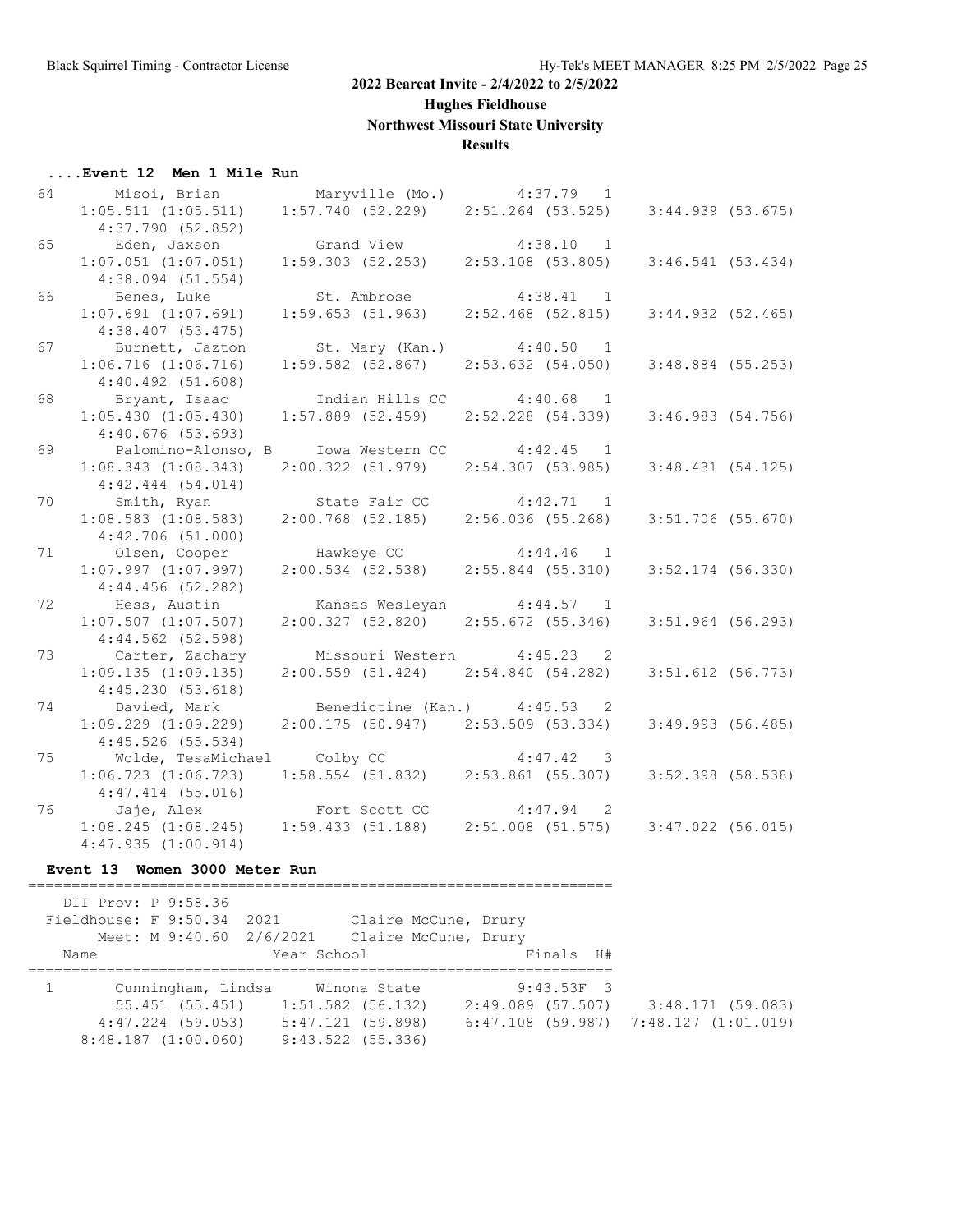**Hughes Fieldhouse**

**Northwest Missouri State University**

## **Results**

| $\overline{2}$  | Ramsey, Jenna           | Emporia St.                                                               | $9:43.86F$ 3                                              |                                       |
|-----------------|-------------------------|---------------------------------------------------------------------------|-----------------------------------------------------------|---------------------------------------|
|                 | 56.019 (56.019)         | $1:53.088$ (57.069)                                                       | 2:51.292 (58.205) 3:50.608 (59.316)                       |                                       |
|                 | $4:49.876$ (59.268)     | 5:48.622(58.747)                                                          | $6:47.981$ (59.359)                                       | $7:48.396$ $(1:00.415)$               |
|                 | $8:48.259$ (59.864)     | $9:43.858$ (55.599)                                                       |                                                           |                                       |
| $\mathfrak{Z}$  | McCune, Claire          | Drury                                                                     | $9:44.84F$ 3                                              |                                       |
|                 | 55.244 (55.244)         | $1:51.121$ (55.878)                                                       |                                                           | $2:47.835$ (56.714) 3:45.800 (57.966) |
|                 | $4:44.492$ (58.693)     | $5:43.889$ (59.397)                                                       | $6:43.976$ $(1:00.087)$                                   | $7:44.148$ $(1:00.173)$               |
|                 | 8:44.917(1:00.769)      | 9:44.831(59.915)                                                          |                                                           |                                       |
| $\overline{4}$  | Morrison, Rachael       | Lindenwood                                                                | $9:54.17P$ 3                                              |                                       |
|                 | 55.931 (55.931)         | $1:53.906$ (57.975)                                                       | 2:53.872 (59.967)                                         | $3:54.262$ $(1:00.390)$               |
|                 | $4:54.726$ $(1:00.464)$ | 5:56.170(1:01.445)                                                        | $6:58.008$ $(1:01.838)$                                   | $8:00.226$ $(1:02.218)$               |
|                 | 8:59.848 (59.623)       | $9:54.162$ (54.315)                                                       |                                                           |                                       |
| 5               |                         | Armendariz, Alyssa St. Mary (Kan.) 9:58.33P 3                             |                                                           |                                       |
|                 | 56.576 (56.576)         | $1:53.408$ (56.833)                                                       | $2:53.288$ (59.880) 3:53.721 (1:00.434)                   |                                       |
|                 | $4:54.301$ $(1:00.580)$ | $5:55.908$ $(1:01.607)$                                                   | 6:57.820(1:01.913)                                        | $8:00.464$ $(1:02.644)$               |
|                 | 9:01.827(1:01.364)      | 9:58.324(56.497)                                                          |                                                           |                                       |
| 6               |                         | Cunningham, Caroli NW Missouri                                            | $9:59.99$ 3                                               |                                       |
|                 | 56.957 (56.957)         |                                                                           | $1:53.862$ (56.906) 2:53.625 (59.763) 3:54.092 (1:00.468) |                                       |
|                 |                         |                                                                           | 6:58.300(1:02.728)                                        |                                       |
|                 | $4:54.494$ $(1:00.402)$ | $5:55.572$ $(1:01.079)$<br>$9:59.988$ (55.967)                            |                                                           | 8:01.322(1:03.023)                    |
|                 | $9:04.021$ $(1:02.699)$ |                                                                           |                                                           |                                       |
| $7\overline{ }$ | Weber, Tabitha          |                                                                           | Southwest Baptist 10:13.79 3                              |                                       |
|                 | 57.796 (57.796)         | 1:57.030(59.235)                                                          | $2:58.187$ $(1:01.157)$                                   | $4:00.226$ $(1:02.039)$               |
|                 | $5:02.486$ $(1:02.260)$ | $6:05.062$ $(1:02.577)$                                                   | $7:08.207$ $(1:03.145)$                                   | 8:13.015(1:04.808)                    |
|                 | 9:15.875(1:02.860)      | $10:13.784$ (57.909)                                                      |                                                           |                                       |
| 8               | Biwott, Mercy           |                                                                           | Iowa Western CC 10:13.92 3                                |                                       |
|                 |                         | 55.672 (55.672) 1:51.674 (56.002)                                         | 2:49.685(58.012)3:50.932(1:01.248)                        |                                       |
|                 | $4:54.077$ $(1:03.145)$ | $5:57.651$ $(1:03.575)$                                                   | 7:01.936(1:04.285)                                        | $8:07.896$ $(1:05.960)$               |
|                 |                         | $9:12.976$ $(1:05.080)$ $10:13.918$ $(1:00.943)$                          |                                                           |                                       |
| 9               |                         | Hendrickson, Alli Minona State                                            | $10:15.63$ 3                                              |                                       |
|                 | 58.090 (58.090)         | 1:57.740(59.650)                                                          | $2:58.712$ $(1:00.973)$ $4:01.167$ $(1:02.455)$           |                                       |
|                 | $5:03.638$ $(1:02.472)$ | 6:06.507(1:02.869)                                                        | $7:10.122$ $(1:03.616)$                                   | 8:14.059 (1:03.937)                   |
|                 | $9:16.592$ $(1:02.534)$ | 10:15.621(59.029)                                                         |                                                           |                                       |
| 10              | Owens, Amber            | NW Missouri                                                               | 10:15.94<br>$\overline{\phantom{a}}$                      |                                       |
|                 | 57.544 (57.544)         |                                                                           | $1:56.680$ (59.137) $2:57.620$ (1:00.940)                 | $3:59.776$ $(1:02.156)$               |
|                 | $5:01.999$ $(1:02.224)$ | $6:04.656$ $(1:02.657)$                                                   | $7:08.272$ $(1:03.617)$                                   | $8:13.205$ $(1:04.933)$               |
|                 | $9:16.451$ $(1:03.247)$ | 10:15.931(59.480)                                                         |                                                           |                                       |
| 11              | Gehl, Morgan            | Sioux Falls                                                               | $10:22.20$ 3                                              |                                       |
|                 |                         | 58.114 (58.114) 1:57.784 (59.670) 2:59.031 (1:01.248) 4:01.849 (1:02.818) |                                                           |                                       |
|                 | $5:05.502$ $(1:03.654)$ | $6:09.951$ $(1:04.449)$                                                   | $7:15.574$ $(1:05.623)$                                   | $8:21.264$ $(1:05.690)$               |
|                 | 9:25.517(1:04.254)      | 10:22.195(56.678)                                                         |                                                           |                                       |
| 12              | Valdivia, Tessa         | Southwest Baptist                                                         | 10:22.34<br>$\overline{\mathbf{3}}$                       |                                       |
|                 | 57.519 (57.519)         | $1:56.224$ (58.705)                                                       | $2:58.121$ $(1:01.898)$                                   | $4:00.892$ $(1:02.772)$               |
|                 | 5:04.815(1:03.923)      | $6:08.932$ $(1:04.118)$                                                   | $7:12.944$ $(1:04.012)$                                   | $8:17.529$ $(1:04.586)$               |
|                 |                         | $9:22.268$ $(1:04.739)$ $10:22.338$ $(1:00.070)$                          |                                                           |                                       |
| 13              | Hodsden, Regan          | Colby CC                                                                  | 10:34.47<br>$\overline{\phantom{a}}$                      |                                       |
|                 | 57.849 (57.849)         | $1:57.370$ (59.522)                                                       | $2:58.942$ $(1:01.573)$                                   | $4:01.824$ $(1:02.882)$               |
|                 | $5:06.242$ $(1:04.419)$ | 6:11.985(1:05.743)                                                        | $7:18.586$ $(1:06.602)$                                   | $8:26.028$ $(1:07.443)$               |
|                 |                         | 9:32.542 (1:06.515) 10:34.464 (1:01.922)                                  |                                                           |                                       |
| 14              | Taylor, McKenna         | Winona State                                                              | 10:37.90<br>$\overline{\mathbf{3}}$                       |                                       |
|                 | 57.962 (57.962)         | $1:57.568$ (59.606)                                                       | 2:58.911(1:01.344)                                        | $4:01.355$ $(1:02.444)$               |
|                 | 5:04.515(1:03.160)      | $6:08.187$ $(1:03.673)$                                                   | 7:13.170(1:04.984)                                        | 8:19.872 (1:06.703)                   |
|                 |                         | 9:28.362 (1:08.490) 10:37.896 (1:09.534)                                  |                                                           |                                       |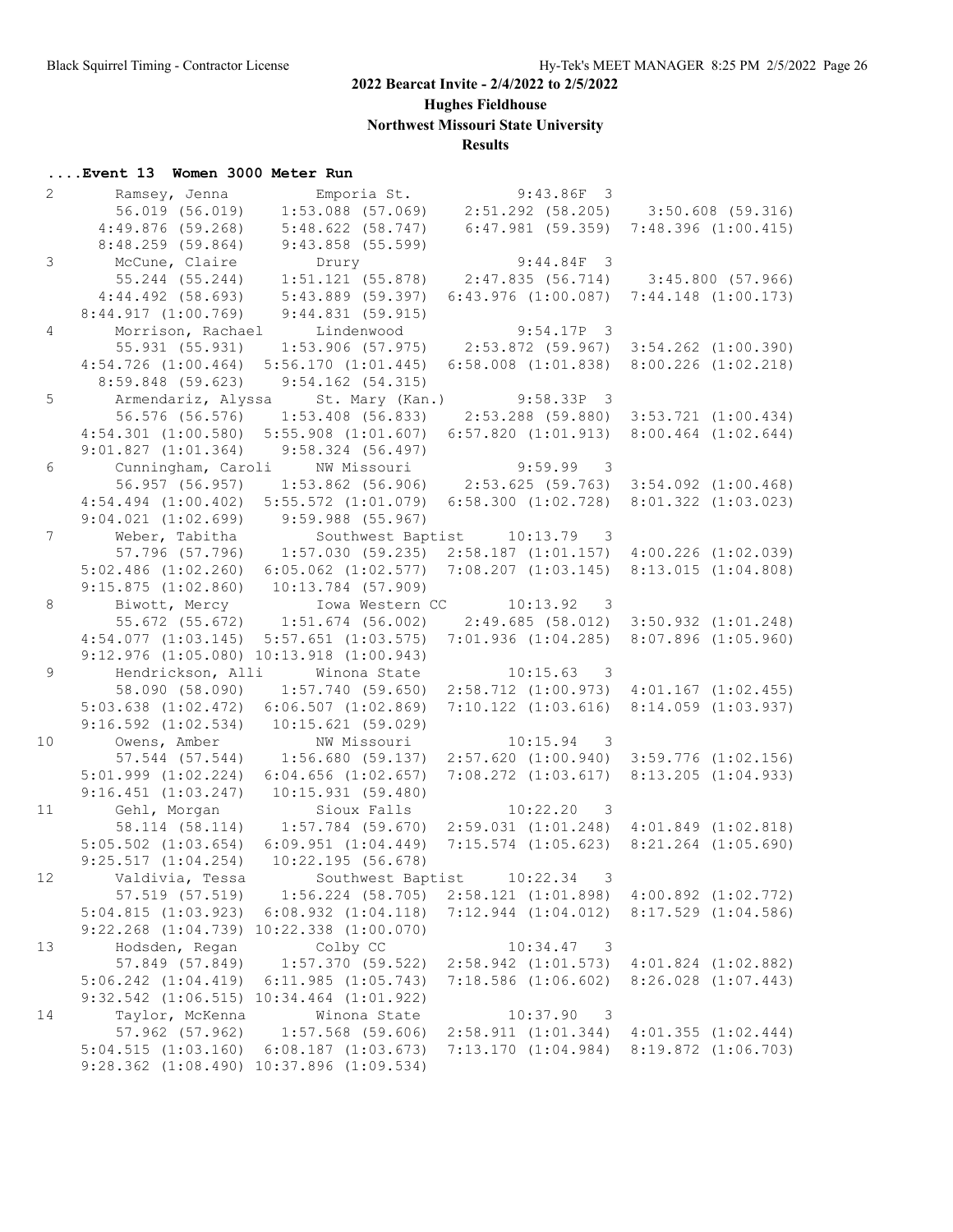**Hughes Fieldhouse**

**Northwest Missouri State University**

## **Results**

| 15 | Simmons, Karlee         | Sioux Falls 10:49.55                                                              | $\overline{2}$                                                          |                                                 |
|----|-------------------------|-----------------------------------------------------------------------------------|-------------------------------------------------------------------------|-------------------------------------------------|
|    | $1:06.613$ $(1:06.613)$ |                                                                                   | $2:11.779$ $(1:05.166)$ $3:16.471$ $(1:04.693)$ $4:22.692$ $(1:06.222)$ |                                                 |
|    | $5:27.513$ $(1:04.822)$ | $6:33.219$ $(1:05.706)$                                                           |                                                                         | $7:40.742$ $(1:07.524)$ $8:46.605$ $(1:05.863)$ |
|    | $9:51.268$ $(1:04.664)$ | 10:49.541(58.274)                                                                 |                                                                         |                                                 |
| 16 | Bergman, Kenzie         | Central Missouri 10:55.05 3                                                       |                                                                         |                                                 |
|    | 58.429 (58.429)         | $2:00.872$ $(1:02.444)$                                                           |                                                                         | $3:06.151$ $(1:05.279)$ $4:12.664$ $(1:06.513)$ |
|    | $5:20.157$ $(1:07.494)$ | 6:28.130(1:07.974)                                                                | 7:36.341(1:08.212)                                                      | 8:45.815(1:09.474)                              |
|    |                         | $9:52.747$ $(1:06.933)$ $10:55.050$ $(1:02.304)$                                  |                                                                         |                                                 |
| 17 | Lutmer, Jessica         | Sioux Falls                                                                       | 10:59.63<br>$\overline{\phantom{0}}^2$                                  |                                                 |
|    | 1:06.800(1:06.800)      |                                                                                   | $2:11.945$ (1:05.145) 3:16.633 (1:04.689) 4:22.988 (1:06.355)           |                                                 |
|    | $5:27.421$ $(1:04.434)$ | $6:33.148$ $(1:05.727)$                                                           | 7:40.758 (1:07.610)                                                     | $8:47.665$ $(1:06.907)$                         |
|    |                         | $9:56.180$ $(1:08.516)$ $10:59.626$ $(1:03.446)$                                  |                                                                         |                                                 |
|    |                         |                                                                                   |                                                                         |                                                 |
| 18 | Rolwes, Mary            |                                                                                   | Benedictine (Kan.) 11:00.91 2                                           |                                                 |
|    |                         | $1:07.298$ $(1:07.298)$ $2:13.117$ $(1:05.819)$                                   |                                                                         | $3:17.947$ $(1:04.830)$ $4:23.591$ $(1:05.645)$ |
|    |                         | $5:29.339$ $(1:05.748)$ $6:35.120$ $(1:05.782)$                                   |                                                                         | 7:41.963 (1:06.844) 8:49.342 (1:07.379)         |
|    |                         | $9:57.063$ $(1:07.722)$ $11:00.903$ $(1:03.840)$                                  |                                                                         |                                                 |
| 19 |                         | Nazli, Ceyda               Grand View               11:01.48                      | $\overline{2}$                                                          |                                                 |
|    |                         | 1:06.661 (1:06.661) 2:12.868 (1:06.207) 3:17.378 (1:04.510) 4:23.432 (1:06.055)   |                                                                         |                                                 |
|    |                         | $5:29.288$ $(1:05.856)$ $6:36.130$ $(1:06.843)$                                   |                                                                         | $7:43.493$ $(1:07.364)$ $8:51.567$ $(1:08.074)$ |
|    |                         | $9:59.297$ $(1:07.730)$ $11:01.471$ $(1:02.175)$                                  |                                                                         |                                                 |
| 20 | Stucker, Makenzie       | Central Missouri 11:02.36                                                         | $\overline{2}$                                                          |                                                 |
|    | 1:06.527(1:06.527)      | $2:11.526$ $(1:04.999)$                                                           |                                                                         | $3:16.241$ $(1:04.716)$ $4:22.607$ $(1:06.366)$ |
|    | $5:28.885$ $(1:06.278)$ | $6:36.486$ $(1:07.602)$                                                           |                                                                         | 7:44.538 (1:08.053) 8:52.336 (1:07.798)         |
|    |                         | $9:59.228$ $(1:06.893)$ $11:02.352$ $(1:03.125)$                                  |                                                                         |                                                 |
| 21 |                         | Karjala, Kaitlyn Emporia St. 11:03.43 2                                           |                                                                         |                                                 |
|    |                         | $1:07.039$ $(1:07.039)$ $2:12.505$ $(1:05.466)$                                   |                                                                         | $3:16.649$ $(1:04.145)$ $4:22.810$ $(1:06.162)$ |
|    | $5:27.856$ $(1:05.046)$ | $6:34.802$ $(1:06.947)$                                                           |                                                                         | $7:42.608$ $(1:07.806)$ $8:51.291$ $(1:08.684)$ |
|    |                         | $9:59.772$ $(1:08.482)$ $11:03.430$ $(1:03.658)$                                  |                                                                         |                                                 |
| 22 | Mathis, Addie           | Truman                                                                            | $11:04.04$ 2                                                            |                                                 |
|    |                         | 1:07.012 (1:07.012) 2:12.099 (1:05.087) 3:16.872 (1:04.774) 4:23.219 (1:06.347)   |                                                                         |                                                 |
|    | $5:29.097$ $(1:05.878)$ | $6:35.852$ $(1:06.756)$                                                           |                                                                         | $7:44.067$ $(1:08.215)$ $8:53.709$ $(1:09.643)$ |
|    |                         | $10:03.119$ $(1:09.410)$ $11:04.031$ $(1:00.913)$                                 |                                                                         |                                                 |
| 23 | Kelley, Nicole          | Winona State                                                                      | 11:08.29<br>$\overline{\phantom{0}}^2$                                  |                                                 |
|    |                         | $1:06.899$ $(1:06.899)$ $2:12.541$ $(1:05.643)$                                   | $3:16.928$ $(1:04.387)$ $4:23.151$ $(1:06.224)$                         |                                                 |
|    |                         |                                                                                   | $7:42.841$ $(1:07.400)$ $8:51.608$ $(1:08.767)$                         |                                                 |
|    | $5:28.909$ $(1:05.758)$ | $6:35.441$ $(1:06.533)$                                                           |                                                                         |                                                 |
|    |                         | $10:00.975$ $(1:09.367)$ $11:08.282$ $(1:07.308)$                                 |                                                                         |                                                 |
| 24 | Madsen, Kate            |                                                                                   | St. Mary (Kan.) 11:08.91<br>$\overline{2}$                              |                                                 |
|    |                         | $1:06.485$ (1:06.485) 2:11.638 (1:05.154) 3:16.421 (1:04.784) 4:22.889 (1:06.468) |                                                                         |                                                 |
|    | $5:28.121$ $(1:05.233)$ |                                                                                   | 6:34.949 (1:06.828) 7:42.282 (1:07.334) 8:51.131 (1:08.849)             |                                                 |
|    |                         | $10:00.878$ $(1:09.747)$ $11:08.903$ $(1:08.026)$                                 |                                                                         |                                                 |
| 25 | Zitter, Abigail         | MidAmerica Nazarene 11:12.35                                                      | 2                                                                       |                                                 |
|    |                         | $1:07.271$ $(1:07.271)$ $2:13.623$ $(1:06.353)$                                   | $3:19.365$ $(1:05.742)$                                                 | $4:25.926$ $(1:06.562)$                         |
|    | $5:33.811$ $(1:07.886)$ | $6:42.996$ $(1:09.185)$                                                           | $7:53.142$ $(1:10.147)$                                                 | $9:02.967$ $(1:09.825)$                         |
|    |                         | 10:11.801 (1:08.835) 11:12.342 (1:00.542)                                         |                                                                         |                                                 |
| 26 | Skibell, Sami           | Central Missouri                                                                  | 11:12.72<br>$\overline{\phantom{0}}^2$                                  |                                                 |
|    | $1:08.065$ $(1:08.065)$ | $2:13.387$ $(1:05.323)$                                                           | $3:18.366$ $(1:04.979)$                                                 | $4:24.753$ $(1:06.388)$                         |
|    | $5:33.139$ $(1:08.386)$ | $6:42.731$ $(1:09.593)$                                                           | $7:52.926$ $(1:10.195)$                                                 | $9:02.752$ $(1:09.827)$                         |
|    |                         | $10:11.467$ $(1:08.715)$ $11:12.715$ $(1:01.248)$                                 |                                                                         |                                                 |
| 27 | Willison, Emma          | Tabor                                                                             | 11:14.35<br>$\overline{2}$                                              |                                                 |
|    | $1:07.169$ $(1:07.169)$ | $2:12.491$ $(1:05.323)$                                                           | $3:17.226$ $(1:04.735)$                                                 | $4:23.923$ $(1:06.698)$                         |
|    | $5:30.727$ $(1:06.804)$ | $6:38.351$ $(1:07.625)$                                                           |                                                                         | $7:47.608$ $(1:09.257)$ $8:57.789$ $(1:10.182)$ |
|    |                         | $10:08.435$ $(1:10.646)$ $11:14.349$ $(1:05.915)$                                 |                                                                         |                                                 |
|    |                         |                                                                                   |                                                                         |                                                 |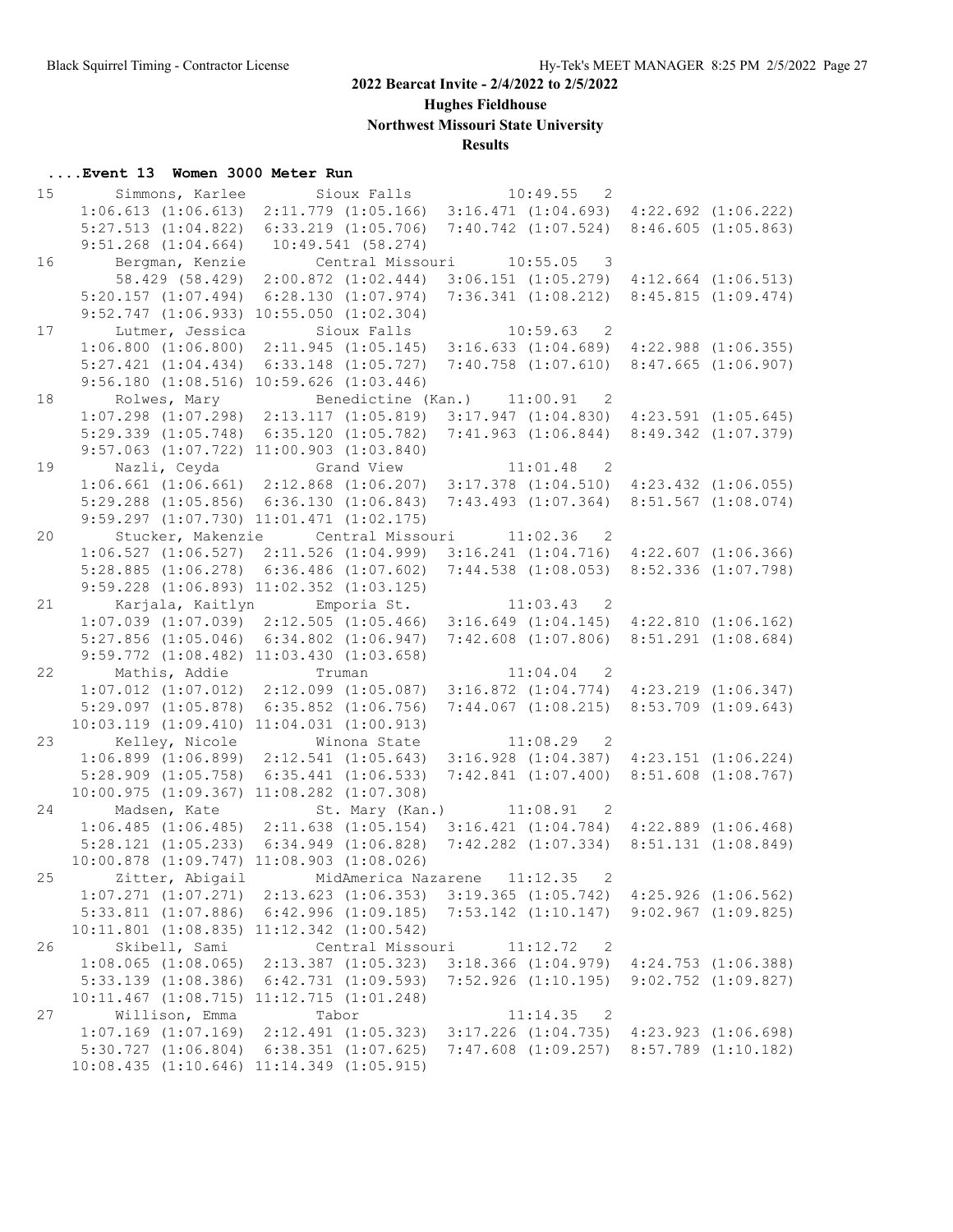**Hughes Fieldhouse**

**Northwest Missouri State University**

## **Results**

| 28 | Bassford, Emma                                                                                  |                                                                             | Central Missouri                                            |          | 11:15.26<br>2                                         |                                                    |
|----|-------------------------------------------------------------------------------------------------|-----------------------------------------------------------------------------|-------------------------------------------------------------|----------|-------------------------------------------------------|----------------------------------------------------|
|    | $1:06.350$ $(1:06.350)$                                                                         |                                                                             | $2:12.682$ $(1:06.333)$                                     |          | $3:17.177$ $(1:04.495)$ $4:24.209$ $(1:07.033)$       |                                                    |
|    | $5:32.893$ $(1:08.685)$                                                                         |                                                                             | $6:42.760$ $(1:09.867)$                                     |          | $7:52.765$ $(1:10.005)$                               | $9:02.621$ $(1:09.857)$                            |
|    | $10:11.305$ $(1:08.684)$ $11:15.255$ $(1:03.950)$                                               |                                                                             |                                                             |          |                                                       |                                                    |
| 29 | Lucht, Cat                                                                                      |                                                                             | Simpson (Iowa)                                              | 11:20.58 | $\overline{1}$                                        |                                                    |
|    | $1:05.334$ $(1:05.334)$ $2:17.514$ $(1:12.180)$ $3:27.572$ $(1:10.058)$ $4:35.692$ $(1:08.120)$ |                                                                             |                                                             |          |                                                       |                                                    |
|    | $5:45.256$ $(1:09.564)$                                                                         |                                                                             | $6:54.587$ $(1:09.332)$                                     |          | $8:03.308$ $(1:08.722)$                               | $9:12.267$ $(1:08.959)$                            |
|    | $10:20.443$ $(1:08.177)$ $11:20.578$ $(1:00.135)$                                               |                                                                             |                                                             |          |                                                       |                                                    |
| 30 | Wilson, Daegiona                                                                                |                                                                             | Southwestern (Kan.) 11:24.61                                |          | $\overline{\phantom{0}}^2$                            |                                                    |
|    | $1:07.416$ $(1:07.416)$                                                                         |                                                                             | $2:14.246$ $(1:06.830)$                                     |          | $3:20.905$ $(1:06.659)$                               | $4:29.155$ $(1:08.250)$                            |
|    | $5:39.055$ $(1:09.900)$                                                                         |                                                                             | 6:49.457(1:10.403)                                          |          | 7:59.085(1:09.628)                                    | $9:10.779$ $(1:11.695)$                            |
|    | $10:21.620$ $(1:10.842)$ $11:24.609$ $(1:02.989)$                                               |                                                                             |                                                             |          |                                                       |                                                    |
| 31 | Allen, Brooke                                                                                   |                                                                             | Baker                                                       |          | $11:27.21$ 2                                          |                                                    |
|    | $1:07.972$ $(1:07.972)$ $2:17.109$ $(1:09.137)$ $3:26.728$ $(1:09.619)$ $4:36.648$ $(1:09.920)$ |                                                                             |                                                             |          |                                                       |                                                    |
|    | $5:46.243$ $(1:09.596)$                                                                         |                                                                             | $6:55.442$ $(1:09.199)$                                     |          | $8:04.566$ $(1:09.124)$ $9:14.332$ $(1:09.767)$       |                                                    |
|    | 10:23.666 (1:09.334) 11:27.210 (1:03.545)                                                       |                                                                             |                                                             |          |                                                       |                                                    |
| 32 |                                                                                                 | Menghini, Lily Benedictine (Kan.) 11:28.37 1                                |                                                             |          |                                                       |                                                    |
|    |                                                                                                 | 59.320 (59.320) 2:05.394 (1:06.075) 3:14.332 (1:08.938) 4:24.833 (1:10.502) |                                                             |          |                                                       |                                                    |
|    | $5:34.283$ $(1:09.450)$                                                                         |                                                                             | $6:45.300$ $(1:11.017)$                                     |          | $7:56.838$ $(1:11.538)$                               | $9:08.279$ $(1:11.442)$                            |
|    |                                                                                                 |                                                                             |                                                             |          |                                                       |                                                    |
|    | $10:19.853$ $(1:11.575)$ $11:28.369$ $(1:08.516)$                                               |                                                                             | Baker                                                       |          |                                                       |                                                    |
| 33 | Aceves-Power, Vale                                                                              |                                                                             |                                                             |          | 11:33.59<br>$\overline{1}$<br>$3:28.013$ $(1:10.104)$ |                                                    |
|    | $1:06.029$ $(1:06.029)$                                                                         |                                                                             | 2:17.910(1:11.882)                                          |          |                                                       | $4:36.838$ $(1:08.825)$<br>$9:23.782$ $(1:12.437)$ |
|    | $5:47.103$ $(1:10.266)$                                                                         |                                                                             | $6:59.326$ $(1:12.223)$                                     |          | $8:11.346$ $(1:12.020)$                               |                                                    |
|    | $10:32.947$ $(1:09.165)$ $11:33.581$ $(1:00.635)$                                               |                                                                             |                                                             |          |                                                       |                                                    |
| 34 | Hall, Sophie                                                                                    |                                                                             | Simpson (Iowa) 11:36.93                                     |          | $\overline{1}$                                        |                                                    |
|    | $1:05.833$ $(1:05.833)$ $2:17.977$ $(1:12.144)$                                                 |                                                                             |                                                             |          | $3:27.061$ $(1:09.085)$ $4:36.043$ $(1:08.983)$       |                                                    |
|    | $5:46.522$ $(1:10.479)$ $6:59.139$ $(1:12.617)$                                                 |                                                                             |                                                             |          | $8:10.088$ $(1:10.949)$                               | $9:25.109$ $(1:15.022)$                            |
|    | 10:34.254 (1:09.146) 11:36.927 (1:02.673)                                                       |                                                                             |                                                             |          |                                                       |                                                    |
| 35 | Young, Kaya     Simpson (Iowa)                                                                  |                                                                             |                                                             | 11:38.31 | $\overline{1}$                                        |                                                    |
|    | $1:06.426$ $(1:06.426)$ $2:18.127$ $(1:11.702)$                                                 |                                                                             |                                                             |          | $3:28.094$ $(1:09.968)$ $4:36.652$ $(1:08.558)$       |                                                    |
|    | 5:47.376(1:10.724)                                                                              |                                                                             | $6:58.996$ $(1:11.620)$                                     |          | $8:11.606$ $(1:12.610)$ $9:24.639$ $(1:13.034)$       |                                                    |
|    | $10:37.133$ $(1:12.495)$ $11:38.303$ $(1:01.170)$                                               |                                                                             |                                                             |          |                                                       |                                                    |
| 36 | Nord, Cierra                                                                                    |                                                                             | Colby CC                                                    |          | 11:41.85<br>$\overline{\phantom{0}}^2$                |                                                    |
|    | $1:06.820$ $(1:06.820)$ $2:12.842$ $(1:06.023)$                                                 |                                                                             |                                                             |          | $3:17.736$ $(1:04.894)$ $4:24.483$ $(1:06.748)$       |                                                    |
|    | $5:32.592$ $(1:08.109)$                                                                         |                                                                             | 6:43.907(1:11.315)                                          |          | $7:59.761$ $(1:15.855)$ $9:13.831$ $(1:14.070)$       |                                                    |
|    | $10:27.665$ $(1:13.834)$ $11:41.848$ $(1:14.184)$                                               |                                                                             |                                                             |          |                                                       |                                                    |
| 37 | Albertsen, Abi                                                                                  |                                                                             | NW Missouri                                                 |          | 11:43.04<br>$\overline{1}$                            |                                                    |
|    | $1:06.338$ $(1:06.338)$                                                                         |                                                                             | 2:18.309 (1:11.972) 3:28.348 (1:10.039) 4:37.699 (1:09.352) |          |                                                       |                                                    |
|    | 5:49.319(1:11.620)                                                                              |                                                                             | $7:01.072$ $(1:11.754)$                                     |          | 8:14.551(1:13.479)                                    | $9:27.714$ $(1:13.164)$                            |
|    | $10:40.467$ $(1:12.753)$ $11:43.038$ $(1:02.572)$                                               |                                                                             |                                                             |          |                                                       |                                                    |
|    | 38 Corbitt, Cheyenne Fort Scott CC                                                              |                                                                             |                                                             |          | 11:44.19<br>1                                         |                                                    |
|    | $1:05.606$ $(1:05.606)$ $2:17.080$ $(1:11.475)$                                                 |                                                                             |                                                             |          | $3:27.562$ $(1:10.483)$                               | $4:37.016$ $(1:09.454)$                            |
|    | $5:47.386$ $(1:10.370)$                                                                         |                                                                             | $6:59.498$ $(1:12.113)$                                     |          | $8:12.078$ $(1:12.580)$                               | $9:25.216$ $(1:13.138)$                            |
|    | 10:38.283 (1:13.068) 11:44.181 (1:05.898)                                                       |                                                                             |                                                             |          |                                                       |                                                    |
| 39 | Schoeneberg, Kati                                                                               |                                                                             | Truman                                                      |          | 11:45.57<br>$\overline{1}$                            |                                                    |
|    | $1:05.478$ $(1:05.478)$                                                                         |                                                                             | $2:17.753$ $(1:12.276)$                                     |          | $3:27.088$ $(1:09.335)$                               | $4:35.592$ $(1:08.505)$                            |
|    | $5:45.223$ $(1:09.632)$                                                                         |                                                                             | $6:55.412$ $(1:10.189)$                                     |          | $8:10.828$ $(1:15.416)$                               | $9:24.693$ $(1:13.866)$                            |
|    | 10:37.903 (1:13.210) 11:45.564 (1:07.662)                                                       |                                                                             |                                                             |          |                                                       |                                                    |
| 40 | Cutler, Abby                                                                                    |                                                                             | Truman                                                      |          | 11:52.12<br>1                                         |                                                    |
|    | $1:05.314$ $(1:05.314)$                                                                         |                                                                             | $2:17.574$ $(1:12.260)$                                     |          | $3:28.402$ $(1:10.828)$                               | $4:37.398$ $(1:08.996)$                            |
|    | $5:49.012$ $(1:11.615)$                                                                         |                                                                             | 7:00.749 (1:11.737)                                         |          | $8:14.243$ $(1:13.495)$ $9:29.123$ $(1:14.880)$       |                                                    |
|    | 10:42.910 (1:13.787) 11:52.112 (1:09.203)                                                       |                                                                             |                                                             |          |                                                       |                                                    |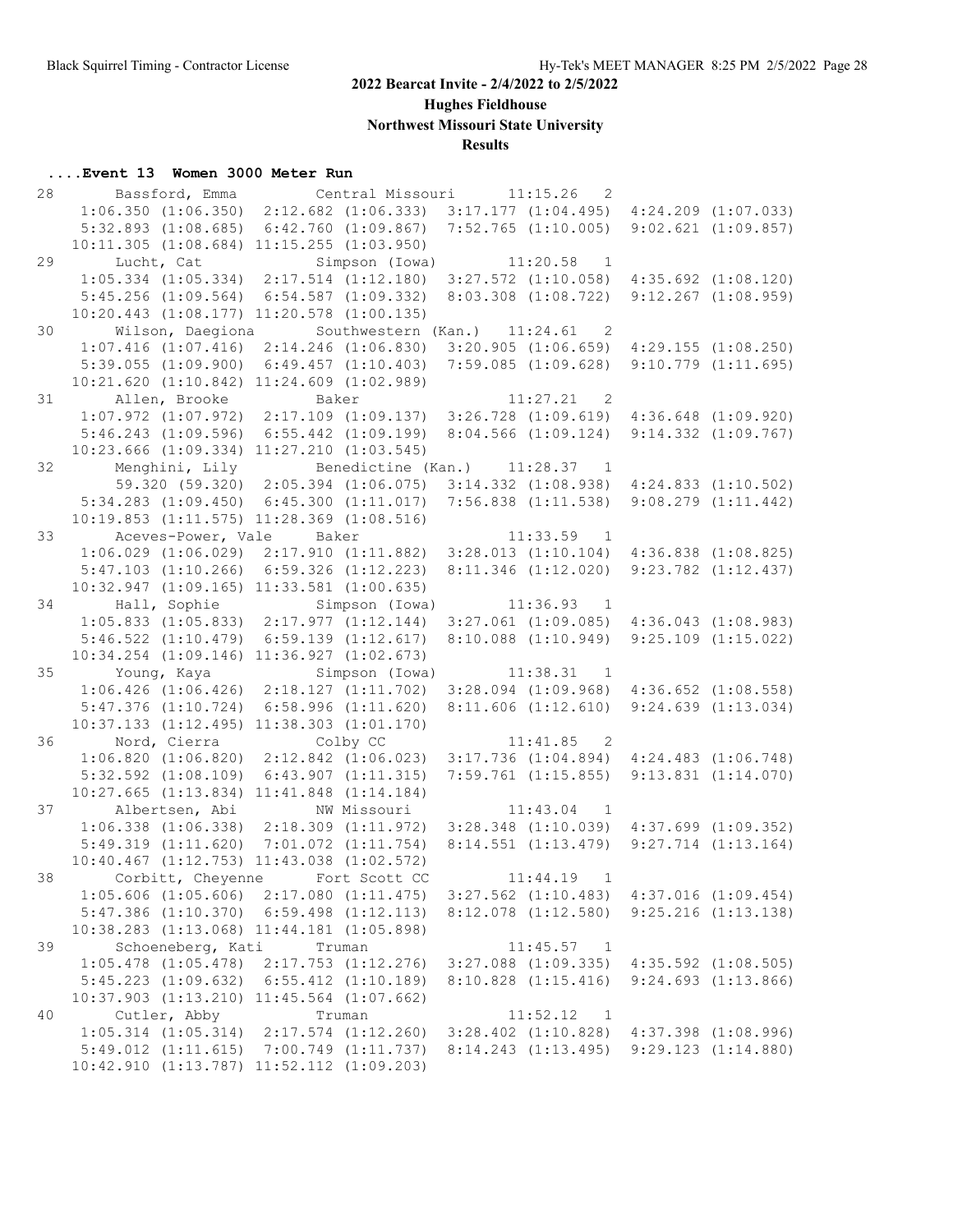**Hughes Fieldhouse**

**Northwest Missouri State University**

## **Results**

| 41 |                         | Harder, Laura Graceland                           | 11:55.35<br>1                                   |                                                 |
|----|-------------------------|---------------------------------------------------|-------------------------------------------------|-------------------------------------------------|
|    |                         | $1:07.764$ $(1:07.764)$ $2:19.249$ $(1:11.485)$   | $3:30.382$ $(1:11.134)$ $4:42.268$ $(1:11.886)$ |                                                 |
|    | $5:55.512$ $(1:13.245)$ | 7:09.893(1:14.382)                                | $8:24.532$ $(1:14.639)$                         | 9:38.216(1:13.684)                              |
|    |                         | 10:49.920 (1:11.705) 11:55.343 (1:05.424)         |                                                 |                                                 |
| 42 | Guerrero-Chapula,       | Indian Hills CC                                   | $11:57.67$ 1                                    |                                                 |
|    |                         | $1:06.328$ $(1:06.328)$ $2:17.450$ $(1:11.123)$   |                                                 | $3:29.371$ $(1:11.922)$ $4:41.719$ $(1:12.348)$ |
|    | $5:55.966$ $(1:14.247)$ | $7:09.773$ $(1:13.808)$                           | $8:23.880$ $(1:14.107)$                         | $9:38.424$ $(1:14.545)$                         |
|    |                         | $10:50.261$ $(1:11.837)$ $11:57.664$ $(1:07.404)$ |                                                 |                                                 |
| 43 | Orr, Kyli               | Simpson (Iowa)                                    | 11:58.16<br>$\overline{1}$                      |                                                 |
|    |                         | $1:06.571$ $(1:06.571)$ $2:18.447$ $(1:11.876)$   | $3:28.611$ $(1:10.165)$                         | $4:38.002$ $(1:09.392)$                         |
|    | $5:47.791$ $(1:09.789)$ | $6:59.831$ $(1:12.040)$                           | $8:13.644$ $(1:13.814)$                         | $9:29.522$ $(1:15.878)$                         |
|    |                         | $10:45.132$ $(1:15.610)$ $11:58.153$ $(1:13.022)$ |                                                 |                                                 |
| 44 | Bernal, Angelica        | Fort Scott CC                                     | 11:59.57<br>$\overline{1}$                      |                                                 |
|    | $1:06.112$ $(1:06.112)$ | 2:18.031(1:11.919)                                |                                                 | $3:28.920$ $(1:10.889)$ $4:38.174$ $(1:09.255)$ |
|    | $5:49.214$ $(1:11.040)$ | $7:01.294$ $(1:12.080)$                           | $8:15.599$ $(1:14.305)$                         | 9:31.843(1:16.245)                              |
|    |                         | $10:48.671$ $(1:16.828)$ $11:59.568$ $(1:10.897)$ |                                                 |                                                 |
| 45 | Chambers, Kristi        | Baker                                             | 12:01.07 1                                      |                                                 |
|    |                         | $1:06.670$ $(1:06.670)$ $2:18.642$ $(1:11.973)$   |                                                 | $3:29.768$ $(1:11.126)$ $4:40.661$ $(1:10.894)$ |
|    | $5:53.502$ $(1:12.842)$ | $7:07.344$ $(1:13.843)$                           | 8:21.979(1:14.635)                              | $9:36.753$ $(1:14.775)$                         |
|    |                         | 10:52.143 (1:15.390) 12:01.067 (1:08.924)         |                                                 |                                                 |
| 46 | Kopala, Gracie          | Baker                                             | 12:05.22<br>$\overline{1}$                      |                                                 |
|    |                         | $1:07.848$ $(1:07.848)$ $2:18.901$ $(1:11.054)$   | $3:29.957$ $(1:11.056)$                         | 4:42.020(1:12.064)                              |
|    | $5:55.107$ $(1:13.087)$ | 7:09.541(1:14.435)                                | 8:24.341(1:14.800)                              | $9:39.889$ $(1:15.548)$                         |
|    |                         | $10:55.763$ $(1:15.875)$ $12:05.220$ $(1:09.457)$ |                                                 |                                                 |
| 47 | Bradley, Sandra         |                                                   | Benedictine (Kan.) 12:05.57 2                   |                                                 |
|    |                         | $1:08.499$ $(1:08.499)$ $2:17.280$ $(1:08.782)$   |                                                 | $3:26.199$ $(1:08.919)$ $4:37.028$ $(1:10.829)$ |
|    | $5:50.793$ $(1:13.766)$ | 7:06.478(1:15.685)                                | $8:22.555$ $(1:16.077)$                         | 9:39.535(1:16.980)                              |
|    |                         | 10:55.166 (1:15.632) 12:05.563 (1:10.398)         |                                                 |                                                 |
| 48 | De La Fuente, Jack      | Baker                                             | 12:06.21<br>$\overline{1}$                      |                                                 |
|    | $1:08.064$ $(1:08.064)$ | $2:18.649$ $(1:10.585)$                           |                                                 | $3:30.337$ $(1:11.688)$ $4:42.307$ $(1:11.970)$ |
|    | $5:55.572$ $(1:13.266)$ | $7:09.554$ $(1:13.983)$                           | $8:24.299$ $(1:14.745)$                         | $9:39.840$ $(1:15.542)$                         |
|    |                         | $10:55.712$ $(1:15.873)$ $12:06.210$ $(1:10.498)$ |                                                 |                                                 |
| 49 | Gaither, Jamie          | Baker                                             | 12:07.34<br>$\overline{1}$                      |                                                 |
|    | $1:08.049$ $(1:08.049)$ | 2:18.941(1:10.893)                                |                                                 | $3:30.100$ $(1:11.159)$ $4:41.426$ $(1:11.326)$ |
|    | $5:54.860$ $(1:13.435)$ | 7:10.618(1:15.758)                                | 8:27.920(1:17.303)                              | $9:45.444$ $(1:17.525)$                         |
|    |                         | $11:01.708$ $(1:16.264)$ $12:07.333$ $(1:05.626)$ |                                                 |                                                 |
| 50 |                         | Simpson (Iowa)                                    | 12:11.98                                        |                                                 |
|    | Bopp, Macie             | $1:06.584$ $(1:06.584)$ $2:18.879$ $(1:12.295)$   | $\overline{1}$                                  | $3:29.613$ $(1:10.735)$ $4:41.752$ $(1:12.139)$ |
|    |                         |                                                   |                                                 | $9:42.326$ $(1:16.824)$                         |
|    | 5:56.421(1:14.669)      | 7:10.760(1:14.339)                                | $8:25.502$ $(1:14.743)$                         |                                                 |
|    |                         | $11:00.540$ $(1:18.215)$ $12:11.974$ $(1:11.435)$ |                                                 |                                                 |
|    | 51 Laing, McKenna       | Maryville (Mo.)                                   | 12:12.44<br>$\mathbf{1}$                        |                                                 |
|    | $1:07.882$ $(1:07.882)$ | $2:19.523$ $(1:11.642)$                           | $3:30.679$ $(1:11.156)$                         | $4:42.542$ $(1:11.864)$                         |
|    | $5:56.024$ $(1:13.483)$ | $7:10.951$ $(1:14.927)$                           | $8:27.336$ $(1:16.385)$                         | $9:45.087$ $(1:17.752)$                         |
|    |                         | $11:01.836$ $(1:16.749)$ $12:12.440$ $(1:10.605)$ |                                                 |                                                 |
| 52 | Jensen, Kierra          | Southwestern (Kan.)                               | 12:19.94<br>$\overline{\phantom{0}}^2$          |                                                 |
|    | $1:07.856$ $(1:07.856)$ | $2:16.829$ $(1:08.974)$                           | $3:27.471$ $(1:10.643)$                         | $4:40.282$ $(1:12.812)$                         |
|    | $5:55.789$ $(1:15.507)$ | 7:12.468 (1:16.679)                               | 8:29.965(1:17.497)                              | $9:47.272$ $(1:17.308)$                         |
|    |                         | 11:04.788 (1:17.516) 12:19.937 (1:15.149)         |                                                 |                                                 |
|    | Togom, Cynthia          | Central Missouri                                  | DNF<br>$\overline{\phantom{a}}$                 |                                                 |
|    | 57.652 (57.652)         | $1:53.557$ (55.905)                               | $2:53.076$ (59.519)                             | $3:55.246$ $(1:02.170)$                         |
|    | $4:59.752$ $(1:04.507)$ | 6:06.875(1:07.123)                                |                                                 |                                                 |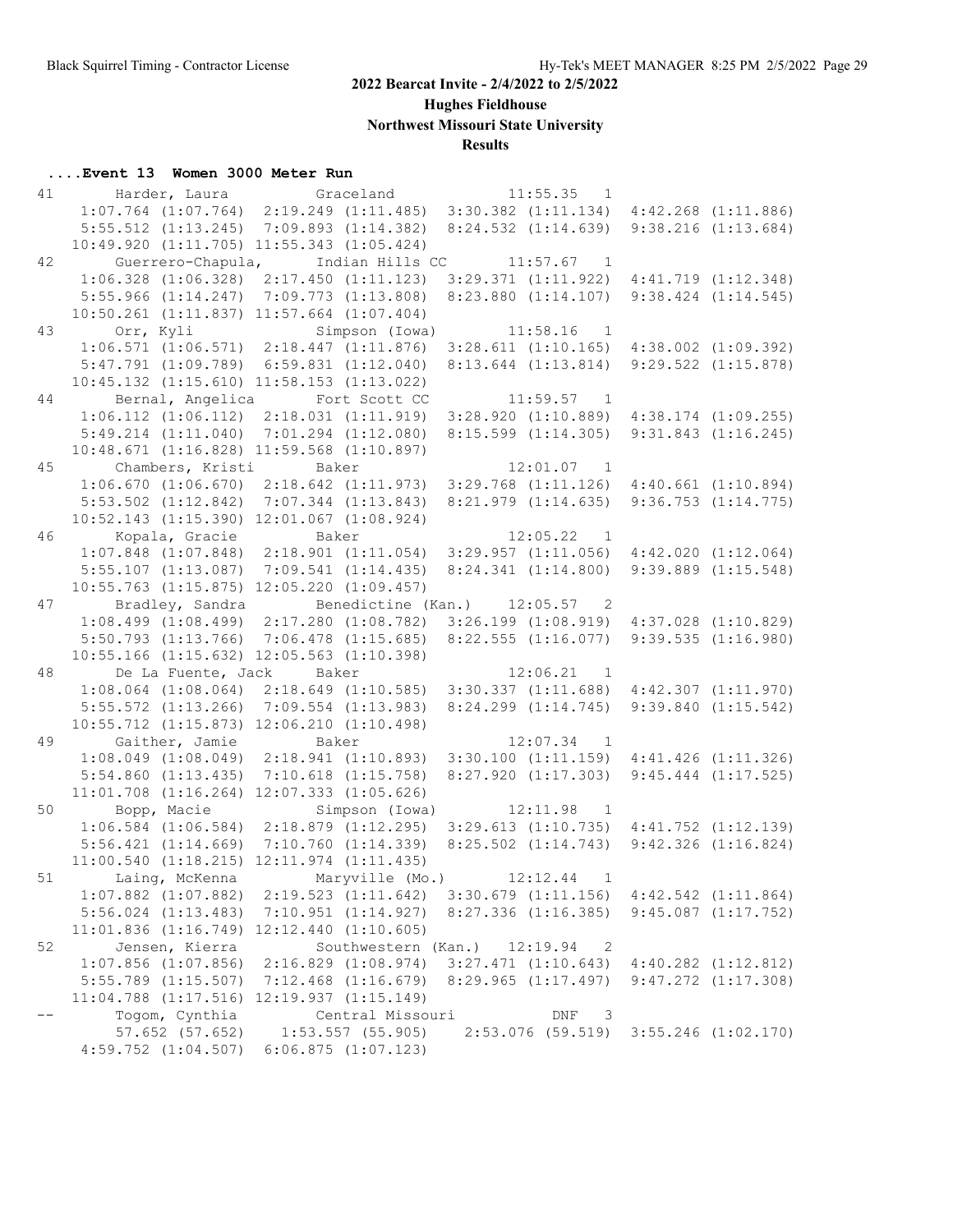# **Hughes Fieldhouse**

**Northwest Missouri State University**

## **Results**

## **Event 14 Men 3000 Meter Run**

|                | DII Prov: P 8:21.16<br>Fieldhouse: F 7:58.08 2022<br>Name | Meet: M 8:20.70 2/8/2020 Philip Lagemann, Unattached<br>Year School                                          | Ryan Riddle, Missouri Southern<br>Finals H#                     |                                            |  |
|----------------|-----------------------------------------------------------|--------------------------------------------------------------------------------------------------------------|-----------------------------------------------------------------|--------------------------------------------|--|
|                | $1 \qquad \qquad$<br>Smith, Reece                         | NW Missouri                                                                                                  | 8:12.87M 3                                                      |                                            |  |
|                |                                                           | 47.390 (47.390) 1:35.235 (47.845) 2:24.127 (48.893)                                                          |                                                                 | $3:12.996$ (48.869)                        |  |
|                |                                                           | $4:03.261$ (50.266) $4:55.148$ (51.887) $5:45.511$ (50.364)                                                  |                                                                 | $6:37.698$ $(52.187)$                      |  |
|                | $7:28.002$ (50.305)                                       | 8:12.870 (44.868)                                                                                            |                                                                 |                                            |  |
| $\mathbf{2}$   | Moon, Spencer                                             | Simpson (Iowa)                                                                                               | 8:15.14M 3                                                      |                                            |  |
|                |                                                           | 48.121 (48.121) 1:35.528 (47.407) 2:24.436 (48.908)<br>4:03.519 (50.246) 4:55.442 (51.924) 5:45.750 (50.308) |                                                                 | $3:13.273$ (48.838)                        |  |
|                |                                                           |                                                                                                              |                                                                 | $6:37.882$ (52.133)                        |  |
| $\mathsf 3$    | $7:26.961$ (49.079)                                       | 8:15.137 (48.176)                                                                                            |                                                                 |                                            |  |
|                | Kirk, Alex<br>48.913 (48.913)                             | Central Missouri 8:27.02<br>1:39.231(50.318)                                                                 | $\overline{\phantom{a}}$<br>2:29.597 (50.366) 3:20.673 (51.077) |                                            |  |
|                | 4:11.527(50.854)                                          | 5:02.633(51.107)                                                                                             | 5:54.323(51.690)                                                | 6:46.822(52.499)                           |  |
|                | $7:39.118$ (52.296)                                       | $8:27.017$ (47.899)                                                                                          |                                                                 |                                            |  |
| $\overline{4}$ | Ecker, David                                              | Sioux Falls                                                                                                  | $8:27.41$ 3                                                     |                                            |  |
|                | 49.811 (49.811)                                           |                                                                                                              | $1:40.092$ (50.282) $2:30.827$ (50.735)                         | $3:21.195$ (50.368)                        |  |
|                | $4:12.129$ (50.935)                                       | $5:03.893$ (51.765)                                                                                          | 5:56.605(52.712)                                                | $6:48.698$ (52.094)                        |  |
|                | $7:39.242$ (50.545)                                       | 8:27.401 (48.159)                                                                                            |                                                                 |                                            |  |
| 5              | Korir, Paul                                               |                                                                                                              | Central Missouri 8:31.48 3                                      |                                            |  |
|                | 48.609 (48.609)                                           | $1:37.025$ (48.416)                                                                                          | 2:28.263(51.239)                                                | $3:19.442$ (51.179)                        |  |
|                | $4:11.052$ $(51.610)$                                     | $5:03.106$ (52.054)                                                                                          | $5:56.472$ (53.367)                                             | $6:50.765$ (54.293)                        |  |
|                | $7:43.696$ (52.932)                                       | 8:31.476 (47.780)                                                                                            |                                                                 |                                            |  |
| 6              | Masondo, Sanele                                           | Colby CC                                                                                                     | $8:33.49$ 3                                                     |                                            |  |
|                | 49.139 (49.139)                                           |                                                                                                              | $1:39.430$ (50.292) $2:29.798$ (50.368) $3:19.700$ (49.903)     |                                            |  |
|                | $4:10.787$ (51.087)                                       | $5:03.409$ $(52.623)$                                                                                        | 5:56.712(53.304)                                                | $6:50.582$ (53.870)                        |  |
|                | 7:43.931(53.349)                                          | $8:33.485$ (49.554)                                                                                          |                                                                 |                                            |  |
| $\overline{7}$ | Ledesma, Ayrton                                           | Azusa Pacific                                                                                                | $8:33.74$ 3                                                     |                                            |  |
|                | 48.565 (48.565)                                           | $1:38.841$ (50.277)                                                                                          | $2:29.102$ (50.262)                                             | $3:19.168$ (50.066)                        |  |
|                | $4:10.298$ $(51.130)$                                     | 5:01.650(51.353)                                                                                             | $5:56.002$ $(54.353)$                                           | $6:52.728$ (56.726)                        |  |
|                | $7:46.649$ (53.922)                                       | 8:33.739 (47.090)                                                                                            |                                                                 |                                            |  |
| 8              | Dudley, Harry                                             | Simpson (Iowa)                                                                                               | $8:35.51$ 3                                                     |                                            |  |
|                | 49.635 (49.635)<br>$4:13.178$ (51.085)                    | 1:39.495(49.860)<br>5:05.356(52.178)                                                                         | 2:30.919(51.425)<br>5:58.392 (53.037)                           | $3:22.093$ (51.175)<br>$6:51.997$ (53.605) |  |
|                | 7:45.606(53.609)                                          | 8:35.501 (49.896)                                                                                            |                                                                 |                                            |  |
| $\mathsf 9$    | Bowen, Johnathan                                          | St. Mary (Kan.) 8:36.25                                                                                      | $\overline{\phantom{a}}$                                        |                                            |  |
|                | $50.565$ (50.565)                                         | 1:41.400(50.836)                                                                                             | 2:32.388 (50.988) 3:23.777 (51.389)                             |                                            |  |
|                | 4:15.282 (51.506)                                         | 5:07.388 (52.106)                                                                                            | 6:00.121(52.734)                                                | 6:53.210(53.089)                           |  |
|                | 7:46.037 (52.827)                                         | 8:36.245 (50.208)                                                                                            |                                                                 |                                            |  |
| 10             | Moler, Matt                                               | Drury                                                                                                        | $8:36.27$ 3                                                     |                                            |  |
|                | 49.112 (49.112)                                           | 1:39.668 (50.556)                                                                                            | $2:30.012$ (50.345)                                             | 3:20.299 (50.287)                          |  |
|                | 4:10.953(50.655)                                          | 5:01.872(50.919)                                                                                             | 5:55.343(53.472)                                                | 6:50.836(55.493)                           |  |
|                | 7:44.565(53.729)                                          | 8:36.270 (51.706)                                                                                            |                                                                 |                                            |  |
| 11             | Cunningham, Caden                                         | Tabor                                                                                                        | 8:36.50<br>$\overline{\phantom{a}}$                             |                                            |  |
|                | 50.289 (50.289)                                           | 1:40.536(50.247)                                                                                             | $2:31.363$ (50.828)                                             | $3:22.561$ (51.198)                        |  |
|                | 4:13.383 (50.823)                                         | 5:06.125(52.742)                                                                                             | $5:59.689$ $(53.565)$                                           | $6:53.479$ $(53.790)$                      |  |
|                | 7:46.271 (52.793)                                         | 8:36.492 (50.222)                                                                                            |                                                                 |                                            |  |
| 12             | Chinya, Gabriel                                           | Washburn                                                                                                     | 8:39.87<br>$\overline{\phantom{a}}$                             |                                            |  |
|                | 50.103 (50.103)                                           | $1:40.818$ (50.715)                                                                                          | 2:31.891(51.074)                                                | 3:23.070 (51.179)                          |  |
|                | 4:14.901(51.832)                                          | 5:07.673(52.773)                                                                                             | $6:01.236$ (53.563)                                             | $6:55.536$ (54.300)                        |  |
|                | 7:49.848 (54.313)                                         | 8:39.870 (50.023)                                                                                            |                                                                 |                                            |  |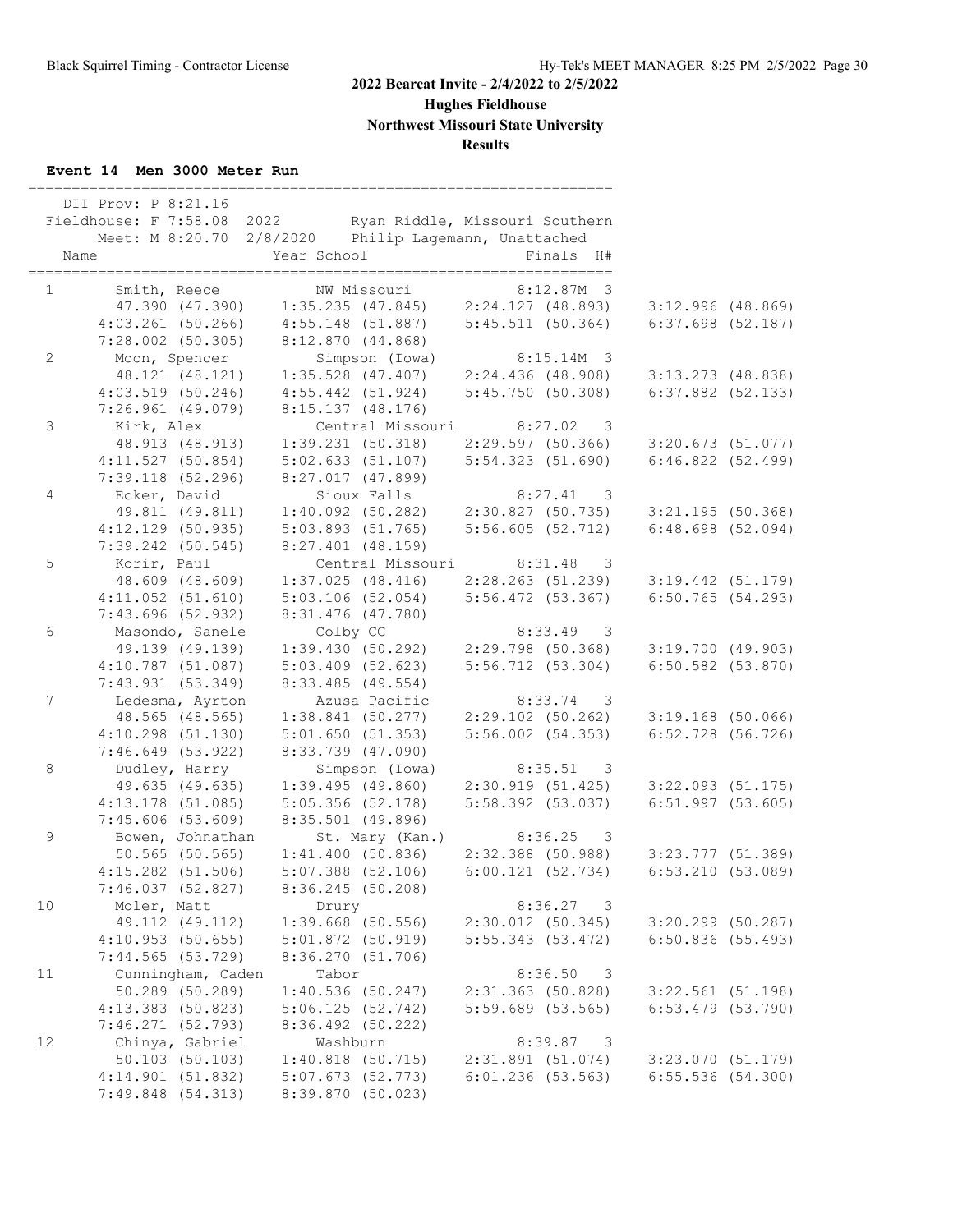**Hughes Fieldhouse**

**Northwest Missouri State University**

## **Results**

| 13 | O'Barr, Bryan         | Central Missouri      | 8:40.07<br>3                          |                       |
|----|-----------------------|-----------------------|---------------------------------------|-----------------------|
|    | 47.741 (47.741)       | $1:36.068$ $(48.327)$ | $2:26.828$ (50.760) 3:19.429 (52.602) |                       |
|    | 4:11.596(52.167)      | 5:04.566(52.970)      | 5:59.510(54.945)                      | $6:54.707$ (55.197)   |
|    | $7:49.981$ (55.275)   | $8:40.067$ (50.086)   |                                       |                       |
| 14 | Wittrock, Isaiah      | Grand View            | 8:41.01 3                             |                       |
|    | 50.348 (50.348)       | 1:40.300(49.953)      | 2:31.115(50.815)                      | $3:22.337$ $(51.223)$ |
|    | 4:12.440(50.104)      | 5:05.663(53.224)      | $6:00.198$ (54.535)                   | $6:54.193$ $(53.996)$ |
|    | $7:50.793$ (56.600)   | $8:41.006$ (50.213)   |                                       |                       |
| 15 | Grover, Dillon        | Graceland             | 8:41.62<br>$\overline{\phantom{a}}$   |                       |
|    | 50.528 (50.528)       | $1:41.179$ (50.652)   | 2:32.627(51.448)                      | 3:24.195(51.568)      |
|    | $4:16.088$ $(51.894)$ | $5:08.565$ (52.477)   | 6:02.315(53.750)                      | 6:56.782(54.468)      |
|    | $7:51.212$ $(54.430)$ | 8:41.611(50.399)      |                                       |                       |
| 16 | Voigt, Aaron          | Sioux Falls           | $8:43.29$ 2                           |                       |
|    | 50.996 (50.996)       | 1:44.516(53.520)      | 2:38.241(53.726)                      | 3:29.817(51.576)      |
|    |                       |                       | $6:09.882$ (52.567)                   | $7:02.676$ (52.794)   |
|    | 4:23.419(53.603)      | 5:17.316(53.897)      |                                       |                       |
|    | $7:54.646$ (51.970)   | $8:43.289$ (48.644)   |                                       |                       |
| 17 | Jones, Aled           | Colby CC              | 8:45.72<br>$\overline{\phantom{0}}^2$ |                       |
|    | 51.173 (51.173)       | $1:44.688$ (53.515)   | 2:38.505(53.817)                      | $3:30.673$ (52.169)   |
|    | $4:24.196$ (53.523)   | $5:18.262$ (54.067)   | 6:11.853(53.592)                      | 7:04.937(53.084)      |
|    | $7:57.289$ (52.353)   | 8:45.718 (48.429)     |                                       |                       |
| 18 | Havi, Bramwell        | Lindenwood            | 8:46.15<br>$\overline{\phantom{a}}$   |                       |
|    | 50.033 (50.033)       | 1:41.616(51.583)      | 2:32.616(51.000)                      | $3:24.696$ (52.080)   |
|    | $4:17.009$ $(52.314)$ | 5:10.983(53.975)      | $6:06.019$ $(55.036)$                 | $6:59.893$ $(53.875)$ |
|    | 7:55.933(56.040)      | $8:46.147$ (50.214)   |                                       |                       |
| 19 | Helser, Matthew       |                       | Concordia-St. Paul 8:46.47 2          |                       |
|    | 52.382 (52.382)       | 1:46.023(53.642)      | 2:40.238 (54.215)                     | $3:33.518$ (53.280)   |
|    | $4:26.369$ (52.852)   | 5:19.647(53.278)      | $6:13.319$ $(53.673)$                 | $7:07.263$ (53.945)   |
|    | 8:00.156 (52.893)     | $8:46.467$ $(46.312)$ |                                       |                       |
| 20 | Sanders, Colby        |                       | Southwest Baptist 8:46.75 2           |                       |
|    | $52.081$ $(52.081)$   | 1:45.810(53.729)      | 2:39.699 (53.889)                     | $3:32.592$ (52.894)   |
|    | 4:25.905(53.313)      | 5:19.255(53.350)      | 6:12.639(53.385)                      | $7:06.459$ (53.820)   |
|    | 7:59.933(53.475)      | 8:46.748 (46.815)     |                                       |                       |
| 21 | Palmer, Cooper        | Central Missouri      | 8:46.79<br>$\overline{\phantom{0}}^2$ |                       |
|    | 52.357 (52.357)       | $1:45.178$ (52.822)   | 2:39.441(54.264)                      | $3:30.501$ (51.060)   |
|    | $4:23.951$ (53.450)   | $5:17.642$ (53.692)   | 6:11.615(53.973)                      | 7:05.490(53.876)      |
|    | 7:58.525(53.035)      | $8:46.781$ (48.257)   |                                       |                       |
| 22 | Kershaw, William      | Drury                 | 8:47.20 3                             |                       |
|    | 49.481 (49.481)       | 1:39.417(49.936)      | 2:30.275(50.858)                      | 3:20.937(50.663)      |
|    | 4:12.725(51.788)      | 5:05.908(53.184)      | 6:01.035(55.127)                      | $6:56.745$ (55.710)   |
|    | $7:53.332$ (56.588)   | 8:47.195(53.863)      |                                       |                       |
| 23 | Fisher, Jack          | Unattached            | 8:47.58<br>2                          |                       |
|    | 52.788 (52.788)       | 1:46.436(53.648)      | $2:40.167$ (53.732)                   | 3:33.128 (52.962)     |
|    | 4:26.303(53.176)      | $5:19.878$ (53.575)   | 6:12.590(52.713)                      | 7:06.085(53.495)      |
|    | 7:58.760(52.676)      | $8:47.580$ (48.820)   |                                       |                       |
| 24 | Young, Connor         | Emporia St.           | 8:48.71<br>$\overline{\phantom{0}}^2$ |                       |
|    | 52.618 (52.618)       | $1:46.268$ (53.650)   | 2:39.993 (53.726)                     | 3:32.625(52.632)      |
|    | $4:25.767$ (53.143)   | 5:19.049(53.283)      | 6:12.180(53.132)                      | 7:05.610(53.430)      |
|    | $7:58.506$ (52.896)   | 8:48.709 (50.204)     |                                       |                       |
| 25 | O'Connor, Nick        | Indian Hills CC       | 8:49.58<br><sup>1</sup>               |                       |
|    | $50.195$ (50.195)     | 1:43.630(53.435)      | 2:35.985(52.356)                      | 3:30.830(54.845)      |
|    |                       | 5:15.920(53.288)      |                                       |                       |
|    | 4:22.632(51.803)      |                       | 6:12.436(56.517)                      | $7:07.463$ (55.027)   |
|    | 8:01.112 (53.649)     | 8:49.580 (48.468)     |                                       |                       |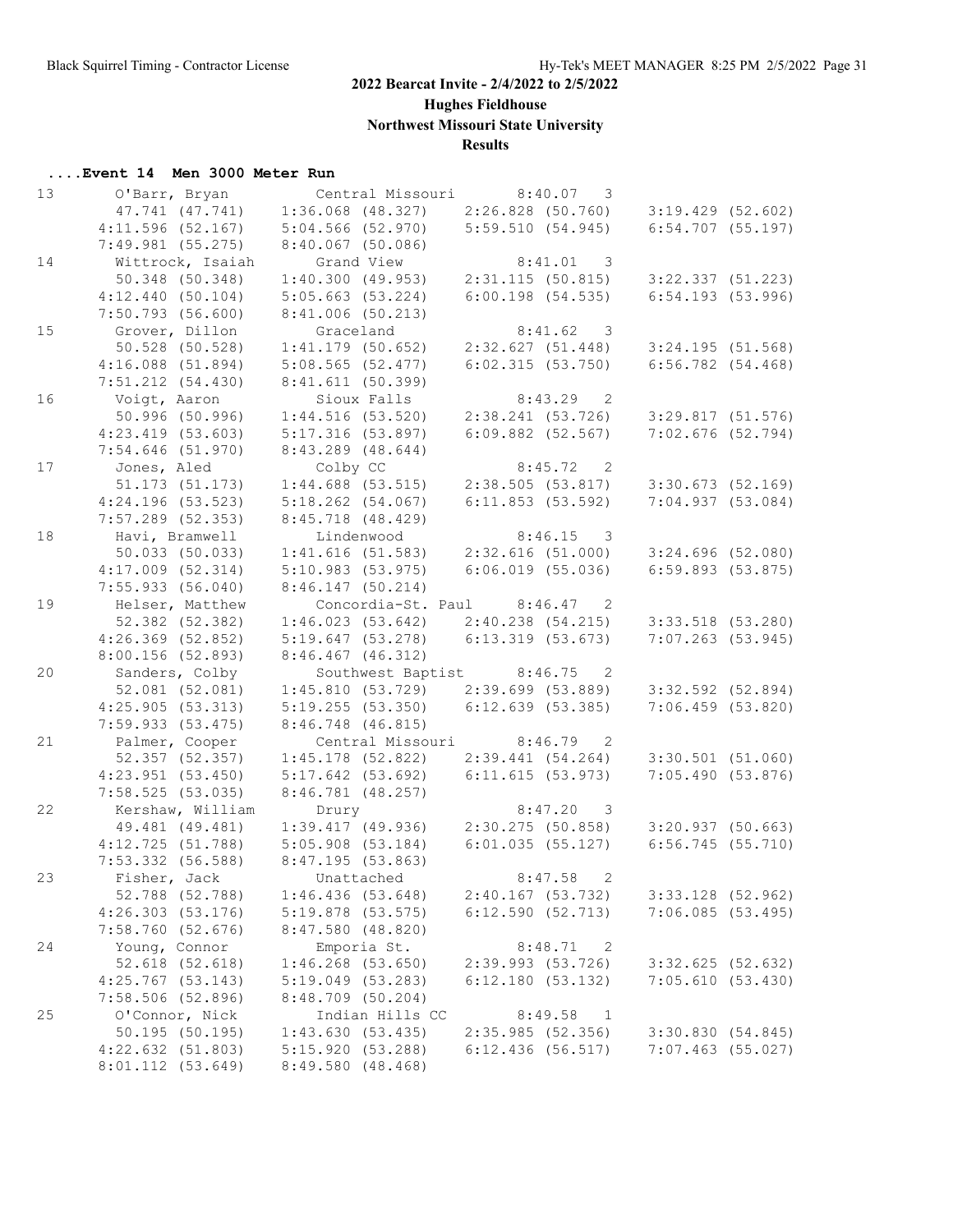**Hughes Fieldhouse**

**Northwest Missouri State University**

## **Results**

| 26 | Beaver, D'Artagnon Hawkeye CC |                          | 8:50.94<br>1                          |                       |
|----|-------------------------------|--------------------------|---------------------------------------|-----------------------|
|    | 50.976 (50.976)               | 1:44.625(53.649)         | 2:37.323(52.698)                      | 3:31.690(54.367)      |
|    | $4:23.958$ (52.268)           | 5:17.963(54.006)         | $6:13.016$ (55.054)                   | $7:08.234$ (55.218)   |
|    | 8:01.403(53.169)              | 8:50.940 (49.537)        |                                       |                       |
| 27 | Bauder, Brady                 |                          | Southwest Baptist 8:51.16 3           |                       |
|    | 49.269 (49.269)               | $1:39.889$ (50.620)      | 2:30.590(50.702)                      | 3:21.840(51.250)      |
|    | $4:14.236$ (52.396)           | 5:08.605(54.369)         | 6:04.303(55.699)                      | $7:00.507$ (56.204)   |
|    | $7:56.366$ (55.859)           | 8:51.152 (54.787)        |                                       |                       |
| 28 | Cofer, Jacob                  | Baker                    | 8:52.00<br>$\overline{\phantom{0}}^2$ |                       |
|    | 51.867 (51.867)               | 1:45.772(53.906)         | 2:40.029(54.257)                      | 3:32.870(52.842)      |
|    | 4:25.721(52.852)              | 5:19.322(53.602)         | $6:12.867$ (53.545)                   | 7:06.480(53.614)      |
|    | $8:00.075$ (53.595)           | 8:51.998 (51.924)        |                                       |                       |
|    |                               |                          | 8:52.11                               |                       |
| 29 | Briody, Brendan               | St. Mary (Kan.)          | $\overline{\phantom{0}}^2$            |                       |
|    | 51.467 (51.467)               | 1:44.940(53.474)         | 2:38.833(53.894)                      | $3:31.306$ (52.473)   |
|    | $4:24.876$ (53.570)           | 5:19.066(54.190)         | $6:12.976$ (53.910)                   | $7:07.729$ $(54.754)$ |
|    | 8:01.935(54.206)              | $8:52.103$ (50.169)      |                                       |                       |
| 30 | Shumway, Micade               | Sioux Falls              | 8:53.46<br>$\overline{1}$             |                       |
|    | 51.173 (51.173)               | 1:44.835(53.663)         | $2:37.891$ (53.056)                   | $3:32.031$ $(54.140)$ |
|    | $4:25.724$ (53.694)           | $5:20.042$ $(54.318)$    | 6:14.900(54.858)                      | 7:10.085(55.186)      |
|    | 8:03.650(53.565)              | $8:53.453$ (49.804)      |                                       |                       |
| 31 | France, Justyn                | Emporia St.              | 8:53.84<br>$\overline{\phantom{0}}^2$ |                       |
|    | 52.628 (52.628)               | 1:46.510(53.883)         | $2:40.268$ (53.758)                   | $3:32.966$ (52.698)   |
|    | 4:25.997(53.032)              | 5:19.443(53.447)         | $6:12.403$ $(52.960)$                 | $7:06.978$ (54.575)   |
|    | 8:02.171(55.194)              | $8:53.837$ (51.666)      |                                       |                       |
| 32 | Westhoff, Aaron               | Central Missouri 8:53.87 | $\overline{2}$                        |                       |
|    | 52.558 (52.558)               | 1:46.219(53.662)         | $2:39.899$ $(53.680)$                 | $3:32.328$ $(52.429)$ |
|    | 4:25.600(53.273)              | $5:18.846$ (53.246)      | $6:12.142$ (53.297)                   | $7:06.228$ (54.086)   |
|    | 8:00.220(53.993)              | $8:53.865$ (53.645)      |                                       |                       |
| 33 | Morrison, Benjamin            | Sioux Falls              | 8:55.26<br>$\overline{2}$             |                       |
|    | 51.315(51.315)                | $1:44.259$ (52.945)      | 2:37.983(53.725)                      | $3:30.092$ $(52.109)$ |
|    | $4:23.397$ (53.305)           | 5:18.030(54.634)         | $6:13.405$ (55.375)                   | 7:09.496(56.092)      |
|    | 8:05.017(55.522)              | 8:55.251 (50.235)        |                                       |                       |
| 34 | Swift, Tyler                  | Emporia St.              | 8:57.18<br>$\overline{\phantom{0}}^2$ |                       |
|    | 52.461 (52.461)               | 1:45.983(53.523)         | $2:39.648$ (53.665)                   | $3:31.942$ (52.295)   |
|    | $4:25.368$ $(53.426)$         | 5:18.510(53.143)         | 6:11.400(52.890)                      | 7:06.150(54.750)      |
|    | $8:01.826$ (55.676)           | 8:57.171(55.346)         |                                       |                       |
| 35 | Pyle, Caleb                   | Maryville (Mo.)          | 8:57.53<br>$\overline{2}$             |                       |
|    | 52.127 (52.127)               | 1:45.490(53.364)         | 2:39.470 (53.980)                     | 3:30.527(51.057)      |
|    | $4:23.166$ (52.639)           | 5:17.508(54.343)         | $6:11.668$ $(54.160)$                 | $7:07.508$ (55.840)   |
|    | 8:03.897 (56.389)             | $8:57.529$ (53.633)      |                                       |                       |
| 36 | Heline, Ryan                  | St. Mary (Kan.)          | 8:57.57<br>1                          |                       |
|    | 50.482 (50.482)               | $1:44.282$ (53.800)      | 2:36.871(52.589)                      | 3:31.246 (54.376)     |
|    | $4:23.808$ (52.562)           | 5:17.845(54.038)         | 6:12.850(55.005)                      | 7:08.142 (55.293)     |
|    | 8:04.498 (56.356)             | 8:57.564 (53.067)        |                                       |                       |
|    |                               |                          |                                       |                       |
| 37 | Bohon, AJ                     | St. Mary (Kan.)          | 8:58.33<br>$\overline{1}$             | $3:31.451$ (54.334)   |
|    | 50.711 (50.711)               | $1:44.479$ (53.768)      | $2:37.118$ (52.639)                   |                       |
|    | $4:24.046$ (52.596)           | $5:18.068$ $(54.022)$    | 6:12.961(54.894)                      | $7:08.389$ (55.428)   |
|    | $8:04.034$ (55.646)           | 8:58.329 (54.295)        |                                       |                       |
| 38 | Adams, Zach                   | Central Missouri         | 8:59.00<br>3                          |                       |
|    | 50.885 (50.885)               | $1:41.866$ (50.982)      | 2:33.841(51.976)                      | 3:26.833 (52.993)     |
|    | $4:20.806$ (53.973)           | $5:16.046$ (55.240)      | $6:12.518$ $(56.473)$                 | 7:08.615(56.097)      |
|    | $8:05.577$ (56.963)           | 8:59.000 (53.424)        |                                       |                       |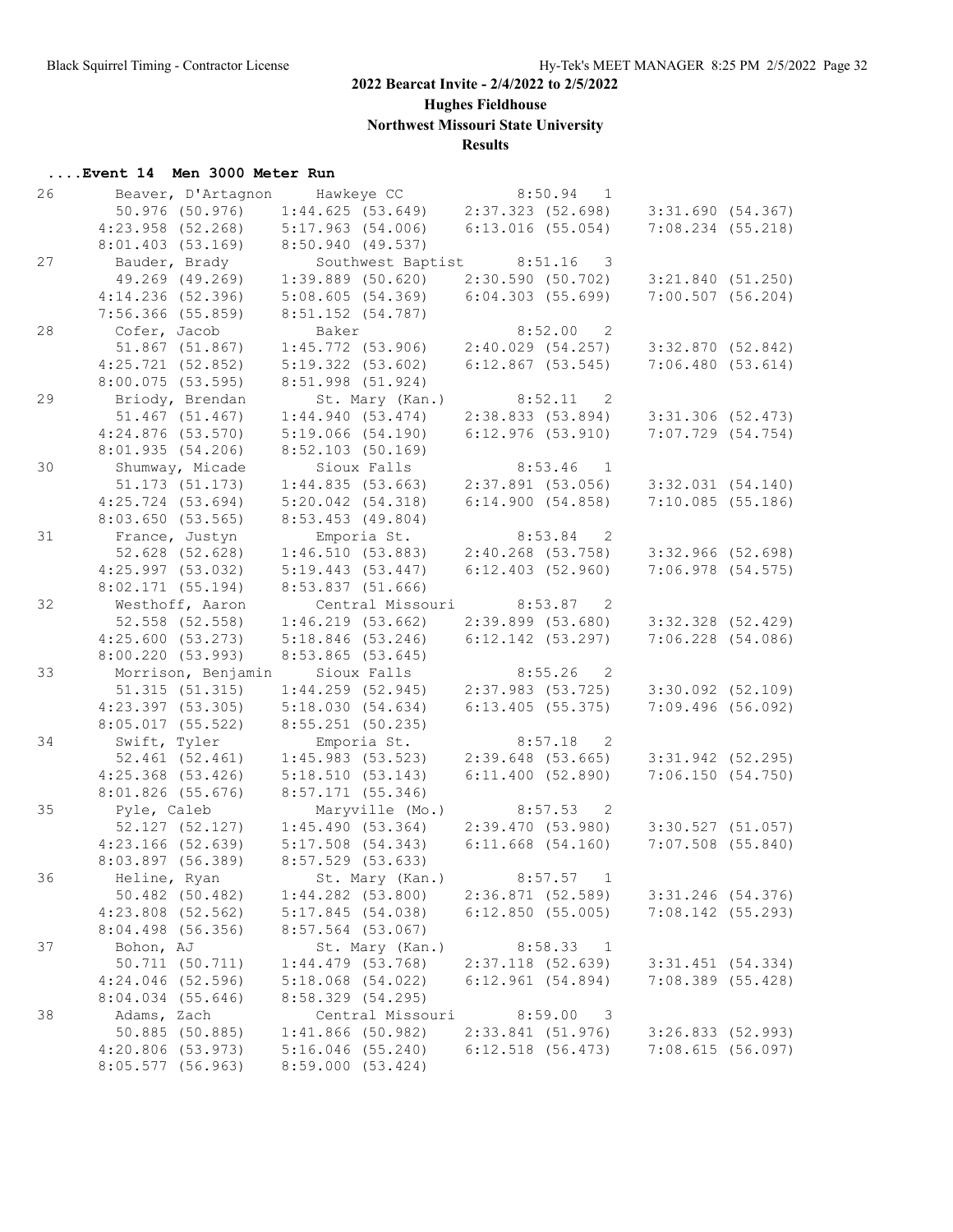**Hughes Fieldhouse**

**Northwest Missouri State University**

## **Results**

| 39 | Garrison, Daniel    |                       | Southwest Baptist          |                       | 8:59.15<br>1                          |                       |  |
|----|---------------------|-----------------------|----------------------------|-----------------------|---------------------------------------|-----------------------|--|
|    | 51.649 (51.649)     | $1:45.789$ (54.140)   |                            | 2:39.845(54.057)      |                                       | 3:34.855(55.010)      |  |
|    | $4:28.292$ (53.437) | $5:23.124$ $(54.833)$ |                            | $6:18.684$ (55.560)   |                                       | 7:14.316(55.633)      |  |
|    | $8:09.584$ (55.268) | 8:59.150(49.566)      |                            |                       |                                       |                       |  |
| 40 | Nelsen, Noah        | Simpson (Iowa)        |                            |                       | 9:02.70<br>$\overline{\phantom{0}}^2$ |                       |  |
|    | $51.669$ $(51.669)$ | 1:44.823(53.155)      |                            | 2:39.120(54.297)      |                                       | $3:32.383$ (53.264)   |  |
|    | 4:28.211(55.828)    | 5:24.585(56.374)      |                            | $6:20.167$ (55.583)   |                                       | $7:15.622$ (55.456)   |  |
|    | $8:11.271$ (55.649) | 9:02.693(51.423)      |                            |                       |                                       |                       |  |
| 41 | Rivera, Caleb       | Sioux Falls           |                            |                       | $9:03.09$ 1                           |                       |  |
|    | 51.382 (51.382)     | 1:45.083(53.702)      |                            | 2:38.196(53.114)      |                                       | $3:32.301$ $(54.105)$ |  |
|    |                     | $5:23.951$ (56.503)   |                            |                       |                                       |                       |  |
|    | $4:27.449$ (55.148) |                       |                            | $6:20.394$ $(56.444)$ |                                       | $7:17.884$ (57.490)   |  |
|    | $8:14.149$ (56.265) | $9:03.085$ (48.937)   |                            |                       |                                       |                       |  |
| 42 | Foster, Louden      | Simpson (Iowa)        |                            |                       | 9:03.75 1                             |                       |  |
|    | 50.545 (50.545)     | 1:44.172(53.627)      |                            | $2:37.221$ (53.049)   |                                       | $3:31.493$ $(54.273)$ |  |
|    | 4:25.903(54.410)    | $5:21.202$ $(55.299)$ |                            | 6:17.580(56.378)      |                                       | 7:14.820(57.240)      |  |
|    | 8:11.142 (56.323)   | $9:03.746$ (52.605)   |                            |                       |                                       |                       |  |
| 43 | Henton, Andrew      | Truman                |                            |                       | $9:04.59$ 1                           |                       |  |
|    | 51.340 (51.340)     | $1:45.154$ (53.815)   |                            | $2:38.854$ (53.700)   |                                       | 3:32.719 (53.865)     |  |
|    | 4:27.033(54.315)    | $5:21.499$ $(54.466)$ |                            | $6:17.594$ (56.096)   |                                       | $7:15.022$ (57.428)   |  |
|    | 8:10.658(55.636)    | $9:04.588$ $(53.930)$ |                            |                       |                                       |                       |  |
| 44 | Faltesek, Emmett    |                       | Concordia-St. Paul 9:08.39 |                       | $\overline{1}$                        |                       |  |
|    | 53.071 (53.071)     | 1:47.703(54.633)      |                            | 2:42.249(54.546)      |                                       | 3:38.825(56.577)      |  |
|    | 4:34.691(55.866)    | 5:28.701(54.010)      |                            | $6:24.262$ (55.562)   |                                       | $7:20.676$ (56.415)   |  |
|    | 8:16.934(56.258)    | $9:08.388$ $(51.454)$ |                            |                       |                                       |                       |  |
| 45 | Diaz, Jaime         | Emporia St.           |                            |                       | 9:09.39<br>$\overline{1}$             |                       |  |
|    | 51.473 (51.473)     | 1:44.943(53.470)      |                            | 2:39.001(54.058)      |                                       | $3:33.252$ $(54.252)$ |  |
|    | $4:28.648$ (55.396) | $5:24.352$ (55.705)   |                            | $6:20.436$ (56.085)   |                                       | $7:18.542$ (58.106)   |  |
|    | $8:16.126$ (57.585) | $9:09.384$ (53.258)   |                            |                       |                                       |                       |  |
| 46 | Breheny, Shane      | Simpson (Iowa)        |                            |                       | 9:11.66<br>$\overline{1}$             |                       |  |
|    | 50.286 (50.286)     | $1:43.984$ (53.698)   |                            | 2:37.493(53.509)      |                                       |                       |  |
|    |                     |                       |                            |                       |                                       | $3:32.232$ $(54.739)$ |  |
|    | $4:28.096$ (55.865) | 5:24.890(56.794)      |                            | $6:23.391$ $(58.502)$ |                                       | $7:20.924$ (57.534)   |  |
|    | $8:17.774$ (56.850) | 9:11.656(53.883)      |                            |                       |                                       |                       |  |
| 47 | Goatley, Tyler      |                       | Southwest Baptist          | 9:13.80               | $\overline{\phantom{0}}^2$            |                       |  |
|    | 51.921 (51.921)     | $1:45.481$ (53.560)   |                            | 2:39.731(54.250)      |                                       | $3:32.077$ (52.346)   |  |
|    | 4:26.623(54.547)    | 5:23.137(56.514)      |                            | $6:22.522$ (59.386)   |                                       | 7:21.347 (58.825)     |  |
|    | $8:20.259$ (58.913) | $9:13.791$ (53.533)   |                            |                       |                                       |                       |  |
| 48 | Kearney, Arran      | Bethel (Kan.)         |                            |                       | 9:16.09<br>$\overline{2}$             |                       |  |
|    | 51.578 (51.578)     | $1:45.063$ (53.486)   |                            | 2:39.246 (54.183)     |                                       | $3:32.286$ (53.040)   |  |
|    | 4:26.110(53.825)    | $5:21.171$ (55.062)   |                            | 6:19.020(57.849)      |                                       | 7:18.310(59.290)      |  |
|    | $8:17.978$ (59.668) | 9:16.081(58.104)      |                            |                       |                                       |                       |  |
| 49 | Santiago, Christia  | William Jewell        |                            |                       | 9:16.35<br>$\mathbf{1}$               |                       |  |
|    | $52.005$ (52.005)   | $1:46.278$ (54.273)   |                            | 2:40.680(54.403)      |                                       | $3:35.283$ (54.604)   |  |
|    | 4:30.823(55.540)    | $5:27.954$ (57.132)   |                            | $6:25.739$ (57.785)   |                                       | $7:23.762$ (58.024)   |  |
|    | 8:22.240 (58.478)   | 9:16.343(54.104)      |                            |                       |                                       |                       |  |
| 50 | Rokusek, Henry      | Emporia St.           |                            |                       | 9:18.47<br>$\overline{1}$             |                       |  |
|    | 51.812 (51.812)     | 1:45.643(53.832)      |                            | $2:40.204$ $(54.562)$ |                                       | $3:35.313$ (55.109)   |  |
|    | 4:32.643(57.330)    | 5:31.030 (58.387)     |                            | $6:29.272$ $(58.243)$ |                                       | $7:27.863$ (58.592)   |  |
|    | 8:25.820 (57.957)   | 9:18.463(52.644)      |                            |                       |                                       |                       |  |
| 51 | Myers, Brayden      | St. Mary (Kan.)       |                            |                       | 9:18.59<br>1                          |                       |  |
|    | 52.431 (52.431)     | 1:47.361(54.930)      |                            | 2:43.685(56.325)      |                                       | $3:40.489$ (56.804)   |  |
|    | 4:37.030(56.542)    | 5:33.021 (55.992)     |                            | 6:29.812(56.792)      |                                       | 7:26.348 (56.536)     |  |
|    |                     |                       |                            |                       |                                       |                       |  |
|    | 8:23.480 (57.133)   | $9:18.581$ (55.102)   |                            |                       |                                       |                       |  |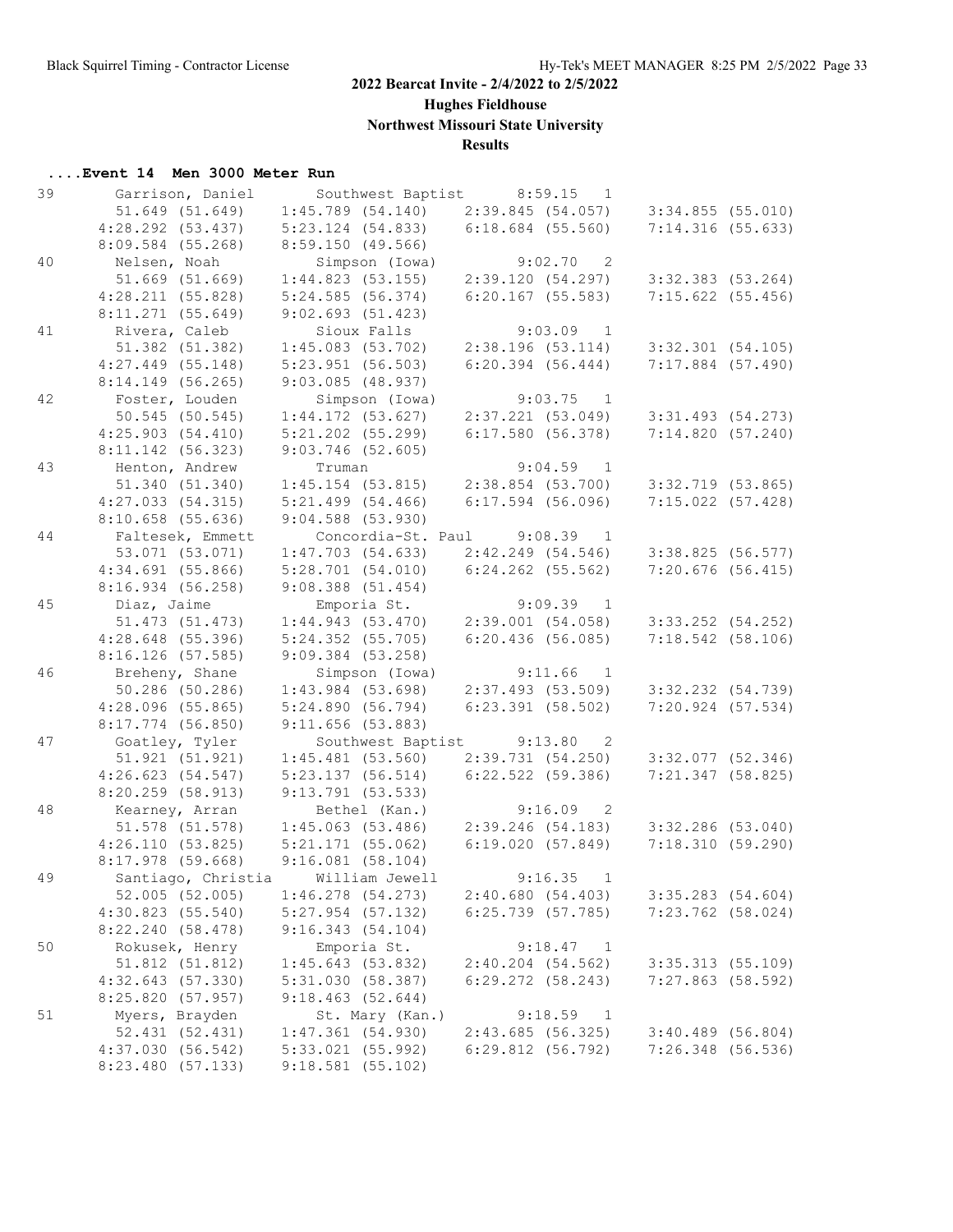**Hughes Fieldhouse**

**Northwest Missouri State University**

## **Results**

# **....Event 14 Men 3000 Meter Run**<br>52 White Jason Sin

| 52             | White, Jason                                              | Simpson (Iowa)                                                                                  | $9:23.08$ 1                                                             |                                                                                                                                                                          |
|----------------|-----------------------------------------------------------|-------------------------------------------------------------------------------------------------|-------------------------------------------------------------------------|--------------------------------------------------------------------------------------------------------------------------------------------------------------------------|
|                | 51.578 (51.578)                                           |                                                                                                 | $1:45.463$ (53.886) $2:39.898$ (54.435)                                 | 3:35.734 (55.837)                                                                                                                                                        |
|                | $4:32.368$ (56.634)                                       | 5:29.849 (57.482)                                                                               | $6:28.814$ (58.966)                                                     | 7:28.082 (59.268)                                                                                                                                                        |
|                | 8:27.039 (58.957)                                         | 9:23.073(56.035)                                                                                |                                                                         |                                                                                                                                                                          |
| 53             | Massey, Aidan                                             |                                                                                                 |                                                                         | Emporia St.<br>Emporia St. 9:30.08 1<br>1:41.005 (52.880) 2:35.693 (54.688) 3:31.935 (56.243)                                                                            |
|                | 48.125 (48.125)                                           |                                                                                                 |                                                                         |                                                                                                                                                                          |
|                | $4:29.223$ (57.288)                                       | 5:29.455(1:00.233)                                                                              |                                                                         | $6:30.710$ $(1:01.255)$ $7:31.936$ $(1:01.227)$                                                                                                                          |
|                | 8:33.818 (1:01.882)                                       | $9:30.078$ (56.260)                                                                             |                                                                         |                                                                                                                                                                          |
| 54             | Bett, Benjamin                                            |                                                                                                 | Missouri Western 9:36.30<br>$\overline{2}$                              |                                                                                                                                                                          |
|                | $51.225$ $(51.225)$                                       |                                                                                                 |                                                                         | $1:44.025$ (52.800) $2:39.369$ (55.345) $3:34.739$ (55.370)                                                                                                              |
|                | $4:33.136$ (58.397)                                       |                                                                                                 |                                                                         | 5:33.403 (1:00.268) 6:35.205 (1:01.802) 7:38.590 (1:03.386)                                                                                                              |
|                | $8:39.188$ $(1:00.598)$                                   | 9:36.296(57.108)                                                                                |                                                                         |                                                                                                                                                                          |
| 55             | Straubel, Nathan                                          | Park U.                                                                                         | 9:41.37 1                                                               |                                                                                                                                                                          |
|                | 50.836 (50.836)                                           |                                                                                                 |                                                                         | $1:44.462$ (53.626) $2:38.419$ (53.957) $3:35.931$ (57.513)                                                                                                              |
|                |                                                           | $4:35.102$ (59.172) $5:35.279$ (1:00.177)                                                       |                                                                         | $6:35.968$ $(1:00.689)$ $7:38.540$ $(1:02.573)$                                                                                                                          |
|                |                                                           | 8:40.149 (1:01.609) 9:41.369 (1:01.220)                                                         |                                                                         |                                                                                                                                                                          |
|                |                                                           | Korir, Nixon                           Azusa Pacific<br>47.148 (47.148)       1:34.983 (47.836) | DNF 3                                                                   |                                                                                                                                                                          |
|                |                                                           |                                                                                                 | 2:23.928 (48.945)                                                       | $3:12.798$ (48.870)                                                                                                                                                      |
|                |                                                           | $4:03.069$ (50.272) $4:55.359$ (52.290)                                                         |                                                                         |                                                                                                                                                                          |
|                |                                                           | Dahle, Tucker NW Missouri                                                                       | DNF<br>3                                                                |                                                                                                                                                                          |
|                |                                                           |                                                                                                 | 46.799 (46.799) 1:34.655 (47.856) 2:24.142 (49.488)                     |                                                                                                                                                                          |
|                |                                                           |                                                                                                 |                                                                         |                                                                                                                                                                          |
|                | Event 15 Women 5000 Meter Run                             |                                                                                                 |                                                                         |                                                                                                                                                                          |
|                | _______________________                                   |                                                                                                 |                                                                         |                                                                                                                                                                          |
|                | DII Prov: P 17:26.42                                      |                                                                                                 |                                                                         |                                                                                                                                                                          |
|                | Fieldhouse: F 16:57.46 2020 Faith Chepengat, Iowa Western |                                                                                                 |                                                                         |                                                                                                                                                                          |
|                |                                                           | Meet: M 17:05.73 2/8/2020 Makayla Hewell, Unattached                                            |                                                                         |                                                                                                                                                                          |
|                |                                                           |                                                                                                 |                                                                         |                                                                                                                                                                          |
|                | Name                                                      | Year School                                                                                     | Finals H#                                                               |                                                                                                                                                                          |
|                |                                                           |                                                                                                 |                                                                         |                                                                                                                                                                          |
|                | 1 Chebet, Hilda                                           |                                                                                                 | Iowa Western CC 17:08.71P 2                                             |                                                                                                                                                                          |
|                |                                                           |                                                                                                 |                                                                         | 1:51.726 (1:51.726) 3:00.416 (1:08.690) 4:06.634 (1:06.219) 5:03.048 (56.414)                                                                                            |
|                |                                                           |                                                                                                 | $6:00.723$ (57.675) 7:03.042 (1:02.319) 8:04.039 (1:00.998)             | 9:03.371(59.332)                                                                                                                                                         |
|                |                                                           |                                                                                                 |                                                                         | 10:04.166 (1:00.795) 11:05.296 (1:01.130) 12:08.947 (1:03.652) 13:11.363 (1:02.417)                                                                                      |
|                |                                                           |                                                                                                 |                                                                         |                                                                                                                                                                          |
| $\overline{2}$ |                                                           |                                                                                                 |                                                                         | 14:11.386 (1:00.023) 15:13.698 (1:02.313) 16:13.114 (59.417) 17:08.707 (55.593)<br>Hoins, Emma Hawkeye CC 17:59.57 2                                                     |
|                |                                                           |                                                                                                 |                                                                         | $1:40.187$ (1:40.187) 2:44.293 (1:04.107) 3:48.942 (1:04.649) 4:54.093 (1:05.152)                                                                                        |
|                |                                                           |                                                                                                 |                                                                         | 5:58.366 (1:04.273) 7:02.827 (1:04.462) 8:08.667 (1:05.840) 9:14.928 (1:06.262)                                                                                          |
|                |                                                           |                                                                                                 |                                                                         | 10:21.426 (1:06.498) 11:28.352 (1:06.927) 12:35.749 (1:07.398) 13:43.489 (1:07.740)                                                                                      |
|                |                                                           |                                                                                                 |                                                                         | 14:50.376 (1:06.887) 15:56.882 (1:06.507) 17:01.674 (1:04.793) 17:59.561 (57.887)                                                                                        |
| 3              | Lawson, Morgan Grand View                                 |                                                                                                 | $18:06.44$ 2                                                            |                                                                                                                                                                          |
|                |                                                           |                                                                                                 |                                                                         | $1:43.108$ (1:43.108) 2:46.344 (1:03.237) 3:50.482 (1:04.138) 4:54.314 (1:03.833)                                                                                        |
|                |                                                           |                                                                                                 |                                                                         | 5:58.153 (1:03.839) 7:02.681 (1:04.528) 8:08.527 (1:05.847) 9:14.733 (1:06.207)                                                                                          |
|                |                                                           |                                                                                                 |                                                                         | 10:21.237 (1:06.504) 11:28.071 (1:06.834) 12:34.948 (1:06.878) 13:42.402 (1:07.454)                                                                                      |
|                |                                                           |                                                                                                 |                                                                         |                                                                                                                                                                          |
| 4              | Martinez, Stephani                                        |                                                                                                 |                                                                         | 14:49.474 (1:07.073) 15:55.659 (1:06.185) 17:01.961 (1:06.302) 18:06.437 (1:04.477)                                                                                      |
|                |                                                           | Kansas Wesleyan                                                                                 | 18:17.87 2                                                              |                                                                                                                                                                          |
|                |                                                           |                                                                                                 |                                                                         | 1:45.723 (1:45.723) 2:50.608 (1:04.885) 3:55.464 (1:04.857) 5:00.827 (1:05.363)                                                                                          |
|                |                                                           |                                                                                                 |                                                                         | 6:04.634 (1:03.808) 7:10.739 (1:06.105) 8:18.008 (1:07.269) 9:25.622 (1:07.614)                                                                                          |
|                |                                                           |                                                                                                 |                                                                         | 10:32.444 (1:06.823) 11:40.413 (1:07.969) 12:48.832 (1:08.419) 13:57.142 (1:08.310)                                                                                      |
|                |                                                           |                                                                                                 | 15:05.739 (1:08.598) 16:13.589 (1:07.850) 17:19.194 (1:05.605)          | 18:17.862 (58.668)                                                                                                                                                       |
| 5              | Castle, Tori                                              | NW Missouri                                                                                     | 18:34.99<br>$\overline{\phantom{0}}^2$                                  |                                                                                                                                                                          |
|                |                                                           |                                                                                                 | $1:52.038$ $(1:52.038)$ $3:00.914$ $(1:08.877)$ $4:06.788$ $(1:05.874)$ | $5:12.701$ $(1:05.913)$                                                                                                                                                  |
|                |                                                           |                                                                                                 |                                                                         | 6:20.287 (1:07.587) 7:26.506 (1:06.219) 8:32.688 (1:06.183) 9:40.613 (1:07.925)                                                                                          |
|                |                                                           |                                                                                                 |                                                                         | 10:49.204 (1:08.592) 11:57.586 (1:08.382) 13:05.721 (1:08.135) 14:14.173 (1:08.453)<br>15:22.371 (1:08.198) 16:30.414 (1:08.044) 17:36.893 (1:06.479) 18:34.984 (58.092) |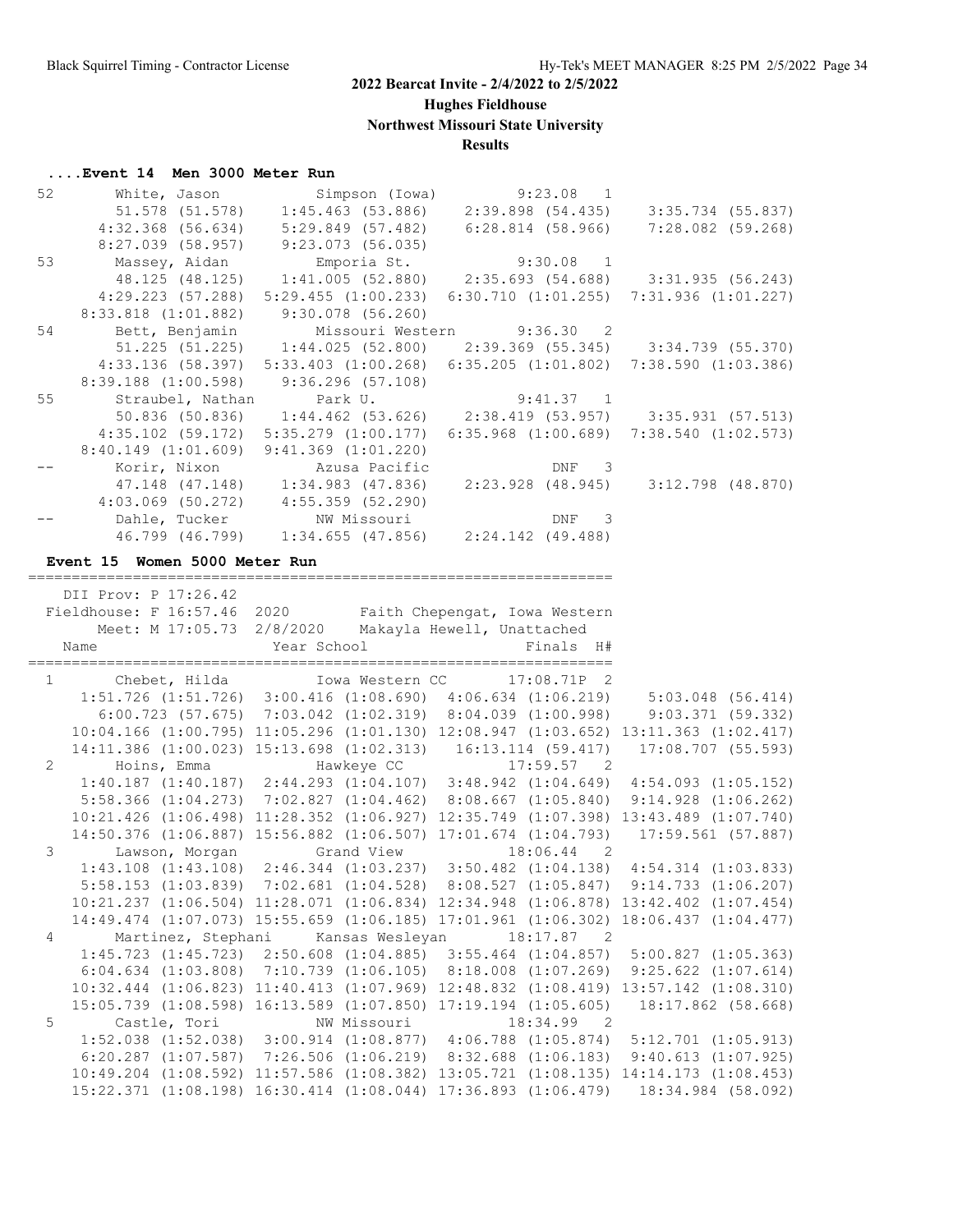**Hughes Fieldhouse**

**Northwest Missouri State University**

## **Results**

| 6               |                                                                                                 | Saalfeld, Emily NW Missouri |                    |                                                                                                                                                                            | 18:39.52<br>$\overline{2}$             |                      |
|-----------------|-------------------------------------------------------------------------------------------------|-----------------------------|--------------------|----------------------------------------------------------------------------------------------------------------------------------------------------------------------------|----------------------------------------|----------------------|
|                 |                                                                                                 |                             |                    | $1:51.511$ $(1:51.511)$ $3:00.346$ $(1:08.835)$ $4:06.659$ $(1:06.314)$ $5:12.716$ $(1:06.057)$                                                                            |                                        |                      |
|                 | $6:20.218$ $(1:07.503)$                                                                         |                             |                    | $7:26.392$ $(1:06.174)$ $8:32.597$ $(1:06.205)$ $9:40.543$ $(1:07.947)$                                                                                                    |                                        |                      |
|                 |                                                                                                 |                             |                    | 10:49.077 (1:08.534) 11:57.373 (1:08.297) 13:05.427 (1:08.054) 14:13.763 (1:08.337)                                                                                        |                                        |                      |
|                 |                                                                                                 |                             |                    | 15:21.559 (1:07.797) 16:29.233 (1:07.674) 17:36.803 (1:07.570) 18:39.519 (1:02.717)                                                                                        |                                        |                      |
| $7\overline{ }$ | Hiebert, Reagan                                                                                 |                             |                    | St. Mary (Kan.) 18:58.29 2                                                                                                                                                 |                                        |                      |
|                 |                                                                                                 |                             |                    | 1:52.436 (1:52.436) 3:01.143 (1:08.708) 4:07.743 (1:06.600) 5:13.842 (1:06.099)                                                                                            |                                        |                      |
|                 | $6:21.474$ $(1:07.633)$                                                                         |                             |                    | 7:29.553 (1:08.079) 8:38.078 (1:08.525) 9:46.903 (1:08.825)                                                                                                                |                                        |                      |
|                 |                                                                                                 |                             |                    | 10:55.956 (1:09.053) 12:05.366 (1:09.410) 13:14.648 (1:09.283) 14:24.973 (1:10.325)                                                                                        |                                        |                      |
|                 |                                                                                                 |                             |                    | 15:35.278 (1:10.305) 16:45.606 (1:10.328) 17:54.629 (1:09.024) 18:58.287 (1:03.658)                                                                                        |                                        |                      |
| 8               | Madsen, Kate                                                                                    |                             |                    | St. Mary (Kan.) 18:59.97 2                                                                                                                                                 |                                        |                      |
|                 |                                                                                                 |                             |                    | 1:52.059 (1:52.059) 3:00.602 (1:08.543) 4:06.899 (1:06.298) 5:12.917 (1:06.018)                                                                                            |                                        |                      |
|                 |                                                                                                 |                             |                    | 6:20.447 (1:07.530) 7:26.869 (1:06.423) 8:33.023 (1:06.154) 9:40.798 (1:07.775)                                                                                            |                                        |                      |
|                 |                                                                                                 |                             |                    | 10:49.356 (1:08.558) 11:58.002 (1:08.647) 13:07.987 (1:09.985) 14:19.946 (1:11.959)                                                                                        |                                        |                      |
|                 |                                                                                                 |                             |                    | 15:33.254 (1:13.309) 16:45.927 (1:12.673) 17:57.528 (1:11.602) 18:59.968 (1:02.440)                                                                                        |                                        |                      |
| 9               | Billings, Elka                                                                                  |                             | Allen CC           |                                                                                                                                                                            | 19:10.00<br>$\overline{2}$             |                      |
|                 |                                                                                                 |                             |                    | 1:52.921 (1:52.921) 3:01.824 (1:08.904) 4:08.948 (1:07.124) 5:16.266 (1:07.318)                                                                                            |                                        |                      |
|                 |                                                                                                 |                             |                    | 6:23.912 (1:07.647) 7:32.172 (1:08.260) 8:40.463 (1:08.292) 9:49.972 (1:09.509)                                                                                            |                                        |                      |
|                 |                                                                                                 |                             |                    | 10:59.832 (1:09.860) 12:10.222 (1:10.390) 13:20.342 (1:10.120) 14:30.936 (1:10.594)                                                                                        |                                        |                      |
|                 |                                                                                                 |                             |                    | 15:42.123 (1:11.188) 16:53.637 (1:11.514) 18:03.959 (1:10.323)                                                                                                             |                                        | 19:09.994 (1:06.035) |
| 10              | Littleton, Olivia                                                                               |                             | Southwest Baptist  |                                                                                                                                                                            | 19:19.69<br>$\overline{\phantom{0}}^2$ |                      |
|                 |                                                                                                 |                             |                    | 1:51.881 (1:51.881) 3:00.668 (1:08.788) 4:07.224 (1:06.557) 5:13.491 (1:06.267)                                                                                            |                                        |                      |
|                 | $6:21.098$ $(1:07.608)$                                                                         |                             |                    | 7:29.219 (1:08.122) 8:38.978 (1:09.759) 9:49.679 (1:10.702)                                                                                                                |                                        |                      |
|                 |                                                                                                 |                             |                    | 10:59.718 (1:10.039) 12:10.069 (1:10.352) 13:21.874 (1:11.805) 14:34.133 (1:12.259)                                                                                        |                                        |                      |
|                 |                                                                                                 |                             |                    | 15:46.628 (1:12.495) 16:59.904 (1:13.277) 18:11.271 (1:11.367) 19:19.689 (1:08.419)                                                                                        |                                        |                      |
| 11              | Duncan, Emma                                                                                    |                             | St. Ambrose        |                                                                                                                                                                            | $19:26.77$ 2                           |                      |
|                 |                                                                                                 |                             |                    | 1:52.743 (1:52.743) 3:01.493 (1:08.750) 4:08.631 (1:07.138) 5:16.658 (1:08.028)                                                                                            |                                        |                      |
|                 |                                                                                                 |                             |                    | 6:25.911 (1:09.253) 7:36.001 (1:10.090) 8:46.717 (1:10.717) 9:57.866 (1:11.149)                                                                                            |                                        |                      |
|                 |                                                                                                 |                             |                    | 11:09.774 (1:11.909) 12:22.721 (1:12.947) 13:35.373 (1:12.653) 14:48.996 (1:13.623)                                                                                        |                                        |                      |
|                 |                                                                                                 |                             |                    | 16:01.788 (1:12.793) 17:13.983 (1:12.195) 18:23.406 (1:09.423) 19:26.763 (1:03.358)                                                                                        |                                        |                      |
| 12              | Inscho, Lexi                                                                                    |                             | St. Mary (Kan.)    |                                                                                                                                                                            | 19:28.93<br>$\overline{2}$             |                      |
|                 | $1:53.231$ $(1:53.231)$ $3:02.163$ $(1:08.933)$ $4:09.914$ $(1:07.752)$ $5:17.027$ $(1:07.113)$ |                             |                    |                                                                                                                                                                            |                                        |                      |
|                 |                                                                                                 |                             |                    |                                                                                                                                                                            |                                        |                      |
|                 | $6:26.157$ $(1:09.130)$                                                                         |                             |                    | 7:34.901 (1:08.744) 8:44.389 (1:09.489) 9:55.042 (1:10.653)                                                                                                                |                                        |                      |
|                 |                                                                                                 |                             |                    | 11:06.916 (1:11.874) 12:19.583 (1:12.668) 13:32.321 (1:12.738) 14:46.102 (1:13.782)                                                                                        |                                        |                      |
|                 |                                                                                                 |                             |                    | 15:58.913 (1:12.812) 17:11.794 (1:12.882) 18:23.993 (1:12.199) 19:28.923 (1:04.930)                                                                                        |                                        |                      |
| 13              | Allen, Brooke                                                                                   | Baker                       |                    |                                                                                                                                                                            | 19:31.65<br>$\overline{2}$             |                      |
|                 |                                                                                                 |                             |                    | 1:53.298 (1:53.298) 3:03.047 (1:09.749) 4:11.871 (1:08.824) 5:20.878 (1:09.008)                                                                                            |                                        |                      |
|                 | $6:32.228$ $(1:11.350)$                                                                         |                             |                    | 7:42.878 (1:10.650) 8:53.818 (1:10.940) 10:05.554 (1:11.737)                                                                                                               |                                        |                      |
|                 |                                                                                                 |                             |                    | 11:16.499 (1:10.945) 12:28.182 (1:11.683) 13:40.338 (1:12.157) 14:52.544 (1:12.207)                                                                                        |                                        |                      |
|                 |                                                                                                 |                             |                    | 16:04.246 (1:11.702) 17:16.546 (1:12.300) 18:27.856 (1:11.310) 19:31.647 (1:03.792)                                                                                        |                                        |                      |
| 14              | Swanson, Emma                                                                                   | Grand View                  |                    |                                                                                                                                                                            | 19:57.02<br>$\overline{\phantom{0}}^2$ |                      |
|                 |                                                                                                 |                             |                    | $1:52.254$ $(1:52.254)$ $3:00.874$ $(1:08.620)$ $4:08.077$ $(1:07.203)$ $5:16.149$ $(1:08.073)$                                                                            |                                        |                      |
|                 |                                                                                                 |                             |                    | $6:26.732$ (1:10.583) 7:40.078 (1:13.347) 8:54.263 (1:14.185) 10:08.092 (1:13.829)                                                                                         |                                        |                      |
|                 |                                                                                                 |                             |                    | 11:22.757 (1:14.665) 12:37.668 (1:14.912) 13:53.882 (1:16.214) 15:09.286 (1:15.404)                                                                                        |                                        |                      |
|                 |                                                                                                 |                             |                    | 16:24.368 (1:15.083) 17:38.394 (1:14.027) 18:50.058 (1:11.664) 19:57.016 (1:06.958)                                                                                        |                                        |                      |
| 15              | Menghini, Lily                                                                                  |                             | Benedictine (Kan.) |                                                                                                                                                                            | 19:57.32<br>$\overline{1}$             |                      |
|                 |                                                                                                 |                             |                    | 1:55.190 (1:55.190) 3:05.851 (1:10.662) 4:17.130 (1:11.279) 5:24.756 (1:07.627)                                                                                            |                                        |                      |
|                 | $6:34.621$ $(1:09.865)$                                                                         |                             |                    | 7:45.345 (1:10.724) 8:57.580 (1:12.235) 10:09.344 (1:11.764)                                                                                                               |                                        |                      |
|                 |                                                                                                 |                             |                    | 11:22.250 (1:12.907) 12:36.181 (1:13.932) 13:50.035 (1:13.854) 15:04.443 (1:14.408)<br>16:18.599 (1:14.157) 17:33.705 (1:15.107) 18:48.389 (1:14.684) 19:57.314 (1:08.925) |                                        |                      |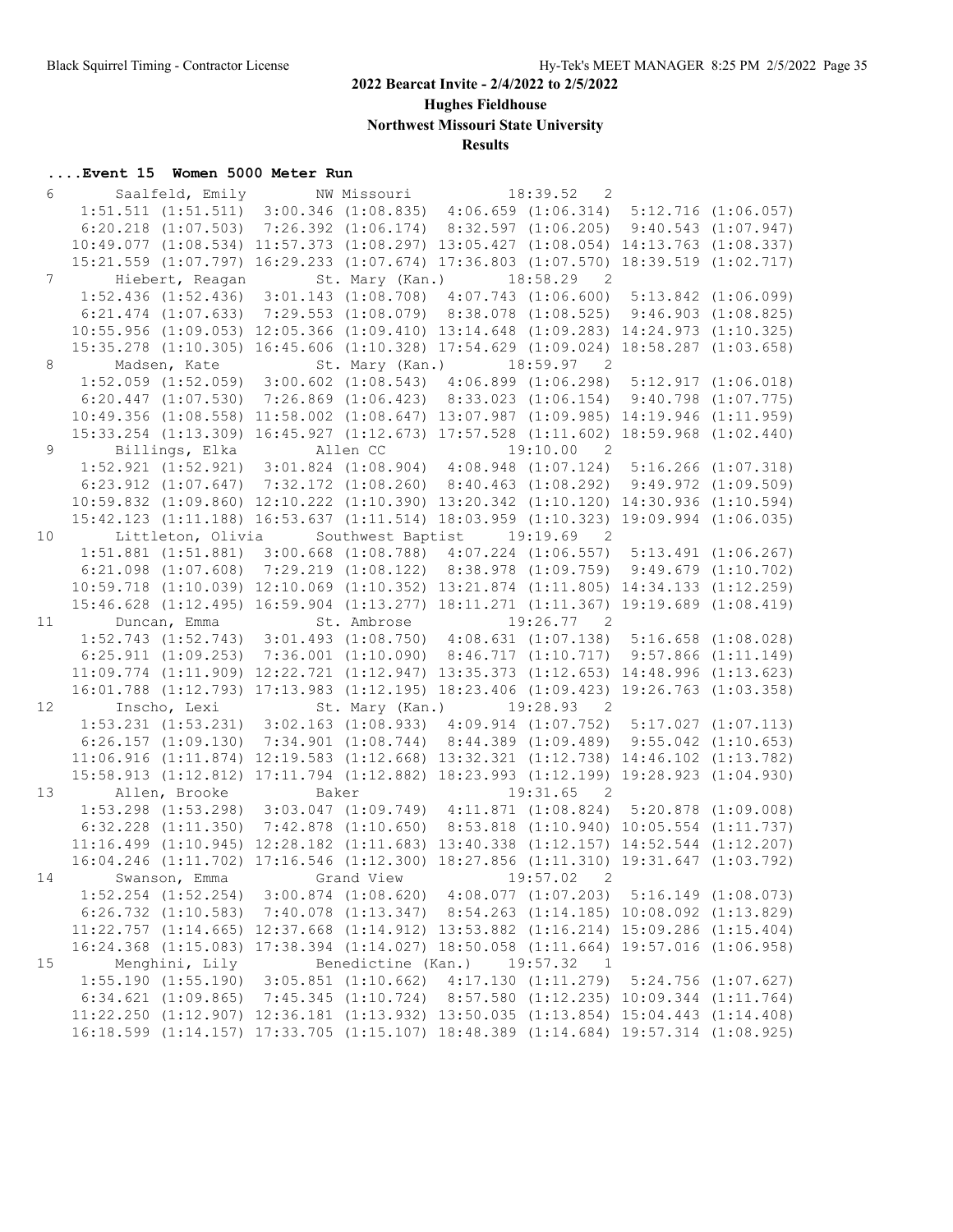**Hughes Fieldhouse**

**Northwest Missouri State University**

## **Results**

| 16 |              |                                                                                                  | Billings, Ursula Allen CC |                                                                                     | $20:06.47$ 1               |                                                  |  |
|----|--------------|--------------------------------------------------------------------------------------------------|---------------------------|-------------------------------------------------------------------------------------|----------------------------|--------------------------------------------------|--|
|    |              | 1:54.439 (1:54.439) 3:05.364 (1:10.925) 4:17.544 (1:12.180) 5:28.700 (1:11.157)                  |                           |                                                                                     |                            |                                                  |  |
|    |              | 6:40.825 (1:12.125) 7:51.743 (1:10.918) 9:03.508 (1:11.765) 10:15.450 (1:11.943)                 |                           |                                                                                     |                            |                                                  |  |
|    |              | 11:28.968 (1:13.518) 12:42.378 (1:13.410) 13:57.819 (1:15.442) 15:13.081 (1:15.263)              |                           |                                                                                     |                            |                                                  |  |
|    |              | 16:27.860 (1:14.779) 17:42.661 (1:14.802) 18:56.468 (1:13.807) 20:06.469 (1:10.002)              |                           |                                                                                     |                            |                                                  |  |
| 17 |              | Hays, Bailey                                                                                     |                           | NW Missouri                                                                         | $20:08.16$ 2               |                                                  |  |
|    |              | 1:52.569 (1:52.569) 3:02.023 (1:09.454) 4:09.956 (1:07.933) 5:19.841 (1:09.885)                  |                           |                                                                                     |                            |                                                  |  |
|    |              | $6:31.876$ $(1:12.035)$                                                                          |                           | 7:43.812 (1:11.937)                                                                 |                            | 8:56.232 (1:12.420) 10:10.246 (1:14.014)         |  |
|    |              | 11:24.837 (1:14.592) 12:39.718 (1:14.882) 13:54.978 (1:15.260) 15:10.743 (1:15.765)              |                           |                                                                                     |                            |                                                  |  |
|    |              | 16:25.988 (1:15.245) 17:41.018 (1:15.030) 18:56.228 (1:15.210) 20:08.159 (1:11.932)              |                           |                                                                                     |                            |                                                  |  |
| 18 |              | Aceves-Power, Vale                                                                               | Baker                     |                                                                                     | 20:09.91 1                 |                                                  |  |
|    |              | 1:55.884 (1:55.884) 3:08.099 (1:12.215) 4:20.756 (1:12.658) 5:33.329 (1:12.573)                  |                           |                                                                                     |                            |                                                  |  |
|    |              | 6:47.200 $(1:13.872)$ 8:00.366 $(1:13.167)$ 9:12.843 $(1:12.477)$ 10:27.494 $(1:14.652)$         |                           |                                                                                     |                            |                                                  |  |
|    |              | 11:41.915 (1:14.422) 12:56.319 (1:14.404) 14:11.599 (1:15.280) 15:26.630 (1:15.032)              |                           |                                                                                     |                            |                                                  |  |
|    |              | 16:40.635 (1:14.005) 17:54.678 (1:14.043) 19:08.589 (1:13.912) 20:09.903 (1:01.314)              |                           |                                                                                     |                            |                                                  |  |
| 19 |              | Glover, Gracen                                                                                   |                           | St. Mary (Kan.)                                                                     | 20:14.76<br>$\overline{1}$ |                                                  |  |
|    |              | 1:55.368 (1:55.368) 3:05.999 (1:10.632) 4:18.175 (1:12.177) 5:29.779 (1:11.604)                  |                           |                                                                                     |                            |                                                  |  |
|    |              | $6:41.225$ $(1:11.447)$ $7:52.069$ $(1:10.844)$ $9:03.810$ $(1:11.742)$ $10:15.810$ $(1:12.000)$ |                           |                                                                                     |                            |                                                  |  |
|    |              | 11:29.259 (1:13.449) 12:43.668 (1:14.409) 13:59.208 (1:15.540) 15:16.046 (1:16.839)              |                           |                                                                                     |                            |                                                  |  |
|    |              | 16:32.725 (1:16.679) 17:50.273 (1:17.548) 19:04.888 (1:14.615) 20:14.760 (1:09.873)              |                           |                                                                                     |                            |                                                  |  |
| 20 |              | Guerrero-Chapula,                                                                                |                           | Indian Hills CC                                                                     | 20:15.33<br>$\overline{1}$ |                                                  |  |
|    |              | 1:54.829 (1:54.829) 3:05.743 (1:10.914) 4:18.121 (1:12.379) 5:30.748 (1:12.627)                  |                           |                                                                                     |                            |                                                  |  |
|    |              | $6:42.756$ $(1:12.009)$                                                                          |                           | 7:55.728 (1:12.972) 9:10.364 (1:14.637) 10:24.583 (1:14.219)                        |                            |                                                  |  |
|    |              | 11:40.788 (1:16.205) 12:56.239 (1:15.452) 14:11.504 (1:15.265) 15:26.345 (1:14.842)              |                           |                                                                                     |                            |                                                  |  |
|    |              | 16:40.369 (1:14.024) 17:54.398 (1:14.029) 19:08.384 (1:13.987) 20:15.324 (1:06.940)              |                           |                                                                                     |                            |                                                  |  |
| 21 |              | Sechrist, Abby                                                                                   | Tabor                     |                                                                                     | 20:19.86<br>$\overline{1}$ |                                                  |  |
|    |              | $1:55.085$ $(1:55.085)$ $3:06.295$ $(1:11.210)$ $4:18.435$ $(1:12.140)$ $5:31.871$ $(1:13.437)$  |                           |                                                                                     |                            |                                                  |  |
|    |              | 6:45.385(1:13.514)                                                                               |                           | 7:59.599 (1:14.214) 9:14.493 (1:14.894) 10:30.021 (1:15.529)                        |                            |                                                  |  |
|    |              |                                                                                                  |                           | 11:45.399 (1:15.378) 13:01.325 (1:15.927) 14:18.113 (1:16.788) 15:33.805 (1:15.693) |                            |                                                  |  |
|    |              |                                                                                                  |                           |                                                                                     |                            |                                                  |  |
|    |              | 16:49.910 (1:16.105) 18:05.293 (1:15.383) 19:17.475 (1:12.183) 20:19.853 (1:02.378)              |                           |                                                                                     |                            |                                                  |  |
| 22 |              | Harder, Laura                                                                                    |                           | Graceland                                                                           | 20:22.49<br>$\overline{1}$ |                                                  |  |
|    |              | 1:55.688 (1:55.688) 3:06.805 (1:11.118) 4:19.230 (1:12.425) 5:32.633 (1:13.403)                  |                           |                                                                                     |                            |                                                  |  |
|    |              | $6:46.491$ $(1:13.859)$                                                                          |                           | $8:00.106$ (1:13.615) $9:15.284$ (1:15.178) 10:30.140 (1:14.857)                    |                            |                                                  |  |
|    |              | 11:45.933 (1:15.793) 13:02.781 (1:16.849) 14:18.480 (1:15.699) 15:34.274 (1:15.794)              |                           |                                                                                     |                            |                                                  |  |
|    |              | 16:50.364 (1:16.090) 18:05.750 (1:15.387) 19:18.006 (1:12.257) 20:22.484 (1:04.478)              |                           |                                                                                     |                            |                                                  |  |
| 23 |              | Bahner, Aubrey                                                                                   | Tabor                     |                                                                                     | $20:44.07$ 1               |                                                  |  |
|    |              | 1:55.584 (1:55.584) 3:06.533 (1:10.949) 4:18.769 (1:12.237) 5:32.195 (1:13.427)                  |                           |                                                                                     |                            |                                                  |  |
|    |              | 6:45.713(1:13.518)                                                                               |                           | 8:00.034 (1:14.322) 9:15.743 (1:15.709) 10:32.259 (1:16.517)                        |                            |                                                  |  |
|    |              | 11:49.226 (1:16.968) 13:06.334 (1:17.108) 14:24.151 (1:17.818) 15:42.560 (1:18.409)              |                           |                                                                                     |                            |                                                  |  |
|    |              | 17:00.765 (1:18.205) 18:19.133 (1:18.368) 19:35.551 (1:16.419) 20:44.066 (1:08.515)              |                           |                                                                                     |                            |                                                  |  |
| 24 | Greig, Chloe |                                                                                                  |                           | Grand View                                                                          | 20:47.14<br>$\overline{1}$ |                                                  |  |
|    |              | $1:54.718$ $(1:54.718)$ $3:05.651$ $(1:10.934)$ $4:17.914$ $(1:12.263)$ $5:29.499$ $(1:11.585)$  |                           |                                                                                     |                            |                                                  |  |
|    |              | $6:43.691$ $(1:14.193)$ $7:58.871$ $(1:15.180)$                                                  |                           |                                                                                     |                            | $9:14.973$ $(1:16.102)$ $10:31.093$ $(1:16.120)$ |  |
|    |              | 11:48.068 (1:16.975) 13:06.221 (1:18.154) 14:24.539 (1:18.318) 15:42.649 (1:18.110)              |                           |                                                                                     |                            |                                                  |  |
|    |              | 17:00.676 (1:18.028) 18:18.963 (1:18.287) 19:35.075 (1:16.113) 20:47.131 (1:12.057)              |                           |                                                                                     |                            |                                                  |  |
| 25 |              | Bycroft, Rachel                                                                                  |                           | Allen CC                                                                            | 20:52.03<br>$\overline{1}$ |                                                  |  |
|    |              | 1:54.410(1:54.410)                                                                               |                           | 3:05.344 (1:10.934) 4:17.736 (1:12.393) 5:31.538 (1:13.802)                         |                            |                                                  |  |
|    |              | $6:46.234$ $(1:14.697)$                                                                          |                           | $8:00.149$ (1:13.915) 9:16.988 (1:16.839) 10:34.213 (1:17.225)                      |                            |                                                  |  |
|    |              | 11:51.718 (1:17.505) 13:10.971 (1:19.254) 14:29.019 (1:18.048) 15:46.445 (1:17.427)              |                           |                                                                                     |                            |                                                  |  |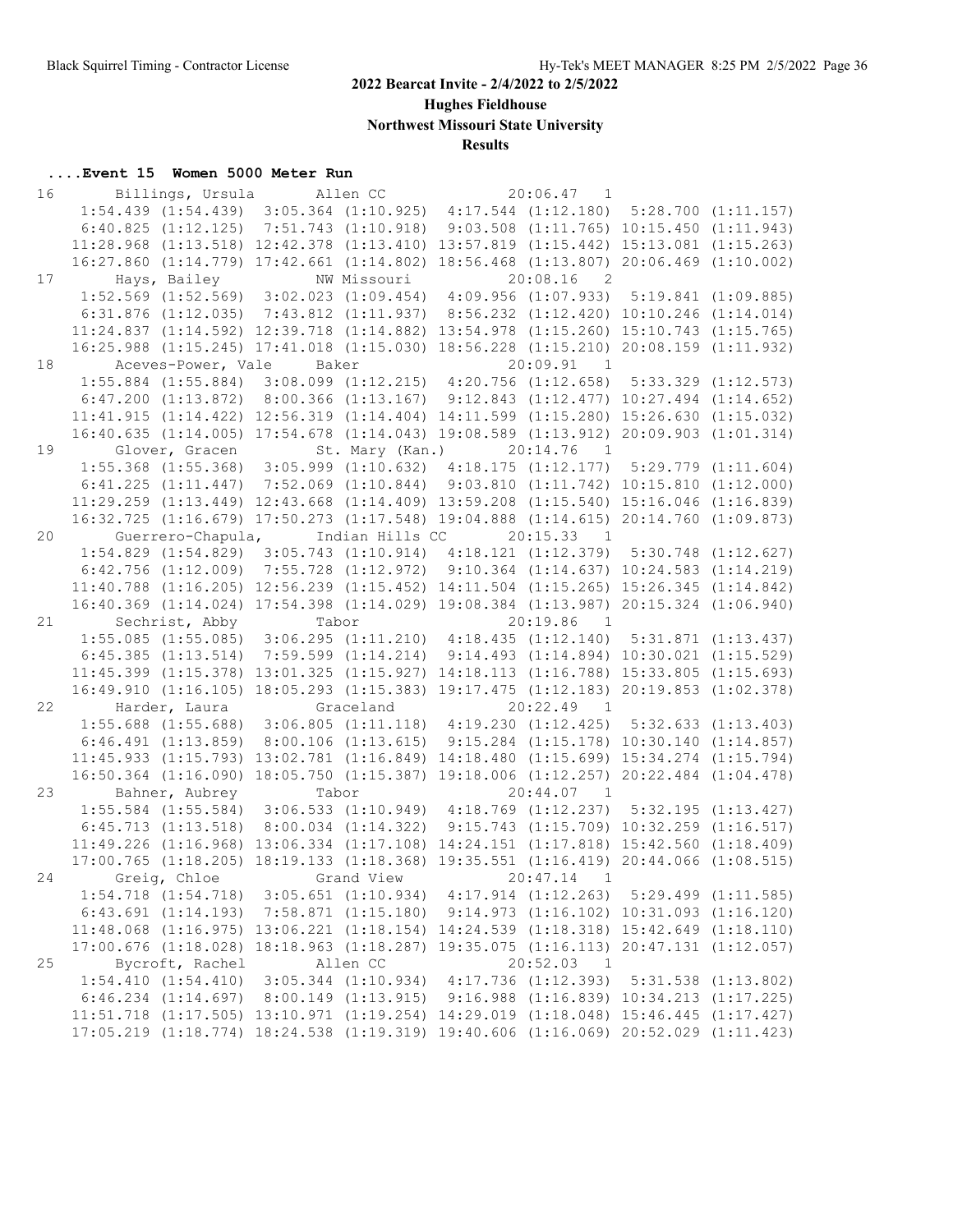**Hughes Fieldhouse**

**Northwest Missouri State University**

# **Results**

# **....Event 15 Women 5000 Meter Run**

| 26 | Klaus, Morgan                                                                                    |       | Indian Hills CC 20:54.68 1     |              |  |
|----|--------------------------------------------------------------------------------------------------|-------|--------------------------------|--------------|--|
|    | 1:55.470 (1:55.470) 3:06.560 (1:11.090) 4:19.045 (1:12.485) 5:32.564 (1:13.519)                  |       |                                |              |  |
|    | $6:46.821$ (1:14.258) $8:02.753$ (1:15.932) $9:18.491$ (1:15.739) 10:35.291 (1:16.800)           |       |                                |              |  |
|    | 11:52.381 (1:17.090) 13:10.220 (1:17.839) 14:28.040 (1:17.820) 15:46.895 (1:18.855)              |       |                                |              |  |
|    | 17:05.760 (1:18.865) 18:23.780 (1:18.020) 19:41.809 (1:18.029) 20:54.680 (1:12.872)              |       |                                |              |  |
| 27 | Chambers, Kristi                                                                                 | Baker |                                | $20:56.36$ 1 |  |
|    | $1:56.555$ (1:56.555) $3:08.833$ (1:12.278) $4:21.933$ (1:13.100) $5:36.758$ (1:14.825)          |       |                                |              |  |
|    | $6:54.516$ (1:17.759) $8:12.923$ (1:18.407) $9:28.921$ (1:15.999) 10:46.273 (1:17.352)           |       |                                |              |  |
|    | 12:03.579 (1:17.307) 13:21.361 (1:17.783) 14:41.456 (1:20.095) 15:59.463 (1:18.007)              |       |                                |              |  |
|    | 17:15.290 (1:15.828) 18:32.115 (1:16.825) 19:46.633 (1:14.518) 20:56.354 (1:09.722)              |       |                                |              |  |
| 28 | Graber, Natalie Bethel (Kan.)                                                                    |       |                                | 21:03.71 1   |  |
|    | $1:56.914$ (1:56.914) 3:08.756 (1:11.843) 4:22.119 (1:13.363) 5:35.793 (1:13.674)                |       |                                |              |  |
|    | $6:49.798$ $(1:14.005)$ $8:05.206$ $(1:15.409)$ $9:22.793$ $(1:17.587)$ $10:41.080$ $(1:18.288)$ |       |                                |              |  |
|    | $11:58.921$ (1:17.842) 13:16.774 (1:17.853) 14:36.576 (1:19.803) 15:57.653 (1:21.077)            |       |                                |              |  |
|    | 17:18.021 (1:20.369) 18:37.794 (1:19.773) 19:56.668 (1:18.874) 21:03.703 (1:07.035)              |       |                                |              |  |
| 29 | Bradley, Sandra                                                                                  |       | Benedictine (Kan.) 21:06.13 1  |              |  |
|    | 1:54.910 (1:54.910) 3:05.806 (1:10.897) 4:18.520 (1:12.714) 5:31.124 (1:12.604)                  |       |                                |              |  |
|    | $6:46.858$ (1:15.734) 8:02.965 (1:16.108) 9:21.128 (1:18.163) 10:40.729 (1:19.602)               |       |                                |              |  |
|    | 11:58.874 (1:18.145) 13:17.341 (1:18.468) 14:37.233 (1:19.892) 15:57.088 (1:19.855)              |       |                                |              |  |
|    | 17:15.643 (1:18.555) 18:35.766 (1:20.124) 19:54.619 (1:18.853) 21:06.129 (1:11.510)              |       |                                |              |  |
| 30 | De La Fuente, Jack Baker                                                                         |       |                                | 21:11.83 1   |  |
|    | 1:55.884 (1:55.884) 3:08.168 (1:12.284) 4:21.005 (1:12.838) 5:34.225 (1:13.220)                  |       |                                |              |  |
|    | $6:48.770$ $(1:14.545)$ $8:03.025$ $(1:14.255)$ $9:19.005$ $(1:15.980)$ $10:34.816$ $(1:15.812)$ |       |                                |              |  |
|    | 11:51.654 (1:16.838) 13:10.109 (1:18.455) 14:29.459 (1:19.350) 15:47.624 (1:18.165)              |       |                                |              |  |
|    | 17:06.730 (1:19.107) 18:27.736 (1:21.007) 19:49.683 (1:21.947) 21:11.824 (1:22.142)              |       |                                |              |  |
| 31 | Lancaster, Kacie                                                                                 |       | Southwestern (Kan.) 21:31.81 2 |              |  |
|    | 1:54.022 (1:54.022) 3:06.732 (1:12.710) 4:21.637 (1:14.905) 5:37.864 (1:16.228)                  |       |                                |              |  |
|    | 6:55.022 (1:17.158) 8:14.307 (1:19.285) 9:33.984 (1:19.678) 10:54.976 (1:20.992)                 |       |                                |              |  |
|    | 12:16.207 (1:21.232) 13:38.686 (1:22.479) 15:00.037 (1:21.352) 16:20.258 (1:20.222)              |       |                                |              |  |
|    | 17:42.218 (1:21.960) 19:04.949 (1:22.732) 20:22.066 (1:17.117) 21:31.808 (1:09.743)              |       |                                |              |  |
| 32 | Davis, Korry                                                                                     |       | State Fair CC                  | $22:19.66$ 1 |  |
|    | 1:57.346 (1:57.346) 3:09.516 (1:12.170) 4:22.471 (1:12.955) 5:37.245 (1:14.774)                  |       |                                |              |  |
|    | $6:55.034$ $(1:17.789)$ $8:13.513$ $(1:18.479)$ $9:35.513$ $(1:22.000)$ $10:58.474$ $(1:22.962)$ |       |                                |              |  |
|    | 12:22.240 (1:23.767) 13:48.269 (1:26.029) 15:14.065 (1:25.797) 16:40.226 (1:26.162)              |       |                                |              |  |
|    | 18:07.915 (1:27.689) 19:34.669 (1:26.754) 21:01.194 (1:26.525) 22:19.656 (1:18.463)              |       |                                |              |  |

#### **Event 16 Men 5000 Meter Run**

|               | DII Prov: P 14:29.97<br>Fieldhouse: F 14:03.08 2019<br>Meet: M 14:10.00 2/6/2021<br>Name | Year School            |                       | Gidieon Kimutai, Missouri Sou<br>Gidieon Kimutai, Missouri Sou<br>Finals H# |                        |  |
|---------------|------------------------------------------------------------------------------------------|------------------------|-----------------------|-----------------------------------------------------------------------------|------------------------|--|
|               | Adnow, Gudisa                                                                            |                        | Fort Scott CC         | 14:42.20 3                                                                  |                        |  |
|               | $1:29.849$ $(1:29.849)$                                                                  | 2:23.181 (53.332)      |                       | $3:16.662$ (53.482)                                                         | $4:10.702$ $(54.040)$  |  |
|               | $5:04.214$ $(53.513)$                                                                    |                        | $5:56.818$ $(52.604)$ | $6:50.339$ $(53.522)$                                                       | 7:43.564 (53.225)      |  |
|               | 8:37.534 (53.970)                                                                        |                        | $9:30.859$ (53.325)   | $10:24.294$ $(53.435)$                                                      | $11:17.406$ (53.112)   |  |
|               | 12:10.327(52.922)                                                                        | $13:03.672$ $(53.345)$ |                       | 13:55.658 (51.987)                                                          | $14:42.193$ $(46.535)$ |  |
| $\mathcal{L}$ | Kiprotich, Nichola                                                                       |                        | Iowa Western CC       | $14:42.21$ 3                                                                |                        |  |
|               | 1:29.627(1:29.627)                                                                       | $2:22.973$ (53.347)    |                       | $3:16.418$ $(53.445)$                                                       | 4:10.563(54.145)       |  |
|               | $5:04.129$ (53.567)                                                                      | $5:56.761$ (52.632)    |                       | 6:50.243 (53.483)                                                           | 7:43.421 (53.178)      |  |
|               | 8:37.309 (53.889)                                                                        |                        | 9:30.571 (53.262)     | $10:24.129$ (53.559)                                                        | $11:17.262$ (53.133)   |  |
|               | $12:10.202$ $(52.940)$                                                                   | 13:03.617(53.415)      |                       | $13:55.631$ $(52.014)$                                                      | 14:42.202 (46.572)     |  |

===================================================================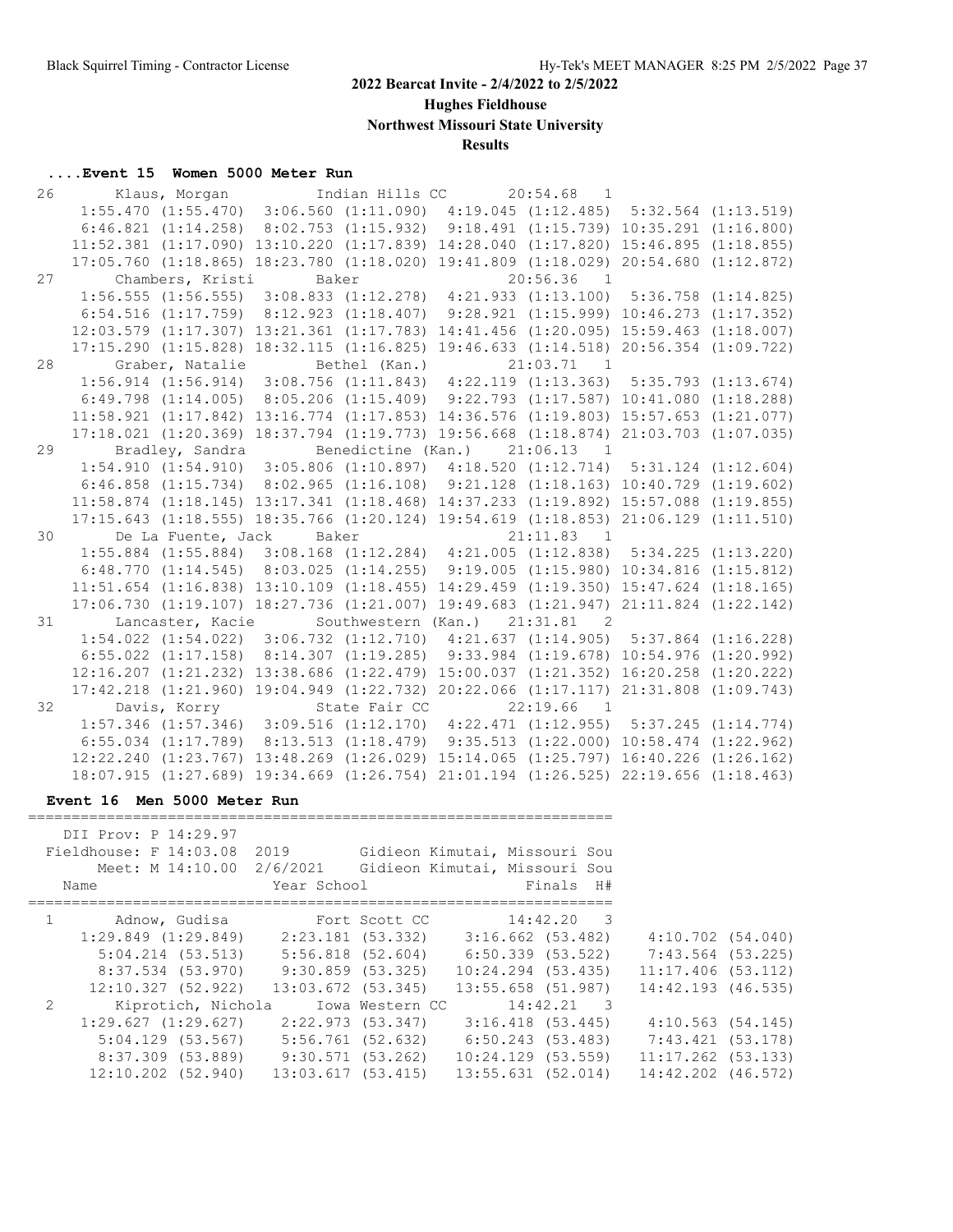**Hughes Fieldhouse**

**Northwest Missouri State University**

# **Results**

| 3               | Nkamasiai, Jacob                          | NW Missouri           | 14:43.69<br>3                           |                       |  |
|-----------------|-------------------------------------------|-----------------------|-----------------------------------------|-----------------------|--|
|                 | $1:30.223$ $(1:30.223)$                   | 2:23.421(53.198)      | 3:16.741(53.320)                        | 4:11.227(54.487)      |  |
|                 | $5:04.822$ (53.595)                       | 5:57.471(52.649)      | 6:51.086(53.615)                        | 7:43.921 (52.835)     |  |
|                 | 8:38.236 (54.315)                         | 9:31.307(53.072)      | $10:24.886$ (53.579)                    | $11:17.198$ (52.313)  |  |
|                 | $12:10.329$ (53.132)                      | $13:03.903$ (53.574)  | $13:55.847$ (51.944)                    | 14:43.687 (47.840)    |  |
| $\overline{4}$  | Albert, Trevor                            | Grand View            | $14:45.05$ 3                            |                       |  |
|                 | $1:29.394$ $(1:29.394)$                   | 2:23.003(53.609)      | 3:16.481(53.478)                        | 4:10.918(54.438)      |  |
|                 | 5:04.429(53.512)                          | $5:57.047$ (52.618)   | 6:50.527(53.480)                        | 7:43.757 (53.230)     |  |
|                 | 8:37.744 (53.988)                         | 9:31.001(53.257)      | $10:24.749$ (53.749)                    | $11:17.679$ (52.930)  |  |
|                 | $12:10.829$ (53.150)                      | $13:04.508$ (53.679)  | $13:56.581$ (52.073)                    | 14:45.042 (48.462)    |  |
| 5               | Vazquez, Eric                             | St. Mary (Kan.)       | $14:46.82$ 3                            |                       |  |
|                 | $1:30.356$ (1:30.356) $2:23.643$ (53.288) |                       | 3:16.932(53.289)                        | $4:11.022$ $(54.090)$ |  |
|                 | $5:04.652$ $(53.630)$                     | $5:57.253$ (52.602)   | $6:50.744$ (53.492)                     | 7:43.988 (53.244)     |  |
|                 | 8:37.989 (54.002)                         | 9:31.107(53.118)      | 10:24.641(53.534)                       | 11:18.038(53.398)     |  |
|                 | 12:11.586 (53.548)                        | 13:05.444 (53.859)    | 13:58.297 (52.853)                      | 14:46.816 (48.519)    |  |
| 6               | Kipyego, Fedrick                          | NW Missouri           | 14:57.89 3                              |                       |  |
|                 | $1:29.959$ $(1:29.959)$                   |                       | $2:23.203$ (53.244) 3:16.661 (53.458)   | 4:10.876(54.215)      |  |
|                 | $5:04.424$ $(53.549)$                     | 5:57.036(52.612)      | $6:50.684$ (53.649)                     | 7:43.816(53.132)      |  |
|                 | 8:38.076(54.260)                          | 9:31.993(53.918)      | $10:26.518$ (54.525)                    | $11:21.466$ (54.948)  |  |
|                 | 12:16.771 (55.305)                        | 13:12.154 (55.384)    | 14:06.716 (54.562)                      | $14:57.883$ (51.168)  |  |
| $7\overline{ }$ | Grover, Dillon                            | Graceland             | 15:02.97 3                              |                       |  |
|                 | $1:30.718$ $(1:30.718)$                   | 2:24.116 (53.398)     | 3:17.698(53.583)                        | 4:11.621(53.923)      |  |
|                 | $5:05.148$ (53.528)                       | 5:58.121(52.973)      | 6:51.841(53.720)                        | 7:45.973(54.133)      |  |
|                 | 8:40.758 (54.785)                         | 9:35.837(55.079)      | $10:31.252$ (55.415)                    | $11:27.656$ (56.404)  |  |
|                 | $12:23.919$ (56.264)                      | 13:19.851 (55.932)    | 14:14.099 (54.249)                      | $15:02.964$ (48.865)  |  |
| 8               | Stoltzfus, Dylan                          | St. Mary (Kan.)       | 15:06.15<br>$\overline{\phantom{a}}$    |                       |  |
|                 | $1:30.938$ $(1:30.938)$                   | 2:23.916 (52.978)     | 3:17.437(53.522)                        | 4:11.806(54.369)      |  |
|                 | $5:05.502$ (53.697)                       | $5:58.669$ $(53.168)$ | $6:52.088$ $(53.419)$                   | 7:46.154(54.067)      |  |
|                 | 8:41.016(54.862)                          | $9:36.079$ (55.064)   | $10:31.536$ (55.457)                    | $11:27.404$ (55.869)  |  |
|                 | 12:24.186 (56.782)                        | 13:19.642 (55.457)    | 14:15.198 (55.557)                      | 15:06.146 (50.948)    |  |
| 9               | Pyle, Caleb                               | Maryville (Mo.)       | 15:07.80 3                              |                       |  |
|                 | $1:31.639$ $(1:31.639)$                   | $2:25.342$ (53.703)   | 3:18.822(53.480)                        | 4:12.733(53.912)      |  |
|                 | $5:06.484$ (53.752)                       | $6:00.224$ $(53.740)$ | $6:53.499$ (53.275)                     | 7:47.606(54.107)      |  |
|                 | 8:42.838 (55.233)                         | 9:37.549(54.712)      | $10:32.884$ (55.335)                    | $11:29.108$ (56.224)  |  |
|                 | 12:24.316(55.208)                         | $13:19.841$ (55.525)  | 14:14.481 (54.640)                      | 15:07.793 (53.313)    |  |
| 10              | Cormier, Thomas                           | Truman                | $15:13.26$ 3                            |                       |  |
|                 | $1:32.243$ $(1:32.243)$                   | 2:26.257(54.014)      | $3:20.436$ (54.179) $4:14.536$ (54.100) |                       |  |
|                 | $5:09.764$ (55.229)                       | 6:04.929(55.165)      | 7:00.197 (55.268)                       | $7:55.612$ (55.415)   |  |
|                 | $8:51.058$ (55.447)                       | 9:46.742(55.684)      | $10:42.076$ (55.334)                    | $11:37.758$ (55.683)  |  |
|                 | $12:33.949$ (56.192)                      | 13:29.813(55.864)     | 14:24.423(54.610)                       | 15:13.257 (48.834)    |  |
| 11              | Gilo, Wimachmorr                          | Iowa Western CC       | 15:14.10<br>$\overline{\phantom{a}}$    |                       |  |
|                 | $1:31.043$ $(1:31.043)$                   | 2:24.748 (53.705)     | $3:18.576$ (53.828)                     | $4:13.084$ (54.509)   |  |
|                 | $5:06.669$ $(53.585)$                     | $6:00.621$ (53.952)   | $6:55.463$ (54.843)                     | $7:52.162$ (56.699)   |  |
|                 | 8:47.524 (55.363)                         | 9:43.231(55.707)      | 10:39.761 (56.530)                      | 11:36.184 (56.424)    |  |
|                 | $12:33.014$ (56.830)                      | 13:29.283 (56.269)    | 14:24.084 (54.802)                      | 15:14.096 (50.012)    |  |
| 12              | Rudd, Nolan                               | St. Ambrose           | 15:17.39<br>- 3                         |                       |  |
|                 | $1:30.063$ $(1:30.063)$                   | 2:23.443 (53.380)     | $3:17.112$ (53.669)                     | 4:11.361(54.249)      |  |
|                 | $5:04.962$ $(53.602)$                     | $5:57.812$ (52.850)   | 6:51.571(53.759)                        | 7:45.686(54.115)      |  |
|                 | 8:41.019 (55.334)                         | 9:36.796(55.777)      | $10:33.468$ (56.673)                    | $11:30.681$ (57.213)  |  |
|                 | 12:28.967 (58.287)                        | 13:26.239 (57.273)    | 14:22.814 (56.575)                      | 15:17.388 (54.574)    |  |
|                 |                                           |                       |                                         |                       |  |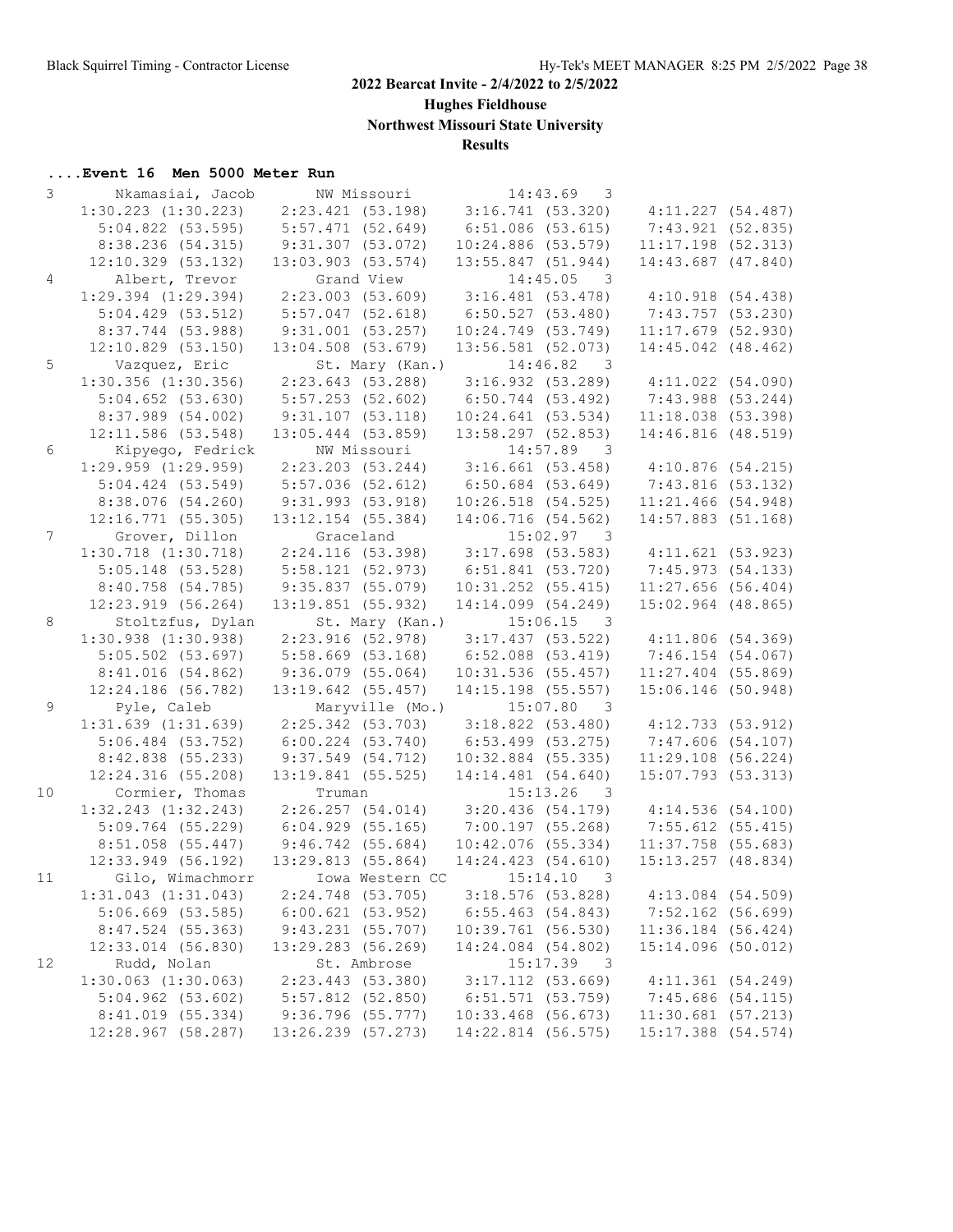**Hughes Fieldhouse**

**Northwest Missouri State University**

# **Results**

# **....Event 16 Men 5000 Meter Run**<br>13 Erickson Owen Con

| 13 | Erickson, Owen                                                 |                                        |                 | Concordia-St. Paul 15:22.26 3              |                                      |                                            |  |
|----|----------------------------------------------------------------|----------------------------------------|-----------------|--------------------------------------------|--------------------------------------|--------------------------------------------|--|
|    | $1:30.568$ $(1:30.568)$                                        | $2:23.914$ (53.347)                    |                 | $3:17.974$ (54.060)                        |                                      | 4:12.457(54.483)                           |  |
|    | 5:06.927(54.470)                                               | $6:00.381$ $(53.454)$                  |                 | 6:55.743(55.363)                           |                                      | 7:52.437(56.694)                           |  |
|    | 8:48.119 (55.683)                                              | $9:43.441$ (55.322)                    |                 | $10:39.994$ (56.554)                       |                                      | 11:36.623(56.629)                          |  |
|    | $12:34.166$ (57.543)                                           | $13:31.393$ (57.228)                   |                 | 14:28.706 (57.313)                         |                                      | 15:22.253 (53.548)                         |  |
| 14 | Ramirez, Humberto                                              |                                        | Fort Scott CC   |                                            | 15:23.45<br>$\overline{\phantom{a}}$ |                                            |  |
|    | $1:31.271$ $(1:31.271)$                                        | $2:25.068$ (53.798)                    |                 | $3:18.442$ (53.374)                        |                                      | $4:11.738$ (53.297)                        |  |
|    | 5:05.213(53.475)                                               | $5:58.369$ (53.157)                    |                 | $6:52.289$ (53.920)                        |                                      | 7:46.353(54.064)                           |  |
|    | 8:41.998 (55.645)                                              | $9:38.008$ (56.010)                    |                 | $10:34.592$ (56.584)                       |                                      | $11:32.274$ (57.683)                       |  |
|    | $12:31.432$ (59.158)                                           | 13:29.823 (58.392)                     |                 | 14:28.321 (58.498)                         |                                      | 15:23.443 (55.123)                         |  |
| 15 | Petersen, Jalen                                                | Grand View                             |                 |                                            | $15:27.96$ 3                         |                                            |  |
|    | $1:31.559$ $(1:31.559)$                                        | 2:25.528 (53.969)                      |                 | 3:18.721(53.193)                           |                                      | $4:12.698$ (53.978)                        |  |
|    | $5:05.842$ $(53.144)$                                          | $5:59.152$ (53.310)                    |                 | $6:53.004$ (53.853)                        |                                      | 7:48.293 (55.289)                          |  |
|    | 8:45.321 (57.028)                                              | 9:43.453(58.133)                       |                 | $10:40.291$ (56.838)                       |                                      | $11:37.501$ (57.210)                       |  |
|    | $12:35.406$ (57.905)                                           | 13:34.547 (59.142)                     |                 | 14:34.248 (59.702)                         |                                      | 15:27.956 (53.708)                         |  |
| 16 | Lowry, Sean                                                    | Drury                                  |                 |                                            | $15:30.45$ 3                         |                                            |  |
|    | $1:31.406$ $(1:31.406)$                                        | 2:25.608(54.203)                       |                 | 3:19.077(53.469)                           |                                      | $4:13.163$ (54.087)                        |  |
|    | 5:06.957(53.794)                                               | $6:01.063$ $(54.107)$                  |                 | 6:55.927(54.864)                           |                                      | $7:51.889$ (55.963)                        |  |
|    | 8:47.786 (55.897)                                              | 9:43.873(56.088)                       |                 | 10:40.356(56.483)                          |                                      | $11:36.824$ (56.469)                       |  |
|    | $12:33.643$ (56.819)                                           | $13:31.553$ (57.910)                   |                 | 14:31.169 (59.617)                         |                                      | 15:30.441 (59.272)                         |  |
| 17 | Cofer, Jacob                                                   | Baker                                  |                 |                                            | $15:31.96$ 3                         |                                            |  |
|    | $1:30.813$ $(1:30.813)$                                        | $2:24.428$ (53.615)                    |                 | $3:18.369$ (53.942)                        |                                      | $4:12.198$ (53.829)                        |  |
|    | $5:06.261$ (54.063)                                            | 6:01.217(54.957)                       |                 | $6:57.209$ (55.993)                        |                                      | 7:53.926 (56.717)                          |  |
|    | $8:51.449$ (57.524)                                            | $9:48.951$ (57.502)                    |                 | 10:46.882 (57.932)                         |                                      | 11:45.396 (58.514)                         |  |
|    | $12:43.496$ (58.100)                                           | 13:40.557 (57.062)                     |                 | 14:36.448 (55.892)                         |                                      | 15:31.959 (55.512)                         |  |
| 18 | Maxville, Trevor                                               |                                        |                 | Southwest Baptist 15:40.02                 |                                      |                                            |  |
|    | $1:31.173$ $(1:31.173)$                                        | $2:25.214$ $(54.042)$                  |                 | 3:19.296(54.082)                           | $\overline{\phantom{a}}$             |                                            |  |
|    | $5:09.449$ (55.479)                                            | $6:05.029$ $(55.580)$                  |                 | $7:01.326$ (56.297)                        |                                      | 4:13.971(54.675)<br>7:59.006 (57.680)      |  |
|    | 8:57.511(58.505)                                               | $9:55.752$ (58.242)                    |                 |                                            |                                      | $11:53.409$ (59.677)                       |  |
|    | 12:52.757(59.348)                                              | 13:51.692 (58.935)                     |                 | $10:53.733$ (57.982)<br>14:48.081 (56.389) |                                      | 15:40.017 (51.937)                         |  |
| 19 |                                                                |                                        | Indian Hills CC | $15:40.64$ 2                               |                                      |                                            |  |
|    | Bryant, Isaac<br>$1:29.309$ $(1:29.309)$                       | 2:24.190 (54.882)                      |                 | 3:19.550(55.360)                           |                                      | 4:15.805(56.255)                           |  |
|    | $5:12.184$ (56.379)                                            | 6:08.200(56.017)                       |                 | 7:05.223(57.023)                           |                                      | $8:02.488$ (57.265)                        |  |
|    |                                                                |                                        |                 |                                            |                                      |                                            |  |
|    | $9:00.579$ (58.092)<br>12:50.105(56.944)                       | 9:58.319(57.740)<br>13:48.079 (57.974) |                 | $10:55.763$ (57.444)<br>14:45.725(57.647)  |                                      | $11:53.161$ (57.399)<br>15:40.636 (54.912) |  |
|    |                                                                |                                        | NW Missouri     |                                            |                                      |                                            |  |
| 20 | Ramsdell, Trevor                                               |                                        |                 |                                            | $15:46.08$ 3                         |                                            |  |
|    | $1:32.096$ (1:32.096) $2:26.032$ (53.937) $3:20.118$ (54.087)  |                                        |                 |                                            |                                      | $4:14.388$ $(54.270)$                      |  |
|    | 5:09.553 (55.165) 6:05.172 (55.619)                            |                                        |                 | $7:00.368$ (55.197)                        |                                      | 7:56.817(56.449)                           |  |
|    | $8:55.914$ (59.098)                                            |                                        |                 | $9:55.017$ (59.103) 10:55.366 (1:00.349)   |                                      | $11:55.348$ (59.983)                       |  |
|    | 12:56.298 (1:00.950) 13:56.352 (1:00.054)                      |                                        |                 | 14:54.321 (57.969)                         |                                      | 15:46.076 (51.755)                         |  |
|    | 21 Rodriguez, Tony Grand View 15:50.52 3                       |                                        |                 |                                            |                                      |                                            |  |
|    | $1:31.649$ (1:31.649) $2:25.762$ (54.113) $3:18.949$ (53.188)  |                                        |                 |                                            |                                      | $4:12.868$ (53.919)                        |  |
|    | 5:06.686(53.818)                                               |                                        |                 | $6:00.862$ (54.177) $6:55.611$ (54.749)    |                                      | $7:52.259$ (56.649)                        |  |
|    | 8:49.428 (57.169)                                              | 9:47.457(58.029)                       |                 | $10:45.894$ (58.438)                       |                                      | 11:45.723 (59.829)                         |  |
|    | 12:46.763 (1:01.040) 13:49.803 (1:03.040) 14:51.739 (1:01.937) |                                        |                 |                                            |                                      | 15:50.517 (58.778)                         |  |
| 22 | Metz, Chris                                                    |                                        | Indian Hills CC | $15:52.35$ 2                               |                                      |                                            |  |
|    | $1:29.413$ $(1:29.413)$                                        | 2:24.869 (55.457)                      |                 | 3:21.013(56.144)                           |                                      | 4:16.958 (55.945)                          |  |
|    | 5:13.930(56.973)                                               | 6:11.330(57.400)                       |                 | 7:08.814 (57.484)                          |                                      | 8:06.899 (58.085)                          |  |
|    | 9:05.603(58.704)                                               | 10:04.330(58.728)                      |                 | $11:03.223$ (58.893)                       |                                      | $12:01.981$ (58.759)                       |  |
|    | 13:01.273 (59.292)                                             | 13:59.308 (58.035)                     |                 | 14:56.601 (57.294)                         |                                      | 15:52.344 (55.743)                         |  |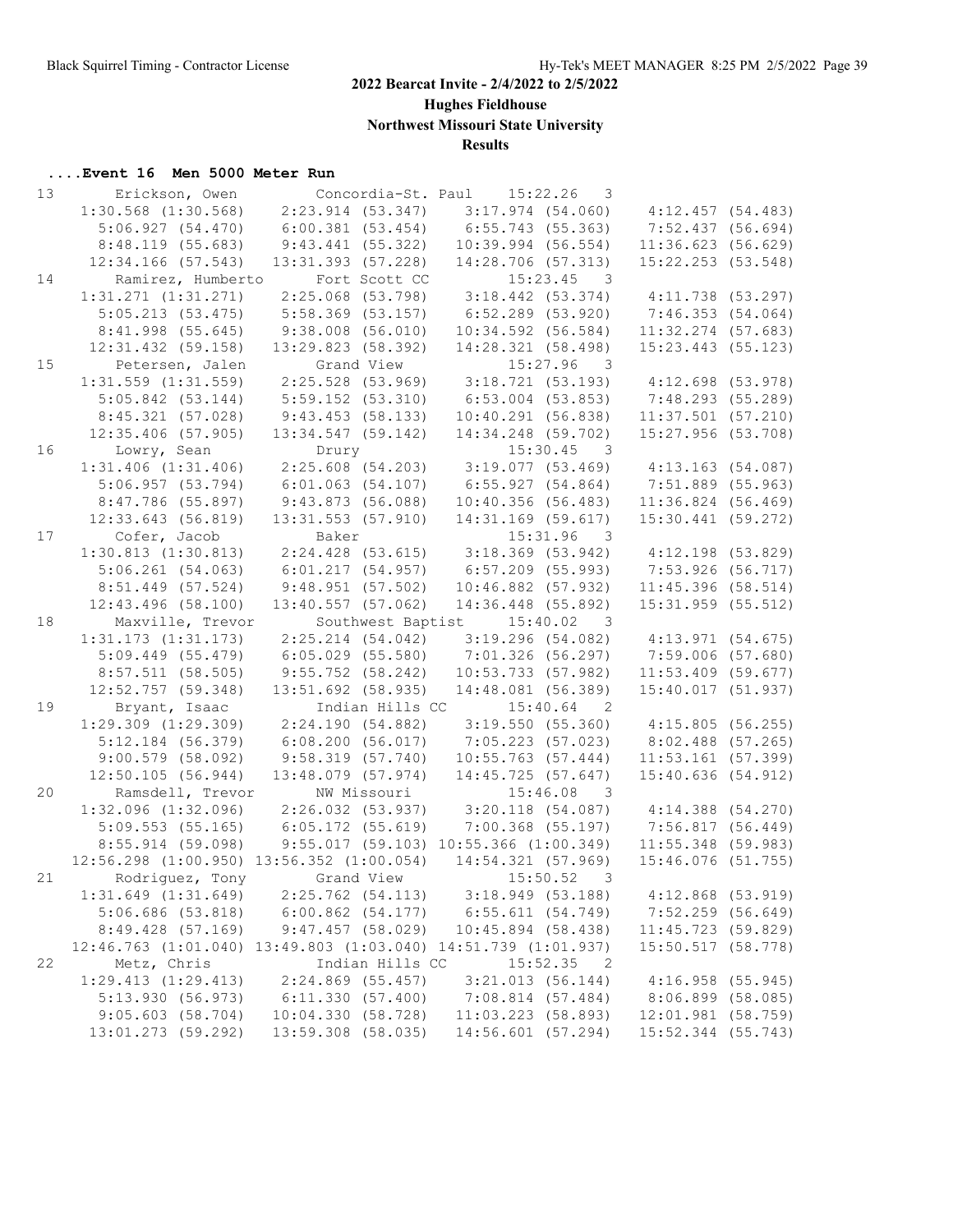**Hughes Fieldhouse**

**Northwest Missouri State University**

# **Results**

| 23 | Hess, Austin            | Kansas Wesleyan                                                                                                            | 15:54.69<br>$\overline{2}$                                                                                                                                                                  |                                             |
|----|-------------------------|----------------------------------------------------------------------------------------------------------------------------|---------------------------------------------------------------------------------------------------------------------------------------------------------------------------------------------|---------------------------------------------|
|    |                         | $1:30.181$ $(1:30.181)$ $2:25.899$ $(55.718)$                                                                              | 3:20.700(54.802)                                                                                                                                                                            | 4:17.033(56.333)                            |
|    |                         | $5:14.171$ (57.139) $6:11.083$ (56.912)                                                                                    | 7:08.788 (57.705)                                                                                                                                                                           | 8:06.818 (58.030)                           |
|    | 9:05.409(58.592)        | 10:04.200(58.792)                                                                                                          | $11:03.555$ (59.355)                                                                                                                                                                        | 12:02.735(59.180)                           |
|    |                         | 13:02.509 (59.774) 14:02.700 (1:00.192)                                                                                    | 15:02.020(59.320)                                                                                                                                                                           | $15:54.685$ (52.665)                        |
| 24 | Dutton, Max             | Baker                                                                                                                      | $15:56.34$ 2                                                                                                                                                                                |                                             |
|    |                         |                                                                                                                            | $1:30.760$ $(1:30.760)$ $2:26.531$ $(55.772)$ $3:22.293$ $(55.762)$                                                                                                                         | 4:18.659(56.367)                            |
|    | 5:14.796(56.138)        | $6:12.086$ (57.290)                                                                                                        | 7:09.726(57.640)                                                                                                                                                                            | $8:07.048$ (57.322)                         |
|    | $9:05.781$ (58.734)     | 10:04.375(58.594)                                                                                                          | $11:03.664$ (59.289)                                                                                                                                                                        | 12:02.870(59.207)                           |
|    |                         |                                                                                                                            | 13:02.954 (1:00.084) 14:03.638 (1:00.684) 15:03.665 (1:00.028)                                                                                                                              | 15:56.331 (52.667)                          |
| 25 | VanMeter, Jordan        |                                                                                                                            | MidAmerica Nazarene 15:57.25<br>2                                                                                                                                                           |                                             |
|    |                         |                                                                                                                            | $1:29.893$ $(1:29.893)$ $2:25.515$ $(55.623)$ $3:21.733$ $(56.218)$                                                                                                                         | 4:18.090(56.358)                            |
|    |                         |                                                                                                                            | $5:14.369$ (56.279) 6:12.221 (57.853) 7:10.083 (57.862)                                                                                                                                     | 8:08.454 (58.372)                           |
|    | $9:07.079$ (58.625)     | $10:05.803$ (58.724)                                                                                                       | $11:05.294$ (59.492)                                                                                                                                                                        | 12:05.111(59.818)                           |
|    |                         | 13:05.423 (1:00.312) 14:06.116 (1:00.694)                                                                                  | $15:05.763$ (59.647)                                                                                                                                                                        | 15:57.248 (51.485)                          |
| 26 |                         |                                                                                                                            |                                                                                                                                                                                             |                                             |
|    |                         |                                                                                                                            | Colvin, Tyler Hawkeye CC 15:58.62 2<br>1:31.066 (1:31.066) 2:27.168 (56.102) 3:22.520 (55.353) 4:18.981 (56.462)<br>5:15.401 (56.420) 6:12.870 (57.469) 7:10.981 (58.112) 8:09.241 (58.260) |                                             |
|    |                         |                                                                                                                            |                                                                                                                                                                                             |                                             |
|    | 9:07.939(58.698)        | $10:07.124$ (59.185)                                                                                                       |                                                                                                                                                                                             | $11:06.971$ (59.848) $12:07.050$ (1:00.079) |
|    |                         | 13:08.879 (1:01.829) 14:09.153 (1:00.274)                                                                                  | $15:06.638$ (57.485)                                                                                                                                                                        | 15:58.618 (51.980)                          |
| 27 | Krummel, Matthew        |                                                                                                                            | Concordia-St. Paul 15:58.69<br>$\overline{2}$                                                                                                                                               |                                             |
|    |                         |                                                                                                                            | $3:21.968$ (55.744)                                                                                                                                                                         | $4:18.188$ (56.220)                         |
|    |                         | $\begin{array}{cccc} 1:30.511 & (1:30.511) & 2:26.224 & (55.713) \\ 5:15.029 & (56.842) & 6:11.796 & (56.768) \end{array}$ | $7:09.644$ (57.848)                                                                                                                                                                         | 8:07.313 (57.669)                           |
|    | $9:05.464$ (58.152)     | 10:04.916(59.453)                                                                                                          | 11:04.519(59.603)                                                                                                                                                                           | $12:04.429$ (59.910)                        |
|    |                         | 13:05.140 (1:00.712) 14:05.508 (1:00.368)                                                                                  | 15:05.240 (59.733)                                                                                                                                                                          | $15:58.688$ (53.448)                        |
| 28 | Bowling, Peter          | Southwest Baptist                                                                                                          | 15:59.92<br>$\overline{\phantom{0}}^2$                                                                                                                                                      |                                             |
|    |                         |                                                                                                                            | $1:31.400$ $(1:31.400)$ $2:26.844$ $(55.444)$ $3:22.114$ $(55.270)$                                                                                                                         | 4:18.423(56.309)                            |
|    | 5:15.071(56.649)        |                                                                                                                            | 6:12.479 (57.408) 7:10.718 (58.239)                                                                                                                                                         | 8:09.088 (58.370)                           |
|    | $9:07.568$ (58.480)     | $10:06.206$ (58.639)                                                                                                       | 11:05.611(59.405)                                                                                                                                                                           | $12:05.534$ (59.923)                        |
|    |                         | 13:04.428 (58.894) 14:05.843 (1:01.415)                                                                                    | $15:04.718$ (58.875)                                                                                                                                                                        | $15:59.914$ (55.197)                        |
| 29 | Mwihaki, James          | MidAmerica Nazarene                                                                                                        | $16:02.34$ 1                                                                                                                                                                                |                                             |
|    | $1:38.132$ $(1:38.132)$ | 2:34.151 (56.019)                                                                                                          | $3:30.152$ (56.002)                                                                                                                                                                         | 4:28.609(58.457)                            |
|    | 5:27.380(58.772)        | 6:25.841(58.462)                                                                                                           | 7:25.764 (59.923)                                                                                                                                                                           | 8:25.080 (59.317)                           |
|    | 9:22.916(57.837)        | 10:22.910(59.994)                                                                                                          | 11:21.794 (58.884)                                                                                                                                                                          | 12:21.081 (59.288)                          |
|    | $13:19.691$ (58.610)    | 14:17.937 (58.247)                                                                                                         | 15:14.069 (56.132)                                                                                                                                                                          | 16:02.332 (48.264)                          |
| 30 |                         | Thomforde, Matthew Concordia-St. Paul 16:02.76                                                                             | $\overline{1}$                                                                                                                                                                              |                                             |
|    | $1:39.009$ $(1:39.009)$ | 2:36.711(57.703)                                                                                                           | 3:34.977(58.267)                                                                                                                                                                            | 4:34.784 (59.807)                           |
|    |                         |                                                                                                                            | 5:33.502 (58.719) 6:30.727 (57.225) 7:28.697 (57.970)                                                                                                                                       | 8:26.741(58.044)                            |
|    | 9:24.596(57.855)        |                                                                                                                            | 10:23.380 (58.784) 11:22.324 (58.944)                                                                                                                                                       | 12:21.410(59.087)                           |
|    |                         |                                                                                                                            | 13:20.417 (59.008) 14:18.685 (58.268) 15:12.319 (53.634)                                                                                                                                    | 16:02.760(50.442)                           |
| 31 |                         |                                                                                                                            | Glassbrenner, Rile MidAmerica Nazarene 16:03.47 1                                                                                                                                           |                                             |
|    | $1:37.827$ $(1:37.827)$ | 2:33.199 (55.372)                                                                                                          | $3:29.965$ (56.767)                                                                                                                                                                         | 4:28.310(58.345)                            |
|    | $5:27.614$ (59.304)     | 6:25.997(58.384)                                                                                                           | 7:25.984 (59.987)                                                                                                                                                                           | $8:24.797$ (58.814)                         |
|    | $9:23.154$ (58.357)     | 10:22.624 (59.470)                                                                                                         | 11:21.560 (58.937)                                                                                                                                                                          | 12:21.007 (59.448)                          |
|    | 13:19.454 (58.447)      | 14:17.616 (58.163)                                                                                                         | 15:13.746 (56.130)                                                                                                                                                                          | 16:03.466 (49.720)                          |
| 32 | Myers, Brayden          | St. Mary (Kan.)                                                                                                            | 16:05.86<br>$\overline{\phantom{0}}^2$                                                                                                                                                      |                                             |
|    | $1:36.020$ $(1:36.020)$ | $2:34.488$ (58.468)                                                                                                        | $3:33.678$ (59.190)                                                                                                                                                                         | 4:32.776 (59.099)                           |
|    | 5:31.948 (59.172)       | $6:30.876$ (58.929)                                                                                                        | $7:29.461$ (58.585)                                                                                                                                                                         | 8:28.130 (58.669)                           |
|    | 9:27.356(59.227)        | $10:26.053$ (58.697)                                                                                                       | 11:24.155(58.103)                                                                                                                                                                           | 12:21.986 (57.832)                          |
|    | 13:20.056 (58.070)      | 14:17.454 (57.398)                                                                                                         | 15:12.403 (54.949)                                                                                                                                                                          | 16:05.859 (53.457)                          |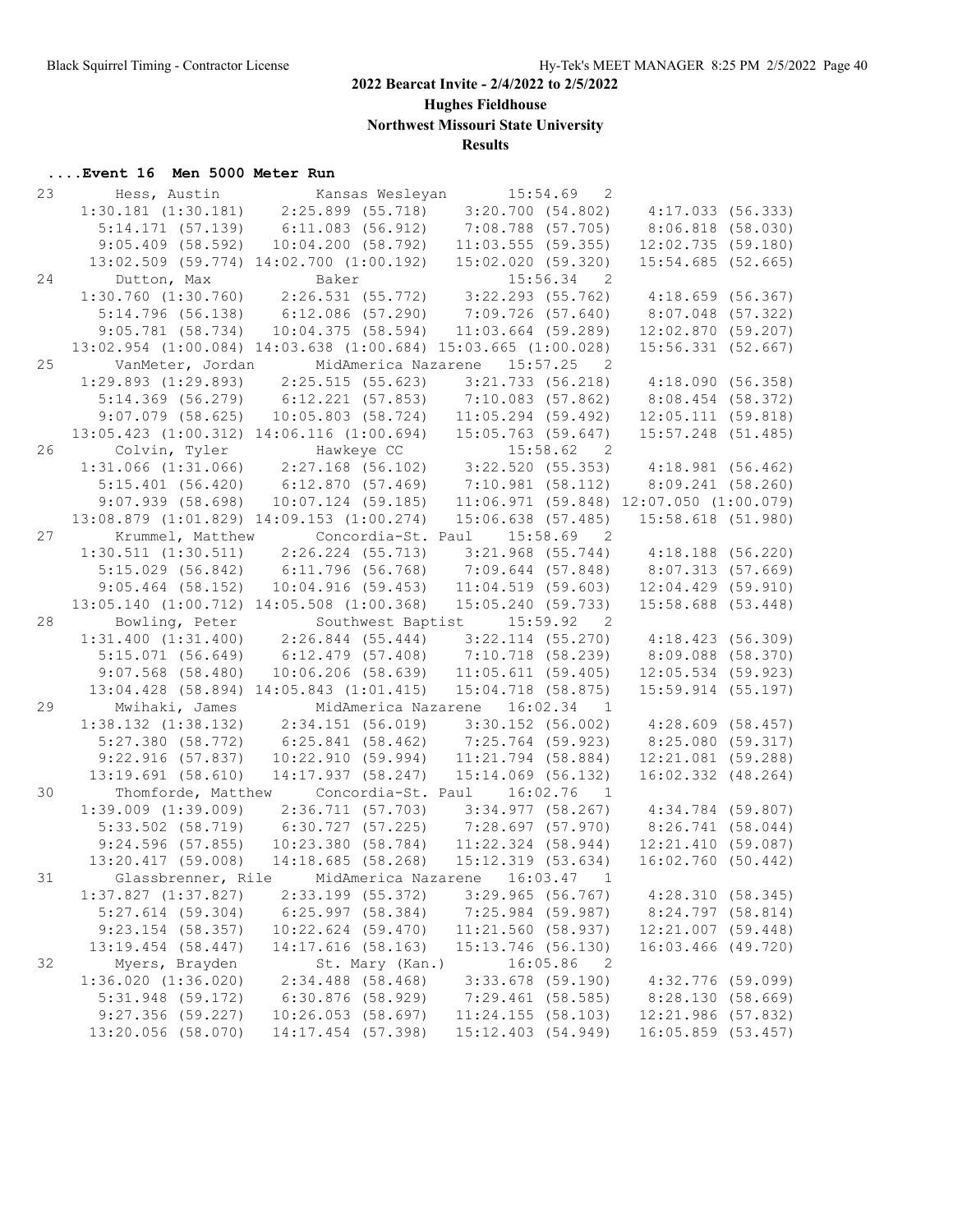**Hughes Fieldhouse**

**Northwest Missouri State University**

# **Results**

| 33 |                                                                                                                                                                                            | Barton, George St. Ambrose 516:07.05 2                                                                                                                                                            |                                                              |                      |
|----|--------------------------------------------------------------------------------------------------------------------------------------------------------------------------------------------|---------------------------------------------------------------------------------------------------------------------------------------------------------------------------------------------------|--------------------------------------------------------------|----------------------|
|    |                                                                                                                                                                                            | $1:31.755$ $(1:31.755)$ $2:27.424$ $(55.669)$ $3:22.974$ $(55.550)$ $4:19.460$ $(56.487)$                                                                                                         |                                                              |                      |
|    |                                                                                                                                                                                            | 5:16.278 (56.818) 6:13.184 (56.907) 7:10.634 (57.450)                                                                                                                                             |                                                              | 8:08.824 (58.190)    |
|    | $9:08.018$ (59.194)                                                                                                                                                                        |                                                                                                                                                                                                   | $10:07.553$ (59.535) $11:07.514$ (59.962)                    | $12:07.501$ (59.988) |
|    |                                                                                                                                                                                            | 13:08.519 (1:01.018) 14:09.853 (1:01.334) 15:10.370 (1:00.518)                                                                                                                                    |                                                              | 16:07.044 (56.674)   |
| 34 | Merritt, Brig                                                                                                                                                                              | St. Mary (Kan.) 16:07.22 2                                                                                                                                                                        |                                                              |                      |
|    |                                                                                                                                                                                            | 1:35.095 (1:35.095) 2:31.735 (56.640) 3:28.733 (56.998) 4:25.134 (56.402)                                                                                                                         |                                                              |                      |
|    | 5:21.036(55.903)                                                                                                                                                                           | 6:17.363 (56.327) 7:15.304 (57.942) 8:14.180 (58.877)                                                                                                                                             |                                                              |                      |
|    | 9:14.131(59.952)                                                                                                                                                                           |                                                                                                                                                                                                   | 10:12.944 (58.813) 11:13.380 (1:00.437) 12:13.860 (1:00.480) |                      |
|    | $13:16.058$ $(1:02.198)$                                                                                                                                                                   |                                                                                                                                                                                                   | 14:15.448 (59.390) 15:16.370 (1:00.923)                      | 16:07.215(50.845)    |
| 35 | Benes, Luke                                                                                                                                                                                |                                                                                                                                                                                                   |                                                              |                      |
|    |                                                                                                                                                                                            | Benes, Luke 5t. Ambrose 16:09.90 2<br>1:31.335 (1:31.335) 2:27.329 (55.994) 3:23.145 (55.817) 4:19.689 (56.544)                                                                                   |                                                              |                      |
|    |                                                                                                                                                                                            | 5:16.425 (56.737) 6:13.370 (56.945) 7:11.418 (58.048) 8:09.605 (58.188)                                                                                                                           |                                                              |                      |
|    | 9:08.670(59.065)                                                                                                                                                                           |                                                                                                                                                                                                   | 10:08.443 (59.773) 11:09.229 (1:00.787) 12:11.049 (1:01.820) |                      |
|    |                                                                                                                                                                                            | 13:13.828 (1:02.779) 14:16.556 (1:02.729) 15:17.134 (1:00.578) 16:09.899 (52.765)                                                                                                                 |                                                              |                      |
| 36 |                                                                                                                                                                                            |                                                                                                                                                                                                   |                                                              |                      |
|    | Hatch, Chris Grand View 16:14.67 2<br>1:29.703 (1:29.703) 2:25.320 (55.618) 3:21.451 (56.132) 4:17.851 (56.400)<br>5:14.606 (56.755) 6:11.525 (56.919) 7:09.370 (57.845) 8:08.170 (58.800) |                                                                                                                                                                                                   |                                                              |                      |
|    |                                                                                                                                                                                            |                                                                                                                                                                                                   |                                                              |                      |
|    | 9:06.133(57.963)                                                                                                                                                                           |                                                                                                                                                                                                   | 10:05.101 (58.969) 11:02.926 (57.825) 12:04.830 (1:01.904)   |                      |
|    |                                                                                                                                                                                            | 13:07.533 (1:02.703) 14:10.196 (1:02.664) 15:13.690 (1:03.494) 16:14.666 (1:00.977)                                                                                                               |                                                              |                      |
| 37 |                                                                                                                                                                                            | Gischer, Brady Maryville (Mo.) 16:23.25 1<br>1:38.636 (1:38.636) 2:35.379 (56.743) 3:34.317 (58.939) 4:34.142 (59.825)<br>5:32.331 (58.189) 6:31.087 (58.757) 7:29.721 (58.634) 8:29.015 (59.294) |                                                              |                      |
|    |                                                                                                                                                                                            |                                                                                                                                                                                                   |                                                              |                      |
|    |                                                                                                                                                                                            |                                                                                                                                                                                                   |                                                              |                      |
|    |                                                                                                                                                                                            | 9:28.551 (59.537) 10:28.612 (1:00.062) 11:28.354 (59.742) 12:28.810 (1:00.457)                                                                                                                    |                                                              |                      |
|    | 13:29.856 (1:01.047)                                                                                                                                                                       |                                                                                                                                                                                                   | 14:29.727 (59.872) 15:28.571 (58.844) 16:23.244 (54.673)     |                      |
| 38 |                                                                                                                                                                                            | Gebrekristos, Heno Fort Scott CC 16:27.96 2                                                                                                                                                       |                                                              |                      |
|    |                                                                                                                                                                                            | $1:31.080\;\; (1:31.080)\qquad \  \  2:27.023\;\; (55.943)\qquad \  \  3:22.860\;\; (55.838)\qquad \  \  4:19.276\;\; (56.417)$                                                                   |                                                              |                      |
|    |                                                                                                                                                                                            | 5:15.434 (56.158) 6:11.856 (56.423) 7:10.418 (58.562) 8:08.894 (58.477)                                                                                                                           |                                                              |                      |
|    |                                                                                                                                                                                            | 9:09.080 (1:00.187) 10:10.989 (1:01.909) 11:14.398 (1:03.409) 12:18.568 (1:04.170)                                                                                                                |                                                              |                      |
|    |                                                                                                                                                                                            | 13:23.021 (1:04.454) 14:27.971 (1:04.950) 15:31.121 (1:03.150) 16:27.951 (56.830)                                                                                                                 |                                                              |                      |
| 39 |                                                                                                                                                                                            | Carter, Zachary Missouri Western 16:27.97 1                                                                                                                                                       |                                                              |                      |
|    |                                                                                                                                                                                            | $1:34.854$ (1:34.854) $2:32.109$ (57.255) $3:29.599$ (57.490) $4:27.976$ (58.378)                                                                                                                 |                                                              |                      |
|    |                                                                                                                                                                                            | 5:27.065 (59.089) 6:25.630 (58.565) 7:25.575 (59.945) 8:25.020 (59.445)                                                                                                                           |                                                              |                      |
|    |                                                                                                                                                                                            | 9:25.067 (1:00.048) 10:25.567 (1:00.500) 11:26.429 (1:00.862) 12:27.625 (1:01.197)                                                                                                                |                                                              |                      |
|    |                                                                                                                                                                                            | 13:28.635 (1:01.010) 14:29.367 (1:00.733) 15:29.691 (1:00.324) 16:27.970 (58.279)                                                                                                                 |                                                              |                      |
| 40 | Harness, Ryan                                                                                                                                                                              | Truman                                                                                                                                                                                            | 16:29.18<br>$\overline{2}$                                   |                      |
|    |                                                                                                                                                                                            | $1:32.068$ $(1:32.068)$ $2:27.968$ $(55.900)$ $3:24.223$ $(56.255)$ $4:21.408$ $(57.185)$                                                                                                         |                                                              |                      |
|    |                                                                                                                                                                                            | 5:19.791 (58.384) 6:19.045 (59.254) 7:18.341 (59.297) 8:18.766 (1:00.425)                                                                                                                         |                                                              |                      |
|    |                                                                                                                                                                                            | 9:19.080 (1:00.314) 10:20.766 (1:01.687) 11:22.264 (1:01.498) 12:24.784 (1:02.520)                                                                                                                |                                                              |                      |
|    |                                                                                                                                                                                            | 13:26.953 (1:02.169) 14:29.535 (1:02.583) 15:31.520 (1:01.985) 16:29.179 (57.659)                                                                                                                 |                                                              |                      |
|    | 41 Schmidt, Jerah                                                                                                                                                                          | Tabor                                                                                                                                                                                             | 16:30.32 1                                                   |                      |
|    | $1:34.255$ $(1:34.255)$                                                                                                                                                                    |                                                                                                                                                                                                   | 2:31.567 (57.313) 3:29.506 (57.939)                          | 4:27.695(58.189)     |
|    | $5:27.344$ (59.649)                                                                                                                                                                        | $6:26.430$ (59.087) 7:26.637 (1:00.208)                                                                                                                                                           |                                                              | 8:25.695(59.058)     |
|    |                                                                                                                                                                                            | 9:25.419 (59.724) 10:26.234 (1:00.815) 11:27.952 (1:01.719) 12:30.836 (1:02.884)                                                                                                                  |                                                              |                      |
|    |                                                                                                                                                                                            | 13:33.410 (1:02.574) 14:35.094 (1:01.684) 15:35.191 (1:00.098)                                                                                                                                    |                                                              | 16:30.314 (55.123)   |
| 42 | Gaytan, Gonzalo                                                                                                                                                                            | Grand View                                                                                                                                                                                        | 16:37.71<br>$\overline{1}$                                   |                      |
|    |                                                                                                                                                                                            | $1:37.784$ $(1:37.784)$ $2:35.487$ $(57.704)$ $3:34.359$ $(58.872)$                                                                                                                               |                                                              | 4:34.354 (59.995)    |
|    | $5:32.832$ $(58.479)$                                                                                                                                                                      | 6:31.621(58.789)                                                                                                                                                                                  | 7:30.287 (58.667)                                            | 8:29.745 (59.458)    |
|    |                                                                                                                                                                                            | 9:30.244 (1:00.499) 10:31.287 (1:01.044) 11:32.206 (1:00.919) 12:34.095 (1:01.889)                                                                                                                |                                                              |                      |
|    |                                                                                                                                                                                            | 13:35.381 (1:01.287) 14:37.807 (1:02.427) 15:39.596 (1:01.789)                                                                                                                                    |                                                              | 16:37.707 (58.112)   |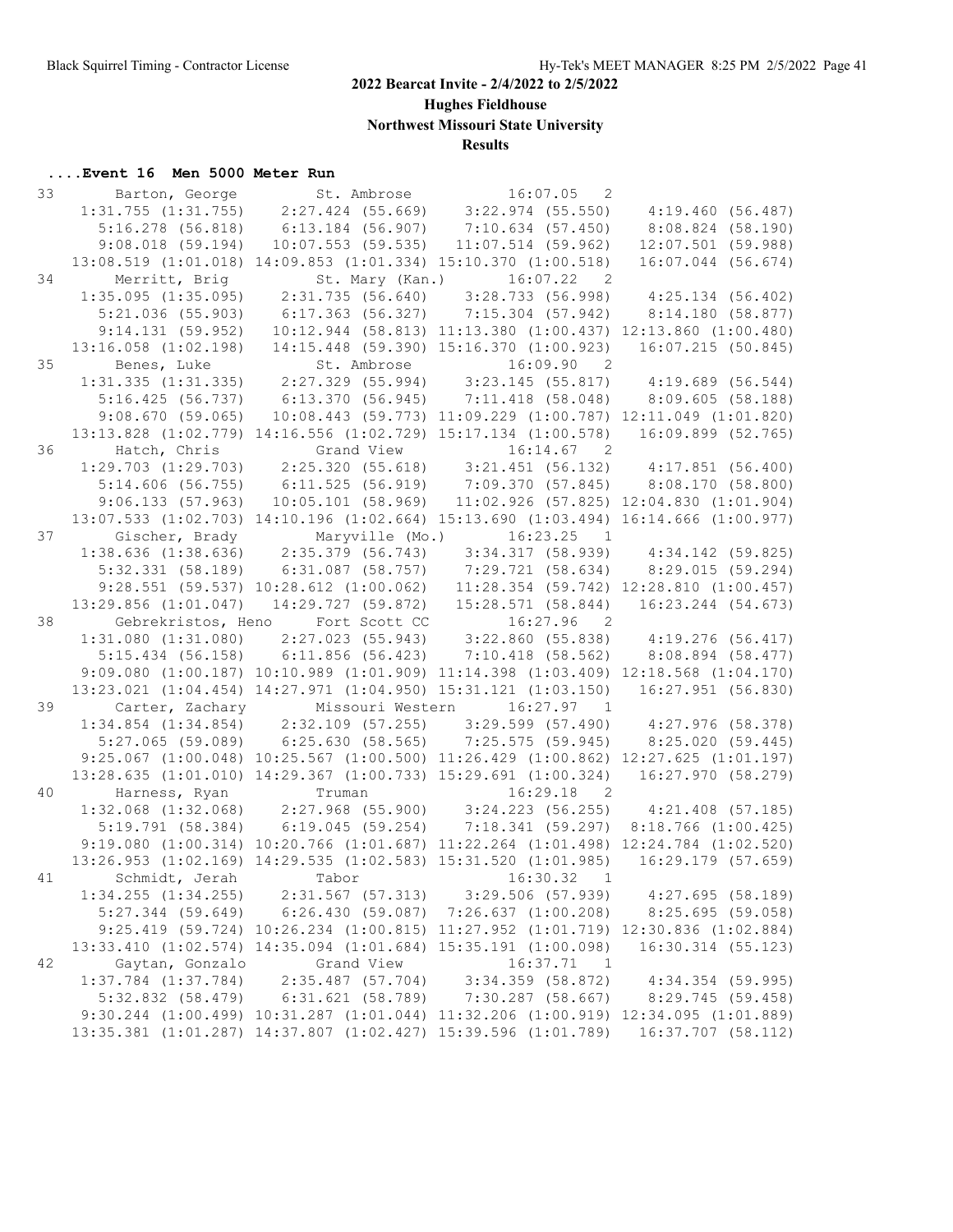**Hughes Fieldhouse**

**Northwest Missouri State University**

# **Results**

| 43 |                                        | Steele, Dylan             Indian Hills CC         16:40.20   1                                                                                                                               |                   |
|----|----------------------------------------|----------------------------------------------------------------------------------------------------------------------------------------------------------------------------------------------|-------------------|
|    |                                        | 1:36.701 (1:36.701) 2:34.779 (58.078) 3:33.659 (58.880) 4:33.314 (59.655)                                                                                                                    |                   |
|    |                                        | 5:31.394 (58.080) 6:30.511 (59.118) 7:29.292 (58.782) 8:29.874 (1:00.582)                                                                                                                    |                   |
|    |                                        | 9:31.615 (1:01.742) 10:34.295 (1:02.680) 11:36.115 (1:01.820) 12:38.989 (1:02.874)                                                                                                           |                   |
|    |                                        | 13:41.640 (1:02.652) 14:43.584 (1:01.944) 15:43.939 (1:00.355) 16:40.196 (56.258)                                                                                                            |                   |
| 44 | Pricolo, Ethan                         | Southwestern (Kan.) 16:43.48 1                                                                                                                                                               |                   |
|    |                                        | $1:37.726$ (1:37.726) $2:35.177$ (57.452) $3:33.710$ (58.533) $4:32.215$ (58.505)                                                                                                            |                   |
|    |                                        | 5:31.637 (59.423) 6:30.649 (59.012) 7:29.441 (58.793) 8:29.215 (59.774)                                                                                                                      |                   |
|    |                                        | 9:30.010 (1:00.795) 10:32.825 (1:02.815) 11:36.350 (1:03.525) 12:39.247 (1:02.898)                                                                                                           |                   |
|    |                                        | 13:42.209 (1:02.962) 14:44.874 (1:02.665) 15:47.997 (1:03.124) 16:43.476 (55.479)                                                                                                            |                   |
| 45 |                                        | Latting, Brandon Grand View 16:44.19 1<br>1:36.415 (1:36.415) 2:34.304 (57.889) 3:32.747 (58.444) 4:32.485 (59.738)                                                                          |                   |
|    |                                        |                                                                                                                                                                                              |                   |
|    |                                        | 5:32.105 (59.620) 6:33.062 (1:00.958) 7:34.691 (1:01.629) 8:36.350 (1:01.659)                                                                                                                |                   |
|    |                                        | 9:38.221 (1:01.872) 10:39.547 (1:01.327) 11:41.307 (1:01.760) 12:44.182 (1:02.875)                                                                                                           |                   |
|    |                                        | 13:46.442 (1:02.260) 14:48.465 (1:02.023) 15:48.924 (1:00.459) 16:44.187 (55.264)                                                                                                            |                   |
| 46 |                                        |                                                                                                                                                                                              |                   |
|    |                                        | Straubel, Nathan Park U. 16:46.16 3<br>1:31.982 (1:31.982) 2:26.603 (54.622) 3:22.308 (55.705) 4:20.624 (58.317)                                                                             |                   |
|    |                                        | 5:21.287 (1:00.663) 6:23.618 (1:02.332) 7:25.852 (1:02.234) 8:28.689 (1:02.838)                                                                                                              |                   |
|    |                                        | 9:32.222 (1:03.533) 10:35.221 (1:02.999) 11:38.401 (1:03.180) 12:41.052 (1:02.652)                                                                                                           |                   |
|    |                                        | 13:44.184 (1:03.133) 14:45.664 (1:01.480) 15:46.447 (1:00.783) 16:46.153 (59.707)                                                                                                            |                   |
| 47 |                                        |                                                                                                                                                                                              |                   |
|    |                                        | Harder, Logan Graceland 16:46.31 1<br>1:37.987 (1:37.987) 2:34.595 (56.608) 3:30.809 (56.214) 4:28.815 (58.007)<br>5:27.764 (58.949) 6:26.584 (58.820) 7:26.772 (1:00.189) 8:25.980 (59.208) |                   |
|    |                                        |                                                                                                                                                                                              |                   |
|    |                                        | 9:25.916 (59.937) 10:26.770 (1:00.854) 11:29.175 (1:02.405) 12:33.315 (1:04.140)                                                                                                             |                   |
|    |                                        | 13:35.767 (1:02.453) 14:39.282 (1:03.515) 15:45.044 (1:05.762) 16:46.310 (1:01.267)                                                                                                          |                   |
| 48 |                                        | Olsen, Cooper Hawkeye CC 16:46.54 2                                                                                                                                                          |                   |
|    |                                        | $1:31.785 \hspace{0.2cm} (1:31.785) \hspace{0.2cm} 2:27.616 \hspace{0.2cm} (55.832) \hspace{0.2cm} 3:23.440 \hspace{0.2cm} (55.824) \hspace{0.2cm} 4:20.024 \hspace{0.2cm} (56.584)$         |                   |
|    |                                        | 5:17.915 (57.892) 6:17.886 (59.972) 7:18.541 (1:00.655) 8:19.485 (1:00.944)                                                                                                                  |                   |
|    |                                        | 9:22.240 (1:02.755) 10:26.918 (1:04.678) 11:31.136 (1:04.219) 12:34.954 (1:03.818)                                                                                                           |                   |
|    |                                        | 13:38.900 (1:03.947) 14:43.711 (1:04.812) 15:46.591 (1:02.880) 16:46.540 (59.949)                                                                                                            |                   |
| 49 |                                        |                                                                                                                                                                                              |                   |
|    |                                        | 1:37.401 (1:37.401) 2:35.224 (57.823) 3:34.165 (58.942) 4:33.924 (59.759)                                                                                                                    |                   |
|    |                                        | 5:32.384 (58.460) 6:32.592 (1:00.209) 7:32.720 (1:00.128) 8:33.577 (1:00.858)                                                                                                                |                   |
|    |                                        | 9:36.414 (1:02.837) 10:39.601 (1:03.188) 11:42.564 (1:02.963) 12:45.570 (1:03.007)                                                                                                           |                   |
|    |                                        | 13:48.725 (1:03.155) 14:52.959 (1:04.234) 15:54.637 (1:01.679) 16:51.832 (57.195)                                                                                                            |                   |
| 50 | Dandu, Ajay                            | Southwestern (Kan.) 16:54.64 1                                                                                                                                                               |                   |
|    |                                        | $1:34.017$ $(1:34.017)$ $2:31.321$ $(57.304)$ $3:29.261$ $(57.940)$ $4:27.466$ $(58.205)$                                                                                                    |                   |
|    |                                        | 5:27.120 (59.654) 6:26.162 (59.043) 7:26.369 (1:00.207) 8:25.370 (59.002)                                                                                                                    |                   |
|    |                                        | 9:24.699 (59.329) 10:25.854 (1:01.155) 11:27.730 (1:01.877) 12:32.150 (1:04.420)                                                                                                             |                   |
|    |                                        | 13:38.529 (1:06.379) 14:45.871 (1:07.343) 15:51.124 (1:05.253) 16:54.637 (1:03.514)                                                                                                          |                   |
|    | 51 Kilborn, Seth Grand View 17:01.39 1 |                                                                                                                                                                                              |                   |
|    | $1:36.864$ $(1:36.864)$                | 2:35.022 (58.159) 3:33.931 (58.909)                                                                                                                                                          | 4:33.637 (59.707) |
|    | 5:33.347(59.710)                       | $6:34.500$ (1:01.153) 7:37.362 (1:02.863) 8:40.610 (1:03.248)                                                                                                                                |                   |
|    |                                        | 9:43.582 (1:02.973) 10:47.095 (1:03.513) 11:50.169 (1:03.074) 12:53.184 (1:03.015)                                                                                                           |                   |
|    |                                        | 13:56.107 (1:02.924) 14:59.481 (1:03.374) 16:01.912 (1:02.432)                                                                                                                               | 17:01.390(59.478) |
| 52 | Kosgei, Bramwel                        | MidAmerica Nazarene 17:04.26<br>2                                                                                                                                                            |                   |
|    | $1:32.914$ $(1:32.914)$                | 2:29.355 (56.442) 3:26.398 (57.043) 4:24.159 (57.762)                                                                                                                                        |                   |
|    | $5:23.773$ (59.614)                    | $6:24.525$ (1:00.753) 7:28.064 (1:03.539) 8:32.816 (1:04.753)                                                                                                                                |                   |
|    |                                        | 9:40.125 (1:07.309) 10:44.966 (1:04.842) 11:46.056 (1:01.090) 12:52.420 (1:06.364)                                                                                                           |                   |
|    |                                        | 13:59.760 (1:07.340) 15:03.315 (1:03.555) 16:03.955 (1:00.640) 17:04.256 (1:00.302)                                                                                                          |                   |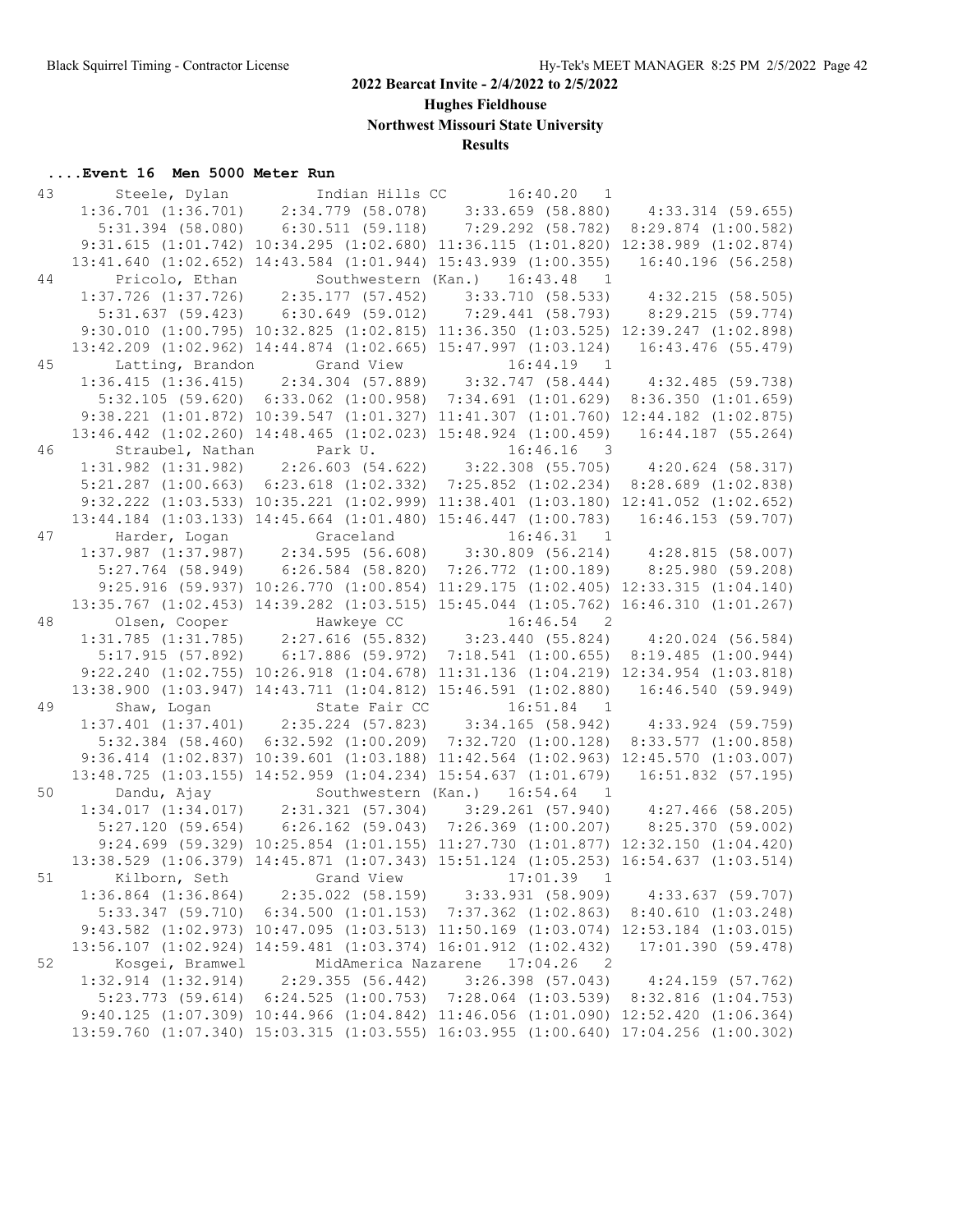**Hughes Fieldhouse**

**Northwest Missouri State University**

#### **Results**

#### **....Event 16 Men 5000 Meter Run**

|    | 53 Figueoa, Andrew Park U. 17:06.58 2                                                 |  |  |  |
|----|---------------------------------------------------------------------------------------|--|--|--|
|    | $1:35.391$ (1:35.391) $2:32.339$ (56.948) $3:29.218$ (56.879) $4:27.543$ (58.325)     |  |  |  |
|    | 5:28.908 (1:01.365) 6:31.773 (1:02.865) 7:33.756 (1:01.984) 8:37.006 (1:03.250)       |  |  |  |
|    | $9:40.251$ (1:03.245) 10:43.064 (1:02.813) 11:46.240 (1:03.177) 12:52.821 (1:06.582)  |  |  |  |
|    | 13:57.295 (1:04.474) 15:03.159 (1:05.864) 16:07.416 (1:04.258) 17:06.571 (59.155)     |  |  |  |
|    | 54 Warmann, Nicholas Maryville (Mo.) 17:11.40 1                                       |  |  |  |
|    | 1:38.276 (1:38.276) 2:35.604 (57.328) 3:34.455 (58.852) 4:34.202 (59.748)             |  |  |  |
|    | 5:32.610 (58.408) 6:31.426 (58.817) 7:31.065 (59.639) 8:33.452 (1:02.388)             |  |  |  |
|    | $9:36.952$ (1:03.500) 10:41.601 (1:04.649) 11:47.990 (1:06.389) 12:53.831 (1:05.842)  |  |  |  |
|    | 14:00.106 (1:06.275) 15:07.082 (1:06.977) 16:15.235 (1:08.153) 17:11.394 (56.159)     |  |  |  |
|    | 55 Conner, Matthew Benedictine (Kan.) 17:19.10 1                                      |  |  |  |
|    | 1:38.419 (1:38.419) 2:37.784 (59.365) 3:38.286 (1:00.503) 4:39.499 (1:01.213)         |  |  |  |
|    | 5:42.450 (1:02.952) 6:45.457 (1:03.008) 7:48.011 (1:02.554) 8:50.772 (1:02.762)       |  |  |  |
|    | 9:53.864 (1:03.092) 10:57.544 (1:03.680) 12:01.874 (1:04.330) 13:06.042 (1:04.169)    |  |  |  |
|    | 14:11.176 (1:05.134) 15:15.091 (1:03.915) 16:18.259 (1:03.168) 17:19.095 (1:00.837)   |  |  |  |
|    | 56 Kidd, Christofer Baker 17:26.92 1                                                  |  |  |  |
|    | $1:39.624$ (1:39.624) $2:38.470$ (58.847) $3:38.551$ (1:00.082) $4:39.195$ (1:00.644) |  |  |  |
|    | 5:41.340 (1:02.145) 6:44.992 (1:03.653) 7:47.890 (1:02.898) 8:52.221 (1:04.332)       |  |  |  |
|    | 9:57.701 (1:05.480) 11:02.837 (1:05.137) 12:08.644 (1:05.807) 13:14.589 (1:05.945)    |  |  |  |
|    | 14:19.916 (1:05.328) 15:25.197 (1:05.282) 16:29.827 (1:04.630) 17:26.911 (57.084)     |  |  |  |
| 57 | Weghorst, Josh Baker 17:28.56 1                                                       |  |  |  |
|    | 1:38.714 (1:38.714) 2:35.832 (57.119) 3:34.750 (58.918) 4:34.539 (59.789)             |  |  |  |
|    | 5:35.225 (1:00.687) 6:34.946 (59.722) 7:35.235 (1:00.289) 8:35.967 (1:00.733)         |  |  |  |
|    | 9:39.762 (1:03.795) 10:46.286 (1:06.524) 11:55.652 (1:09.367) 13:02.940 (1:07.288)    |  |  |  |
|    | 14:10.859 (1:07.919) 15:17.792 (1:06.934) 16:25.255 (1:07.463) 17:28.551 (1:03.297)   |  |  |  |
|    | Maliko, Albert MidAmerica Nazarene DNF 1                                              |  |  |  |
|    | $1:39.255$ (1:39.255) $2:36.012$ (56.758) $3:33.215$ (57.203) $4:32.192$ (58.978)     |  |  |  |
|    | $5:31.706$ (59.514) $6:32.357$ (1:00.652) 7:36.566 (1:04.209) 8:41.665 (1:05.099)     |  |  |  |

#### **Event 17 Women 60 Meter Hurdles**

**8 Advance: Top 1 Each Heat plus Next 4 Best Times**

=================================================================== TOP 16 FROM QUALIFYING ROUND ADVANCE HEAT WINNERS PLUS NEXT 4 FASTEST TO FINALS DII Prov: P 8.83 Fieldhouse: F 8.44 2019 Morgan Smith, Missouri Southern Meet: M 8.48 2/9/2019 Deya Erickson, Cloud County Name The Year School Prelims H# =================================================================== Preliminaries 1 Allison, Shanette Lincoln (Mo.) P 8.55Q 2 2 Hagan, Audreanae Pittsburg St. P 8.67Q 3 3 Walker, Jaylah Azusa Pacific P 8.71Q 4 4 Marquez, Madelyn Pittsburg St. P 8.76Q 1 5 Prickett, Sarah NW Missouri 8.89q 1 6 Hammond, Ally NW Missouri 8.90q 2 7 Leum, Xana Winona State 8.94q 1 8 Armstrong, Bria Drury 9.00q 3 9 Gonzalez, Laia Central Missouri 9.02 3 10 Mulcahy, Christabe Concordia-St. Paul 9.05 4 11 Aubuchon, Megan Central Methodist 9.12 2 12 Steva, Peyton Indian Hills CC 9.13 4 13 Naylor, Matayah Indian Hills CC 9.14 1 14 Chadderton, Azriel Colby CC 9.19 2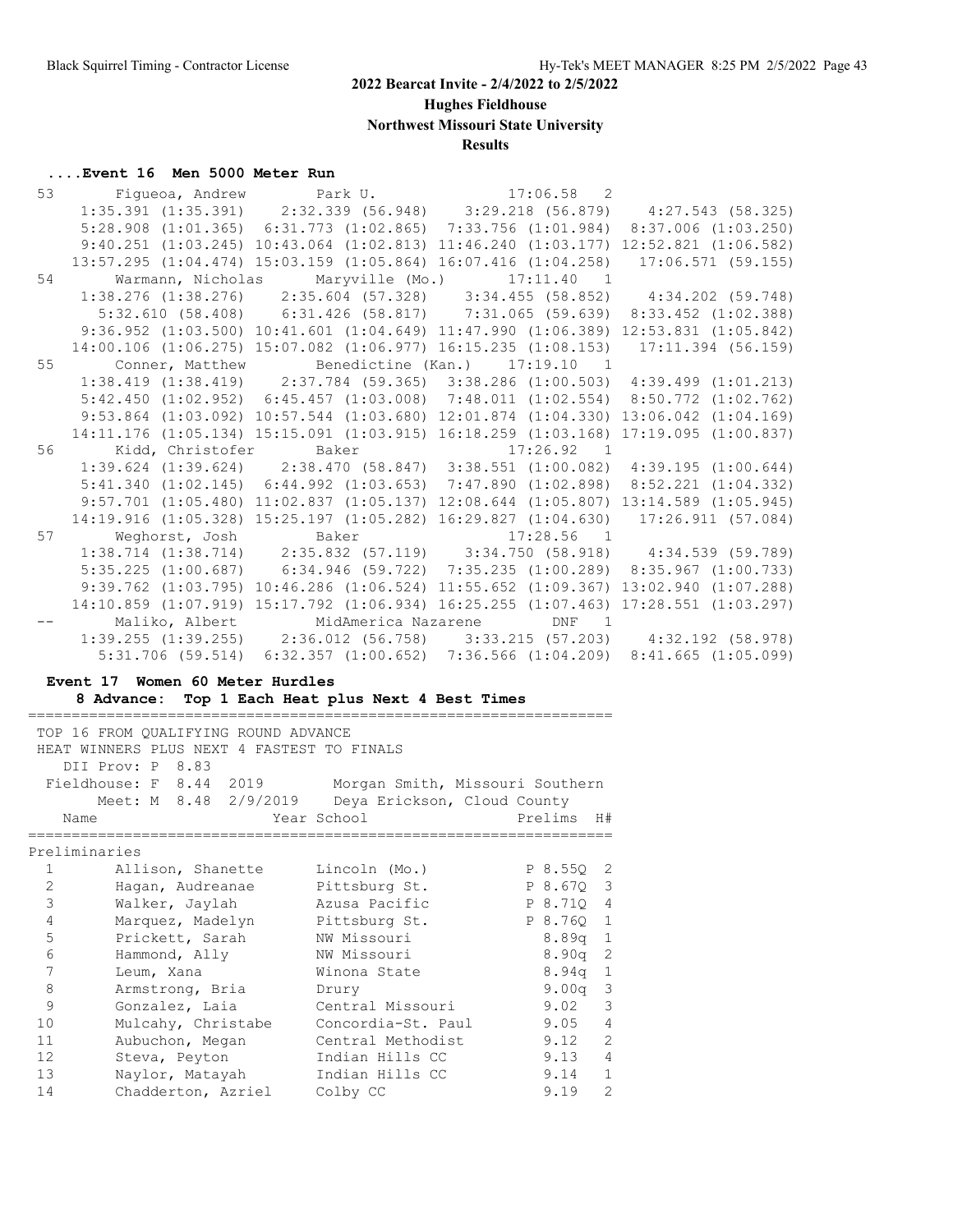# **Hughes Fieldhouse**

# **Northwest Missouri State University**

# **Results**

 11 Aubuchon, Megan Central Methodist 12 Steva, Peyton Indian Hills CC 13 Naylor, Matayah Indian Hills CC

 22 Brown, Liberty Central Missouri 23 Rose, Leah St. Ambrose 24 Becker, Kylee Winona State

 14 Chadderton, Azriel Colby CC 15 Lee, Ray-Donna Lincoln (Mo.) 16 Martinez, Martina Lindenwood 17 Peters, Isabelle Pittsburg St.

 18 McKenzie, Lisha Park U. 19 Reichenberger, Han Winona State 20 Hatzenbuehler, Han NW Missouri 21 Harris, Shavonte Friends

25 Osborn, Jade Baker

| 15             | Lee, Ray-Donna                                                                                                                    | Lincoln (Mo.)                                                                      | 9.32       | 4                      |
|----------------|-----------------------------------------------------------------------------------------------------------------------------------|------------------------------------------------------------------------------------|------------|------------------------|
| 16             | Martinez, Martina                                                                                                                 | Lindenwood                                                                         | 9.35       | 3                      |
| 17             | Peters, Isabelle                                                                                                                  | Pittsburg St.                                                                      | 9.37       | 4                      |
| 18             | McKenzie, Lisha                                                                                                                   | Park U.                                                                            |            | 9.41 19.403            |
| 19             | Reichenberger, Han                                                                                                                | Winona State                                                                       |            | 9.41 19.406            |
| 20             | Hatzenbuehler, Han                                                                                                                | NW Missouri                                                                        | 9.41       | 2 9.408                |
| 21             | Harris, Shavonte                                                                                                                  | Friends                                                                            | 9.44       | 3                      |
| 22             | Brown, Liberty                                                                                                                    | Central Missouri                                                                   | 9.49       | 3                      |
| 23             | Rose, Leah                                                                                                                        | St. Ambrose                                                                        |            | 9.53 4 9.523           |
| 24             | Becker, Kylee                                                                                                                     | Winona State                                                                       | 9.53       | 4 9.526                |
| 25             | Osborn, Jade                                                                                                                      | Baker                                                                              | 9.55       | 2                      |
| 26             | Heath, Patience                                                                                                                   | Fort Scott CC                                                                      | 9.59       | $\mathbf{1}$           |
| 27             | Goldring, Katie Grand View                                                                                                        |                                                                                    | 9.63       | 3                      |
| 28             | Shaw, Moriah                                                                                                                      | Friends                                                                            | 9.69       | 4                      |
| 29             | Newman, Keiana                                                                                                                    | Friends                                                                            | 9.84       | 3                      |
| 30             | Moore, Mya                                                                                                                        | Grand View                                                                         | 26.21      | $\mathbf{1}$           |
| $- -$          |                                                                                                                                   | Bradley, Paige Southwest Baptist                                                   | DO         | 2 hit hurdle with hand |
|                | Event 17 Women 60 Meter Hurdles                                                                                                   |                                                                                    |            |                        |
|                | TOP 16 FROM QUALIFYING ROUND ADVANCE<br>HEAT WINNERS PLUS NEXT 4 FASTEST TO FINALS<br>DII Prov: P 8.83<br>Fieldhouse: F 8.44 2019 | Morgan Smith, Missouri Southe<br>Meet: M 8.48 2/9/2019 Deya Erickson, Cloud County |            |                        |
| Name           |                                                                                                                                   | Year School                                                                        | Finals     |                        |
| Finals         |                                                                                                                                   |                                                                                    |            |                        |
| $\mathbf{1}$   | Allison, Shanette                                                                                                                 | Lincoln (Mo.)                                                                      | 8.48M      |                        |
| $\mathbf{2}$   | Walker, Jaylah                                                                                                                    | Azusa Pacific                                                                      | 8.57P      |                        |
| $\mathfrak{Z}$ | Hagan, Audreanae Pittsburg St.                                                                                                    |                                                                                    | 8.71P      |                        |
| $\overline{4}$ | Prickett, Sarah                                                                                                                   | NW Missouri                                                                        | 8.83P      |                        |
| 5              | Hammond, Ally                                                                                                                     | NW Missouri                                                                        | 8.88 8.875 |                        |
| 6              | Marquez, Madelyn                                                                                                                  | Pittsburg St.                                                                      | 8.88 8.879 |                        |
| 7              | Armstrong, Bria                                                                                                                   | Drury                                                                              | 8.95       |                        |
| 8              | Leum, Xana                                                                                                                        | Winona State                                                                       | 9.01       |                        |
| Preliminaries  |                                                                                                                                   |                                                                                    |            |                        |
| 9              | Gonzalez, Laia                                                                                                                    | Central Missouri                                                                   |            |                        |
| 10             | Mulcahy, Christabe                                                                                                                | Concordia-St. Paul                                                                 |            |                        |
|                |                                                                                                                                   |                                                                                    |            |                        |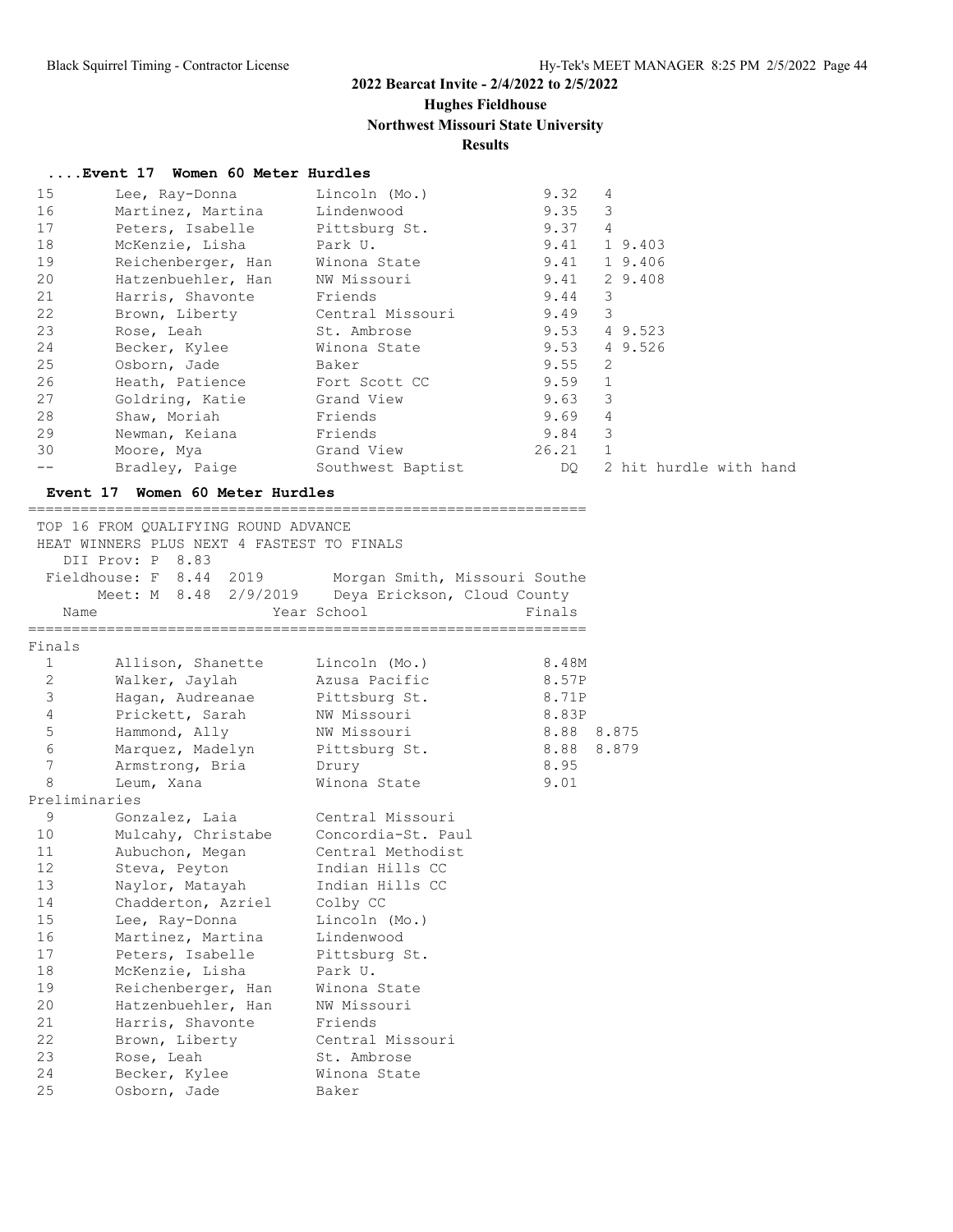**Hughes Fieldhouse**

**Northwest Missouri State University**

#### **Results**

#### **....Event 17 Women 60 Meter Hurdles**

| 26                | Heath, Patience | Fort Scott CC     |
|-------------------|-----------------|-------------------|
| 27                | Goldring, Katie | Grand View        |
| 28                | Shaw, Moriah    | Friends           |
| 29                | Newman, Keiana  | Friends           |
| 30                | Moore, Mya      | Grand View        |
| $\qquad \qquad -$ | Bradley, Paige  | Southwest Baptist |

| --           | Bradley, Paige                                                                     | Southwest Baptist                                        |                                 |                                |         |
|--------------|------------------------------------------------------------------------------------|----------------------------------------------------------|---------------------------------|--------------------------------|---------|
|              | Event 18 Men 60 Meter Hurdles                                                      | 8 Advance: Top 1 Each Heat plus Next 4 Best Times        |                                 |                                |         |
|              | TOP 16 FROM OUALIFYING ROUND ADVANCE<br>HEAT WINNERS PLUS NEXT 4 FASTEST TO FINALS |                                                          |                                 |                                |         |
|              | DII Prov: P 8.23<br>Meet: M 8.25 2/9/2019 Ryan Brown, Lincoln                      | Fieldhouse: F 8.03 2022 Cortney Watkins, Iowa Western CC |                                 |                                |         |
| Name         |                                                                                    | Year School                                              | Prelims H#                      |                                |         |
| $\mathbf{1}$ |                                                                                    | Watkins, Cortney Iowa Western CC P 8.050 4               |                                 |                                |         |
| 2<br>3       | Cade, Marcquiece Friends                                                           | Dagrin, Loubert Milliam Penn P 8.11Q 3                   | P 8.210 1                       |                                |         |
| 4            | Mooney, Trey Pittsburg St.                                                         |                                                          | 8.280 2 8.278                   |                                |         |
| 5            |                                                                                    | Deberry, Jathan Central Missouri P 8.23q 4 8.226         |                                 |                                |         |
| 6<br>7       | Minear, Chantz Grand View                                                          | Williams, Davion Iowa Western CC                         | P 8.23q 3 8.229<br>8.28q 18.272 |                                |         |
| 8            | Houston, Tajean Iowa Western CC                                                    |                                                          | 8.28q 1 8.276                   |                                |         |
| 9            | Bartlett, Rashane Lincoln (Mo.)                                                    |                                                          | 8.29                            | 2                              |         |
| 10           | Miller, Tyler Grand View                                                           |                                                          | 8.32                            | $\mathcal{S}$                  |         |
| 11           | Wajd, Qadiir Fort Scott CC                                                         |                                                          | 8.35 38.345                     |                                |         |
| 12           | Moore, Justin Baker                                                                |                                                          | 8.35                            |                                | 2 8.346 |
| 13           | Cleveland, Max Simpson (Iowa)                                                      |                                                          | 8.38                            | 2                              |         |
| 14<br>15     | Wormek, Parker Central Missouri                                                    |                                                          | 8.42<br>8.43                    | $\overline{4}$<br>$\mathbf{1}$ |         |
| 16           | Getzen, Shawn Fort Scott CC                                                        | Moots, Brennan Central Methodist 8.48 18.472             |                                 |                                |         |
| 16           |                                                                                    | Paster, Andrew Central Missouri 8.48                     |                                 |                                | 2 8.472 |
| 18           | Jarmon, Donyea                                                                     | Fort Scott CC                                            | 8.54                            | 3                              |         |
|              |                                                                                    |                                                          |                                 |                                |         |

 19 Thompson, Mason Grand View 8.55 2 20 Hall, Xavier Emporia St. 8.56 4

 23 Skinner, Jacob Tabor 8.62 4 24 Jarboe, Dustin MidAmerica Nazarene 8.63 2 25 Curet, Kevin Grand View 8.67 4 26 Thomas, Spencer Grand View 8.72 1 27 Richardson, Braden Ottawa 8.81 3 28 Stubbs, Jared Maryville (Mo.) 8.83 1 29 Penner, Toby Tabor 8.84 4

21 Becker, Jared Pittsburg St. 8.58 3 8.575 22 McGee, Jalen State Fair CC 8.58 4 8.576

-- Jean, Hudson Concordia-St. Paul DQ 3 hit hurdle with hand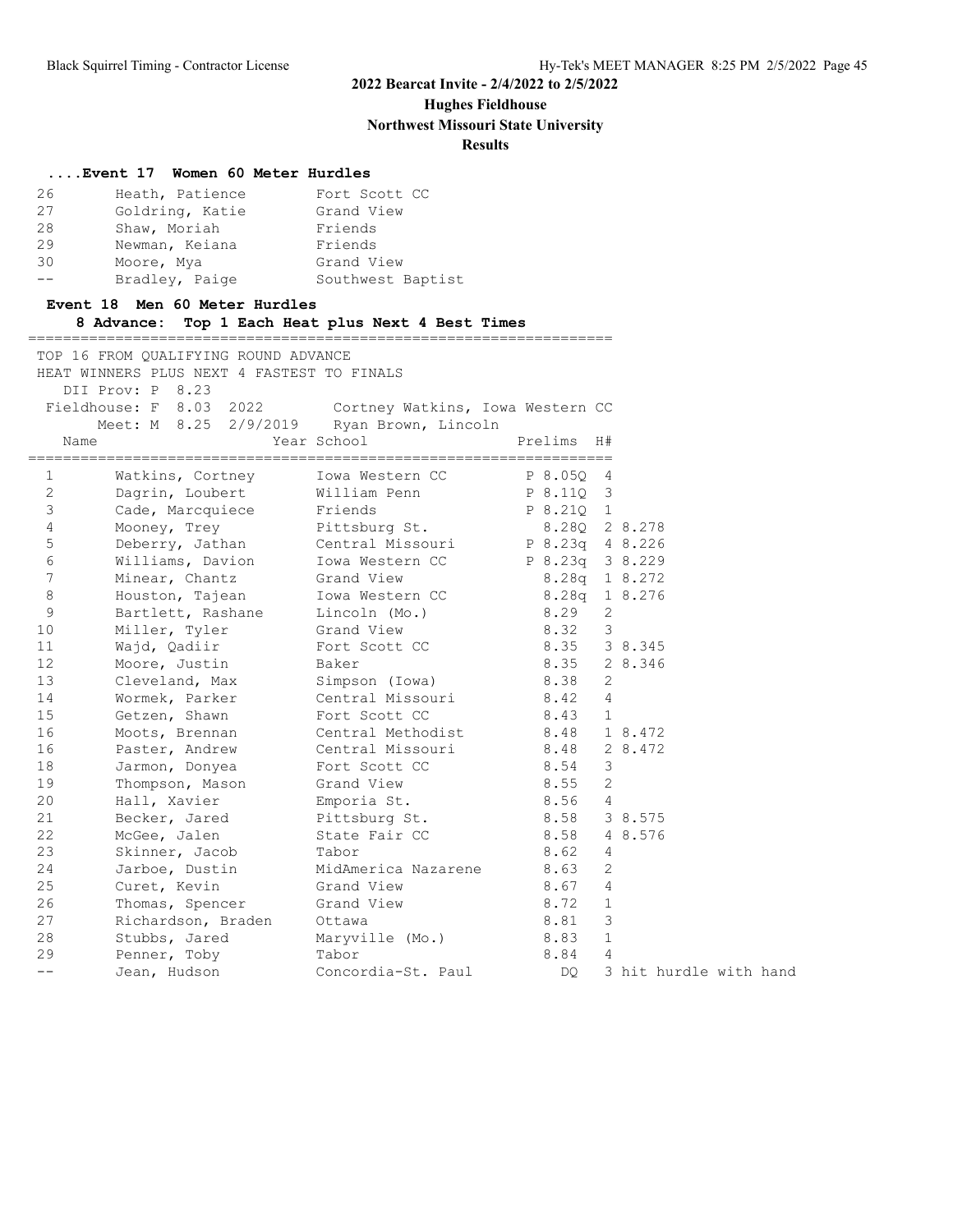**Hughes Fieldhouse**

#### **Northwest Missouri State University**

#### **Results**

#### **Event 18 Men 60 Meter Hurdles**

 TOP 16 FROM QUALIFYING ROUND ADVANCE HEAT WINNERS PLUS NEXT 4 FASTEST TO FINALS DII Prov: P 8.23<br>Fieldhouse: F 8.03 2022 Fieldhouse: F 8.03 2022 Cortney Watkins, Iowa Western Meet: M 8.25 2/9/2019 Ryan Brown, Lincoln Name Year School Finals ================================================================ Finals 1 Watkins, Cortney Iowa Western CC 8.03F 2 Dagrin, Loubert William Penn 8.08P 3 Cade, Marcquiece Friends 8.09P 4 Deberry, Jathan Central Missouri 8.13P 5 Houston, Tajean Iowa Western CC 8.15P 6 Minear, Chantz Grand View 8.23P Preliminaries 4 Mooney, Trey Pittsburg St. 6 Williams, Davion Iowa Western CC 9 Bartlett, Rashane Lincoln (Mo.) 10 Miller, Tyler Grand View 11 Wajd, Qadiir **Fort Scott CC**  12 Moore, Justin Baker 13 Cleveland, Max Simpson (Iowa) 14 Wormek, Parker Central Missouri 15 Getzen, Shawn Fort Scott CC 16 Moots, Brennan Central Methodist 16 Paster, Andrew Central Missouri 18 Jarmon, Donyea Fort Scott CC 19 Thompson, Mason Grand View 20 Hall, Xavier Emporia St. 21 Becker, Jared Pittsburg St. 22 McGee, Jalen Martista State Fair CC 23 Skinner, Jacob Tabor 24 Jarboe, Dustin MidAmerica Nazarene 25 Curet, Kevin Grand View 26 Thomas, Spencer Grand View 27 Richardson, Braden Ottawa 28 Stubbs, Jared Maryville (Mo.) 29 Penner, Toby Tabor -- Jean, Hudson Concordia-St. Paul **Event 19 Women 4x400 Meter Relay** =================================================================== Declarations Due after Mens 200 DII Prov: P 3:52.59 Fieldhouse: F 3:40.76 2018 Lincoln, Licnoln Meet: M 3:43.62 2/8/2020 Lincoln, Lincoln School Finals H# =================================================================== Finals 1 Lincoln (Mo.) 'A' 3:42.74M 5 1) Thomas, Shevanae 2) Diamond, Maria 3) May, Chrissani 4) Mannings, Jameaka 2 Azusa Pacific 'A' 3:47.00P 5 1) Verner, Alayna 2) Holmes, Kiayra

================================================================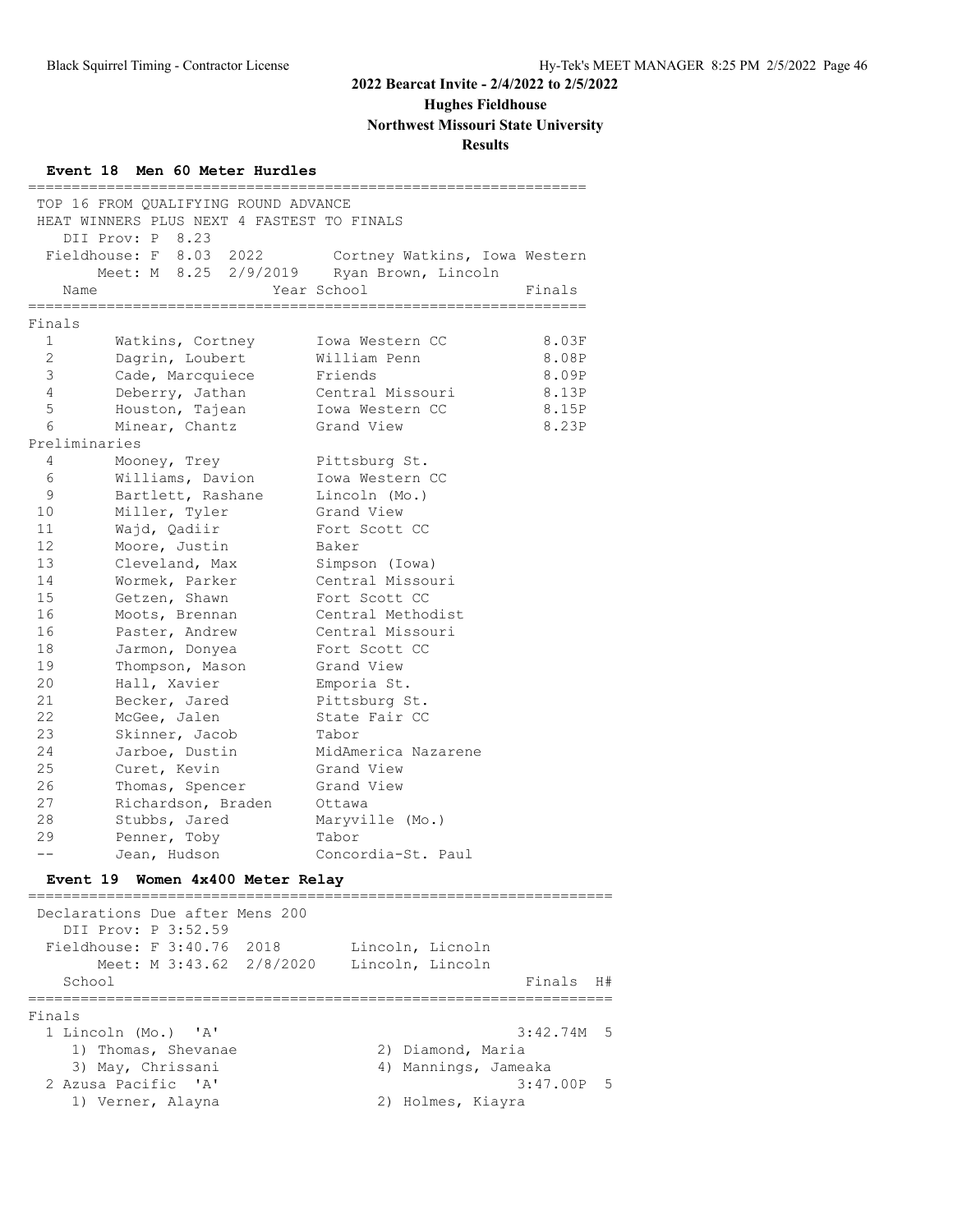#### **Hughes Fieldhouse**

**Northwest Missouri State University**

#### **Results**

#### **....Event 19 Women 4x400 Meter Relay**

3) Ledesma, Marian 4) Walke 3 Central Missouri 'A' 1) Foote, Alex 3) Gonzalez, Laia 4 Winona State 'A' 1) Zeman, Kendall 3) Schyvinck, Brooklyn 5 Pittsburg St. 'A' 1) Tice, Emerson 3) Price, Matti 6 Lindenwood 'A' 7 Washburn 'A' 1) Stinson, Lyndsay 3) Jones, Katelyn 8 NW Missouri 'A' 1) Commins, Jaedy 3) Luna, Haley 9 Emporia St. 'A' 1) Hurla, Jasmine 3) Owings, Makenzie 10 Central Missouri 'B' 1) Sporleder, Emily 3) Elmore, Mariah 11 Central Methodist 'A' 1) Bailey, Jessica 3) Camilo-Montenegro, Darly 12 Southwestern (Kan.) 'A' 1) Pruitt, Kentayshija 3) Booker, Rachel 13 Missouri Western 'B' 1) Roumph, Maddison 3) Simmons, Savannah 14 Missouri Western 'A' 1) Adams, Alexis 3) Miller, Lynzi 15 Pittsburg St. 'B' 1) Burt, Madison 3) Marquez, Madelyn 16 Central Methodist 'B' 1) Johnson, Sakoya 3) Cunningham, Keiara-Ashley 17 Southwest Baptist 'A' 1) Boyce, Yoland 3) Barber, Alexis 18 Park U. 'A' 1) Hahlbeck, Jena 3) Birmingham, Shelby 19 Maryville (Mo.) 'A' 1) Shirley, Emma 3) Dreyer, Abby 20 St. Ambrose 'A' 1) Jansett, Megan 3) Knecht, Jadie 21 St. Mary (Kan.) 'A'

|    | 4) Walker, Jaylah<br>3:48.36P               | 5 |
|----|---------------------------------------------|---|
|    | 2) Shawver, Jana                            |   |
|    | 4) Steinmeyer, Lucy                         |   |
|    | 3:48.89P                                    | 5 |
|    | 2) Pietz, Maddy                             |   |
|    | 4) Vallabouy, Shereen                       |   |
|    | 3:51.36P                                    | 4 |
|    | 2) Lowrey, Olivia<br>4) Williams, Christine |   |
|    | 3:53.56                                     | 1 |
|    | 3:55.51                                     | 4 |
|    | 2) Hillebert, Darian                        |   |
|    | 4) Okoro, Chia                              |   |
|    | 3:57.03                                     | 4 |
|    | 2) Blake, Bailey                            |   |
|    | 4) Thibault, Alyna                          |   |
|    | 3:58.01                                     | 4 |
|    | 2) Reid, Abigael<br>4) Marlow, Hollie       |   |
|    | 3:59.92                                     | 4 |
|    | 2) Bean, Katie                              |   |
|    | 4) Brown, Liberty                           |   |
|    | 4:01.59                                     | 4 |
|    | 2) Johnson, Kailey                          |   |
|    | 4) Hawkins, Carter                          |   |
|    | 4:05.34                                     | 3 |
|    | 2) Hanna, Meliah                            |   |
|    | 4) Hill, Kyah<br>4:07.47                    | 3 |
|    | 2) Kollore, Aniya                           |   |
|    | 4) Wilmes, Halley                           |   |
|    | 4:07.61                                     | 5 |
|    | 2) Ewing, Kristi                            |   |
|    | 4) Abdul-Hameed, Aneesa                     |   |
|    | 4:07.72                                     | 1 |
|    | 2) Morgan, Jamiya                           |   |
| 4) | Hagan, Audreanae<br>4:07.84                 | 2 |
|    | 2) Blackmon, Rhakala                        |   |
|    | 4) Wieseman, Madeline                       |   |
|    | 4:08.46                                     | 3 |
|    | 2) Burgos, Elysia                           |   |
| 4) | Barber, Brocklyn                            |   |
|    | 4:09.07                                     | 3 |
| 2) | Williams, Faith                             |   |
|    | 4) Willis, Brittany                         |   |
| 2) | 4:09.78<br>Catic, Edina                     | 2 |
| 4) | Stone, Abby                                 |   |
|    | 4:12.28                                     | 2 |
| 2) | Koval, Karissa                              |   |
|    | 4) Butler, Gabbi                            |   |
|    | 4:14.20                                     | 2 |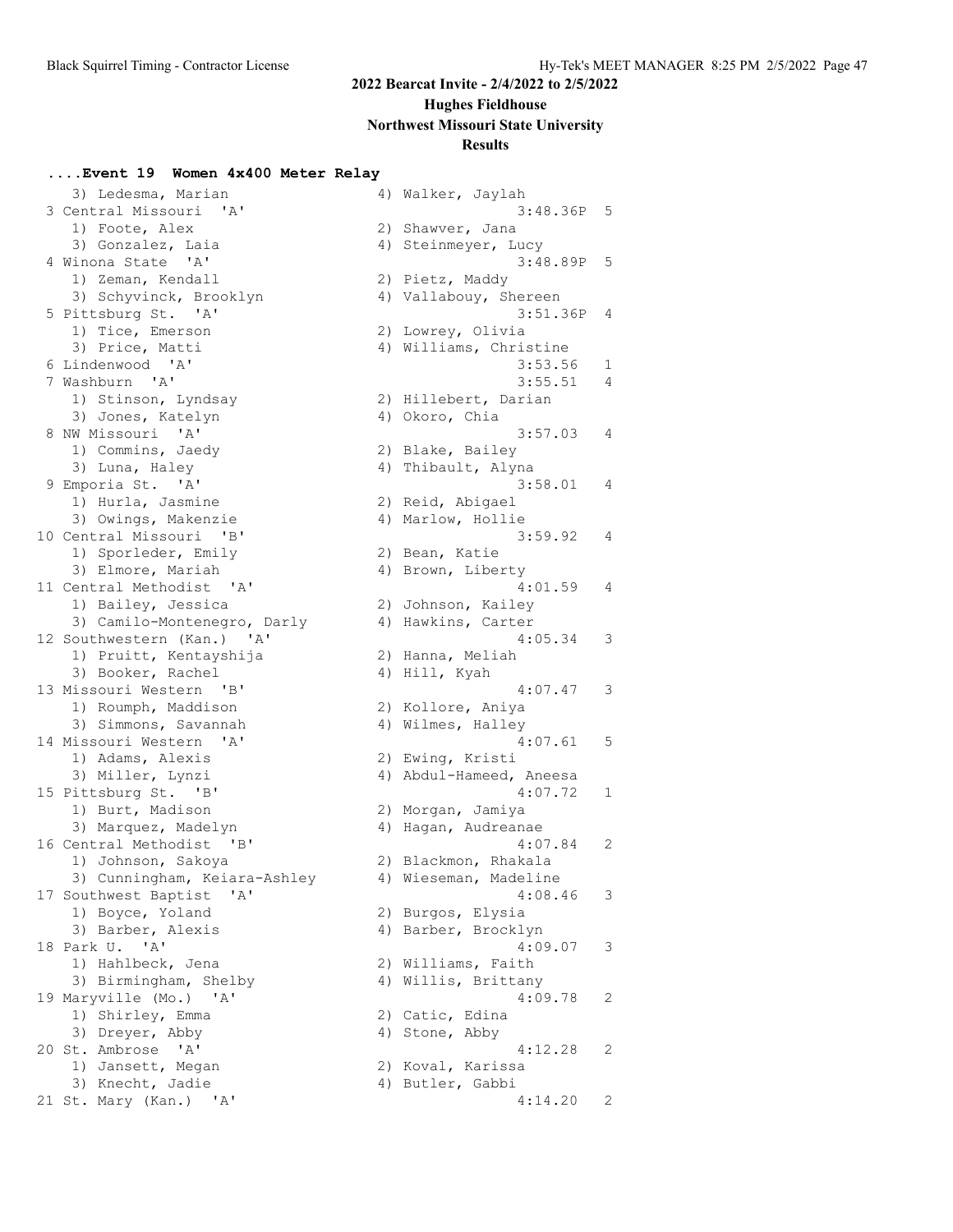#### **Hughes Fieldhouse**

#### **Northwest Missouri State University**

#### **Results**

#### **....Event 19 Women 4x400 Meter Relay**

| 1) Raney, Gretchen      | 2) Walter-Sherretts, Maddy |
|-------------------------|----------------------------|
| 3) Bagley, Briley       | 4) Wardlow, Lexi           |
| 22 Indian Hills CC 'A'  | 5<br>4:14.61               |
| 1) Hoskins, Janyla      | 2) Pryor, Kaylen           |
| 3) Star, Kimeisha       | 4) Naylor, Matayah         |
| 23 Hawkeye CC 'A'       | 4:14.93<br>2               |
| 1) Janssen, Mattie      | 2) Hummell, Jenna          |
| 3) Freund, Maci         | 4) Hoppe, Carlie           |
| 24 Kansas Wesleyan 'A'  | $\mathbf{1}$<br>4:16.63    |
| 1) Washington, Tamayia  | 2) Mann, Bailey            |
| 3) Pace, Tiffany        | 4) Deines, Tabetha         |
| 25 Tabor 'A'            | 4:18.48<br>$\mathbf{1}$    |
| 1) Cooper, Destiny      | 2) Wiebe, Brooke           |
| 3) Zimmerman, Sonya     | 4) Gaines, Dekayla         |
| 26 Emporia St. 'B'      | $\mathbf{1}$<br>4:23.22    |
| 1) Nichols, Clarice     | 2) Bina, Mason             |
| 3) Lassiter, Mary Grace | 4) McCue, Miah             |
| 27 Bethel (Kan.) 'A'    | $\mathcal{L}$<br>4:23.99   |
| 1) Meyer, Stephany      | 2) Mendoza, Alexandra      |
| 3) Roman, Mia           | 4) Graber, Natalie         |
| 28 Simpson (Iowa) 'A'   | 4:26.76<br>$\mathbf{1}$    |
| 1) Loecke, Abby         | 2) Schewe, Angel           |
| 3) Forbes, Arryss       | Johnson, Aaliyah<br>4)     |
| 29 Quincy 'A'           | 3<br>4:33.85               |
| 1) Sargent, Taryn       | 2) Reynolds, Karmen        |
| 3) Matos, Adajilsa      | 4) Cornwall, De'Andre      |

#### **Event 20 Men 4x400 Meter Relay**

 Declarations Due after Mens 200 DII Prov: P 3:17.02 Fieldhouse: F 3:10.37 2021 NW Missouri, NW Missouri Meet: M 3:10.37 2/6/2021 NW Missouri, NW Missouri School Finals H# =================================================================== 1 Pittsburg St. 'A' 3:11.51P 7 1) Tudor, Sam 2) Alarahshun, Nizar 3) Stone, Bailey (4) Brewer, Braylen 2 Lincoln (Mo.) 'A' 3:12.78P 7 1) Nichols, Reuben 2) Campbell, Kewani 3) Whyte, Troy and Marketter Manusian Andrews 4) Brown, Shanthamoi 3 Central Missouri 'A' 3:14.77P 7 1) Miller, Trey and Mugent, Derek 3) Lay, Antonio 4) James, Michael 4 Lindenwood 'A' 3:15.40P 1 5 Indian Hills CC 'A' 3:15.86P 1 1) Craven, Dorian 1988 (2011) Marshall, Rivaldo 3) Clarke, Dean 1988 (2011) 4 Chatman, Woyn 6 NW Missouri 'A' 3:17.04 6 1) Griffin, Prince 2) Williams, Raheem 3) Maldonado, Samuel (4) Crisci, Federico 7 Pittsburg St. 'B' 3:17.64 6 1) Morris, Matthew 2) Hudelson, Graham 3) Boen-Gutierrez, Monte (4) Kneisler, CJ

===================================================================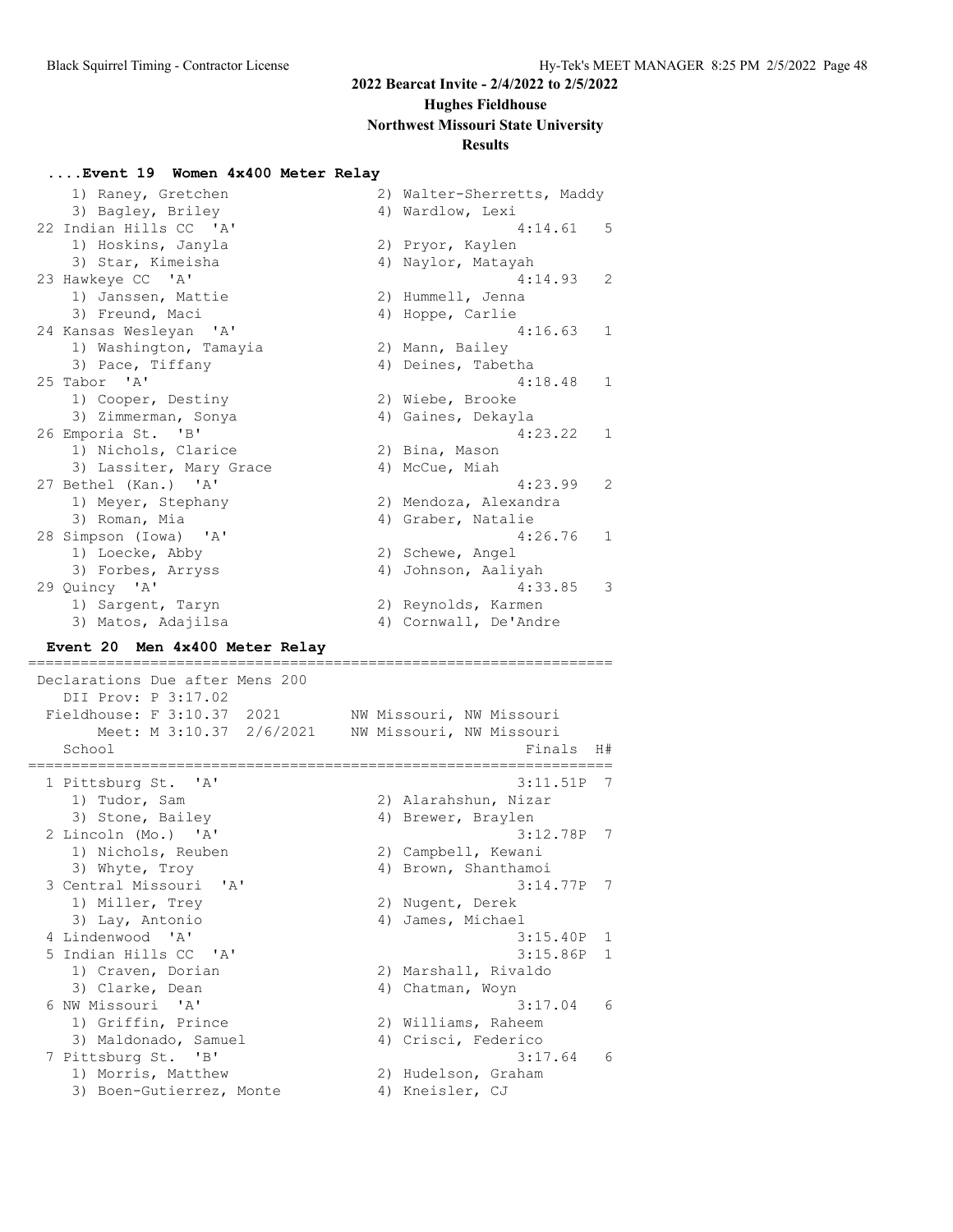## **Hughes Fieldhouse**

#### **Northwest Missouri State University**

### **Results**

#### **....Event 20 Men 4x400 Meter Relay**

| 8 Emporia St. 'A'                                 | 3:17.76               | $\prime$     |
|---------------------------------------------------|-----------------------|--------------|
| 1) Ramos, Guy                                     | 2) Johnson, Juwan     |              |
| 3) Watson, Jack                                   | 4) Goodpaster, Hayden |              |
| 9 Southwestern (Kan.) 'A'                         | 3:18.55               | 5            |
| 1) Durham, Corey                                  | 2) Wright, Slavoski   |              |
| 3) Mvundura, David                                | 4) Moffett, Chris     |              |
| 10 St. Mary (Kan.) 'A'                            | 3:18.61               | 7            |
| 1) White, Torrey                                  | 2) Noel, Mark         |              |
|                                                   |                       |              |
| 3) Townes, Jaylen                                 | 4) Lyons, Corey       |              |
| 11 Central Missouri 'B'                           | 3:18.89               | 6            |
| 1) Brickman, Ethan                                | 2) Allen, Jerald      |              |
| 3) Skotnicki, Tanner                              | 4) Rasche, Isaak      |              |
| 12 Grand View 'A'                                 | 3:19.25               | 6            |
| 1) Desequeira, Leo                                | 2) Coleman, Savion    |              |
| 3) Minear, Chantz                                 | 4) Miller, Tyler      |              |
| $\left( \right)$                                  |                       |              |
| $^{\prime}$ A $^{\prime}$<br>13 Central Methodist | 3:19.96               | 6            |
| 1) Nyaoga, Mohammed                               | 2) Johns, Curtis      |              |
| 3) Ayala, Alexander                               | 4) Schiffhauer, Jack  |              |
| 14 Missouri Western 'A'                           | 3:20.09               | 6            |
| 1) Dixon, Derek                                   | 2) Smith, Michael     |              |
| 3) Gorham, Riley                                  | 4) Beckles, Davon     |              |
| 15 Baker<br>'A'                                   | 3:21.92               | 5            |
| 1) Moore, Justin                                  | 2) Weimer, Jordan     |              |
| 3) Cardoza, Seaver                                | 4) Huebert, Robert    |              |
| 16 Iowa Western CC 'A'                            | 3:22.69               | 7            |
| 1) Northover, Romario                             | 2) Williams, Deiondre |              |
| 3) Brown, Chaz                                    | 4) Brown, Andrew      |              |
| 17 Washburn 'A'                                   | 3:22.93               | 3            |
| 1) Herr, Jacob                                    | 2) Heiman, Wyatt      |              |
| 3) Hess, Hunter                                   | 4) Henry, Romain      |              |
| 18 Emporia St. 'B'                                | 3:23.30               | 5            |
| 1) Merz, Brock                                    | 2) Johnson, Jake      |              |
| 3) Wilkes, Brandon                                | 4) Cox, Carter        |              |
| 19 Kansas Wesleyan 'A'                            | 3:25.83               | 3            |
| 1) Murphy, Kalil                                  | 2) Davis, Nigel       |              |
| 3) Dixon, Eugene                                  | 4) Kyser, Eryk        |              |
| 20 St. Ambrose 'A'                                | 3:26.68               | 4            |
| 1) Wilson, Ben                                    | 2) Reemtsma, Will     |              |
| 3) Swarm, Jonny                                   | 4) Wright, Justin     |              |
| 21 Maryville (Mo.) 'A'                            | 3:26.98               | 4            |
| 1) Keys, Adreoin                                  | 2) Smith, Jobey       |              |
| 3) Ivry, Cetris                                   | 4) Jackson, Ethan     |              |
| 22 Graceland 'A'                                  | 3:28.09               | 3            |
| 1) Hurell, Xavier                                 |                       |              |
|                                                   | 2) Royer, Nathan      |              |
| 3) Anderson, Peyton                               | 4) Marchand, Paul     |              |
| 23 Quincy 'A'                                     | 3:28.12               | 5            |
| 1) Stewart, Chadwick                              | 2) Saunders, Kevin    |              |
| 3) Mclymont, Nile                                 | 4) Legemet, Timothy   |              |
| 24 William Penn<br>' A'                           | 3:28.16               | 1            |
| 25 Pittsburg St.<br>$\cdot$ $\circ$ $\cdot$       | 3:28.71               | $\mathbf{1}$ |
| 1) Mooney, Trey                                   | 2) Wright-Rose, Tevin |              |
| 3) Lehman, Dawson                                 | 4) Becker, Jared      |              |
| 26 Central Missouri<br>"C"                        | 3:29.03               | 1            |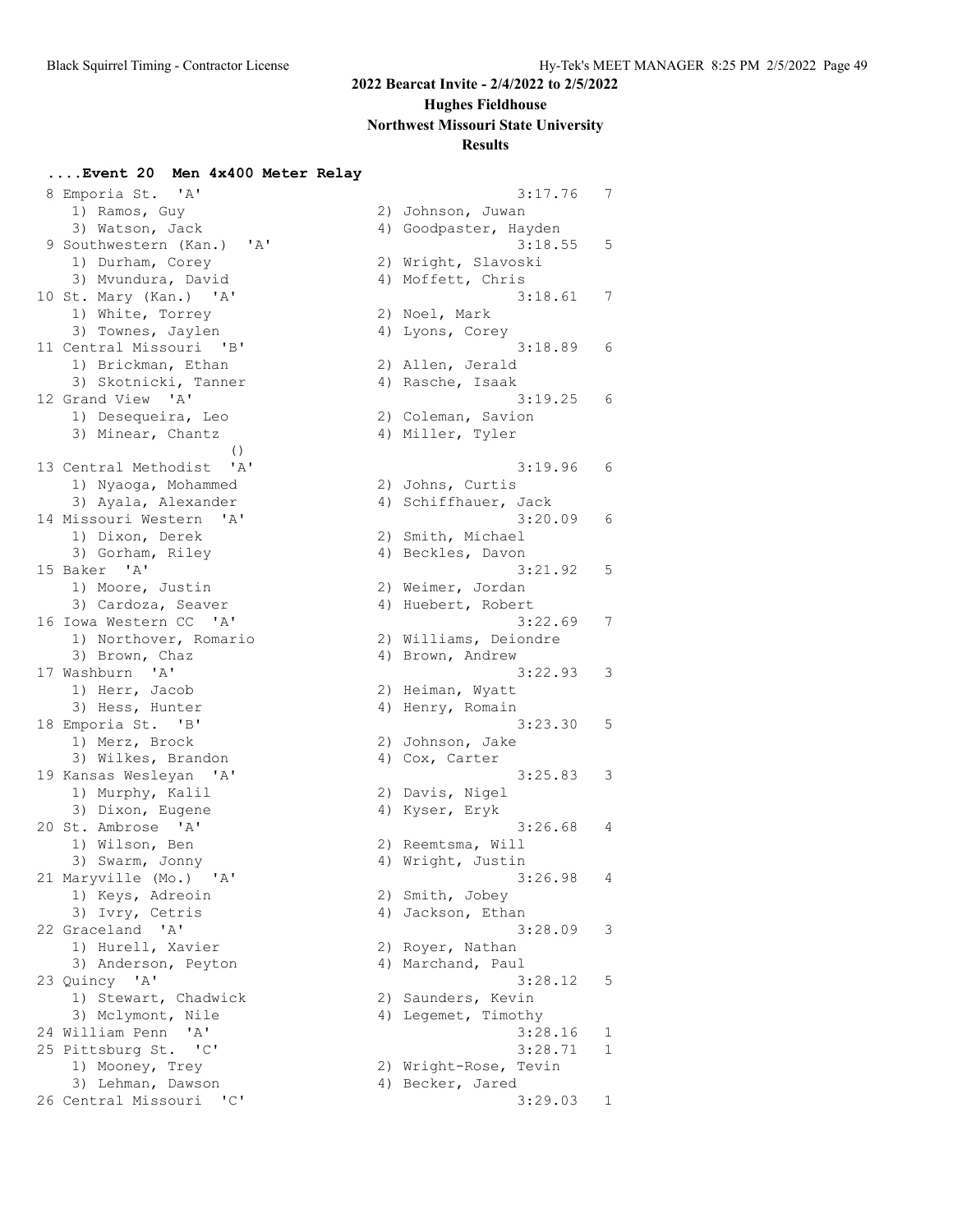# **Hughes Fieldhouse**

# **Northwest Missouri State University**

# **Results**

### **....Event 20 Men 4x400 Meter Relay**

| 1) McCauley, Adam                  | 2) McKee, Connor       |
|------------------------------------|------------------------|
| 3) Finger, Evan                    | 4) Distler, Caleb      |
| 27 Missouri Western 'B'            | 3:30.8                 |
| 1) Ambuul, Adam                    | 2) Belgrave, Hayden    |
| 3) Portillo, Braulio               | 4) Cutler, Logan       |
| 28 Highland CC 'A'                 | 3:30.9                 |
| 1) Skafar, Ambroz                  | 2) Jackson, Bernrjay   |
| 3) Shurland, Andwele               | 4) Amadis, Gabriel     |
| 29 Drury 'A'                       | 3:31.0                 |
| 1) Lynch, Liam                     | 2) Sutton, Cole        |
| 3) Kershaw, William                | 4) Moler, Matt         |
| 30 St. Ambrose 'B'                 | 3:31.8                 |
| 1) Reynolds, Will                  | 2) Olenek, Andrew      |
| 3) Erickson, Brentin               | 4) Bowers, Teagan      |
| 31 Simpson (Iowa) 'A'              | 3:32.2                 |
| 1) Godbout, Brenden                | 2) Pelzer, Trent       |
| 3) Gruhn, Adam                     | 4) Dephillips, Blake   |
| 32 Hawkeye CC 'B'                  | 3:32.5                 |
| 1) Vaske, Isaac                    | 2) Shaw, Jeron         |
| 3) Vivians, Orlando                | 4) Kajtezovic, Renajid |
| $\mathbf{B}$<br>33 Maryville (Mo.) | 3:34.2                 |
| 1) Stubbs, Jared                   | 2) White, Collin       |
| 3) Terry, Austin                   | 4) Powell, Devan       |
| 34 Bethel (Kan.) 'A'               | 3:34.4                 |
| 1) Tarango, Isaac                  | 2) Bartel, Isaiah      |
| 3) Unruh, Corbin                   | 4) Wise, Tobin         |
| 35 Indian Hills CC 'B'             | 3:36.1                 |
| 1) Crosby, Kylen                   | 2) Becerra, Jorge      |
| 3) Gerard, Nick                    | 4) Brindle, Calvin     |
| 36 Tabor 'A'                       | 3:38.0                 |
| 1) Montoya, Nick                   | 2) Geyer, Brandon      |
| 3) Brooks, Malik                   | 4) Shewey, Vance       |
| 37 Graceland 'B'                   | 3:40.9                 |
| 1) Robinson, Robert                | 2) Jensen, Kade        |
| 3) Colyer, Andrew                  | 4) Arce, Juan          |
| 38 Simpson (Iowa) 'B'              | 3:43.0                 |
| 1) Mash, Cade                      | 2) Truitt, Corbin      |
| 3) Williams, Tyler                 | 4) Warrick, Ean        |
| 39 Ottawa 'B'                      | 3:44.1                 |
| 1) Wilson-Shirah, James            | 2) Orozco, Eduardo     |
| 3) Ludwick, Jacob                  | 4) Richardson, Braden  |
| 40 Ottawa 'A'                      | 3:45.6                 |
| 1) Jackson, Cameron                | 2) Krause, Logan       |
| 3) Lang, Noah                      | 4) Mcahan, Jacob       |
| 41 Kansas Wesleyan 'B'             | 3:48.0                 |
| 1) Davidson, Ty                    | 2) Tucker, Gavin       |

3) Horacek, Jack (4) Rios, Giovanni

| 27 Missouri Western 'B'   | 3:30.85                | 3           |
|---------------------------|------------------------|-------------|
| 1) Ambuul, Adam           | 2) Belgrave, Hayden    |             |
| 3) Portillo, Braulio      | 4) Cutler, Logan       |             |
| 28 Highland CC 'A'        | 3:30.91                | 3           |
| 1) Skafar, Ambroz         | 2) Jackson, Bernrjay   |             |
| 3) Shurland, Andwele      | 4) Amadis, Gabriel     |             |
| 29 Drury 'A'              | 3:31.07                | 4           |
| 1) Lynch, Liam            | 2) Sutton, Cole        |             |
| 3) Kershaw, William       | 4) Moler, Matt         |             |
| 30 St. Ambrose 'B'        | 3:31.86                | 2           |
| 1) Reynolds, Will         | 2) Olenek, Andrew      |             |
| 3) Erickson, Brentin      | 4) Bowers, Teagan      |             |
| 31 Simpson (Iowa) 'A'     | 3:32.25                | 2           |
| 1) Godbout, Brenden       | 2) Pelzer, Trent       |             |
| 3) Gruhn, Adam            | 4) Dephillips, Blake   |             |
| 32 Hawkeye CC 'B'         | 3:32.56                | $\mathsf S$ |
| 1) Vaske, Isaac           | 2) Shaw, Jeron         |             |
| 3) Vivians, Orlando       | 4) Kajtezovic, Renajid |             |
| 33 Maryville (Mo.) 'B'    | 3:34.27                | 4           |
| 1) Stubbs, Jared          | 2) White, Collin       |             |
| 3) Terry, Austin          | 4) Powell, Devan       |             |
| 34 Bethel (Kan.) 'A'      | 3:34.41                | 4           |
| 1) Tarango, Isaac         | 2) Bartel, Isaiah      |             |
| 3) Unruh, Corbin          | 4) Wise, Tobin         |             |
| 35 Indian Hills CC 'B'    | 3:36.17                | 5           |
| 1) Crosby, Kylen          | 2) Becerra, Jorge      |             |
| 3) Gerard, Nick           | 4) Brindle, Calvin     |             |
| 36 Tabor 'A'              | 3:38.09                | 3           |
| 1) Montoya, Nick          | 2) Geyer, Brandon      |             |
| 3) Brooks, Malik          | 4) Shewey, Vance       |             |
| 37 Graceland 'B'          | 3:40.96                | 2           |
| 1) Robinson, Robert       | 2) Jensen, Kade        |             |
| 3) Colyer, Andrew         | 4) Arce, Juan          |             |
| 38 Simpson (Iowa) 'B'     | 3:43.04                | 2           |
| 1) Mash, Cade             | 2) Truitt, Corbin      |             |
| 3) Williams, Tyler        | 4) Warrick, Ean        |             |
| 39 Ottawa 'B'             | 3:44.17                | 2           |
| 1) Wilson-Shirah, James   | 2) Orozco, Eduardo     |             |
| 3) Ludwick, Jacob         | 4) Richardson, Braden  |             |
| 40 Ottawa<br>$\mathsf{A}$ | 3:45.68                | 4           |
| 1) Jackson, Cameron       | 2) Krause, Logan       |             |
| 3) Lang, Noah             | 4) Mcahan, Jacob       |             |

2) Tucker, Gavin

 $3:48.08$  1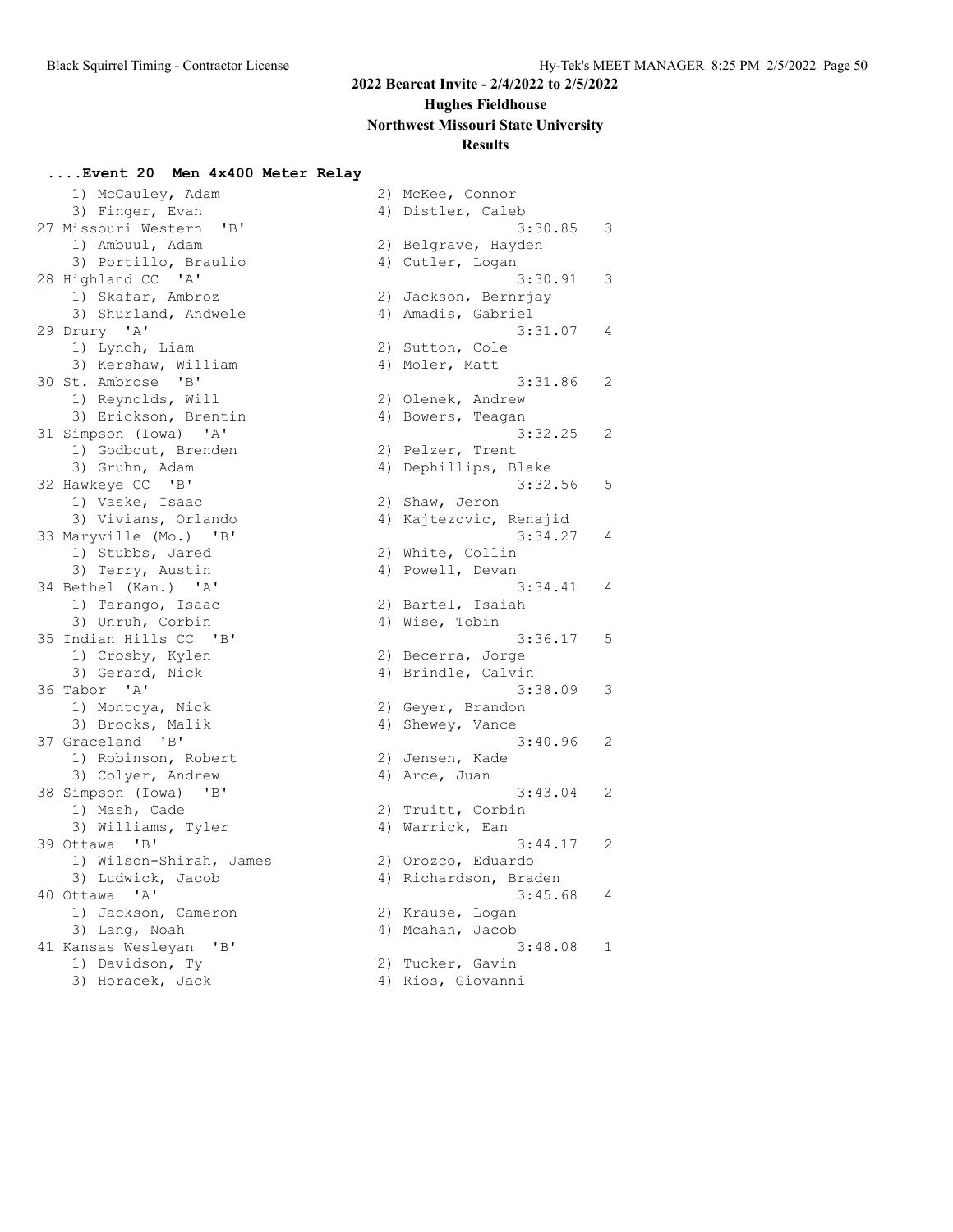# **Hughes Fieldhouse**

**Northwest Missouri State University**

# **Results**

# **Event 21 Women Distance Medley**

| DII Prov: P 12:07.33<br>Fieldhouse: F 11:51.82 2021 | NW Missouri, NW Missouri           |
|-----------------------------------------------------|------------------------------------|
| Meet: M 11:51.82 2/6/2021<br>School                 | NW Missouri, NW Missouri<br>Finals |
| 1 Drury 'A'                                         | 11:52.15P                          |
| 1) McCune, Katie                                    | 2) Brown, Imani                    |
| 3) Douglas, Jasmyn                                  | 4) McCune, Claire                  |
| 2 Southwest Baptist 'A'                             | 12:15.31                           |
| 1) Valdivia, Tessa                                  | 2) Brown, Zara                     |
| 3) Barber, Alexis                                   | 4) Burgos, Elysia                  |
| 3 Truman 'A'                                        | 13:24.47                           |
| 1) Bies, Molly                                      | 2) Oxandale, Sophie                |
| 3) Pipkin, Alayna                                   | 4) Mathis, Addie                   |
| 4 Ottawa 'A'                                        | 15:50.04                           |
| 1) Abebe, Radiate                                   | 2) Ross, Jamaira                   |
| 3) Reim, Alexis                                     | 4) Fritz, Jordan                   |
| -- Southwest Baptist 'B'                            | <b>DNF</b>                         |
| 1) Weber, Tabitha                                   | 2) Boyce, Yoland                   |
| 3) Barber, Brocklyn                                 | 4)                                 |
| Men Distance Medley<br><b>Event 22</b>              |                                    |
| DII Prov: P 10:05.84                                |                                    |
| Fieldhouse: F 9:48.75 2021                          | Missouri Southern, Missour         |

| Fieldhouse: F 9:48.75 2021<br>Meet: M 9:48.75 2/6/2021<br>School<br>======== | Missouri Southern, Missour<br>Missouri Southern, Missour<br>Finals |
|------------------------------------------------------------------------------|--------------------------------------------------------------------|
| 1 NW Missouri 'A'                                                            | ========<br>9:55.47P                                               |
| 1) Norris, Jake                                                              | 2) Griffin, Prince                                                 |
| 3) Dahle, Tucker                                                             | 4) Smith, Reece                                                    |
| 2 Lindenwood 'A'                                                             | 10:01.58P                                                          |
| 1) Touron, Maxime                                                            | 2) Logan, Romon                                                    |
| 3) Hudson, Brody                                                             | 4) Moreau, Louis                                                   |
| 3 Azusa Pacific 'A'                                                          | 10:03.36P                                                          |
| 1) Velasco, Joshua                                                           | 2) Bessolo, Daniel                                                 |
| 3) Korir, Nixon                                                              | 4) Ledesma, Ayrton                                                 |
| 4 Grand View 'A'                                                             | 10:07.13                                                           |
| 1) Huftalin, Ben                                                             | 2) Miller, Tyler                                                   |
| 3) Huyser, Carter                                                            | 4) Wittrock, Isaiah                                                |
| 5 Drury 'A'                                                                  | 10:10.88                                                           |
| 1) Moler, Matt                                                               | 2) Matthews, Corrion                                               |
| 3) Sutton, Cole                                                              | 4) Garner, Colby                                                   |
| 6 Concordia-St. Paul 'A'                                                     | 10:17.92                                                           |
| 1) Schauerman, Thomas                                                        | 2) Sims, Josh                                                      |
| 3) Faltesek, Emmett                                                          | 4) Helser, Matthew                                                 |
| 7 Southwest Baptist 'A'                                                      | 10:21.54                                                           |
| 1) O'Keefe, Will                                                             | 2) Wilson, Austin                                                  |
| 3) Davidson, Troy                                                            | 4) Sanders, Colby                                                  |
| 8 Southwestern (Kan.)<br>$^{\prime}$ A $^{\prime}$                           | 10:25.76                                                           |
| 1) Mack, Brendan                                                             | 2) Moffett, Chris                                                  |
| 3) Wright, Slavoski                                                          | 4) Gebreselase, Ablel                                              |
| 9 Emporia St. 'A'                                                            | 10:28.70                                                           |
| 1) Rokusek, Henry                                                            | 2) Phillips, Jamill                                                |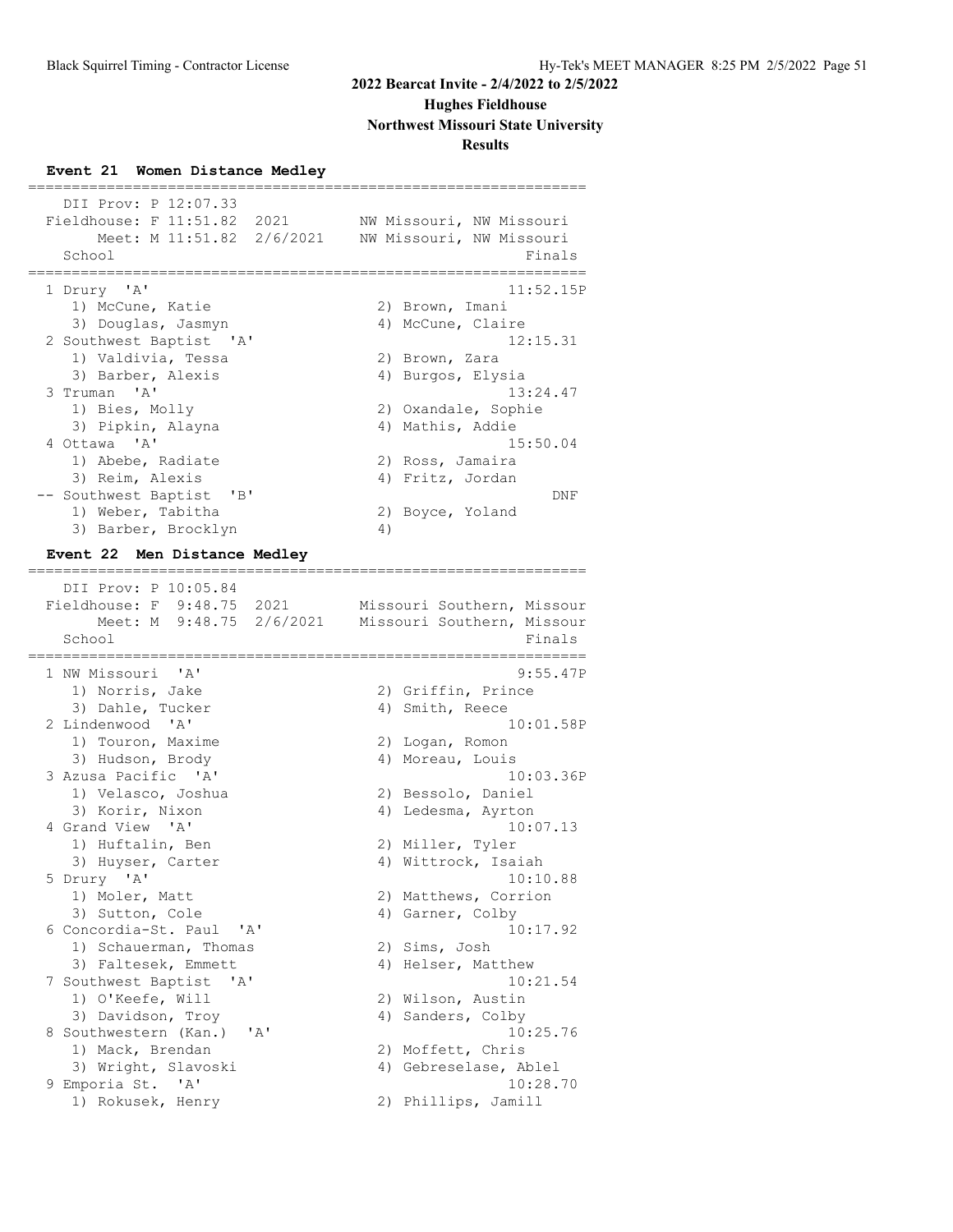# **Hughes Fieldhouse**

**Northwest Missouri State University**

# **Results**

# **....Event 22 Men Distance Medley**

| 3) Gleason, Luke        | 4) France, Justyn |
|-------------------------|-------------------|
| 10 Missouri Western 'A' | 10:34.94          |
| 1) Dixon, Derek         | 2) Meadows, Tyler |
| 3) Ambuul, Adam         | 4) Larkin, Konner |
| 11 Kansas Wesleyan 'A'  | 11:36.98          |

#### **Event 23 Women High Jump**

|    |      | DII Prov: P 1.67m                                     |                                                                                                                                                                                                                               |                   |
|----|------|-------------------------------------------------------|-------------------------------------------------------------------------------------------------------------------------------------------------------------------------------------------------------------------------------|-------------------|
|    |      |                                                       | Fieldhouse: F 1.84m 2019 Stephanie Ahrens, Nebraska-Omaha<br>Meet: M 1.84m 2/9/2019 Stephanie Aherns, Nebraska-Omaha                                                                                                          |                   |
|    | Name |                                                       | Year School                                                                                                                                                                                                                   | Finals            |
|    |      |                                                       |                                                                                                                                                                                                                               |                   |
|    |      |                                                       | 1 Shanklin, Jada MW Missouri 1.78mP 5-10.00<br>1.41 1.46 1.51 1.56 1.61 1.66 1.69 1.72 1.75 1.78 1.81                                                                                                                         |                   |
|    |      |                                                       | PPP PPP PPP PPP PPP XO O PPP PPP O XXX                                                                                                                                                                                        |                   |
|    |      |                                                       | 2 McNeil, Alliyah Iowa Western CC J1.78mP 5-10.00                                                                                                                                                                             |                   |
|    |      |                                                       | 1.41 1.46 1.51 1.56 1.61 1.66 1.69 1.72 1.75 1.78 1.81                                                                                                                                                                        |                   |
|    |      |                                                       | PPP PPP PPP PPP PPP PPP XO O XO O XXX                                                                                                                                                                                         |                   |
|    |      |                                                       | 3 Ailes, Miracle Iowa Western CC 1.75mP 5-08.75                                                                                                                                                                               |                   |
|    |      |                                                       | 1.41 1.46 1.51 1.56 1.61 1.66 1.69 1.72 1.75 1.78                                                                                                                                                                             |                   |
|    |      | 4 Fischer, Luisa Mazusa Pacific                       | 1.41 1.40 1.01 1.00 1.01 1.00 1.01 1.00<br>PPP PPP PPP XO 0 0 0 XO XXX<br>Eigeber Luisa Azusa Pacific 1.69mP 5-06.50                                                                                                          |                   |
|    |      | 1.41 1.46 1.51 1.56 1.61 1.66 1.69 1.72               |                                                                                                                                                                                                                               |                   |
|    |      | PPP PPP PPP 0 XO XXO XXO XXX                          |                                                                                                                                                                                                                               |                   |
|    |      |                                                       | 5 Robinson, Arika Concordia-St. Paul 1.66m 5-05.25                                                                                                                                                                            |                   |
|    |      | 1.41 1.46 1.51 1.56 1.61 1.66 1.69 1.72               |                                                                                                                                                                                                                               |                   |
|    |      | PPP PPP PPP PPP XXO O PPP XXX                         |                                                                                                                                                                                                                               |                   |
|    |      |                                                       |                                                                                                                                                                                                                               |                   |
|    |      | 1.41 1.46 1.51 1.56 1.61 1.66 1.69                    |                                                                                                                                                                                                                               |                   |
|    |      | PPP PPP PPP 0 XO XO XXX                               |                                                                                                                                                                                                                               |                   |
|    |      | 1.41 1.46 1.51 1.56 1.61 1.66 1.69                    | 6 Schamel, Erica Pittsburg St. J1.66m 5-05.25                                                                                                                                                                                 |                   |
|    |      | PPP PPP 0 XO 0 XO XXX                                 |                                                                                                                                                                                                                               |                   |
| 8  |      |                                                       | Here is the contract of the contract of the contract of the state of the state of the state of the state of the state of the state of the state of the state of the state of the state of the state of the state of the state |                   |
|    |      | 1.41 1.46 1.51 1.56 1.61 1.66                         |                                                                                                                                                                                                                               |                   |
|    |      | PPP PPP 0 0 XO XXX                                    |                                                                                                                                                                                                                               |                   |
|    |      |                                                       | 8 Saunders, Eliana Mzusa Pacific                                                                                                                                                                                              | $1.61m$ $5-03.25$ |
|    |      | 1.41 1.46 1.51 1.56 1.61 1.66                         |                                                                                                                                                                                                                               |                   |
|    |      | PPP PPP 0 0 XO XXX                                    |                                                                                                                                                                                                                               |                   |
| 8  |      | Perkins, Ashlynn Graceland                            |                                                                                                                                                                                                                               | $1.61m$ $5-03.25$ |
|    |      | 1.41 1.46 1.51 1.56 1.61 1.66<br>PPP PPP PPP 0 XO XXX |                                                                                                                                                                                                                               |                   |
| 11 |      | Olson, Kaylee                                         | Winona State                                                                                                                                                                                                                  | $1.56m$ $5-01.25$ |
|    |      | 1.41 1.46 1.51 1.56 1.61                              |                                                                                                                                                                                                                               |                   |
|    |      | PPP 0 0 0 XXX                                         |                                                                                                                                                                                                                               |                   |
|    |      | 11 Brown, Imani Drury                                 |                                                                                                                                                                                                                               | $1.56m$ $5-01.25$ |
|    |      | 1.41 1.46 1.51 1.56 1.61                              |                                                                                                                                                                                                                               |                   |
|    |      | PPP PPP 0 0 XXX                                       |                                                                                                                                                                                                                               |                   |
| 13 |      | Finke, Renee                                          | Central Methodist J1.56m 5-01.25                                                                                                                                                                                              |                   |
|    |      | 1.41 1.46 1.51 1.56 1.61<br>PPP O XO<br>O XXX         |                                                                                                                                                                                                                               |                   |
|    |      |                                                       |                                                                                                                                                                                                                               |                   |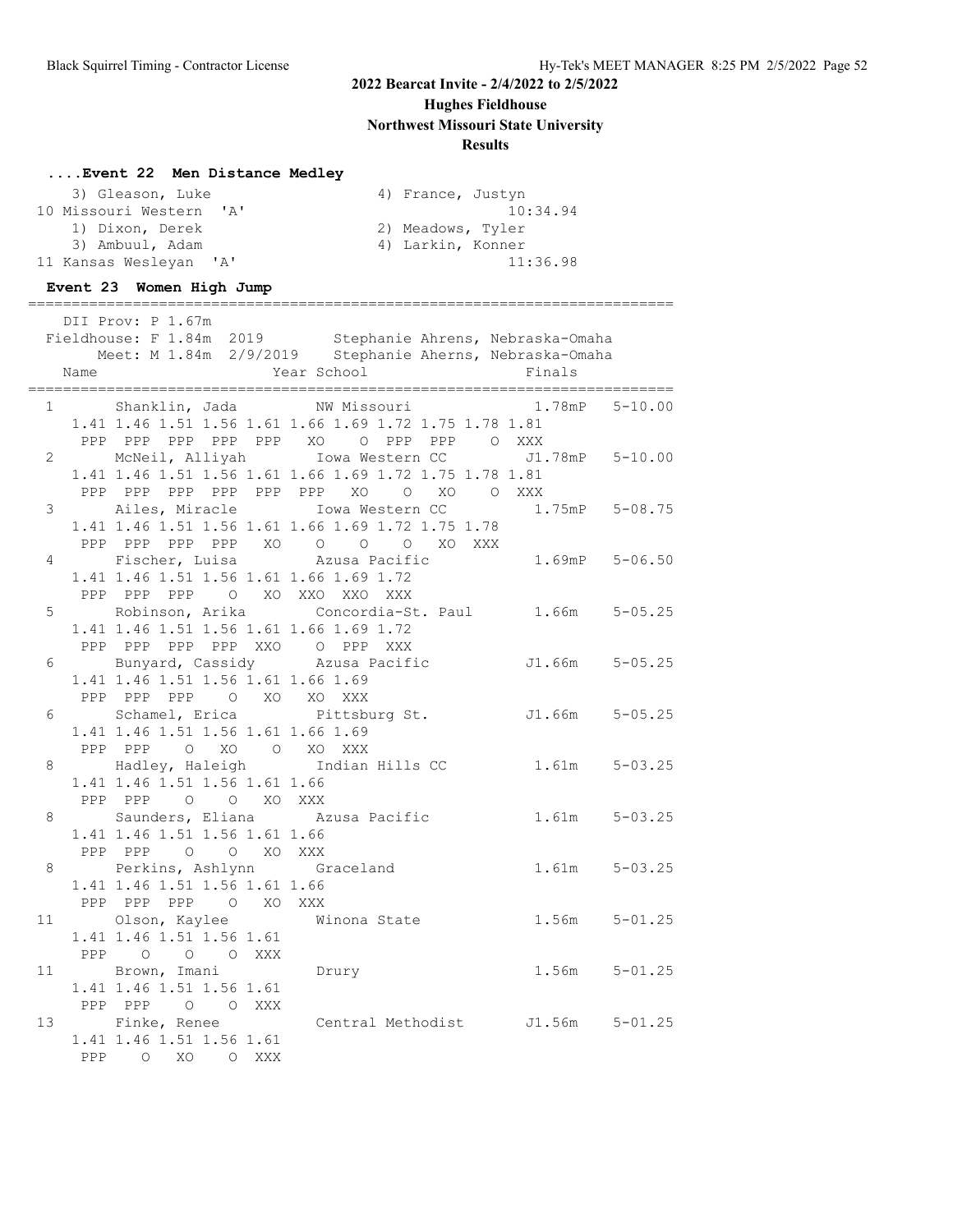**Hughes Fieldhouse**

# **Northwest Missouri State University**

# **Results**

|                | Event 23 Women High Jump                                                                                                                                          |           |                    |                 |
|----------------|-------------------------------------------------------------------------------------------------------------------------------------------------------------------|-----------|--------------------|-----------------|
|                | 13 Hibbert, Dayjahney Highland CC 5-01.25<br>1.41 1.46 1.51 1.56 1.61<br>PPP PPP XO OXXX                                                                          |           |                    |                 |
|                | 15 McMillen, Megan St. Mary (Kan.) J1.56m 5-01.25<br>1.41 1.46 1.51 1.56 1.61<br>PPP 0 0 XO XXX                                                                   |           |                    |                 |
|                | 15 Hill, Lauryn NW Missouri<br>1.41 1.46 1.51 1.56<br>PPP PPP 0 XO                                                                                                |           | $J1.56m$ $5-01.25$ |                 |
|                | 17 Thakker, Chloe Emporia St.<br>1.41 1.46 1.51 1.56 1.61<br>PPP PPP O XXO XXX                                                                                    |           | J1.56m 5-01.25     |                 |
|                | 18 Gilliland, Sidney<br>1.41 1.46 1.51 1.56 1.61<br>PPP O XO XXO XXX                                                                                              | Graceland | $J1.56m$ $5-01.25$ |                 |
|                | 19 Sampson, Tara<br>1.41 1.46 1.51 1.56 1.61<br>PPP O XXO XXO XXX                                                                                                 | Graceland | $J1.56m$ $5-01.25$ |                 |
|                | 20 Jacobs, Grace 5 Emporia St.<br>1.41 1.46 1.51 1.56<br>PPP PPP O XXX                                                                                            |           | $1.51m$ $4-11.50$  |                 |
|                | 21 Aubuchon, Megan Central Methodist J1.51m 4-11.50<br>1.41 1.46 1.51 1.56<br>PPP O XO XXX                                                                        |           |                    |                 |
|                | 22 Rizner, Madison Winona State J1.51m 4-11.50<br>1.41 1.46 1.51 1.56                                                                                             |           |                    |                 |
|                | PPP XO XXO XXX                                                                                                                                                    |           |                    |                 |
|                | Event 24 Men High Jump                                                                                                                                            |           |                    |                 |
|                | DII Prov: P 2.04m<br>Fieldhouse: F 2.14m 2022 Kevin Schultz/Blake Morgan, NW Missouri<br>Meet: M 2.14m 2/9/2019 Kevin Schultz, NW Missouri<br>Year School<br>Name |           | Finals             |                 |
|                | 1 Morgan, Blake MW Missouri 2.11mP 6-11.00<br>1.80 1.85 1.90 1.95 2.00 2.05 2.08 2.11 2.14 2.17<br>PPP PPP PPP PPP PPP O PPP O XPP XXX                            |           |                    |                 |
| $\mathbf{2}$   | Millslagle, Michae Graceland<br>1.80 1.85 1.90 1.95 2.00 2.05 2.08<br>PPP PPP 0 0 XO XO XXX                                                                       |           | 2.05mP 6-08.75     |                 |
|                | 3 Henderson, Allen Friends<br>1.80 1.85 1.90 1.95 2.00 2.05 2.08<br>PPP 0 0 0 XXO XXO XXX                                                                         |           |                    | J2.05mP 6-08.75 |
| $\overline{4}$ | Missick, Tyler Iowa Western CC 2.00m 6-06.75<br>1.80 1.85 1.90 1.95 2.00 2.05<br>PPP PPP 0 0 0 XXX                                                                |           |                    |                 |
|                | 5 Sanford, Dashaun Tabor<br>1.80 1.85 1.90 1.95 2.00 2.05<br>PPP 0 0 XO 0 XXX                                                                                     |           |                    | J2.00m 6-06.75  |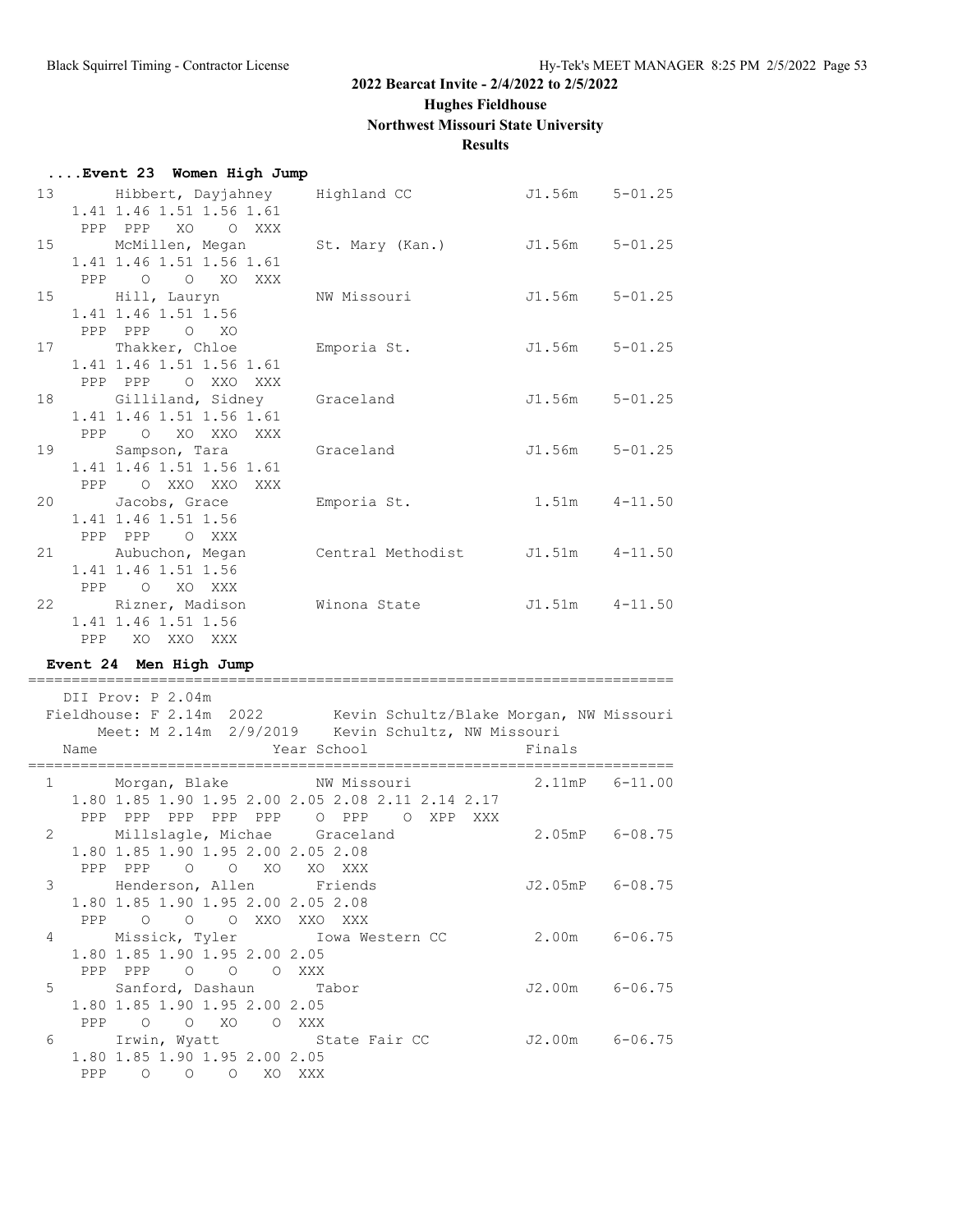**Hughes Fieldhouse**

**Northwest Missouri State University**

# **Results**

|    |      | Event 24 Men High Jump        |                                                    |                   |                |
|----|------|-------------------------------|----------------------------------------------------|-------------------|----------------|
|    |      |                               | 7 Marper, Raymon Mzusa Pacific 52.00m 6-06.75      |                   |                |
|    |      | 1.80 1.85 1.90 1.95 2.00 2.05 |                                                    |                   |                |
|    |      | PPP PPP PPP 0 XXO XXX         |                                                    |                   |                |
| 8  |      |                               | Smith, Roman Mowa Western CC J2.00m 6-06.75        |                   |                |
|    |      | 1.80 1.85 1.90 1.95 2.00 2.05 |                                                    |                   |                |
|    |      | PPP PPP XO OXXOXXX            |                                                    |                   |                |
|    |      |                               | 9 Varland, Sid Mazusa Pacific 1.95m 6-04.75        |                   |                |
|    |      | 1.80 1.85 1.90 1.95 2.00      |                                                    |                   |                |
|    |      | PPP PPP 0 0 XXX               |                                                    |                   |                |
| 9  |      | Owens, Tyke Tabor             |                                                    | $1.95m$ $6-04.75$ |                |
|    |      | 1.80 1.85 1.90 1.95 2.00 2.05 |                                                    |                   |                |
|    |      | PPP 0 0 0 XPP XXX             |                                                    |                   |                |
|    |      | 11 Shewey, Vance Tabor        |                                                    |                   | J1.95m 6-04.75 |
|    |      | 1.80 1.85 1.90 1.95 2.00      |                                                    |                   |                |
|    |      | PPP PPP XO O XXX              |                                                    |                   |                |
|    |      |                               | 12 Bieling, Hadyn Ottawa                           |                   | J1.95m 6-04.75 |
|    |      | 1.80 1.85 1.90 1.95 2.00      |                                                    |                   |                |
|    |      | O XXO XO XXO XXX              |                                                    |                   |                |
|    |      |                               | 13 Miller, Trey Central Missouri 1.90m 6-02.75     |                   |                |
|    |      | 1.80 1.85 1.90 1.95           |                                                    |                   |                |
|    |      | PPP PPP O XXX                 |                                                    |                   |                |
|    |      | 14 Poje, Blake                | MidAmerica Nazarene J1.90m 6-02.75                 |                   |                |
|    |      | 1.80 1.85 1.90 1.95           |                                                    |                   |                |
|    |      | PPP O XO XXX                  |                                                    |                   |                |
|    |      |                               | 14 Deberry, Jathan Central Missouri J1.90m 6-02.75 |                   |                |
|    |      | 1.80 1.85 1.90 1.95           |                                                    |                   |                |
|    |      | PPP PPP XO XXX                |                                                    |                   |                |
| 16 |      | Holste, Jacob                 | Iowa Western CC J1.90m 6-02.75                     |                   |                |
|    |      | 1.80 1.85 1.90 1.95           |                                                    |                   |                |
|    |      | O XO XO XXX                   |                                                    |                   |                |
|    |      |                               | 17 Carter, Jonathan MW Missouri 51.90m 6-02.75     |                   |                |
|    |      | 1.80 1.85 1.90 1.95           |                                                    |                   |                |
|    |      | O XO XXO XXX                  |                                                    |                   |                |
|    |      |                               | 18 Conley, Cade Central Missouri 1.85m 6-00.75     |                   |                |
|    |      | 1.80 1.85 1.90                |                                                    |                   |                |
|    |      | PPP OXXX                      |                                                    |                   |                |
|    |      | -- Haug, Tom Washburn         |                                                    | NH                |                |
|    |      | 1.80 1.85 1.90                |                                                    |                   |                |
|    |      | PPP PPP XXX                   |                                                    |                   |                |
|    |      | Kaniper, Kyler                | Washburn                                           | ΝH                |                |
|    | 1.80 |                               |                                                    |                   |                |
|    | XXX  |                               |                                                    |                   |                |
|    |      |                               | Jones, Marzeion Iowa Western CC                    | ΝH                |                |
|    |      | 1.80 1.85 1.90                |                                                    |                   |                |
|    |      | PPP PPP XXX                   |                                                    |                   |                |
|    |      | Pompey, Cameron Highland CC   |                                                    | NH                |                |
|    |      | 1.80 1.85                     |                                                    |                   |                |
|    |      | PPP XXX                       |                                                    |                   |                |
|    |      | Butler, Bryce Park U.         |                                                    | NH                |                |
|    | 1.80 |                               |                                                    |                   |                |
|    | XXX  |                               |                                                    |                   |                |
|    |      |                               |                                                    |                   |                |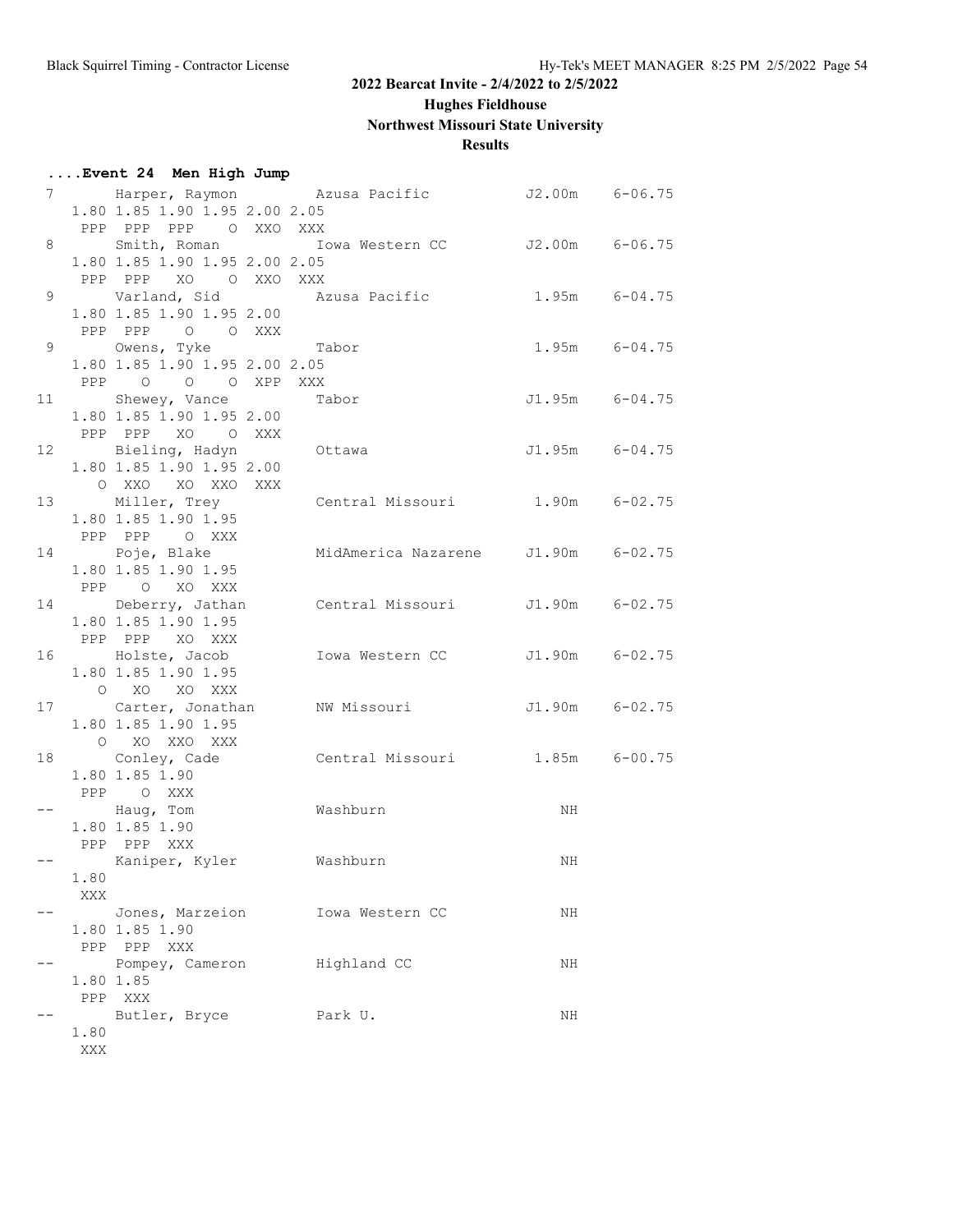**Hughes Fieldhouse**

**Northwest Missouri State University**

#### **Results**

#### **Event 25 Women Pole Vault**

|                 |      | =======<br>DII Prov: P 3.69m                              |                              |                         |  |
|-----------------|------|-----------------------------------------------------------|------------------------------|-------------------------|--|
|                 |      | Fieldhouse: F 4.10m 2019 Amanda Fassold, Azusa Pacific    |                              |                         |  |
|                 |      | Meet: M 4.10m 2/8/2020 Amanda Fassold, Azusa Pacific      |                              |                         |  |
|                 | Name | Year School                                               |                              | Finals                  |  |
|                 |      | 1 Davis, Kyla Pittsburg St.                               |                              | 4.11mF 13-05.75         |  |
|                 |      | 3.26 3.56 3.71 3.86 4.01 4.11 4.23                        |                              |                         |  |
|                 |      | PPP PPP XO XO O O XXX                                     |                              |                         |  |
|                 |      | 2 Wulfekotter, Madi Central Missouri 4.01mP 13-01.75      |                              |                         |  |
|                 |      | 3.26 3.56 3.71 3.86 4.01 4.11                             |                              |                         |  |
|                 |      | PPP PPP PPP PPP 0 XXX                                     |                              |                         |  |
|                 |      | 3 Laird, Kinsey Pittsburg St.<br>3.26 3.56 3.71 3.86 4.01 |                              | $3.86$ m $P$ $12-08.00$ |  |
|                 |      | PPP 0 0 0 XXX                                             |                              |                         |  |
|                 |      | 4 Peters, Isabelle Pittsburg St. 3.71mP 12-02.00          |                              |                         |  |
|                 |      | 3.26 3.56 3.71 3.86                                       |                              |                         |  |
|                 |      | PPP PPP XO XXX                                            |                              |                         |  |
| 4               |      | McManis, Megan Manuschi Emporia St. 3.71mP 12-02.00       |                              |                         |  |
|                 |      | 3.26 3.56 3.71 3.86                                       |                              |                         |  |
|                 |      | PPP O XO XXX                                              |                              |                         |  |
|                 |      | 6 Barrett, Allie Bmporia St. 53.71mP 12-02.00             |                              |                         |  |
|                 |      | 3.26 3.56 3.71 3.86                                       |                              |                         |  |
|                 |      | O XO XO XXX                                               |                              |                         |  |
|                 |      | 7 Lanman, Natalie Mashburn                                |                              | J3.71mP 12-02.00        |  |
|                 |      | 3.26 3.56 3.71 3.86<br>O O XXO XXX                        |                              |                         |  |
| 8               |      |                                                           | Pittsburg St. 3.56m 11-08.00 |                         |  |
|                 |      | Day, Shelbi<br>3.26 3.56 3.71                             |                              |                         |  |
|                 |      | XO OXXX                                                   |                              |                         |  |
|                 |      | 9 Bolin, Tassilyn Washburn                                |                              | $3.26m$ $10-08.25$      |  |
|                 |      | 3.26 3.56                                                 |                              |                         |  |
|                 |      | O XXX                                                     |                              |                         |  |
| 10 <sup>1</sup> |      | Greene, Molly Central Missouri J3.26m 10-08.25            |                              |                         |  |
|                 |      | 3.26 3.56                                                 |                              |                         |  |
|                 |      | XXO XXX                                                   |                              |                         |  |
|                 |      | Jennings, Cassie Central Missouri NH                      |                              |                         |  |
|                 |      | 3.26 3.56 3.71                                            |                              |                         |  |
|                 |      | PPP PPP XXX<br>Scardanzan, Virgi Washburn                 |                              | ΝH                      |  |
|                 |      | 3.26 3.56 3.71                                            |                              |                         |  |
|                 |      | PPP PPP XXX                                               |                              |                         |  |

#### **Event 26 Men Pole Vault**

========================================================================== DII Prov: P 4.78m Fieldhouse: F 5.27m 2019 Vincent Hobbie, Central Missouri Meet: M 5.11m 2/9/2019 Vincent Hobbie, Central Missouri Name **Year School** Finals ========================================================================== 1 Ulrich, Reagan Central Missouri 5.21mM 17-01.00 4.31 4.46 4.61 4.76 4.91 5.01 5.11 5.21 5.31 5.34 PPP PPP PPP PPP PPP O XXO XXO PPP XXX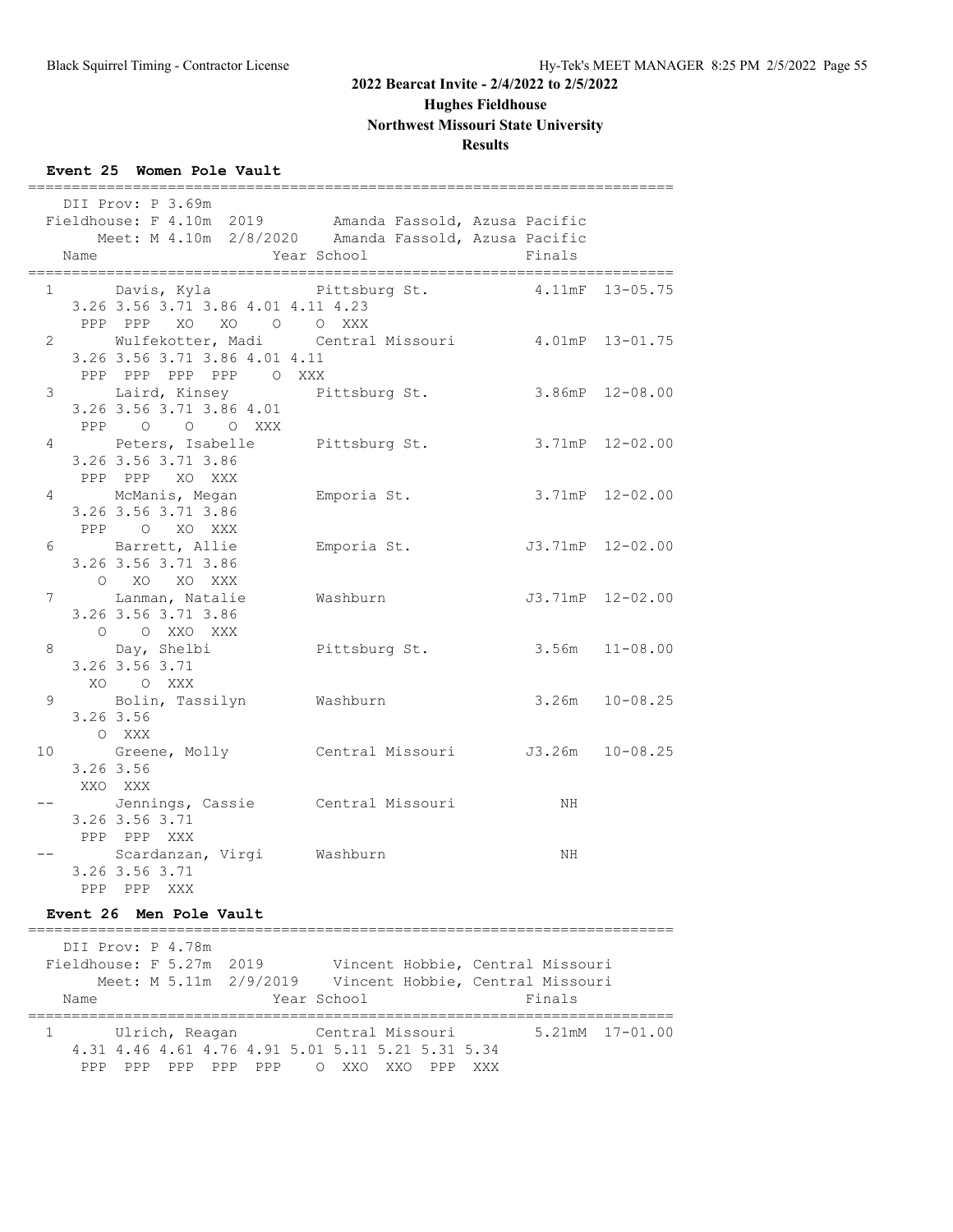**Hughes Fieldhouse**

# **Northwest Missouri State University**

# **Results**

# **....Event 26 Men Pole Vault**

|   |           |                                         | 2 5.11mM 16-09.25                               |                    |                 |
|---|-----------|-----------------------------------------|-------------------------------------------------|--------------------|-----------------|
|   |           | 4.31 4.46 4.61 4.76 4.91 5.01 5.11 5.21 |                                                 |                    |                 |
|   |           | PPP PPP PPP PPP PPP PPP O XXX           |                                                 |                    |                 |
|   |           |                                         | 3 Hodge, Jack Central Missouri 4.91mP 16-01.25  |                    |                 |
|   |           | 4.31 4.46 4.61 4.76 4.91 5.01           |                                                 |                    |                 |
|   |           | PPP PPP PPP 0 XO XXX                    |                                                 |                    |                 |
|   |           |                                         | 4 Finley, Trenton Unattached                    | $4.76m$ $15-07.25$ |                 |
|   |           | 4.31 4.46 4.61 4.76 4.91                |                                                 |                    |                 |
|   |           | PPP PPP PPP XO XXX                      |                                                 |                    |                 |
|   |           |                                         | 5 Johnson, Cameron Pittsburg St.                |                    | J4.76m 15-07.25 |
|   |           | 4.31 4.46 4.61 4.76 4.91                |                                                 |                    |                 |
|   |           | PPP PPP PPP XXO XXX                     |                                                 |                    |                 |
|   |           | 6 Rush, Sam St. Ambrose                 |                                                 | $4.46m$ $14-07.50$ |                 |
|   |           | 4.31 4.46 4.61                          |                                                 |                    |                 |
|   |           | O O XXX                                 |                                                 |                    |                 |
| 6 |           |                                         | Crooks, Josiah Central Missouri 4.46m 14-07.50  |                    |                 |
|   |           | 4.31 4.46 4.61                          |                                                 |                    |                 |
|   |           | O O XXX                                 |                                                 |                    |                 |
| 8 |           | 4.31 4.46 4.61                          | McDonald, Gavin Maryville (Mo.) J4.46m 14-07.50 |                    |                 |
|   |           | XO XXO XXX                              |                                                 |                    |                 |
| 9 |           | Hoskins, Kelly Truman                   |                                                 | $4.31m$ $14-01.75$ |                 |
|   | 4.31 4.46 |                                         |                                                 |                    |                 |
|   |           | XXO XXX                                 |                                                 |                    |                 |
|   |           |                                         | Hickin, David Benedictine (Kan.) NH             |                    |                 |
|   | 4.31      |                                         |                                                 |                    |                 |
|   | XXX       |                                         |                                                 |                    |                 |
|   |           |                                         | -- Yager, Parker Central Methodist NH           |                    |                 |
|   | 4.31      |                                         |                                                 |                    |                 |
|   | XXX       |                                         |                                                 |                    |                 |
|   |           | -- Hunt, Aaron Hunter Emporia St.       |                                                 | ΝH                 |                 |
|   | 4.31      |                                         |                                                 |                    |                 |
|   | XXX       |                                         |                                                 |                    |                 |
|   |           |                                         |                                                 |                    |                 |

# **Event 27 Women Long Jump**

|               | DII Prov: P 5.67m<br>Fieldhouse: F 6.01m 2020<br>Meet: M 5.75m 2/8/2020<br>Name | Jacqueline Pokuaah, Cloud County CC<br>Jazmin Williams, Emporia State<br>Year School | Finals |                       | H#  |
|---------------|---------------------------------------------------------------------------------|--------------------------------------------------------------------------------------|--------|-----------------------|-----|
| $\mathbf{1}$  | Holloman, Camryn Central Missouri                                               |                                                                                      |        | 5.47m 17-11.50        | - 4 |
|               | 5.47m 5.39m PASS 5.39m 5.46m 5.24m                                              |                                                                                      |        |                       |     |
| $\mathcal{L}$ | Turner, Bailey Park U.                                                          |                                                                                      |        | 5.39m 17-08.25 4      |     |
|               | FOUL 5.39m FOUL 5.08m FOUL FOUL                                                 |                                                                                      |        |                       |     |
| 3             | Henry, Alysa Mazusa Pacific                                                     |                                                                                      |        | $5.35m$ $17-06.75$ 4  |     |
|               | 5.33m 5.35m 5.30m FOUL 5.25m 5.17m                                              |                                                                                      |        |                       |     |
| 4             | Gilmore, Kailah Fort Scott CC                                                   |                                                                                      |        | $J5.35m$ $17-06.75$ 4 |     |
|               | 5.03m 5.35m 5.00m 4.96m 4.25m FOUL                                              |                                                                                      |        |                       |     |
| 5             | Yao, Siby                                                                       | Indian Hills CC                                                                      |        | $5.33m$ $17-06.00$ 3  |     |
|               | 5.09m 5.08m 5.31m 5.33m 5.05m FOUL                                              |                                                                                      |        |                       |     |
| 6             | Overkamp, Randi NW Missouri                                                     |                                                                                      |        | $5.31m$ $17-05.25$ 4  |     |
|               | FOUL 5.31m 5.14m FOUL FOUL                                                      | FOUL                                                                                 |        |                       |     |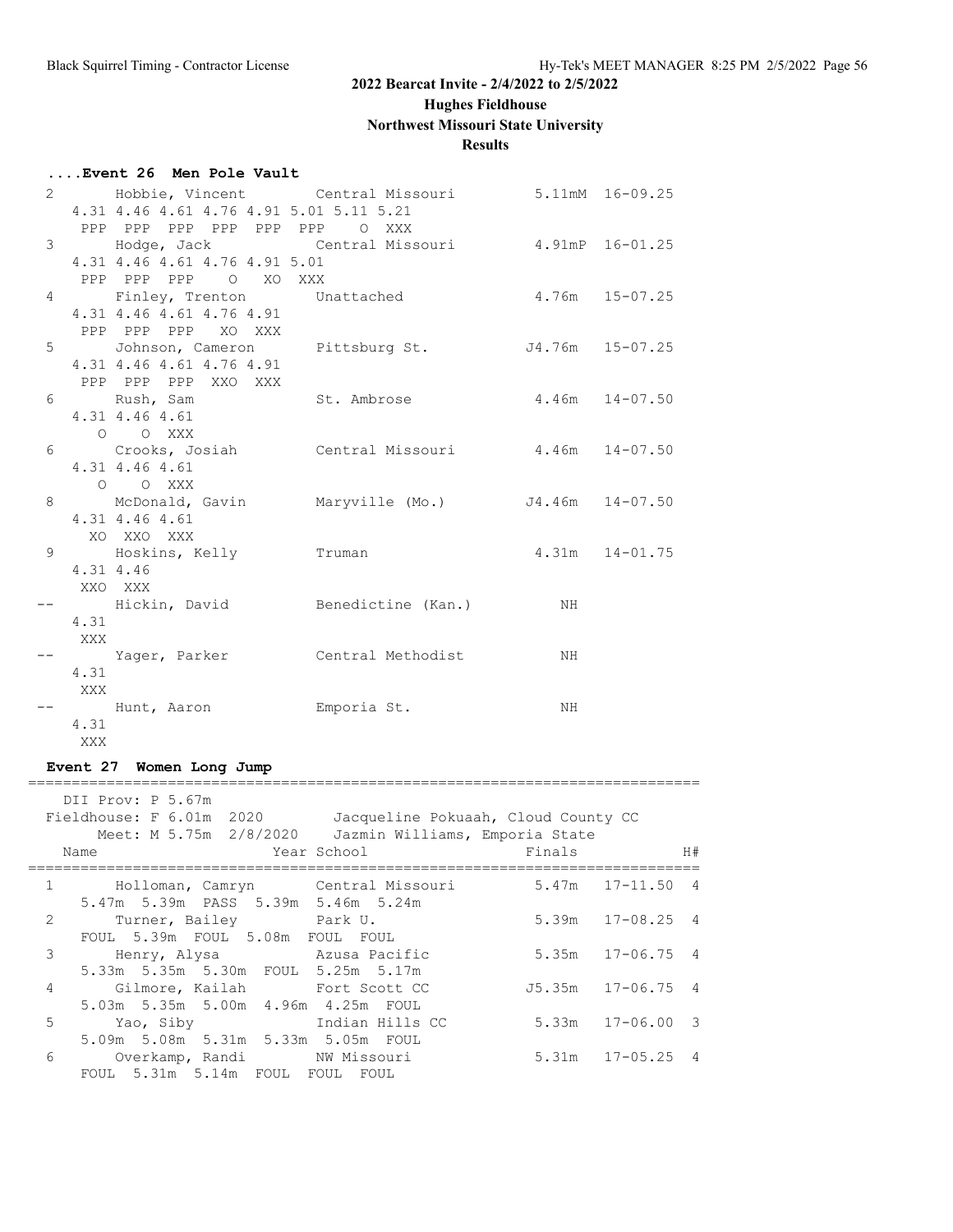**Hughes Fieldhouse**

# **Northwest Missouri State University**

# **Results**

# **....Event 27 Women Long Jump**

| 7  | Lockington, Ashlie Winona State                      |                            | 5.23m  | $17 - 02.00$ 3 |                |
|----|------------------------------------------------------|----------------------------|--------|----------------|----------------|
| 8  | 5.04m 5.23m FOUL FOUL FOUL 5.10m                     |                            |        | $17 - 01.25$ 4 |                |
|    | Weber, Kaitlyn<br>FOUL 4.90m 5.21m 5.04m 4.99m 5.16m | Central Methodist          | 5.21m  |                |                |
| 9  | Olson, Kaylee                                        | Winona State               | 5.19m  | $17 - 00.50$   | $\mathcal{E}$  |
|    | 4.88m 5.19m 5.10m 5.09m 4.64m FOUL                   |                            |        |                |                |
| 10 | Gladstone, Anna                                      | NW Missouri                | 5.15m  | $16 - 10.75$   | $\mathbf{3}$   |
|    | FOUL FOUL 5.15m                                      |                            |        |                |                |
| 11 | Dukes, Milahn                                        | Maryville (Mo.)            | 5.14m  | $16 - 10.50$   | $\mathcal{S}$  |
|    | FOUL 5.14m FOUL                                      |                            |        |                |                |
| 12 | Luhring, Kyah                                        | NW Missouri                | 5.08m  | $16 - 08.00$   | 3              |
| 13 | 5.08m 5.06m FOUL<br>Moore, Gabrielle                 | St. Mary (Kan.)            | 5.06m  | $16 - 07.25$   | $\mathbf{1}$   |
|    | 4.65m  4.80m  5.06m                                  |                            |        |                |                |
| 14 | Lindenmeyer, Carly                                   | MidAmerica Nazarene        | 5.02m  | $16 - 05.75$   | $\overline{4}$ |
|    | 5.02m FOUL 4.97m                                     |                            |        |                |                |
| 15 | Cooper, Jayda                                        | St. Mary (Kan.)            | 5.01m  | $16 - 05.25$   | $\mathbf{1}$   |
|    | FOUL FOUL 5.01m                                      |                            |        |                |                |
| 16 | Nichols, Clarice                                     | Emporia St.                | 4.98m  | $16 - 04.25$   | $\mathbf{3}$   |
|    | 4.68m  4.83m  4.98m                                  |                            |        | $16 - 04.25$   | 2              |
| 17 | Johnson, Lexie<br>FOUL 4.80m 4.98m                   | St. Ambrose                | J4.98m |                |                |
| 18 | Johnson, Sarah                                       | Central Methodist          | J4.98m | $16 - 04.25$   | 2              |
|    | FOUL FOUL 4.98m                                      |                            |        |                |                |
| 19 | Gaines, Jada                                         | Central Methodist          | 4.95m  | $16 - 03.00$   | 2              |
|    | FOUL 4.95m FOUL                                      |                            |        |                |                |
| 20 | Feyrer-Melk, Amara                                   | Benedictine (Kan.)         | 4.87m  | $15 - 11.75$   | 3              |
|    | 4.87m 4.80m 4.71m                                    |                            |        |                |                |
| 21 | Wildeman, Ashley<br>4.74m  4.71m  4.87m              | Emporia St.                | J4.87m | $15 - 11.75$   | $\mathcal{S}$  |
| 22 | Wesley, Brittney                                     | MidAmerica Nazarene        | 4.86m  | $15 - 11.50$   | $\overline{4}$ |
|    | FOUL 4.86m FOUL                                      |                            |        |                |                |
| 23 | Grasser, Taylor                                      | Washburn                   | 4.81m  | $15 - 09.50$   | $\mathbf{1}$   |
|    | 4.58m  4.67m  4.81m                                  |                            |        |                |                |
| 24 | Punni, Moselle                                       | Iowa Western CC            | 4.80m  | $15 - 09.00$   | 2              |
|    | 4.80m  4.75m  4.59m                                  |                            |        |                |                |
| 25 | Welk, Bayley<br>4.69m  4.80m  4.68m                  | MidAmerica Nazarene J4.80m |        | $15 - 09.00$   | $\mathbf{3}$   |
| 26 | Dunham, Karsen                                       | Bethel (Kan.)              | 4.79m  | $15 - 08.75$   | $\mathbf{1}$   |
|    | 4.46m  4.79m  4.67m                                  |                            |        |                |                |
| 27 | Patnode, Kaylee                                      | Winona State               | 4.77m  | $15 - 07.75$   | 1              |
|    | 4.70m  4.74m  4.77m                                  |                            |        |                |                |
| 28 | Simmons, Madison                                     | NW Missouri                | 4.75m  | $15 - 07.00$   | 2              |
|    | 4.75m  4.65m  4.41m                                  |                            |        |                |                |
| 29 | Lee, Suleica                                         | Ottawa                     | 4.71m  | $15 - 05.50$   | 2              |
| 30 | 4.71m  4.67m  4.69m<br>Nichol, Renee                 | Emporia St.                | 4.67m  | $15 - 04.00$   | 2              |
|    | FOUL FOUL 4.67m                                      |                            |        |                |                |
| 31 | McKenzie, Lisha                                      | Park U.                    | 4.65m  | $15 - 03.25$   | 1              |
|    | 4.65m  4.39m  4.61m                                  |                            |        |                |                |
| 32 | Hunsaker, Danielle                                   | St. Mary (Kan.)            | 4.62m  | $15 - 02.00$   | 1              |
|    | FOUL 4.62m 4.51m                                     |                            |        |                |                |
| 33 | Cornwall, De'Andre                                   | Quincy                     | 4.49m  | $14 - 08.75$   | 1              |
|    | FOUL 4.49m FOUL                                      |                            |        |                |                |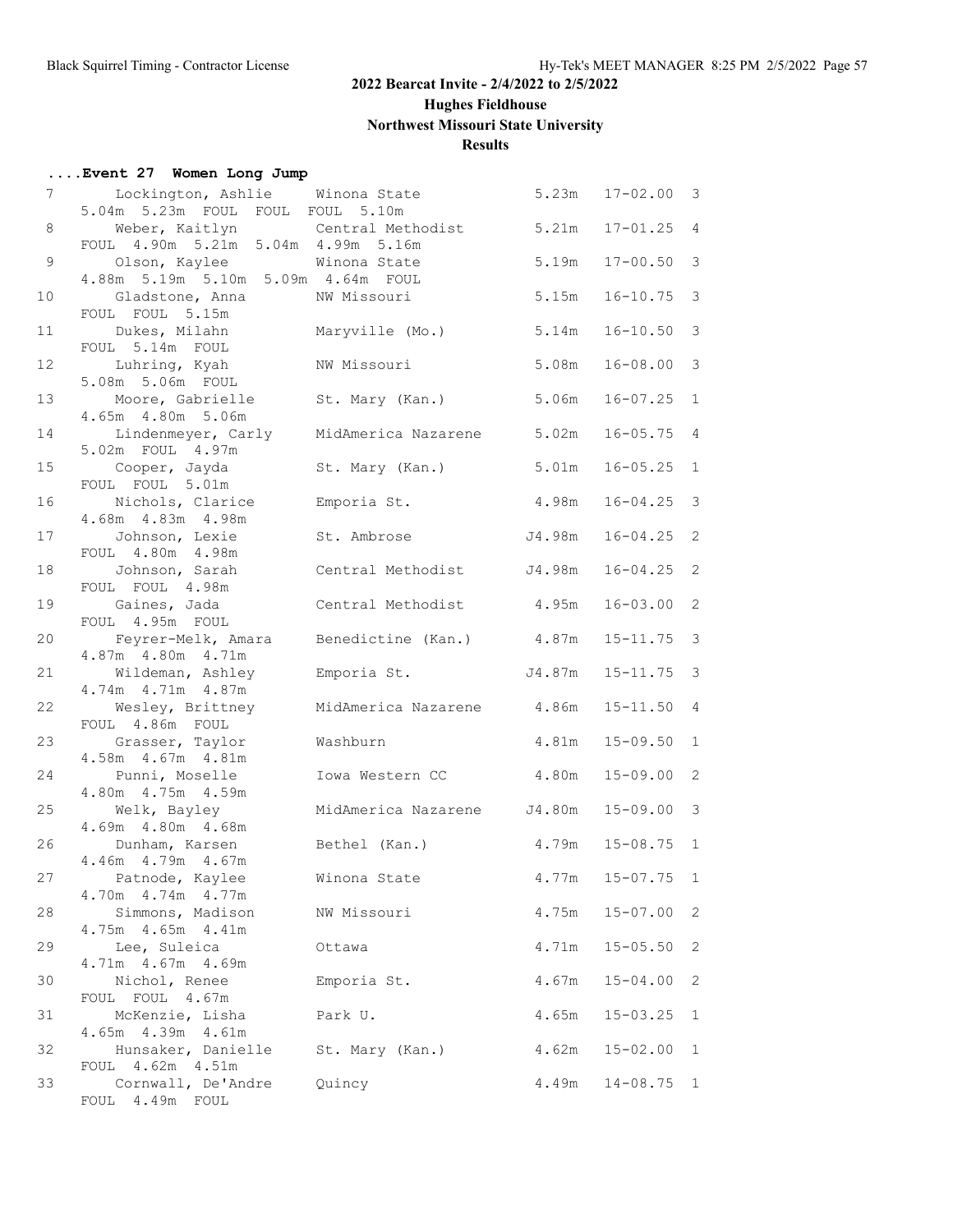**Hughes Fieldhouse**

**Northwest Missouri State University**

# **Results**

|                 | Event 27 Women Long Jump                                                                   |                                                     |        |                      |              |
|-----------------|--------------------------------------------------------------------------------------------|-----------------------------------------------------|--------|----------------------|--------------|
|                 | FOUL 4.28m 4.48m                                                                           | 34 Courtois, Jenna Maryville (Mo.) 4.48m 14-08.50 2 |        |                      |              |
|                 | 4.37m    FOUL    4.40m                                                                     | 35 Bagley, Briley St. Mary (Kan.) 4.40m 14-05.25 1  |        |                      |              |
|                 | Booker, Rachel<br>FOUL FOUL FOUL                                                           | Southwestern (Kan.) FOUL                            |        |                      | $\mathbf{1}$ |
|                 | Davis, Alyssa<br>FOUL FOUL FOUL                                                            | MidAmerica Nazarene FOUL                            |        |                      | 2            |
|                 | Event 28 Men Long Jump                                                                     |                                                     |        |                      |              |
|                 | DII Prov: P 7.12m                                                                          |                                                     |        |                      |              |
|                 | Fieldhouse: F 7.56m 2020 Kizan David, Lincoln                                              |                                                     |        |                      |              |
|                 |                                                                                            | Meet: M 7.56m 2/8/2020 Kizan David, Lincoln         |        |                      |              |
|                 | Name                                                                                       | Year School                                         | Finals | H#                   |              |
|                 | Jones II, Jermel Azusa Pacific<br>$1 \qquad \qquad$<br>7.02m 7.33m 7.59m 7.55m 7.28m 7.23m |                                                     |        | 7.59mF 24-11.00 4    |              |
| $\overline{a}$  | David, Kizan (Mo.)<br>7.22m FOUL 6.96m PASS 4.69m FOUL                                     |                                                     |        | 7.22mP 23-08.25 4    |              |
|                 | 3 Hure, Roland Southwestern CC<br>7.09m 7.10m PASS 6.94m FOUL 6.97m                        |                                                     |        | 7.10m 23-03.50 2     |              |
| 4               | Kiner, Henry Pittsburg St.<br>FOUL FOUL 7.06m 6.96m 6.98m 7.09m                            |                                                     |        | $7.09m$ $23-03.25$ 4 |              |
| 5               | Marchand, Paul Graceland<br>6.93m 6.90m 6.94m FOUL 7.02m 6.95m                             |                                                     |        | 7.02m  23-00.50  3   |              |
| 6               | Last, Connor Washburn<br>6.86m  6.84m  6.92m  6.52m  6.95m  FOUL                           |                                                     |        | $6.95m$ $22-09.75$ 4 |              |
| 7               | McGee, Jalen<br>FOUL 6.95m 6.76m FOUL 6.80m FOUL                                           | State Fair CC 56.95m 22-09.75 2                     |        |                      |              |
| 8               | Sizemore, Chris Indian Hills CC<br>6.53m 6.52m 6.84m 6.44m 6.31m PASS                      |                                                     |        | $6.84m$ $22-05.25$ 1 |              |
| 9               | 6.72m 6.78m 6.68m 6.53m 6.56m 6.57m                                                        | Johnson, Andrew Concordia-St. Paul 6.78m 22-03.00 3 |        |                      |              |
| 10              | Harley, Quinton Unattached<br>$6.48m$ $6.78m$ $6.61m$                                      |                                                     |        | J6.78m  22-03.00  2  |              |
| 11              |                                                                                            | Berkey, Carter Simpson (Iowa) 6.76m 22-02.25 2      |        |                      |              |
| 12 <sup>2</sup> | FOUL 6.76m 6.76m                                                                           | Staib, Austin Central Missouri 6.71m 22-00.25 3     |        |                      |              |
| 13 <sup>7</sup> | 6.61m 6.71m 6.57m<br>Kyser, Eryk                                                           | Kansas Wesleyan                                     |        | $6.70m$ $21-11.75$ 4 |              |
| 14              | 6.19m FOUL 6.70m<br>Ballah, Tim                                                            | MidAmerica Nazarene                                 | 6.67m  | $21 - 10.75$ 4       |              |
| 15              | 6.46m 6.67m 6.23m<br>Jones, Keyshawn                                                       | Southwestern (Kan.)                                 | 6.65m  | $21 - 10.00$         | 3            |
| 16              | 6.43m 6.65m 6.14m<br>Albert, Trey                                                          | Grand View                                          | 6.62m  | $21 - 08.75$         | 4            |
| 17              | 6.62m 6.29m 6.38m<br>Driggers, Josiah                                                      | Emporia St.                                         | 6.59m  | $21 - 07.50$         | 2            |
| 18              | 4.16m 6.53m 6.59m<br>Barber, Kaleb                                                         | Emporia St.                                         | 6.48m  | $21 - 03.25$         | 4            |
| 19              | 6.37m 6.48m FOUL<br>Bell, Carter                                                           | Central Missouri                                    | 6.47m  | $21 - 02.75$         | 1            |
|                 | FOUL 6.47m 6.14m                                                                           |                                                     |        |                      |              |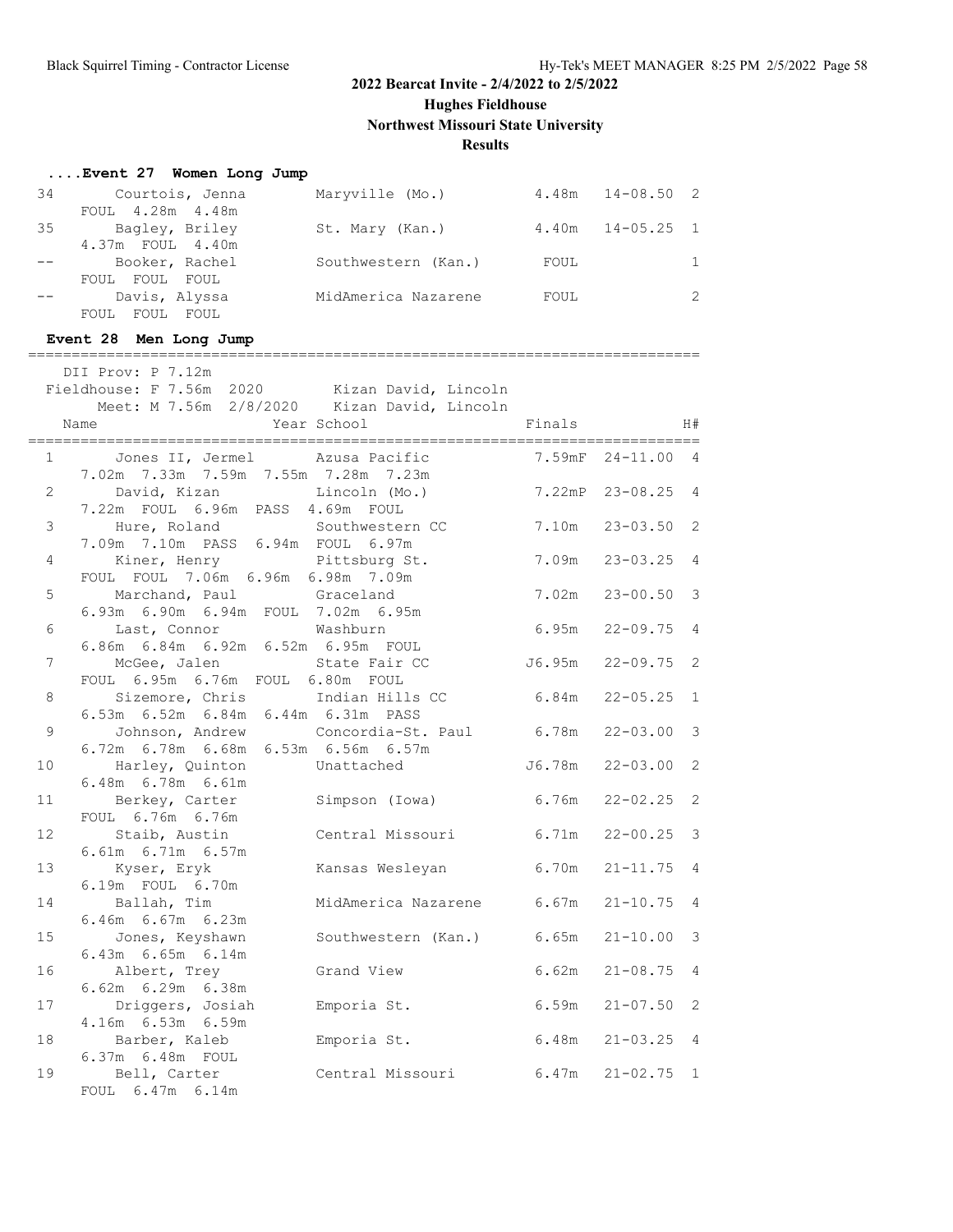**....Event 28 Men Long Jump**

#### **2022 Bearcat Invite - 2/4/2022 to 2/5/2022**

**Hughes Fieldhouse**

#### **Northwest Missouri State University**

**Results**

| 20   | Davis, Trent                           | Central Missouri         | 6.35m | $20 - 10.00$ 2 |                         |
|------|----------------------------------------|--------------------------|-------|----------------|-------------------------|
| 21   | 6.35m 6.29m 6.12m<br>Alexander, Jarom  | Lindenwood               | 6.33m | $20 - 09.25$ 3 |                         |
|      | FOUL FOUL 6.33m                        |                          |       |                |                         |
| 22   | Rowland, Gage                          | Lindenwood               | 6.31m | $20 - 08.50$ 2 |                         |
|      | 6.28m 5.39m 6.31m                      |                          |       |                |                         |
| 23   | Colgin, William                        | Tabor                    | 6.24m | $20 - 05.75$   | $\overline{1}$          |
| 24   | 6.24m 5.76m FOUL<br>Antwi, Enoch       | Fort Scott CC            | 6.21m | $20 - 04.50$   | 1                       |
|      | FOUL 6.06m 6.21m                       |                          |       |                |                         |
| 25   | Mernagh, Austin                        | Benedictine (Kan.) 6.16m |       | $20 - 02.50$   | 1                       |
|      | FOUL 6.16m FOUL                        |                          |       |                |                         |
| 26   | Hanson, De'Mario                       | MidAmerica Nazarene      | 6.12m | $20 - 01.00$   | $\overline{3}$          |
|      | 6.12m 5.80m 6.11m                      |                          |       |                |                         |
| 27   | Seymour, Lukas                         | Benedictine (Kan.) 6.10m |       | $20 - 00.25$   | $\mathbf{1}$            |
|      | FOUL FOUL 6.10m                        |                          |       |                |                         |
| 28   | Collins, Barrion<br>6.05m 5.84m 5.53m  | Grand View               | 6.05m | $19 - 10.25$   | $\overline{2}$          |
| 29   | Slattery, Joseph                       | Central Methodist        | 6.03m | $19 - 09.50$   | $\mathbf{1}$            |
|      | 6.03m 6.00m FOUL                       |                          |       |                |                         |
| 30   | Bowers, Teagan                         | St. Ambrose              | 6.00m | $19 - 08.25$   | 1                       |
|      | 6.00m FOUL FOUL                        |                          |       |                |                         |
| 31   | Lockridge, Miles                       | Emporia St.              | 5.93m | $19 - 05.50$   | 2                       |
|      | 5.93m FOUL FOUL                        |                          |       |                |                         |
| 32   | Joe, Jacob                             | Grand View               | 5.87m | $19 - 03.25$   | $\overline{\mathbf{3}}$ |
|      | FOUL 5.87m FOUL                        |                          |       |                | $\mathbf{1}$            |
| 33   | Patterson, Ulysses<br>FOUL 5.79m 5.86m | Simpson (Iowa)           | 5.86m | $19 - 02.75$   |                         |
| 34   | Jones, Marzeion                        | Iowa Western CC          | 5.84m | $19 - 02.00$   | $\overline{\mathbf{3}}$ |
|      | FOUL FOUL 5.84m                        |                          |       |                |                         |
| 35   | Meyer, Garrett                         | Emporia St.              | 5.72m | $18 - 09.25$   | $\overline{1}$          |
|      | 5.69m 5.49m 5.72m                      |                          |       |                |                         |
| $--$ | Moeller, Justin                        | William Penn             | FOUL  |                | $\mathcal{E}$           |
|      | FOUL FOUL FOUL                         |                          |       |                |                         |
| $ -$ | Carter, Christian                      | Pittsburg St.            | FOUL  |                | $\overline{4}$          |
|      | FOUL PASS PASS                         | Washburn                 |       |                | $\overline{4}$          |
|      | Hopkins, Josh<br>FOUL FOUL FOUL        |                          | FOUL  |                |                         |
|      |                                        |                          |       |                |                         |

#### **Event 29 Women Triple Jump** =============================================================================

 DII Prov: P 11.70m Fieldhouse: F 12.77m 2019 Diana Cauldwell, Lincoln Meet: M 12.59m 2/9/2019 Diana Cauldwell, Lincoln Name Year School Finals H# ============================================================================= 1 Barclay, Annalisa Lincoln (Mo.) 11.68m 38-04.00 3 FOUL FOUL 11.47m 11.56m FOUL 11.68m 2 Childress, Auna Pittsburg St. 11.58m 38-00.00 3 11.47m 11.47m 11.44m 11.49m 11.58m 11.32m 3 Roumph, Maddison Missouri Western 11.48m 37-08.00 3 11.16m 11.20m FOUL 11.19m FOUL 11.48m 4 Lockington, Ashlie Winona State 11.45m 37-06.75 3 11.05m 11.12m 11.45m 10.95m 11.07m 11.18m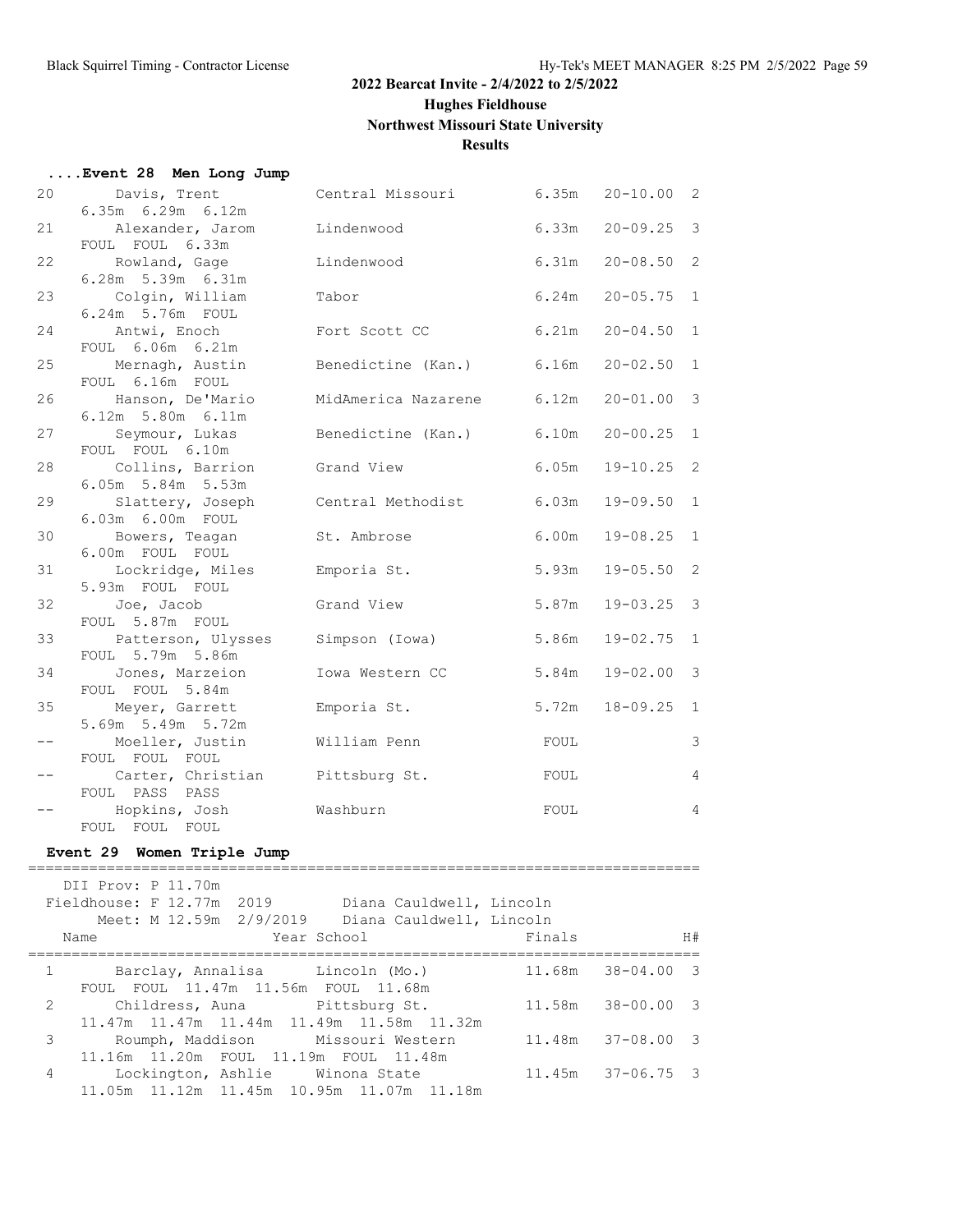**Hughes Fieldhouse**

# **Northwest Missouri State University**

# **Results**

# **....Event 29 Women Triple Jump**

| 5              | Klover, Maggie and Central Missouri                                                |                     | 11.36m | $37 - 03.25$       | 3              |
|----------------|------------------------------------------------------------------------------------|---------------------|--------|--------------------|----------------|
| 6              | 11.36m FOUL FOUL 11.22m 10.87m 11.27m                                              |                     | 11.34m | $37 - 02.50$       | 3              |
|                | Turner, Bailey Park U.<br>11.05m 11.34m FOUL FOUL FOUL FOUL                        |                     |        |                    |                |
| $\overline{7}$ | Weber, Kaitlyn Central Methodist<br>11.01m  10.96m  10.89m  10.83m  10.97m  10.78m |                     | 11.01m | $36 - 01.50$       | 3              |
| 8              | Rizner, Madison                                                                    | Winona State        | 10.99m | $36 - 00.75$       | 3              |
| 9              | 10.87m 10.99m 10.91m 10.68m 10.83m 10.92m<br>Heisner, Sadie                        | Central Methodist   | 10.92m | $35 - 10.00$       | $\mathbf{1}$   |
| 10             | 9.97m 10.42m 10.92m 9.94m 9.94m 10.73m<br>Dukes, Milahn                            | Maryville (Mo.)     | 10.87m | $35 - 08.00$ 2     |                |
| 11             | 10.87m  10.75m  FOUL<br>Johnson, Sarah<br>10.55m FOUL 10.78m                       | Central Methodist   | 10.78m | $35 - 04.50$       | $\mathbf{1}$   |
| 12             | Davis, Alyssa<br>10.74m  10.75m  FOUL                                              | MidAmerica Nazarene | 10.75m | $35 - 03.25$       | 2              |
| 13             | Cookson, Ashley                                                                    | Emporia St.         | 10.71m | $35 - 01.75$       | 2              |
| 14             | 10.71m  10.24m  10.38m<br>Reichenberger, Han<br>10.66m 10.66m 10.66m               | Winona State        | 10.66m | $34 - 11.75$       | 2              |
| 15             | Patnode, Kaylee<br>10.56m  10.59m  FOUL                                            | Winona State        | 10.59m | $34 - 09.00$       | 3              |
| 16             | Walker, Addison<br>FOUL 10.32m 10.58m                                              | Truman              | 10.58m | $34 - 08.50$ 2     |                |
| 17             | McMillen, Megan<br>FOUL 10.57m 10.49m                                              | St. Mary (Kan.)     | 10.57m | $34 - 08.25$       | 3              |
| 18             | Feyrer-Melk, Amara<br>10.12m  10.38m  FOUL                                         | Benedictine (Kan.)  | 10.38m | $34 - 00.75$       | 2              |
| 19             | Dunham, Karsen                                                                     | Bethel (Kan.)       | 10.31m | $33 - 10.00$       | 2              |
| 20             | FOUL 10.31m 10.20m<br>Meyer, Stephany<br>FOUL 10.19m 10.28m                        | Bethel (Kan.)       | 10.28m | $33 - 08.75$       | 2              |
| 21             | Punni, Moselle<br>9.95m 10.26m 10.14m                                              | Iowa Western CC     | 10.26m | $33 - 08.00$ 2     |                |
| 22             | Omodayo, Florence<br>FOUL 9.87m 10.11m                                             | Southwestern CC     | 10.11m | $33 - 02.00$       | $\mathbf{1}$   |
| 23             | Bagley, Briley<br>10.02m  10.05m  FOUL                                             | St. Mary (Kan.)     | 10.05m | $32 - 11.75$       | 2              |
| 24             | Finke, Renee<br>9.56m 10.04m 9.82m                                                 | Central Methodist   | 10.04m | $32 - 11.25$       | 1              |
| 25             | Hickerson, Josie<br>FOUL FOUL 9.95m                                                | Washburn            |        | $9.95m$ $32-07.75$ | $\overline{1}$ |
| 26             | Courtois, Jenna<br>FOUL FOUL 9.92m                                                 | Maryville (Mo.)     | 9.92m  | $32 - 06.50$       | 2              |
| 27             | Aubuchon, Megan<br>9.90m FOUL FOUL                                                 | Central Methodist   | 9.90m  | $32 - 05.75$       | 1              |
| 28             | Batu-Tiako, Abigai                                                                 | William Penn        | 9.84m  | $32 - 03.50$       | 2              |
| 28             | FOUL 9.84m 9.71m<br>Lane, Juliet                                                   | Ottawa              | 9.84m  | $32 - 03.50$       | $\mathbf{1}$   |
| 30             | FOUL FOUL 9.84m<br>Nennie, Promise                                                 | MidAmerica Nazarene | 9.77m  | $32 - 00.75$       | $\mathbf{1}$   |
| $- -$          | 9.64m FOUL 9.77m<br>Schwerdtfeger, Eli<br>FOUL FOUL FOUL                           | Emporia St.         | FOUL   |                    | $\mathbf{1}$   |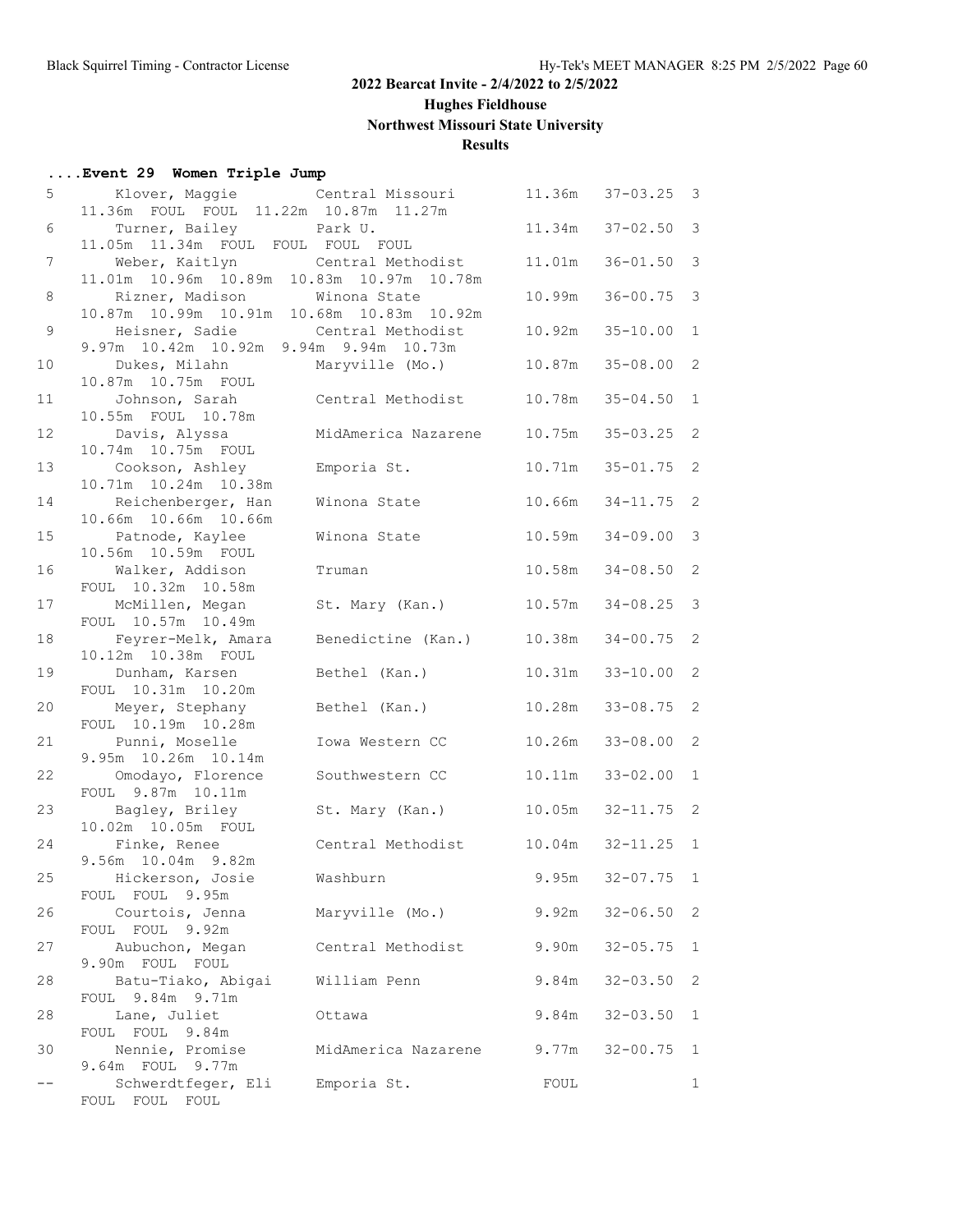**Hughes Fieldhouse**

**Northwest Missouri State University**

**Results**

|                | Event 29 Women Triple Jump                                                                   |                                         |        |                       |              |
|----------------|----------------------------------------------------------------------------------------------|-----------------------------------------|--------|-----------------------|--------------|
|                |                                                                                              | Procter, Allison Central Methodist FOUL |        |                       | $\mathbf{1}$ |
|                | FOUL FOUL FOUL                                                                               |                                         |        |                       |              |
|                | Freeman, Laura butawa<br>FOUL FOUL FOUL                                                      |                                         | FOUL   |                       | $\mathbf{1}$ |
|                |                                                                                              |                                         |        |                       |              |
|                | Event 30 Men Triple Jump                                                                     |                                         |        |                       |              |
|                | DII Prov: P 14.44m                                                                           |                                         |        |                       |              |
|                | Fieldhouse: F 15.90m 2019 Ryan Brown, Lincoln<br>Meet: M 15.60m 2/8/2020 Ryan Brown, Lincoln |                                         |        |                       |              |
|                |                                                                                              |                                         |        |                       |              |
|                | Name                                                                                         | Year School Finals H#                   |        |                       |              |
|                | 1 Jones II, Jermel Azusa Pacific 15.09mP 49-06.25 1                                          |                                         |        |                       |              |
|                | 15.09m  14.75m  15.09m  PASS  PASS  PASS                                                     |                                         |        |                       |              |
|                | 2 Gates, Tracy Drury<br>14.26m FOUL FOUL FOUL FOUL FOUL                                      |                                         |        | 14.26m  46-09.50  4   |              |
| 3 <sup>7</sup> | Murphy, Kalil     Kansas Wesleyan       14.22m   46-08.00  4                                 |                                         |        |                       |              |
|                | 14.05m  13.79m  14.22m  13.94m  13.76m  13.83m                                               |                                         |        |                       |              |
| $4\degree$     | Ramirez, JC Manus Indian Hills CC                                                            |                                         |        | 14.21m  46-07.50  4   |              |
|                | FOUL 13.57m 13.84m FOUL 14.21m 12.90m                                                        |                                         |        |                       |              |
| 5              | Harper, Raymon Mzusa Pacific                                                                 |                                         |        | 14.07m  46-02.00  1   |              |
| 6              | 13.96m 14.07m FOUL PASS PASS PASS<br>McGee, Jalen State Fair CC 14.04m 46-00.75 4            |                                         |        |                       |              |
|                | FOUL 13.98m 14.04m FOUL 13.96m FOUL                                                          |                                         |        |                       |              |
| 7              | Driggers, Josiah Bmporia St.                                                                 |                                         |        | 13.73m  45-00.50  2   |              |
|                | FOUL FOUL 13.71m 13.73m FOUL 13.55m                                                          |                                         |        |                       |              |
| 8              | Antwi, Enoch Fort Scott CC<br>13.43m 13.41m 13.65m 13.27m PASS PASS                          |                                         |        | 13.65m  44-09.50  4   |              |
| 9              | Hoskins, Kelly Truman                                                                        |                                         |        | 13.64m  44-09.00  1   |              |
| 10             | Colgin, William Tabor                                                                        |                                         |        | 13.60m  44-07.50  3   |              |
|                | 13.08m  13.60m  13.54m  FOUL  13.40m  13.35m                                                 |                                         |        |                       |              |
| 11             | Dixon, Trey Fort Scott CC                                                                    |                                         |        | 13.44m  44-01.25  3   |              |
| 12             | 13.44m 13.31m 13.33m<br>Tack. Donel St. Mary (Kan.) 13.19m 43-03.25 3                        |                                         |        |                       |              |
|                | 13.12m  13.19m  13.06m                                                                       |                                         |        |                       |              |
| 13             | Smith, Roman                                                                                 | Iowa Western CC                         |        | $13.14m$ $43-01.50$ 1 |              |
|                | 13.11m 13.14m FOUL                                                                           |                                         |        |                       |              |
|                | 14 Pompey, Cameron Highland CC                                                               |                                         |        | 13.09m  42-11.50  2   |              |
| 15             | FOUL FOUL 13.09m<br>Dutton-Bicalho, Ty Highland CC                                           |                                         |        | 13.04m  42-09.50  2   |              |
|                | FOUL FOUL 13.04m                                                                             |                                         |        |                       |              |
| 16             | Moeller, Justin                                                                              | William Penn                            | 12.99m | $42 - 07.50$ 3        |              |
|                | 12.99m FOUL 12.81m                                                                           |                                         |        |                       |              |
| 17             | Bowers, Teagan<br>FOUL 12.86m 12.95m                                                         | St. Ambrose                             | 12.95m | $42 - 06.00$          | 3            |
| 18             | Brown, Bryce                                                                                 | MidAmerica Nazarene                     | 12.92m | $42 - 04.75$          | 4            |
|                | 12.70m FOUL 12.92m                                                                           |                                         |        |                       |              |
| 20             | Lockridge, Miles                                                                             | Emporia St.                             | 12.90m | $42 - 04.00$          | 2            |
|                | FOUL FOUL 12.90m                                                                             | Fort Scott CC                           |        |                       |              |
| 21             | Fuller, Darius<br>FOUL FOUL 12.59m                                                           |                                         | 12.59m | $41 - 03.75$ 3        |              |
| 22             | Meredith, Robin                                                                              | Indian Hills CC                         | 12.58m | $41 - 03.25$ 3        |              |
|                | FOUL 12.58m FOUL                                                                             |                                         |        |                       |              |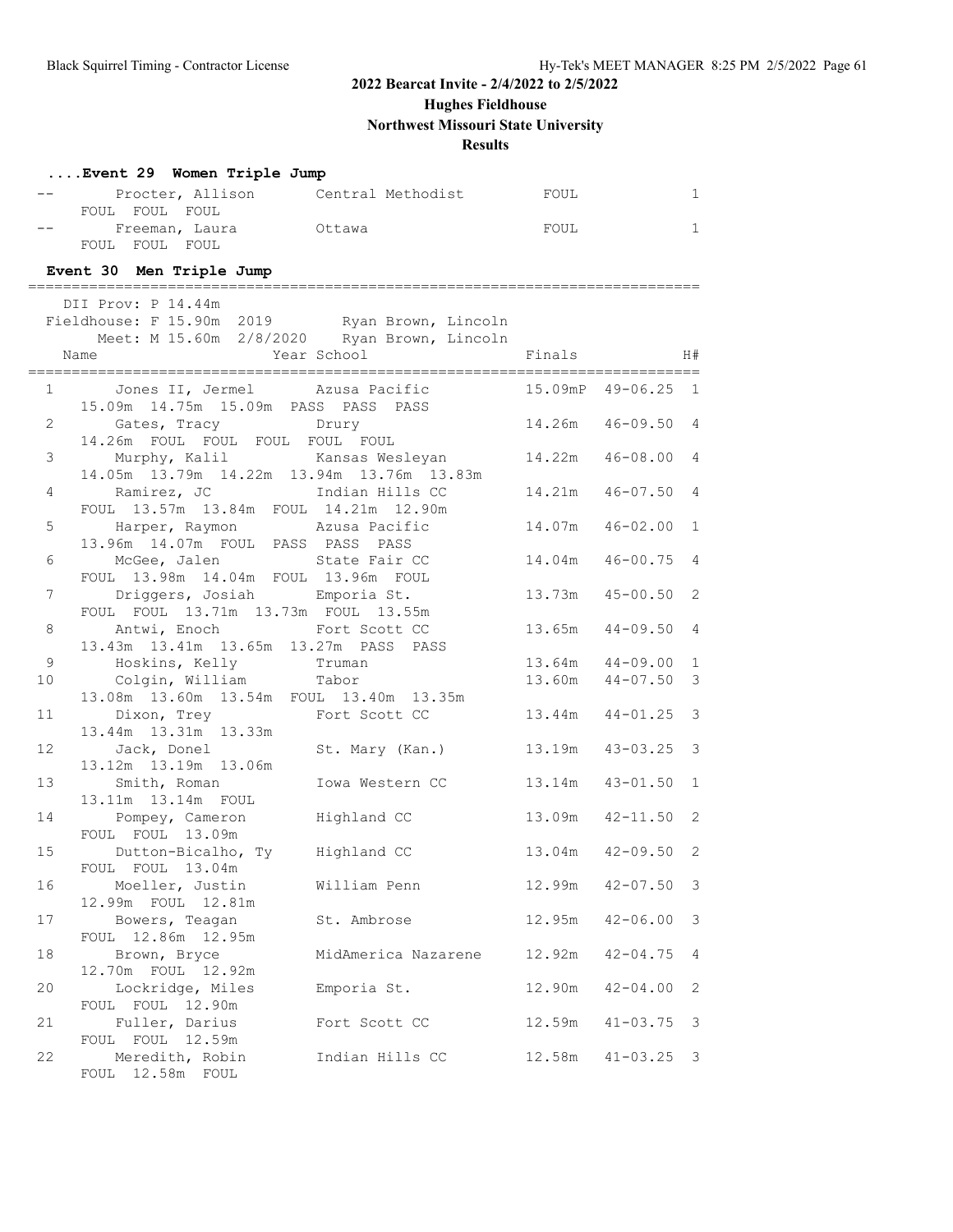**Hughes Fieldhouse**

**Northwest Missouri State University**

# **Results**

| Event 30 Men Triple Jump |  |  |  |  |
|--------------------------|--|--|--|--|
|--------------------------|--|--|--|--|

| 23 | Wright, Justin   | St. Ambrose         | J12.92m | $42 - 04.75$ 2        |                |
|----|------------------|---------------------|---------|-----------------------|----------------|
|    | FOUL FOUL 12.92m |                     |         |                       |                |
| 23 | Murphy, Kamal    | Kansas Wesleyan     |         | $12.56m$ $41-02.50$ 1 |                |
|    | FOUL 12.56m FOUL |                     |         |                       |                |
| 24 | Nayandoro, Tom   | William Penn        |         | $12.53m$ $41-01.50$ 2 |                |
|    | 12.53m FOUL FOUL |                     |         |                       |                |
|    | Mohammed, Yasin  | William Penn        | FOUL    |                       | 2              |
|    | FOUL FOUL FOUL   |                     |         |                       |                |
|    | Roland, Jordan   | MidAmerica Nazarene | FOUL    |                       | 3              |
|    | FOUL FOUL FOUL   |                     |         |                       |                |
|    | Parmer, Zach     | Missouri Western    | FOUL    |                       | 1              |
|    | FOUL FOUL FOUL   |                     |         |                       |                |
|    | Schroeder, Koby  | Highland CC         | FOUL    |                       | 1              |
|    | FOUL FOUL FOUL   |                     |         |                       |                |
|    | David, Kizan     | Lincoln (Mo.)       | FOUL    |                       | $\overline{4}$ |
|    | FOUL FOUL FOUL   |                     |         |                       |                |
|    | King, Arnold     | Park U.             | FOUL    |                       | 1              |
|    |                  |                     |         |                       |                |
|    | FOUL FOUL FOUL   |                     |         |                       |                |
|    | Calhoun, Malike  | Park U.             | FOUL    |                       | 2              |
|    | FOUL FOUL FOUL   |                     |         |                       |                |
|    | Madere, Gunnar   | Ottawa              | JFOUL   |                       | $\mathbf{1}$   |
|    | FOUL FOUL FOUL   |                     |         |                       |                |

#### **Event 31 Women Shot Put**

|                | DII Prov: P 13.70m                                                           |                       |                       |    |
|----------------|------------------------------------------------------------------------------|-----------------------|-----------------------|----|
|                | Fieldhouse: F 16.01m 2019 Ashlan Burton, Central Missouri                    |                       |                       |    |
|                | Meet: M 15.57m 2/9/2019 Ashlan Burton, Central Missouri                      |                       |                       |    |
|                | <b>Example 2</b> Year School <b>School</b> Finals<br>Name                    |                       |                       | H# |
|                | 1 Burton, Ashlan Central Missouri 15.87mM 52-01.00 4                         |                       |                       |    |
|                | 14.87m  14.42m  15.04m  14.09m  FOUL  15.87m<br>2 Schutt, Kortney Friends    | $13.22m$ $43-04.50$ 4 |                       |    |
|                | 13.16m  13.14m  12.77m  FOUL  FOUL  13.22m                                   |                       |                       |    |
|                | 3 Williams, Camryn Pittsburg St.                                             |                       | 13.07m  42-10.75  4   |    |
|                | 12.60m  13.07m  13.07m  FOUL  FOUL  12.32m                                   |                       |                       |    |
| $4\degree$     | Lyles, Nia             Maryville (Mo.)         13.04m   42-09.50  4          |                       |                       |    |
|                | FOUL 13.04m FOUL FOUL FOUL FOUL                                              |                       |                       |    |
| 5              | Sutton, Madison Benedictine (Kan.) 12.98m 42-07.00 4                         |                       |                       |    |
|                | 12.58m FOUL 12.98m FOUL FOUL FOUL                                            |                       |                       |    |
| 6              | Williams, Shakera Highland CC                                                |                       | 12.89m  42-03.50  3   |    |
|                | 12.11m FOUL 12.89m 12.04m 11.42m 12.05m                                      |                       |                       |    |
| $\overline{7}$ | Milleson, Taylor b Emporia St.                                               |                       | $12.84m$ $42-01.50$ 3 |    |
|                | 12.00m FOUL 12.84m 12.08m FOUL FOUL                                          |                       |                       |    |
| 8              | Toledo, Luisarys NW Missouri                                                 |                       | $12.81m$ $42-00.50$ 4 |    |
|                | 12.74m 12.05m 11.83m 12.28m 12.81m 12.75m                                    |                       |                       |    |
| 9              | Banks, Cydney Milliam Jewell                                                 |                       | $12.74m$ $41-09.75$ 4 |    |
|                | 11.15m FOUL 12.74m 12.20m FOUL 12.40m                                        |                       |                       |    |
| 10             | Flatness, Sydney Grand View                                                  |                       | $12.43m$ $40-09.50$ 4 |    |
|                | 12.43m 12.04m 12.33m                                                         |                       |                       |    |
| 11             | Cerra, Samantha Missouri Western 12.39m 40-07.75 3                           |                       |                       |    |
|                | 12.39m FOUL FOUL                                                             |                       |                       |    |
|                | 12 Sorrell, Aubrie Southwest Baptist 12.38m 40-07.50 4<br>FOUL 11.93m 12.38m |                       |                       |    |
|                |                                                                              |                       |                       |    |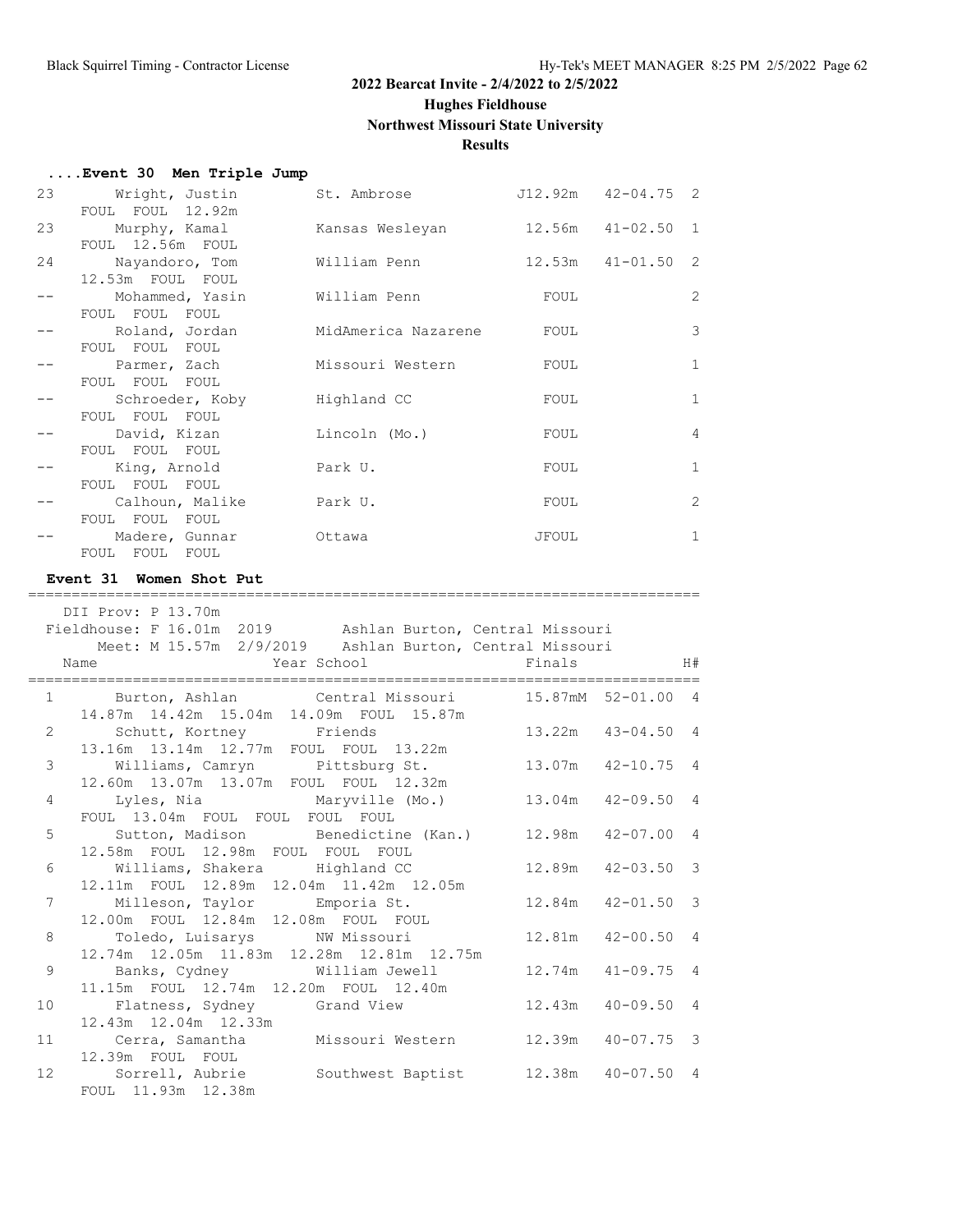**Hughes Fieldhouse**

# **Northwest Missouri State University**

# **Results**

| Event 31 Women Shot Put |  |
|-------------------------|--|
|-------------------------|--|

| 13 | Gorton, Elaina                            | Truman            | 12.04m  | $39 - 06.00$ 2 |                         |
|----|-------------------------------------------|-------------------|---------|----------------|-------------------------|
|    | 11.92m 11.67m 12.04m                      |                   |         |                |                         |
| 14 | Nerland, Cassidy                          | Grand View        | 11.96m  | $39 - 03.00$   | $\overline{4}$          |
| 15 | 11.96m  11.71m  FOUL<br>Frisbee, Olivia   | Missouri Western  | 11.95m  | $39 - 02.50$   | $\mathcal{S}$           |
|    | 11.95m  11.60m  11.42m                    |                   |         |                |                         |
| 16 | Weakley, Quinn                            | NW Missouri       | 11.93m  | $39 - 01.75$   | $\overline{4}$          |
|    | 11.93m FOUL FOUL                          |                   |         |                |                         |
| 17 | Flanscha, Allison                         | Hawkeye CC        | 11.90m  | $39 - 00.50$ 3 |                         |
|    | 11.52m  11.02m  11.90m                    |                   |         |                |                         |
| 18 | Duncan, Octavia                           | Pittsburg St.     | 11.85m  | $38 - 10.50$   | $\overline{\mathbf{3}}$ |
|    | 11.85m  10.96m  FOUL                      |                   |         |                |                         |
| 19 | Miller, Annah                             | St. Ambrose       | 11.71m  | $38 - 05.00$   | $\overline{\mathbf{3}}$ |
|    | 11.71m FOUL FOUL                          |                   |         |                |                         |
| 20 | Vogel, Abby                               | Central Missouri  | 11.67m  | $38 - 03.50$   | 2                       |
| 21 | 11.67m  11.60m  10.96m                    |                   | 11.66m  | $38 - 03.25$   | 2                       |
|    | Grizzle, Mariah<br>11.51m  11.66m  11.65m | Ottawa            |         |                |                         |
| 22 | Holaday, Nicole                           | Kansas Wesleyan   | 11.59m  | $38 - 00.25$   | $\overline{2}$          |
|    | 10.80m  11.32m  11.59m                    |                   |         |                |                         |
| 23 | Venteicher, Molly                         | Southwestern CC   | 11.57m  | $37 - 11.50$ 3 |                         |
|    | 11.48m  11.57m  11.50m                    |                   |         |                |                         |
| 24 | Washington, Saquan                        | Missouri Western  | 11.43m  | $37 - 06.00$ 3 |                         |
|    | 11.43m  11.38m  FOUL                      |                   |         |                |                         |
| 25 | Denson, Raelynn                           | St. Mary (Kan.)   | 11.29m  | $37 - 00.50$   | 2                       |
|    | 10.56m  11.29m  11.12m                    |                   |         |                |                         |
| 26 | Upmeyer, Lauren                           | Iowa Western CC   | 11.26m  | $36 - 11.50$   | 1                       |
| 27 | 10.08m  11.26m  FOUL<br>Pollard, Bobbie   | William Jewell    | 11.19m  | $36 - 08.50$   | 1                       |
|    | 10.54m  11.19m  10.40m                    |                   |         |                |                         |
| 28 | Huggans, Camryn                           | Missouri Western  | 11.16m  | $36 - 07.50$   | 2                       |
|    | 11.16m FOUL FOUL                          |                   |         |                |                         |
| 29 | Brockmeier, Holly                         | Emporia St.       | 11.05m  | $36 - 03.00$ 2 |                         |
|    | 11.05m  10.63m  10.52m                    |                   |         |                |                         |
| 30 | Wasinger, Sasha                           | Tabor             | 10.91m  | $35 - 09.50$ 2 |                         |
|    | 10.65m  10.78m  10.91m                    |                   |         |                |                         |
| 31 | Martin, Madison                           | Baker             | 10.55m  | $34 - 07.50$   | 1                       |
| 32 | 10.55m FOUL FOUL                          | Central Methodist |         | $34 - 04.25$ 3 |                         |
|    | Wolfe, Karli<br>10.26m  10.47m  10.21m    |                   | 10.47m  |                |                         |
| 33 | Delaine, Deja                             | Ottawa            | J10.47m | $34 - 04.25$   | $\mathbf{1}$            |
|    | 8.97m 10.47m 10.10m                       |                   |         |                |                         |
| 34 | Walker, Shikayla                          | Park U.           | J10.47m | $34 - 04.25$   | 1                       |
|    | 10.47m FOUL FOUL                          |                   |         |                |                         |
| 35 | McCarron, Sydney                          | Simpson (Iowa)    | 10.44m  | $34 - 03.00$   | $\mathbf{1}$            |
|    | 9.76m 9.94m 10.44m                        |                   |         |                |                         |
| 36 | Olivarez, Victoria                        | Central Methodist | 10.39m  | $34 - 01.25$   | $\mathbf{1}$            |
| 37 | 9.61m 10.28m 10.39m                       |                   |         |                | 2                       |
|    | Bean, Kiana<br>10.29m 9.85m 10.29m        | Iowa Western CC   | 10.29m  | $33 - 09.25$   |                         |
| 38 | Roberts, Reahnna                          | Fort Scott CC     | 10.17m  | $33 - 04.50$   | $\mathbf{1}$            |
|    | 10.17m FOUL FOUL                          |                   |         |                |                         |
| 39 | Barber, Laurel                            | Ottawa            | 10.15m  | $33 - 03.75$ 3 |                         |
|    | FOUL 10.10m 10.15m                        |                   |         |                |                         |
|    |                                           |                   |         |                |                         |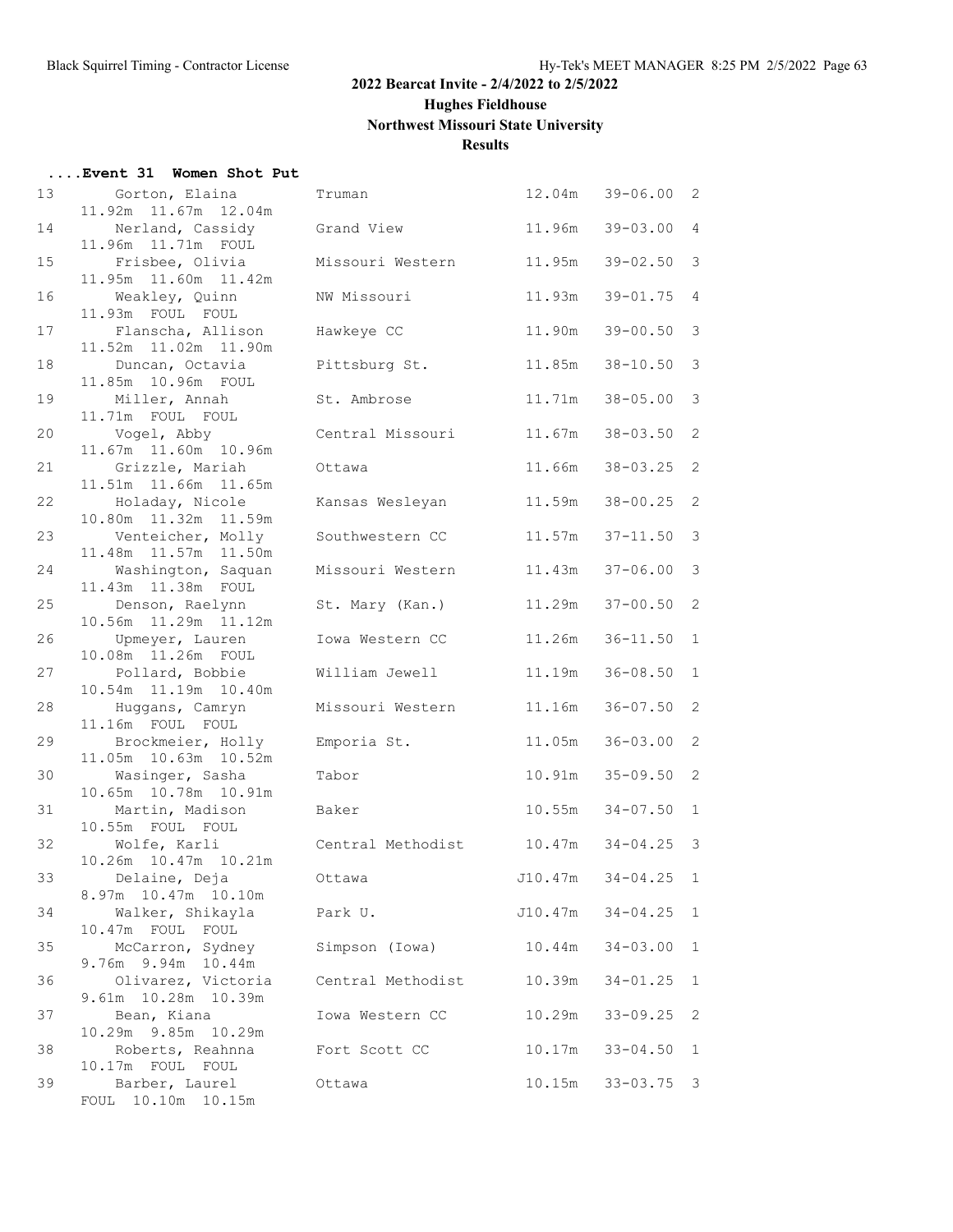**Hughes Fieldhouse**

# **Northwest Missouri State University**

# **Results**

| Event 31 Women Shot Put |  |  |  |
|-------------------------|--|--|--|
|-------------------------|--|--|--|

| 40 | Burns, Makenzie      | Friends             |       | 10.07m 33-00.50 1     |                |
|----|----------------------|---------------------|-------|-----------------------|----------------|
|    | 9.08m 9.53m 10.07m   |                     |       |                       |                |
| 41 | Earl, Ketura         | Southwestern (Kan.) |       | $10.05m$ $32-11.75$ 1 |                |
|    | 10.05m 9.57m FOUL    |                     |       |                       |                |
| 42 | Bell, Paiden         | Southwestern (Kan.) | 9.65m | $31 - 08.00$ 1        |                |
|    | 8.89m 9.65m 9.26m    |                     |       |                       |                |
| 43 | Anderson, Kennise    | Park U.             |       | $8.79m$ $28-10.25$ 1  |                |
|    | 7.39m 8.79m FOUL     |                     |       |                       |                |
|    | Baker, Saqqary       | Colby CC            | FOUL  |                       | 2              |
|    | FOUL FOUL FOUL       |                     |       |                       |                |
|    | Green, Madison       | Grand View          | FOUL  |                       | 3              |
|    | FOUL FOUL FOUL       |                     |       |                       |                |
|    | Fairley, Colbie      | Baker               | FOUL  |                       | 2              |
|    | FOUL FOUL FOUL       |                     |       |                       |                |
|    | Ralliford, Santorn   | Highland CC         | FOUL  |                       | $\overline{4}$ |
|    | FOUL<br>FOUL<br>FOUL |                     |       |                       |                |
|    |                      |                     |       |                       |                |

# **Event 32 Men Shot Put**

|                 | --------------------------                                                                                                       |                    |        |                     |  |
|-----------------|----------------------------------------------------------------------------------------------------------------------------------|--------------------|--------|---------------------|--|
| Name            | DII Prov: P 16.38m<br>Fieldhouse: F 20.01m 2021 Garrett Appier, Unattached<br>Meet: M 20.01m 2/6/2021 Garrett Appier, Unattached | Year School Finals |        | H#                  |  |
|                 | 1 Garr, Jordan Missouri Western 17.44mP 57-02.75 4                                                                               |                    |        |                     |  |
|                 | 16.86m FOUL 17.44m FOUL FOUL 16.84m                                                                                              |                    |        |                     |  |
|                 | Morrison, Travis Emporia St. 16.91mP 55-05.75 4<br>$2 \left( \frac{1}{2} \right)$                                                |                    |        |                     |  |
|                 | 16.75m 16.91m FOUL FOUL FOUL FOUL                                                                                                |                    |        |                     |  |
| 3 <sup>7</sup>  | Saloninas, Mykolas St. Ambrose 16.88mP 55-04.75 4                                                                                |                    |        |                     |  |
|                 | 16.45m  16.35m  FOUL  FOUL  16.29m  16.88m<br>Snowball, Addison Central Missouri 16.67mP 54-08.25 4                              |                    |        |                     |  |
| $4\overline{ }$ | 16.53m FOUL FOUL FOUL FOUL 16.67m                                                                                                |                    |        |                     |  |
|                 | 5 Veenstra, Blake Mawkeye CC 16.54mP 54-03.25 4                                                                                  |                    |        |                     |  |
|                 | FOUL 16.18m FOUL 15.94m FOUL 16.54m                                                                                              |                    |        |                     |  |
|                 | 6 Sample, Cole Pittsburg St.                                                                                                     |                    |        | 16.00m 52-06.00 4   |  |
|                 | 15.95m FOUL 16.00m FOUL FOUL FOUL                                                                                                |                    |        |                     |  |
|                 | 7 Brown, Christopher Highland CC                                                                                                 |                    | 15.96m | $52 - 04.50$ 4      |  |
|                 | 15.14m  15.96m  FOUL  FOUL  15.48m  15.70m                                                                                       |                    |        |                     |  |
| 8               | Campbell, Isaac Friends                                                                                                          |                    | 15.70m | $51 - 06.25$ 4      |  |
| 9               | 14.65m 15.70m FOUL 15.17m FOUL FOUL<br>Thompson, Dallas Missouri Western 15.57m                                                  |                    |        | $51 - 01.00$ 4      |  |
|                 | 15.57m 15.32m FOUL FOUL FOUL PASS                                                                                                |                    |        |                     |  |
| 10              | Wilson, Jonah St. Ambrose 15.34m                                                                                                 |                    |        | $50 - 04.00$ 3      |  |
|                 | 15.10m  15.34m  FOUL                                                                                                             |                    |        |                     |  |
| 11              | Stranathan, Sam Washburn                                                                                                         |                    |        | 14.85m  48-08.75  2 |  |
|                 | 14.85m FOUL FOUL                                                                                                                 |                    |        |                     |  |
| 12 <sup>°</sup> | Siefken, Niles Grand View 14.83m                                                                                                 |                    |        | $48 - 08.00$ 3      |  |
|                 | 12.82m  14.83m  FOUL                                                                                                             |                    |        |                     |  |
| 13              | Dacres, Shakiel Mowa Western CC 14.74m<br>14.74m FOUL FOUL                                                                       |                    |        | $48 - 04.50$ 3      |  |
|                 | 14 Rose, Braden Mashburn                                                                                                         |                    |        | 14.59m  47-10.50  4 |  |
|                 | 14.59m FOUL FOUL                                                                                                                 |                    |        |                     |  |
| 15              | Akinmoladun, Justi Washburn                                                                                                      |                    |        | 14.45m  47-05.00 3  |  |
|                 | FOUL 11.16m 14.45m                                                                                                               |                    |        |                     |  |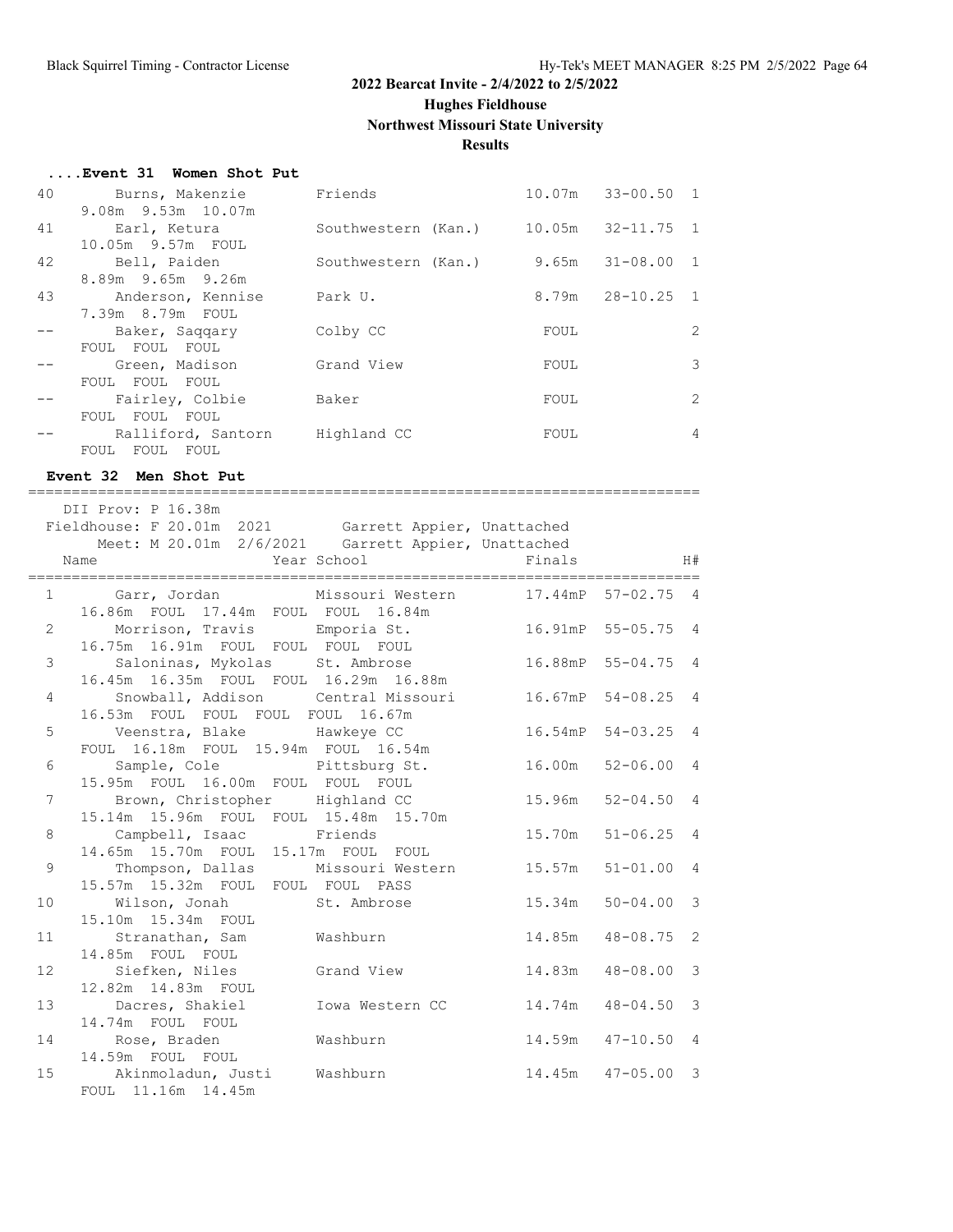**Hughes Fieldhouse**

**Northwest Missouri State University**

# **Results**

|    | Event 32 Men Shot Put                      |                          |        |                       |              |
|----|--------------------------------------------|--------------------------|--------|-----------------------|--------------|
| 16 | Harris, Michael<br>13.62m 14.38m 14.34m    | Iowa Western CC          |        | $14.38m$ $47-02.25$ 2 |              |
| 17 | Miller, Justice<br>12.61m  13.27m  14.20m  | Grand View               | 14.20m | $46 - 07.25$ 2        |              |
| 18 | Seifert, Alec<br>14.17m  14.03m  14.10m    | St. Ambrose              | 14.17m | $46 - 06.00$          | 2            |
| 19 | Baker, Brendan<br>FOUL 13.40m 14.03m       | Truman                   | 14.03m | $46 - 00.50$          | 2            |
| 20 | Sprague, Andrew<br>13.93m FOUL FOUL        | Ottawa                   | 13.93m | $45 - 08.50$          | 3            |
| 21 | Miller, Mitch<br>12.75m FOUL 13.86m        | Washburn                 | 13.86m | $45 - 05.75$          | 3            |
| 22 | Cannon, Mark<br>FOUL 13.82m FOUL           | Fort Scott CC            | 13.82m | $45 - 04.25$          | $\mathbf{1}$ |
| 23 | Hipshire, David<br>FOUL 13.53m 13.80m      | NW Missouri              | 13.80m | $45 - 03.50$ 2        |              |
| 24 | Henderson, Joshua<br>13.69m FOUL FOUL      | Central Methodist        | 13.69m | $44 - 11.00$          | 2            |
| 24 | Stottlemyer, Jaspe<br>13.69m FOUL FOUL     | William Penn             | 13.69m | $44 - 11.00$          | 3            |
| 26 | Picazo, CJ<br>13.06m  13.61m  13.64m       | Concordia-St. Paul       | 13.64m | $44 - 09.00$          | 2            |
| 27 | Cockett, Nemoy<br>13.53m 13.56m FOUL       | Iowa Western CC          | 13.56m | $44 - 06.00$          | 3            |
| 28 | Robinson, Marquis<br>FOUL 13.41m FOUL      | Southwest Baptist 13.41m |        | $44 - 00.00$          | $\mathbf{1}$ |
| 29 | Loukota, Drew<br>13.22m 13.30m FOUL        | Ottawa                   | 13.30m | $43 - 07.75$ 1        |              |
| 30 | Daugherty-Parrish,<br>FOUL 13.21m 12.70m   | Missouri Western         | 13.21m | $43 - 04.25$          | 2            |
| 31 | Willey, Blake<br>13.07m 13.04m FOUL        | Grand View               | 13.07m | $42 - 10.75$          | $\mathbf{1}$ |
| 32 | Quinn, Hunter<br>13.00m FOUL 12.40m        | Concordia-St. Paul       | 13.00m | $42 - 08.00$          | 2            |
| 33 | Evans, Colder<br>FOUL 12.92m 12.45m        | Central Methodist        |        | 12.92m  42-04.75      | 1            |
| 34 | Johnson, Zach<br>12.89m FOUL FOUL          | Tabor                    | 12.89m | $42 - 03.50$ 1        |              |
| 35 | Parker, Nicholas<br>12.86m  12.73m  12.72m | Emporia St.              |        | 12.86m  42-02.25  1   |              |
| 36 | Schnettgoecke, Col<br>12.46m FOUL 12.80m   | Quincy                   | 12.80m | $42 - 00.00$          | 2            |
| 37 | King, Byron<br>12.43m  11.95m  11.87m      | Drury                    | 12.43m | $40 - 09.50$          | $\mathbf{1}$ |
| 38 | Harred, Cooper<br>12.26m  11.98m  11.97m   | Emporia St.              | 12.26m | $40 - 02.75$          | 1            |
| 39 | Lukefahr, Jace<br>11.15m  11.21m  FOUL     | William Penn             | 11.21m | $36 - 09.50$          | 1            |
| -- | Larson, Keegan<br>FOUL FOUL FOUL           | Concordia-St. Paul       | FOUL   |                       | 3            |
|    | Garcia, Joshua<br>FOUL FOUL FOUL           | Tabor                    | FOUL   |                       | 1            |
|    | Stacy, Zach<br>FOUL FOUL FOUL              | Grand View               | FOUL   |                       | 3            |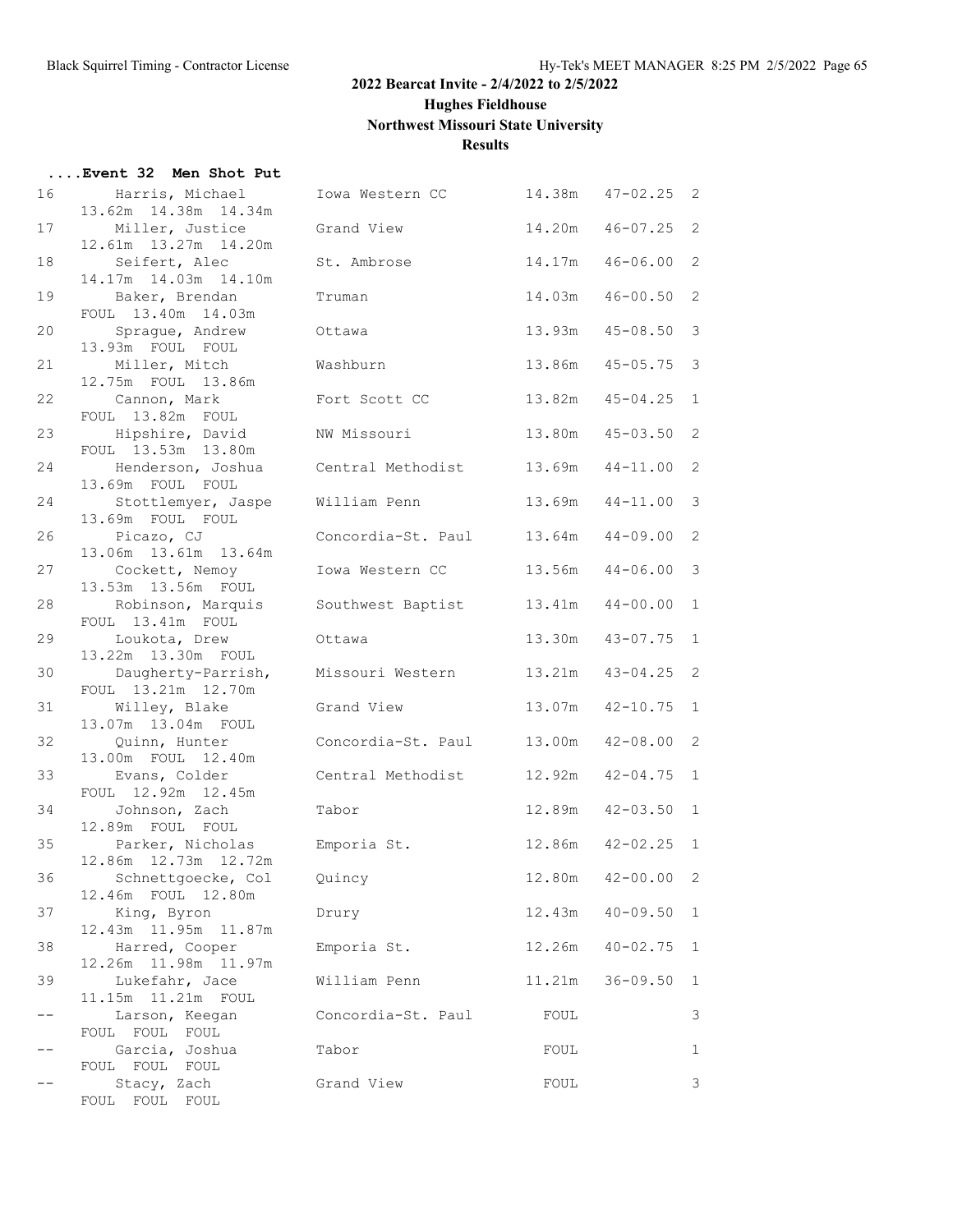**Hughes Fieldhouse**

**Northwest Missouri State University**

# **Results**

# **Event 33 Women Weight Throw**

| DII Prov: P 17.08m<br>Fieldhouse: F 19.13m 2021 Tiara Schmidt, Nebraska Kearney<br>Meet: M 19.13m 2/6/2021 Tiara Schmidt, Nebraska-Kearney<br>Year School<br>Finals<br>H#<br>Name |                                                                                     |                                           |                                   |                |  |  |
|-----------------------------------------------------------------------------------------------------------------------------------------------------------------------------------|-------------------------------------------------------------------------------------|-------------------------------------------|-----------------------------------|----------------|--|--|
|                                                                                                                                                                                   | Schutt, Kortney Friends<br>$1 \qquad \qquad$<br>16.86m FOUL 17.35m 17.04m FOUL FOUL |                                           | 17.35mP 56-11.25 4                |                |  |  |
| $\mathbf{2}$                                                                                                                                                                      | 16.63m  16.47m  16.86m  16.59m  FOUL  15.79m                                        | Burton, Ashlan Central Missouri           | 16.86m 55-03.75 4                 |                |  |  |
| 3                                                                                                                                                                                 | Green, Madison Grand View<br>15.95m  16.36m  16.68m  16.07m  16.17m  FOUL           |                                           | 16.68m 54-08.75 4                 |                |  |  |
| 4                                                                                                                                                                                 | Molloy, Rachael Central Missouri<br>15.72m 16.66m 15.91m 15.98m 16.13m FOUL         |                                           | 16.66m 54-08.00 4                 |                |  |  |
| 5 <sub>5</sub>                                                                                                                                                                    | Donlan, Tia and Concordia-St. Paul<br>15.30m  14.36m  16.26m  15.95m  FOUL  FOUL    |                                           | $16.26m$ $53-04.25$               | 4              |  |  |
| 6                                                                                                                                                                                 | Vogel, Abby Central Missouri<br>15.25m 15.45m 15.98m 15.74m FOUL FOUL               |                                           | 15.98m 52-05.25 3                 |                |  |  |
| $7\phantom{.0}$                                                                                                                                                                   | Nerland, Cassidy Grand View<br>FOUL 15.06m 15.72m 15.48m 15.81m FOUL                |                                           | 15.81m<br>$51 - 10.50$            | 4              |  |  |
| 8                                                                                                                                                                                 | 14.42m  14.91m  15.58m  FOUL  15.15m  FOUL                                          | Sutton, Madison Benedictine (Kan.) 15.58m | $51 - 01.50$ 4                    |                |  |  |
| 9                                                                                                                                                                                 | 14.30m  15.38m  14.59m  15.32m  14.76m  FOUL                                        | Williams, Camryn Pittsburg St.            | 15.38m<br>$50 - 05.50$ 4          |                |  |  |
| 10                                                                                                                                                                                | Burns, Makenzie Friends<br>14.98m  15.11m  15.29m                                   |                                           | 15.29m<br>$50 - 02.00$            | $\overline{4}$ |  |  |
| 11                                                                                                                                                                                | Lyles, Nia Maryville (Mo.)                                                          |                                           | 14.83m  48-08.00                  | 3              |  |  |
| 12                                                                                                                                                                                | 14.83m FOUL 14.78m<br>Duncan, Octavia                                               | Pittsburg St.                             | $14.74m$ $48-04.50$               | $\overline{4}$ |  |  |
| 13                                                                                                                                                                                | 14.05m FOUL 14.74m<br>Banks, Cydney                                                 | William Jewell                            | 14.62m<br>$47 - 11.75$ 3          |                |  |  |
| 14                                                                                                                                                                                | 13.60m  14.59m  14.62m<br>Conway, Alyssa                                            | Emporia St.                               | 14.43m<br>$47 - 04.25$ 4          |                |  |  |
| 15                                                                                                                                                                                | FOUL FOUL 14.43m<br>Paaverud, Ella                                                  | Concordia-St. Paul                        | 14.38m  47-02.25  3               |                |  |  |
| 16                                                                                                                                                                                | 14.38m FOUL FOUL<br>Czarnecki, April                                                | Grand View                                | 14.27m<br>$46 - 10.00$            | 4              |  |  |
| 17                                                                                                                                                                                | 14.27m FOUL 13.63m<br>Sorrell, Aubrie                                               |                                           | Southwest Baptist 13.97m 45-10.00 | 3              |  |  |
| 18                                                                                                                                                                                | 13.97m 13.59m FOUL<br>Castaldi, Paola                                               | Washburn                                  | J13.97m 45-10.00 3                |                |  |  |
| 19                                                                                                                                                                                | 12.84m 13.97m FOUL<br>Brockmeier, Holly                                             | Emporia St.                               | 13.89m<br>$45 - 07.00$            | 3              |  |  |
| 20                                                                                                                                                                                | 13.89m  13.83m  13.75m<br>Ralliford, Santorn                                        | Highland CC                               | 13.85m<br>$45 - 05.25$            | 3              |  |  |
| 21                                                                                                                                                                                | FOUL FOUL 13.85m<br>Cerra, Samantha                                                 | Missouri Western                          | 13.71m<br>$44 - 11.75$            | 3              |  |  |
| 22                                                                                                                                                                                | FOUL 13.71m FOUL<br>Baker, Saqqary                                                  | Colby CC                                  | 13.64m<br>$44 - 09.00$            | 2              |  |  |
| 23                                                                                                                                                                                | FOUL 13.64m FOUL<br>Peek, Kaitlin                                                   | NW Missouri                               | 13.58m<br>$44 - 06.75$            | 2              |  |  |
| 24                                                                                                                                                                                | 13.26m  13.34m  13.58m<br>Hernandez-Castro,<br>13.48m  13.21m  FOUL                 | Kansas Wesleyan                           | 13.48m<br>$44 - 02.75$            | 2              |  |  |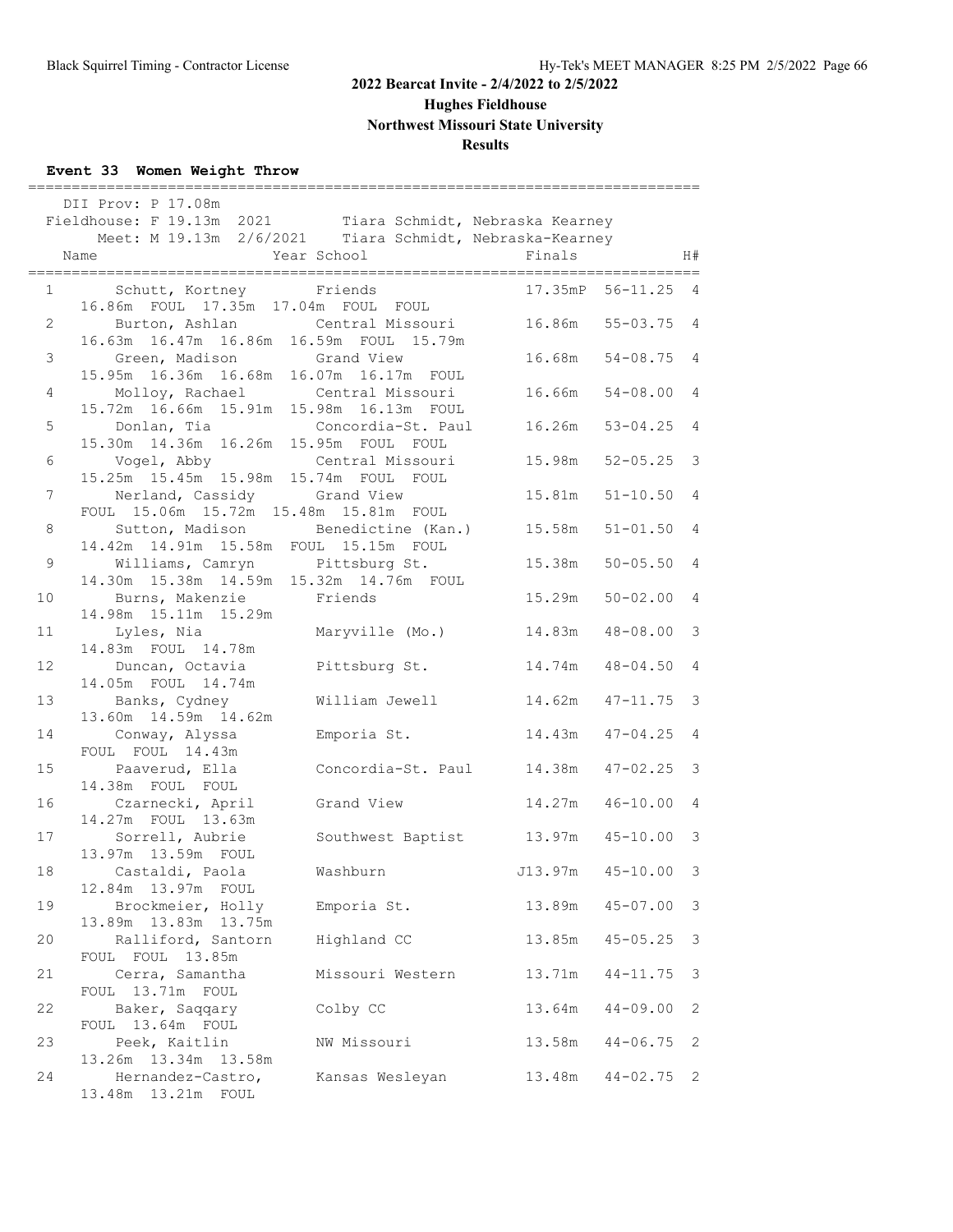**Hughes Fieldhouse**

# **Northwest Missouri State University**

# **Results**

| Event 33 Women Weight Throw |  |  |  |
|-----------------------------|--|--|--|
|-----------------------------|--|--|--|

| 25    | Walker, Shikayla<br>13.34m 12.75m FOUL     | Park U.             | 13.34m  | $43 - 09.25$ | 2              |
|-------|--------------------------------------------|---------------------|---------|--------------|----------------|
| 26    | Moore, Iliyah                              | Grand View          | 13.29m  | $43 - 07.25$ | $\mathcal{S}$  |
| 27    | FOUL 13.29m 13.15m<br>Corley, Kalyn        | Bethel (Kan.)       | 13.24m  | $43 - 05.25$ | 3              |
| 28    | 13.24m 12.93m 12.96m<br>Washington, Saquan | Missouri Western    | 13.06m  | $42 - 10.25$ | 2              |
| 29    | 13.06m  11.96m  12.76m<br>Fairley, Colbie  | Baker               | 12.94m  | $42 - 05.50$ | $\mathbf{1}$   |
|       | 12.94m  12.45m  12.63m                     |                     |         |              |                |
| 30    | Smith, Tyler<br>12.89m FOUL 12.47m         | Washburn            | 12.89m  | $42 - 03.50$ | $\mathbf{1}$   |
| 31    | Holaday, Nicole<br>12.85m FOUL 12.75m      | Kansas Wesleyan     | 12.85m  | $42 - 02.00$ | $\mathbf{1}$   |
| 32    | Martin, Madison<br>FOUL 11.69m 12.85m      | Baker               | J12.85m | $42 - 02.00$ | $\mathbf{1}$   |
| 33    | Anderson, Kennise<br>FOUL 12.84m FOUL      | Park U.             | 12.84m  | $42 - 01.50$ | $\mathbf{1}$   |
| 34    | Venteicher, Molly<br>11.96m  12.83m  FOUL  | Southwestern CC     | 12.83m  | $42 - 01.25$ | 2              |
| 35    | Deppen, Brittnie<br>12.74m FOUL 12.12m     | Missouri Western    | 12.74m  | $41 - 09.75$ | $\mathbf{1}$   |
| 36    | Anderson, JahnAsia<br>FOUL 12.70m FOUL     | Washburn            | 12.70m  | $41 - 08.00$ | 2              |
| 36    | Wolfe, Karli                               | Central Methodist   | 12.70m  | $41 - 08.00$ | $\mathbf{1}$   |
| 38    | FOUL 12.70m FOUL<br>Frisbee, Olivia        | Missouri Western    | 12.69m  | $41 - 07.75$ | 2              |
| 39    | FOUL 12.69m FOUL<br>Olivarez, Victoria     | Central Methodist   | 12.57m  | $41 - 03.00$ | $\mathbf{2}$   |
| 40    | FOUL 12.57m 12.23m<br>Huggans, Camryn      | Missouri Western    | 11.92m  | $39 - 01.25$ | 2              |
| 41    | 11.50m  11.92m  11.17m<br>Earl, Ketura     | Southwestern (Kan.) | 11.84m  | $38 - 10.25$ | $\mathbf{1}$   |
| 42    | 11.84m FOUL FOUL<br>Pollard, Bobbie        | William Jewell      | 11.21m  | $36 - 09.50$ | $\mathbf{1}$   |
| 43    | FOUL 11.21m FOUL<br>McCarron, Sydney       | Simpson (Iowa)      | 10.70m  | $35 - 01.25$ | $\mathbf{1}$   |
| 44    | 9.82m 10.70m FOUL<br>Williams, Shakera     | Highland CC         | 9.83m   | $32 - 03.00$ | $\mathbf{1}$   |
|       | 9.83m FOUL FOUL                            |                     |         |              |                |
| 45    | James, Jazmyn<br>8.63m 8.17m 7.44m         | Highland CC         | 8.63m   | $28 - 03.75$ | $\mathbf{1}$   |
| $- -$ | Reichert, Rachelle<br>FOUL FOUL FOUL       | Emporia St.         | FOUL    |              | $\overline{2}$ |
| $- -$ | Denson, Raelynn<br>FOUL FOUL FOUL          | St. Mary (Kan.)     | FOUL    |              | $\mathbf{2}$   |
| $- -$ | Raborn, Sydney<br>FOUL FOUL FOUL           | Ottawa              | FOUL    |              | $\mathbf{1}$   |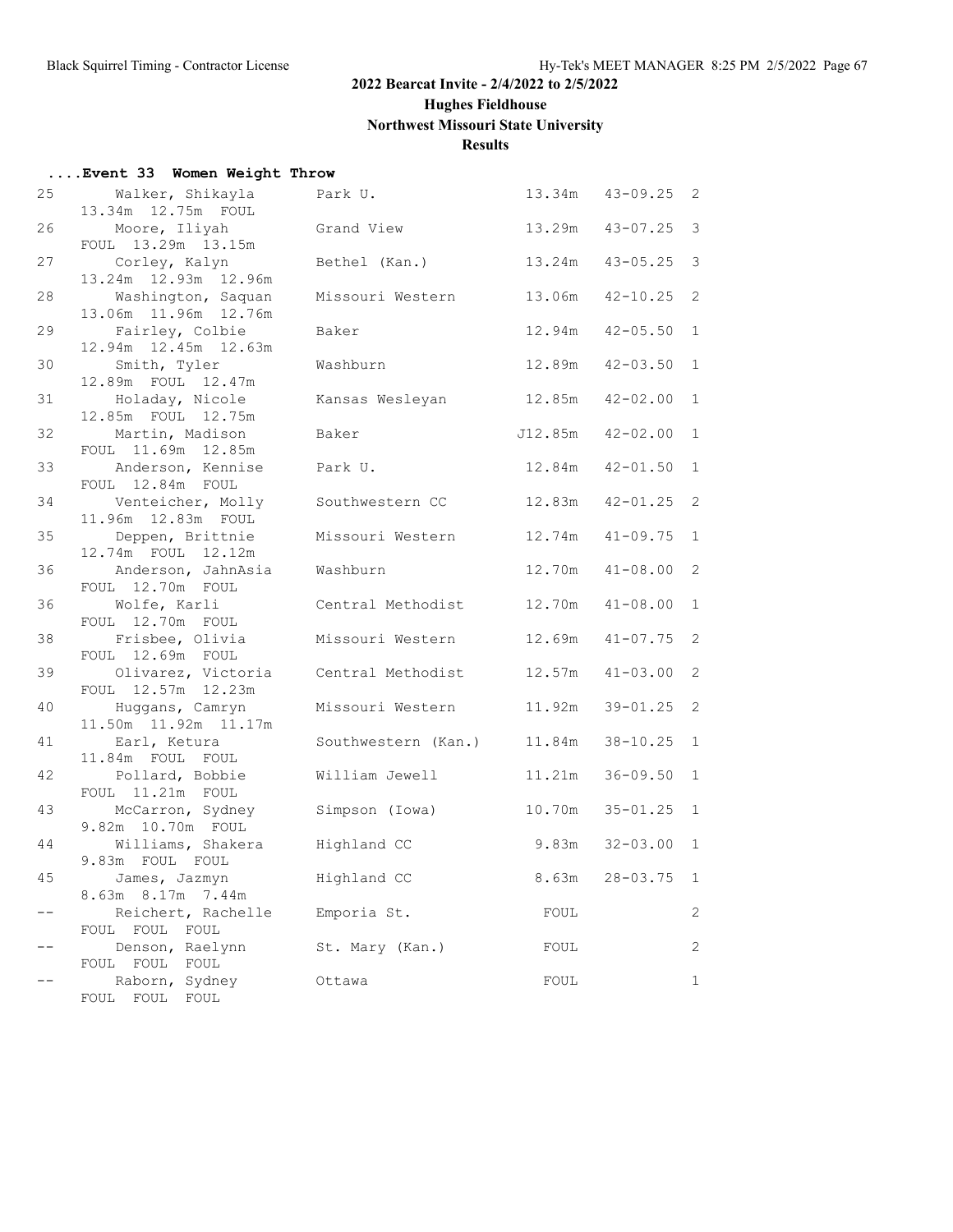**Hughes Fieldhouse**

**Northwest Missouri State University**

# **Results**

# **Event 34 Men Weight Throw**

|                | DII Prov: P 17.84m<br>Fieldhouse: F 20.18m 2019 Nathan Liby, Central Missouri<br>Meet: M 19.63m 2/9/2019 Nathan Liby, Central Missouri<br>Year School<br>Name | Finals              |                | H#           |
|----------------|---------------------------------------------------------------------------------------------------------------------------------------------------------------|---------------------|----------------|--------------|
|                | 1 Roberts, Daniel Unattached<br>21.46m  21.74m  21.81m  21.70m  FOUL  FOUL                                                                                    | 21.81mF 71-06.75 4  |                |              |
| $2^{\circ}$    | Houser, Nathan Unattached<br>HOUSEL, Nathan<br>18.20m FOUL 19.73m FOUL FOUL FOUL                                                                              | 19.73mM 64-08.75 4  |                |              |
| $\mathcal{S}$  | Wells, Brayden Friends<br>17.85m  18.14m  18.59m  18.09m  17.73m  18.41m                                                                                      | 18.59mP 61-00.00 4  |                |              |
| $\overline{4}$ | Mundfrom, Eben Concordia-St. Paul 18.11mP<br>18.00m  17.56m  18.11m  17.81m  FOUL  17.91m                                                                     |                     | $59 - 05.00$ 4 |              |
|                | 5 Baker, Brendan Truman<br>17.83m  17.58m  17.28m  18.10m  17.83m  FOUL                                                                                       | 18.10mP             | $59 - 04.75$ 4 |              |
| 6              | Snowball, Addison Central Missouri<br>17.52m FOUL 17.87m 17.76m 18.06m FOUL                                                                                   | 18.06mP             | $59 - 03.00$ 4 |              |
| $7\phantom{.}$ | Miller, Mitch Washburn<br>15.90m  15.68m  16.69m  16.16m  17.79m  17.30m                                                                                      | 17.79m              | $58 - 04.50$ 3 |              |
| 8              | Campbell, Bobby Truman<br>FOUL 17.18m 17.66m 17.10m FOUL 17.72m                                                                                               | 17.72m              | $58 - 01.75$ 4 |              |
| 9              | Rose, Braden Mashburn<br>16.56m  16.60m  17.67m  FOUL  17.65m  17.69m                                                                                         | 17.69m              | $58 - 00.50$ 4 |              |
| 10             | Stranathan, Sam Washburn<br>FOUL 16.80m 16.41m 16.22m 16.40m FOUL                                                                                             | 16.80m              | $55 - 01.50$ 4 |              |
| 11             | Garr, Jordan Missouri Western 16.41m 53-10.25 1<br>FOUL FOUL 16.41m PASS PASS PASS                                                                            |                     |                |              |
| 12             | Roth, Christian Pittsburg St.<br>15.21m  15.56m  16.02m                                                                                                       | 16.02m 52-06.75 3   |                |              |
| 13             | Veenstra, Blake Hawkeye CC<br>FOUL 15.67m 15.97m                                                                                                              | 15.97m              | $52 - 04.75$ 3 |              |
| 14             | Henderson, Joshua Central Methodist 15.93m<br>15.93m FOUL FOUL                                                                                                |                     | $52 - 03.25$ 2 |              |
| 15             | Campbell, Isaac Friends<br>14.83m  15.35m  15.27m                                                                                                             | 15.35m              | $50 - 04.50$ 3 |              |
| 16             | Johnson, Zach<br>Tabor<br>15.23m  14.85m  14.58m                                                                                                              | 15.23m  49-11.75  3 |                |              |
| 17             | Thompson, Dallas Missouri Western 15.18m 49-09.75 3<br>FOUL 15.18m FOUL                                                                                       |                     |                |              |
| 18             | Robinson, Marquis Southwest Baptist 14.79m 48-06.25 3<br>FOUL 13.98m 14.79m                                                                                   |                     |                |              |
| 19             | Sprague, Andrew<br>Ottawa<br>14.12m  14.03m  14.76m                                                                                                           | 14.76m              | $48 - 05.25$   | 3            |
| 20             | Dacres, Shakiel<br>Iowa Western CC                                                                                                                            | 14.52m              | $47 - 07.75$   | $\mathbf{1}$ |
| 21             | 13.50m  14.52m  FOUL<br>Concordia-St. Paul<br>Larson, Keegan                                                                                                  | 14.51m              | $47 - 07.25$   | 2            |
| 22             | 14.14m  14.51m  FOUL<br>Seats, Kevon<br>Emporia St.                                                                                                           | 14.14m              | $46 - 04.75$   | 2            |
| 23             | 13.79m  14.14m  FOUL<br>Stacy, Zach<br>Grand View                                                                                                             | 14.07m              | $46 - 02.00$   | 2            |
| 24             | FOUL FOUL 14.07m<br>Magana, Jaden<br>Washburn<br>FOUL 13.10m 14.06m                                                                                           | 14.06m              | $46 - 01.50$   | 2            |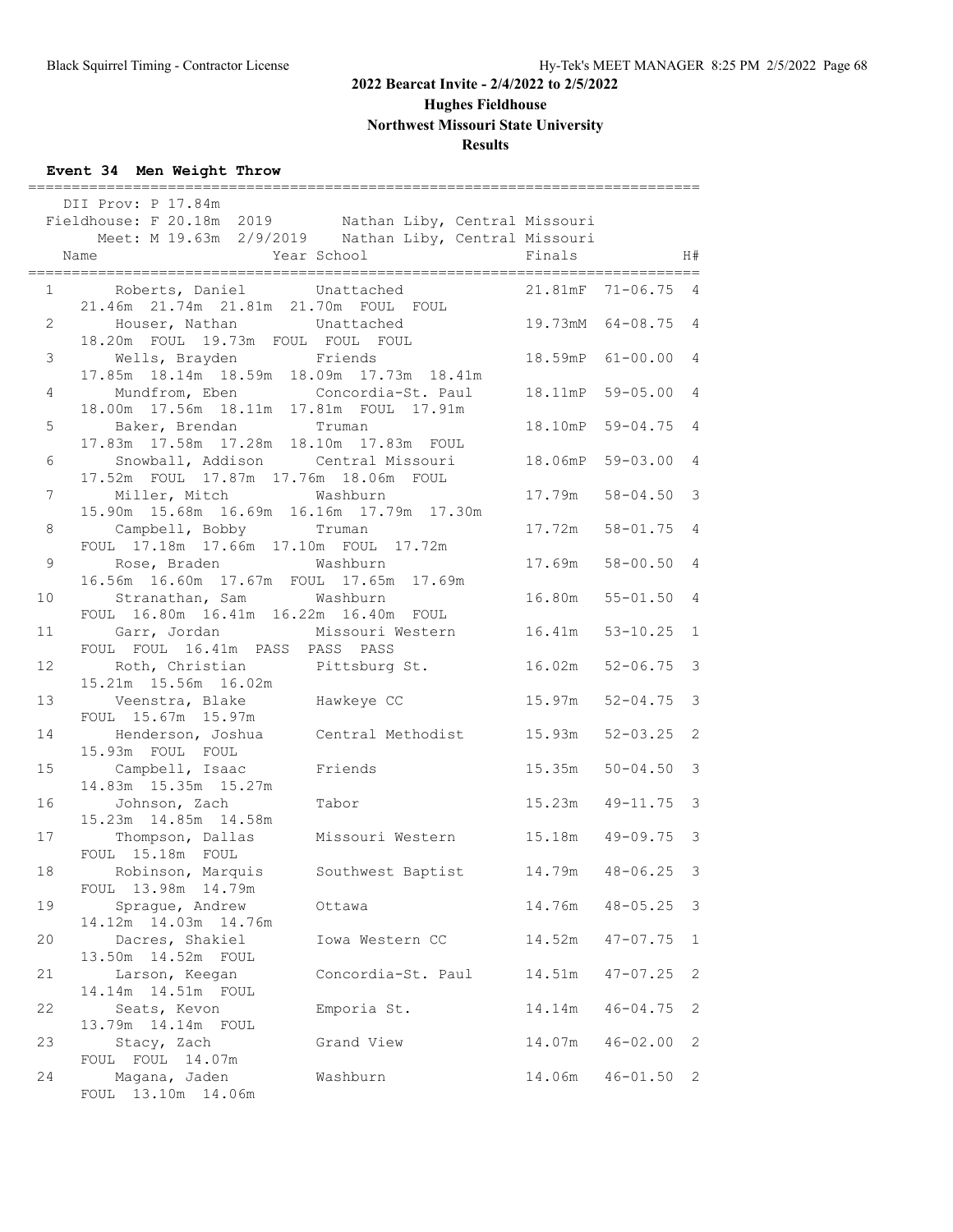**Hughes Fieldhouse**

#### **Northwest Missouri State University**

## **Results**

#### **....Event 34 Men Weight Throw**

| 25                | Stottlemyer, Jaspe<br>13.99m 13.96m FOUL                     | William Penn              | 13.99m | $45 - 10.75$ 2 |              |
|-------------------|--------------------------------------------------------------|---------------------------|--------|----------------|--------------|
| 26                | Garcia, Joshua<br>13.62m 13.76m FOUL                         | Tabor                     | 13.76m | $45 - 01.75$   | $\mathbf{1}$ |
| 27                | Ayers, Logan<br>13.74m FOUL FOUL                             | Washburn                  | 13.74m | $45 - 01.00$   | 2            |
| 28                | Evans, Colder                                                | Central Methodist         | 13.61m | $44 - 08.00$   | $\mathbf{1}$ |
| 29                | 13.00m  13.61m  13.23m<br>Altenor, Patrick                   | Washburn                  | 13.32m | $43 - 08.50$   | 2            |
| 30                | 12.41m  13.32m  FOUL<br>Akinmoladun, Justi                   | Washburn                  | 13.27m | $43 - 06.50$   | 3            |
| 31                | 13.27m FOUL FOUL<br>Tetuan, John<br>11.87m FOUL 13.11m       | Emporia St.               | 13.11m | $43 - 00.25$   | $\mathbf{1}$ |
| 32                | Lukefahr, Jace<br>12.59m FOUL 13.01m                         | William Penn              | 13.01m | $42 - 08.25$   | $\mathbf{1}$ |
| 33                | Picazo, CJ<br>12.43m  12.94m  FOUL                           | Concordia-St. Paul 12.94m |        | $42 - 05.50$   | $\mathbf{1}$ |
| 34                | Edwards, Je'Shon                                             | Washburn                  | 12.88m | $42 - 03.25$   | $\mathbf{1}$ |
| 35                | FOUL 12.88m FOUL<br>Lockett, Xaden                           | Central Methodist         | 12.73m | $41 - 09.25$   | $\mathbf{1}$ |
| 36                | 12.50m FOUL 12.73m<br>Harris, Michael                        | Iowa Western CC           | 12.71m | $41 - 08.50$   | 1            |
| 37                | 12.44m  12.38m  12.71m<br>Cannon, Mark<br>12.62m FOUL 11.91m | Fort Scott CC             | 12.62m | $41 - 05.00$   | $\mathbf{1}$ |
| $ -$              | Daugherty-Parrish,<br>FOUL FOUL FOUL                         | Missouri Western          | FOUL   |                | 2            |
| $\qquad \qquad -$ | Loukota, Drew<br>FOUL FOUL FOUL                              | Ottawa                    | FOUL   |                | $\mathbf{1}$ |
| $- \, -$          | Sample, Cole<br>FOUL FOUL FOUL                               | Pittsburg St.             | FOUL   |                | 4            |
| $-\,-$            | McGinness, Jameson<br>FOUL FOUL FOUL                         | St. Mary (Kan.)           | FOUL   |                | 2            |
| $- -$             | Quinn, Hunter<br>FOUL FOUL FOUL                              | Concordia-St. Paul        | FOUL   |                | 3            |
| $- -$             | Cockett, Nemoy<br>FOUL FOUL FOUL                             | Iowa Western CC           | FOUL   |                | 3            |

#### **Event 35 Men Heptathlon** ===================================================================

 DII Prov: P 4753 Fieldhouse: F 5561 2020 Jonathon Harper, TAMU-Kingsville Meet: M 5561 2/8/2020 Jonathon Harper, TAMU-Kingsville Name Year School Finals H# =================================================================== 1 Worrell, Aaron Azusa Pacific 5411P 2 Jones, Hunter Pittsburg St. 5199P 3 Tordsen, Jakob Concordia-St. Paul 5171P 4 Krog, Lincoln Azusa Pacific 5099P 5 Erick, Calder Concordia-St. Paul 4532 6 Maydew, Payson Unattached 4438 7 Campos, Oscar NW Missouri 4413 7 Johnson, Arik Concordia-St. Paul 4413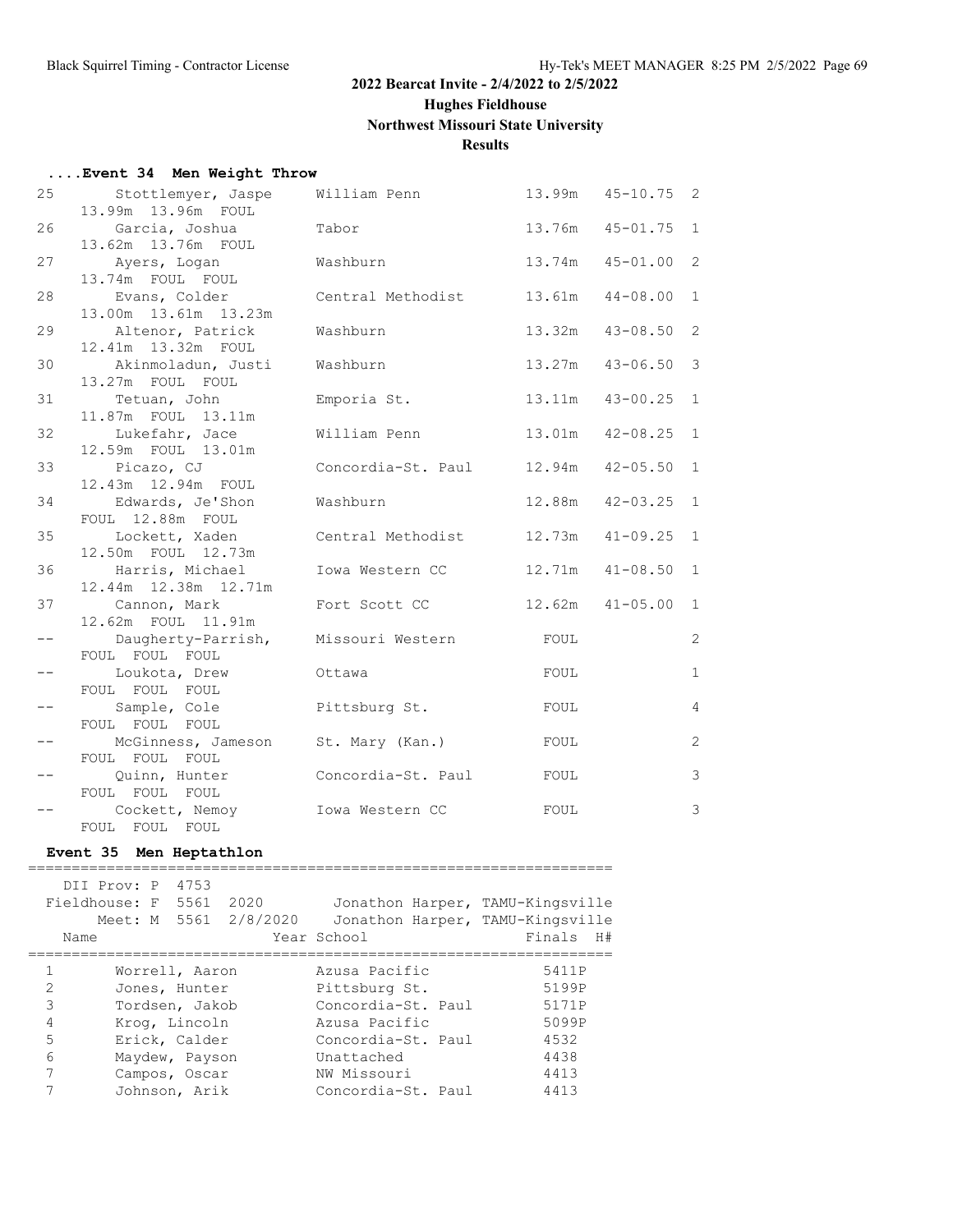# **Hughes Fieldhouse**

**Northwest Missouri State University**

# **Results**

# **....Event 35 Men Heptathlon**

| 9  | Mason, Reed        | Pittsburg St.    | 4363 |
|----|--------------------|------------------|------|
| 10 | Smith, Coby        | Emporia St.      | 4293 |
| 11 | Smith, Ricardo     | Highland CC      | 4067 |
| 12 | Tate, Tevaughn     | Highland CC      | 4032 |
| 13 | Wilkes, Brandon    | Emporia St.      | 4003 |
| 14 | Stellies, Drake    | Missouri Western | 3955 |
| 15 | Pribbernow, Forest | Iowa Western CC  | 3797 |

# **Event 35 Heptathlon: #1 Men 60 Meter Dash Heptathlon**

| Name           |                    | Year School        | Finals H# Points |                |             |           |
|----------------|--------------------|--------------------|------------------|----------------|-------------|-----------|
| 1              | Worrell, Aaron     | Azusa Pacific      | 6.93             | $\mathbf{1}$   | 907         |           |
| $\overline{2}$ | Erick, Calder      | Concordia-St. Paul | 7.23             | $\mathbf{1}$   | 802         |           |
| 3              | Tate, Tevaughn     | Highland CC        | 7.24             | 3              | 799         |           |
| 4              | Johnson, Arik      | Concordia-St. Paul | 7.25             | 3 <sup>7</sup> | 796         |           |
| 5              | Kroq, Lincoln      | Azusa Pacific      | 7.27             | 3 <sup>7</sup> | 789         |           |
| 6              | Smith, Ricardo     | Highland CC        | 7.34             | $\overline{2}$ | 765         |           |
| 7              | Wilkes, Brandon    | Emporia St.        | 7.36             | 3              | 759         |           |
| 8              | Jones, Hunter      | Pittsburg St.      | 7.40             |                | $2^{\circ}$ | 745 7.391 |
| 9              | Tordsen, Jakob     | Concordia-St. Paul | 7.40             |                | $2^{\circ}$ | 745 7.394 |
| 10             | Stelljes, Drake    | Missouri Western   | 7.40             | $\mathbf{1}$   |             | 745 7.398 |
| 11             | Hauver, Josh       | Concordia-St. Paul | 7.45             | $\overline{2}$ | 729         |           |
| 12             | Campos, Oscar      | NW Missouri        | 7.47             | 3              | 723         |           |
| 13             | Maydew, Payson     | Unattached         | 7.55             | 2              | 697         |           |
| 14             | Smith, Nicholaus   | Iowa Western CC    | 7.57             | $\overline{2}$ | 690         |           |
| 15             | Mason, Reed        | Pittsburg St.      | 7.60             | 2              |             | 681 7.593 |
| 16             | Pribbernow, Forest | Iowa Western CC    | 7.60             | $\mathbf{1}$   |             | 681 7.594 |
| 17             | Smith, Coby        | Emporia St.        | 7.62             | 3              | 675         |           |

# **Event 35 Heptathlon: #2 Men Long Jump Heptathlon**

|                | Name                                     | Year School        | Finals |                      | H# Points |
|----------------|------------------------------------------|--------------------|--------|----------------------|-----------|
| $\mathbf{1}$   | Worrell, Aaron<br>6.89m FOUL 7.04m       | Azusa Pacific      |        | 7.04m  23-01.25  1   | 823       |
| $\overline{2}$ | Krog, Lincoln<br>$6.82m$ $6.78m$ $6.95m$ | Azusa Pacific      | 6.95m  | 22-09.75 1           | 802       |
| 3              | Tordsen, Jakob<br>FOUL 6.82m FOUL        | Concordia-St. Paul |        | $6.82m$ $22-04.50$ 2 | 771       |
| 4              | Jones, Hunter<br>FOUL 6.67m FOUL         | Pittsburg St.      |        | $6.67m$ $21-10.75$ 1 | 736       |
| 5              | Erick, Calder<br>FOUL 6.25m 6.52m        | Concordia-St. Paul |        | $6.52m$ $21-04.75$ 2 | 702       |
| 6              | Wilkes, Brandon<br>6.50m  6.42m  FOUL    | Emporia St.        |        | $6.50m$ $21-04.00$ 1 | 697       |
| 7              | Smith, Nicholaus<br>FOUL FOUL 6.42m      | Iowa Western CC    |        | $6.42m$ $21-00.75$ 1 | 679       |
| 8              | Mason, Reed<br>$6.14m$ $6.22m$ $6.32m$   | Pittsburg St.      | 6.32m  | 20-09.00 1           | 657       |
| 9              | Hauver, Josh<br>5.50m FOUL 6.08m         | Concordia-St. Paul |        | $6.08m$ $19-11.50$ 2 | 604       |
| 10             | Johnson, Arik<br>5.69m 6.05m 6.05m       | Concordia-St. Paul |        | $6.05m$ $19-10.25$ 2 | 597       |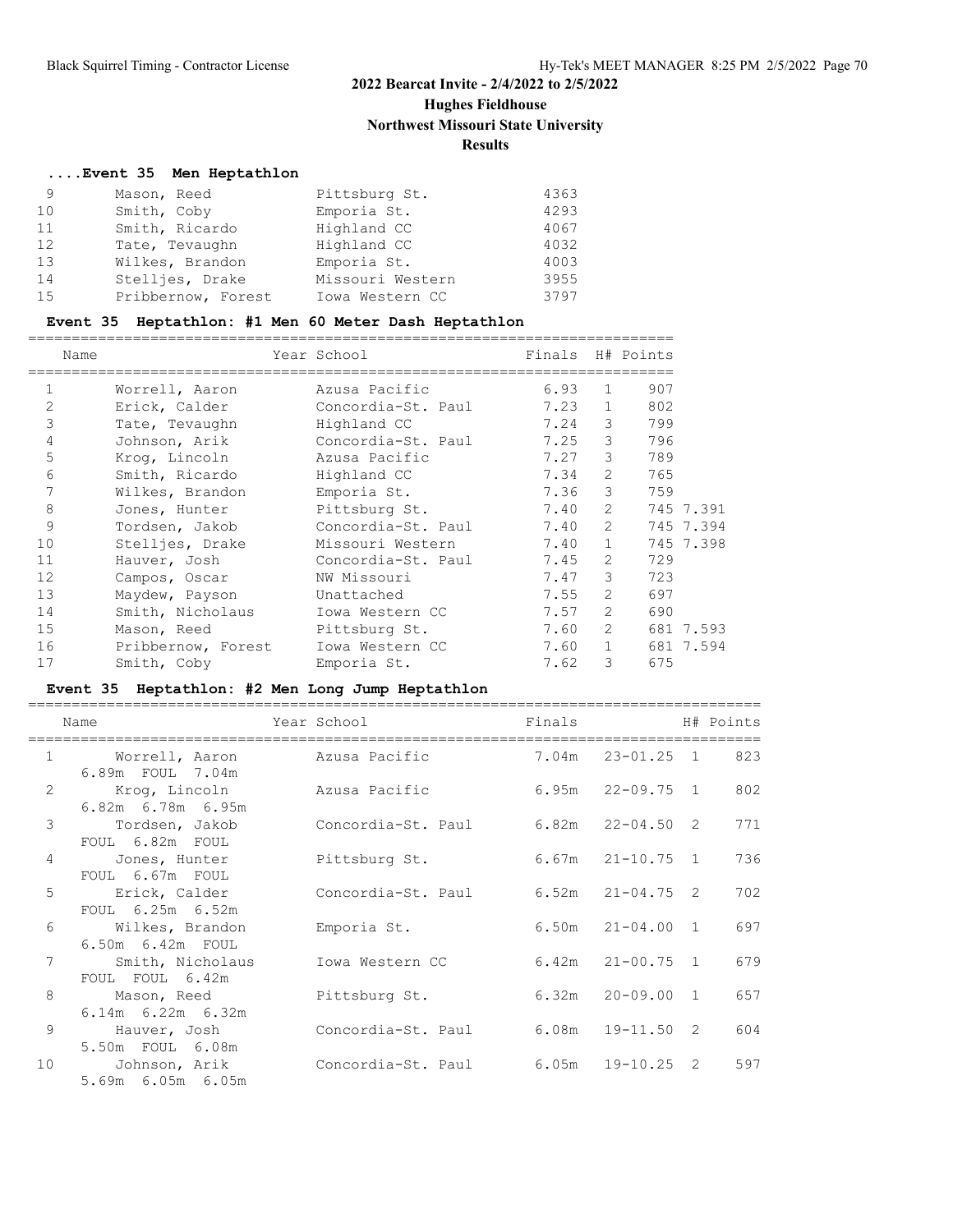**Hughes Fieldhouse**

**Northwest Missouri State University**

**Results**

# **....Event 35 Heptathlon: #2 Men Long Jump Heptathlon**

| 10 | Smith, Ricardo     | Highland CC      | 6.05m | 19-10.25 2     |                | 597 |
|----|--------------------|------------------|-------|----------------|----------------|-----|
|    | 5.54m 5.88m 6.05m  |                  |       |                |                |     |
| 12 | Maydew, Payson     | Unattached       | 6.00m | $19 - 08.25$   | $\overline{1}$ | 587 |
|    | 5.97m 6.00m PASS   |                  |       |                |                |     |
| 13 | Smith, Coby        | Emporia St.      | 5.91m | $19 - 04.75$ 1 |                | 567 |
|    | 5.82m 5.73m 5.91m  |                  |       |                |                |     |
| 14 | Stelljes, Drake    | Missouri Western | 5.83m | $19 - 01.50$ 2 |                | 550 |
|    | 5.52m 5.83m FOUL   |                  |       |                |                |     |
| 15 | Pribbernow, Forest | Iowa Western CC  | 5.74m | $18 - 10.00$   | $\overline{1}$ | 531 |
|    | 5.65m 5.74m 3.93m  |                  |       |                |                |     |
| 16 | Tate, Tevaughn     | Highland CC      | 5.62m | $18 - 05.25$ 2 |                | 506 |
|    | 5.62m 5.59m FOUL   |                  |       |                |                |     |
| 17 | Campos, Oscar      | NW Missouri      | 5.59m | $18 - 04.25$   | $\overline{1}$ | 500 |
|    | 5.53m FOUL 5.59m   |                  |       |                |                |     |

#### **Event 35 Heptathlon: #3 Men Shot Put Heptathlon**

|                | Name                                                       | Year School              | Finals              |                |              | H# Points |
|----------------|------------------------------------------------------------|--------------------------|---------------------|----------------|--------------|-----------|
|                | $1 \qquad \qquad$<br>Campos, Oscar<br>12.45m 13.13m 12.45m | NW Missouri              | 13.13m  43-01.00  2 |                |              | 675       |
| $\mathbf{2}$   | Tate, Tevaughn<br>12.08m  12.11m  12.83m                   | Highland CC              | 12.83m              | $42 - 01.25$ 2 |              | 657       |
| 3              | Tordsen, Jakob<br>12.15m  12.07m  12.70m                   | Concordia-St. Paul       | 12.70m              | $41 - 08.00$ 1 |              | 649       |
| 4              | Wilkes, Brandon<br>12.37m 12.08m 11.69m                    | Emporia St.              | 12.37m              | $40 - 07.00$   | 2            | 629       |
| 5              | Worrell, Aaron<br>12.17m  12.27m  FOUL                     | Azusa Pacific            | 12.27m              | $40 - 03.25$ 1 |              | 623       |
| 6              | Jones, Hunter<br>11.28m FOUL 12.05m                        | Pittsburg St.            | 12.05m              | $39 - 06.50$   | 1            | 609       |
| 7              | Krog, Lincoln<br>11.97m  11.85m  11.93m                    | Azusa Pacific            | 11.97m              | $39 - 03.25$   | 1            | 605       |
| 8              | Erick, Calder<br>10.86m 11.62m 11.94m                      | Concordia-St. Paul       | 11.94m              | 39-02.25       | $\mathbf{1}$ | 603       |
| $\overline{9}$ | Mason, Reed<br>FOUL 11.93m FOUL                            | Pittsburg St.            | 11.93m              | $39 - 01.75$   | 1            | 602       |
| 10             | Maydew, Payson<br>11.71m  11.79m  FOUL                     | Unattached               | 11.79m              | $38 - 08.25$   | 2            | 594       |
| 11             | Smith, Ricardo<br>FOUL 10.74m 10.66m                       | Highland CC              | 10.74m              | $35 - 03.00$   | 2            | 530       |
| 12             | Pribbernow, Forest<br>10.58m 9.99m 9.72m                   | Iowa Western CC          | 10.58m              | $34 - 08.50$   | $\mathbf{1}$ | 521       |
| 13             | Smith, Nicholaus<br>FOUL 10.41m 10.53m                     | Iowa Western CC          | 10.53m              | $34 - 06.75$   | $\mathbf{1}$ | 518       |
| 14             | Hauver, Josh<br>7.62m 10.16m 9.49m                         | Concordia-St. Paul       | 10.16m              | $33 - 04.00$   | 1            | 495       |
| 15             | Smith, Coby<br>9.77m 9.73m 10.11m                          | Emporia St.              | 10.11m              | $33 - 02.00$   | 2            | 492       |
| 16             | Stelljes, Drake<br>9.27m 8.51m 9.68m                       | Missouri Western 9.68m   |                     | $31 - 09.25$ 2 |              | 466       |
| 17             | Johnson, Arik<br>8.95m 9.50m FOUL                          | Concordia-St. Paul 9.50m |                     | $31 - 02.00$ 1 |              | 456       |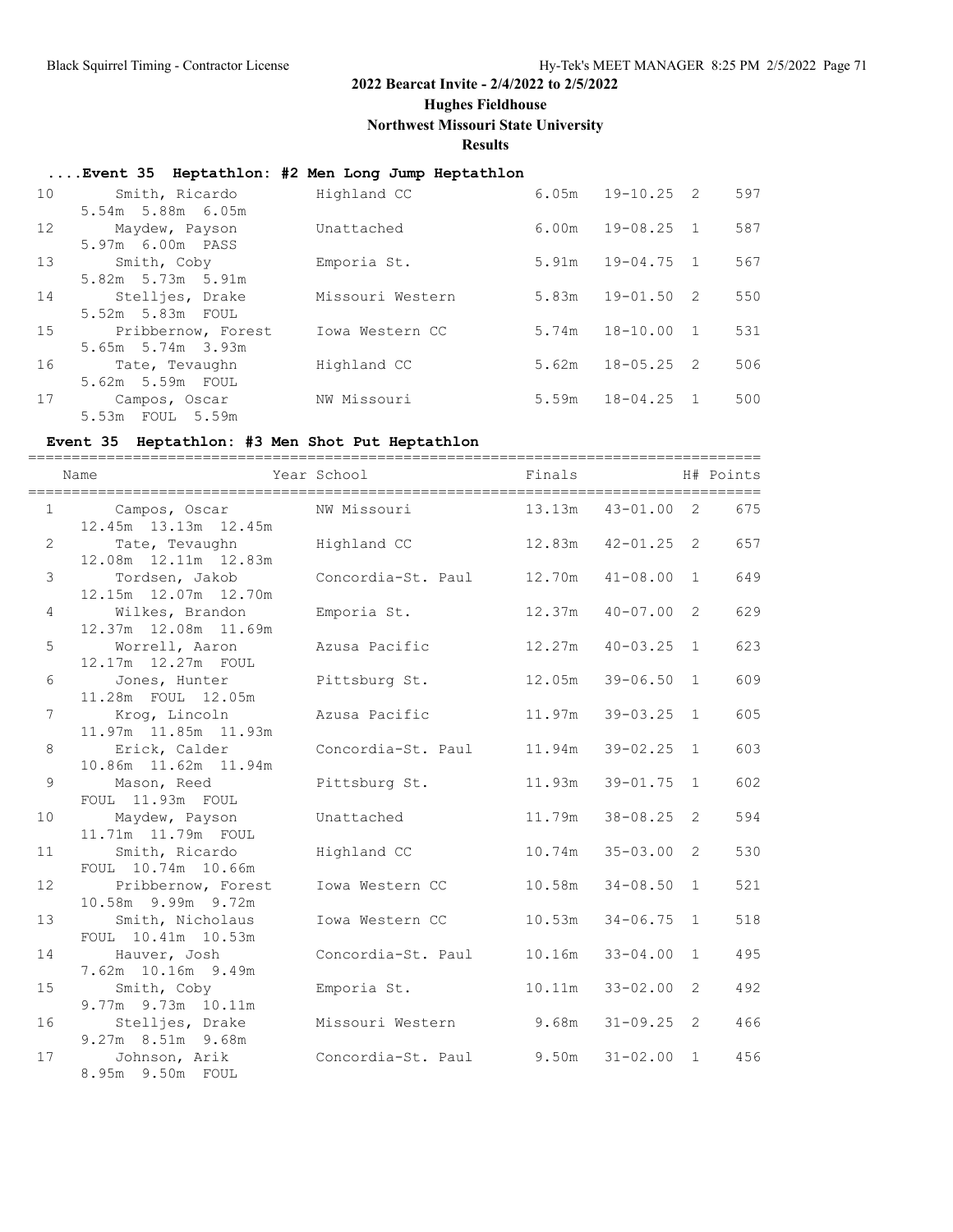**Hughes Fieldhouse**

**Northwest Missouri State University**

**Results**

# **Event 35 Heptathlon: #4 Men High Jump Heptathlon**

|    | Name                   |                                         | Year School Finals                                                                                                                             |                     | H# Points |        |
|----|------------------------|-----------------------------------------|------------------------------------------------------------------------------------------------------------------------------------------------|---------------------|-----------|--------|
|    |                        |                                         |                                                                                                                                                |                     |           |        |
|    |                        |                                         | 1 Jones, Hunter Pittsburg St. 2.02m 6-07.50 1 822<br>1.54 1.57 1.60 1.63 1.66 1.69 1.72 1.75 1.78 1.81 1.84 1.87 1.90 1.93 1.96 1.99 2.02 2.05 |                     |           |        |
|    |                        |                                         | PPP PPP PPP PPP PPP PPP PPP PPP PPP O PPP O PPP O XO O O XXX                                                                                   |                     |           |        |
|    | $1 \quad \blacksquare$ |                                         | Tordsen, Jakob Concordia-St. Paul 2.02m 6-07.50 1                                                                                              |                     | 822       |        |
|    |                        |                                         | 1.54 1.57 1.60 1.63 1.66 1.69 1.72 1.75 1.78 1.81 1.84 1.87 1.90 1.93 1.96 1.99 2.02 2.05                                                      |                     |           |        |
|    |                        |                                         |                                                                                                                                                |                     |           | XO XXX |
|    |                        |                                         | 1 Worrell, Aaron Marusa Pacific 2.02m 6-07.50 1                                                                                                |                     | 822       |        |
|    |                        |                                         | 1.57 1.60 1.63 1.66 1.69 1.72 1.75 1.78 1.81 1.84 1.87 1.90 1.93 1.96 1.99 2.02 2.05 2.08                                                      |                     |           |        |
|    |                        |                                         |                                                                                                                                                |                     |           |        |
|    |                        |                                         | 4 Krog, Lincoln Mzusa Pacific 1.87m                                                                                                            | $6 - 01.50$ 1 687   |           |        |
|    |                        |                                         | 1.51 1.54 1.57 1.60 1.63 1.66 1.69 1.72 1.75 1.78 1.81 1.84 1.87 1.90                                                                          |                     |           |        |
|    |                        |                                         |                                                                                                                                                |                     |           |        |
|    |                        |                                         | 5 Johnson, Arik Concordia-St. Paul 1.84m 6-00.50 1 661                                                                                         |                     |           |        |
|    |                        |                                         | 1.51 1.54 1.57 1.60 1.63 1.66 1.69 1.72 1.75 1.78 1.81 1.84 1.87                                                                               |                     |           |        |
|    |                        |                                         | PPP PPP PPP PPP PPP PPP PPP PPP 0 0 0 XXO XXX                                                                                                  |                     |           |        |
|    | $6\overline{6}$        |                                         | Wilkes, Brandon Emporia St. 1.81m 5-11.25 1 636                                                                                                |                     |           |        |
|    |                        |                                         | 1.51 1.54 1.57 1.60 1.63 1.66 1.69 1.72 1.75 1.78 1.81 1.84                                                                                    |                     |           |        |
|    |                        |                                         | PPP PPP PPP PPP PPP PPP PPP 0 0 0 XXO XXX                                                                                                      |                     |           |        |
|    | $6\degree$             |                                         | Smith, Nicholaus Iowa Western CC 1.81m 5-11.25 1 636                                                                                           |                     |           |        |
|    |                        |                                         | 1.51 1.54 1.57 1.60 1.63 1.66 1.69 1.72 1.75 1.78 1.81 1.84                                                                                    |                     |           |        |
|    |                        |                                         | PPP PPP PPP O PPP PPP PPP PPP PPP PPP O XXX                                                                                                    |                     |           |        |
|    | $8 - 8$                |                                         | Stelljes, Drake Missouri Western 1.78m 5-10.00 2 610                                                                                           |                     |           |        |
|    |                        |                                         | 1.51 1.54 1.57 1.60 1.63 1.66 1.69 1.72 1.75 1.78 1.81                                                                                         |                     |           |        |
|    |                        |                                         | PPP PPP PPP PPP PPP 0 0 0 XO XXO XXX                                                                                                           |                     |           |        |
|    |                        |                                         | 8 Mason, Reed Pittsburg St. 1.78m 5-10.00 1 610                                                                                                |                     |           |        |
|    |                        |                                         | 1.51 1.54 1.57 1.60 1.63 1.66 1.69 1.72 1.75 1.78 1.81                                                                                         |                     |           |        |
|    |                        |                                         | PPP PPP PPP PPP PPP PPP PPP XXO XO XO XXX                                                                                                      |                     |           |        |
|    |                        |                                         | 10 Hauver, Josh Concordia-St. Paul 1.75m 5-08.75 2                                                                                             |                     | 585       |        |
|    |                        |                                         | 1.51 1.54 1.57 1.60 1.63 1.66 1.69 1.72 1.75 1.78                                                                                              |                     |           |        |
|    |                        |                                         | PPP PPP 0 0 0 0 0 0 XO XXX                                                                                                                     |                     |           |        |
|    | 11 — 1                 | Smith, Ricardo Highland CC              | xo xxx<br>1.72m 5-07.75 1 560                                                                                                                  |                     |           |        |
|    |                        |                                         | 1.51 1.54 1.57 1.60 1.63 1.66 1.69 1.72 1.75 1.78                                                                                              |                     |           |        |
|    |                        |                                         | PPP PPP PPP 0 PPP PPP PPP 0 PPP XXX                                                                                                            |                     |           |        |
|    | 11                     | Smith, Coby Emporia St.                 |                                                                                                                                                | $1.72m$ $5-07.75$ 2 | 560       |        |
|    |                        |                                         | 1.51 1.54 1.57 1.60 1.63 1.66 1.69 1.72 1.75                                                                                                   |                     |           |        |
|    |                        |                                         | PPP PPP PPP PPP 0 0 0 0 XXX                                                                                                                    |                     |           |        |
|    |                        |                                         | 13 Maydew, Payson Unattached 1.69m 5-06.50 2 536                                                                                               |                     |           |        |
|    |                        | 1.51 1.54 1.57 1.60 1.63 1.66 1.69 1.72 |                                                                                                                                                |                     |           |        |
|    |                        | PPP PPP PPP PPP PPP XO XO XXX           |                                                                                                                                                |                     |           |        |
|    |                        |                                         | 14 Pribbernow, Forest Iowa Western CC 1.66m 5-05.25 2 512                                                                                      |                     |           |        |
|    |                        | 1.51 1.54 1.57 1.60 1.63 1.66 1.69      |                                                                                                                                                |                     |           |        |
|    |                        | O O XO O XO XO XXX                      |                                                                                                                                                |                     |           |        |
|    |                        |                                         | 15 Erick, Calder Concordia-St. Paul 1.63m 5-04.25 2 488                                                                                        |                     |           |        |
|    |                        | 1.51 1.54 1.57 1.60 1.63 1.66           |                                                                                                                                                |                     |           |        |
|    |                        | 0 0 XO 0 0 XXX                          |                                                                                                                                                |                     |           |        |
|    |                        |                                         | 15 Tate, Tevaughn Highland CC                                                                                                                  | 1.63m 5-04.25 2 488 |           |        |
|    |                        | 1.51 1.54 1.57 1.60 1.63 1.66           |                                                                                                                                                |                     |           |        |
|    |                        | 0 0 0 0 XO XXX                          |                                                                                                                                                |                     |           |        |
| 15 |                        |                                         |                                                                                                                                                |                     |           |        |
|    |                        | 1.51 1.54 1.57 1.60 1.63 1.66           |                                                                                                                                                |                     |           |        |
|    |                        | 0 0 0 0 0 XXX                           |                                                                                                                                                |                     |           |        |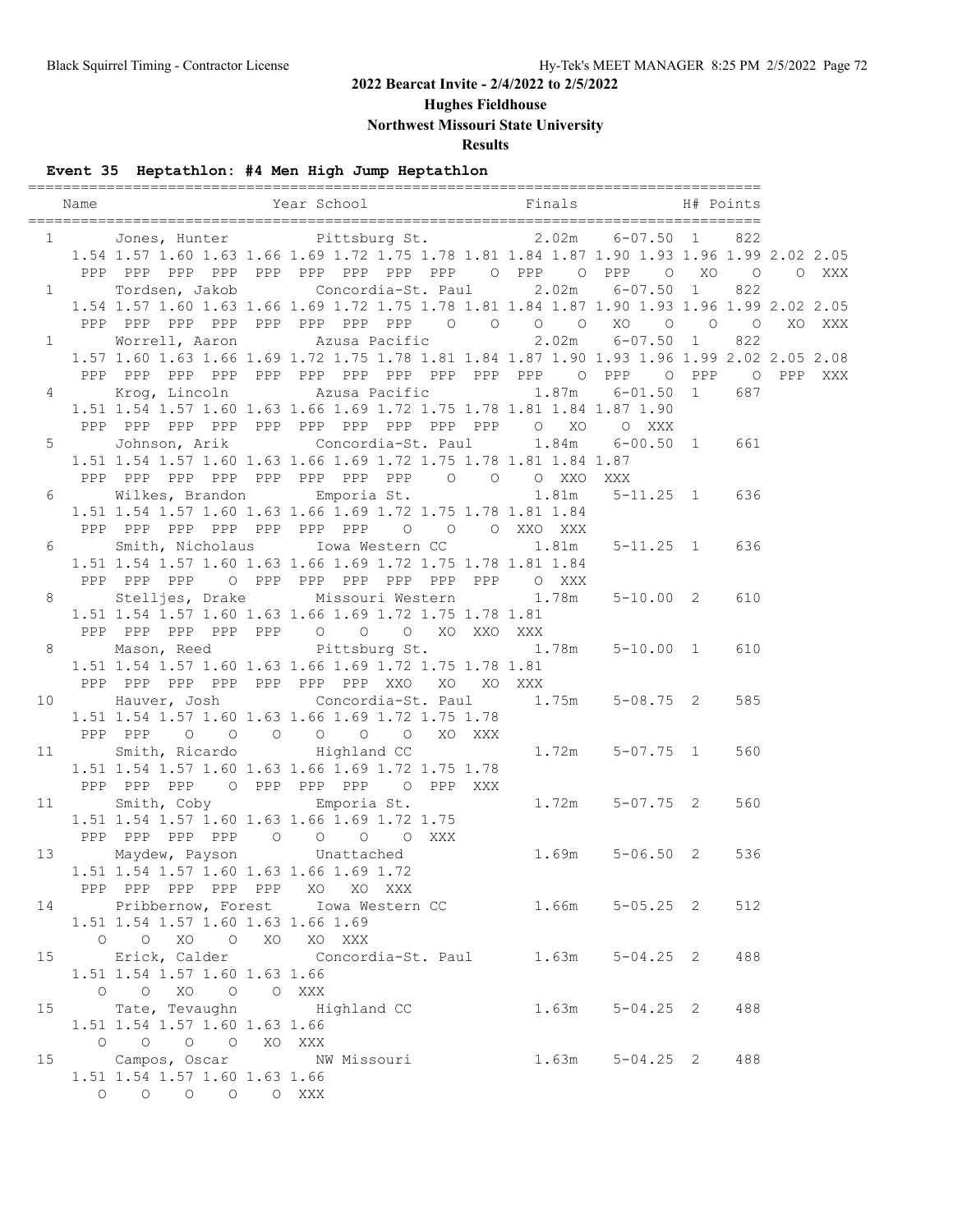### **Hughes Fieldhouse**

### **Northwest Missouri State University**

**Results**

### **Event 35 Heptathlon: #5 Men 60 Meter Hurdles Heptathlon**

|                | Name               | Year School        | Finals H# Points |                |     |
|----------------|--------------------|--------------------|------------------|----------------|-----|
| $\mathbf{1}$   | Jones, Hunter      | Pittsburg St.      | 8.49             | .5             | 862 |
| $\mathfrak{D}$ | Worrell, Aaron     | Azusa Pacific      | 8.51             | 4              | 858 |
| 3              | Smith, Ricardo     | Highland CC        | 8.60             | 5              | 836 |
| 4              | Maydew, Payson     | Unattached         | 8.75             | 4              | 802 |
| 5              | Tordsen, Jakob     | Concordia-St. Paul | 8.76             | $\overline{4}$ | 800 |
| 6              | Johnson, Arik      | Concordia-St. Paul | 8.80             | $\overline{4}$ | 791 |
| 7              | Erick, Calder      | Concordia-St. Paul | 8.88             | 5              | 772 |
| 8              | Campos, Oscar      | NW Missouri        | 8.90             | 5              | 768 |
| 9              | Krog, Lincoln      | Azusa Pacific      | 8.93             | 3              | 761 |
| 10             | Smith, Coby        | Emporia St.        | 9.05             | 3              | 735 |
| 11             | Tate, Tevaughn     | Highland CC        | 9.25             | $\overline{2}$ | 692 |
| 12             | Mason, Reed        | Pittsburg St.      | 9.25             | $\overline{2}$ | 692 |
| 13             | Hauver, Josh       | Concordia-St. Paul | 9.86             | $\overline{2}$ | 568 |
| 14             | Pribbernow, Forest | Iowa Western CC    | 9.90             | $\overline{2}$ | 560 |
| 15             | Smith, Nicholaus   | Iowa Western CC    | 10.07            | $\mathbf{1}$   | 528 |
| 16             | Stelljes, Drake    | Missouri Western   | 10.78            | $\mathbf{1}$   | 403 |
|                | Wilkes, Brandon    | Emporia St.        | DNF              | 3              |     |

# **Event 35 Heptathlon: #6 Men Pole Vault Heptathlon**

| Name                           |               |     | Year School and Finals Points                                                                                                         |     |  |  |                               |  |                |                                      |         |            |        |
|--------------------------------|---------------|-----|---------------------------------------------------------------------------------------------------------------------------------------|-----|--|--|-------------------------------|--|----------------|--------------------------------------|---------|------------|--------|
| $1 - 1$                        |               |     | Jones, Hunter Pittsburg St. 4.41m 14-05.50 734                                                                                        |     |  |  |                               |  |                |                                      |         |            |        |
|                                |               |     | 2.81 2.91 3.01 3.11 3.21 3.31 3.41 3.51 3.61 3.71 3.81 3.91 4.01 4.11 4.21 4.31 4.41 4.51                                             |     |  |  |                               |  |                |                                      |         |            |        |
|                                |               |     |                                                                                                                                       |     |  |  |                               |  | $\overline{O}$ |                                      | O XXO   |            | XO XXX |
| $2 \left( \frac{1}{2} \right)$ |               |     | Tordsen, Jakob Concordia-St. Paul a.11m 13-05.75                                                                                      |     |  |  |                               |  |                | 648                                  |         |            |        |
|                                |               |     | 2.51 2.61 2.71 2.81 2.91 3.01 3.11 3.21 3.31 3.41 3.51 3.61 3.71 3.81 3.91 4.01 4.11 4.21                                             |     |  |  |                               |  |                |                                      |         |            |        |
|                                | PPP PPP       |     |                                                                                                                                       |     |  |  |                               |  |                |                                      | O XXO   | O XXX      |        |
| $2 \left( \frac{1}{2} \right)$ | Krog, Lincoln |     |                                                                                                                                       |     |  |  | Azusa Pacific 4.11m           |  | $13 - 05.75$   | 648                                  |         |            |        |
|                                |               |     | 2.51 2.61 2.71 2.81 2.91 3.01 3.11 3.21 3.31 3.41 3.51 3.61 3.71 3.81 3.91 4.01 4.11 4.21                                             |     |  |  |                               |  |                |                                      |         |            |        |
|                                |               |     |                                                                                                                                       |     |  |  |                               |  |                | PPP PPP                              |         | XXO XXX    |        |
| $2 \left( \frac{1}{2} \right)$ |               |     | Campos, Oscar MW Missouri 4.11m 13-05.75                                                                                              |     |  |  |                               |  |                | 648                                  |         |            |        |
|                                |               |     | 2.51 2.61 2.71 2.81 2.91 3.01 3.11 3.21 3.31 3.41 3.51 3.61 3.71 3.81 3.91 4.01 4.11 4.21                                             |     |  |  |                               |  |                |                                      |         |            |        |
|                                |               |     |                                                                                                                                       |     |  |  |                               |  |                |                                      | XO XXO  |            | XO XXX |
| $5 - 5$                        |               |     | Smith, Coby Emporia St. 4.01m 13-01.75                                                                                                |     |  |  |                               |  |                | 620                                  |         |            |        |
|                                |               |     | 2.41 2.51 2.61 2.71 2.81 2.91 3.01 3.11 3.21 3.31 3.41 3.51 3.61 3.71 3.81 3.91 4.01 4.11                                             |     |  |  |                               |  |                |                                      |         |            |        |
|                                |               |     |                                                                                                                                       |     |  |  |                               |  |                | PPP                                  |         | XO XXO XXX |        |
|                                |               |     | 5 Worrell, Aaron Mazusa Pacific 4.01m 13-01.75 620                                                                                    |     |  |  |                               |  |                |                                      |         |            |        |
|                                |               |     | 2.41 2.51 2.61 2.71 2.81 2.91 3.01 3.11 3.21 3.31 3.41 3.51 3.61 3.71 3.81 3.91 4.01 4.11                                             |     |  |  |                               |  |                |                                      |         |            |        |
| PPP                            | PPP           |     | PPP PPP                                                                                                                               | PPP |  |  | PPP PPP PPP PPP PPP PPP O PPP |  |                | O PPP<br>620                         | $\circ$ | O XXX      |        |
| $5 - 5$                        |               |     | Mason, Reed Pittsburg St. 4.01m 13-01.75<br>2.41 2.51 2.61 2.71 2.81 2.91 3.01 3.11 3.21 3.31 3.41 3.51 3.61 3.71 3.81 3.91 4.01 4.11 |     |  |  |                               |  |                |                                      |         |            |        |
|                                | PPP PPP       |     |                                                                                                                                       |     |  |  |                               |  | XO             | XO                                   |         | O XO XXX   |        |
| $5 \quad \cdots$               |               |     | Maydew, Payson Unattached 4.01m 13-01.75                                                                                              |     |  |  |                               |  |                | 620                                  |         |            |        |
|                                |               |     | 2.51 2.61 2.71 2.81 2.91 3.01 3.11 3.21 3.31 3.41 3.51 3.61 3.71 3.81 3.91 4.01 4.11 4.21                                             |     |  |  |                               |  |                |                                      |         |            |        |
|                                |               |     |                                                                                                                                       |     |  |  |                               |  |                | PPP                                  |         | O PPP XXX  |        |
| $9 \left( \frac{1}{2} \right)$ |               |     | Tate, Tevaughn Highland CC                                                                                                            |     |  |  | 3.81m                         |  | $12 - 06.00$   | 565                                  |         |            |        |
|                                |               |     | 2.21 2.31 2.41 2.51 2.61 2.71 2.81 2.91 3.01 3.11 3.21 3.31 3.41 3.51 3.61 3.71 3.81 3.91                                             |     |  |  |                               |  |                |                                      |         |            |        |
|                                |               |     |                                                                                                                                       |     |  |  |                               |  |                |                                      |         |            |        |
| $9 \left( \frac{1}{2} \right)$ |               |     | Smith, Ricardo Highland CC 3.81m                                                                                                      |     |  |  |                               |  | $12 - 06.00$   | 565                                  |         |            |        |
|                                |               |     | 2.21 2.31 2.41 2.51 2.61 2.71 2.81 2.91 3.01 3.11 3.21 3.31 3.41 3.51 3.61 3.71 3.81 3.91                                             |     |  |  |                               |  |                |                                      |         |            |        |
| PPP                            | PPP           | PPP | PPP                                                                                                                                   |     |  |  |                               |  |                | PPP PPP PPP XO XXO XO XO O O O XO XO |         | O XXX      |        |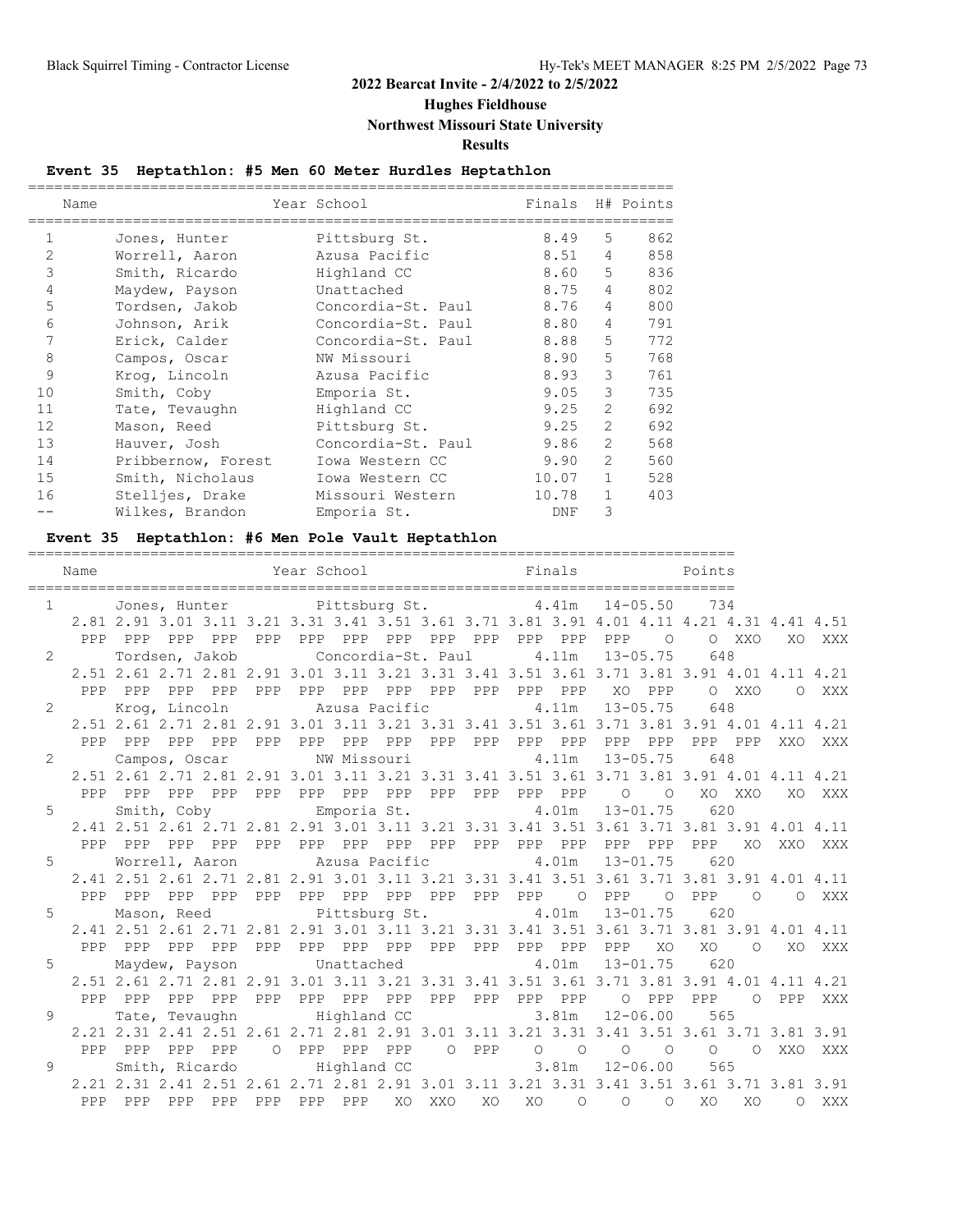**Hughes Fieldhouse**

**Northwest Missouri State University**

**Results**

### **....Event 35 Heptathlon: #6 Men Pole Vault Heptathlon**

| 11 |           |                                                                                           |       | Wilkes, Brandon Emporia St. 3.71m 12-02.00   |         |     |       |                 |          |         |     |                |                    |              | 538      |          |     |       |
|----|-----------|-------------------------------------------------------------------------------------------|-------|----------------------------------------------|---------|-----|-------|-----------------|----------|---------|-----|----------------|--------------------|--------------|----------|----------|-----|-------|
|    |           | 2.21 2.31 2.41 2.51 2.61 2.71 2.81 2.91 3.01 3.11 3.21 3.31 3.41 3.51 3.61 3.71 3.81 3.91 |       |                                              |         |     |       |                 |          |         |     |                |                    |              |          |          |     |       |
|    | PPP       | PPP                                                                                       | PPP   | PPP                                          | PPP     |     |       | PPP PPP PPP     |          | PPP PPP | PPP | PPP            | PPP                | PPP          | PPP      | XXO      |     | XXP X |
| 11 |           |                                                                                           |       | Erick, Calder Concordia-St. Paul 3.71m       |         |     |       |                 |          |         |     |                |                    | 12-02.00     | 538      |          |     |       |
|    |           | 2.11 2.21 2.31 2.41 2.51 2.61 2.71 2.81 2.91 3.01 3.11 3.21 3.31 3.41 3.51 3.61 3.71 3.81 |       |                                              |         |     |       |                 |          |         |     |                |                    |              |          |          |     |       |
|    | PPP       | PPP                                                                                       | PPP   | PPP                                          | PPP     | PPP |       | PPP PPP         | PPP      | PPP     | PPP | PPP            | PPP                | PPP          | PPP      | $\Omega$ | XXO | XXX   |
| 13 |           |                                                                                           |       | Johnson, Arik             Concordia-St. Paul |         |     |       |                 |          |         |     |                | $3.61m$ $11-10.00$ |              | 511      |          |     |       |
|    |           | 2.01 2.11 2.21 2.31 2.41 2.51 2.61 2.71 2.81 2.91 3.01 3.11 3.21 3.31 3.41 3.51 3.61 3.71 |       |                                              |         |     |       |                 |          |         |     |                |                    |              |          |          |     |       |
|    | PPP       | PPP                                                                                       |       | PPP PPP                                      | PPP     |     |       | PPP PPP PPP     |          | PPP PPP | PPP | PPP            | PPP                | PPP          | PPP      | $\circ$  |     | O XXX |
| 14 |           |                                                                                           |       | Hauver, Josh           Concordia-St. Paul    |         |     |       |                 |          |         |     |                | $3.51m$ $11-06.25$ |              | 485      |          |     |       |
|    |           | 2.01 2.11 2.21 2.31 2.41 2.51 2.61 2.71 2.81 2.91 3.01 3.11 3.21 3.31 3.41 3.51 3.61 3.71 |       |                                              |         |     |       |                 |          |         |     |                |                    |              |          |          |     |       |
|    |           | PPP PPP                                                                                   | PPP   | PPP                                          | PPP     |     |       | PPP PPP PPP PPP |          | PPP     |     | PPP PPP        | PPP                | $\circ$      | $\Omega$ | $\circ$  | PPP | XXX   |
| 15 |           |                                                                                           |       | Stelljes, Drake Missouri Western 3.31m       |         |     |       |                 |          |         |     |                |                    | $10 - 10.25$ | 434      |          |     |       |
|    |           | 1.91 2.01 2.11 2.21 2.31 2.41 2.51 2.61 2.71 2.81 2.91 3.01 3.11 3.21 3.31 3.41           |       |                                              |         |     |       |                 |          |         |     |                |                    |              |          |          |     |       |
|    | PPP       | PPP                                                                                       | PPP   | PPP                                          | PPP     | PPP |       | PPP PPP         | PPP      | PPP     | XO  | $\overline{O}$ | XO                 | XXO          |          | XXO XXX  |     |       |
| 16 |           | Pribbernow, Forest 10wa Western CC 2.71m                                                  |       |                                              |         |     |       |                 |          |         |     |                |                    | 8-10.75      | 289      |          |     |       |
|    |           | 1.91 2.01 2.11 2.21 2.31 2.41 2.51 2.61 2.71 2.81                                         |       |                                              |         |     |       |                 |          |         |     |                |                    |              |          |          |     |       |
|    | PPP       |                                                                                           | O PPP |                                              | PPP PPP |     | O PPP | XXO             | $\Omega$ | XXX     |     |                |                    |              |          |          |     |       |
|    |           |                                                                                           |       | Smith, Nicholaus Iowa Western CC 3 NH        |         |     |       |                 |          |         |     |                |                    |              |          |          |     |       |
|    | 1.91 2.01 |                                                                                           |       |                                              |         |     |       |                 |          |         |     |                |                    |              |          |          |     |       |
|    |           | PPP XXX                                                                                   |       |                                              |         |     |       |                 |          |         |     |                |                    |              |          |          |     |       |

### **Event 35 Heptathlon: #7 Men 1000 Meter Run Heptathlon**

|                | Name                                                                    | Year School                             | Finals Points           |
|----------------|-------------------------------------------------------------------------|-----------------------------------------|-------------------------|
|                | 1 Krog, Lincoln                                                         | Azusa Pacific                           | 2:46.08<br>807          |
|                | $1:07.591$ $(1:07.591)$                                                 | $1:58.720$ (51.129) $2:46.077$ (47.357) |                         |
| $\overline{2}$ | Worrell, Aaron                                                          | Azusa Pacific                           | 2:50.77<br>758          |
|                | 1:08.193(1:08.193)                                                      | $2:00.371$ (52.178) $2:50.766$ (50.395) |                         |
| 3              | Stelljes, Drake                                                         | Missouri Western 2:51.82                | 747                     |
|                | 1:09.170(1:09.170)                                                      | $2:03.484$ $(54.314)$                   | $2:51.816$ (48.332)     |
| 4              | Wilkes, Brandon                                                         | Emporia St.                             | 2:52.06<br>744          |
|                | $1:07.260$ $(1:07.260)$                                                 | $2:00.869$ (53.609) $2:52.060$ (51.191) |                         |
| 5              | Tordsen, Jakob                                                          | Concordia-St. Paul 2:52.82              | 736                     |
|                | $1:08.412$ $(1:08.412)$                                                 | $2:02.067$ (53.655) 2:52.814 (50.747)   |                         |
| 6              | Pribbernow, Forest                                                      | Iowa Western CC                         | 2:56.14<br>703          |
|                | $1:09.020$ $(1:09.020)$                                                 | 2:04.973(55.953)                        | 2:56.140(51.167)        |
| 7              | Jones, Hunter                                                           | Pittsburg St.                           | 2:57.29<br>691          |
|                | $1:08.781$ $(1:08.781)$                                                 | $2:04.604$ (55.823) $2:57.283$ (52.679) |                         |
| 8              | Smith, Coby                                                             | Emporia St. 3:02.11                     | 644                     |
|                | 1:10.010(1:10.010)                                                      | 2:08.960(58.950)                        | $3:02.102$ $(53.142)$   |
| 9              | Erick, Calder                                                           | Concordia-St. Paul 3:03.83              | 627                     |
|                | 1:11.227(1:11.227)                                                      | 2:06.651(55.424)                        | $3:03.823$ (57.172)     |
| 10             | Campos, Oscar                                                           | NW Missouri                             | 3:05.52<br>611          |
|                | $1:09.262$ $(1:09.262)$                                                 | $2:05.624$ (56.362)                     | 3:05.517(59.893)        |
| 11             | Maydew, Payson                                                          | Unattached                              | 3:06.45<br>602          |
|                | $1:11.551$ $(1:11.551)$                                                 | $2:10.306$ (58.755) 3:06.441 (56.135)   |                         |
| 12             | Johnson, Arik                                                           | Concordia-St. Paul 3:06.57              | 601                     |
|                | $1:11.398$ $(1:11.398)$                                                 | $2:09.909$ (58.511) 3:06.570 (56.661)   |                         |
|                |                                                                         |                                         |                         |
| 13             | Mason, Reed                                                             | Pittsburg St. 3:17.77                   | 501                     |
|                | $1:12.639$ $(1:12.639)$ $2:15.854$ $(1:03.215)$ $3:17.765$ $(1:01.911)$ |                                         |                         |
| 14             | Tate, Tevaughn                                                          | Highland CC                             | 3:40.21<br>325          |
|                | 1:14.013(1:14.013)                                                      | $2:27.008$ $(1:12.995)$                 | $3:40.202$ $(1:13.194)$ |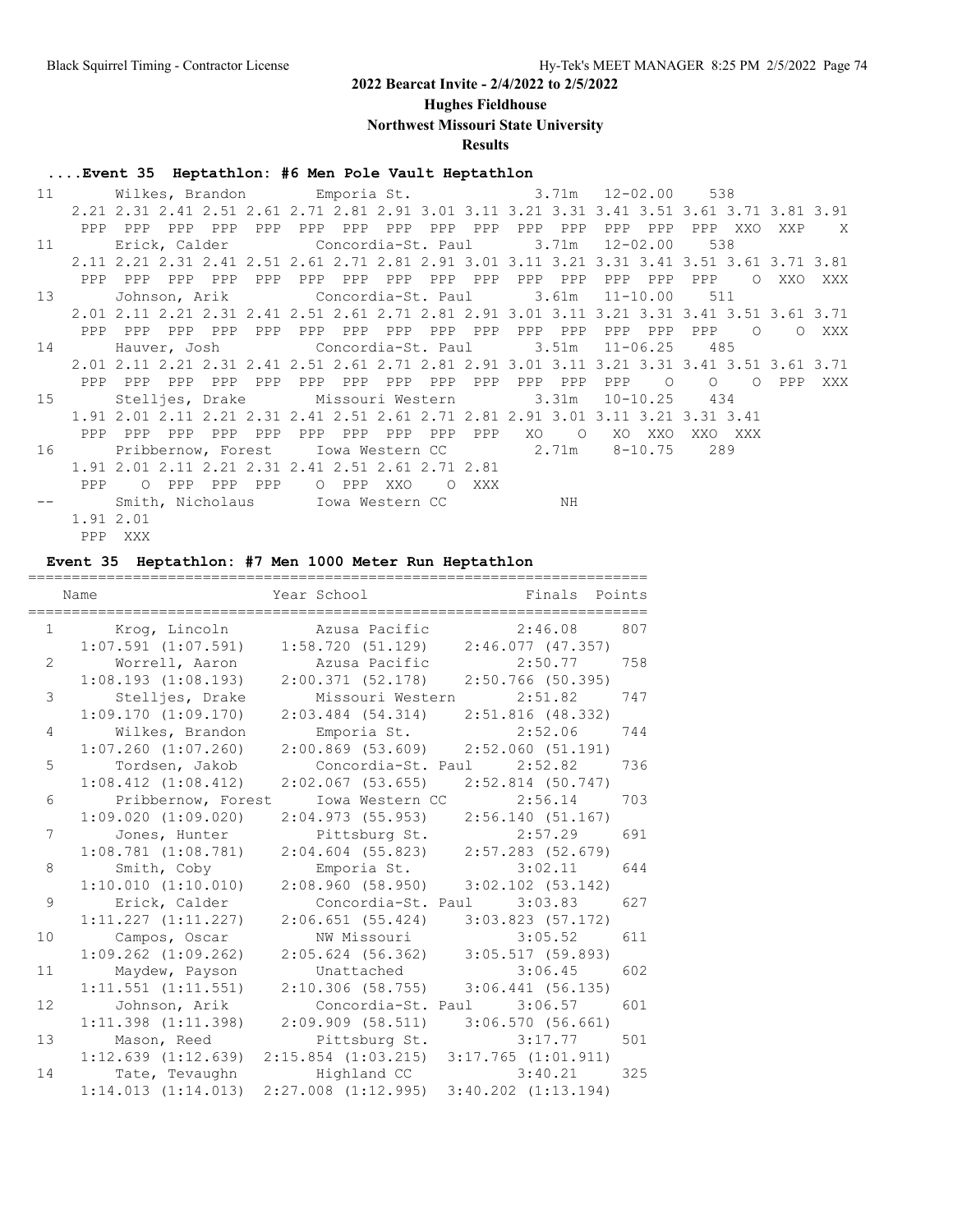### **Hughes Fieldhouse**

#### **Northwest Missouri State University**

### **Results**

### **....Event 35 Heptathlon: #7 Men 1000 Meter Run Heptathlon**

 15 Smith, Ricardo Highland CC 3:57.40 214 1:13.877 (1:13.877) 2:27.574 (1:13.697) 3:57.391 (1:29.817)

===================================================================

#### **Event 36 Women Indoor Pentathlon**

|                | DII Prov: P 3258<br>Fieldhouse: F 3848 2019<br>Name | Trace Mosby, Pittsburg State<br>Meet: M 3717 2/7/2020 Jordan Hammond, NW Missouri<br>Year School | Finals H# |
|----------------|-----------------------------------------------------|--------------------------------------------------------------------------------------------------|-----------|
| $\mathbf{1}$   | Robinson, Arika                                     | Concordia-St. Paul                                                                               | 3684P     |
| 2              | Henry, Alysa                                        | Azusa Pacific                                                                                    | 3665P     |
| 3              |                                                     | Vanbuskirk, Hannah Central Missouri                                                              | 3614P     |
| $\overline{4}$ | Winn, Blakelee                                      | Pittsburg St.                                                                                    | 3550P     |
| 5              | Fischer, Luisa                                      | Azusa Pacific                                                                                    | 3471P     |
| 6              | Berberich, Casey                                    | Maryville (Mo.)                                                                                  | 3381P     |
| 7              | Reid, Abigael                                       | Emporia St.                                                                                      | 3314P     |
| 8              |                                                     | Sealy, Antonia Mowa Western CC                                                                   | 3308P     |
| 9              | Gladstone, Anna                                     | NW Missouri                                                                                      | 3279P     |
| 10             | Ramaekers, Taylor                                   | Nebraska-Omaha                                                                                   | 3217      |
| 11             | Butterfield, Shelb                                  | NW Missouri                                                                                      | 3035      |
| 12             | Lindenmeyer, Carly                                  | MidAmerica Nazarene                                                                              | 3002      |
| 13             | Feeney, Grace                                       | Truman                                                                                           | 2883      |
| 14             | Pettay, Victoria                                    | Emporia St.                                                                                      | 2841      |
| 15             | Miller, Erin                                        | Missouri Western                                                                                 | 2700      |
| 16             | Neighbors, Kylee                                    | Hawkeye CC                                                                                       | 2378      |
| 17             | Miller, Lynzi                                       | Missouri Western                                                                                 | 1994      |

#### **Event 36 Indoor Pentathlon: #1 Women 60 Meter Hurdles Indoor Pentathlon**

==========================================================================

| Name           |                                     | Year School                        | Finals H# Points |                       |                        |
|----------------|-------------------------------------|------------------------------------|------------------|-----------------------|------------------------|
| $\mathbf 1$    | Sealy, Antonia                      | Iowa Western CC                    | 8.82             |                       | 5<br>948               |
| $\overline{2}$ | Warwick, Nicole Mazusa Pacific      |                                    | 8.84             |                       | $5 -$<br>944           |
| 3              | Winn, Blakelee Pittsburg St.        |                                    | 8.92             |                       | 5 927                  |
| 4              | Vanbuskirk, Hannah Central Missouri |                                    | 8.96             |                       | $5 -$<br>918           |
| 5              | Henry, Alysa                        | Azusa Pacific                      | 9.24             |                       | $4\degree$<br>860      |
| 6              |                                     | Robinson, Arika Concordia-St. Paul | 9.34             |                       | $4 \quad$<br>840       |
| 7              | Reid, Abiqael                       | Emporia St.                        | 9.36             |                       | 3 <sup>7</sup><br>836  |
| 8              | Gladstone, Anna                     | NW Missouri                        | 9.39             |                       | 3 <sup>7</sup><br>830  |
| 9              | Berberich, Casey                    | Maryville (Mo.)                    | 9.41             |                       | $4\degree$<br>826      |
| 10             | Fischer, Luisa azusa Pacific        |                                    | 9.61             |                       | 787<br>$1 \quad$       |
| 11             | Ramaekers, Taylor Nebraska-Omaha    |                                    | 9.64             |                       | $2^{\circ}$<br>781     |
| 12             | Butterfield, Shelb                  | NW Missouri                        | 9.65             |                       | $1 \quad$<br>779       |
| 13             | Neighbors, Kylee                    | Hawkeye CC                         | 9.72             | $\mathbf{2}^{\prime}$ | 765                    |
| 14             | Flanagan, Mattie                    | Pittsburg St.                      | 9.73             |                       | $3^{\circ}$<br>763     |
| 15             | Lindenmeyer, Carly                  | MidAmerica Nazarene                | 9.80             |                       | 3 <sup>7</sup><br>750  |
| 16             | Miller, Erin                        | Missouri Western                   | 9.92             |                       | $2 \quad$<br>727 9.917 |
| 17             | Pettay, Victoria                    | Emporia St.                        | 9.92             |                       | $1 \quad$<br>727 9.918 |
| 18             | Feeney, Grace                       | Truman                             | 10.07            |                       | $2^{\circ}$<br>699     |
| 19             | Miller, Lynzi                       | Missouri Western                   | 12.35            | $\overline{4}$        | 336                    |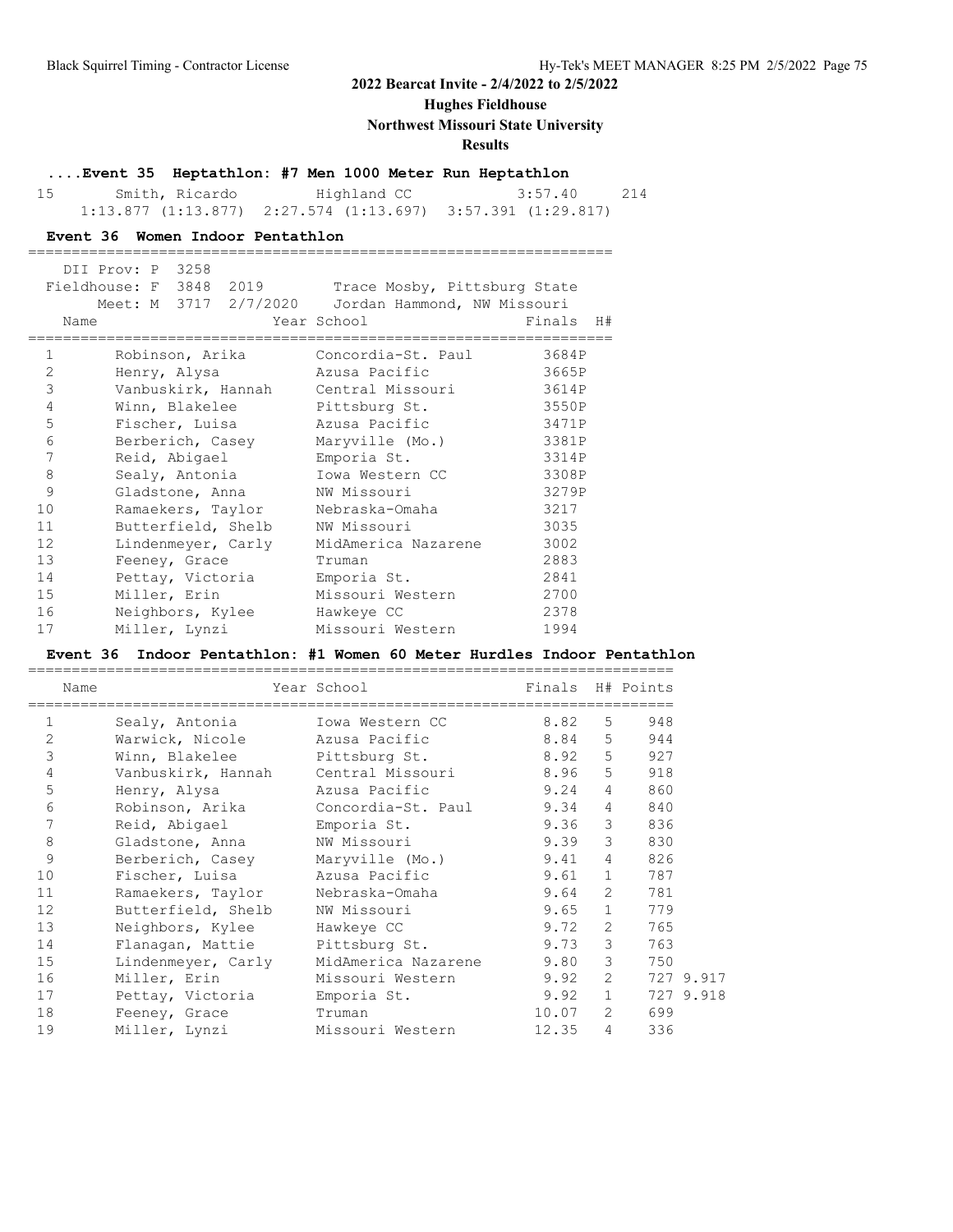**Hughes Fieldhouse**

**Northwest Missouri State University**

**Results**

### **Event 36 Indoor Pentathlon: #2 Women High Jump Indoor Pentathlon**

|                 | Name |                                                                                                      | =======<br>Year School Finals                                                                                                                          |                     | H# Points           |     |
|-----------------|------|------------------------------------------------------------------------------------------------------|--------------------------------------------------------------------------------------------------------------------------------------------------------|---------------------|---------------------|-----|
|                 |      |                                                                                                      | 1 Robinson, Arika Concordia-St. Paul 1.75m<br>1.45 1.48 1.51 1.54 1.57 1.60 1.63 1.66 1.69 1.72 1.75 1.78<br>PPP PPP PPP PPP PPP O PPP O PPP O XO XXX  |                     | 5-08.75 1           | 916 |
|                 |      |                                                                                                      | 2 Vanbuskirk, Hannah Central Missouri 1.69m 5-06.50 1 842<br>1.45 1.48 1.51 1.54 1.57 1.60 1.63 1.66 1.69 1.72<br>PPP PPP PPP PPP PPP 0 0 XXO XO XXX   |                     |                     |     |
|                 |      | 1.45 1.48 1.51 1.54 1.57 1.60 1.63 1.66<br>PPP PPP PPP XO O XO O XXX                                 | 3 Fischer, Luisa 220sa Pacific 2.63m 5-04.25 1                                                                                                         |                     |                     | 771 |
|                 |      | 1.45 1.48 1.51 1.54 1.57 1.60 1.63 1.66<br>PPP PPP                                                   | 3 Henry, Alysa Marusa Pacific 21.63m 5-04.25 1<br>O XO O XXO O XXX                                                                                     |                     |                     | 771 |
|                 |      | 5 Berberich, Casey Maryville (Mo.)<br>1.45 1.48 1.51 1.54 1.57 1.60 1.63<br>O O XO XXO XXX<br>PPP XO |                                                                                                                                                        | $1.60m$ $5-03.00$ 1 |                     | 736 |
|                 |      |                                                                                                      | 5 Ramaekers, Taylor Nebraska-Omaha 1.60m 5-03.00 2<br>1.33 1.36 1.39 1.42 1.45 1.48 1.51 1.54 1.57 1.60 1.63<br>PPP PPP PPP PPP PPP 0 XO 0 XXO XXO XXX |                     |                     | 736 |
|                 |      | 1.45 1.48 1.51 1.54 1.57 1.60<br>PPP 0 XO XXO 0 XXX                                                  | 7 Flanagan, Mattie Pittsburg St. 1.57m 5-01.75 1                                                                                                       |                     |                     | 701 |
|                 |      | 1.45 1.48 1.51 1.54 1.57 1.60<br>PPP PPP XO O XO XXX                                                 | 7 Lindenmeyer, Carly MidAmerica Nazarene 1.57m 5-01.75 1                                                                                               |                     |                     | 701 |
|                 |      | 1.45 1.48 1.51 1.54 1.57 1.60<br>PPP 0 0 0 0 XXX                                                     | 7 Warwick, Nicole 22usa Pacific 21.57m 5-01.75 1                                                                                                       |                     |                     | 701 |
|                 |      | 7 Neighbors, Kylee Hawkeye CC<br>1.45 1.48 1.51 1.54 1.57 1.60<br>PPP 0 0 0 XXO XXX                  |                                                                                                                                                        | $1.57m$ $5-01.75$ 1 |                     | 701 |
|                 |      | 1.33 1.36 1.39 1.42 1.45 1.48 1.51 1.54 1.57<br>PPP PPP PPP 0 XXO 0 0 XXO XXX                        | 11 Butterfield, Shelb NW Missouri                                                                                                                      |                     | $1.54m$ $5-00.50$ 2 | 666 |
|                 |      | 11 Winn, Blakelee Pittsburg St.<br>1.45 1.48 1.51 1.54 1.57<br>O PPP<br>O XO XXX                     |                                                                                                                                                        |                     | $1.54m$ $5-00.50$ 1 | 666 |
|                 |      | 1.33 1.36 1.39 1.42 1.45 1.48 1.51 1.54 1.57<br>PPP PPP PPP PPP PPP PPP O XXO XXX                    | 11 Gladstone, Anna NW Missouri                                                                                                                         |                     | $1.54m$ $5-00.50$ 2 | 666 |
|                 | 11   | 1.33 1.36 1.39 1.42 1.45 1.48 1.51 1.54 1.57<br>PPP PPP PPP PPP 0                                    | Miller, Erin Missouri Western<br>$\begin{matrix} 0 & 0 \end{matrix}$<br>O XXX                                                                          |                     | $1.54m$ $5-00.50$ 2 | 666 |
| 15 <sub>2</sub> |      | Sealy, Antonia Mowa Western CC<br>1.33 1.36 1.39 1.42 1.45 1.48 1.51 1.54<br>PPP PPP O PPP XO        | O XO XXX                                                                                                                                               |                     | $1.51m$ $4-11.50$ 2 | 632 |
| 15              |      | Reid, Abigael<br>1.33 1.36 1.39 1.42 1.45 1.48 1.51 1.54<br>PPP PPP PPP PPP PPP                      | Emporia St.<br>O XO XXX                                                                                                                                |                     | $1.51m$ $4-11.50$ 2 | 632 |
| 17              |      | Pettay, Victoria Emporia St.<br>1.33 1.36 1.39 1.42 1.45 1.48<br>PPP PPP PPP PPP XXO XXX             |                                                                                                                                                        |                     | $1.45m$ $4-09.00$ 2 | 566 |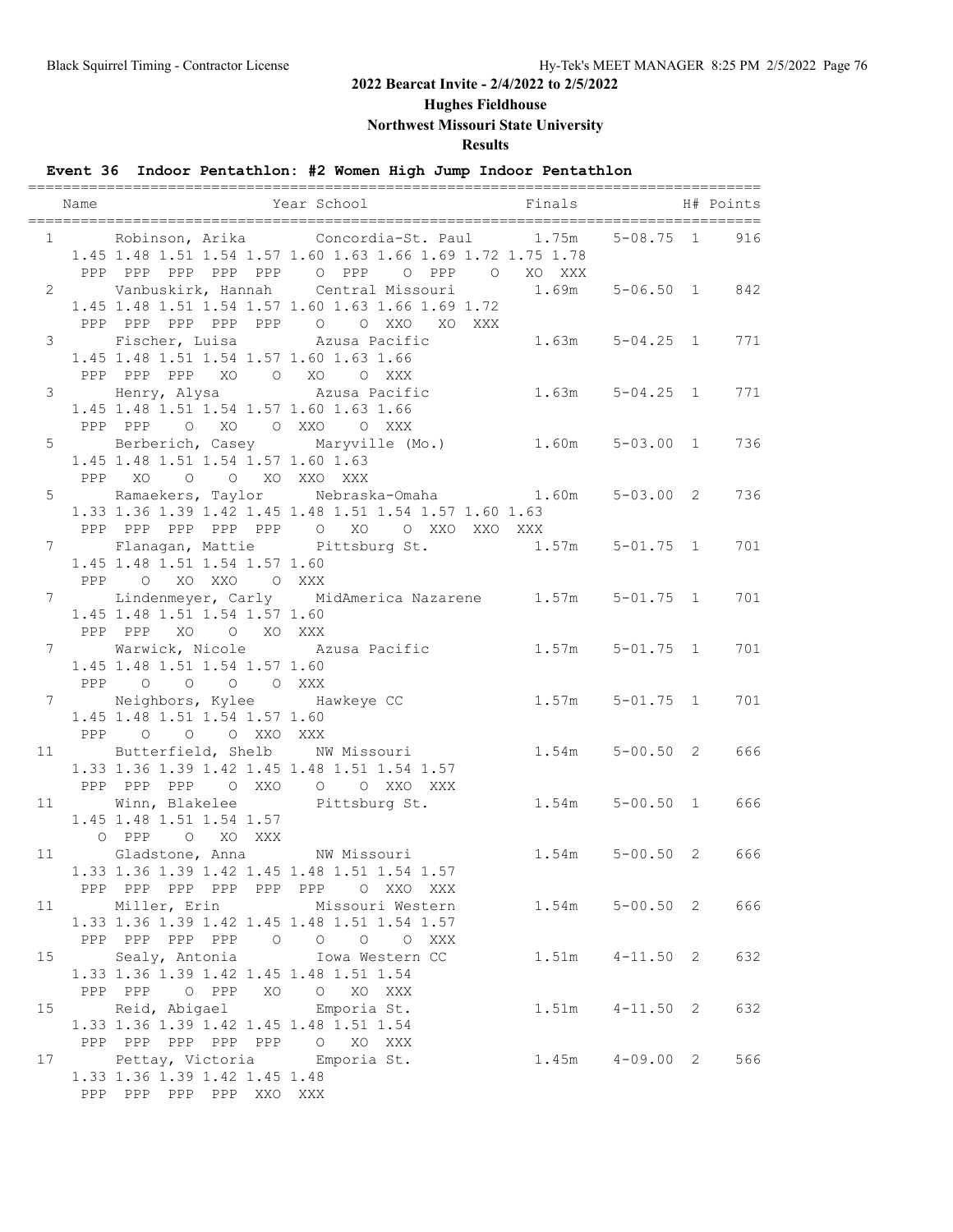**Hughes Fieldhouse**

**Northwest Missouri State University**

### **Results**

### **....Event 36 Indoor Pentathlon: #2 Women High Jump Indoor Pentathlon**

| 18 | Feeney, Grace            | Truman           |      | 1.42m  4-07.75  2  534 |                             |  |
|----|--------------------------|------------------|------|------------------------|-----------------------------|--|
|    | 1.33 1.36 1.39 1.42 1.45 |                  |      |                        |                             |  |
|    | XO PPP XXO O XXX         |                  |      |                        |                             |  |
|    | -- Miller, Lynzi         | Missouri Western | NH . |                        | $\mathcal{D}_{\mathcal{A}}$ |  |
|    | 1.33 1.36 1.39 1.42      |                  |      |                        |                             |  |
|    | PPP PPP<br>PPP<br>XXX X  |                  |      |                        |                             |  |

#### **Event 36 Indoor Pentathlon: #3 Women Shot Put Indoor Pentathlon**

|                | Name                                      | -------------------------<br>Year School | Finals | ------------------------------- |                | H# Points |
|----------------|-------------------------------------------|------------------------------------------|--------|---------------------------------|----------------|-----------|
| 1              | Sealy, Antonia<br>11.23m  12.07m  11.71m  | Iowa Western CC                          | 12.07m | $39 - 07.25$ 1                  |                | 666       |
| $\overline{2}$ | Fischer, Luisa<br>11.93m  12.04m  11.78m  | Azusa Pacific                            | 12.04m | $39 - 06.00$                    | 2              | 664       |
| $\mathfrak{Z}$ | Henry, Alysa<br>11.46m  11.85m  11.29m    | Azusa Pacific                            | 11.85m | $38 - 10.50$                    | $\overline{2}$ | 651       |
| $\overline{4}$ | Winn, Blakelee<br>11.53m  11.16m  11.50m  | Pittsburg St.                            | 11.53m | $37 - 10.00$                    | 2              | 630       |
| 5              | Warwick, Nicole<br>11.39m FOUL 11.27m     | Azusa Pacific                            | 11.39m | $37 - 04.50$                    | 2              | 621       |
| 6              | Miller, Lynzi<br>10.64m FOUL 11.03m       | Missouri Western                         | 11.03m | $36 - 02.25$                    | $\mathbf{1}$   | 597       |
| $\overline{7}$ | Feeney, Grace<br>10.69m  10.62m  10.95m   | Truman                                   | 10.95m | $35 - 11.25$                    | $\mathbf{1}$   | 592       |
| $\,8\,$        | Gladstone, Anna<br>10.61m  10.51m  9.21m  | NW Missouri                              | 10.61m | $34 - 09.75$                    | $\mathbf{1}$   | 569       |
| 9              | Berberich, Casey<br>10.46m 10.10m 9.40m   | Maryville (Mo.)                          | 10.46m | $34 - 04.00$                    | $\mathbf{1}$   | 560       |
| 10             | Robinson, Arika<br>9.51m 10.34m 8.81m     | Concordia-St. Paul                       | 10.34m | $33 - 11.25$                    | $\mathbf{1}$   | 552       |
| 11             | Vanbuskirk, Hannah<br>9.31m 9.02m 10.30m  | Central Missouri                         | 10.30m | $33 - 09.50$                    | 2              | 549       |
| 12             | Flanagan, Mattie<br>10.23m  10.02m  9.49m | Pittsburg St.                            | 10.23m | $33 - 06.75$                    | 2              | 545       |
| 13             | Neighbors, Kylee<br>8.63m 9.53m 6.85m     | Hawkeye CC                               | 9.53m  | $31 - 03.25$                    | $\mathbf{1}$   | 499       |
| 14             | Ramaekers, Taylor<br>8.35m 8.68m 9.45m    | Nebraska-Omaha                           | 9.45m  | $31 - 00.00$                    | 2              | 494       |
| 15             | Reid, Abigael<br>8.09m 9.08m 8.33m        | Emporia St.                              | 9.08m  | $29 - 09.50$                    | $\overline{2}$ | 469       |
| 16             | Pettay, Victoria<br>8.80m 8.81m 8.86m     | Emporia St.                              | 8.86m  | $29 - 01.00$                    | 2              | 455       |
| 17             | Butterfield, Shelb<br>8.75m 8.72m 8.05m   | NW Missouri                              | 8.75m  | $28 - 08.50$                    | 1              | 448       |
| 18             | Miller, Erin<br>8.37m 8.62m 8.57m         | Missouri Western                         | 8.62m  | $28 - 03.50$                    | $\mathbf{1}$   | 440       |
| 19             | Lindenmeyer, Carly<br>7.48m 7.54m 7.68m   | MidAmerica Nazarene                      | 7.68m  | $25 - 02.50$                    | 2              | 379       |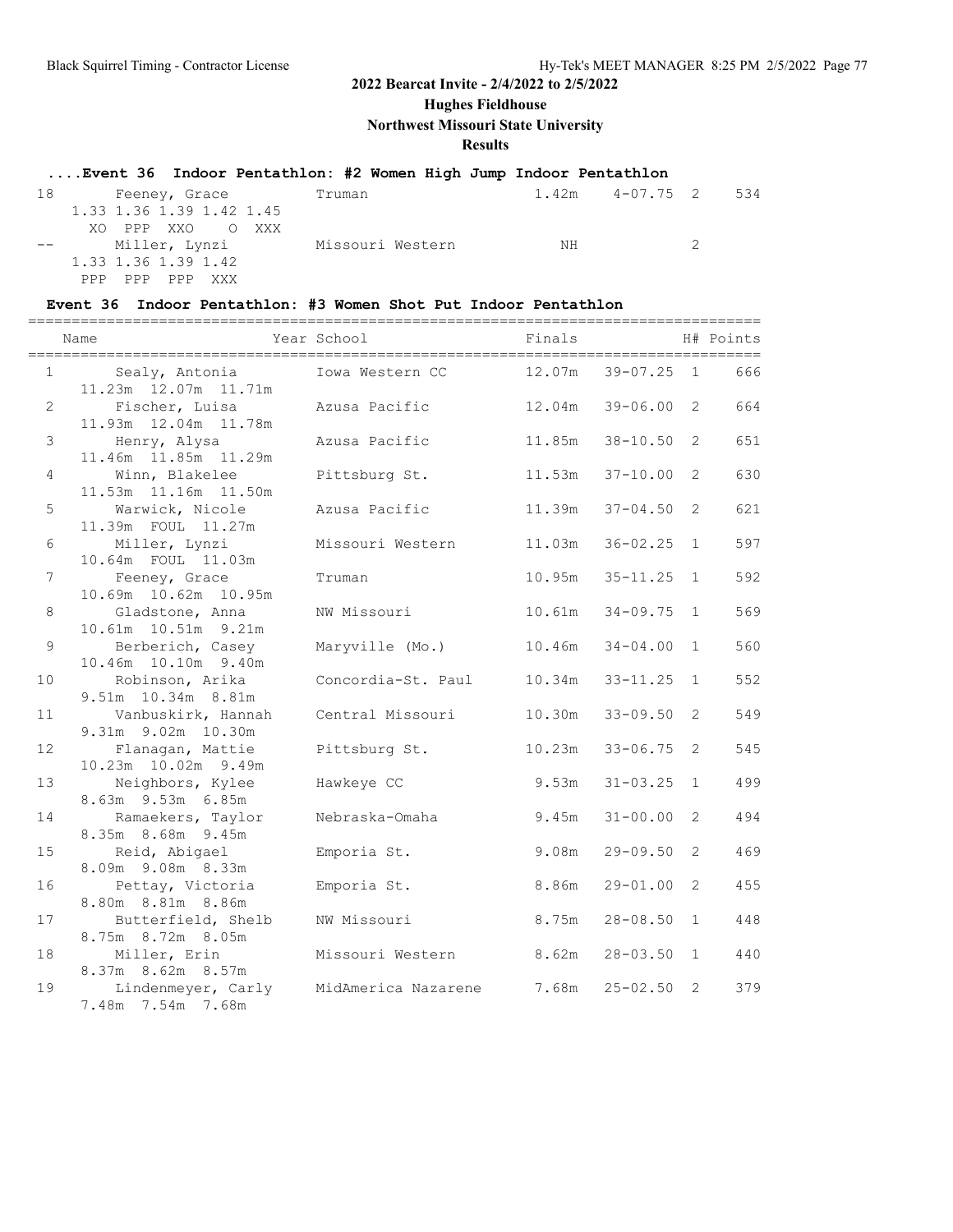**Hughes Fieldhouse**

### **Northwest Missouri State University**

**Results**

### **Event 36 Indoor Pentathlon: #4 Women Long Jump Indoor Pentathlon**

|                | Name                                      | Year School              | Finals |                |   | H# Points<br>$==$ |
|----------------|-------------------------------------------|--------------------------|--------|----------------|---|-------------------|
| $\mathbf{1}$   | Robinson, Arika<br>FOUL 5.60m 5.50m       | Concordia-St. Paul 5.60m |        | $18 - 04.50$ 2 |   | 729               |
| $\overline{2}$ | Winn, Blakelee<br>5.47m 5.42m FOUL        | Pittsburg St.            | 5.47m  | $17 - 11.50$ 1 |   | 691               |
| 3              | Miller, Lynzi<br>5.15m 5.43m FOUL         | Missouri Western         | 5.43m  | $17 - 09.75$ 2 |   | 680               |
| 4              | Henry, Alysa<br>FOUL 5.35m FOUL           | Azusa Pacific            | 5.35m  | $17 - 06.75$ 2 |   | 657               |
| 5              | Flanagan, Mattie<br>5.13m FOUL 5.30m      | Pittsburg St.            | 5.30m  | $17 - 04.75$ 1 |   | 643               |
| 6              | Reid, Abigael<br>5.26m 5.01m 4.93m        | Emporia St.              | 5.26m  | $17 - 03.25$ 1 |   | 631               |
| 6              | Lindenmeyer, Carly<br>FOUL 5.26m FOUL     | MidAmerica Nazarene      | 5.26m  | $17 - 03.25$ 1 |   | 631               |
| 8              | Sealy, Antonia<br>5.25m 5.15m 5.22m       | Iowa Western CC          | 5.25m  | $17 - 02.75$ 2 |   | 628               |
| 9              | Berberich, Casey<br>4.86m 5.21m 5.14m     | Maryville (Mo.)          | 5.21m  | $17 - 01.25$ 2 |   | 617               |
| 10             | Gladstone, Anna<br>FOUL 5.20m 5.14m       | NW Missouri              | 5.20m  | $17 - 00.75$ 1 |   | 614               |
| 11             | Vanbuskirk, Hannah<br>5.05m  4.79m  5.15m | Central Missouri         | 5.15m  | $16 - 10.75$ 1 |   | 601               |
| 12             | Fischer, Luisa<br>5.10m 5.11m 5.08m       | Azusa Pacific            | 5.11m  | $16 - 09.25$   | 2 | 589               |
| 13             | Ramaekers, Taylor<br>4.89m 5.06m 5.07m    | Nebraska-Omaha           | 5.07m  | $16 - 07.75$ 1 |   | 578               |
| 14             | Feeney, Grace<br>4.77m 5.03m FOUL         | Truman                   | 5.03m  | $16 - 06.00$   | 2 | 567               |
| 15             | Butterfield, Shelb<br>4.84m FOUL 4.93m    | NW Missouri              | 4.93m  | $16 - 02.25$ 1 |   | 540               |
| 16             | Pettay, Victoria<br>FOUL FOUL 4.90m       | Emporia St.              | 4.90m  | $16 - 01.00$ 1 |   | 532               |
| 17             | Miller, Erin<br>4.72m  4.72m  4.66m       | Missouri Western         | 4.72m  | $15 - 06.00$   | 2 | 485               |
| 18             | Neighbors, Kylee<br>FOUL FOUL 4.44m       | Hawkeye CC               | 4.44m  | $14 - 07.00$ 1 |   | 413               |
| 19             | Warwick, Nicole<br>FOUL 4.14m PASS        | Azusa Pacific            | 4.14m  | $13 - 07.00$ 2 |   | 340               |

### **Event 36 Indoor Pentathlon: #5 Women 800 Meter Run Indoor Pentathlon**

| Name          |                                       | Year School                                                | Finals Points                  |     |
|---------------|---------------------------------------|------------------------------------------------------------|--------------------------------|-----|
| $\mathbf{1}$  | Reid, Abigael<br>32.931 (32.931)      | Emporia St.<br>$1:29.398$ (56.467)                         | 2:25.82<br>$2:25.819$ (56.421) | 746 |
| $\mathcal{L}$ | Henry, Alysa<br>34.512 (34.512)       | Azusa Pacific<br>$1:29.842$ (55.330)                       | 2:27.37<br>$2:27.365$ (57.523) | 726 |
| 3             | Vanbuskirk, Hannah<br>33.687 (33.687) | Central Missouri<br>$1:29.918$ (56.231)                    | 2:29.10<br>$2:29.092$ (59.174) | 704 |
| 4             | Fischer, Luisa<br>33.223 (33.223)     | Azusa Pacific<br>$1:29.011$ (55.788) $2:32.660$ (1:03.649) | 2:32.66                        | 660 |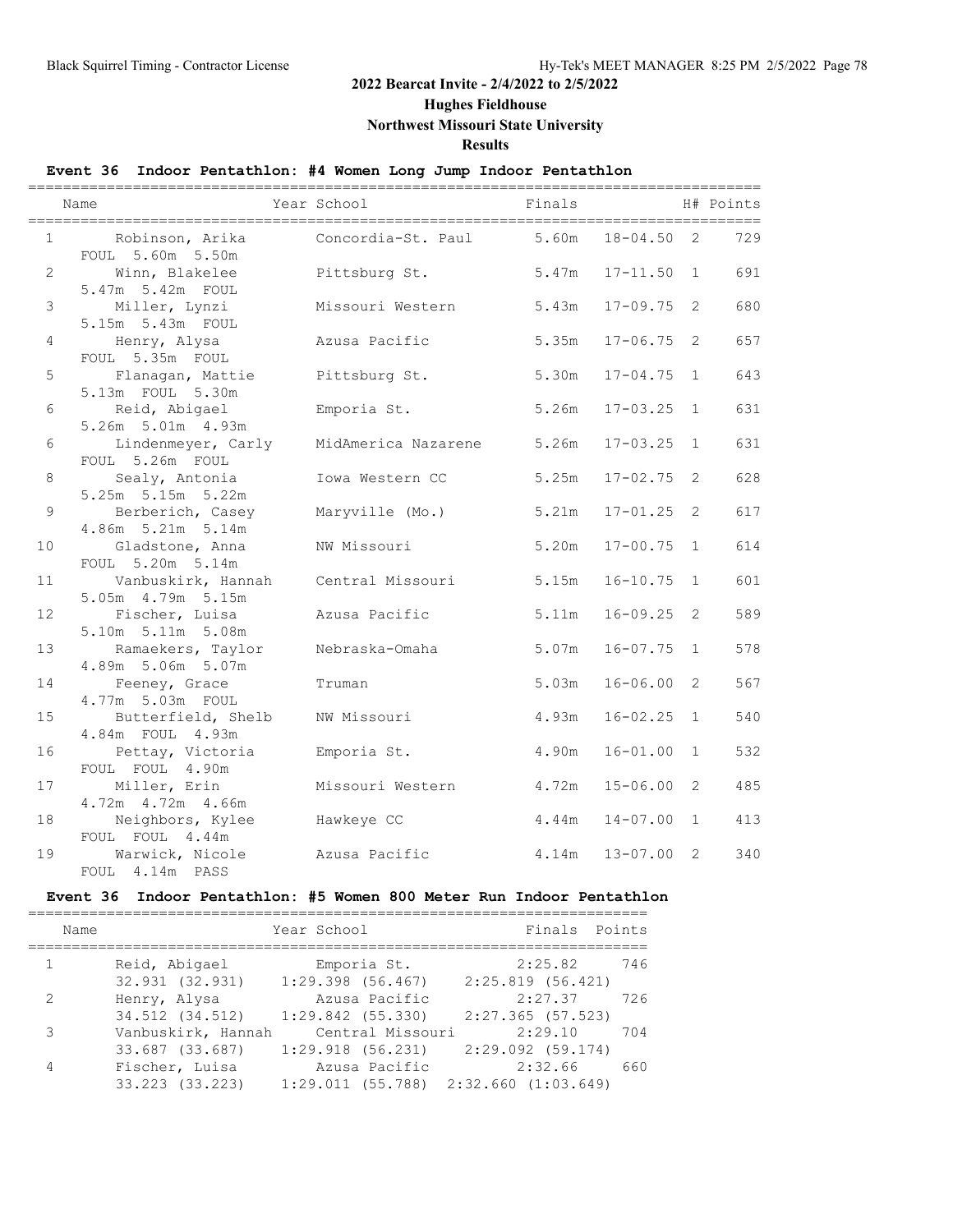**Hughes Fieldhouse**

**Northwest Missouri State University**

# **Results**

# **....Event 36 Indoor Pentathlon: #5 Women 800 Meter Run Indoor Pentathlon** 5 Robinson, Arika Concordia-St. Paul 2:33.73 647 35.052 (35.052) 1:34.018 (58.966) 2:33.726 (59.708) 6 Berberich, Casey Maryville (Mo.) 2:34.11 642 34.197 (34.197) 1:31.304 (57.107) 2:34.110 (1:02.806)

| 7               | Winn, Blakelee Pittsburg St. 2:34.64 636                            |  |
|-----------------|---------------------------------------------------------------------|--|
|                 | 32.772 (32.772) 1:33.131 (1:00.359) 2:34.631 (1:01.500)             |  |
| 8               | Ramaekers, Taylor Nebraska-Omaha 2:35.26 628                        |  |
|                 | 34.033 (34.033) 1:32.502 (58.469) 2:35.258 (1:02.756)               |  |
| 9               | Butterfield, Shelb NW Missouri 2:37.45 602                          |  |
|                 | 37.291 (37.291) 1:41.201 (1:03.910) 2:37.443 (56.242)               |  |
| 10 <sup>1</sup> | Gladstone, Anna MW Missouri 2:37.63 600                             |  |
|                 | 36.130 (36.130) 1:36.306 (1:00.176) 2:37.630 (1:01.324)             |  |
| 11              | Pettay, Victoria Emporia St. 2:41.05 561                            |  |
|                 | 35.512 (35.512) 1:37.295 (1:01.783) 2:41.049 (1:03.754)             |  |
| 12              | Lindenmeyer, Carly MidAmerica Nazarene 2:42.82 541                  |  |
|                 | 34.469 (34.469) 1:35.566 (1:01.097) 2:42.816 (1:07.250)             |  |
| 13              | Feeney, Grace Truman 2:47.38 491                                    |  |
|                 | 36.671 (36.671) 1:39.079 (1:02.408) 2:47.380 (1:08.301)             |  |
| 14              | Sealy, Antonia (Iowa Western CC 2:52.88 434                         |  |
|                 | 34.668 (34.668) 1:42.331 (1:07.663) 2:52.879 (1:10.548)             |  |
| 15              | Miller, Erin Missouri Western 2:58.16 382                           |  |
|                 | $37.014$ $(37.014)$ $1:45.387$ $(1:08.373)$ $2:58.152$ $(1:12.765)$ |  |
| 16              | Miller, Lynzi Missouri Western 2:58.27 381                          |  |
|                 | 36.977 (36.977) 1:44.724 (1:07.747) 2:58.265 (1:13.541)             |  |
|                 | Neighbors, Kylee Hawkeye CC Neighbors, Experience                   |  |
|                 | 36.959 (36.959) 1:43.758 (1:06.799)                                 |  |

#### **Event 37 Men 1000 Meter Run**

|                |                         | Meet: M 2:27.93 2/8/2020 Josh Pestka, St. Ambrose |                       |
|----------------|-------------------------|---------------------------------------------------|-----------------------|
|                | Name                    | Year School The Manuscript School                 | Finals H#             |
|                |                         |                                                   |                       |
| $\mathbf{1}$   |                         | Skinner, Luke St. Mary (Kan.) 2:24.15M 4          |                       |
|                | 55.878 (55.878)         | $1:39.058$ (43.180) $2:24.144$ (45.086)           |                       |
| $\overline{2}$ | Mogos, Yonas            | Iowa Western CC 2:25.60M 4                        |                       |
|                | 56.378 (56.378)         | $1:40.528$ (44.150) $2:25.599$ (45.071)           |                       |
| 3              | Gorham, Riley           | Missouri Western                                  | 2:27.69M 4            |
|                | 56.781 (56.781)         | $1:42.490$ (45.709) $2:27.686$ (45.196)           |                       |
| 4              | Hydro, Samuel           | Unattached                                        | 2:27.84M 4            |
|                | 57.628 (57.628)         | $1:43.868$ (46.240) $2:27.832$ (43.964)           |                       |
| 5              | O'Connor, Nick          | Indian Hills CC                                   | $2:28.77$ 4           |
|                | 56.833 (56.833)         | $1:42.949$ $(46.116)$                             | $2:28.766$ (45.817)   |
| 6              | Callaway, Dillon        | Tabor                                             | $2:28.97$ 4           |
|                | 58.483 (58.483)         | $1:44.436$ (45.953)                               | $2:28.964$ $(44.528)$ |
| 7              | Perez, Luis             | St. Mary (Kan.)                                   | $2:29.03$ 4           |
|                | 58.357 (58.357)         | $1:43.993$ (45.636)                               | $2:29.024$ $(45.031)$ |
| 8              | Bouwers, Jaysen         | Iowa Western CC                                   | 2:30.30 4             |
|                | 59.357 (59.357)         | $1:45.401$ $(46.044)$                             | 2:30.297(44.896)      |
| 9              | Deboest, Lucorien       | Fort Scott CC                                     | $2:30.48$ 4           |
|                | 57.785 (57.785)         | $1:44.218$ (46.433)                               | $2:30.474$ $(46.256)$ |
| 10             | Bartel, Isaiah          | Bethel (Kan.)                                     | 2:32.20 4             |
|                | 59.138 (59.138)         | $1:45.452$ (46.314)                               | $2:32.194$ $(46.742)$ |
| 11             | Huebert, Robert         | Baker                                             | $2:34.11$ 3           |
|                | $1:03.514$ $(1:03.514)$ | $1:49.986$ (46.472)                               | 2:34.106(44.120)      |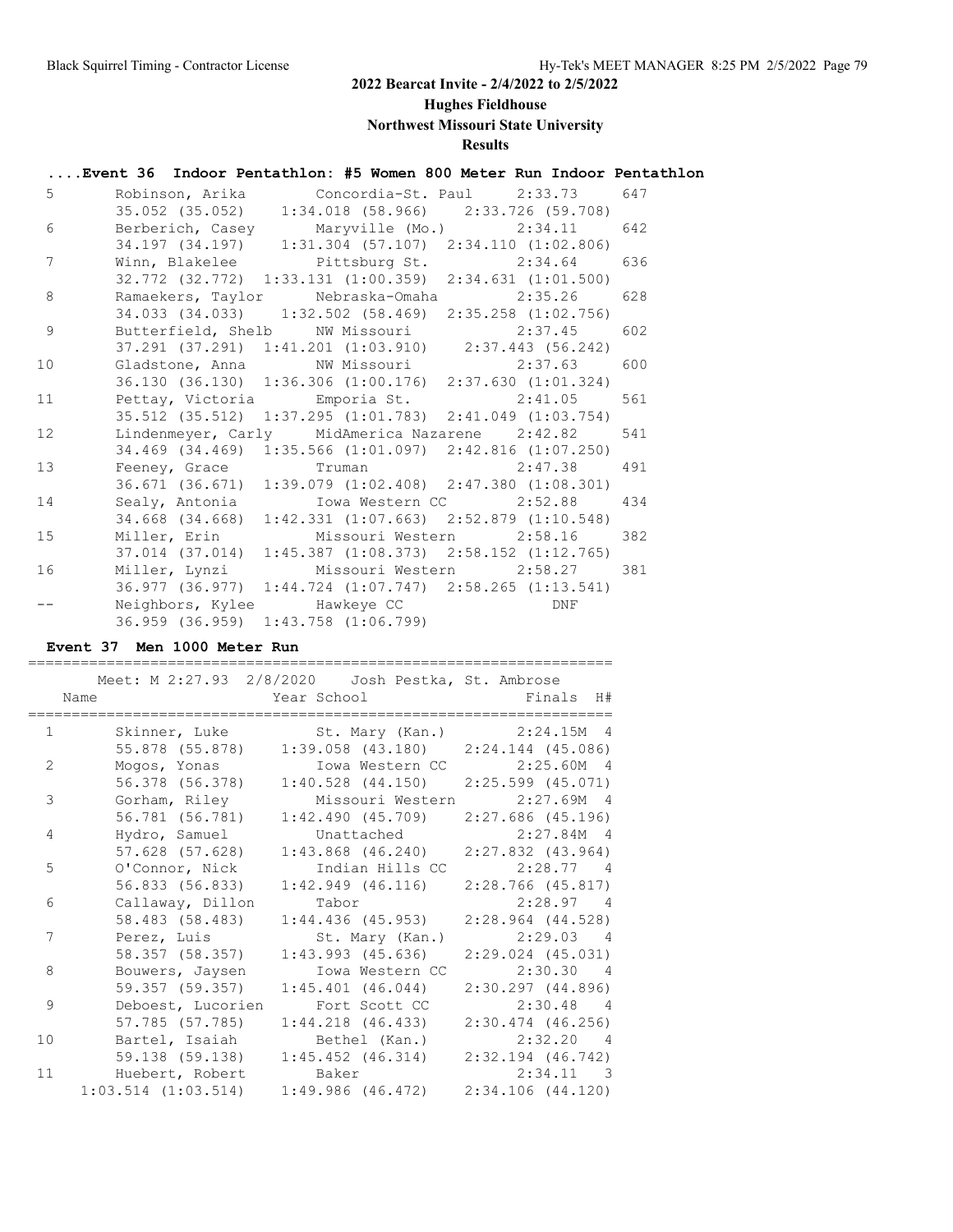# **Hughes Fieldhouse**

**Northwest Missouri State University**

### **Results**

# **....Event 37 Men 1000 Meter Run**

| 12 | Navarro, Samuel         | Fort Scott CC 2:34.22                   | - 3                                   |
|----|-------------------------|-----------------------------------------|---------------------------------------|
|    | $1:03.460$ $(1:03.460)$ | $1:51.030$ (47.570) $2:34.216$ (43.186) |                                       |
| 13 | Hines, Steve            | Highland CC                             | $2:34.39$ 3                           |
|    | $1:03.071$ $(1:03.071)$ | $1:50.312$ (47.241) $2:34.387$ (44.075) |                                       |
| 14 | Millikin, Brady         | Indian Hills CC                         | $2:35.05$ 3                           |
|    | 1:02.670(1:02.670)      | $1:49.708$ $(47.038)$                   | $2:35.043$ (45.335)                   |
| 15 |                         |                                         |                                       |
|    | Neidig, Liam            | St. Mary (Kan.)                         | $2:35.20$ 3                           |
|    | $1:02.723$ $(1:02.723)$ | 1:50.030(47.307)                        | $2:35.192$ (45.162)                   |
| 16 | Carranza, Anthony       |                                         | MidAmerica Nazarene 2:35.23 4         |
|    | 58.676 (58.676)         | $1:45.965$ (47.289)                     | $2:35.229$ (49.264)                   |
| 17 | Rojas-King, Elvis       | St. Mary (Kan.)                         | $2:35.37$ 3                           |
|    | $1:03.163$ $(1:03.163)$ | $1:50.209$ $(47.046)$                   | $2:35.364$ (45.155)                   |
| 18 | Jackson, Doriye         | Fort Scott CC                           | 2:36.35 2                             |
|    | $1:03.065$ $(1:03.065)$ | $1:51.975$ (48.910) $2:36.342$ (44.367) |                                       |
| 19 | Stark, Jared            | St. Mary (Kan.) 2:36.89 3               |                                       |
|    | $1:02.942$ $(1:02.942)$ | 1:49.906(46.964)                        | $2:36.887$ (46.981)                   |
| 20 | Jackson, Bernrjay       | Highland CC                             | $2:36.90$ 3                           |
|    | $1:03.727$ $(1:03.727)$ | 1:51.420(47.693)                        | $2:36.892$ $(45.472)$                 |
| 21 |                         |                                         | $2:36.93$ 1                           |
|    | Heline, Ryan            | St. Mary (Kan.)                         |                                       |
|    | $1:00.918$ $(1:00.918)$ | 1:49.863(48.945)                        | $2:36.924$ $(47.061)$                 |
| 22 | Williams, Deiondre      | Iowa Western CC                         | $2:36.93$ 3                           |
|    | $1:03.474$ $(1:03.474)$ | $1:50.444$ $(46.970)$                   | 2:36.925(46.481)                      |
| 23 | Baker, Tommy            | St. Mary (Kan.)                         | $2:37.45$ 1                           |
|    | 1:02.015(1:02.015)      | 1:50.040(48.025)                        | $2:37.448$ (47.408)                   |
| 24 | Asmerom, Jotham         | Fort Scott CC                           | $2:37.74$ 3                           |
|    | $1:03.308$ $(1:03.308)$ | $1:50.292$ $(46.984)$                   | $2:37.734$ $(47.442)$                 |
| 25 | Cooley, Kaden           | St. Mary (Kan.) 2:37.74 2               |                                       |
|    | $1:03.019$ $(1:03.019)$ | $1:51.508$ (48.489)                     | $2:37.737$ (46.229)                   |
| 26 | Campbell, Thomas        | Benedictine (Kan.) 2:37.83 1            |                                       |
|    | $1:01.497$ $(1:01.497)$ | $1:50.653$ (49.156) $2:37.823$ (47.170) |                                       |
| 27 | Heckenberg, Jonah       | William Penn                            | $2:38.22$ 2                           |
|    | $1:03.467$ $(1:03.467)$ | 1:51.721 (48.254) 2:38.214 (46.493)     |                                       |
|    |                         | Tabor                                   |                                       |
| 28 | Kinsey, Garrett         |                                         | $2:38.34$ 1                           |
|    | $1:02.887$ $(1:02.887)$ | $1:50.834$ (47.947) $2:38.339$ (47.505) |                                       |
| 29 | Bohon, AJ               | St. Mary (Kan.)                         | $2:38.59$ 2                           |
|    | $1:02.499$ $(1:02.499)$ | $1:50.813$ (48.314) $2:38.588$ (47.775) |                                       |
| 30 | Knudsen, Thomas         | MidAmerica Nazarene 2:38.74             | 1                                     |
|    | $1:01.015$ $(1:01.015)$ | $1:50.371$ (49.356) $2:38.737$ (48.366) |                                       |
| 31 | Ruiz, Sais              | Baker                                   | $2:38.84$ 2                           |
|    | $1:02.507$ $(1:02.507)$ | $1:51.640$ (49.133) $2:38.838$ (47.198) |                                       |
| 32 | Spicer, Derrick         |                                         | MidAmerica Nazarene 2:39.46 2         |
|    | $1:04.286$ $(1:04.286)$ | $1:52.658$ (48.372)                     | 2:39.460(46.802)                      |
| 33 | Briody, Brendan         | St. Mary (Kan.)                         | 2:39.94<br>- 2                        |
|    | $1:02.799$ $(1:02.799)$ | 1:52.185(49.386)                        | 2:39.940(47.755)                      |
| 34 | Packard, Ty             | Baker                                   | 2:40.09<br>$\overline{\phantom{0}}^2$ |
|    | $1:03.487$ $(1:03.487)$ | $1:52.411$ (48.924)                     | $2:40.089$ (47.678)                   |
| 35 | Klaassen, Pierce        |                                         | 2:40.11                               |
|    |                         | Tabor                                   | <sup>1</sup>                          |
|    | $1:03.091$ $(1:03.091)$ | $1:51.024$ (47.933)                     | 2:40.105(49.081)                      |
| 36 | Cooper, Clayon          | Highland CC                             | 2:40.28<br>$\overline{\mathbf{3}}$    |
|    | $1:03.652$ $(1:03.652)$ | 1:51.940(48.288)                        | 2:40.278 (48.338)                     |
| 37 | Cutler, Logan           | Missouri Western                        | 2:40.64<br>$\overline{\phantom{0}}^2$ |
|    | $1:02.307$ $(1:02.307)$ | $1:51.332$ (49.025)                     | 2:40.633(49.301)                      |
| 38 | Ballesteros, Juan       | MidAmerica Nazarene                     | 2:40.69<br>2                          |
|    | $1:04.542$ $(1:04.542)$ | $1:53.045$ (48.503)                     | $2:40.686$ (47.641)                   |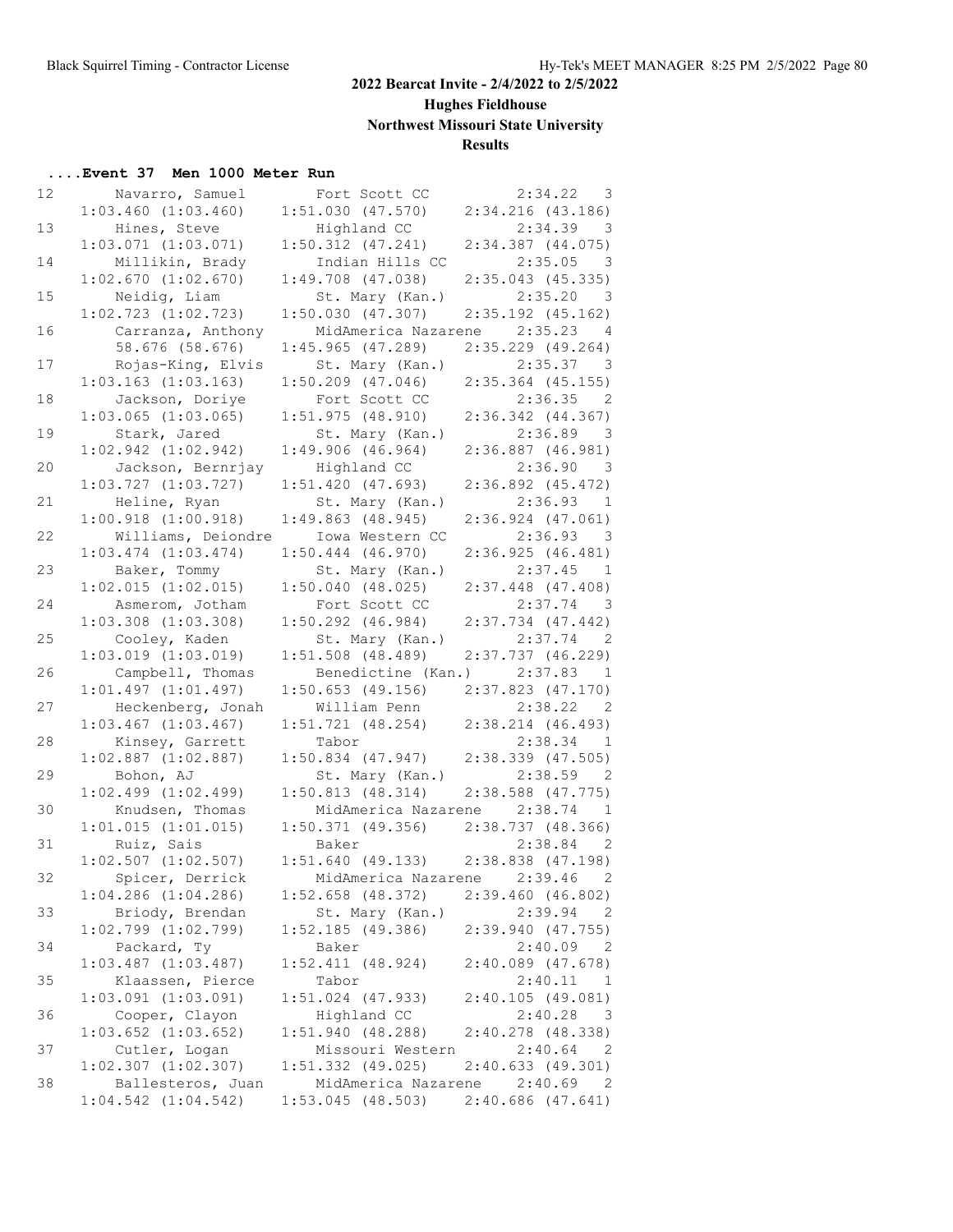# **Hughes Fieldhouse**

### **Northwest Missouri State University**

### **Results**

### **....Event 37 Men 1000 Meter Run**

| 39 | Erwin, Brendan                     | St. Mary (Kan.) 2:40.70 3               |                               |
|----|------------------------------------|-----------------------------------------|-------------------------------|
|    | $1:02.458$ $(1:02.458)$            | $1:50.065$ (47.607) $2:40.696$ (50.631) |                               |
| 40 | Adams, Dawson                      | St. Mary (Kan.) 2:41.70 1               |                               |
|    | $1:02.353$ $(1:02.353)$            | $1:51.976$ (49.623) $2:41.692$ (49.716) |                               |
| 41 | Underwood, Colton                  | St. Mary (Kan.) 2:41.71 1               |                               |
|    | $1:03.019$ $(1:03.019)$            | $1:52.839$ (49.820) $2:41.704$ (48.865) |                               |
| 42 | Bourquin, Bret                     | MidAmerica Nazarene 2:42.30 2           |                               |
|    | $1:03.863$ $(1:03.863)$            | $1:54.828$ (50.965) $2:42.297$ (47.469) |                               |
| 43 | Topham, Trey                       |                                         | Southwestern (Kan.) 2:42.76 1 |
|    | $1:03.372$ $(1:03.372)$            | $1:53.531$ (50.159) $2:42.759$ (49.228) |                               |
| 44 | Massaro, Owen                      | MidAmerica Nazarene 2:43.06 2           |                               |
|    | $1:04.842$ $(1:04.842)$            | $1:54.501$ (49.659) $2:43.051$ (48.550) |                               |
| 45 | Beine, Dominic                     | St. Mary (Kan.) 2:43.22 1               |                               |
|    | $1:00.256$ $(1:00.256)$            | $1:49.903$ (49.647) $2:43.214$ (53.311) |                               |
|    |                                    |                                         |                               |
| 46 | Rios, Giovanni                     | Kansas Wesleyan 2:44.39 1               |                               |
|    | $1:03.589$ $(1:03.589)$            | $1:53.999$ (50.410) $2:44.389$ (50.390) |                               |
| 47 | Burnett, Jazton                    | St. Mary (Kan.) 2:44.50 1               |                               |
|    | 1:00.745(1:00.745)                 | $1:50.954$ (50.209)                     | 2:44.493(53.539)              |
| 48 | Johnson, Lonnell                   | Fort Scott CC                           | 2:47.18 3                     |
|    | $1:03.279$ $(1:03.279)$            | $1:50.306$ (47.027)                     | $2:47.179$ (56.873)           |
| 49 | Mitchell, Jacob                    | Allen CC 2:48.34 2                      |                               |
|    | $1:03.915$ $(1:03.915)$            | $1:54.424$ (50.509) $2:48.337$ (53.913) |                               |
| 50 | Lindstron, Aidan                   |                                         | Missouri Western 2:50.24 1    |
|    | $1:01.756$ $(1:01.756)$            | $1:52.513$ (50.757) $2:50.239$ (57.726) |                               |
| 51 | Armour, Joe Truman 2:52.62 1       |                                         |                               |
|    | $1:04.554$ $(1:04.554)$            | $1:57.908$ (53.354) $2:52.620$ (54.712) |                               |
|    | Marshall, Devon<br>54.618 (54.618) | Unattached                              | DNF 4                         |

# **Event 38 Women 1000 Meter Run**

|    |                                                                     | Meet: M 3:05.81 2/8/2020 Kelly Brown, MidAmerica Nazare  |              |
|----|---------------------------------------------------------------------|----------------------------------------------------------|--------------|
|    | Name                                                                | Year School and the School and the School and the School | Finals H#    |
|    |                                                                     |                                                          |              |
|    | 1 Armendariz, Alyssa St. Mary (Kan.) 3:01.23M 3                     |                                                          |              |
|    | $1:14.549$ $(1:14.549)$ $2:09.677$ $(55.128)$ $3:01.223$ $(51.546)$ |                                                          |              |
|    | 2 Walter-Sherretts, St. Mary (Kan.)                                 |                                                          | $3:01.96M$ 3 |
|    | $1:13.341$ (1:13.341) $2:08.986$ (55.645) $3:01.960$ (52.974)       |                                                          |              |
| 3  | Hiebert, Riley                                                      | St. Mary (Kan.)                                          | $3:05.51M$ 3 |
|    | $1:14.346$ (1:14.346) 2:10.413 (56.067) 3:05.501 (55.088)           |                                                          |              |
| 4  | Wilhoit, Mia                                                        | Baker                                                    | $3:06.90$ 3  |
|    | $1:16.378$ $(1:16.378)$                                             | 2:13.180 (56.802) 3:06.891 (53.711)                      |              |
| 5  | Eidman, Maya                                                        | MidAmerica Nazarene 3:09.80 3                            |              |
|    | $1:16.754$ $(1:16.754)$                                             | $2:13.710$ (56.956) 3:09.798 (56.088)                    |              |
| 6  | Campbell, Emma                                                      | St. Mary (Kan.) 3:10.05 2                                |              |
|    | $1:17.132$ $(1:17.132)$                                             | $2:15.466$ (58.334) 3:10.048 (54.582)                    |              |
| 7  | Wilson, Daegiona                                                    | Southwestern (Kan.) 3:10.56 3                            |              |
|    | $1:16.742$ $(1:16.742)$                                             | $2:15.050$ (58.308) 3:10.560 (55.510)                    |              |
| 8  | Kvale, Paige                                                        | Missouri Western 3:11.27 3                               |              |
|    | $1:16.657$ $(1:16.657)$                                             | $2:14.408$ (57.751) 3:11.262 (56.854)                    |              |
| 9  | Gregg, Carlie                                                       | St. Mary (Kan.) 3:12.53 2                                |              |
|    | $1:17.854$ (1:17.854) 2:15.612 (57.758) 3:12.524 (56.912)           |                                                          |              |
| 10 | Wilmes, Halley                                                      | Missouri Western 3:12.86 3                               |              |
|    | $1:16.925$ (1:16.925) $2:14.611$ (57.686) $3:12.858$ (58.247)       |                                                          |              |
|    |                                                                     |                                                          |              |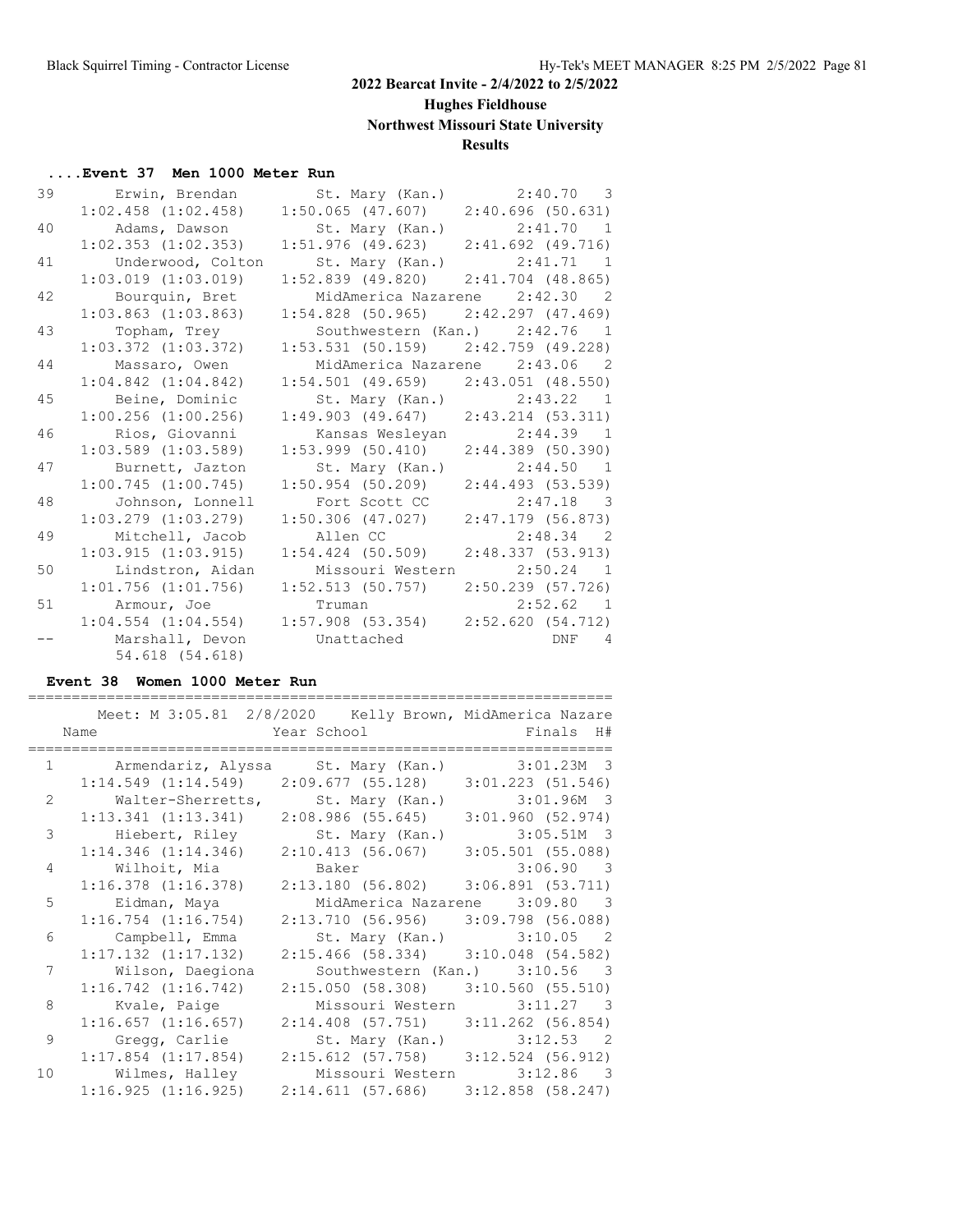### **Hughes Fieldhouse**

**Northwest Missouri State University**

### **Results**

### **....Event 38 Women 1000 Meter Run**

| 11 | Zimmerman, Sonya        | Tabor                                                                                                    | $\overline{2}$<br>3:13.67                             |
|----|-------------------------|----------------------------------------------------------------------------------------------------------|-------------------------------------------------------|
|    | $1:19.532$ $(1:19.532)$ |                                                                                                          | $2:19.209$ (59.677) 3:13.664 (54.455)                 |
| 12 | Alred, Abigail          |                                                                                                          | MidAmerica Nazarene 3:13.75<br>-2                     |
|    | $1:18.066$ $(1:18.066)$ |                                                                                                          | 2:16.729 (58.663) 3:13.746 (57.017)                   |
| 13 | Willison, Emma          | Tabor                                                                                                    | 3:15.50<br>$\overline{\phantom{0}}^2$                 |
|    | $1:19.380$ $(1:19.380)$ |                                                                                                          | 2:19.255 (59.875) 3:15.493 (56.238)                   |
| 14 | Corbitt, Cheyenne       | Fort Scott CC                                                                                            | 3:16.21<br>-2                                         |
|    | $1:17.378$ $(1:17.378)$ |                                                                                                          | $2:16.010$ (58.632) $3:16.203$ (1:00.193)             |
| 15 | Schmidt, Sienna         |                                                                                                          | MidAmerica Nazarene 3:16.78<br>-2                     |
|    | $1:17.687$ $(1:17.687)$ | $2:17.357$ (59.670)                                                                                      | 3:16.776 (59.419)                                     |
| 16 | Golden, Mary Cate       | Benedictine (Kan.) 3:17.54                                                                               | $\overline{\phantom{a}}$                              |
|    | 1:18.035(1:18.035)      |                                                                                                          | 2:17.729 (59.694) 3:17.531 (59.802)                   |
| 17 |                         | Aguilar, Veronica 5t. Mary (Kan.) 3:17.65 1<br>1:18.159 (1:18.159) 2:20.291 (1:02.132) 3:17.643 (57.352) |                                                       |
|    |                         |                                                                                                          |                                                       |
| 18 | Flores, Lizeth          | Indian Hills CC                                                                                          | 3:18.84<br>1                                          |
|    | $1:17.387$ $(1:17.387)$ | 2:20.671(1:03.284)                                                                                       | 3:18.833 (58.162)                                     |
| 19 | Wiebe, Brooke           | Tabor                                                                                                    | 3:19.21<br>$\overline{1}$                             |
|    | $1:17.998$ $(1:17.998)$ | $2:21.153$ $(1:03.155)$                                                                                  | $3:19.201$ (58.048)                                   |
| 20 | Bernal, Angelica        | Fort Scott CC                                                                                            | $3:19.42$ 3                                           |
|    | $1:17.712$ $(1:17.712)$ | $2:19.371$ $(1:01.659)$ $3:19.414$ $(1:00.043)$                                                          |                                                       |
| 21 | Allison, Danielle       | Tabor                                                                                                    | 3:20.00<br>$\overline{1}$                             |
|    | 1:18.030(1:18.030)      | $2:20.805$ $(1:02.775)$ $3:19.991$ $(59.186)$                                                            |                                                       |
| 22 | Sannan, Peyton          | Baker                                                                                                    | $3:20.74$ 2                                           |
|    | $1:18.762$ $(1:18.762)$ | $2:20.214$ $(1:01.452)$                                                                                  | $3:20.738$ $(1:00.524)$                               |
| 23 | Fisher, Riley           | St. Mary (Kan.)                                                                                          | $3:20.77$ 1                                           |
|    | 1:17.845(1:17.845)      | $2:20.241$ $(1:02.396)$                                                                                  | $3:20.768$ $(1:00.527)$                               |
| 24 | Mellin, Isabelle        | Indian Hills CC                                                                                          | 3:23.96<br>$\overline{1}$                             |
|    | $1:17.524$ $(1:17.524)$ | $2:20.804$ $(1:03.280)$                                                                                  | $3:23.957$ $(1:03.153)$                               |
| 25 | Hussey, Elizabeth       | Iowa Western CC                                                                                          | 3:24.72<br>- 2                                        |
|    | $1:18.712$ $(1:18.712)$ | $2:21.251$ $(1:02.539)$                                                                                  | $3:24.718$ $(1:03.467)$                               |
| 26 | Doris, Alisha           | Fort Scott CC                                                                                            | 3:25.79<br>$\overline{\mathbf{3}}$                    |
|    | $1:17.733$ $(1:17.733)$ | $2:19.892$ $(1:02.159)$                                                                                  | $3:25.787$ $(1:05.895)$                               |
| 27 | Punches, Emily          | Highland CC                                                                                              | 3:27.01 1                                             |
|    | 1:18.335(1:18.335)      | 2:21.630(1:03.295)                                                                                       | $3:27.007$ $(1:05.377)$                               |
| 28 | Bass, Aydan             | Highland CC                                                                                              | $3:30.28$ 2                                           |
|    | $1:20.128$ $(1:20.128)$ | $2:23.978$ $(1:03.850)$                                                                                  | $3:30.278$ $(1:06.300)$                               |
| 29 | French, Josey           | Iowa Western CC                                                                                          | 3:30.87<br>1                                          |
|    | $1:16.733$ $(1:16.733)$ | 2:21.245 (1:04.512) 3:30.862 (1:09.617)                                                                  |                                                       |
| 30 | Downey, Gemma           |                                                                                                          | Benedictine (Kan.) 3:31.69<br>$\overline{\mathbf{3}}$ |
|    | $1:18.747$ $(1:18.747)$ | $2:23.271$ $(1:04.524)$                                                                                  | $3:31.684$ $(1:08.413)$                               |
| 31 | Jordan, Delana          | William Penn                                                                                             | 3:35.61<br>$\overline{1}$                             |
|    | $1:18.753$ $(1:18.753)$ | $2:27.169$ $(1:08.416)$                                                                                  | $3:35.602$ $(1:08.433)$                               |
| 32 | Cohuo, Zena             | William Penn                                                                                             | 3:45.55<br>$\overline{\phantom{0}}^2$                 |
|    | $1:22.394$ $(1:22.394)$ | 2:34.220 (1:11.826) 3:45.547 (1:11.327)                                                                  |                                                       |
| 33 | Granahan, Julie         | Indian Hills CC                                                                                          | 3:45.93<br>$\overline{1}$                             |
|    | $1:18.396$ $(1:18.396)$ | $2:29.914$ $(1:11.518)$                                                                                  | $3:45.923$ $(1:16.009)$                               |

### **Event 41 Men 60 Meter Dash Qualifying**

|      | TOP 15 TIMES ADVANCE TO NEXT ROUND |                 |              |   |  |
|------|------------------------------------|-----------------|--------------|---|--|
| Name |                                    | Year School     | Finals H#    |   |  |
|      |                                    |                 |              |   |  |
|      | Williams, Davion                   | Iowa Western CC | 692          | २ |  |
|      | Moore, Justin                      | Baker           | 6.94 2 6.936 |   |  |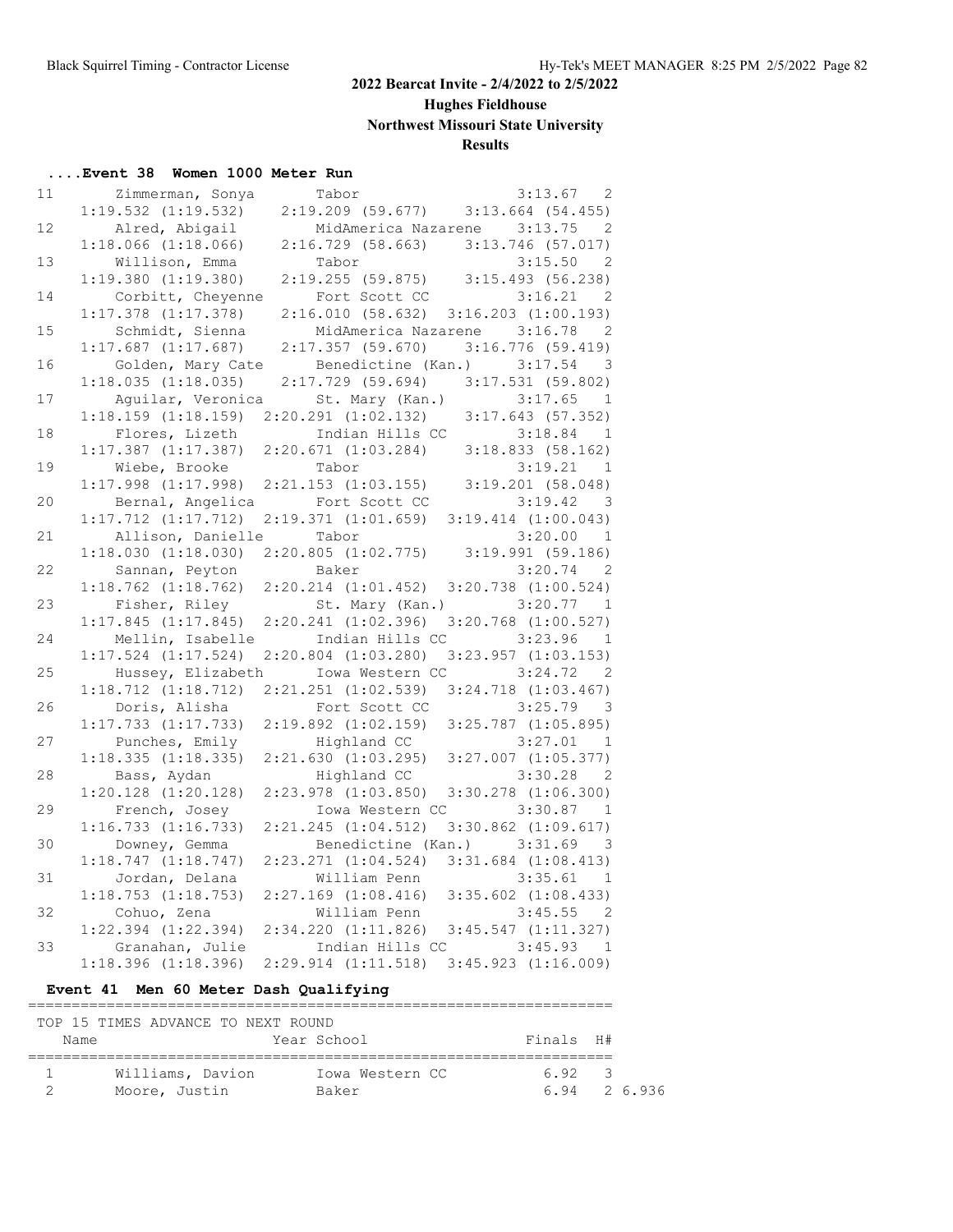### **Hughes Fieldhouse**

# **Northwest Missouri State University**

### **Results**

|                 | Event 41 Men 60 Meter Dash Qualifying |                     |              |                |               |
|-----------------|---------------------------------------|---------------------|--------------|----------------|---------------|
| 3               | Johnson, Showalter                    | William Penn        | 6.94         |                | 5 6.939       |
| $\overline{4}$  | Hornsby, Khalid                       | Indian Hills CC     | 6.96         |                | 8 6.955       |
| $\overline{4}$  | Leda, Dorian                          | Lindenwood          | 6.96         |                | 1 6.955       |
| 6               | Stewart, Chadwick                     | Quincy              | 6.97         |                | 6 6.964       |
| $7\overline{ }$ | Ogoun, Ebiye                          | Iowa Western CC     | 6.97         |                | 26.969        |
| 8               | Smith, D'Eric                         | Indian Hills CC     | 6.99         | 8              |               |
| $\mathcal{G}$   | Kiner, Henry                          | Pittsburg St.       | 7.02         | 7              |               |
| 10              | Collignon, Jules                      | Friends             | 7.03         | $\mathbf{1}$   |               |
| 11              | Last, Connor                          | Washburn            | 7.05         | $\overline{1}$ |               |
| 12              | Grant, Cody                           | Fort Scott CC       | 7.06         | 10             |               |
| 13              | Jean, Hudson                          | Concordia-St. Paul  | 7.07         |                | 4 7.061       |
| 14              | Pearce, Zatrick                       | Southwest Baptist   | 7.07         |                | 10 7.067      |
| 15              | Jarmon, Donyea                        | Fort Scott CC       | 7.08         |                | 6 7.072       |
| 16              | Tarango, Isaac                        | Bethel (Kan.)       | 7.08         |                | 7 7.073       |
| 16              | Ballah, Tim                           | MidAmerica Nazarene | 7.08         |                | 3 7.073       |
| 18              | Johnson, Andrew                       | Concordia-St. Paul  | 7.08         |                | 2 7.075       |
| 19              | Montgomery, Myron                     | Fort Scott CC       | 7.08         |                | 6 7.076       |
| 20              | Jones, Phillip                        | Southwestern (Kan.) | 7.09         |                | 7 7.082       |
| 21              | Jones, Keyshawn                       | Southwestern (Kan.) | 7.09         |                | 1 7.084       |
| 22              | Mvundura, David                       | Southwestern (Kan.) | 7.09         |                | 6 7.087       |
| 23              | Perry, William                        | Fort Scott CC       | 7.10         | 9              |               |
| 24              | Patterson Jr., Eri                    | Washburn            | 7.11         | 8              |               |
| 25              | Anderson, Zac                         | State Fair CC       |              |                | 7.12 9 7.112  |
| 25              | Reynolds, Blake                       | William Jewell      | 7.12         |                | 5 7.112       |
| 27              | Brown, Joel                           | William Penn        | 7.12         |                | 10 7.113      |
| 28              | Bussey, Tyler                         | MidAmerica Nazarene | 7.13         | 2              |               |
| 29              | Daniel, Brigham                       | Hawkeye CC          | 7.14         |                | 3 7.131       |
| 30              | Gutekunst, Ben                        | Baker               | 7.14         |                | 2 7.135       |
| 31              | Gathright, Jacob                      | Benedictine (Kan.)  | 7.15         |                | 2 7.145       |
| 32              | Chongwain, Herman                     | Quincy              | 7.15         |                | 6 7.149       |
| 33              | Trachsel, Adam                        | Central Methodist   | 7.16         |                | 9 7.154       |
| 34              | Sanford, Dashaun                      | Tabor               | 7.16         |                | 1 7.156       |
| 35              | Stewart, Kemarri                      | Indian Hills CC     | 7.16         |                | 8 7.159       |
| 36              | Lawrence, Jordan                      | Grand View          | 7.18         |                | 4 7.175       |
| 36              | Jackson, Nick                         | William Penn        | 7.18         |                | 7 7.175       |
| 38              | Roberts, Jonah                        | Benedictine (Kan.)  | 7.18         |                | 1 7.176       |
| 39              | Stewart, Leonardo                     | Lincoln (Mo.)       | 7.18         |                | 5 7.178       |
| 40              | Walker, Dervin                        | Lincoln (Mo.)       | 7.19         |                | 3 7.186       |
| 41              | Ross Jr., Billy                       | Emporia St.         | 7.19         |                | 4 7.187       |
| 42              | Reynolds, Will                        | St. Ambrose         |              |                | 7.20 10 7.193 |
| 43              | Olenek, Andrew                        | St. Ambrose         | 7.20         |                | 10 7.198      |
| $4\,4$          | Caplinger, Blue                       | Benedictine (Kan.)  | 7.21         |                | 10 7.203      |
| 45              | John, Armani                          | Allen CC            | 7.21         |                | 2 7.205       |
| 46              | Brookins-Cornell,                     | St. Mary (Kan.)     | 7.22         | 8              |               |
| 47              | Azor, Max                             | Iowa Western CC     | 7.24         | 5              |               |
| 48              | Bell, Javion                          | Ottawa              | 7.25         |                | 7 7.247       |
| 49              | Jones, Ontario                        | Tabor               | 7.25         |                | 3 7.249       |
| 50              | Wilson-Shirah, Jam                    | Ottawa              | 7.27         | 5              |               |
| 51              | Doolin, Cooper                        | Truman              | 7.29         |                | 9 7.281       |
| 52              | Tomlinson, Imar                       | Lincoln (Mo.)       | 7.29         | 9              | 3 7.282       |
| 53<br>54        | Summers, Terrance                     | Iowa Western CC     | 7.30<br>7.32 | $\mathbf{1}$   |               |
| 55              | Thompson, Keegan                      | Hawkeye CC          | 7.33         | 9              |               |
| 56              | Robinson, Robert<br>Regier, Rex       | Graceland           | 7.34         |                |               |
|                 |                                       | Baker               |              |                | 8 7.331       |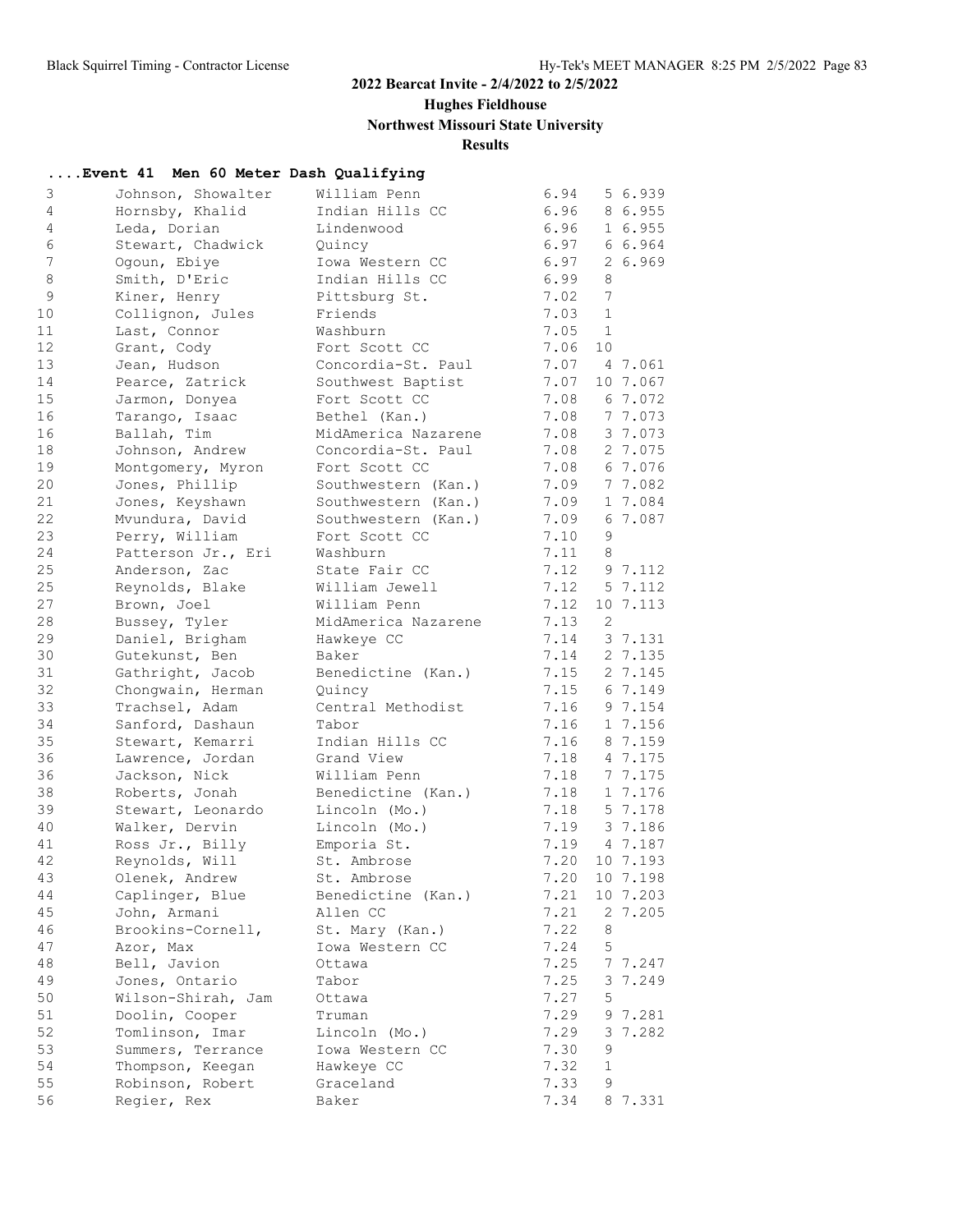### **Hughes Fieldhouse**

### **Northwest Missouri State University**

### **Results**

### **....Event 41 Men 60 Meter Dash Qualifying**

| 57 | Erickson, Brentin | St. Ambrose      | 7.34    | 10 7.340     |
|----|-------------------|------------------|---------|--------------|
| 58 | Frazier, Terry    | Allen CC         | 7.35    | 7            |
| 59 | Carter, Teondre   | Washburn         | 7.36    | 8            |
| 60 | Varland, Sid      | Azusa Pacific    | 7.37    | 6            |
| 61 | Jackson, Cameron  | Ottawa           | 7.38    | 6            |
| 62 | Unruh, Corbin     | Bethel (Kan.)    | 7.39    | 6            |
| 63 | Strawn, Zack      | Baker            | 7.44    | 9            |
| 64 | Stock, Logan      | Washburn         | 7.45 10 |              |
| 65 | Bolden, Trevor    | Baker            | 7.46    | 7            |
| 66 | Thompson, Alex    | Missouri Western | 7.49    | 5            |
| 67 | Atkins, Jashawn   | Fort Scott CC    | 7.51    | 3            |
| 68 | Jackson, Ethan    | Maryville (Mo.)  | 7.52    | $\mathbf{1}$ |
| 69 | Lang, Noah        | Ottawa           | 7.53    | 7            |
| 70 | Mcahan, Jacob     | Ottawa           | 7.59    | 5            |
|    | Cavagna, Enrico   | NW Missouri      | FS      | 4            |

#### **Event 42 Women 60 Meter Dash Qualifying**

#### ===================================================================

|                 | TOP 16 TIMES ADVANCE TO NEXT ROUND |                     |        |                 |              |
|-----------------|------------------------------------|---------------------|--------|-----------------|--------------|
| Name            |                                    | Year School         | Finals | H#              |              |
| $\mathbf{1}$    | Steinmeyer, Lucy                   | Central Missouri    | 7.74   | $\overline{2}$  |              |
| $\mathbf{2}$    | Hagan, Audreanae                   | Pittsburg St.       | 7.76   | $7\phantom{.0}$ |              |
| $\mathfrak{Z}$  | Akers, Yaria                       | Fort Scott CC       | 7.77   |                 | 3 7.765      |
| $\overline{4}$  | Ibidunni, Elizabet                 | Baker               | 7.77   |                 | 6 7.767      |
| 5               | Gilbert, Lexie                     | NW Missouri         | 7.79   |                 | 9 7.784      |
| 6               | Holloman, Camryn                   | Central Missouri    | 7.79   |                 | 10 7.786     |
| $7\overline{ }$ | Fyffe, Hughasia                    | Lincoln (Mo.)       | 7.81   | 4               |              |
| 8               | Howard, Charleyans                 | Fort Scott CC       | 7.83   | 5               |              |
| $\mathsf 9$     | Wilson, Keyann                     | Fort Scott CC       | 7.84   | $\mathbf{1}$    |              |
| 10              | Lewis, Jia                         | Indian Hills CC     | 7.87   | 8               |              |
| 11              | Booker, Rachel                     | Southwestern (Kan.) | 7.88   | 7               |              |
| 12              | Mpwo, Kadaisha                     | Emporia St.         | 7.89   | $\overline{4}$  |              |
| 13              | Smith, Symaih                      | NW Missouri         | 7.91   | $\overline{2}$  |              |
| 14              | Wormek, Grace                      | Central Missouri    | 7.92   |                 | 1 7.913      |
| 15              | Davis, Makeila                     | MidAmerica Nazarene | 7.92   |                 | 6 7.920      |
| 16              | Gaines, Jada                       | Central Methodist   | 7.93   |                 | 9 7.925      |
| 17              | Flaws, Haley                       | Grand View          | 7.93   |                 | 3 7.928      |
| 18              | Solir, Daizy                       | MidAmerica Nazarene | 7.94   |                 | 7 7.934      |
| 19              | Hewitt, Kaylin                     | Colby CC            | 7.94   |                 | 3 7.935      |
| 20              | Watkins, Felicity                  | Allen CC            | 7.94   |                 | 5 7.936      |
| 21              | Kollore, Aniya                     | Missouri Western    | 7.95   | $\overline{4}$  |              |
| 22              | Thomure, Reagan                    | Southwest Baptist   | 7.98   | 9               |              |
| 23              | Childers, Ashley                   | Drury               | 8.00   |                 | 2 7.998      |
| 24              | Palmer, Laiya                      | Bethel (Kan.)       | 8.00   |                 | 9 7.999      |
| 25              | Hillebert, Darian                  | Washburn            | 8.02   |                 | 4 8.011      |
| 26              | Luhring, Kyah                      | NW Missouri         | 8.02   |                 | 8 8.013      |
| 27              | Marquez, Madelyn                   | Pittsburg St.       | 8.03   |                 | 8 8.023      |
| 28              | Chadderton, Azriel                 | Colby CC            | 8.03   |                 | 1 8.026      |
| 29              | Griffin, Darrionna                 | Maryville (Mo.)     | 8.03   |                 | 4 8.030      |
| 30              | Lee, Lenetta                       | Central Missouri    |        |                 | 8.04 5 8.036 |
| 31              | Wesley, Brittney                   | MidAmerica Nazarene | 8.04   |                 | 10 8.039     |
| 32              | Washington, Danish                 | William Penn        | 8.05   | 6               |              |
| 33              | Hummell, Jenna                     | Hawkeye CC          | 8.07   |                 | 10 8.065     |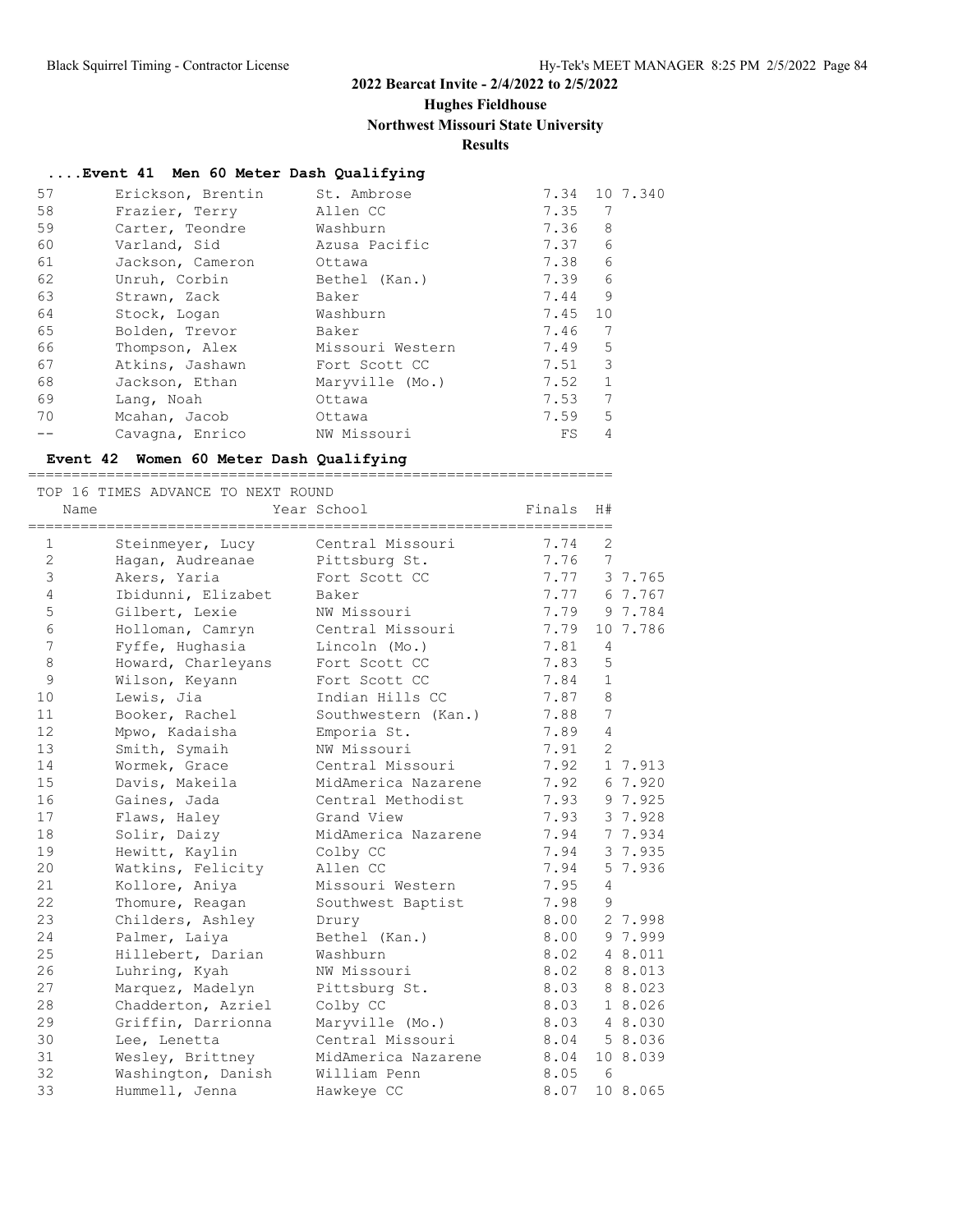### **Hughes Fieldhouse**

# **Northwest Missouri State University**

### **Results**

| Event 42 Women 60 Meter Dash Qualifying |                    |                     |      |                |          |
|-----------------------------------------|--------------------|---------------------|------|----------------|----------|
| 34                                      | Miller, Troynelle  | Colby CC            | 8.07 |                | 1 8.066  |
| 35                                      | Yao, Siby          | Indian Hills CC     | 8.07 |                | 10 8.069 |
| 35                                      | Overkamp, Randi    | NW Missouri         | 8.07 |                | 8 8.069  |
| 37                                      | Brown, Liberty     | Central Missouri    | 8.08 |                | 8 8.077  |
| 37                                      | Willis, Brittany   | Park U.             | 8.08 |                | 7 8.077  |
| 37                                      | Hawkins, Carter    | Central Methodist   | 8.08 |                | 2 8.077  |
| 40                                      | Peters, Isabelle   | Pittsburg St.       | 8.12 | $\mathbf{1}$   |          |
| 41                                      | Ewing, Kristi      | Missouri Western    | 8.13 | 9              |          |
| 42                                      | Humphrey-Jimerson, | Iowa Western CC     | 8.14 | $\overline{c}$ |          |
| 43                                      | Browning, Jada     | Fort Scott CC       | 8.16 | 7              |          |
| 44                                      | Golden, Ella       | State Fair CC       | 8.18 |                | 3 8.173  |
| 45                                      | Botella Manich, Ma | Friends             | 8.18 |                | 1 8.177  |
| 46                                      | Brower, Jaidyn     | Winona State        | 8.18 |                | 5 8.179  |
| 47                                      | Terry, Lauryn      | Southwestern (Kan.) | 8.19 | 8              |          |
| 48                                      | Bell, Tajanique    | Baker               | 8.20 | 5              |          |
| 49                                      | Valle-Ponds, Alexi | Tabor               | 8.21 |                | 3 8.201  |
| 50                                      | Star, Kimeisha     | Indian Hills CC     | 8.21 |                | 5 8.206  |
| 51                                      | Butts, Shelby      | Baker               | 8.21 |                | 5 8.209  |
| 52                                      | Raney, Gretchen    | St. Mary (Kan.)     | 8.23 |                | 2 8.221  |
| 53                                      | Shirley, Emma      | Maryville (Mo.)     | 8.23 |                | 7 8.228  |
| 54                                      | Spencer, Zaira     | St. Mary (Kan.)     | 8.25 | $\mathbf{1}$   |          |
| 55                                      | Shepard, Natalee   | MidAmerica Nazarene | 8.26 | 10             |          |
| 56                                      | Pace, Tiffany      | Kansas Wesleyan     | 8.30 | 3              |          |
| 57                                      | Gilbert, Bailey    | Missouri Western    | 8.31 | 8              |          |
| 58                                      | Rose, Alexandra    | William Penn        | 8.32 |                | 10 8.313 |
| 59                                      | Barton, Brianna    | Truman              | 8.32 |                | 7 8.314  |
| 60                                      | Williams, Faith    | Park U.             | 8.32 |                | 7 8.318  |
| 61                                      | Schwinn, Emma      | Missouri Western    | 8.34 | 10             |          |
| 62                                      | Lowe, Jaedyn       | Drury               | 8.41 | 4              |          |
| 63                                      | Roberts, Breana    | William Penn        | 8.42 | 6              |          |
| 64                                      | Padulles, Irian    | Friends             | 8.43 | 6              |          |
| 65                                      | Paul, Anna         | Grand View          | 8.44 | 6              |          |
| 66                                      | Rogers, Tabitha    | William Penn        | 8.46 |                | 9 8.459  |
| 66                                      | Robinson, Zyaire   | State Fair CC       | 8.46 |                | 8 8.459  |
| 68                                      | Haack, Haley       | Missouri Western    | 8.47 | 4              |          |
| 69                                      | Henderson, Jasmine | St. Mary (Kan.)     | 8.51 | $\overline{2}$ |          |
| 70                                      | Colson, Samantha   | St. Mary (Kan.)     | 8.52 | 9              |          |
| 71                                      | Fable, Shamar-Kaye | Lincoln (Mo.)       | 8.61 | 3              |          |
| 72                                      | Okoronkwo, Amaka   | Fort Scott CC       | 8.69 | 5              |          |
| 73                                      | Washingon, Daphne  | Maryville (Mo.)     | 8.73 | 10             |          |

# **Event 43 Men 60 Meter Hurdles Qualifying**

| Name           | TOP 16 TIMES ADVANCE TO NEXT ROUND | Year School      | Finals H#      |                |         |
|----------------|------------------------------------|------------------|----------------|----------------|---------|
|                | Miller, Trey                       | Central Missouri | $8.45 \quad 2$ |                |         |
| $\mathfrak{D}$ | Skinner, Jacob                     | Tabor            | 8.48 4 8.477   |                |         |
| 3              | Moore, Justin                      | Baker            | 8.48 7 8.479   |                |         |
| 4              | Becker, Jared                      | Pittsburg St.    | 8.50           | $\overline{1}$ |         |
| 5              | Williams, Davion                   | Iowa Western CC  | 8.52           | 2              |         |
| 6              | McGee, Jalen                       | State Fair CC    | 8.55           | 7              |         |
| 7              | Clarke, Dean                       | Indian Hills CC  | 8.60           | 8              |         |
| 8              | Getzen, Shawn                      | Fort Scott CC    | 8.65           |                | 5 8.644 |
|                |                                    |                  |                |                |         |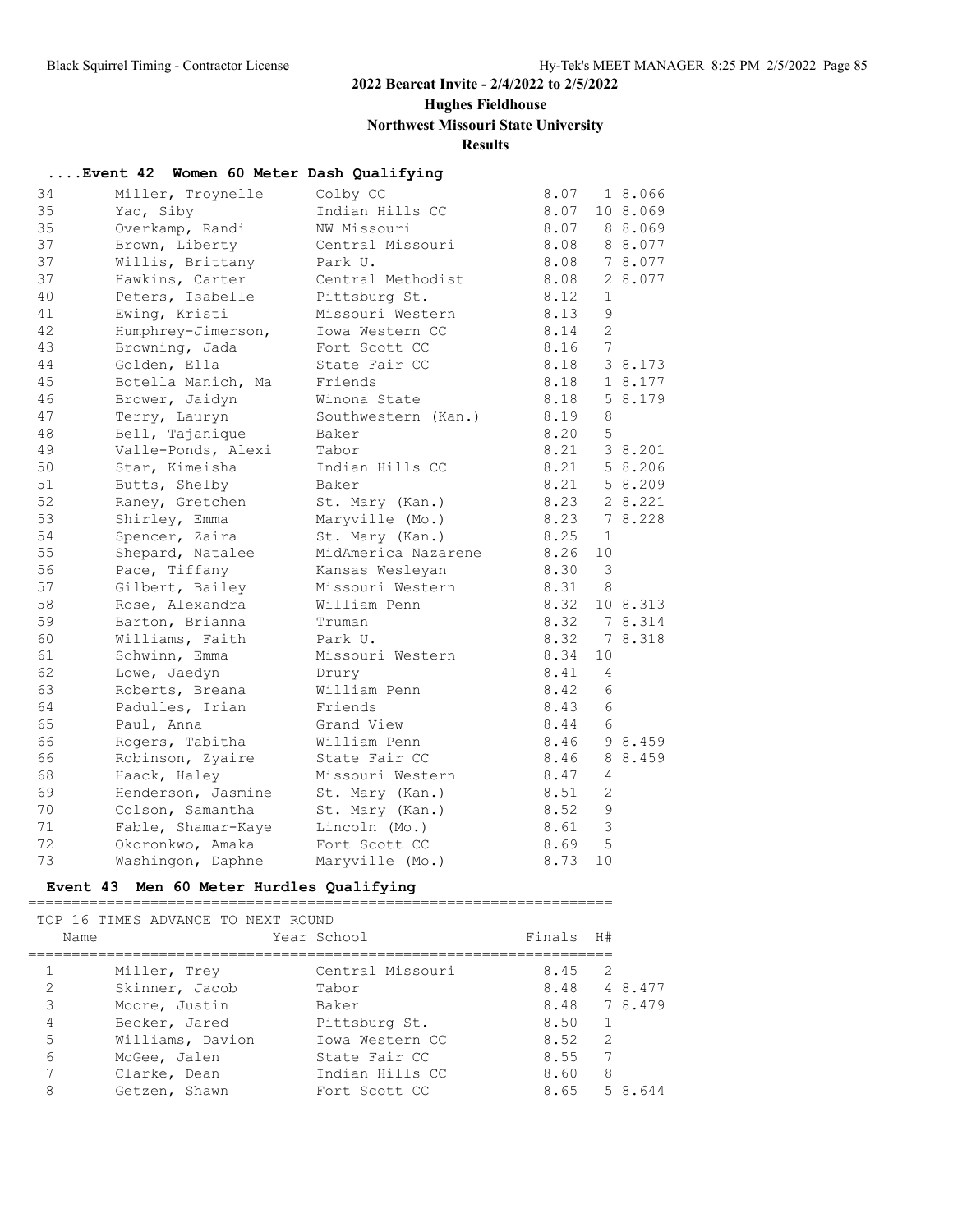### **Hughes Fieldhouse**

### **Northwest Missouri State University**

# **Results**

### **....Event 43 Men 60 Meter Hurdles Qualifying**

| 9     | Thompson, Mason    | Grand View          | 8.65       | 3 8.646         |
|-------|--------------------|---------------------|------------|-----------------|
| 10    | Stubbs, Jared      | Maryville (Mo.)     | 8.65       | 4 8.647         |
| 11    | Jarboe, Dustin     | MidAmerica Nazarene | 8.67       | 6               |
| 12    | Curet, Kevin       | Grand View          | 8.68       | 5               |
| 13    | Richardson, Braden | Ottawa              | 8.71       | $\mathbf{1}$    |
| 14    | Jean, Hudson       | Concordia-St. Paul  | 8.75       | 3               |
| 15    | Penner, Toby       | Tabor               | 8.76       | 3               |
| 16    | Stock, Logan       | Washburn            | 8.77       | 6               |
| 17    | Thomas, Spencer    | Grand View          | 8.78       | 2               |
| 18    | Jones, Keyshawn    | Southwestern (Kan.) | 8.81       | 3               |
| 19    | Merz, Brock        | Emporia St.         | 8.82       | $\mathbf{1}$    |
| 20    | Blackman, Brayden  | Central Missouri    | 8.87       | 2 8.866         |
| 21    | McKee, Connor      | Central Missouri    | 8.87       | 5 8.869         |
| 22    | Smith, Corbin      | NW Missouri         | 8.88       | 7               |
| 23    | Ausler, Trey       | Pittsburg St.       | 8.91       | $\overline{4}$  |
| 24    | Lewis, Damien      | Indian Hills CC     | 9.00       | 8               |
| 24    | Nayandoro, Tom     | William Penn        | 9.00       | 5               |
| 26    | Kerr, Luke         | Drury               | 9.01       | 6               |
| 27    | Rowland, Gage      | Lindenwood          | 9.04       | $\mathbf{1}$    |
| 28    | Large, Jacob       | Grand View          | 9.11       | $\mathbf{2}$    |
| 29    | Davis, Trent       | Central Missouri    | 9.15       | 3               |
| 30    | Godbout, Brenden   | Simpson (Iowa)      | 9.16       | 6               |
| 31    | Brindle, Calvin    | Indian Hills CC     | 9.24       | $\,8\,$         |
| 32    | Orozco, Eduardo    | Ottawa              | 9.26       | 4               |
| 33    | McCormick, Payton  | William Jewell      | 9.29       | 3 9.286         |
| 34    | Hernandez, David   | St. Mary (Kan.)     | 9.29       | 3 9.288         |
| 35    | Lewis, Garrett     | Friends             | 9.32       | 4               |
| 36    | Thompson, Alex     | Missouri Western    | 9.36       | 5               |
| 37    | Murphy, Kamal      | Kansas Wesleyan     | 9.49       | 6               |
| 38    | Latcham, Clarke    | Simpson (Iowa)      | 9.51       | 6               |
| 39    | Milam, Travarus    | St. Mary (Kan.)     | 9.59       | 7 9.586         |
| 39    | Shade, Josh        | St. Mary (Kan.)     | 9.59       | 1 9.586         |
| 41    | Henderson, Allen   | Friends             | 9.61       | $\mathbf{2}$    |
| 42    | Smith, Ethan       | Central Methodist   | 9.65       | 5               |
| 43    | Boydston, Hayden   | Southwestern (Kan.) | 9.78       | $7\overline{ }$ |
| 44    | Vance, Zane        | Hawkeye CC          | 10.05      | $\mathbf{1}$    |
| 45    | Williams, Tyler    | Simpson (Iowa)      | 10.06      | 5               |
| 46    | Ludwick, Jacob     | Ottawa              | 10.31      | $\overline{4}$  |
| $- -$ | Casey, Jake        | Lindenwood          | <b>DNF</b> | 4               |
| $- -$ | Johnson, Jake      | Emporia St.         | DO.        | 4 under hurdle  |
|       |                    |                     |            |                 |

#### **Event 44 Women 60 Meter Hurdles Qualifying**

| Name           | TOP 16 TIMES ADVANCE TO NEXT ROUND | Year School       | Finals | H#             |              |
|----------------|------------------------------------|-------------------|--------|----------------|--------------|
|                | Aubuchon, Megan                    | Central Methodist | 9.16   | $\overline{1}$ |              |
| $\overline{2}$ | Peters, Isabelle                   | Pittsburg St.     | 9.23   | $\overline{4}$ |              |
| 3              | McKenzie, Lisha                    | Park U.           | 9.40   | 5              |              |
| 4              | Harris, Shavonte                   | Friends           |        |                | 9.44 2 9.431 |
| 4              | Newman, Keiana                     | Friends           | 9.44   |                | 3 9.431      |
| 6              | Moore, Mya                         | Grand View        | 9.51   |                | 5 9.502      |
| 7              | Becker, Kylee                      | Winona State      |        |                | 9.51 2 9.507 |
| 8              | Osborn, Jade                       | Baker             |        |                | 9.52 3 9.515 |
|                |                                    |                   |        |                |              |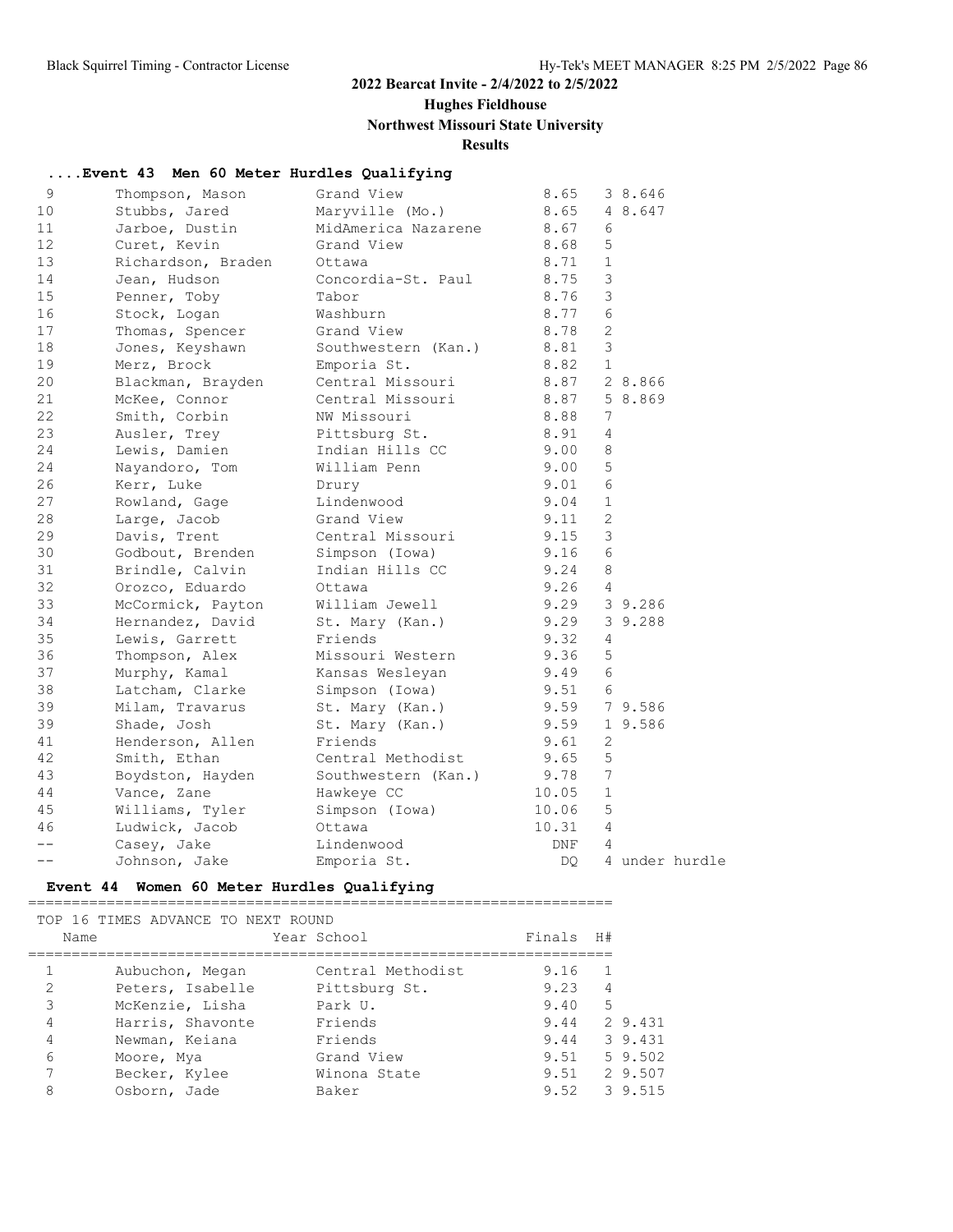### **Hughes Fieldhouse**

### **Northwest Missouri State University**

**Results**

### **....Event 44 Women 60 Meter Hurdles Qualifying**

| 9                 | Hatzenbuehler, Han | NW Missouri         | 9.52             |                 | 69.516   |
|-------------------|--------------------|---------------------|------------------|-----------------|----------|
| 10                | Rose, Leah         | St. Ambrose         | 9.52             |                 | 59.518   |
| 11                | Reichenberger, Han | Winona State        | 9.53             | 4               |          |
| $12 \overline{ }$ | Goldring, Katie    | Grand View          | 9.54             | $\mathbf{1}$    |          |
| 13                | Martinez, Martina  | Lindenwood          | 9.58             | 3               |          |
| 14                | Heath, Patience    | Fort Scott CC       | 9.59             | $\overline{4}$  |          |
| 15                | Shaw, Moriah       | Friends             | 9.63             | $\mathbf{1}$    |          |
| 16                | Bradley, Paige     | Southwest Baptist   | $9.65$ 5 $9.644$ |                 |          |
| 17                | Padulles, Irian    | Friends             | $9.65$ 6 9.645   |                 |          |
| 18                | Smith, Kennedy     | Emporia St.         | 9.70             | 6               |          |
| 19                | Lee, Suleica       | Ottawa              | 9.73             | 2               |          |
| 20                | Hair, Madisynn     | Emporia St.         | 9.81             | $\overline{4}$  |          |
| 21                | Hoepner, Holly     | Iowa Western CC     | 9.82             | $\mathbf{1}$    |          |
| 22                | Finke, Renee       | Central Methodist   | 9.85             | 3               |          |
| 23                | Haggard, Christian | Quincy              | 9.86             | 2               |          |
| 24                | Ray, Kylie         | Washburn            | 9.87             | $\overline{4}$  |          |
| 25                | Simmons, Jazmine   | Fort Scott CC       | 9.91             | $\mathbf{2}$    |          |
| 26                | Heisner, Sadie     | Central Methodist   | 9.95             | 3               |          |
| 27                | Batu-Tiako, Abigai | William Penn        | 9.98             | 5               |          |
| 28                | Velez, Jessenia    | Ottawa              | 10.02            | 2               |          |
| 29                | Jacobs, Grace      | Emporia St.         | 10.05            | $\mathbf{1}$    |          |
| 30                | Moore, Gabrielle   | St. Mary (Kan.)     | 10.13            | $6\phantom{1}6$ |          |
| 31                | Hunter, Katherine  | William Penn        | 10.14            | 6               |          |
| 32                | Lassiter, Mary Gra | Emporia St.         | 10.15 5 10.147   |                 |          |
| 33                | Boord, Cassidy     | Truman              | 10.15            |                 | 1 10.150 |
| 34                | Schwinn, Emma      | Missouri Western    | 10.24            | 3               |          |
| 35                | Mucubaquire, Aquil | Central Methodist   | 10.29            | $\overline{4}$  |          |
| 36                | Grasser, Taylor    | Washburn            | 10.30            | 5               |          |
| 37                | Barbeiro, Nina     | Ottawa              | 10.40            | $\mathfrak{Z}$  |          |
| 38                | Poole, Kirsten     | Truman              | 10.69            | 6               |          |
| 39                | Mendoza, Alexandra | Bethel (Kan.)       | 10.90 2 10.894   |                 |          |
| 40                | Pruitt, Kentayshij | Southwestern (Kan.) | 10.90            |                 | 5 10.895 |
| 41                | Johnson, Aaliyah   | Simpson (Iowa)      | 10.91            | $\mathbf{1}$    |          |
| 42                | Hoppe, Carlie      | Hawkeye CC          | 10.92            | 6               |          |
| 43                | Cornwall, De'Andre | Quincy              | 11.00            | 6               |          |
|                   | Colson, Samantha   | St. Mary (Kan.)     | DNF              | $\overline{4}$  |          |

#### **Event 47 Men Pole Vault FRIDAY**

|              | Name |         |                                              |         |     | Year School                |                |         |                    | Finals |                    |
|--------------|------|---------|----------------------------------------------|---------|-----|----------------------------|----------------|---------|--------------------|--------|--------------------|
| $\mathbf{1}$ |      |         | Lewis, Garrett Friends                       |         |     |                            |                |         |                    |        | $4.46m$ $14-07.50$ |
|              |      |         | 3.11 3.41 3.71 3.86 4.01 4.16 4.31 4.46 4.61 |         |     |                            |                |         |                    |        |                    |
|              | PPP  | PPP     | PPP PPP                                      |         |     | O PPP                      | XO.            | $\circ$ | XXX                |        |                    |
| 2            |      |         |                                              |         |     | Edwards, Weston Unattached |                |         |                    |        | J4.46m 14-07.50    |
|              |      |         | 3.11 3.41 3.71 3.86 4.01 4.16 4.31 4.46 4.61 |         |     |                            |                |         |                    |        |                    |
|              | PPP. |         | PPP PPP PPP PPP                              |         |     |                            | O XO           |         | XO XXX             |        |                    |
| 3            |      |         | Edwards, Addie NW Missouri                   |         |     |                            |                |         | J4.46m 14-07.50    |        |                    |
|              |      |         | 3.11 3.41 3.71 3.86 4.01 4.16 4.31 4.46 4.61 |         |     |                            |                |         |                    |        |                    |
|              |      | PPP PPP |                                              | PPP PPP | PPP | XXO                        | $\overline{O}$ | XO      | XXX                |        |                    |
| 4            |      |         |                                              |         |     | Clark, Josh NW Missouri    |                |         | $4.31m$ $14-01.75$ |        |                    |
|              |      |         | 3.11 3.41 3.71 3.86 4.01 4.16 4.31 4.46      |         |     |                            |                |         |                    |        |                    |
|              | PPP  | PPP     | PPP                                          | PPP     | PPP | $\bigcirc$                 | ∩              | XXX     |                    |        |                    |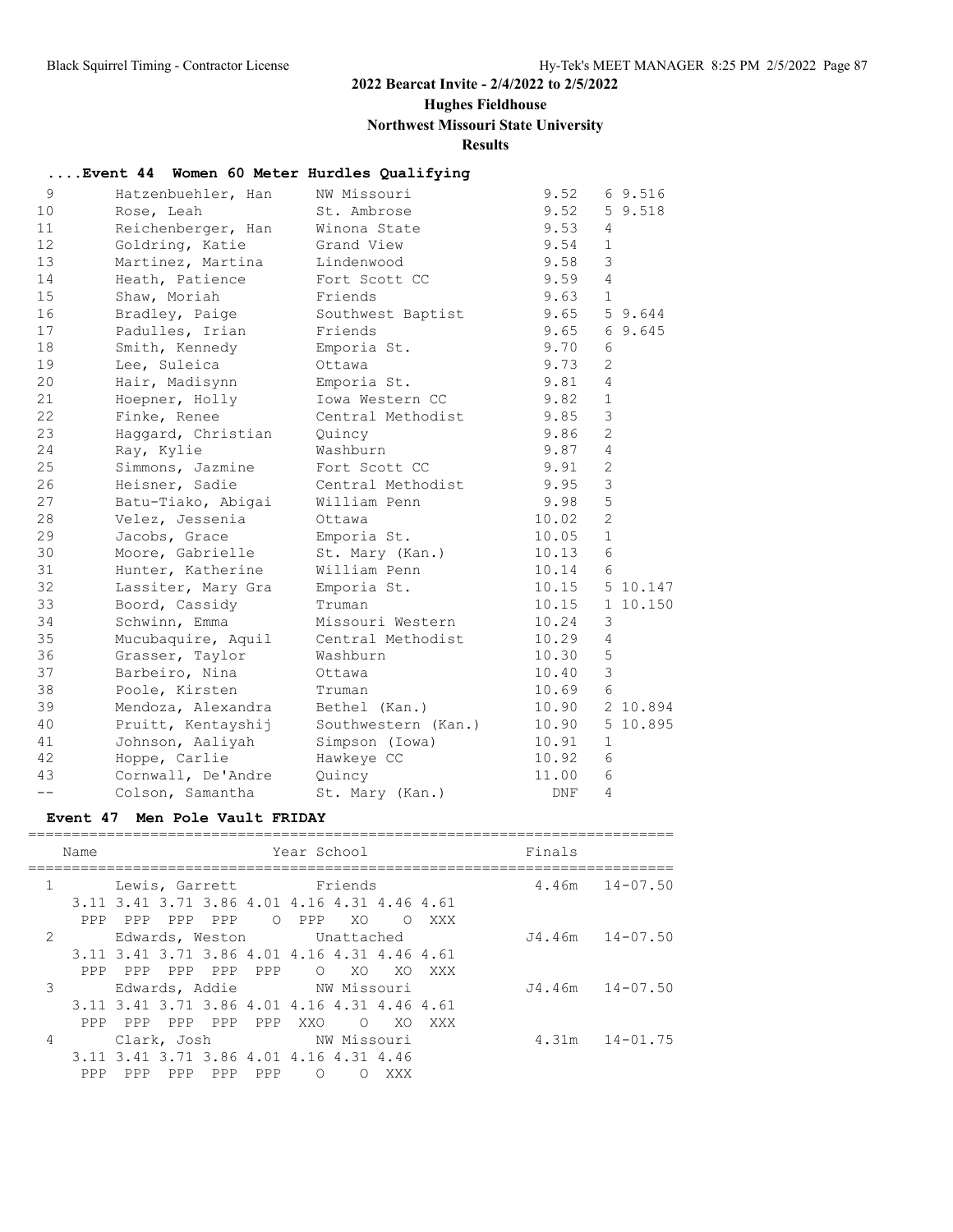**Hughes Fieldhouse**

### **Northwest Missouri State University**

**Results**

### **....Event 47 Men Pole Vault FRIDAY**

|           |                                              | 5 Housh, Brayden Southwest Baptist 4.16m 13-07.75    |                    |                    |
|-----------|----------------------------------------------|------------------------------------------------------|--------------------|--------------------|
|           | 3.11 3.41 3.71 3.86 4.01 4.16 4.31 4.46      |                                                      |                    |                    |
|           | PPP PPP PPP 0 0 XO XXX XX                    |                                                      |                    |                    |
|           | 6 Sweney, Brian Friends                      |                                                      | $4.01m$ $13-01.75$ |                    |
|           | 3.11 3.41 3.71 3.86 4.01 4.16 4.31           |                                                      |                    |                    |
|           | PPP PPP PPP PPP XO PPP XXX                   |                                                      |                    |                    |
|           | 7 Ahlf, Christian Friends                    |                                                      |                    | $3.86m$ $12-08.00$ |
|           | 3.11 3.41 3.71 3.86 4.01                     |                                                      |                    |                    |
|           | PPP PPP 0 0 XXX                              |                                                      |                    |                    |
|           | 7 Janssen, Luca Baker                        |                                                      |                    | $3.86m$ $12-08.00$ |
|           | 3.11 3.41 3.71 3.86 4.01                     |                                                      |                    |                    |
|           | PPP 0 0 0 XXX                                |                                                      |                    |                    |
|           | 7 Whiteley, Dakota Tabor                     |                                                      |                    | $3.86m$ $12-08.00$ |
|           | 3.11 3.41 3.71 3.86 4.01                     |                                                      |                    |                    |
|           | PPP PPP 0 0 XXX                              |                                                      |                    |                    |
|           |                                              | 10 Schintgen, Christo St. Mary (Kan.) 3.71m 12-02.00 |                    |                    |
|           | 3.11 3.41 3.71 3.86                          |                                                      |                    |                    |
|           | XOOO XXX                                     |                                                      |                    |                    |
|           |                                              | 11 Wheeler, Logan St. Mary (Kan.) J3.71m 12-02.00    |                    |                    |
|           | 3.11 3.41 3.71 3.86                          |                                                      |                    |                    |
|           | O O XO XXX                                   |                                                      |                    |                    |
|           |                                              | 12 Rossmiller, Jacob St. Ambrose 53.71m 12-02.00     |                    |                    |
|           | 3.11 3.41 3.71 3.86                          |                                                      |                    |                    |
|           | PPP O XXO XXX                                |                                                      |                    |                    |
|           | 13 Manley, Braeden Baker                     |                                                      | $3.41m$ $11-02.25$ |                    |
|           | 3.11 3.41 3.71                               |                                                      |                    |                    |
|           | PPP OXXX                                     |                                                      |                    |                    |
|           |                                              | 13 Smith, Ethan Central Methodist 3.41m 11-02.25     |                    |                    |
|           | 3.11 3.41 3.71                               |                                                      |                    |                    |
|           | PPP OXXX                                     |                                                      |                    |                    |
|           | 15 Henderson, Allen Friends<br>$3.11$ $3.41$ |                                                      | $3.11m$ $10-02.50$ |                    |
|           | XO XXX                                       |                                                      |                    |                    |
|           |                                              |                                                      |                    |                    |
|           | 3.11 3.41 3.71                               | -- Shonka, Ben Senedictine (Kan.) NH                 |                    |                    |
|           | PPP PPP XXX                                  |                                                      |                    |                    |
|           | -- Frazier, Storm Baker                      |                                                      | NH                 |                    |
| 3.11 3.41 |                                              |                                                      |                    |                    |
|           | PPP XXX                                      |                                                      |                    |                    |
|           |                                              |                                                      |                    |                    |

#### **Event 48 Women Pole Vault FRIDAY**

|   | Name |             |                                    |            |          | Year School |                                  |                                  | Finals |                    |
|---|------|-------------|------------------------------------|------------|----------|-------------|----------------------------------|----------------------------------|--------|--------------------|
|   |      |             | 2.52 2.67 2.82 2.97 3.12 3.27 3.42 |            |          |             | Cullinane, Casie Maryville (Mo.) |                                  |        | $3.27m$ $10-08.75$ |
|   |      | PPP PPP PPP |                                    |            |          | O O O XXX   |                                  |                                  |        |                    |
| 2 |      |             |                                    |            |          |             |                                  | Beets, Katie Southwest Baptist   |        | J3.27m 10-08.75    |
|   |      |             | 2.52 2.67 2.82 2.97 3.12 3.27 3.42 |            |          |             |                                  |                                  |        |                    |
|   |      |             | PPP PPP XXO OXXO                   |            |          | O XXX       |                                  |                                  |        |                    |
| 3 |      |             |                                    |            |          |             |                                  | Heisner, Sadie Central Methodist |        | J3.27m 10-08.75    |
|   |      |             | 2.52 2.67 2.82 2.97 3.12 3.27 3.42 |            |          |             |                                  |                                  |        |                    |
|   | PPP. | PPP         | PPP                                | $\bigcirc$ | $\Omega$ | XO.         | XXX                              |                                  |        |                    |